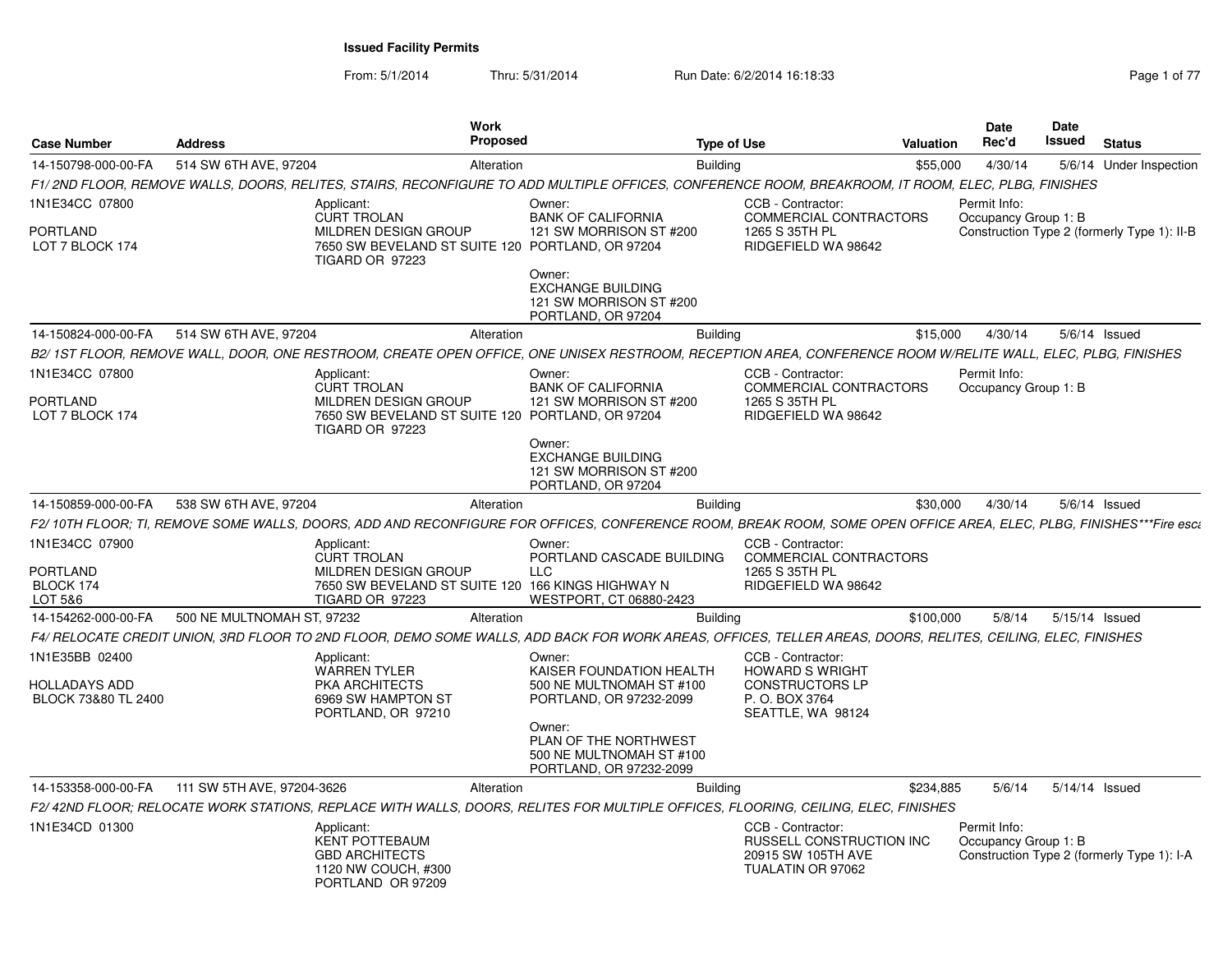From: 5/1/2014Thru: 5/31/2014 Run Date: 6/2/2014 16:18:33 Rage 2 of 77

| 5/22/14<br>\$200,000<br>5/30/14 Issued<br>B1/TEB CLASSROOM REMODEL, PATCH & REPAIR WALLS & FLOORS, NEW CORNER WALL FOR SPRINKLER SYSTEM, PARTIAL SUSPENDED ACT GRID CEILING<br>CCB - Contractor:<br>Permit Info:<br>ART CORTEZ CONSTRUCTION INC Occupancy Group 1: B<br>PO BOX 11095<br>Construction Type 2 (formerly Type 1): II-B<br>PORTLAND, OR 97211<br>\$15,000<br>5/13/14<br>5/19/14 Issued<br>Primary Contractor:<br>Permit Info:<br>Occupancy Group 1: R1 |
|--------------------------------------------------------------------------------------------------------------------------------------------------------------------------------------------------------------------------------------------------------------------------------------------------------------------------------------------------------------------------------------------------------------------------------------------------------------------|
|                                                                                                                                                                                                                                                                                                                                                                                                                                                                    |
|                                                                                                                                                                                                                                                                                                                                                                                                                                                                    |
|                                                                                                                                                                                                                                                                                                                                                                                                                                                                    |
|                                                                                                                                                                                                                                                                                                                                                                                                                                                                    |
|                                                                                                                                                                                                                                                                                                                                                                                                                                                                    |
|                                                                                                                                                                                                                                                                                                                                                                                                                                                                    |
| Construction Type 2 (formerly Type 1): III-N                                                                                                                                                                                                                                                                                                                                                                                                                       |
|                                                                                                                                                                                                                                                                                                                                                                                                                                                                    |
| \$200,000<br>5/12/14<br>5/14/14 Issued                                                                                                                                                                                                                                                                                                                                                                                                                             |
| F11/ SUITE 289 - 7.745 SQ FT TI: REMOVE OFFICE PARTITION WALLS & DOORS. RECONFIGURE FOR MORE CUBICLE WORK SPACES                                                                                                                                                                                                                                                                                                                                                   |
| CCB - Contractor:<br>Permit Info:<br>IN LINE COMMERCIAL CONST<br>Occupancy Group 1: B<br>Construction Type 2 (formerly Type 1):<br>PO BOX 5837<br>I-FR<br>ALOHA, OR 97006                                                                                                                                                                                                                                                                                          |
| \$9,250<br>5/12/14<br>5/23/14 Issued                                                                                                                                                                                                                                                                                                                                                                                                                               |
|                                                                                                                                                                                                                                                                                                                                                                                                                                                                    |
| CCB - Contractor:<br>Permit Info:<br><b>HOWARD S WRIGHT</b><br>Occupancy Group 1: B                                                                                                                                                                                                                                                                                                                                                                                |
| <b>CONSTRUCTORS LP</b><br>Construction Type 2 (formerly Type 1): I-B<br>P.O. BOX 3764<br>SEATTLE, WA 98124                                                                                                                                                                                                                                                                                                                                                         |
| \$2,500<br>5/12/14<br>5/23/14 Issued                                                                                                                                                                                                                                                                                                                                                                                                                               |
|                                                                                                                                                                                                                                                                                                                                                                                                                                                                    |
| Permit Info:<br>Occupancy Group 1: B<br>Construction Type 2 (formerly Type 1): II-N                                                                                                                                                                                                                                                                                                                                                                                |
|                                                                                                                                                                                                                                                                                                                                                                                                                                                                    |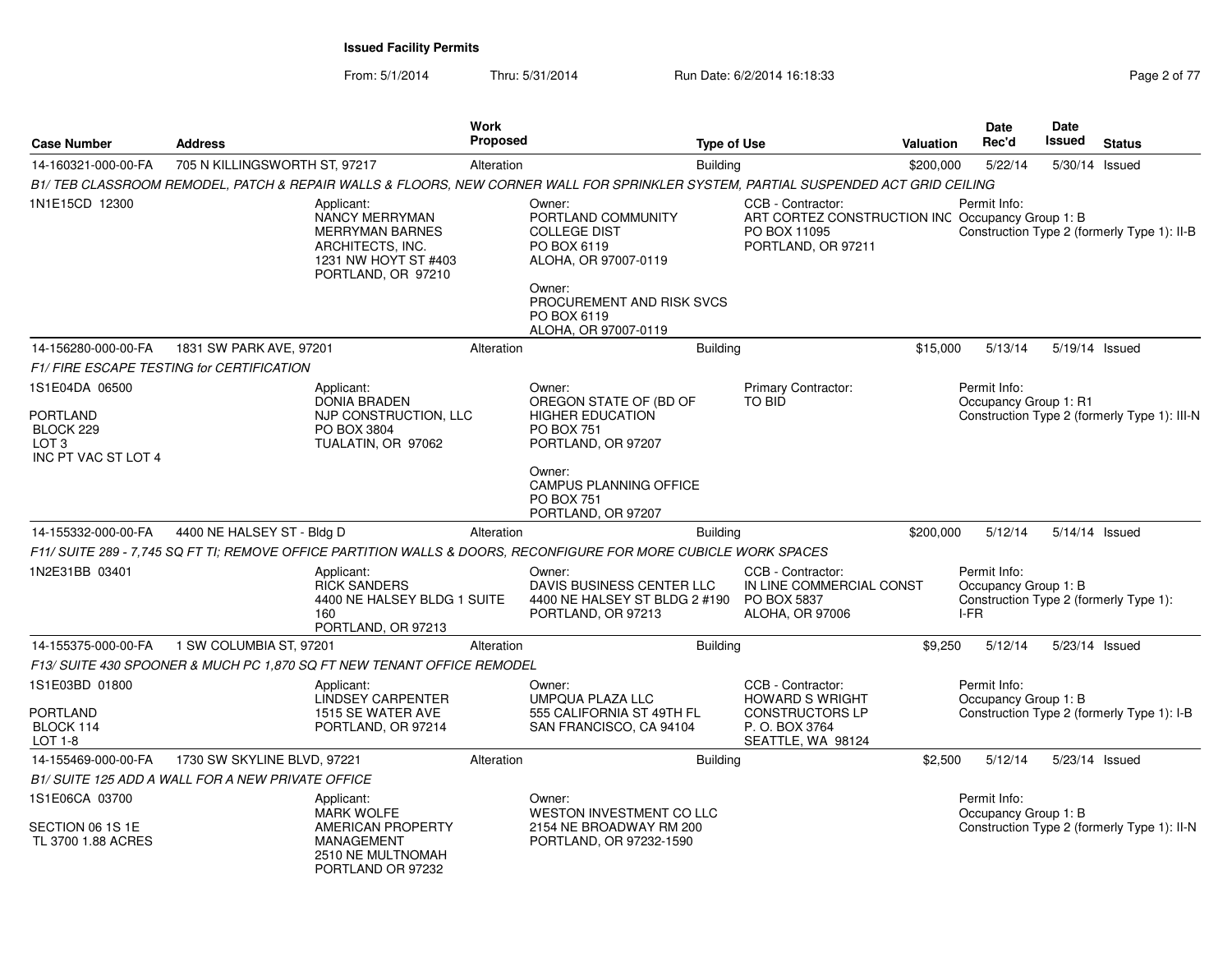From: 5/1/2014Thru: 5/31/2014 Run Date: 6/2/2014 16:18:33 Rage 3 of 77

| <b>Case Number</b>                                                                                                                                | <b>Address</b>                  | <b>Work</b><br><b>Proposed</b>                                                                        |                                                                                                                                                                | <b>Type of Use</b>                                                                  | <b>Valuation</b> | <b>Date</b><br>Rec'd                             | Date<br>Issued | <b>Status</b>                                |
|---------------------------------------------------------------------------------------------------------------------------------------------------|---------------------------------|-------------------------------------------------------------------------------------------------------|----------------------------------------------------------------------------------------------------------------------------------------------------------------|-------------------------------------------------------------------------------------|------------------|--------------------------------------------------|----------------|----------------------------------------------|
| 14-157402-000-00-FA                                                                                                                               | 123 NE 3RD AVE, 97232           | Alteration                                                                                            | <b>Building</b>                                                                                                                                                |                                                                                     | \$400,000        | 5/15/14                                          |                | 5/21/14 Issued                               |
|                                                                                                                                                   |                                 |                                                                                                       | F1/ TI, UPPER AND LOWER FLOOR; NEW WALL FOR OFFICE, BREAKROOM, CONFERENCE ROOM, PHONES, NEW STAIR AND GUARDRAIL BETWEEN FLOORS, GAS FIREPLACE, DOORS, RELITES, |                                                                                     |                  |                                                  |                |                                              |
| 1N1E34DA 02800                                                                                                                                    |                                 | Applicant:<br><b>BEN KING</b>                                                                         | Owner:<br>BRIDGEHEAD DEVELOPMENT LLC PATH CONSTRUCTION                                                                                                         | CCB - Contractor:                                                                   |                  | Permit Info:<br>Occupancy Group 1: B_Bank, Off., |                |                                              |
| <b>EAST PORTLAND</b><br>BLOCK 68<br>INC PT VAC ST LOT 1&8<br>LOT 2&3&6&7<br>INC PT VAC ST LOT 4&5; HISTORIC<br>PROPERTY; POTENTIAL ADDITIONAL TAX |                                 | <b>STEM ARCHITECTURE</b><br>P O BOX 2124<br>PORTLAND, OR 97208                                        | 1001 SE WATER AVE #120<br>PORTLAND, OR 97214-2147                                                                                                              | 5331 SW MACADAM AVE #258-110 Med.Off., Pub.Bldg.<br>PORTLAND, OR 97239              |                  |                                                  |                | Construction Type 2 (formerly Type 1): III-A |
| 14-158415-000-00-FA                                                                                                                               | 3800 SE 22ND AVE, 97202         | Alteration                                                                                            | <b>Building</b>                                                                                                                                                |                                                                                     | \$15,000         | 5/19/14                                          |                | 5/23/14 Issued                               |
|                                                                                                                                                   |                                 | F1/3RD FLOOR, ADD WALLS, DOORS TO CREATE TWO NEW OFFICES, ELEC,                                       |                                                                                                                                                                |                                                                                     |                  |                                                  |                |                                              |
| 1S1E11DA 04300<br>SECTION 11 1S 1E<br>TL 4300 5.37 ACRES                                                                                          |                                 | Applicant:<br>CRYSTAL EDWARDS<br>WESTERN DESIGN GROUP<br>2300 EAST THIRD LOOP STE 110                 | Owner:<br>FRED MEYER STORES INC<br>1014 VINE ST 7TH FLOOR<br>CINCINNATI, OH 45202-1141                                                                         | CCB - Contractor:<br>Kevin Moisan<br><b>WESTERN CONSTRUCTION</b><br><b>SERVICES</b> |                  | Permit Info:<br>Occupancy Group 1: B             |                | Construction Type 2 (formerly Type 1): II-A  |
|                                                                                                                                                   |                                 | VANCOUVER, WA 98661                                                                                   |                                                                                                                                                                | 2300 EAST THIRD LOOP #110<br>VANCOUVER, WA 98661                                    |                  |                                                  |                |                                              |
| 14-159823-000-00-FA                                                                                                                               | 3505 SW US VETERANS HOSPITAL RD | Alteration                                                                                            | <b>Building</b>                                                                                                                                                |                                                                                     | \$11,000         | 5/21/14                                          |                | 5/27/14 Issued                               |
| B1/5TH FLOOR NEW ACOUSTICAL CEILING INSTALLATION                                                                                                  |                                 |                                                                                                       |                                                                                                                                                                |                                                                                     |                  |                                                  |                |                                              |
| 1S1E09 00200 A1                                                                                                                                   |                                 | Applicant:<br><b>JEROME KEYES</b><br><b>OHSU</b><br>3181 SW Sam Jackson Park Rd<br>PORTLAND, OR 97239 | Owner:<br>OREGON STATE OF (LEASED<br>3181 SW SAM JACKSON PARK RD<br>PORTLAND, OR 97239-3098                                                                    |                                                                                     |                  |                                                  |                |                                              |
|                                                                                                                                                   |                                 |                                                                                                       | Owner:<br>OHSU - SPACE PLANNING<br>3181 SW SAM JACKSON PARK RD<br>PORTLAND, OR 97239-3098                                                                      |                                                                                     |                  |                                                  |                |                                              |
|                                                                                                                                                   |                                 |                                                                                                       | Owner:<br><b>MGMT</b><br>3181 SW SAM JACKSON PARK RD<br>PORTLAND, OR 97239-3098                                                                                |                                                                                     |                  |                                                  |                |                                              |
|                                                                                                                                                   |                                 |                                                                                                       | Owner:<br>MAIL STOP PP22E<br>3181 SW SAM JACKSON PARK RD<br>PORTLAND, OR 97239-3098                                                                            |                                                                                     |                  |                                                  |                |                                              |
| 14-159859-000-00-FA                                                                                                                               | 1001 SW 5TH AVE, 97204          | Alteration                                                                                            | <b>Building</b>                                                                                                                                                |                                                                                     | \$7,000          | 5/21/14                                          | 5/27/14 Final  |                                              |
|                                                                                                                                                   |                                 | B1/ SUITE 1100 REGUS/GOOGLE, REMOVE A PARTIAL WALL BETWEEN OFFICE 1184 & 1183                         |                                                                                                                                                                |                                                                                     |                  |                                                  |                |                                              |
| 1S1E03BB 00800                                                                                                                                    |                                 | Applicant:<br><b>FRANK WHITE</b>                                                                      | Owner:<br>OR-CONGRESS CENTER LP                                                                                                                                | CCB - Contractor:<br><b>FRANK WHITE</b>                                             |                  | Permit Info:<br>Occupancy Group 1: B             |                |                                              |
| <b>PORTLAND</b><br>BLOCK 169<br>LOT 1-8                                                                                                           |                                 | 919 SW TAYLOR<br>PORTLAND, OR 97205                                                                   | 235 MONTGOMERY ST 16TH<br><b>FLOOR</b><br>SAN FRANCISCO, CA 94104-3104                                                                                         | JOHNSON PROJECT SOLUTIONS<br><b>INC</b><br><b>PO BOX 455</b>                        |                  |                                                  |                | Construction Type 2 (formerly Type 1): I-A   |
| SEE R246278 (R667717341)                                                                                                                          |                                 |                                                                                                       |                                                                                                                                                                | LAKE OSWEGO, OR 97034                                                               |                  |                                                  |                |                                              |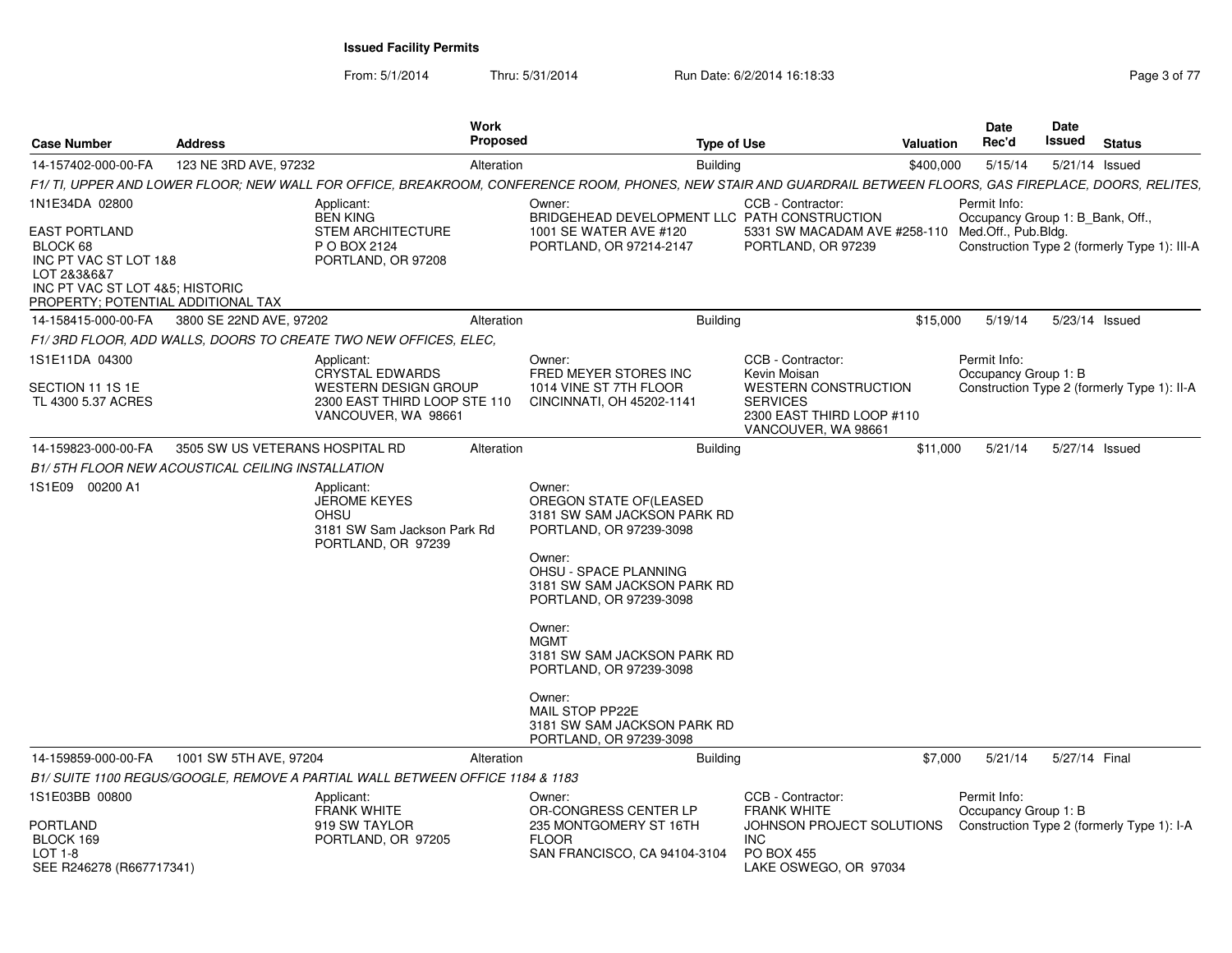From: 5/1/2014

Thru: 5/31/2014 Run Date: 6/2/2014 16:18:33 Rage 4 of 77

| <b>Case Number</b>                                                                                             | <b>Address</b>               |                                                                                                                   | Work<br><b>Proposed</b> |                                                                                                                                                                                                                        | <b>Type of Use</b> |                                                                                                      | Valuation | <b>Date</b><br>Rec'd                 | <b>Date</b><br>Issued | <b>Status</b>                               |
|----------------------------------------------------------------------------------------------------------------|------------------------------|-------------------------------------------------------------------------------------------------------------------|-------------------------|------------------------------------------------------------------------------------------------------------------------------------------------------------------------------------------------------------------------|--------------------|------------------------------------------------------------------------------------------------------|-----------|--------------------------------------|-----------------------|---------------------------------------------|
| 14-156009-000-00-FA                                                                                            | 101 SW MAIN ST, 97204        |                                                                                                                   | Alteration              |                                                                                                                                                                                                                        | <b>Building</b>    |                                                                                                      | \$407,500 | 5/13/14                              | 5/22/14 Issued        |                                             |
|                                                                                                                |                              |                                                                                                                   |                         | F13/11TH & 12TH FLOORS BALL JANIK EXISTING TENANT REMODEL, RECONFIGURE OFFICES, CONFERENCE ROOMS, WORK STATIONS AND RECEPTION AREA                                                                                     |                    |                                                                                                      |           |                                      |                       |                                             |
| 1S1E03BD 00300<br>PORTLAND<br>BLOCK 11<br><b>LOT 1-4</b><br>LOT 5-8 EXC PT IN STS                              |                              | Applicant:<br><b>JILL SABIN</b><br>Ankrom Moisan<br>6720 SW Macadam, #100<br>Portland, OR 97219                   |                         | Owner:<br>KBSH ONE MAIN PLACE LLC<br>14850 QUORUM DR #500<br>DALLAS, TX 75254<br>Owner:<br><b>DUFF</b><br>14850 QUORUM DR #500<br>DALLAS, TX 75254<br>Owner:<br>PHELPS LLC<br>14850 QUORUM DR #500<br>DALLAS, TX 75254 |                    | CCB - Contractor:<br><b>FORTIS CONSTRUCTION</b><br>1705 SW TAYLOR ST SUITE 200<br>PORTLAND, OR 97205 |           |                                      |                       |                                             |
| 14-156692-000-00-FA                                                                                            | 3550 N INTERSTATE AVE, 97227 |                                                                                                                   | Alteration              |                                                                                                                                                                                                                        | <b>Building</b>    |                                                                                                      | \$18,520  | 5/14/14                              | 5/29/14 Issued        |                                             |
|                                                                                                                |                              | B1/ INSTALL FABRIC COVERED ENTRANCE CANOPY OVER THE NORTH ENTRANCE                                                |                         |                                                                                                                                                                                                                        |                    |                                                                                                      |           |                                      |                       |                                             |
| 1N1E27BB 01700                                                                                                 |                              | Applicant:<br>ANDREW SPEARING                                                                                     |                         | Owner:<br>KAISER FOUNDATION HEALTH                                                                                                                                                                                     |                    | CCB - Contractor:<br>ANDREW SPEARING                                                                 |           | Permit Info:<br>Occupancy Group 1: B |                       |                                             |
| COOKS ADD<br>BLOCK 5&9&32 TL 1700                                                                              |                              | PIKE AWNING CO<br>7300 SW LANDMARK LN<br>PORTLAND, OR 972248029                                                   |                         | 500 NE MULTNOMAH ST #100<br>PORTLAND, OR 97232-2031                                                                                                                                                                    |                    | PIKE AWNING CO<br>7300 SW LANDMARK LN<br>PORTLAND, OR 972248029                                      |           |                                      |                       | Construction Type 2 (formerly Type 1): II-B |
|                                                                                                                |                              |                                                                                                                   |                         | Owner:<br>PLAN OF THE NORTHWEST<br>500 NE MULTNOMAH ST #100<br>PORTLAND, OR 97232-2031                                                                                                                                 |                    |                                                                                                      |           |                                      |                       |                                             |
| 14-157930-000-00-FA                                                                                            | 111 SW 5TH AVE, 97204-3626   |                                                                                                                   | Alteration              |                                                                                                                                                                                                                        | <b>Building</b>    |                                                                                                      | \$25,000  | 5/16/14                              | 5/20/14 Issued        |                                             |
|                                                                                                                |                              |                                                                                                                   |                         | F1/T-18; REPLACE ENTRY DOOR WITH GLASS, REVERSE SWING, ADD DEMISING WALL, CREATE WAITING AREA, BREAKROOM, FLOORING, CEILING, ELEC, PLBG                                                                                |                    |                                                                                                      |           |                                      |                       |                                             |
| 1N1E34CD 01300                                                                                                 |                              | Applicant:<br><b>MATT FITZGERALD</b><br><b>GBD ARCHITECTS INC</b><br>1120 NW Couch St. #300<br>Portland, OR 97209 |                         |                                                                                                                                                                                                                        |                    | CCB - Contractor:<br><b>RUSSELL CONSTRUCTION INC</b><br>20915 SW 105TH AVE<br>TUALATIN OR 97062      |           | Permit Info:<br>Occupancy Group 1: B |                       | Construction Type 2 (formerly Type 1): I-A  |
| 14-158042-000-00-FA                                                                                            | 638 SW 5TH AVE, 97204        |                                                                                                                   | Alteration              |                                                                                                                                                                                                                        | <b>Building</b>    |                                                                                                      | \$1,200   | 5/16/14                              | 5/19/14 Issued        |                                             |
|                                                                                                                |                              | B2/ REPLACE APPROXIMATELY 15LF OF SHAFT BOARD DUE TO WATER DAMAGE.                                                |                         |                                                                                                                                                                                                                        |                    |                                                                                                      |           |                                      |                       |                                             |
| 1S1E03BB 00100                                                                                                 |                              | Applicant:<br><b>CAM HANNA</b>                                                                                    |                         | Owner:<br>PEGG INVESTMENT CO                                                                                                                                                                                           |                    | CCB - Contractor:<br><b>DAVID HALLIN</b>                                                             |           |                                      |                       |                                             |
| Legal Description: PORTLAND<br>BLOCK 62<br>LOT 5&6<br>HISTORIC PROPERTY 10 YR 2013<br>POTENTIAL ADDITIONAL TAX |                              | 315 SE 7TH AVE<br>PORTLAND OR 97214                                                                               |                         | 888 SW 5TH AVE<br>PORTLAND, OR 97204-2012                                                                                                                                                                              |                    | <b>STANLEY C KENNEDY</b><br><b>ENTERPRISES INC</b><br>315 SE 7TH AVE<br>PORTLAND, OR 97214-1233      |           |                                      |                       |                                             |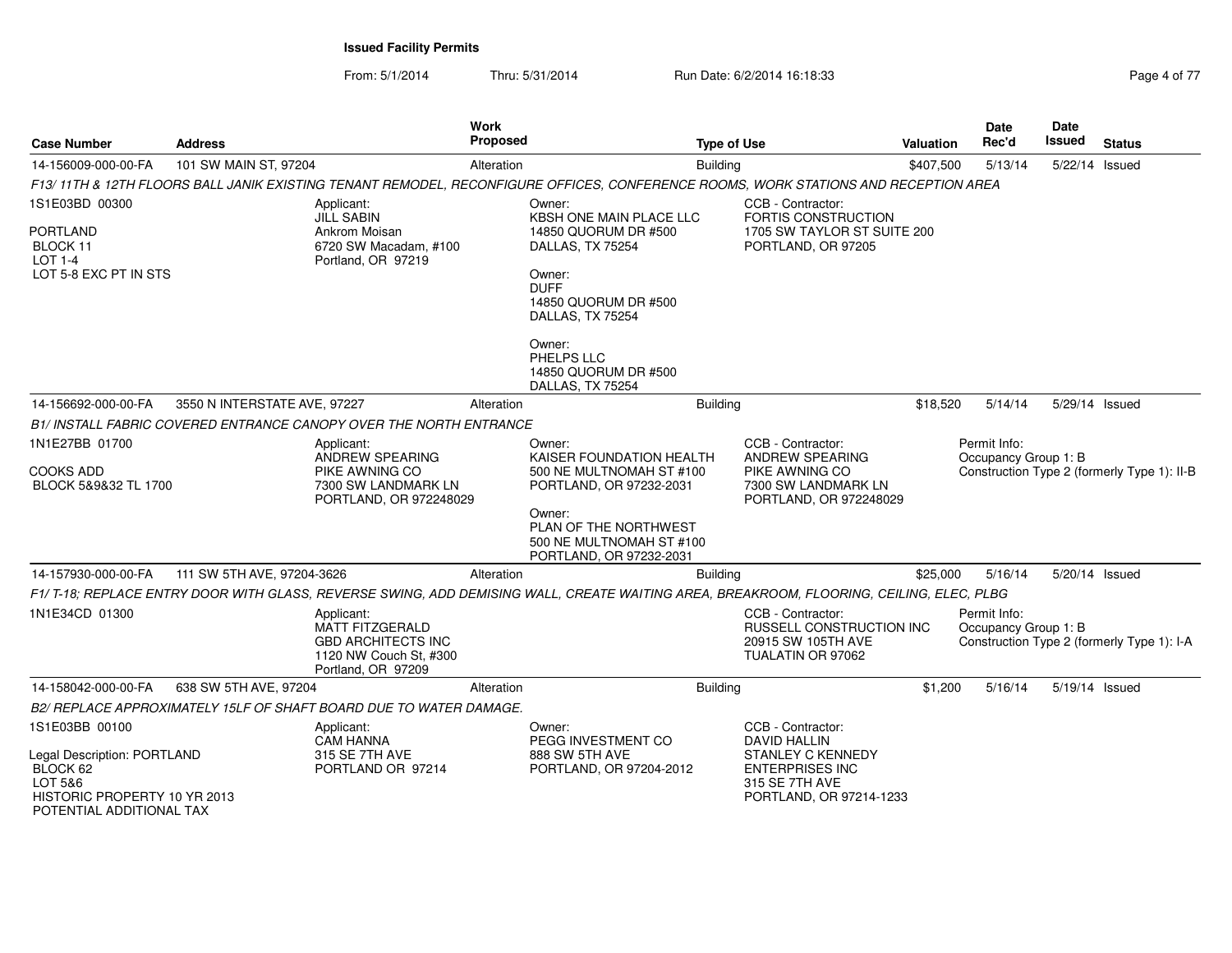From: 5/1/2014Thru: 5/31/2014 **Run Date: 6/2/2014 16:18:33** Page 5 of 77

| <b>Case Number</b>                                                                                                    | <b>Address</b>                                        |                                                                                                                          | <b>Work</b><br>Proposed |                                                                                                     | <b>Type of Use</b> |                                                                                                             | <b>Valuation</b> | <b>Date</b><br>Rec'd                                                   | Date<br><b>Issued</b> | <b>Status</b>                               |
|-----------------------------------------------------------------------------------------------------------------------|-------------------------------------------------------|--------------------------------------------------------------------------------------------------------------------------|-------------------------|-----------------------------------------------------------------------------------------------------|--------------------|-------------------------------------------------------------------------------------------------------------|------------------|------------------------------------------------------------------------|-----------------------|---------------------------------------------|
| 14-157148-REV-01-FA                                                                                                   | 729 NE OREGON ST, 97232                               |                                                                                                                          | Alteration              |                                                                                                     | <b>Building</b>    |                                                                                                             |                  | \$<br>5/20/14                                                          | 5/21/14 Issued        |                                             |
|                                                                                                                       |                                                       |                                                                                                                          |                         | F7/ REVISION TO DEMISING WALL LOCATION, MOVE FARTHER INTO SUITE 102, INCREASE SIZE OF SUITE 160.    |                    |                                                                                                             |                  |                                                                        |                       |                                             |
| 1N1E35BC 01600                                                                                                        |                                                       | Applicant:<br>WHIT MIDDLECOFF                                                                                            |                         | Owner:<br>AAT LLOYD DISTRICT LLC                                                                    |                    | CCB - Contractor:<br><b>LANGLEY INVESTMENT</b>                                                              |                  |                                                                        |                       |                                             |
| <b>HOLLADAYS ADD</b><br>BLOCK 90<br>INC PT VAC ST LOT 5 EXC PT IN ST<br>INC PT VAC ST LOT 6-7<br>INC PT VAC STS LOT 8 |                                                       | <b>GBD ARCHITECTS</b><br>1120 NW COUCH SUITE 300<br>PORTLAND OR 97209                                                    |                         | 11455 EL CAMINO REAL #200<br>SAN DIEGO, CA 92130-2047                                               |                    | PROPERTIES INC<br>825 NE MULTNOMAH ST STE 1275<br>PORTLAND, OR 97232                                        |                  |                                                                        |                       |                                             |
| 14-157482-000-00-FA                                                                                                   | 837 SW 11TH AVE, 97205                                |                                                                                                                          | Alteration              |                                                                                                     | <b>Building</b>    |                                                                                                             | \$10,000         | 5/15/14                                                                | 5/23/14 Issued        |                                             |
| <b>F6/2ND STORY SKYLIGHT REPLACEMENT</b>                                                                              |                                                       |                                                                                                                          |                         |                                                                                                     |                    |                                                                                                             |                  |                                                                        |                       |                                             |
| 1S1E04AA 00400<br>PORTLAND<br>BLOCK 259                                                                               |                                                       | Applicant:<br>Melynda Retallack<br><b>REDSIDE</b><br>P.O. BOX 42310                                                      |                         | Owner:<br><b>EASTERN WESTERN</b><br><b>CORPORATION</b><br>PO BOX 3228                               |                    | CCB - Contractor:<br>Kevin<br><b>BARTEL CONTRACTING INC</b><br><b>PO BOX 160</b>                            |                  |                                                                        |                       |                                             |
| LOT 3&4                                                                                                               |                                                       | PORTLAND OR                                                                                                              |                         | PORTLAND, OR 97208-3228                                                                             |                    | GLADSTONE, OR 97027                                                                                         |                  |                                                                        |                       |                                             |
| 14-158466-000-00-FA                                                                                                   | 501 SE HAWTHORNE BLVD, 97214                          |                                                                                                                          | Alteration              |                                                                                                     | <b>Building</b>    |                                                                                                             | \$39,500         | 5/19/14                                                                | 5/21/14 Issued        |                                             |
|                                                                                                                       | B1/4TH FLOOR BREAK ROOM REMODEL AND EXPAND FLOOR AREA |                                                                                                                          |                         |                                                                                                     |                    |                                                                                                             |                  |                                                                        |                       |                                             |
| 1S1E02BC 07200                                                                                                        |                                                       | Applicant:                                                                                                               |                         | Owner:                                                                                              |                    | CCB - Contractor:                                                                                           |                  | Permit Info:                                                           |                       |                                             |
| <b>HAWTHORNE PK</b><br>BLOCK 131<br>LOT 1-5 EXC W 10'<br>LOT 6-8                                                      |                                                       | <b>ROBERT LILLY</b><br>401 N DIXON<br>PORTLAND, OR 97227                                                                 |                         | MULTNOMAH COUNTY(LEASED<br>401 N DIXON ST<br>PORTLAND, OR 97227-1865<br>Owner:                      |                    | <b>HAL DONKIN</b><br>DONKIN CONSTRUCTION CO<br>12153 SE FLAVEL ST<br>PORTLAND, OR 972665956                 |                  | Occupancy Group 1: B<br>Construction Type 2 (formerly Type 1):<br>I-FR |                       |                                             |
|                                                                                                                       |                                                       |                                                                                                                          |                         | <b>MULTIPLE TENANTS</b><br>401 N DIXON ST<br>PORTLAND, OR 97227-1865                                |                    |                                                                                                             |                  |                                                                        |                       |                                             |
| 14-158680-000-00-FA                                                                                                   | 12000 SW 49TH AVE, 97219                              |                                                                                                                          | Alteration              |                                                                                                     | <b>Building</b>    |                                                                                                             | \$65,000         | 5/19/14                                                                | 5/28/14 Issued        |                                             |
|                                                                                                                       |                                                       |                                                                                                                          |                         | F6/ SS-202 RENOVATION TO AN EXISTING CLASSROOM INCLUDING REMOVAL AND INFILL OF A DOOR AND RELITE    |                    |                                                                                                             |                  |                                                                        |                       |                                             |
| 1S1E31D 00200                                                                                                         |                                                       | Applicant:<br><b>RYAN BURT</b><br><b>GBD ARCITECTS</b><br>1120 NW COUCH ST SUITE 300<br>PORTLAND, OR 97209               |                         | Owner:<br>PORTLAND COMMUNITY<br><b>COLLEGE DIST</b><br>PO BOX 6119<br>ALOHA, OR 97007-0119          |                    | CCB - Contractor:<br><b>HOWARD S WRIGHT</b><br><b>CONSTRUCTORS LP</b><br>P.O. BOX 3764<br>SEATTLE, WA 98124 |                  | Permit Info:<br>Occupancy Group 1: B                                   |                       | Construction Type 2 (formerly Type 1): II-B |
| 14-160358-000-00-FA                                                                                                   | 705 N KILLINGSWORTH ST, 97217                         |                                                                                                                          | Alteration              |                                                                                                     | <b>Building</b>    |                                                                                                             | \$100,000        | 5/22/14                                                                | 5/30/14 Issued        |                                             |
|                                                                                                                       |                                                       |                                                                                                                          |                         | B1/ JH CLASSROOM REMODEL, REMOVE, PATCH & REPAIR WALLS & FLOORS, PARTIAL SUSPENDED ACT GRID CEILING |                    |                                                                                                             |                  |                                                                        |                       |                                             |
| 1N1E15CD 12300<br><b>WEST PIEDMONT</b><br>BLOCK <sub>3</sub><br>LOT 10-16<br>E 77' OF LOT 17&18                       |                                                       | Applicant:<br>NANCY MERRYMAN<br><b>MERRYMAN BARNES</b><br>ARCHITECTS, INC.<br>1231 NW HOYT ST #403<br>PORTLAND, OR 97210 |                         | Owner:<br>PORTLAND COMMUNITY<br><b>COLLEGE DIST</b><br>PO BOX 6119<br>ALOHA, OR 97007-0119          |                    | CCB - Contractor:<br>ART CORTEZ CONSTRUCTION INC Occupancy Group 1: B<br>PO BOX 11095<br>PORTLAND, OR 97211 |                  | Permit Info:                                                           |                       | Construction Type 2 (formerly Type 1): II-B |
|                                                                                                                       |                                                       |                                                                                                                          |                         | Owner:<br>PROCUREMENT AND RISK SVCS<br>PO BOX 6119<br>ALOHA, OR 97007-0119                          |                    |                                                                                                             |                  |                                                                        |                       |                                             |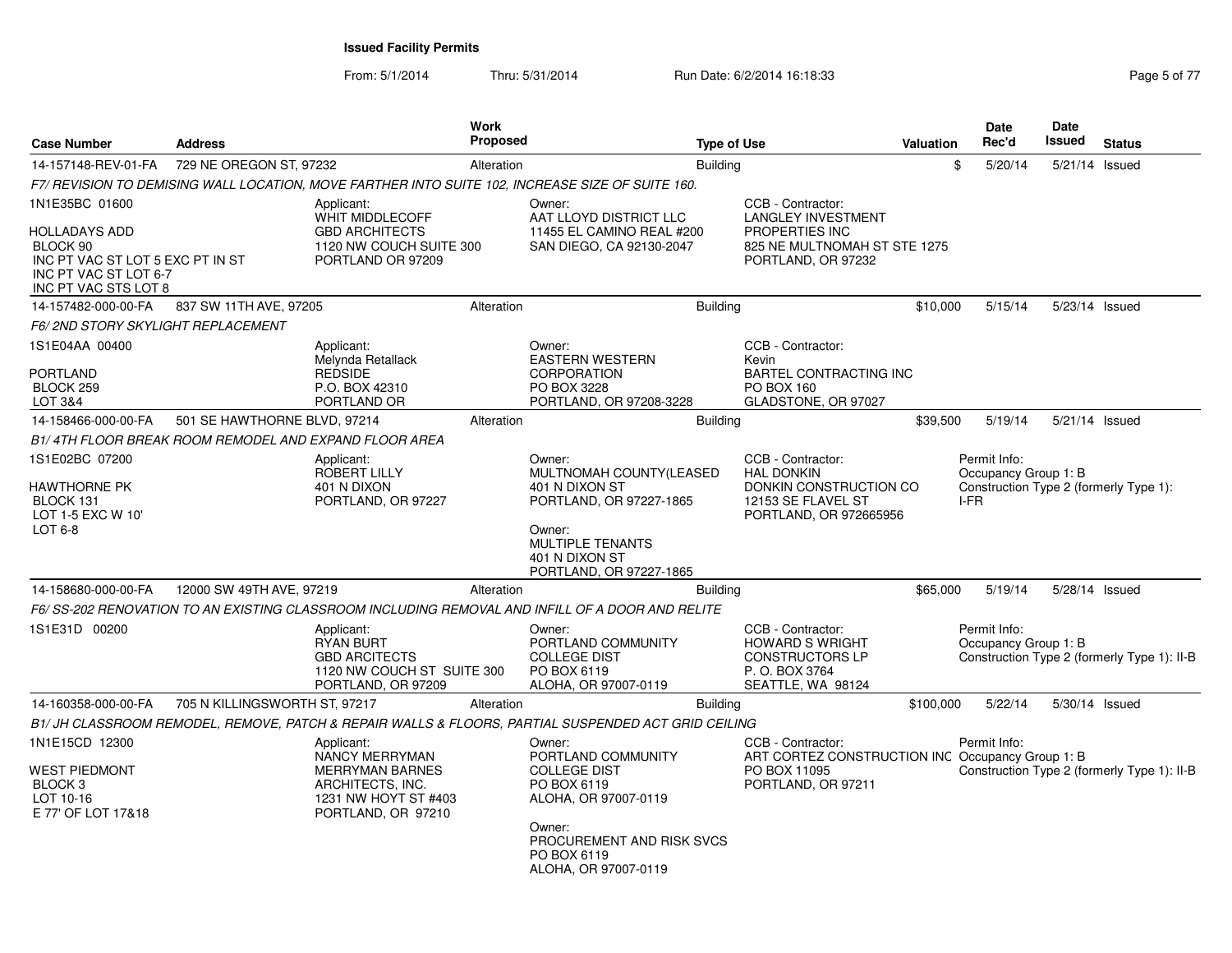From: 5/1/2014

Thru: 5/31/2014 Run Date: 6/2/2014 16:18:33 Rage 6 of 77

| <b>Case Number</b>                                                             | <b>Address</b>                                                                                                                                                    | Work<br><b>Proposed</b>                                                      | <b>Type of Use</b>                                                                                                | Valuation | <b>Date</b><br>Rec'd                             | <b>Date</b><br>Issued | <b>Status</b>                                                                      |
|--------------------------------------------------------------------------------|-------------------------------------------------------------------------------------------------------------------------------------------------------------------|------------------------------------------------------------------------------|-------------------------------------------------------------------------------------------------------------------|-----------|--------------------------------------------------|-----------------------|------------------------------------------------------------------------------------|
| 14-156499-000-00-FA                                                            | 2201 NE LLOYD BLVD, 97232                                                                                                                                         | Alteration                                                                   | <b>Building</b>                                                                                                   | \$70,000  | 5/14/14                                          |                       | 5/30/14 Issued                                                                     |
|                                                                                | F6/ SPACE F207; BRAGANZA; DEMO PRIOR TENANT MATERIAL, DOORWAY, GLASS STORE FRONT; TI FOR NEW TENANT, WALL W/SLIDING DOOR BETWEEN PREP&SALES AREA, SINKS, STEEL CI |                                                                              |                                                                                                                   |           |                                                  |                       |                                                                                    |
| 1N1E35BA 00101                                                                 | Applicant:<br>ELI NEWTON<br><b>BRAGANZA TEA</b><br>3620 NE 43RD ST.<br>VANCOUVER, WA 98661                                                                        | Owner:<br>CAPREF LLOYD CENTER LLC<br>2201 LLOYD CENTER<br>PORTLAND, OR 97232 | CCB - Contractor:<br><b>HALBERT CONSTRUCTION</b><br><b>SERVICES LLC</b><br>5618 NE 56TH ST<br>VANCOUVER, WA 98661 |           | Permit Info:<br>Station                          |                       | Occupancy Group 1: M Store, Service<br>Construction Type 2 (formerly Type 1): II-A |
| 12-215157-000-00-FA                                                            | 14015 NE GLISAN ST, 97230                                                                                                                                         | Alteration                                                                   | <b>Building</b>                                                                                                   | \$145,000 | 12/13/12                                         |                       | 5/28/14 Issued                                                                     |
|                                                                                | F 9/ CLUBHOUSE RESTROOM AND INTERIOR RENOVATION                                                                                                                   |                                                                              |                                                                                                                   |           |                                                  |                       |                                                                                    |
| 1N2E35A 00200<br>SECTION 35 1N 2E                                              | Applicant:<br><b>LYDIA NEILL</b><br>METRO                                                                                                                         | Owner:<br>METRO(LSD GLISAN ST<br><b>RECREATION INC</b>                       | CCB - Contractor:<br><b>COLUMBIA CASCADE</b><br><b>CONSTRUCTION INC</b>                                           |           |                                                  |                       |                                                                                    |
| TL 200 4.50 ACRES                                                              | 600 NE GRAND AVE<br>PORTLAND OR 97232                                                                                                                             | 600 NE GRAND AVE<br>PORTLAND, OR 97232-2736                                  | 10115 SE SCHACHT ROAD<br><b>BORING, OR 97009</b>                                                                  |           |                                                  |                       |                                                                                    |
| 13-242690-000-00-FA                                                            | 10000 SE MAIN ST, 97216                                                                                                                                           | Alteration                                                                   | <b>Building</b>                                                                                                   | \$128,000 | 12/30/13                                         |                       | 5/12/14 Issued                                                                     |
|                                                                                | F9/LOWER LEVEL KITCHEN REMODEL, EQUIPMENT REPLACEMENT, FINISHES                                                                                                   |                                                                              |                                                                                                                   |           |                                                  |                       |                                                                                    |
| 1S2E04A 02400                                                                  | Applicant:<br><b>MARCELO CARDENAS</b>                                                                                                                             | Owner:<br>PORTLAND ADVENTIST MEDICAL                                         | CCB - Contractor:<br><b>BROCKAMP &amp; JAEGER INC</b>                                                             |           | Permit Info:<br>Occupancy Group 1: B_Bank, Off., |                       |                                                                                    |
| <b>EVERGLADE</b><br>LOT 6 TL 2400                                              | Petersen Kolberg & Assoc<br>6969 SW HAMPTON ST<br>PORTLAND OR                                                                                                     | 10123 SE MARKET ST<br>PORTLAND, OR 97216-2532                                | 15796 S BOARDWALK ST<br>OREGON CITY, OR 970451196                                                                 |           | Med.Off., Pub.Bldg.                              |                       | Construction Type 2 (formerly Type 1): I-A                                         |
|                                                                                |                                                                                                                                                                   | Owner:<br><b>CENTER</b><br>10123 SE MARKET ST<br>PORTLAND, OR 97216-2532     | CCB - Contractor:<br>MIKE PATTERSON PLUMBING INC<br>15028 S MITCHELL LANE<br>OREGON CITY, OR 97045                |           |                                                  |                       |                                                                                    |
| 13-213400-PHS-03-FA                                                            | 110 SW YAMHILL ST, 97204                                                                                                                                          | Alteration                                                                   | <b>Building</b>                                                                                                   |           | \$12/30/13                                       |                       | 5/8/14 Issued                                                                      |
|                                                                                | F11/ PHASE 3, NEW EXTERIOR BRICK FACADE, STRUCTURAL STEEL TO CARRY THE WEIGHT, NEW EXTERIOR WINDOWS AND DOORS, WIDEN SIDEWALK ON 1ST AVE SIDE, OTHER SITE IMPROV  |                                                                              |                                                                                                                   |           |                                                  |                       |                                                                                    |
| 1S1E03BA 02400                                                                 | Applicant:<br><b>JOE BRODERS</b>                                                                                                                                  | Owner:<br><b>B13 INVESTORS LLC</b>                                           | CCB - Contractor:<br>R & H CONSTRUCTION                                                                           |           |                                                  |                       |                                                                                    |
| <b>PORTLAND</b><br>BLOCK 13<br><b>LOT 1&amp;2</b>                              | <b>HENNEBERY EDDY ARCHITECTS</b><br>921 SW WASHINGTON STREET<br><b>SUITE 250</b><br>PORTLAND, OR 97205                                                            | 111 SW COLUMBIA ST #1380<br>PORTLAND, OR 97201                               | 1530 SW TAYLOR STREET<br>PORTLAND, OR 97205                                                                       |           |                                                  |                       |                                                                                    |
| 14-111567-000-00-FA                                                            | 3530 SE 84TH AVE, 97266                                                                                                                                           | Alteration                                                                   | <b>Building</b>                                                                                                   | \$450,000 | 1/30/14                                          |                       | 5/29/14 Issued                                                                     |
|                                                                                | F10/ KIRKLAND UNION MANOR VOLUNTARY SEISMIC UPGRADE                                                                                                               |                                                                              |                                                                                                                   |           |                                                  |                       |                                                                                    |
| 1S2E09CB 00101                                                                 | Applicant:<br><b>SHANE O'HARA</b>                                                                                                                                 | Owner:                                                                       | CCB - Contractor:<br>UNION RETIREMENT ASSOCIATIOI TOM MITCHELL                                                    |           |                                                  |                       |                                                                                    |
| PARTITION PLAT 1994-101<br>LOT 2 EXC PT IN HWY<br>STATE PAYS TAXES ORS 307.241 | 322 NW 8TH AVE<br>PORTLAND OR 97209                                                                                                                               | 1625 SE LAFAYETTE ST<br>PORTLAND, OR 97202-3862                              | WALSH CONSTRUCTION CO<br>2905 SW 1ST AV<br>PORTLAND, OR 97201                                                     |           |                                                  |                       |                                                                                    |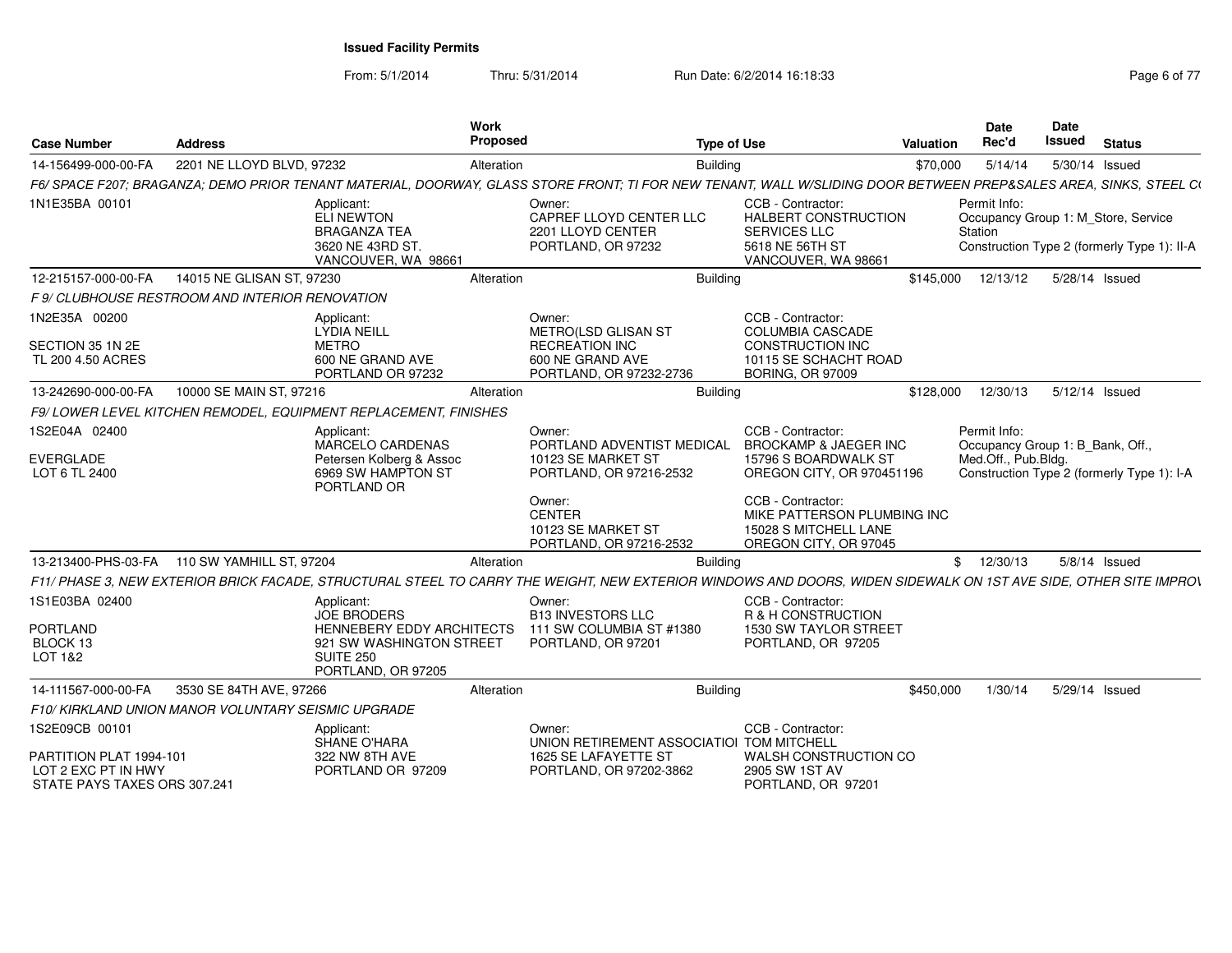From: 5/1/2014Thru: 5/31/2014 Run Date: 6/2/2014 16:18:33 Rage 7 of 77

| <b>Case Number</b>                                                                               | <b>Address</b>                  | <b>Work</b><br><b>Proposed</b>                                                                                                                                                                        |                                                                                                                                                                         | <b>Type of Use</b>                                                                        | Valuation   | <b>Date</b><br>Rec'd                              | Date<br><b>Issued</b> | <b>Status</b>                              |
|--------------------------------------------------------------------------------------------------|---------------------------------|-------------------------------------------------------------------------------------------------------------------------------------------------------------------------------------------------------|-------------------------------------------------------------------------------------------------------------------------------------------------------------------------|-------------------------------------------------------------------------------------------|-------------|---------------------------------------------------|-----------------------|--------------------------------------------|
| 14-116575-000-00-FA                                                                              | 308 SW 2ND AVE, 97204           | Alteration                                                                                                                                                                                            | <b>Building</b>                                                                                                                                                         |                                                                                           | \$130,000   | 2/13/14                                           | 5/20/14 Issued        |                                            |
|                                                                                                  |                                 | F9/1ST FLOOR, NEW CMU WALLS, CONCRETE LID FOR MAILROOM, DOOR, BLOW-OUT PANEL IN ONE WALL, FLOORING, CEILING, ELEC                                                                                     |                                                                                                                                                                         |                                                                                           |             |                                                   |                       |                                            |
| 1N1E34CD 04600                                                                                   |                                 | Applicant:<br><b>JASON CHUPP</b><br>SWINERTON BUILDERS, INC.<br>2300 SW 1ST AVE. SUITE #103<br>PORTLAND, OR 97201                                                                                     | Owner:<br><b>NGP DUNCAN PLAZA</b><br>PO BOX 4900 DEPT #360<br>SCOTTSDALE, AZ 85261-4900<br>Owner:<br>PORTLAND LLC<br>PO BOX 4900 DEPT #360<br>SCOTTSDALE, AZ 85261-4900 | CCB - Contractor:<br>SWINERTON BUILDERS INC<br>260 TOWNSEND ST<br>SAN FRANCISCO, CA 94107 |             | Permit Info:<br>Occupancy Group 1: A-2 Restaurant |                       | Construction Type 2 (formerly Type 1): I-A |
| 14-126528-000-00-FA                                                                              | 1015 NW 22ND AVE, 97210         | Alteration                                                                                                                                                                                            | <b>Building</b>                                                                                                                                                         |                                                                                           | \$46,500    | 3/13/14                                           | 5/1/14 Final          |                                            |
|                                                                                                  |                                 | B2/ CATH LAB #3 EQUIPMENT REPLACEMENTAny alteration to the Fire Protection systems will need to meet current codes. This work will require separate permits. Please contact Fire Marshal for details. |                                                                                                                                                                         |                                                                                           |             |                                                   |                       |                                            |
| 1N1E33BA 07800                                                                                   |                                 | Applicant:<br><b>BEN WOBIG</b>                                                                                                                                                                        | Owner:<br><b>GOOD SAMARITAN HOSPITAL</b>                                                                                                                                | CCB - Contractor:<br>CHRISTENSON ELECTRIC INC                                             |             |                                                   |                       |                                            |
| <b>COUCHS ADD</b><br>TL 7800 BLOCK 304                                                           |                                 | CHRISTENSON ELECTRIC INC<br>111 SW COLUMBIA ST SUITE 480<br>PORTLAND, OR 97201                                                                                                                        | 1919 NW LOVEJOY ST<br>PORTLAND, OR 97209                                                                                                                                | 111 SW COLUMBIA, SUITE 480<br>PORTLAND, OR 97201                                          |             |                                                   |                       |                                            |
| 14-127574-000-00-FA                                                                              | 0615 SW PALATINE HILL RD, 97219 | Alteration                                                                                                                                                                                            | <b>Building</b>                                                                                                                                                         |                                                                                           | \$1,500,000 | 3/17/14                                           |                       | 5/9/14 Issued                              |
|                                                                                                  |                                 | F2/JUNIPER HALL; COMPLETE REMODEL, ADA ENTRY, ACCESSIBLE PARKING, SIDING, WINDOWS, ROOF, RECONFIGURE DORM ROOMS, RESTROOMS, KITCHEN AREA, FULL SEISMIC UPGRADE                                        |                                                                                                                                                                         |                                                                                           |             |                                                   |                       |                                            |
| 1S1E27D 00100                                                                                    |                                 | Applicant:<br>Larry Atchison                                                                                                                                                                          | Owner:<br>LEWIS & CLARK COLLEGE                                                                                                                                         | CCB - Contractor:<br><b>FORTIS CONSTRUCTION</b>                                           |             |                                                   |                       |                                            |
| SECTION 27 1S 1E                                                                                 |                                 | LEWIS & CLARK COLLEGE                                                                                                                                                                                 | 0615 SW PALATINE HILL RD MSC                                                                                                                                            | 1705 SW TAYLOR ST SUITE 200                                                               |             |                                                   |                       |                                            |
|                                                                                                  |                                 | TL 100 85.50 ACRES SPLIT LEVY (R709301280 0615 SW PALATINE HILL RD<br>PORTLAND, OR 97219                                                                                                              | 31<br>PORTLAND, OR 97219                                                                                                                                                | PORTLAND, OR 97205                                                                        |             |                                                   |                       |                                            |
|                                                                                                  |                                 |                                                                                                                                                                                                       | Owner:<br><b>BUSINESS OFFICE</b><br>0615 SW PALATINE HILL RD MSC<br>31<br>PORTLAND, OR 97219                                                                            |                                                                                           |             |                                                   |                       |                                            |
| 14-134210-000-00-FA                                                                              | 4701 SE BUSH ST, 97206          | Alteration                                                                                                                                                                                            | <b>Building</b>                                                                                                                                                         |                                                                                           | \$72,000    | 4/2/14                                            | 5/28/14 Issued        |                                            |
|                                                                                                  |                                 | F18/ CRESTON ANNEX/ SEISMIC UPGRADE WITH NEW RE-ROOF SHEATHING, REPLACE EXTERIOR COLUMNS AT ENTRY, RE-WORK CRICKETING TO IMPROVE SURFACE DRAINAGE, REPLACE FA                                         |                                                                                                                                                                         |                                                                                           |             |                                                   |                       |                                            |
| 1S2E07CA 09600                                                                                   |                                 | Applicant:<br><b>KRISTIN WELLS</b>                                                                                                                                                                    | Owner:<br><b>SCHOOL DISTRICT NO 1</b>                                                                                                                                   | CCB - Contractor:<br>PAYNE CONSTRUCTION INC                                               |             |                                                   |                       |                                            |
| SECTION 07 1S 2E<br>TL 9600 8.09 ACRES<br>SEE R645272 (R992070461) FOR LEASED<br><b>SUB ACCT</b> |                                 | PORTLAND PUBLIC SCHOOLS<br>501 N DIXON ST<br>PORTLAND, OR 97277                                                                                                                                       | PO BOX 3107<br>PORTLAND, OR 97208-3107                                                                                                                                  | 1835 NE 137TH AVE<br>PORTLAND, OR 972304007                                               |             |                                                   |                       |                                            |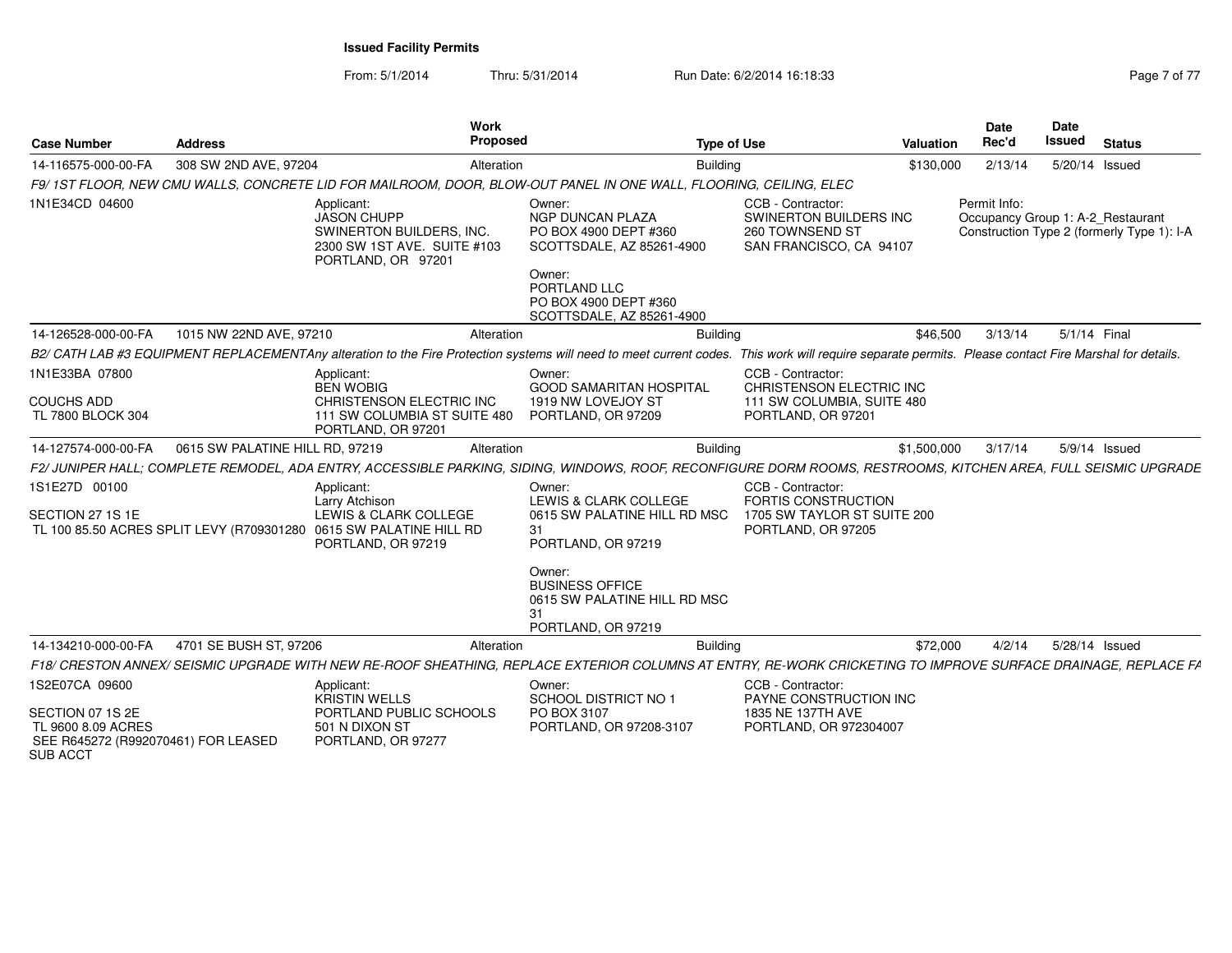From: 5/1/2014

Thru: 5/31/2014 Run Date: 6/2/2014 16:18:33

| Page 8 of 77 |  |
|--------------|--|
|--------------|--|

| <b>Case Number</b>                                                                  | <b>Address</b>             |                                                                                                | Work<br>Proposed |                                                                                                                                                                   | <b>Type of Use</b>                                                                         | <b>Valuation</b> | <b>Date</b><br>Rec'd                           | Date<br>Issued | <b>Status</b> |                          |
|-------------------------------------------------------------------------------------|----------------------------|------------------------------------------------------------------------------------------------|------------------|-------------------------------------------------------------------------------------------------------------------------------------------------------------------|--------------------------------------------------------------------------------------------|------------------|------------------------------------------------|----------------|---------------|--------------------------|
| 14-133943-000-00-FA                                                                 | 500 NE MULTNOMAH ST, 97232 |                                                                                                | Alteration       | Building                                                                                                                                                          |                                                                                            | \$1,300,000      | 4/2/14                                         | 5/21/14 Issued |               |                          |
|                                                                                     |                            |                                                                                                |                  | F17/ 1ST FLOOR TI; AREA A&B, REMOVE MOST INTERIOR WALLS, FIXTURES, CABINETRY, DOORS, FLOORING, RECONFIGURE FOR CONSULTATION, EDUCATION ROOMS, REMODEL, LOBBY, RE( |                                                                                            |                  |                                                |                |               |                          |
| 1N1E35BB 02400                                                                      |                            | Applicant:<br><b>WARREN TYLER</b>                                                              |                  | Owner:<br>KAISER FOUNDATION HEALTH                                                                                                                                | CCB - Contractor:<br><b>HOWARD S WRIGHT</b>                                                |                  |                                                |                |               |                          |
| HOLLADAYS ADD<br>BLOCK 73&80 TL 2400                                                |                            | PKA ARCHITECTS<br>6969 SW HAMPTON ST<br>PORTLAND, OR 97210                                     |                  | 500 NE MULTNOMAH ST #100<br>PORTLAND, OR 97232-2099<br>Owner:                                                                                                     | <b>CONSTRUCTORS LP</b><br>P.O. BOX 3764<br>SEATTLE, WA 98124                               |                  |                                                |                |               |                          |
|                                                                                     |                            |                                                                                                |                  | PLAN OF THE NORTHWEST<br>500 NE MULTNOMAH ST #100<br>PORTLAND, OR 97232-2099                                                                                      |                                                                                            |                  |                                                |                |               |                          |
| 14-130697-000-00-FA                                                                 | 1300 SW 6TH AVE, 97201     |                                                                                                | Alteration       | <b>Building</b>                                                                                                                                                   |                                                                                            | \$75,000         | 3/25/14                                        |                |               | 5/19/14 Under Inspection |
|                                                                                     |                            |                                                                                                |                  | F14/ MAIN LEVEL EXPAND EXERCISE AREA WITH NEW 2208 SQ FT HIGH INTENSITY TRAINING (H.I.T.) AREA WITH SEPARATE SHOWERS & LOCKER AREA                                |                                                                                            |                  |                                                |                |               |                          |
| 1S1E03BC 01900                                                                      |                            | Applicant<br><b>TODD GARNER</b>                                                                |                  | Owner:<br><b>ERICKSON REALTY LTD</b>                                                                                                                              | CCB - Contractor:<br><b>METRO INTERIORS INC</b>                                            |                  | Permit Info:<br>Occupancy Group 1: B           |                |               |                          |
| <b>PORTLAND</b><br>BLOCK 166<br><b>LOT 1-8</b>                                      |                            | 1300 SW 6TH AVE<br>PORTLAND, OR 97201                                                          |                  | 4900 SW GRIFFITH DR STE 133<br>BEAVERTON, OR 97005                                                                                                                | P O BOX 42547<br>PORTLAND, OR 97242-2547                                                   |                  | Construction Type 2 (formerly Type 1):<br>I-FR |                |               |                          |
| 14-134421-000-00-FA                                                                 | 5109 SE 66TH AVE, 97206    |                                                                                                | Alteration       | <b>Building</b>                                                                                                                                                   |                                                                                            | \$200,000        | 4/2/14                                         | 5/28/14 Issued |               |                          |
|                                                                                     |                            |                                                                                                |                  | F18/ ARLETA ANNEX/ SEISMIC UPGRADE WITH NEW RE-ROOF SHEATHING, UPGRADE ROOF-TO-WALL CONNECTIONS AND SEISMIC BRACES, HAZARDOUS MATERIAL ABATEMENT, RE-ROOF ANI     |                                                                                            |                  |                                                |                |               |                          |
| 1S2E17BC 02500                                                                      |                            | Applicant:<br>KRISTIN WELLS<br>PORTLAND PUBLIC SCHOOLS<br>501 N DIXON ST<br>PORTLAND, OR 97277 |                  | Owner:<br><b>SCHOOL DISTRICT NO 1</b><br>PO BOX 3107<br>PORTLAND, OR 97208-3107                                                                                   | CCB - Contractor:<br>PAYNE CONSTRUCTION INC<br>1835 NE 137TH AVE<br>PORTLAND, OR 972304007 |                  |                                                |                |               |                          |
| 14-132147-000-00-FA                                                                 | 1300 NE 16TH AVE, 97232    |                                                                                                | Alteration       | <b>Building</b>                                                                                                                                                   |                                                                                            | \$13.950         | 3/27/14                                        | 5/7/14 Final   |               |                          |
| B1/ REMODEL APT #601                                                                |                            |                                                                                                |                  |                                                                                                                                                                   |                                                                                            |                  |                                                |                |               |                          |
| 1N1E35AB 05600                                                                      |                            | Applicant:<br>Juan Rodriguez                                                                   |                  | Owner:<br>HOLLADAY PARK PLAZA INC                                                                                                                                 | CCB - Contractor:<br><b>CEJAS COMMERCIAL INTERIORS</b>                                     |                  | Permit Info:<br>Occupancy Group 1: SR1.1       |                |               |                          |
| <b>HOLLADAYS ADD</b><br><b>BLOCK 178 TL 5600</b><br>SPLIT LEVY R182280 (R396212040) |                            | Holladay Park Plaza<br>1300 NE 16th Ave<br>Portland, OR 97232                                  |                  | 1300 NE 16TH AVE<br>PORTLAND, OR 97232-1467                                                                                                                       | <b>INC</b><br>1300 NE 16TH AVE<br>PORTLAND, OR 97232                                       |                  | Construction Type 2 (formerly Type 1):<br>I-FR |                |               |                          |
| 14-132153-000-00-FA                                                                 | 1300 NE 16TH AVE, 97232    |                                                                                                | Alteration       | <b>Building</b>                                                                                                                                                   |                                                                                            | \$13,950         | 3/27/14                                        | 5/7/14 Final   |               |                          |
| <b>B1/ REMODEL APT #611</b>                                                         |                            |                                                                                                |                  |                                                                                                                                                                   |                                                                                            |                  |                                                |                |               |                          |
| 1N1E35AB 05600                                                                      |                            | Applicant:<br>Juan Rodriguez                                                                   |                  | Owner:<br><b>HOLLADAY PARK PLAZA INC</b>                                                                                                                          | CCB - Contractor:<br><b>CEJAS COMMERCIAL INTERIORS</b>                                     |                  | Permit Info:<br>Occupancy Group 1: SR1.1       |                |               |                          |
| HOLLADAYS ADD<br><b>BLOCK 178 TL 5600</b>                                           |                            | Holladay Park Plaza<br>1300 NE 16th Ave                                                        |                  | 1300 NE 16TH AVE<br>PORTLAND, OR 97232-1467                                                                                                                       | <b>INC</b><br>1300 NE 16TH AVE                                                             |                  | Construction Type 2 (formerly Type 1):<br>I-FR |                |               |                          |
| SPLIT LEVY R182280 (R396212040)                                                     |                            | Portland, OR 97232                                                                             |                  |                                                                                                                                                                   | PORTLAND, OR 97232                                                                         |                  |                                                |                |               |                          |
| 14-134335-000-00-FA                                                                 | 5105 SE 66TH AVE, 97206    |                                                                                                | Alteration       | <b>Building</b>                                                                                                                                                   |                                                                                            | \$1,370,000      | 4/2/14                                         | 5/28/14 Issued |               |                          |
|                                                                                     |                            |                                                                                                |                  | F18/ ARLETA/ SEISMIC UPGRADE WITH NEW RE-ROOF SHEATHING. UPGRADE ROOF-TO-WALL CONNECTIONS AND SEISMIC BRACES. HAZARDOUS MATERIAL ABATEMENT. RE-ROOF AND IMPR(     |                                                                                            |                  |                                                |                |               |                          |
| 1S2E17BC 02500<br>THIRD ELECTRIC ADD                                                |                            | Applicant:<br><b>KRISTIN WELLS</b><br>PORTLAND PUBLIC SCHOOLS                                  |                  | Owner:<br><b>SCHOOL DISTRICT NO 1</b><br>PO BOX 3107                                                                                                              | CCB - Contractor:<br>PAYNE CONSTRUCTION INC<br>1835 NE 137TH AVE                           |                  |                                                |                |               |                          |
| BLOCK 6 EXC PT IN ST                                                                |                            | 501 N DIXON ST<br>PORTLAND, OR 97277                                                           |                  | PORTLAND, OR 97208-3107                                                                                                                                           | PORTLAND, OR 972304007                                                                     |                  |                                                |                |               |                          |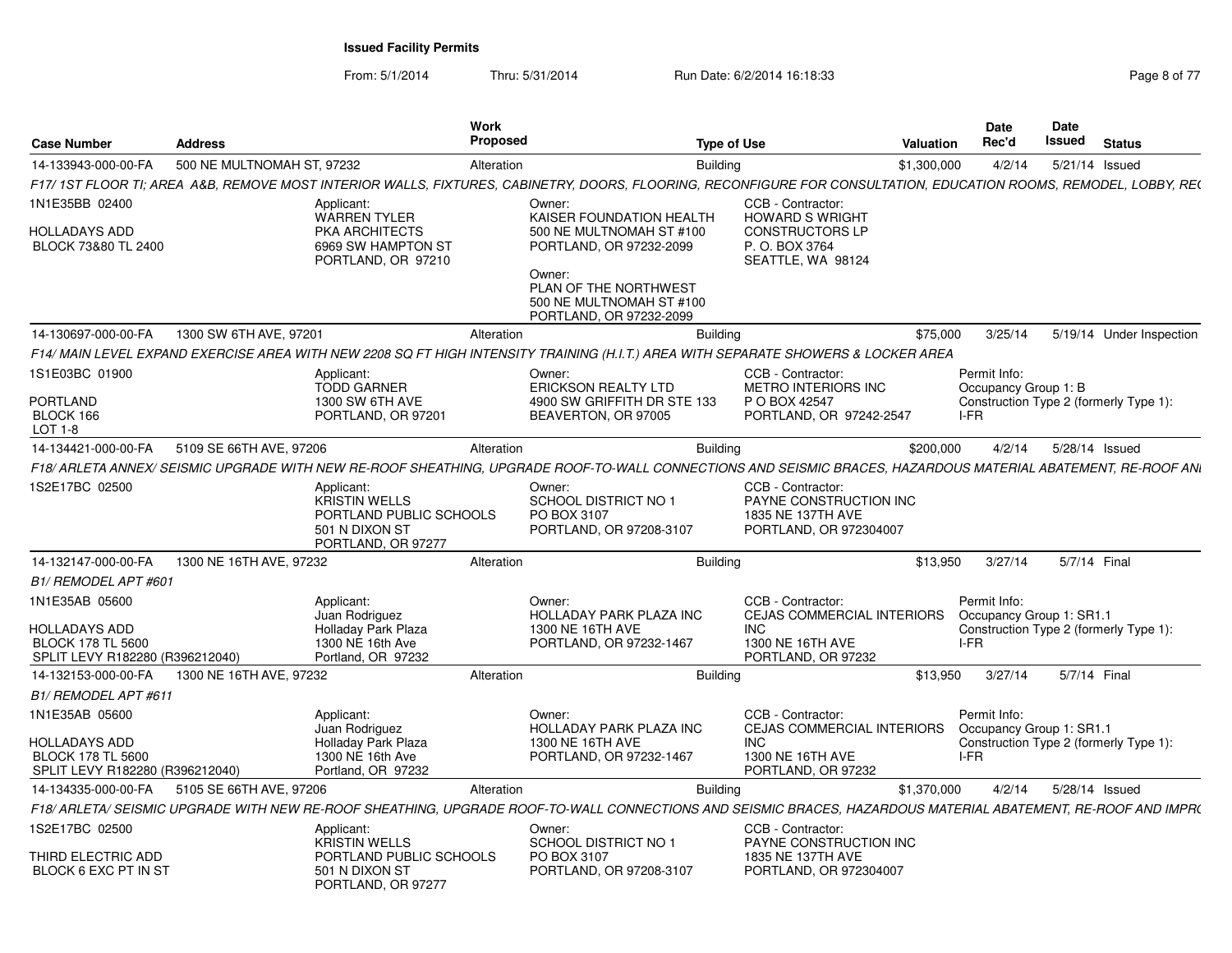From: 5/1/2014

Thru: 5/31/2014 Run Date: 6/2/2014 16:18:33 Rage 9 of 77

| <b>Case Number</b>                                                                                       | <b>Address</b>                               |                                                                                                              | <b>Work</b><br>Proposed |                                                                                                  | <b>Type of Use</b>                                                                                                                                             | Valuation   | <b>Date</b><br>Rec'd                                                                                                 | Date<br><b>Issued</b> | <b>Status</b>   |                          |
|----------------------------------------------------------------------------------------------------------|----------------------------------------------|--------------------------------------------------------------------------------------------------------------|-------------------------|--------------------------------------------------------------------------------------------------|----------------------------------------------------------------------------------------------------------------------------------------------------------------|-------------|----------------------------------------------------------------------------------------------------------------------|-----------------------|-----------------|--------------------------|
| 14-132824-000-00-FA                                                                                      | 3203 SE WOODSTOCK BLVD, 97202                |                                                                                                              | Alteration              |                                                                                                  | <b>Building</b>                                                                                                                                                | \$646,080   | 3/31/14                                                                                                              |                       |                 | 5/13/14 Under Inspection |
|                                                                                                          |                                              |                                                                                                              |                         |                                                                                                  | F14/ PREXY INTERIOR REMODEL, NEW ELEVATOR OPENING, ADA BATHROOMS AND ENTRANCE, BIKE STORAGE, WALLS FOR CONFERENCE ROOMS AND OFFICES, REPLACE ROOF, NEW ENTR.   |             |                                                                                                                      |                       |                 |                          |
|                                                                                                          |                                              | Applicant:<br><b>Mark Beckius</b><br>Reimers & Jolivette<br>2344 NW 24th ave<br>Portland, OR 97210           |                         | Owner:<br>THE REED INSTITUTE<br>3203 SE WOODSTOCK BLVD<br>PORTLAND, OR 97202-8138                | CCB - Contractor:<br><b>MARK BECKIUS</b><br>REIMERS & JOLIVETTE INC<br>2344 NW 24TH AVE<br>Portland, OR 97210                                                  |             | Permit Info:<br>Occupancy Group 1: B Bank, Off.,<br>Med.Off., Pub.Bldg.<br>Total Square Footage - Display Only: 7705 |                       |                 |                          |
| 14-128845-000-00-FA                                                                                      | 2060 N MARINE DR. 97217                      |                                                                                                              | Alteration              |                                                                                                  | Building                                                                                                                                                       | \$6,000     | 3/19/14                                                                                                              |                       | $5/1/14$ Issued |                          |
| B2/HALL B: TOP CHORD OF WOODEN TRUSS REPAIR                                                              |                                              |                                                                                                              |                         |                                                                                                  |                                                                                                                                                                |             |                                                                                                                      |                       |                 |                          |
| 2N1E33 00200<br>SECTION 33 2N 1E<br>TL 200 37.90 ACRES<br>SPLIT MAP & SPLIT LEVY R314517<br>(R941040110) |                                              | Applicant:<br><b>JOSH LIPSCOMB</b><br><b>METRO</b><br>600 NE GRAND AVE<br>PORTLAND OR 97232                  |                         | Owner:<br><b>METRO</b><br>600 NE GRAND AVE<br>PORTLAND, OR 97232-2799                            | CCB - Contractor:<br><b>WESTERN WOOD STRUCTURES</b><br>INC.<br>PO BOX 130<br>TUALATIN, OR 970620130                                                            |             |                                                                                                                      |                       |                 |                          |
| 14-134126-000-00-FA                                                                                      | 4701 SE BUSH ST, 97206                       |                                                                                                              | Alteration              |                                                                                                  | <b>Building</b>                                                                                                                                                | \$1,283,000 | 4/2/14                                                                                                               | 5/28/14 Issued        |                 |                          |
|                                                                                                          |                                              |                                                                                                              |                         |                                                                                                  | F18/ CRESTON/ SEISMIC UPGRADE WITH NEW RE-ROOF SHEATHING. UPGRADE ROOF-TO-WALL CONNECTIONS AND SEISMIC BRACES. LOUVERED AIR INTAKE ENCLOSURE AT GYM. REPLACE   |             |                                                                                                                      |                       |                 |                          |
| 1S2E07CA 09600                                                                                           |                                              | Applicant:<br><b>KRISTIN WELLS</b>                                                                           |                         | Owner:<br><b>SCHOOL DISTRICT NO 1</b>                                                            | CCB - Contractor:<br>PAYNE CONSTRUCTION INC                                                                                                                    |             |                                                                                                                      |                       |                 |                          |
| SECTION 07 1S 2E<br>TL 9600 8.09 ACRES<br>SEE R645272 (R992070461) FOR LEASED<br><b>SUB ACCT</b>         |                                              | PORTLAND PUBLIC SCHOOLS<br>501 N DIXON ST<br>PORTLAND, OR 97277                                              |                         | PO BOX 3107<br>PORTLAND, OR 97208-3107                                                           | 1835 NE 137TH AVE<br>PORTLAND, OR 972304007                                                                                                                    |             |                                                                                                                      |                       |                 |                          |
| 14-136140-000-00-FA                                                                                      | 808 SW CAMPUS DR. 97201                      |                                                                                                              | Alteration              |                                                                                                  | <b>Building</b>                                                                                                                                                | \$240.000   | 4/4/14                                                                                                               |                       | 5/8/14 Issued   |                          |
|                                                                                                          |                                              | F17/4TH FLOOR RADIATION MEDICINE VAULT #3 LINEAR ACCELERATOR EQUIPMENT REPLACEMENT                           |                         |                                                                                                  |                                                                                                                                                                |             |                                                                                                                      |                       |                 |                          |
| 1S1E09 00600                                                                                             |                                              | Applicant<br><b>RON LAI</b><br><b>OHSU</b><br>3505 SW VETERANS HOSPITAL<br><b>ROAD</b><br>PORTLAND, OR 97239 |                         | Owner:<br>OREGON STATE OF (MEDICAL<br><b>DEPT</b><br>PORTLAND, OR 97239                          | CCB - Contractor:<br>TURNER CONSTRUCTION CO<br>1200 NW NAITO PARKWAY #300<br>3181 SW SAM JACKSON PARK RD PORTLAND, OR 972209                                   |             |                                                                                                                      |                       |                 |                          |
|                                                                                                          | 14-111651-REV-01-FA 3030 SW MOODY AVE, 97201 |                                                                                                              | Alteration              |                                                                                                  | <b>Building</b>                                                                                                                                                | \$50,000    | 4/4/14                                                                                                               | 5/27/14 Issued        |                 |                          |
|                                                                                                          |                                              |                                                                                                              |                         | F10/ 1ST FLOOR & 2ND FLOOR TI WORK REV-01 FOR CHANGES TO OFFICE EXISTING AND CHANGES IN FINISHES |                                                                                                                                                                |             |                                                                                                                      |                       |                 |                          |
| 1S1E10 00400                                                                                             |                                              | Applicant:<br><b>SUZIE HONG</b>                                                                              |                         | Owner:<br>3030 PROPERTY LLC                                                                      | CCB - Contractor:<br>IN LINE COMMERCIAL CONST                                                                                                                  |             | Permit Info:<br>Occupancy Group 1: B Bank, Off.,                                                                     |                       |                 |                          |
| SECTION 10 1S 1E<br>TL 400 2.77 ACRES                                                                    |                                              | <b>MACKENZIE</b><br>1515 SW WATER AVE<br>PORTLAND, OR 97214                                                  |                         | 3121 SW MOODY AVE<br>PORTLAND, OR 97239                                                          | PO BOX 5837<br><b>ALOHA, OR 97006</b>                                                                                                                          |             | Med.Off., Pub.Bldg.<br>Construction Type 2 (formerly Type 1): III-B                                                  |                       |                 |                          |
| 14-136678-000-00-FA                                                                                      | 826 SW 21ST AVE, 97205                       |                                                                                                              | Alteration              |                                                                                                  | <b>Building</b>                                                                                                                                                | \$85,000    | 4/7/14                                                                                                               | 5/21/14 Issued        |                 |                          |
|                                                                                                          |                                              |                                                                                                              |                         |                                                                                                  | F10/ RECONFIGURE EXISTING LOADING DOCK, STAIRS, GUARDRAIL AND NEW TRENCH DRAIN ***(NEW STEEL CANOPY, OVERHEAD DOOR, MECHANICAL LOUVER AND MAN DOOR ALL UNDER S |             |                                                                                                                      |                       |                 |                          |
| 1N1E33CD 00800                                                                                           |                                              | Applicant:<br>KAREN LANGE                                                                                    |                         | Owner:<br>MULTNOMAH ATHLETIC CLUB                                                                | CCB - Contractor:<br><b>RON HANSON</b>                                                                                                                         |             |                                                                                                                      |                       |                 |                          |
| SECTION 33 1N 1E<br>TL 800 0.55 ACRES                                                                    |                                              | <b>WATERLEAF ARCHITECTURE</b><br>419 SW 11TH AVE SUITE 200<br>PORTLAND, OR 97205                             |                         | 1849 SW SALMON ST<br>PORTLAND, OR 97205-1726                                                     | <b>SCHOMMER &amp; SON</b><br>6421 NE COLWOOD WY.<br>PORTLAND OR 97218                                                                                          |             |                                                                                                                      |                       |                 |                          |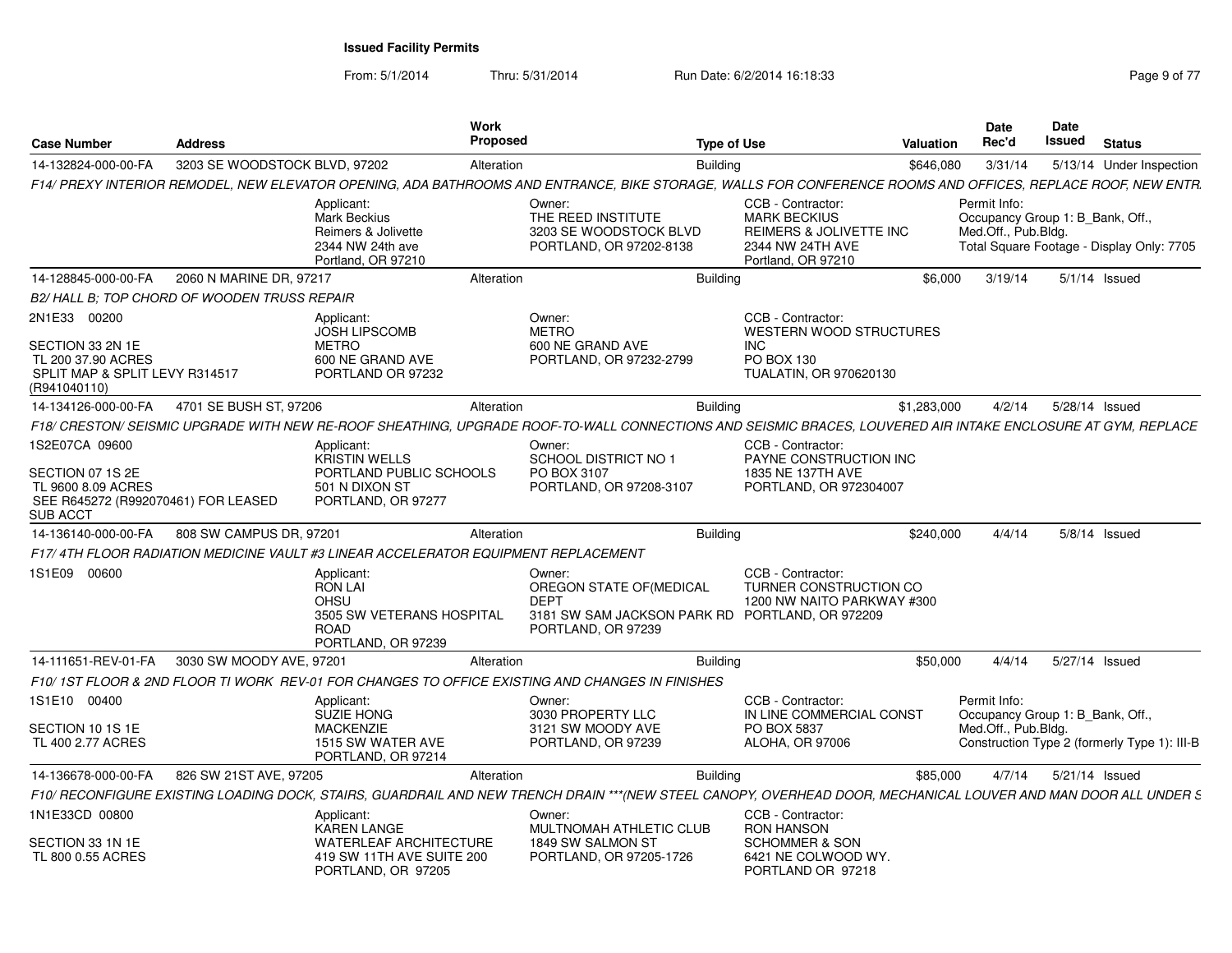From: 5/1/2014

Thru: 5/31/2014 Run Date: 6/2/2014 16:18:33 Research 2010 17

| <b>Case Number</b>                                                           | <b>Address</b>                          |                                                                                                   | Work<br><b>Proposed</b> |                                                                                                                                                                  | <b>Type of Use</b>                                                        | <b>Valuation</b> | <b>Date</b><br>Rec'd                        | Date<br>Issued | <b>Status</b> |                                             |
|------------------------------------------------------------------------------|-----------------------------------------|---------------------------------------------------------------------------------------------------|-------------------------|------------------------------------------------------------------------------------------------------------------------------------------------------------------|---------------------------------------------------------------------------|------------------|---------------------------------------------|----------------|---------------|---------------------------------------------|
| 14-138864-000-00-FA                                                          | 7200 NE 11TH AVE, 97211                 |                                                                                                   | Alteration              |                                                                                                                                                                  | <b>Building</b>                                                           | \$625,000        | 4/10/14                                     | 5/21/14 Issued |               |                                             |
|                                                                              |                                         |                                                                                                   |                         | F15/WOODLAWN / SEISMIC BRACING AT WALLS AT SELECTED HOLLOW CLAY TILE LOCATIONS AND REPLACEMENT OF UNREINFORCED MASONRY WALL BETWEEN ORIG BLDG & ADDITION, SE     |                                                                           |                  |                                             |                |               |                                             |
| 1N1E14BA 06100<br><b>SCOFFINS ADD</b>                                        |                                         | Applicant:<br><b>Kristin Wells</b><br>Portland Public Schools Facilities &                        |                         | Owner:<br>SCHOOL DISTRICT NO 1<br>PO BOX 3107                                                                                                                    | CCB - Contractor<br>2KG CONTRACTORS INC<br>4917 NE 185TH DRIVE            |                  | Permit Info:<br>Occupancy Group 1: E_School |                |               | Construction Type 2 (formerly Type 1): II-A |
| BLOCK 2&5&6 TL 6100                                                          |                                         | Asset Management<br>501 N Dixon St.<br>Portland, OR 97227                                         |                         | PORTLAND, OR 97208-3107                                                                                                                                          | PORTLAND, OR 97230                                                        |                  |                                             |                |               |                                             |
| 14-138901-000-00-FA                                                          | 620 N FREMONT ST, 97227                 |                                                                                                   | Alteration              |                                                                                                                                                                  | <b>Building</b>                                                           | \$922,000        | 4/10/14                                     | 5/29/14 Issued |               |                                             |
|                                                                              |                                         |                                                                                                   |                         | F14/ BOISE-ELIOT/ HUMBOLT MAIN BLDG/ REMOVE ALL ROOFING MATERIAL TO THE DECK, NEW OVERFLOW DRAINS, REPLACE ROOF LADDERS, SKYLIGHTS, ROOF-FANS, REPLACE PARAPET I |                                                                           |                  |                                             |                |               |                                             |
| 1N1E27BA 00100                                                               |                                         | Applicant:<br><b>Kristin Wells</b>                                                                |                         | Owner:<br><b>SCHOOL DISTRICT NO 1</b>                                                                                                                            | CCB - Contractor:<br>2KG CONTRACTORS INC                                  |                  | Permit Info:<br>Occupancy Group 1: E_School |                |               |                                             |
| SECTION 27 1N 1E<br>TL 100 3.71 ACRES                                        |                                         | Portland Public Schools Facilities &<br>Asset Management<br>501 N Dixon St.<br>Portland, OR 97227 |                         | PO BOX 3107<br>PORTLAND, OR 97208-3107                                                                                                                           | 4917 NE 185TH DRIVE<br>PORTLAND, OR 97230                                 |                  |                                             |                |               | Construction Type 2 (formerly Type 1): II-A |
| 14-134841-000-00-FA                                                          | 808 SW 3RD AVE, 97204                   |                                                                                                   | Alteration              |                                                                                                                                                                  | <b>Building</b>                                                           | \$313,000        | 4/3/14                                      |                |               | 5/12/14 Under Inspection                    |
|                                                                              |                                         |                                                                                                   |                         | F8/ NW CORNER. 8TH & 9TH FLOOR: DEMO MOST WALLS. CEILING. DECK DOOR. REMOVE STAIR BETWEEN 8TH AND 9TH FLOOR. CASEWORK. FLOORING. RECONFIGURE FOR OPEN OFFICE. C  |                                                                           |                  |                                             |                |               |                                             |
| 1S1E03BA 06000                                                               |                                         | Applicant:<br><b>ALAN VOLM</b>                                                                    |                         | Owner:<br>SN INVESTMENT PROPERTIES LL( ALAN VOLM                                                                                                                 | CCB - Contractor:                                                         |                  | Permit Info:<br>Occupancy Group 1: B        |                |               |                                             |
| PORTLAND                                                                     |                                         | PACIFIC CREST STRUCTURES                                                                          |                         | 1121 SW SALMON ST 5TH FLR                                                                                                                                        | <b>PACIFIC CREST STRUCTURES</b>                                           |                  | Construction Type 2 (formerly Type 1):      |                |               |                                             |
| BLOCK <sub>22</sub><br>LOT 7&8                                               |                                         | 17750 SW UPPER BOONES<br>FERRY RD 190                                                             |                         | PORTLAND, OR 97205                                                                                                                                               | 17750 SW UPPER BOONES<br>FERRY RD 190                                     |                  | I-FR                                        |                |               |                                             |
| HISTORIC PROPERTY 15 YR 2000<br>POTENTIAL ADDITIONAL TAX                     |                                         | DURHAM OR 97224                                                                                   |                         |                                                                                                                                                                  | DURHAM OR 97224                                                           |                  |                                             |                |               |                                             |
| 14-138919-000-00-FA                                                          | 620 N FREMONT ST, 97227                 |                                                                                                   | Alteration              |                                                                                                                                                                  | <b>Building</b>                                                           | \$8,000          | 4/10/14                                     | 5/29/14 Issued |               |                                             |
|                                                                              |                                         | F14/ BOISE-ELIOT EQUIPMENT STORAGE BLDG / RE-ROOF STRUCTURE                                       |                         |                                                                                                                                                                  |                                                                           |                  |                                             |                |               |                                             |
| 1N1E27BA 00100                                                               |                                         | Applicant:<br><b>Kristin Wells</b>                                                                |                         | Owner:<br><b>SCHOOL DISTRICT NO 1</b>                                                                                                                            | CCB - Contractor:<br>2KG CONTRACTORS INC                                  |                  | Permit Info:<br>Occupancy Group 1: E School |                |               |                                             |
| SECTION 27 1N 1E<br>TL 100 3.71 ACRES                                        |                                         | Portland Public Schools Facilities &<br>Asset Management<br>501 N Dixon St.<br>Portland, OR 97227 |                         | PO BOX 3107<br>PORTLAND, OR 97208-3107                                                                                                                           | 4917 NE 185TH DRIVE<br>PORTLAND, OR 97230                                 |                  |                                             |                |               | Construction Type 2 (formerly Type 1): II-A |
| 14-139014-000-00-FA                                                          | 2044 NE KILLINGSWORTH ST. 97211         |                                                                                                   | Alteration              |                                                                                                                                                                  | <b>Building</b>                                                           | \$85,000         | 4/10/14                                     | 5/21/14 Issued |               |                                             |
|                                                                              | F10/VERNON / SCIENCE CLASSROOMS REMODEL |                                                                                                   |                         |                                                                                                                                                                  |                                                                           |                  |                                             |                |               |                                             |
| 1N1E23AA 02900                                                               |                                         | Applicant:<br><b>Kristin Wells</b>                                                                |                         | Owner:<br><b>SCHOOL DISTRICT NO 1</b>                                                                                                                            | CCB - Contractor:<br><b>JAMES E ANDERSON</b>                              |                  | Permit Info:<br>Occupancy Group 1: E School |                |               |                                             |
| <b>VERNON</b><br>INC VAC ST ADJ BLOCK 8&9 EXC PT IN ST                       |                                         | Portland Public Schools Facilities &<br>Asset Management<br>501 N Dixon St.<br>Portland, OR 97227 |                         | PO BOX 3107<br>PORTLAND, OR 97208-3107                                                                                                                           | <b>CEDAR MILL CONSTRUCTION</b><br>19465 SW 89th Ave<br>Tualatin, OR 97062 |                  |                                             |                |               | Construction Type 2 (formerly Type 1): I-B  |
| 14-137903-000-00-FA                                                          | 825 NE MULTNOMAH ST - Unit              |                                                                                                   | Alteration              |                                                                                                                                                                  | <b>Building</b>                                                           | \$700,000        | 4/9/14                                      | 5/29/14 Issued |               |                                             |
|                                                                              |                                         |                                                                                                   |                         | F4/3RD FLOOR. TI: REMOVE MOST PERIMETER PARTITIONS. CREATE OPEN OFFICE SPACE. INTERIOR ADD WALLS. DOORS. OFFICES. CONFERENCE ROOM. REST ROOMS. VENDING MACHINE:  |                                                                           |                  |                                             |                |               |                                             |
| 1N1E35BB 90002                                                               |                                         | Applicant:<br><b>TY ENGLE</b>                                                                     |                         | Owner:<br><b>PACIFICORP</b>                                                                                                                                      | CCB - Contractor:<br>SD DEACON CORP OF OREGON                             |                  |                                             |                |               |                                             |
| LLOYD CENTER TOWER CONDOMINIUM<br>LOT <sub>1</sub><br><b>DEPT OF REVENUE</b> |                                         | <b>PACIFICORP</b><br>825 NE MULTNOMAH<br>PORTLAND, OR 97232                                       |                         | 700 NE MULTNOMAH ST 7TH FLR<br>PORTLAND, OR 97232                                                                                                                | 901 NE GLISAN ST STE 100<br>PORTLAND OR 97232                             |                  |                                             |                |               |                                             |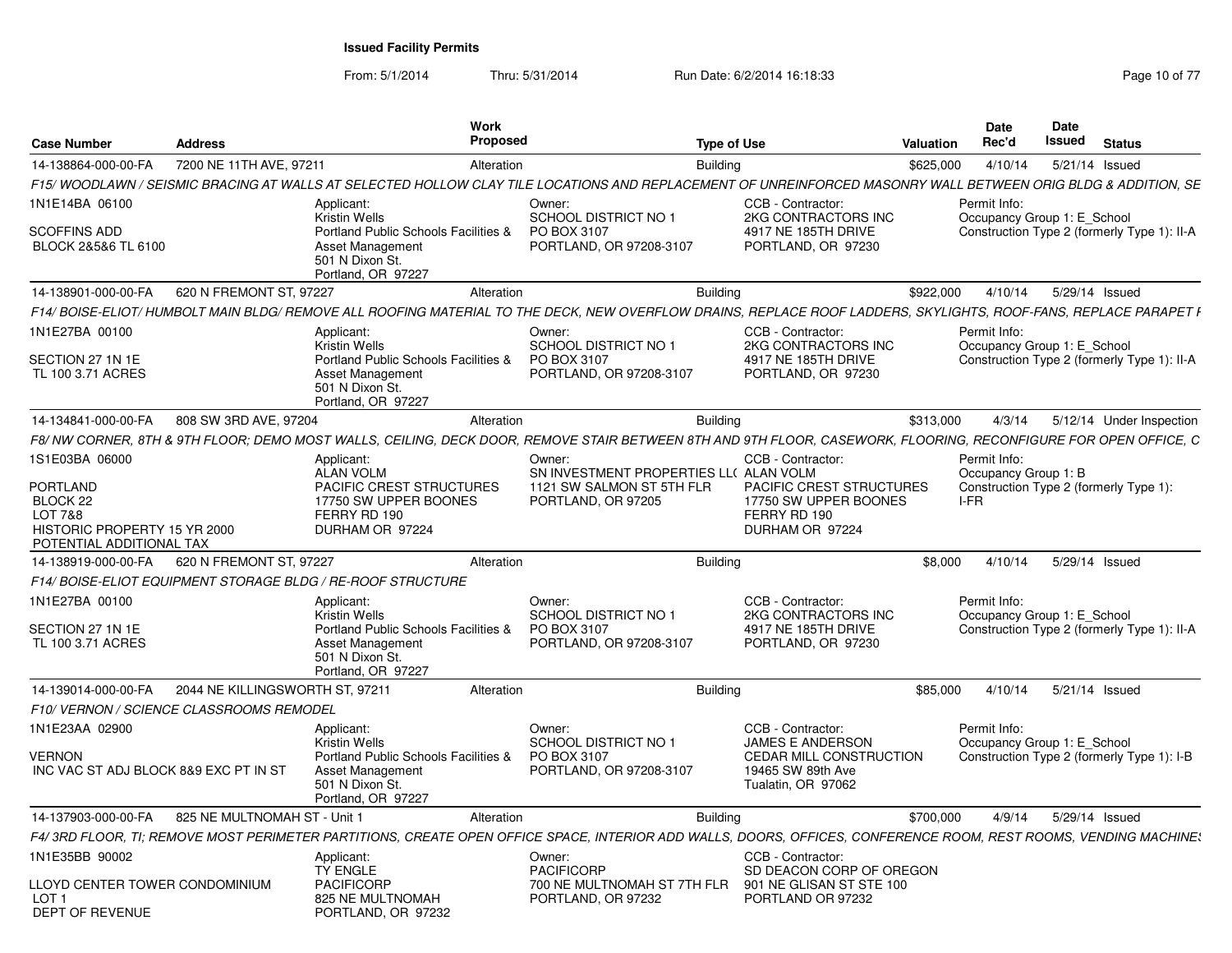From: 5/1/2014

Thru: 5/31/2014 Run Date: 6/2/2014 16:18:33 Research 2010 11 of 77

| <b>Case Number</b>                                                                      | <b>Address</b>              |                                                                                                              | <b>Work</b><br>Proposed |                                                                                                                                                               | <b>Type of Use</b> |                                                                                                                                                                      | <b>Valuation</b> | <b>Date</b><br>Rec'd                                                    | Date<br><b>Issued</b> | <b>Status</b>                              |
|-----------------------------------------------------------------------------------------|-----------------------------|--------------------------------------------------------------------------------------------------------------|-------------------------|---------------------------------------------------------------------------------------------------------------------------------------------------------------|--------------------|----------------------------------------------------------------------------------------------------------------------------------------------------------------------|------------------|-------------------------------------------------------------------------|-----------------------|--------------------------------------------|
| 14-142652-000-00-FA                                                                     | 1001 SW 5TH AVE, 97204      |                                                                                                              | Alteration              |                                                                                                                                                               | <b>Building</b>    |                                                                                                                                                                      | \$49,000         | 4/16/14                                                                 |                       | $5/2/14$ Issued                            |
|                                                                                         |                             |                                                                                                              |                         |                                                                                                                                                               |                    | F4/ SUITE 1414; INFILL DOOR AND RELITE, ADD FULL HEIGHT DOOR AND RELITE AT CONFERENCE ROOM, NEW FLOORING IN RECEPTION ENTRANCE, LOWER PARTIAL HEIGHT WALL, PAINT/ CE |                  |                                                                         |                       |                                            |
| 1S1E03BB 00800<br><b>PORTLAND</b><br>BLOCK 169<br>$LOT 1-8$<br>SEE R246278 (R667717341) |                             | Applicant:<br><b>LAUREN ROHDE</b><br><b>MCKENZIE</b><br>1515 SE WATER AVE. #100<br>PORTLAND, OR 97214        |                         | Owner:<br>OR-CONGRESS CENTER LP<br>235 MONTGOMERY ST 16TH<br><b>FLOOR</b><br>SAN FRANCISCO, CA 94104-3104                                                     |                    | CCB - Contractor:<br><b>HOWARD S WRIGHT</b><br><b>CONSTRUCTORS LP</b><br>P. O. BOX 3764<br>SEATTLE, WA 98124                                                         |                  | Permit Info:<br>Occupancy Group 1: B                                    |                       | Construction Type 2 (formerly Type 1): I-A |
| 14-146378-000-00-FA                                                                     | 111 SW 5TH AVE, 97204-3626  |                                                                                                              | Alteration              |                                                                                                                                                               | <b>Building</b>    |                                                                                                                                                                      | \$145,000        | 4/22/14                                                                 |                       | 5/5/14 Under Inspection                    |
|                                                                                         |                             |                                                                                                              |                         |                                                                                                                                                               |                    | F11/26TH FLOOR; TI, REMOVE SOME WALLS, CREATE OPEN OFFICE, FULL HEIGHT RELITES AT OFFICES, CONFERENCE ROOM, NEW ALL GLASS DOOR AT ENTRY, WALLS FOR BREAKROOM, CE     |                  |                                                                         |                       |                                            |
| 1N1E34CD 01300                                                                          |                             | Applicant:<br><b>MATT FITZGERALD</b><br><b>GBD ARCHITECTS</b><br>1120 NW Couch, #1200<br>Portland, OR 97209  |                         |                                                                                                                                                               |                    | CCB - Contractor:<br>RUSSELL CONSTRUCTION INC<br>20915 SW 105TH AVE<br>TUALATIN OR 97062                                                                             |                  | Permit Info:<br>Occupancy Group 1: B                                    |                       | Construction Type 2 (formerly Type 1): I-A |
| 14-142716-000-00-FA                                                                     | 111 SW 5TH AVE, 97204-3626  |                                                                                                              | Alteration              |                                                                                                                                                               | <b>Building</b>    |                                                                                                                                                                      | \$886.000        | 4/16/14                                                                 |                       | $5/2/14$ Issued                            |
|                                                                                         |                             |                                                                                                              |                         | F13/4TH FLOOR TOWER 19,697 SQ FT COMPLETE REMODEL OF THE ENTIRE FLOOR AND UPGRADES OF CORE RESTROOMS                                                          |                    |                                                                                                                                                                      |                  |                                                                         |                       |                                            |
| 1N1E34CD 01300                                                                          |                             | Applicant:<br>SABINE O'HALLORAN<br>ANKROM MOISAN ARCHITECTS<br>6720 SW MACADAM, STE 100<br>PORTLAND OR 97219 |                         |                                                                                                                                                               |                    | CCB - Contractor:<br><b>FORTIS CONSTRUCTION</b><br>1705 SW TAYLOR ST SUITE 200<br>PORTLAND, OR 97205                                                                 |                  | Permit Info:<br>Occupancy Group 1: B                                    |                       | Construction Type 2 (formerly Type 1): I-A |
| 14-143170-000-00-FA                                                                     | 1100 SW 6TH AVE, 97204      |                                                                                                              | Alteration              |                                                                                                                                                               | Building           |                                                                                                                                                                      | \$75,000         | 4/17/14                                                                 |                       | $5/1/14$ Issued                            |
|                                                                                         |                             | B1/ INSTALL ROOF TIE-OFF ANCHORS LOCATED WITHIN THE ROOF PARAPET WALL                                        |                         |                                                                                                                                                               |                    |                                                                                                                                                                      |                  |                                                                         |                       |                                            |
| 1S1E03BB 00700<br><b>PORTLAND</b><br>BLOCK 168<br>LOT 1-8 TL 700                        |                             | Applicant:<br><b>GORDON GRAAFF</b><br><b>WALSH CONSTRUCTION CO</b><br>2905 SW 2ND AVE<br>PORTLAND, OR 97201  |                         | Owner:<br>STANDARD INSURANCE CO<br>PO BOX 711<br>PORTLAND, OR 97204                                                                                           |                    | CCB - Contractor:<br><b>TOM MITCHELL</b><br>WALSH CONSTRUCTION CO<br>2905 SW 1ST AV<br>PORTLAND, OR 97201                                                            |                  | Permit Info:<br>Occupancy Group 1: B<br>I-FR                            |                       | Construction Type 2 (formerly Type 1):     |
| 14-142979-000-00-FA                                                                     | 319 SW WASHINGTON ST, 97204 |                                                                                                              | Alteration              |                                                                                                                                                               | <b>Building</b>    |                                                                                                                                                                      | \$141,536        | 4/17/14                                                                 |                       | $5/2/14$ Issued                            |
|                                                                                         |                             |                                                                                                              |                         |                                                                                                                                                               |                    | F4/ SUITE 1200; DEMO/BUILD OUT; REMOVE SOME WALLS, RECONFIGURE FOR ADDITIONAL OFFICES, DOORS, RECEPTION AREA, BREAKROOM, CONFERENCE ROOM, CEILING, ELEC, PLBG, FI    |                  |                                                                         |                       |                                            |
| 1N1E34CD 07800                                                                          |                             | Applicant:<br><b>CHRISTINA BOND</b><br>5d CONTRACTORS<br>610 SW ALDER ST. SUITE 210<br>PORTLAND, OR 97205    |                         | Owner:<br>THREE NINETEEN WASHINGTON<br><b>LLC</b><br>PO BOX 416<br>MANCHESTER, VT 05254                                                                       |                    | CCB - Contractor:<br>5D CONTRACTORS LLC<br>PO BOX 416<br>CORBETT, OR 97019                                                                                           |                  | Permit Info:<br>Occupancy Group 1: B Bank, Off.,<br>Med.Off., Pub.Bldg. |                       |                                            |
| 14-143101-000-00-FA                                                                     | 520 NW DAVIS ST, 97209      |                                                                                                              | Alteration              |                                                                                                                                                               | Building           |                                                                                                                                                                      | \$30,000         | 4/17/14                                                                 |                       | $5/5/14$ Issued                            |
|                                                                                         |                             | F4/ SUITE 200; REMOVE LOW WALL IN OPEN OFFICE AREA, ADD WALLS, DOOR FOR CONFERENCE ROOM                      |                         |                                                                                                                                                               |                    |                                                                                                                                                                      |                  |                                                                         |                       |                                            |
| 1N1E34CA 07300                                                                          |                             | Applicant:<br><b>RAY GLUR</b><br><b>GBD Architects</b><br>1120 NW Couch Street, #300<br>Portland, OR 97209   |                         | Owner:<br><b>TECHNOLOGY</b><br>412 NW COUCH ST #103<br>PORTLAND, OR 97209-3879<br>Owner:<br>ARTS BLOCK LLC<br>412 NW COUCH ST #103<br>PORTLAND, OR 97209-3879 |                    | CCB - Contractor:<br><b>CRAIG SANDAGE</b><br>MALIBU PACIFIC GENERAL<br><b>CONTRACTORS</b><br>735 NE JACKSON SCHOOL RD<br>HILLSBORO, OR 971242309                     |                  |                                                                         |                       |                                            |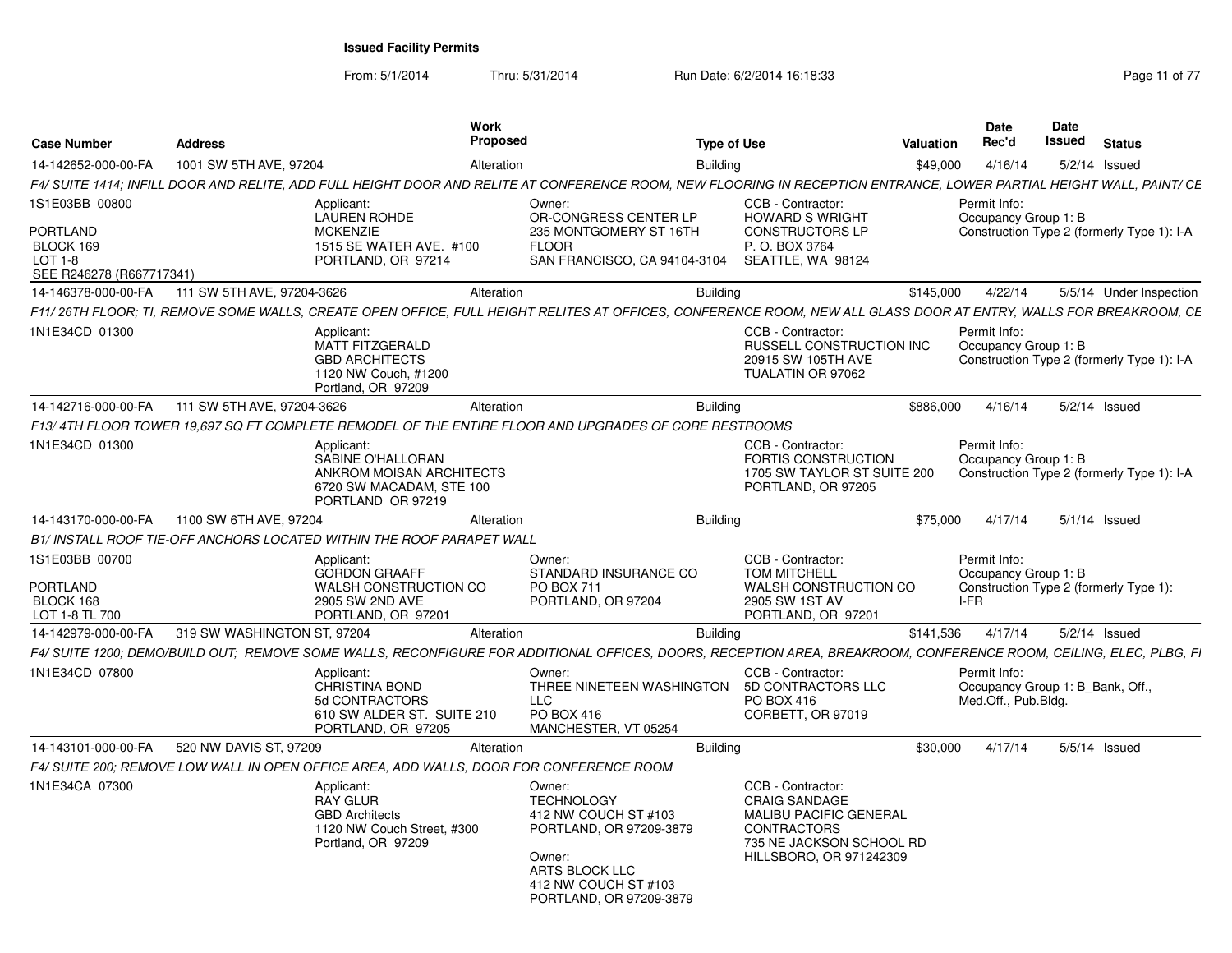From: 5/1/2014

Thru: 5/31/2014 Run Date: 6/2/2014 16:18:33 Research 2012 of 77

| <b>Case Number</b>                                                                                               | <b>Address</b>                                       |                                                                                                                    | <b>Work</b><br>Proposed |                                                                                                                                                                 | <b>Type of Use</b> |                                                                                                           | <b>Valuation</b> | Date<br>Rec'd                       | Date<br>Issued                   |              | <b>Status</b>                              |
|------------------------------------------------------------------------------------------------------------------|------------------------------------------------------|--------------------------------------------------------------------------------------------------------------------|-------------------------|-----------------------------------------------------------------------------------------------------------------------------------------------------------------|--------------------|-----------------------------------------------------------------------------------------------------------|------------------|-------------------------------------|----------------------------------|--------------|--------------------------------------------|
| 14-143263-000-00-FA                                                                                              | 530 SW 5TH AVE, 97204                                |                                                                                                                    | Alteration              |                                                                                                                                                                 | <b>Building</b>    |                                                                                                           | \$17,500         | 4/17/14                             |                                  |              | $5/1/14$ Issued                            |
|                                                                                                                  |                                                      |                                                                                                                    |                         | B2/ SUITE 1124; RECONFIGURE A COUPLE WALLS TO CREATE OFFICE, RECEPTION AREA, ENCLOSE STAIRS, REMOVE DOORS, REMOVE DOOR ON BREAKROOM, CEILING, ELEC              |                    |                                                                                                           |                  |                                     |                                  |              |                                            |
| 1N1E34CD 09600<br><b>PORTLAND</b><br>BLOCK 63<br>LOT 5&6<br><b>HISTORIC PROPERTY</b><br>POTENTIAL ADDITIONAL TAX |                                                      | Applicant:<br><b>DAN YOUNG</b><br>OREGON BUSINESS<br><b>ARCHITECTURE</b><br>PO BOX 80301<br>PORTLAND, OR 97280     |                         | Owner:<br>RGOF YEON BUILDING LLC<br>551 FIFTH AVE 23RD FLOOR<br>NEW YORK, NY 10176                                                                              |                    | CCB - Contractor:<br>5D CONTRACTORS LLC<br>PO BOX 416<br>CORBETT, OR 97019                                |                  | Permit Info:<br>Med.Off., Pub.Bldg. | Occupancy Group 1: B_Bank, Off., |              |                                            |
| 14-144263-000-00-FA                                                                                              |                                                      | 3181 SW SAM JACKSON PARK RD - Bldg MBS, 9 Alteration                                                               |                         |                                                                                                                                                                 | <b>Building</b>    |                                                                                                           | \$32,000         | 4/18/14                             |                                  | 5/1/14 Final |                                            |
|                                                                                                                  |                                                      |                                                                                                                    |                         | F2/ 1ST FLOOR OFFICE REMODEL: REMOVE A FEW WALLS. DOORS. OPEN UP AREA. ONE NEW PARTIAL WALL. CEILING. ELEC                                                      |                    |                                                                                                           |                  |                                     |                                  |              |                                            |
| 1S1E09 00200                                                                                                     |                                                      | Applicant:<br><b>JEROME KEYES</b><br>OHSU<br>3181 SW SAM JACKSON PARK<br>RD.<br>PORTLAND, OR 97239                 |                         | Owner:<br>OREGON STATE OF<br>3181 SW SAM JACKSON PARK RD 16916 SE FRANKLIN<br>PORTLAND, OR 97239                                                                |                    | CCB - Contractor:<br>SCHAFFRAN CONSTRUCTION INC Occupancy Group 1: B<br>PORTLAND, OR 97236                |                  | Permit Info:                        |                                  |              | Construction Type 2 (formerly Type 1): V-N |
| 14-144373-000-00-FA                                                                                              |                                                      | 3181 SW SAM JACKSON PARK RD - Bldg OHS, 9 Alteration                                                               |                         |                                                                                                                                                                 | <b>Building</b>    |                                                                                                           | \$220,000        | 4/18/14                             |                                  |              | $5/2/14$ Issued                            |
|                                                                                                                  | F11/ 10TH FLOOR, 12TH FLOOR; EGRESS DOOR REPLACEMENT |                                                                                                                    |                         |                                                                                                                                                                 |                    |                                                                                                           |                  |                                     |                                  |              |                                            |
| 1S1E09 00200                                                                                                     |                                                      | Applicant:<br><b>STEVE SCHWAEBER</b><br><b>PKA ARCHITECTS</b><br>6969 SW HAMPTON ST.<br>PORTLAND, OR 97239         |                         | Owner:<br>OREGON STATE OF<br>3181 SW SAM JACKSON PARK RD<br>PORTLAND, OR 97239                                                                                  |                    | CCB - Contractor:<br>ANDERSEN CONSTRUCTION<br><b>COMPANY</b><br>PO BOX 6712<br>PORTLAND, OR 97228-6712    |                  | Permit Info:                        | Occupancy Group 1: I-2           |              | Construction Type 2 (formerly Type 1): I-A |
| 14-145921-000-00-FA                                                                                              | 321 SW SALMON ST, 97204                              |                                                                                                                    | Alteration              |                                                                                                                                                                 | <b>Building</b>    |                                                                                                           | \$140,000        | 4/21/14                             |                                  |              | 5/5/14 Under Inspection                    |
|                                                                                                                  |                                                      |                                                                                                                    |                         | F2/ 933 SW 3RD; TI FOR NEW TENANT, REMOVE SOME WALLS, KITCHEN EQUIPMENT, OPEN UP AREA FOR RETAIL SALES, DOOR, RELITE, FLOORING, CEILING, ELEC, PLBG             |                    |                                                                                                           |                  |                                     |                                  |              |                                            |
| 1S1E03BA 06700                                                                                                   |                                                      | Applicant:<br><b>Whit Middlecoff</b><br><b>GBD Architects Inc.</b><br>1120 NW Couch St, #300<br>Portland, OR 97209 |                         | Owner:<br>STANDARD INS CO<br><b>PO BOX 711</b><br>PORTLAND, OR 97204                                                                                            |                    | CCB - Contractor:<br><b>TOM MITCHELL</b><br>WALSH CONSTRUCTION CO<br>2905 SW 1ST AV<br>PORTLAND, OR 97201 |                  |                                     |                                  |              |                                            |
| 14-134781-DFS-01-FA                                                                                              | 1300 SW 5TH AVE, 97201                               |                                                                                                                    | Alteration              |                                                                                                                                                                 | <b>Building</b>    |                                                                                                           | \$               | 4/23/14                             |                                  |              | 5/1/14 Issued                              |
| <b>B2/ DFS FOR SPRAY ON FIREPROOFING</b>                                                                         |                                                      |                                                                                                                    |                         |                                                                                                                                                                 |                    |                                                                                                           |                  |                                     |                                  |              |                                            |
| 1S1E03BC 01800<br><b>PORTLAND</b><br><b>BLOCK 148 TL 1800</b>                                                    |                                                      | Applicant:<br><b>MIKE COYLE</b><br><b>FASTER PERMITS</b><br>14334 NW EAGLERIDGE LANE                               |                         | Owner:<br>FIRST INTERSTATE BANK OF OR<br>PO BOX 2609                                                                                                            |                    | CCB - Contractor:<br><b>MINORITY ABATEMENT</b><br>CONTRACTORS INC<br>3200 NE 65TH ST                      |                  | Permit Info:                        | Occupancy Group 1: B             |              | Construction Type 2 (formerly Type 1): I-A |
|                                                                                                                  |                                                      | PORTLAND, OR 97229                                                                                                 |                         | CARLSBAD, CA 92018-2609                                                                                                                                         |                    | VANCOUVER, WA 98663                                                                                       |                  |                                     |                                  |              |                                            |
| 14-147579-000-00-FA                                                                                              | 3905 SE 91ST AVE, 97266                              |                                                                                                                    | Alteration              |                                                                                                                                                                 | <b>Building</b>    |                                                                                                           | \$400,000        | 4/24/14                             | 5/19/14 Issued                   |              |                                            |
|                                                                                                                  |                                                      |                                                                                                                    |                         | F13/MARSHALL HS SITE IMPROVEMENTS FOR SAFETY, ACCESS AND SECURITY, NEW & EXISTING AREA REPAIR OF SITE SIDEWALKS & PAVING, NEW STRIPPING, LANDSCAPE IMPROVEMENTS |                    |                                                                                                           |                  |                                     |                                  |              |                                            |
| 1S2E09 00200                                                                                                     |                                                      | Applicant:<br><b>DEBRA PEARSON</b>                                                                                 |                         | Owner:<br><b>SCHOOL DISTRICT NO 1</b>                                                                                                                           |                    | CCB - Contractor:<br><b>SKANSKA USA</b>                                                                   |                  |                                     |                                  |              |                                            |
| SECTION 09 1S 2E<br>TL 200 23.86 ACRES                                                                           |                                                      | <b>PPS</b><br>501 N DIXON ST<br>PORTLAND, OR 97227                                                                 |                         | PO BOX 3107<br>PORTLAND, OR 97208-3107                                                                                                                          |                    | 222 SW Columbia St., Suite 300<br>Portland, OR 97201                                                      |                  |                                     |                                  |              |                                            |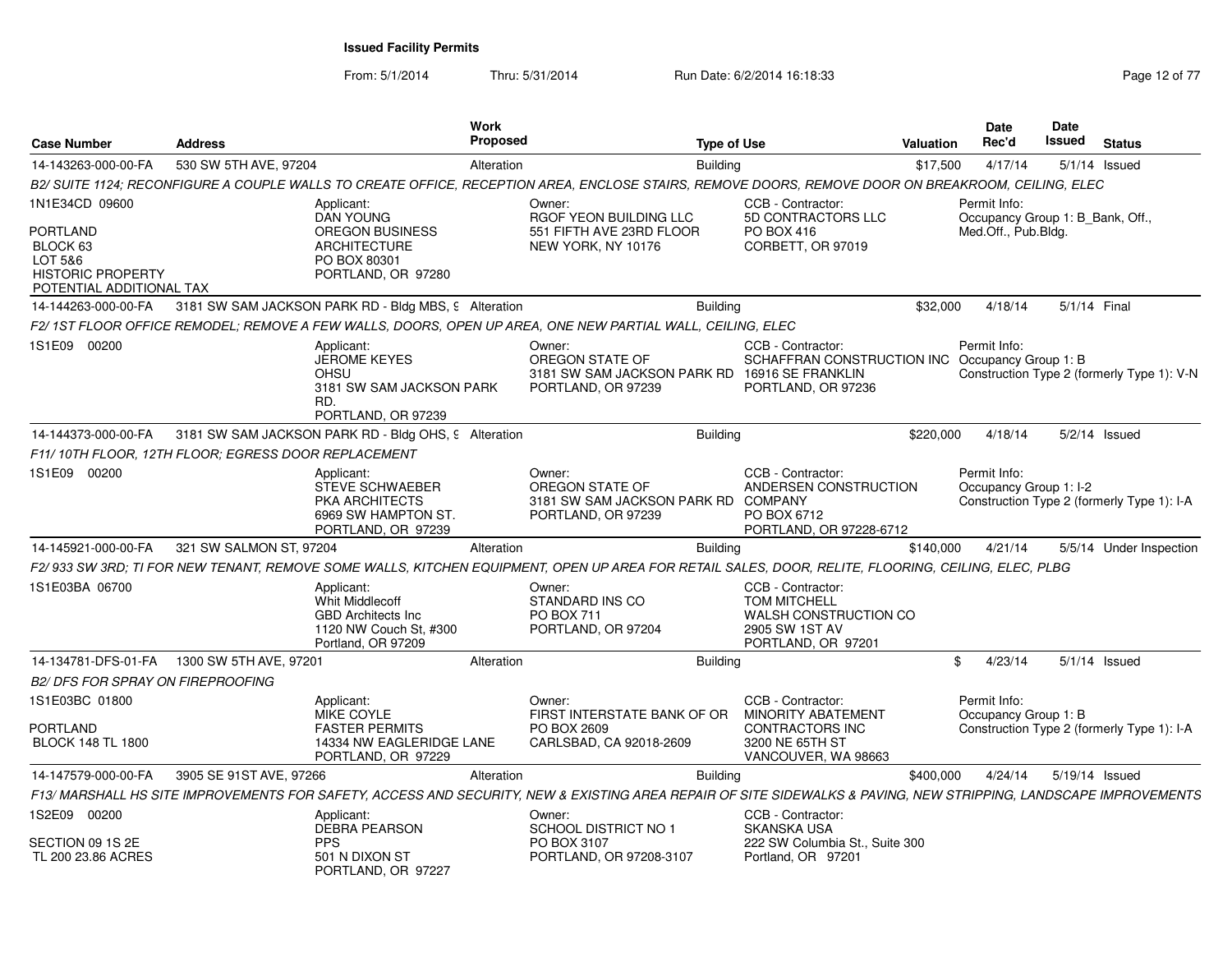From: 5/1/2014Thru: 5/31/2014 Run Date: 6/2/2014 16:18:33 Research 2010 13 of 77

| <b>Case Number</b>                                                                                                    | <b>Address</b>                                              | <b>Work</b><br>Proposed                                                                                                                                 |                                                                        | <b>Type of Use</b>                                                                                 | <b>Valuation</b> | <b>Date</b><br>Rec'd                                                            | <b>Date</b><br>Issued | <b>Status</b>                               |
|-----------------------------------------------------------------------------------------------------------------------|-------------------------------------------------------------|---------------------------------------------------------------------------------------------------------------------------------------------------------|------------------------------------------------------------------------|----------------------------------------------------------------------------------------------------|------------------|---------------------------------------------------------------------------------|-----------------------|---------------------------------------------|
| 13-195982-DFS-12-FA                                                                                                   | 555 SW OAK ST                                               | Alteration                                                                                                                                              | <b>Building</b>                                                        |                                                                                                    |                  | 4/24/14<br>\$                                                                   |                       | 5/7/14 Issued                               |
| <b>B2/ DFS FOR GLASS BRIDGE PANEL</b>                                                                                 |                                                             |                                                                                                                                                         |                                                                        |                                                                                                    |                  |                                                                                 |                       |                                             |
| 1N1E34CD 80000                                                                                                        |                                                             | Applicant:<br>Kent Pottebaum                                                                                                                            | Owner:<br>ASSOCIATION OF UNIT OWNERS                                   | CCB - Contractor:<br>TURNER CONSTRUCTION CO                                                        |                  |                                                                                 |                       |                                             |
| ONE ELEVEN TOWER CONDOMINIUM<br><b>GENERAL COMMON ELEMENTS</b>                                                        |                                                             | <b>GBD Architects</b><br>1120 NW COUCH ST STE 300<br>PORTLAND OR 97209                                                                                  | OF<br>ONE ELEVEN TOWER<br>CONDOMINIUM 111 SW 5TH<br>PORTLAND, OR 97204 | 1200 NW NAITO PARKWAY #300<br>PORTLAND, OR 972209                                                  |                  |                                                                                 |                       |                                             |
| 14-147334-000-00-FA                                                                                                   | 3800 SE 22ND AVE, 97202                                     | Alteration                                                                                                                                              | Building                                                               |                                                                                                    | \$23,000         | 4/24/14                                                                         | 5/12/14 Issued        |                                             |
|                                                                                                                       |                                                             | F15/ 1ST FLOOR; OFFICE REMODEL, REMOVE SOME OFFICE PARTITION WALLS, DOORS, INSTALL LONG WALL TO CREATE LARGE OPEN OFFICE, DOORS, RELITES, CEILING, ELEC |                                                                        |                                                                                                    |                  |                                                                                 |                       |                                             |
| 1S1E11DA 04300                                                                                                        |                                                             | Applicant:<br><b>CRYSTAL EDWARDS</b>                                                                                                                    | Owner:<br>FRED MEYER STORES INC                                        | CCB - Contractor:<br>Kevin Moisan                                                                  |                  | Permit Info:<br>Occupancy Group 1: B                                            |                       |                                             |
| SECTION 11 1S 1E<br>TL 4300 5.37 ACRES                                                                                |                                                             | <b>WESTERN DESIGN GROUP</b><br>2300 EAST THIRD LOOP STE 110<br>VANCOUVER, WA 98661                                                                      | 1014 VINE ST 7TH FLOOR<br>CINCINNATI, OH 45202-1141                    | <b>WESTERN CONSTRUCTION</b><br><b>SERVICES</b><br>2300 EAST THIRD LOOP #110<br>VANCOUVER, WA 98661 |                  |                                                                                 |                       | Construction Type 2 (formerly Type 1): II-A |
| 14-154342-000-00-FA                                                                                                   | 111 SW COLUMBIA ST, 97258                                   | Alteration                                                                                                                                              | Building                                                               |                                                                                                    | \$30,000         | 5/8/14                                                                          | 5/16/14 Issued        |                                             |
|                                                                                                                       |                                                             | B1/ SUITE 500 - REMODEL OPEN OFFICE AREA AND ADD WALL TO INCREASE STORAGE AREA                                                                          |                                                                        |                                                                                                    |                  |                                                                                 |                       |                                             |
| 1S1E03BD 01700                                                                                                        |                                                             | Applicant:<br>DAVID BROWN                                                                                                                               | Owner:<br>COLUMBIA SQUARE LLC                                          | CCB - Contractor:<br>MELVIN MARK CONSTRUCTION C(Occupancy Group 1: B                               |                  | Permit Info:                                                                    |                       |                                             |
| <b>PORTLAND</b><br>BLOCK 129<br>LOT 1-8                                                                               |                                                             | <b>MELVIN MARK COMPANIES</b><br>111 SW COLUMBIA, STE 1380<br>PORTLAND OR 97201                                                                          | 111 SW COLUMBIA ST #1380<br>PORTLAND, OR 97201-5845                    | 111 SW COLUMBIA ST STE 1380<br>PORTLAND, OR 972015873                                              |                  |                                                                                 |                       | Construction Type 2 (formerly Type 1): I-A  |
| 14-154404-000-00-FA                                                                                                   | 0615 SW PALATINE HILL RD, 97219                             | Alteration                                                                                                                                              | Building                                                               |                                                                                                    | \$22,556         | 5/8/14                                                                          | 5/13/14 Issued        |                                             |
|                                                                                                                       |                                                             | B1/ RECEPTION AREA RENOVATION, NEW DESK SYSTEM AND FINISHES                                                                                             |                                                                        |                                                                                                    |                  |                                                                                 |                       |                                             |
| 1S1E27D 00100<br>SECTION 27 1S 1E                                                                                     |                                                             | Applicant:<br>REBECCA WINN<br>O'BRIEN CONSTRUCTORS, LLC                                                                                                 | Owner:<br>LEWIS & CLARK COLLEGE<br>0615 SW PALATINE HILL RD MSC        | CCB - Contractor:<br>Pat O'Brien<br>O'BRIEN CONSTRUCTORS, LLC                                      |                  | Permit Info:<br>Occupancy Group 1: A3<br>Construction Type 2 (formerly Type 1): |                       |                                             |
|                                                                                                                       | TL 100 85.50 ACRES SPLIT LEVY (R709301280 8037 SW 17THG AVE | PORTLAND, OR 97219                                                                                                                                      | 31<br>PORTLAND, OR 97219                                               | 8037 SW 17TH AVE<br>PORTLAND, OR 97219                                                             |                  | I-FR                                                                            |                       |                                             |
|                                                                                                                       |                                                             |                                                                                                                                                         | Owner:<br><b>BUSINESS OFFICE</b><br>0615 SW PALATINE HILL RD MSC       |                                                                                                    |                  |                                                                                 |                       |                                             |
|                                                                                                                       |                                                             |                                                                                                                                                         | 31<br>PORTLAND, OR 97219                                               |                                                                                                    |                  |                                                                                 |                       |                                             |
| 14-157148-000-00-FA                                                                                                   | 729 NE OREGON ST, 97232                                     | Alteration                                                                                                                                              | <b>Building</b>                                                        |                                                                                                    | \$13,000         | 5/15/14                                                                         |                       | 5/19/14 Under Inspection                    |
|                                                                                                                       |                                                             | F7/ SUITE 102 ABLE MAINTENANCE REMODEL AND NEW DEMISING WALL TO SEPARATE SPACE INTO A SMALLER SUITE AND A VACANT SUITE                                  |                                                                        |                                                                                                    |                  |                                                                                 |                       |                                             |
| 1N1E35BC 01600                                                                                                        |                                                             | Applicant:<br><b>Whit Middlecoff</b>                                                                                                                    | Owner:<br>AAT LLOYD DISTRICT LLC                                       | CCB - Contractor:<br><b>LANGLEY INVESTMENT</b>                                                     |                  |                                                                                 |                       |                                             |
| <b>HOLLADAYS ADD</b><br>BLOCK 90<br>INC PT VAC ST LOT 5 EXC PT IN ST<br>INC PT VAC ST LOT 6-7<br>INC PT VAC STS LOT 8 |                                                             | <b>GBD Architects Inc.</b><br>1120 NW Couch St, #300<br>Portland, OR 97209                                                                              | 11455 EL CAMINO REAL #200<br>SAN DIEGO, CA 92130-2047                  | PROPERTIES INC<br>825 NE MULTNOMAH ST STE 1275<br>PORTLAND, OR 97232                               |                  |                                                                                 |                       |                                             |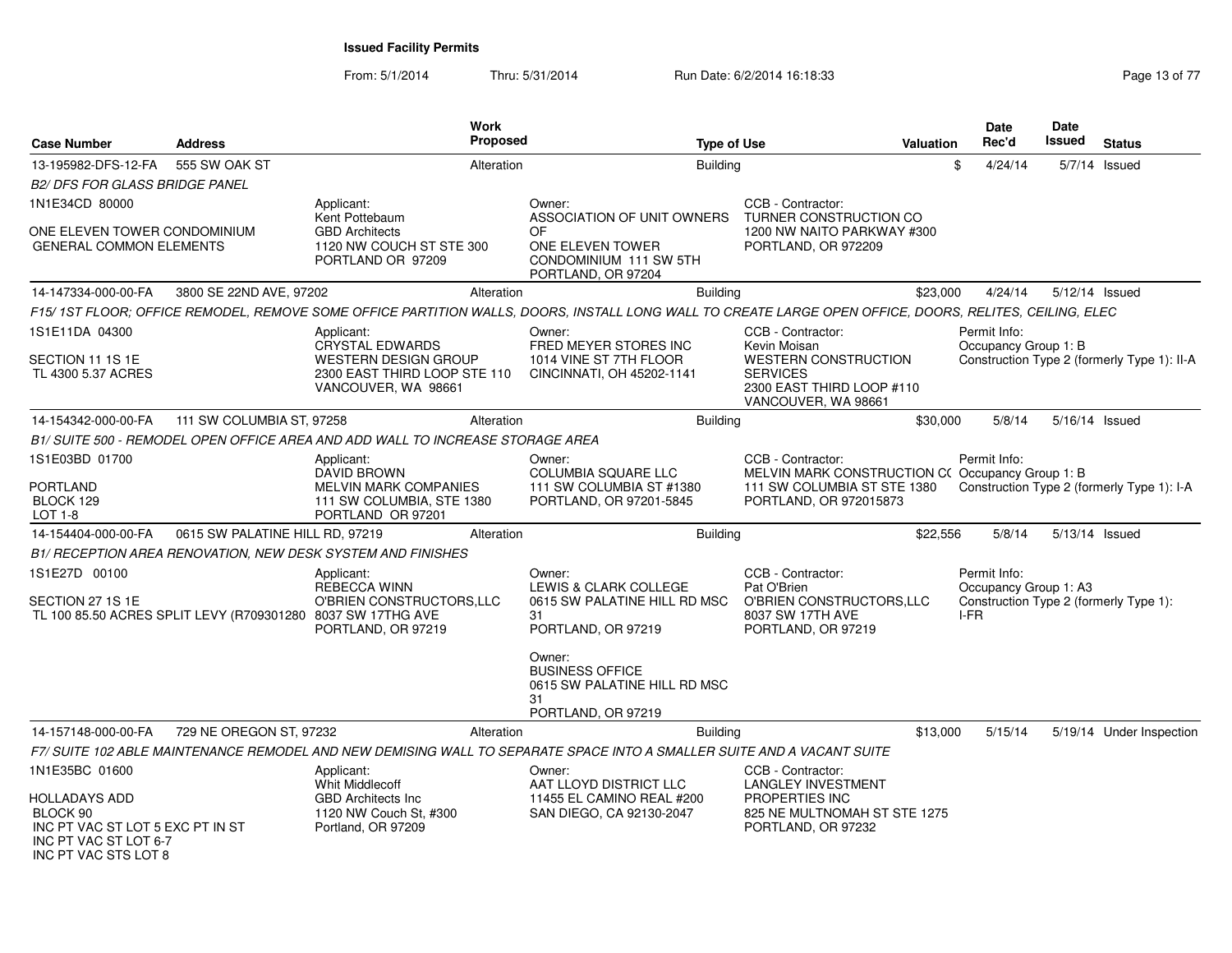From: 5/1/2014Thru: 5/31/2014 Run Date: 6/2/2014 16:18:33 Research 2010 14 of 77

| <b>Case Number</b>                                                           | <b>Address</b>          |                                                                                                                  | <b>Work</b><br><b>Proposed</b>                                                                                                                                                    | <b>Type of Use</b> |                                                                                                                                                                  | Valuation | Date<br>Rec'd                        | Date<br>Issued | <b>Status</b>                               |
|------------------------------------------------------------------------------|-------------------------|------------------------------------------------------------------------------------------------------------------|-----------------------------------------------------------------------------------------------------------------------------------------------------------------------------------|--------------------|------------------------------------------------------------------------------------------------------------------------------------------------------------------|-----------|--------------------------------------|----------------|---------------------------------------------|
| 14-150870-000-00-FA                                                          | 805 SW BROADWAY, 97205  |                                                                                                                  | Alteration                                                                                                                                                                        | <b>Building</b>    |                                                                                                                                                                  | \$28,000  | 4/30/14                              |                | 5/7/14 Under Inspection                     |
|                                                                              |                         |                                                                                                                  | F7/ SUITE 480/ RECONFIGURE WALLS TO CREATE NEW CONFERENCE ROOM AND BREAK ROOM. INFILL CEILING GRID AS REQUIRED                                                                    |                    |                                                                                                                                                                  |           |                                      |                |                                             |
| 1S1E03BB 04400                                                               |                         | Applicant:<br>NICOLE BEKKEN                                                                                      | Owner:<br>FOX TOWER L L C                                                                                                                                                         |                    | CCB - Contractor:<br><b>FRANK WHITE</b>                                                                                                                          |           |                                      |                |                                             |
| <b>PORTLAND</b><br>BLOCK 210<br>LOT 1-8<br>DEFERRED ADDITIONAL TAX LIABILITY |                         | 520 SW Yamhill St. Ste 900<br>Portland, OR 97204                                                                 | FFA ARCHITECTURE & INTERIORS 805 SW BROADWAY #2020<br>PORTLAND, OR 97205                                                                                                          |                    | JOHNSON PROJECT SOLUTIONS<br><b>INC</b><br><b>PO BOX 455</b><br>LAKE OSWEGO, OR 97034                                                                            |           |                                      |                |                                             |
| 14-150924-000-00-FA                                                          | 919 NE 19TH AVE, 97232  |                                                                                                                  | Alteration                                                                                                                                                                        | <b>Building</b>    |                                                                                                                                                                  | \$65,000  | 4/30/14                              |                | 5/12/14 Under Inspection                    |
|                                                                              |                         |                                                                                                                  | F12/ NEW PARTITION WALLS TO CREATE OFFICES, BREAKROOM, FILEROOM, MEETING ROOMS CLASSROOM, EXERCISE ROOM AND RECEPTION. INFILL CEILING GRID AND FINISHES AS REQUI                  |                    |                                                                                                                                                                  |           |                                      |                |                                             |
| 1N1E35AC 00100<br>SULLIVANS ADD                                              |                         | Applicant:<br><b>MARK WOLFE</b><br><b>AMERICAN PROPERTY</b>                                                      | Owner:<br>WESTON INVESTMENT CO LLC<br>2154 NE BROADWAY RM 200                                                                                                                     |                    |                                                                                                                                                                  |           | Permit Info:<br>Occupancy Group 1: B |                | Construction Type 2 (formerly Type 1): II-A |
| <b>BLOCK 36 TL 100</b>                                                       |                         | MANAGEMENT<br>2510 NE MULTNOMAH<br>PORTLAND OR 97232                                                             | PORTLAND, OR 97232-1590                                                                                                                                                           |                    |                                                                                                                                                                  |           |                                      |                |                                             |
| 14-149227-000-00-FA                                                          | 300 N WINNING ST, 97227 |                                                                                                                  | Alteration                                                                                                                                                                        | <b>Building</b>    |                                                                                                                                                                  | \$2,500   | 4/28/14                              |                | 5/1/14 Under Inspection                     |
|                                                                              |                         | B1/ INSTALL ACOUSTICAL CEILING TILE SYSTEM IN ELEVATOR MECHANICAL ROOM                                           |                                                                                                                                                                                   |                    |                                                                                                                                                                  |           |                                      |                |                                             |
| 1N1E34AB 01200                                                               |                         | Applicant:<br><b>ELLIOT VEAZEY</b>                                                                               | Owner:<br>PORTLAND CITY OF                                                                                                                                                        |                    | CCB - Contractor:<br>LORENTZ BRUUN CO INC                                                                                                                        |           |                                      |                |                                             |
| MC MILLENS ADD<br>BLOCK 7&8&10-12&16 TL 1200                                 |                         | PORTLAND, OR 97209                                                                                               | 1410 NW JOHNSON ST, 3RD FLOO 1120 SW 5TH AVE #1204<br>PORTLAND, OR 97204-1912                                                                                                     |                    | 3611 SE 20TH ST, STE 300<br>PORTLAND OR 97202                                                                                                                    |           |                                      |                |                                             |
| 14-151182-000-00-FA                                                          | 409 SW 11TH AVE, 97205  |                                                                                                                  | Alteration                                                                                                                                                                        | <b>Building</b>    |                                                                                                                                                                  | \$75,000  | 5/1/14                               | 5/14/14 Issued |                                             |
|                                                                              |                         |                                                                                                                  | F11/ INTERIOR REMODEL OF 17 HOTEL ROOMS: 116,117, 216, 217, 218 316, 317, 318, 416, 417, 418, 516, 517, 518, 616, 617 & 618. NO CHANGES TO COMMON AREAS, NO STRUCTURAL MODS, REPL |                    |                                                                                                                                                                  |           |                                      |                |                                             |
| 1N1E33DD 02000                                                               |                         | Applicant:<br><b>Bill Bailey</b>                                                                                 | Owner:<br>PETER A NATHAN                                                                                                                                                          |                    | CCB - Contractor:<br>SKYLINE INTERIORS INC                                                                                                                       |           |                                      |                |                                             |
| PORTLAND<br>BLOCK 255<br>LOT 1&2                                             |                         | WATERLEAF ARCHITECTURE<br>419 SW 11TH #200<br>PORTLAND OR 97205                                                  | 2455 NW MARSHALL ST #1<br>PORTLAND, OR 97210                                                                                                                                      |                    | 909 SW WASHINGTON<br>PORTLAND OR 972052821                                                                                                                       |           |                                      |                |                                             |
| 14-153167-000-00-FA                                                          | 1025 NW COUCH ST        |                                                                                                                  | Alteration                                                                                                                                                                        | <b>Building</b>    |                                                                                                                                                                  | \$60,000  | 5/6/14                               | 5/21/14 Issued |                                             |
|                                                                              |                         |                                                                                                                  | F9/1015 NW COUCH/TI FOR EXISTING TENANT; REMOVE DRESSING ROOM DOORS, REPLACE WITH CURTAINS, LOW PARTITION WALLS, PATCH AND PAINT, FIXTURES, STOREFRONT WORK                       |                    |                                                                                                                                                                  |           |                                      |                |                                             |
| 1N1E34CB 40000                                                               |                         | Applicant:<br><b>TAYLAN ORHON</b><br>RGLA SOLUTIONS, INC.<br>5100 RIVER RD. SUITE 125<br>SCHILLER PARK, IL 60176 | Owner:<br><b>HENRY CONDOMINIUMS</b><br>1120 NW COUCH ST #600<br>PORTLAND, OR 97209                                                                                                |                    | CCB - Contractor:<br>J R Lennen Construction<br>1136 W Fremont St<br>STockton, CA 95203                                                                          |           |                                      |                |                                             |
|                                                                              |                         |                                                                                                                  | Owner:<br><b>OWNERS ASSOCIATION</b><br>1120 NW COUCH ST #600<br>PORTLAND, OR 97209                                                                                                |                    |                                                                                                                                                                  |           |                                      |                |                                             |
| 14-153089-000-00-FA                                                          |                         | 3181 SW SAM JACKSON PARK RD - Bldg DCH, 9 Alteration                                                             |                                                                                                                                                                                   | <b>Building</b>    |                                                                                                                                                                  | \$627,000 | 5/6/14                               | 5/15/14 Issued |                                             |
|                                                                              |                         |                                                                                                                  | F11/8TH FLOOR, OR #2 COMPLETE REMODEL, NEW SURGERY BOOM, ISOLATION PANEL, REPLACE EXISTING WINDOW WITH SCREENLINE WINDOW SYSTEM                                                   |                    |                                                                                                                                                                  |           |                                      |                |                                             |
| 1S1E09 00200                                                                 |                         | Applicant:<br><b>MARCUS MORGAN</b><br>PKA ARCHITECTS<br>6969 SW HAMPTON ST.<br>PORTLAND, OR 97239                | Owner:<br>OREGON STATE OF<br>PORTLAND, OR 97239                                                                                                                                   |                    | CCB - Contractor:<br><b>THOMAS SMITH</b><br>3181 SW SAM JACKSON PARK RD HOFFMAN CONSTRUCTION CO<br>OF OREGON<br>805 SW BROADWAY SUITE 2100<br>PORTLAND, OR 97205 |           |                                      |                |                                             |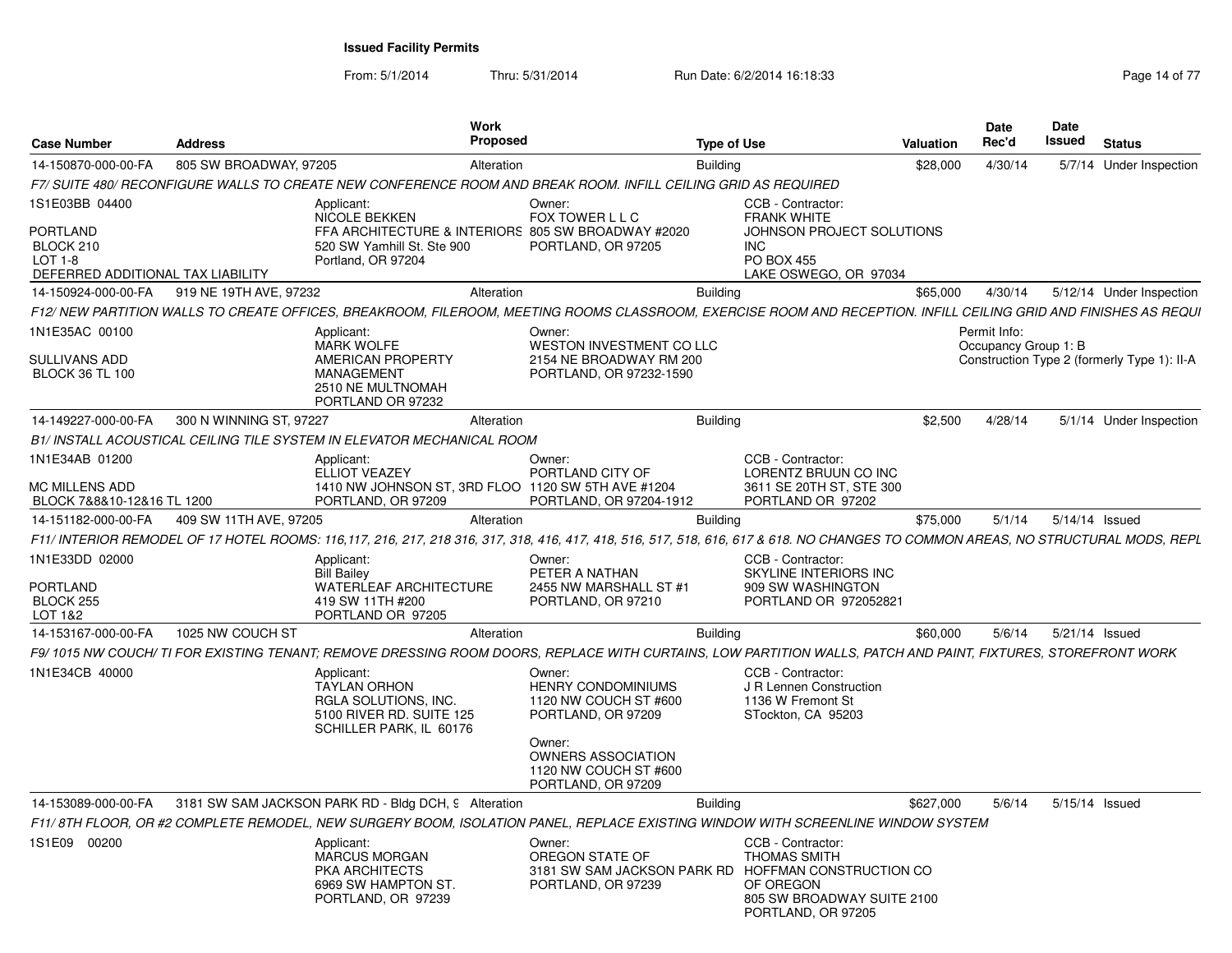From: 5/1/2014

Thru: 5/31/2014 Run Date: 6/2/2014 16:18:33 Research 2010 15 of 77

| <b>Case Number</b>                                                                      | <b>Address</b>                     | <b>Work</b><br>Proposed                                                                                                           |                                                                                                        | <b>Type of Use</b>                                                                                                                                      | Valuation | Date<br>Rec'd                                                                          | Date<br>Issued | <b>Status</b>                              |
|-----------------------------------------------------------------------------------------|------------------------------------|-----------------------------------------------------------------------------------------------------------------------------------|--------------------------------------------------------------------------------------------------------|---------------------------------------------------------------------------------------------------------------------------------------------------------|-----------|----------------------------------------------------------------------------------------|----------------|--------------------------------------------|
| 14-153184-000-00-FA                                                                     | 412 NW COUCH ST, 97209             | Alteration                                                                                                                        | <b>Building</b>                                                                                        |                                                                                                                                                         | \$11,000  | 5/6/14                                                                                 |                | 5/12/14 Under Inspection                   |
| F11/ SUITE 203 4,577 SQ FT SHELL REMODEL                                                |                                    |                                                                                                                                   |                                                                                                        |                                                                                                                                                         |           |                                                                                        |                |                                            |
| 1N1E34CA 11200                                                                          |                                    | Applicant:<br>PETER NYLEN<br>RHIZA ARCHITECTURE & DESIGN<br>2127 N ALBINA AVE UNIT 203<br>PORTLAND OR 97227                       | Owner:<br><b>GOLDSMITH HOLDINGS LLC</b><br>412 NW COUCH ST #220<br>PORTLAND, OR 97209                  | CCB - Contractor:<br><b>CRAIG SANDAGE</b><br><b>MALIBU PACIFIC GENERAL</b><br><b>CONTRACTORS</b><br>735 NE JACKSON SCHOOL RD<br>HILLSBORO, OR 971242309 |           |                                                                                        |                |                                            |
| 14-153211-000-00-FA                                                                     | 3171 SW SAM JACKSON PARK RD, 97201 | Alteration                                                                                                                        | <b>Building</b>                                                                                        |                                                                                                                                                         | \$31,000  | 5/6/14                                                                                 | 5/15/14 Issued |                                            |
|                                                                                         |                                    | F9/5TH FLOOR OFFICE #5207 NEW WALL AND DOOR FOR NEW OFFICE SPACE                                                                  |                                                                                                        |                                                                                                                                                         |           |                                                                                        |                |                                            |
| 1S1E09 00500<br>SECTION 09 1S 1E<br>TL 500 7.41 ACRES                                   |                                    | Applicant:<br><b>JEROME KEYES</b><br><b>OHSU</b><br>3181 SW SAM JACKSON PARK<br>RD.<br>PORTLAND, OR 97239                         | Owner:<br>OREGON STATE OF<br>3181 SW SAM JACKSON PARK RD 16916 SE FRANKLIN<br>PORTLAND, OR 97239       | CCB - Contractor:<br>SCHAFFRAN CONSTRUCTION INC<br>PORTLAND, OR 97236                                                                                   |           |                                                                                        |                |                                            |
| 14-153284-000-00-FA                                                                     | 837 SW 11TH AVE, 97205             | Alteration                                                                                                                        | <b>Building</b>                                                                                        |                                                                                                                                                         | \$70,000  | 5/6/14                                                                                 | 5/30/14 Issued |                                            |
|                                                                                         |                                    | B1/ PHASE 2/ 2ND FLOOR COMMON AREA, ELEVATOR, CORRIDOR & SUITE 200 IMPROVEMENTS, SELECT INTERIOR DEMO TO SUITE 625, 717 & 925     |                                                                                                        |                                                                                                                                                         |           |                                                                                        |                |                                            |
| 1S1E04AA 00400<br>PORTLAND<br>BLOCK 259<br><b>LOT 3&amp;4</b>                           |                                    | Applicant:<br>Melynda Retallack<br><b>REDSIDE</b><br>P.O. BOX 42310<br>PORTLAND OR                                                | Owner:<br><b>EASTERN WESTERN</b><br><b>CORPORATION</b><br>PO BOX 3228<br>PORTLAND, OR 97208-3228       | CCB - Contractor:<br>Kevin<br>BARTEL CONTRACTING INC<br>PO BOX 160<br>GLADSTONE, OR 97027                                                               |           |                                                                                        |                |                                            |
| 14-120001-DFS-01-FA   1210 NW COUCH ST, 97209                                           |                                    | Alteration                                                                                                                        | <b>Building</b>                                                                                        |                                                                                                                                                         |           | 5/7/14<br>\$                                                                           | 5/12/14 Issued |                                            |
|                                                                                         |                                    | F12/WHOLE FOODS PARTIAL REMODEL - DFS-01 FOR SIGN SUPPORTS                                                                        |                                                                                                        |                                                                                                                                                         |           |                                                                                        |                |                                            |
| 1N1E33DA 05000                                                                          |                                    | Applicant:<br><b>MATT WINKLER</b><br>ABBOTT CONSTRUCTION<br>307 SE HAWTHORNE<br>PORTLAND, OR                                      | Owner:<br>SPF BREWERY BLOCKS LLC<br>351 NW 12TH AVE<br>PORTLAND, OR 97209-2905                         | CCB - Contractor:<br>Kevin Merriman<br>JR ABBOTT CONSTRUCTION INC<br>PO BOX 84048<br>SEATTLE, WA 981248448                                              |           | Permit Info:<br>Occupancy Group 1: B<br>Construction Type 2 (formerly Type 1):<br>I-FR |                |                                            |
| 14-150870-REV-01-FA                                                                     | 805 SW BROADWAY, 97205             | Alteration                                                                                                                        | <b>Building</b>                                                                                        |                                                                                                                                                         |           | \$<br>5/7/14                                                                           | 5/15/14 Issued |                                            |
| F7/ SUITE 480/ REVISE PLANS FOR SERVER ROOM                                             |                                    |                                                                                                                                   |                                                                                                        |                                                                                                                                                         |           |                                                                                        |                |                                            |
| 1S1E03BB 04400<br>PORTLAND<br>BLOCK 210<br>LOT 1-8<br>DEFERRED ADDITIONAL TAX LIABILITY |                                    | Applicant:<br><b>ANNE KAREL</b><br>FFA ARCHITECTURE AND<br><b>INTERIORS</b><br>520 SW YAMHILL ST, SUITE 900<br>PORTLAND, OR 97204 | Owner:<br>FOX TOWER L L C<br>805 SW BROADWAY #2020<br>PORTLAND, OR 97205                               | CCB - Contractor:<br><b>FRANK WHITE</b><br>JOHNSON PROJECT SOLUTIONS<br><b>INC</b><br><b>PO BOX 455</b><br>LAKE OSWEGO, OR 97034                        |           |                                                                                        |                |                                            |
|                                                                                         |                                    | 13-242623-DFS-03-FA 3181 SW SAM JACKSON PARK RD - Bldg OHS, 9 Alteration                                                          | <b>Building</b>                                                                                        |                                                                                                                                                         |           | \$<br>4/28/14                                                                          |                | 5/7/14 Issued                              |
|                                                                                         |                                    | DFS FOR SUSPENDED CEILING SYSTEM, SEISMIC BRACINGpatient lifts at rooms 7a02, 7a08, 7a14, 7a20, 7a46, 7a54                        |                                                                                                        |                                                                                                                                                         |           |                                                                                        |                |                                            |
| 1S1E09 00200                                                                            |                                    | Applicant:<br><b>JOEY DIDESIDERO</b><br>HOFFMAN CORP.<br>749 SW GAINES<br>PORTLAND, OR 97239                                      | Owner:<br>OREGON STATE OF<br>3181 SW SAM JACKSON PARK RD HOFFMAN CONSTRUCTION CO<br>PORTLAND, OR 97239 | CCB - Contractor:<br><b>THOMAS SMITH</b><br>OF OREGON<br>805 SW BROADWAY SUITE 2100<br>PORTLAND, OR 97205                                               |           | Permit Info:<br>Occupancy Group 1: I-2                                                 |                | Construction Type 2 (formerly Type 1): I-A |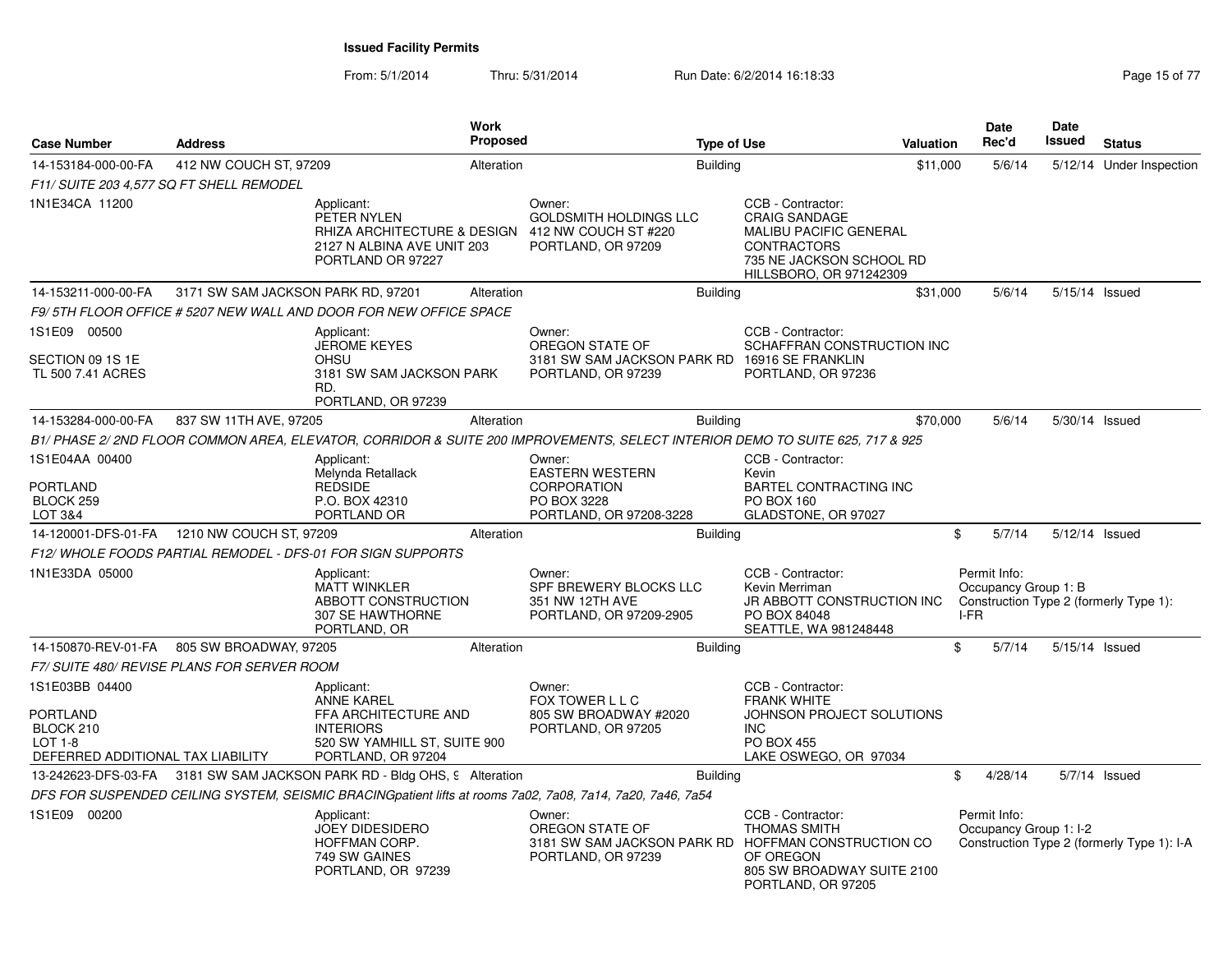From: 5/1/2014Thru: 5/31/2014 Run Date: 6/2/2014 16:18:33 Research 2010 16:08:18:39

| <b>Case Number</b>                         | <b>Address</b>                |                                                                                                              | Work<br>Proposed |                                                                                                                                                         | <b>Type of Use</b> |                                                                                                             | <b>Valuation</b> | <b>Date</b><br>Rec'd                  | <b>Date</b><br><b>Issued</b> | <b>Status</b>                                |
|--------------------------------------------|-------------------------------|--------------------------------------------------------------------------------------------------------------|------------------|---------------------------------------------------------------------------------------------------------------------------------------------------------|--------------------|-------------------------------------------------------------------------------------------------------------|------------------|---------------------------------------|------------------------------|----------------------------------------------|
| 14-148970-000-00-FA                        | 1809 SW 11TH AVE, 97201       |                                                                                                              | Alteration       |                                                                                                                                                         | <b>Building</b>    |                                                                                                             | \$47,000         | 4/28/14                               |                              | $5/5/14$ Issued                              |
| <b>F2/ FIRE ESCAPE REPAIR AND TESTING</b>  |                               |                                                                                                              |                  |                                                                                                                                                         |                    |                                                                                                             |                  |                                       |                              |                                              |
| 1S1E04AC 02100                             |                               | Applicant:<br><b>DONIA BRADEN</b><br>NJP CONSTRUCTION, LLC<br>PO BOX 3804<br>TUALATIN, OR 97062              |                  | Owner:<br>OREGON STATE OF (BD OF<br><b>HIGHER EDUCATION</b><br><b>PO BOX 751</b><br>PORTLAND, OR 97207                                                  |                    | CCB - Contractor:<br>NJP CONSTRUCTION, LLC<br>PO BOX 3804<br>TUALATIN OR 97062                              |                  | Permit Info:<br>Occupancy Group 1: R1 |                              | Construction Type 2 (formerly Type 1): III-N |
|                                            |                               |                                                                                                              |                  | Owner:<br><b>CAMPUS PLANNING OFFICE</b><br><b>PO BOX 751</b><br>PORTLAND, OR 97207                                                                      |                    |                                                                                                             |                  |                                       |                              |                                              |
| 14-149242-000-00-FA                        | 3805 SE HAWTHORNE BLVD, 97214 |                                                                                                              | Alteration       |                                                                                                                                                         | <b>Building</b>    |                                                                                                             | \$1,400,000      | 4/28/14                               |                              | $5/5/14$ Issued                              |
|                                            |                               | F15/ TI; NEW ROOFING. NEW SIDING WORK . NEW PARAPET CAP. REMOVE/ REINSTALL WINDOWS. PAINT                    |                  |                                                                                                                                                         |                    |                                                                                                             |                  |                                       |                              |                                              |
| 1S1E01AD 22600                             |                               | Applicant:<br>CHAD ETHRIDGE                                                                                  |                  | Owner:<br>FRED MEYER STORES INC                                                                                                                         |                    | <b>Primary Contractor:</b><br><b>TO BID</b>                                                                 |                  | Permit Info:<br>Occupancy Group 1: B  |                              |                                              |
| <b>SUNNYSIDE ADD</b><br>BLOCK 1&2 TL 22600 |                               | 2300 3. 3RD LOOP #10<br>VANCOUVER, WA 98661                                                                  |                  | 1014 VINE ST 7TH FLOOR<br>CINCINNATI, OH 45202-1141                                                                                                     |                    |                                                                                                             |                  |                                       |                              | Construction Type 2 (formerly Type 1): V-N   |
| 14-151181-000-00-FA                        | 5025 SE 28TH AVE, 97202       |                                                                                                              | Alteration       |                                                                                                                                                         | <b>Building</b>    |                                                                                                             | \$144,000        | 5/1/14                                |                              | 5/19/14 Issued                               |
|                                            |                               |                                                                                                              |                  | F11/ DIGITAL UPGRADE; REMOVE SOME WALLS, DOORS, ADD BACK AND RECONFIGURE FOR NEW X-RAY ROOMS AND EQUIPMENT LOCATIONS, PATCH, PAINT, CEILING, ELEC, PLBG |                    |                                                                                                             |                  |                                       |                              |                                              |
| 1S1E13BC 04800                             |                               | Applicant:<br><b>CAROL GOSS</b><br>SODERSTROM ARCHITECTS<br>1200 NW NAITO PKW SUITE 410<br>PORTLAND OR 97209 |                  | Owner:<br>KAISER FOUNDATION HEALTH<br>500 NE MULTNOMAH ST #100<br>PORTLAND, OR 97232-2099<br>Owner:<br>PLAN OF THE NORTHWEST                            |                    | CCB - Contractor:<br><b>STEVE BARTELL</b><br>P & C CONSTRUCTION CO<br>2133 NW YORK ST<br>PORTLAND, OR 97210 |                  |                                       |                              |                                              |
|                                            |                               |                                                                                                              |                  | 500 NE MULTNOMAH ST #100<br>PORTLAND, OR 97232-2099                                                                                                     |                    |                                                                                                             |                  |                                       |                              |                                              |
| 14-151838-000-00-FA                        | 15311 NE AIRPORT WAY, 97230   |                                                                                                              | Alteration       |                                                                                                                                                         | <b>Building</b>    |                                                                                                             | \$128,000        | 5/2/14                                |                              | 5/13/14 Under Inspection                     |
|                                            |                               | B2/ BUILDING 2; HIGH PILE STORAGE RACKING FOR FUTURE HYDROPONICS TENANT                                      |                  |                                                                                                                                                         |                    |                                                                                                             |                  |                                       |                              |                                              |
| 1N2E24 01400                               |                               | Applicant:<br><b>JOE GEORGE</b><br><b>HYDROFARM</b><br>2249 SOUTH MCDOWELL EAST<br>PETALUMA, CA 94954        |                  | Owner:<br>PROLOGIS TLF (PORTLAND) LLC<br>851 SW 6TH AVE #1200<br>PORTLAND, OR 97204                                                                     |                    | CCB - Contractor:<br>VANOSDEL CONSTRUCTION<br>PO BOX 1057<br>BATTLEGROUND, WA 98604                         |                  |                                       |                              |                                              |
| 14-149450-000-00-FA                        |                               | 3181 SW SAM JACKSON PARK RD - Bldg MRB, 9 Alteration                                                         |                  |                                                                                                                                                         | <b>Building</b>    |                                                                                                             | \$150,000        | 4/29/14                               |                              | 5/7/14 Issued                                |
|                                            |                               |                                                                                                              |                  | F4/ SUITE 243/270; MINOR REMODELS, WALL INFILL, WIDEN DOORWAY, CURTAIN TRACK, NEW DOOR, CARD READER, PATCH AND REPAIR, CEILING, ELEC, PLBG, PAINT       |                    |                                                                                                             |                  |                                       |                              |                                              |
| 1S1E09 00200                               |                               | Applicant:<br><b>Gary Hartill</b><br>ORANGEWALL STUDIOS<br>240 N BROADWAY ST SUITE 202<br>PORTLAND, OR 97227 |                  | Owner:<br>OREGON STATE OF<br>3181 SW SAM JACKSON PARK RD PO BOX 5837<br>PORTLAND, OR 97239                                                              |                    | CCB - Contractor:<br>IN LINE COMMERCIAL CONST<br><b>ALOHA, OR 97006</b>                                     |                  |                                       |                              |                                              |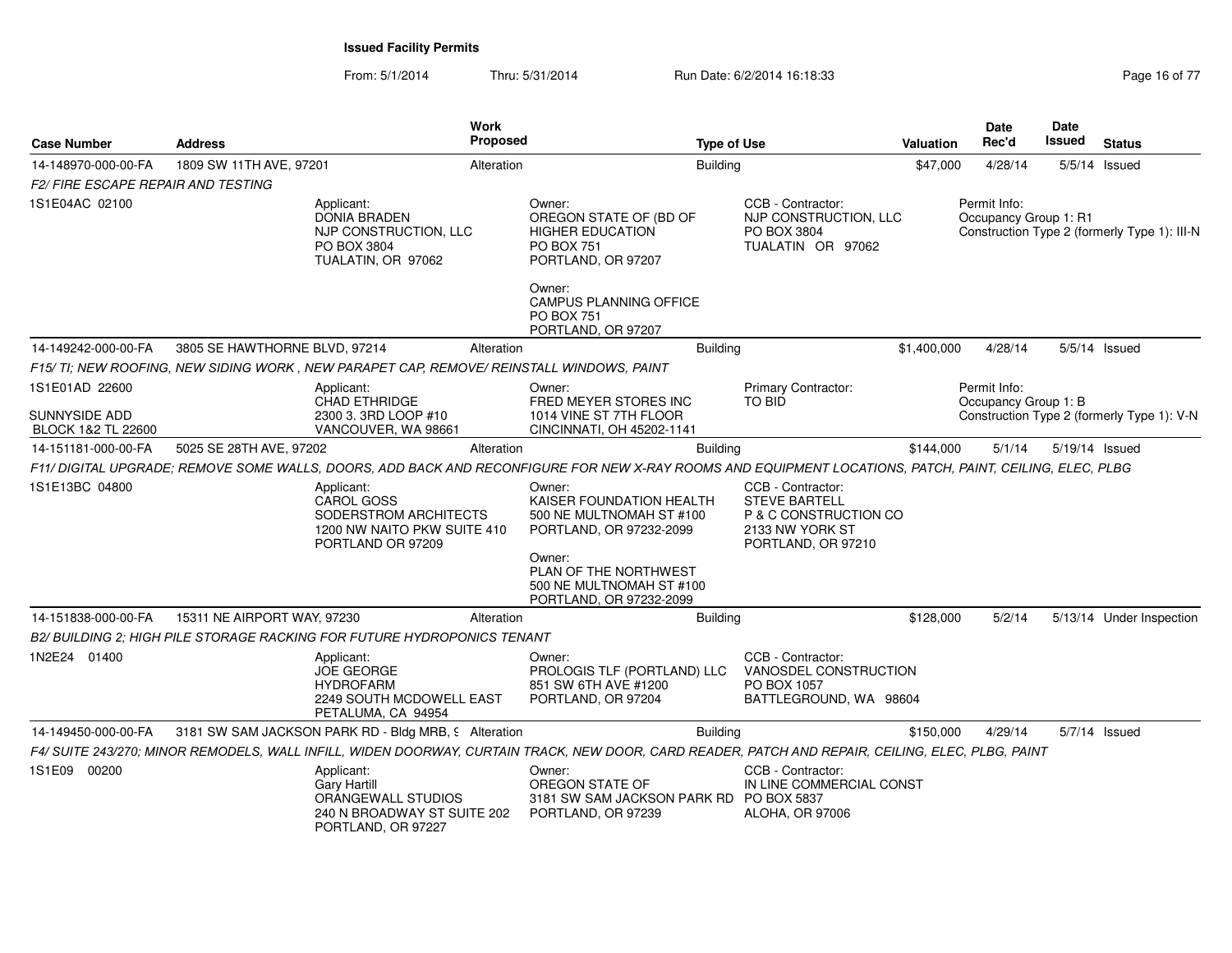From: 5/1/2014Thru: 5/31/2014 Run Date: 6/2/2014 16:18:33 Research 2010 17 Page 17 of 77

| <b>Case Number</b>                                                 | <b>Address</b>                                               |                                                                                                        | <b>Work</b><br><b>Proposed</b> | <b>Type of Use</b>                                                                                                                                                                                                                                                                                                                                                                                        |                                                                                                                              | Valuation | <b>Date</b><br>Rec'd                                                                       | Date<br>Issued | <b>Status</b>            |
|--------------------------------------------------------------------|--------------------------------------------------------------|--------------------------------------------------------------------------------------------------------|--------------------------------|-----------------------------------------------------------------------------------------------------------------------------------------------------------------------------------------------------------------------------------------------------------------------------------------------------------------------------------------------------------------------------------------------------------|------------------------------------------------------------------------------------------------------------------------------|-----------|--------------------------------------------------------------------------------------------|----------------|--------------------------|
| 14-149613-000-00-FA                                                | 0615 SW PALATINE HILL RD, 97219                              |                                                                                                        | Alteration                     | <b>Building</b>                                                                                                                                                                                                                                                                                                                                                                                           |                                                                                                                              | \$200,000 | 4/29/14                                                                                    | 5/12/14 Issued |                          |
|                                                                    |                                                              |                                                                                                        |                                | F1/ MEN'S LOCKER ROOM REMODEL, REMOVE CMU WALL, STEP, PATCH SLAB, NEW FLOORING, NEW LOCKERS, CEILING TILE, ELEC, PLBG                                                                                                                                                                                                                                                                                     |                                                                                                                              |           |                                                                                            |                |                          |
| 1S1E27D 00100<br>SECTION 27 1S 1E                                  | TL 100 85.50 ACRES SPLIT LEVY (R709301280 Portland, OR 97206 | Applicant:<br>Doug Minarik<br>2513 SE 62nd AVE                                                         |                                | Owner:<br>LEWIS & CLARK COLLEGE<br>0615 SW PALATINE HILL RD MSC<br>31<br>PORTLAND, OR 97219                                                                                                                                                                                                                                                                                                               | CCB - Contractor:<br>FORTIS CONSTRUCTION<br>1705 SW TAYLOR ST SUITE 200<br>PORTLAND, OR 97205                                |           | Permit Info:<br>Occupancy Group 1: A2.1<br>Construction Type 2 (formerly Type 1):<br>II-FR |                |                          |
|                                                                    |                                                              |                                                                                                        |                                | Owner:<br><b>BUSINESS OFFICE</b><br>0615 SW PALATINE HILL RD MSC<br>31<br>PORTLAND, OR 97219                                                                                                                                                                                                                                                                                                              |                                                                                                                              |           |                                                                                            |                |                          |
| 14-153530-000-00-FA                                                | 501 N DIXON ST, 97227                                        |                                                                                                        | Alteration                     | <b>Building</b>                                                                                                                                                                                                                                                                                                                                                                                           |                                                                                                                              | \$189,349 | 5/7/14                                                                                     | 5/12/14 Issued |                          |
|                                                                    |                                                              | B1/ COOLING TOWER UPGRADE, REPLACE 2 COOLING TOWERS WITH SAME SIZE AND PERFORMANCE                     |                                |                                                                                                                                                                                                                                                                                                                                                                                                           |                                                                                                                              |           |                                                                                            |                |                          |
| 1N1E27DC 06600<br>ELIZABETH IRVINGS ADD<br><b>BLOCK 18 TL 6600</b> |                                                              | Applicant:<br>EUGENE BREED<br><b>ARCTIC SHEET METAL</b><br>2310 NE COLUMBIA BLVD<br>PORTLAND, OR 97221 |                                | Owner:<br>SCHOOL DISTRICT NO 1(LEASED<br>PO BOX 3107<br>PORTLAND, OR 97208-3107                                                                                                                                                                                                                                                                                                                           | CCB - Contractor:<br>ARCTIC SHEET METAL INC<br>2310 NE COLUMBIA BLVD<br>PORTLAND, OR 97211-1965                              |           |                                                                                            |                |                          |
|                                                                    |                                                              |                                                                                                        |                                | Owner:<br>MULTNOMAH COUNTY<br>PO BOX 3107<br>PORTLAND, OR 97208-3107                                                                                                                                                                                                                                                                                                                                      |                                                                                                                              |           |                                                                                            |                |                          |
| 14-151988-000-00-FA                                                | 8530 NE ALDERWOOD RD, 97220                                  |                                                                                                        | Alteration                     | <b>Building</b>                                                                                                                                                                                                                                                                                                                                                                                           |                                                                                                                              | \$140,000 | 5/2/14                                                                                     |                | 5/13/14 Under Inspection |
| 1N2E16B 02100                                                      |                                                              | Applicant:<br>LINDA SMITH<br><b>TI DESIGN GROUP</b><br>PO BOX 6<br>BEAVERTON OR 97075                  |                                | F4/ TI: REMOVE PARTITION WALL. ADD NEW FOR OFFICE. SECURE PRODUCTION AREA. DOORS. RELITE. CEILING. STRUCTURAL MOD FOR NEW RTU. ELEC<br>Owner:<br>PORT OF PORTLAND (LEASED<br>PO BOX 320099<br>ALEXANDRIA, VA 22320-4099<br>Owner:<br>NEW TOWER TRUST CO (PHASE<br>$\parallel$ )<br>PO BOX 320099<br>ALEXANDRIA, VA 22320-4099<br>Owner:<br><b>PTA K#111</b><br>PO BOX 320099<br>ALEXANDRIA, VA 22320-4099 | CCB - Contractor:<br>JAEGER AND ERWERT<br><b>CONTRACTOR</b><br>601 S MCLOUGHLIN BLVD<br>OREGON CITY, OR 97045                |           |                                                                                            |                |                          |
| 14-152266-000-00-FA                                                | 816 SW 1ST AVE                                               |                                                                                                        | Alteration                     | <b>Building</b>                                                                                                                                                                                                                                                                                                                                                                                           |                                                                                                                              | \$7,000   | 5/2/14                                                                                     |                | 5/7/14 Under Inspection  |
|                                                                    |                                                              |                                                                                                        |                                | F4/ 1ST FLOOR, OPEN AREA; SOME PARTITIONS TO CREATE LOBBY, OFFICES, DOORS, PAY WINDOW, INTERIOR WINDOW, CEILING, ELEC                                                                                                                                                                                                                                                                                     |                                                                                                                              |           |                                                                                            |                |                          |
| 1S1E03BA 01800                                                     |                                                              | Applicant:<br><b>Thomas Ellicott</b><br>BEARDSLEY BLDG. DEV.<br>115 SW Ash, #500<br>Portland, OR 97204 |                                | Owner:<br><b>FOUNTAIN VILLAGE</b><br><b>DEVELOPMENT</b><br>115 SW ASH ST #500<br>PORTLAND, OR 97204-3575                                                                                                                                                                                                                                                                                                  | CCB - Contractor:<br>TRANTEL HEATING & COOLING IN Occupancy Group 1: B Bank, Off.,<br>2616 SE 17TH AVE<br>PORTLAND, OR 97202 |           | Permit Info:<br>Med.Off., Pub.Bldg.                                                        |                |                          |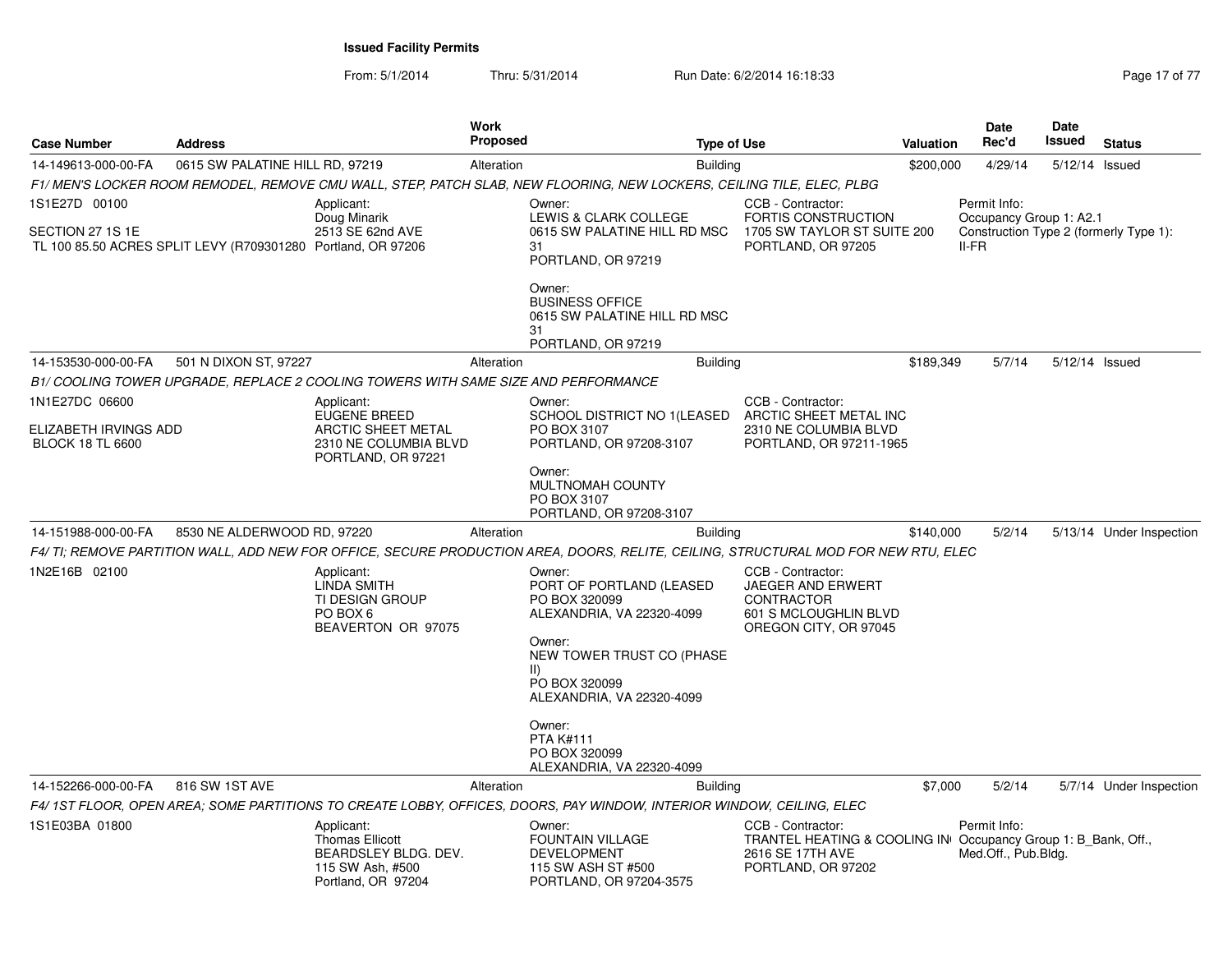From: 5/1/2014Thru: 5/31/2014 Run Date: 6/2/2014 16:18:33 Research 2010 18:04 Page 18 of 77

| <b>Case Number</b>                                      | <b>Address</b>                                                                           | Work<br>Proposed                                   | <b>Type of Use</b>                                                                                                                                                             | Valuation | <b>Date</b><br>Rec'd                                                    | Date<br>Issued | <b>Status</b>                              |
|---------------------------------------------------------|------------------------------------------------------------------------------------------|----------------------------------------------------|--------------------------------------------------------------------------------------------------------------------------------------------------------------------------------|-----------|-------------------------------------------------------------------------|----------------|--------------------------------------------|
| 11-193198-000-00-FA                                     | 1120 SW 3RD AVE - Unit 1                                                                 | Alteration                                         | Electrical                                                                                                                                                                     |           | 11/14/11<br>\$                                                          | 5/30/14 Final  |                                            |
|                                                         |                                                                                          |                                                    | 16th Fl, Cooling Tower Replacement - Replace (2) cooling towers on 16th fl, add make-up air inlets to roof. (Commercial permit 13-134014 ET finalled on 4.2.13)PR# CP 08.10/71 |           |                                                                         |                |                                            |
| 1S1E03BD 90001                                          |                                                                                          |                                                    | Owner:<br>MULTNOMAH COUNTY                                                                                                                                                     |           | Permit Info:<br>Occupancy Group 1: B                                    |                |                                            |
| THE JUSTICE CENTER<br>A CONDOMINIUM<br>LOT <sub>1</sub> |                                                                                          |                                                    | 401 N DIXON ST<br>PORTLAND, OR 97227                                                                                                                                           |           | Construction Type 2 (formerly Type 1):<br>I-FR                          |                |                                            |
| 13-205594-000-00-FA                                     | 921 SW 6TH AVE, 97205                                                                    | Alteration                                         | Electrical                                                                                                                                                                     |           | \$<br>9/17/13                                                           | 5/16/14 Issued |                                            |
|                                                         | controls - MECHANICAL ROOM - REMOVE AND REPLACE AIR HANDLERS 5, 6 &7PR#91213/AIR HANDLER |                                                    |                                                                                                                                                                                |           |                                                                         |                |                                            |
| 1S1E03BB 02300                                          | Applicant:                                                                               | ENVIRONMENTAL CONTROL                              | Owner:<br><b>WALTON PORTLAND HOLDINGS</b>                                                                                                                                      |           |                                                                         |                |                                            |
| <b>PORTLAND</b><br>BLOCK 181<br>$LOT 1-8$               | <b>REPS INC.)</b><br>15860 SW UPPER BOONES                                               | CORP. (dba for OREGON AIR                          | 900 N MICHIGAN AVE #1900<br>CHICAGO, IL 60611                                                                                                                                  |           |                                                                         |                |                                            |
|                                                         | <b>FERRY RD</b>                                                                          | LAKE OSWEGO OR 97035-4066                          | Owner:<br>VI LLC<br>900 N MICHIGAN AVE #1900<br>CHICAGO, IL 60611                                                                                                              |           |                                                                         |                |                                            |
| 13-204842-000-00-FA                                     | 3181 SW SAM JACKSON PARK RD - Bldg BSC, 9 Alteration                                     |                                                    | Electrical                                                                                                                                                                     |           | \$<br>9/13/13                                                           |                | 5/12/14 Under Inspection                   |
|                                                         | 2nd fl Surgical Skills Training Center - powerpr# 13-RJH-452-2                           |                                                    |                                                                                                                                                                                |           |                                                                         |                |                                            |
| 1S1E09 00200                                            | Applicant:<br>DYNALECTRIC CO.<br>5711 SW HOOD AVE.<br>PORTLAND OR 97239-3716             |                                                    | Owner:<br>OREGON STATE OF<br>3181 SW SAM JACKSON PARK RD<br>PORTLAND, OR 97239                                                                                                 |           | Permit Info:<br>Occupancy Group 1: B_Bank, Off.,<br>Med.Off., Pub.Bldg. |                | Construction Type 2 (formerly Type 1): I-B |
| 13-239496-000-00-FA                                     | 9932 NE HALSEY ST, 97220                                                                 | Alteration                                         | Electrical                                                                                                                                                                     |           | \$<br>12/17/13                                                          | 5/6/14 Final   |                                            |
|                                                         | Parking lot upgrades - move light pole - powerpr# GATEWAY (NCU) PHASE 1                  |                                                    |                                                                                                                                                                                |           |                                                                         |                |                                            |
| 1N2E33AA 01000                                          | Applicant:<br>TUALATIN OR 97062                                                          | LIGHTWORKS ELECTRIC CO<br>20915 SW 105TH AVE STE A | Owner:<br><b>M &amp; T PARTNERS INC</b><br>15350 SW SEQUOIA PKWY #300<br>TIGARD, OR 97224-7175                                                                                 |           |                                                                         |                |                                            |
| 14-103569-000-00-FA                                     | 500 NE MULTNOMAH ST. 97232                                                               | Alteration                                         | Electrical                                                                                                                                                                     |           | \$<br>1/10/14                                                           | 5/12/14 Issued |                                            |
|                                                         |                                                                                          |                                                    | MODIFY 16 IT CLOSETS AND ADD 1 NEW CLOSET (BASEMENT THRU 17TH FLOORS) ALL HAVE NEW DOOR; ELECTRICAL UPGRADE (ADD TX & SUB PANEL)                                               |           |                                                                         |                |                                            |
| 1N1E35BB 02400                                          | Applicant:<br>HEIL ELECTRIC CO.                                                          |                                                    | Owner:<br>KAISER FOUNDATION HEALTH                                                                                                                                             |           | Permit Info:<br>Occupancy Group 1: B_Bank, Off.,                        |                |                                            |
| <b>HOLLADAYS ADD</b><br>BLOCK 73&80 TL 2400             | 8425 SE STARK ST<br>PORTLAND OR 97216-1137                                               |                                                    | 500 NE MULTNOMAH ST #100<br>PORTLAND, OR 97232-2099                                                                                                                            |           | Med.Off., Pub.Bldg.                                                     |                | Construction Type 2 (formerly Type 1): I-A |
|                                                         |                                                                                          |                                                    | Owner:<br>PLAN OF THE NORTHWEST<br>500 NE MULTNOMAH ST #100<br>PORTLAND, OR 97232-2099                                                                                         |           |                                                                         |                |                                            |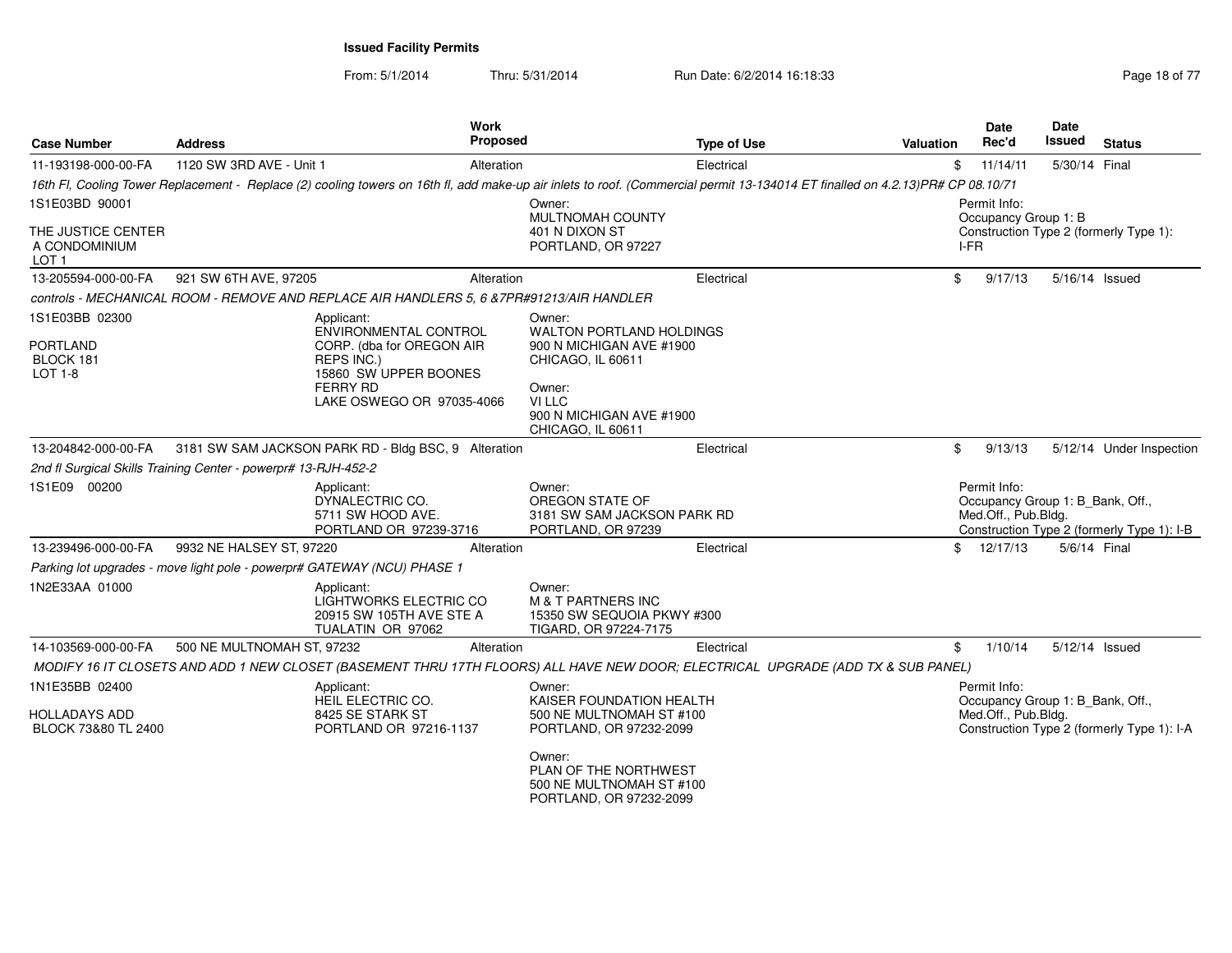From: 5/1/2014Thru: 5/31/2014 Run Date: 6/2/2014 16:18:33 Research 2010 19 of 77

| <b>Case Number</b>                                                                | <b>Address</b>                         |                                                                                                                                 | Work<br><b>Proposed</b> |                                                                                                                                                                   | Type of Use                                            | Valuation                | <b>Date</b><br>Rec'd                                                    | Date<br>Issued | <b>Status</b>                              |  |
|-----------------------------------------------------------------------------------|----------------------------------------|---------------------------------------------------------------------------------------------------------------------------------|-------------------------|-------------------------------------------------------------------------------------------------------------------------------------------------------------------|--------------------------------------------------------|--------------------------|-------------------------------------------------------------------------|----------------|--------------------------------------------|--|
| 13-243281-000-00-FA                                                               | 1208 SW 13TH AVE, 97205                |                                                                                                                                 | Alteration              |                                                                                                                                                                   | Electrical                                             | \$                       | 12/31/13                                                                |                | 5/16/14 Under Inspection                   |  |
|                                                                                   |                                        |                                                                                                                                 |                         | 2ND FLOOR NORTHWEST ACADEMY 6-12 PRIVATE SCHOOL 11,996 SQ FT CLASSROOM AND ADMIN AREA OCCUPANCY CHANGE FROM OFFICE SPACE, UNDER 149 NEW OCCUPANTS AND LESS        |                                                        |                          |                                                                         |                |                                            |  |
| 1S1E04AA 04500                                                                    |                                        | Applicant:<br>OREGON ELECTRIC<br>CONSTRUCTION INC. /DBA<br>OREGON ELECTRIC GROUP.<br>1709 SE 3RD AVE.<br>PORTLAND OR 97214-4547 |                         | Owner:<br>JOHN NIEMEYER<br>15 82ND DR #210<br>GLADSTONE, OR 97027                                                                                                 |                                                        |                          | Permit Info:<br>Occupancy Group 1: B_Bank, Off.,<br>Med.Off., Pub.Bldg. |                |                                            |  |
| 14-113134-000-00-FA                                                               | 101 SW MAIN ST, 97204                  |                                                                                                                                 | Alteration              |                                                                                                                                                                   | Electrical                                             | \$.                      | 2/4/14                                                                  | 5/8/14 Final   |                                            |  |
|                                                                                   |                                        |                                                                                                                                 |                         | power - SUITE 905; TI, REMOVE ALL PARTITION WALLS, ADD BACK ONE FOR CONFERENCE ROOM, DOOR, RELITE, CREATE OPEN OFFICE, CEILING, ELEC, FINISHES                    |                                                        |                          |                                                                         |                |                                            |  |
| 1S1E03BD 00300<br><b>PORTLAND</b><br>BLOCK 11<br>LOT 1-4<br>LOT 5-8 EXC PT IN STS |                                        | Applicant:<br>CAPITOL ELECTRIC CO INC.<br><b>11401 NE MARX ST.</b><br>PORTLAND OR 97220-1041                                    |                         | Owner:<br>KBSH ONE MAIN PLACE LLC<br>121 SW MORRISON ST #200<br>PORTLAND, OR 97204                                                                                |                                                        |                          |                                                                         |                |                                            |  |
| 14-124815-000-00-FA                                                               | 1410 SW MORRISON ST, 97205             |                                                                                                                                 | Alteration              |                                                                                                                                                                   | Electrical                                             |                          | \$3/10/14                                                               | 5/5/14 Final   |                                            |  |
|                                                                                   |                                        |                                                                                                                                 |                         | Voice/data - SUITE 700; TI, REMOVE WALLS DOORS, RECONFIGURE FOR OFFICE, DOORS AND RELITES, CONFERENCE ROOM, WORK ROOM, RECEPTION AREA, NEW ADA RESTROOM, OPEN OF  |                                                        |                          |                                                                         |                |                                            |  |
| 1N1E33DD 07400                                                                    |                                        | Applicant                                                                                                                       |                         | Owner:                                                                                                                                                            |                                                        |                          | Permit Info:                                                            |                |                                            |  |
| PORTLAND<br>BLOCK 310<br>LOT 1&2<br>N 40' OF LOT 3                                |                                        | NORDISK SYSTEMS INC<br>6400 SE LAKE RD STE 450<br>MILWAUKIE OR 97222-2186                                                       |                         | <b>WESTON INVESTMENT CO LLC</b><br>2154 NE BROADWAY RM 200<br>PORTLAND, OR 97232-1590                                                                             |                                                        |                          | Occupancy Group 1: B                                                    |                | Construction Type 2 (formerly Type 1): I-B |  |
| 14-124728-000-00-FA                                                               | 300 N WINNING ST, 97227                |                                                                                                                                 | Alteration              |                                                                                                                                                                   | Electrical                                             |                          | 3/7/14<br>$^{\circ}$                                                    | 5/7/14 Final   |                                            |  |
|                                                                                   |                                        |                                                                                                                                 |                         | pwr - VMC - INSTALL NEW DOMESTIC WATER BOILER NEXT TO EXISTING DOMESTIC WATER BOILER IN MECHANICAL ROOM - pwr /*** REFUND REQUEST ROUTED TO FDEIS 4/24/2014 *** / |                                                        |                          |                                                                         |                |                                            |  |
| 1N1E34AB 01200<br><b>MC MILLENS ADD</b><br>BLOCK 7&8&10-12&16 TL 1200             |                                        | Applicant<br>MCKINSTRY ELECTRICAL LLC<br>PO BOX 24567<br>SEATTLE, WA 98124                                                      |                         | Owner:<br>PORTLAND CITY OF<br>1120 SW 5TH AVE #1204<br>PORTLAND, OR 97204-1912                                                                                    | CCB - Contractor:<br>PO BOX 24567<br>SEATTLE, WA 98124 | MCKINSTRY ELECTRICAL LLC |                                                                         |                |                                            |  |
| 14-126922-000-00-FA                                                               | 3251 SW SAM JACKSON PARK RD, 97201     |                                                                                                                                 | Alteration              |                                                                                                                                                                   | Electrical                                             |                          | \$3/14/14                                                               |                | 5/29/14 Under Inspection                   |  |
| 6th fl Sound Booth - power                                                        |                                        |                                                                                                                                 |                         |                                                                                                                                                                   |                                                        |                          |                                                                         |                |                                            |  |
| 1S1E09AC 03700                                                                    |                                        | Applicant:<br>DYNALECTRIC CO.                                                                                                   |                         | Owner:<br>OREGON STATE OF                                                                                                                                         |                                                        |                          | Permit Info:<br>Occupancy Group 1: 11.1                                 |                |                                            |  |
| SECTION 09 1S 1E<br>TL 3700 0.07 ACRES                                            |                                        | 5711 SW HOOD AVE.<br>PORTLAND OR 97239-3716                                                                                     |                         | 3181 SW SAM JACKSON PARK RD<br>PORTLAND, OR 97239                                                                                                                 |                                                        |                          | I-FR                                                                    |                | Construction Type 2 (formerly Type 1):     |  |
| 14-129548-000-00-FA                                                               | 111 SW 5TH AVE, 97204-3626             |                                                                                                                                 | Alteration              |                                                                                                                                                                   | Electrical                                             |                          | \$3/21/14                                                               |                | 5/22/14 Under Inspection                   |  |
|                                                                                   | 23RD FLOOR HOLLAND & KNIGHT TI - power |                                                                                                                                 |                         |                                                                                                                                                                   |                                                        |                          |                                                                         |                |                                            |  |
| 1N1E34CD 01300                                                                    |                                        | Applicant:<br>COCHRAN INC. dba BROADWAY<br><b>ELECTRIC</b><br>7550 SW TECH CENTER DR STE<br>220<br>TIGARD OR 97223-8061         |                         |                                                                                                                                                                   |                                                        |                          | Permit Info:<br>Occupancy Group 1: B                                    |                | Construction Type 2 (formerly Type 1): I-A |  |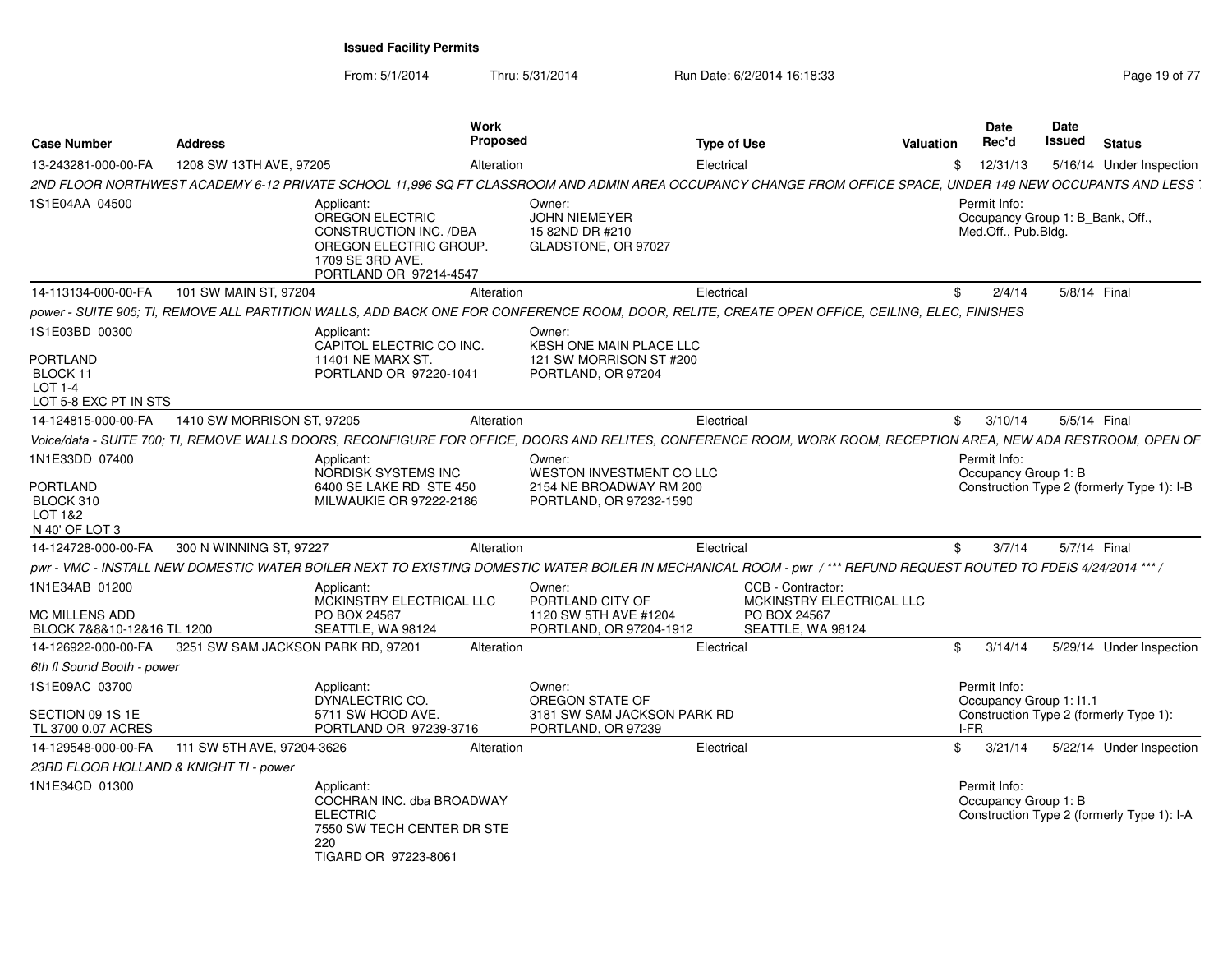From: 5/1/2014Thru: 5/31/2014 Run Date: 6/2/2014 16:18:33 Research 20 of 77

| <b>Case Number</b>                                                                                                                                                  | <b>Address</b>                                 |                                                                                                                                 | Work<br>Proposed |                                                                                                                  | <b>Type of Use</b> |                                                              | Valuation | <b>Date</b><br>Rec'd                                                    | <b>Date</b><br><b>Issued</b> | <b>Status</b>                                |
|---------------------------------------------------------------------------------------------------------------------------------------------------------------------|------------------------------------------------|---------------------------------------------------------------------------------------------------------------------------------|------------------|------------------------------------------------------------------------------------------------------------------|--------------------|--------------------------------------------------------------|-----------|-------------------------------------------------------------------------|------------------------------|----------------------------------------------|
| 14-138554-000-00-FA                                                                                                                                                 | 3203 SE WOODSTOCK BLVD, 97202                  |                                                                                                                                 | Alteration       |                                                                                                                  | Electrical         |                                                              | \$        | 4/10/14                                                                 |                              | 5/19/14 Under Inspection                     |
| PREXY INTERIOR REMODEL - power                                                                                                                                      |                                                |                                                                                                                                 |                  |                                                                                                                  |                    |                                                              |           |                                                                         |                              |                                              |
|                                                                                                                                                                     |                                                | Applicant:<br>OREGON ELECTRIC<br>CONSTRUCTION INC. /DBA<br>OREGON ELECTRIC GROUP.<br>1709 SE 3RD AVE.<br>PORTLAND OR 97214-4547 |                  | Owner:<br>THE REED INSTITUTE<br>3203 SE WOODSTOCK BLVD<br>PORTLAND, OR 97202-8138                                |                    |                                                              |           | Permit Info:<br>Occupancy Group 1: B Bank, Off.,<br>Med.Off., Pub.Bldg. |                              |                                              |
| 14-134830-000-00-FA                                                                                                                                                 | 888 SW 5TH AVE                                 |                                                                                                                                 | Alteration       |                                                                                                                  | Electrical         |                                                              | \$        | 4/3/14                                                                  |                              | 5/7/14 Under Inspection                      |
|                                                                                                                                                                     |                                                |                                                                                                                                 |                  | power - SUITE 1170 PROPEL INSURANCE 4914 SQ FT EXPANSION ADD NEW WALLS FOR PRIVATE OFFICES & CONFERENCE ROOM     |                    |                                                              |           |                                                                         |                              |                                              |
| 1S1E03BB 90003                                                                                                                                                      |                                                | Applicant:                                                                                                                      |                  | Owner:                                                                                                           |                    |                                                              |           | Permit Info:                                                            |                              |                                              |
| PIONEER PLACE CONDOMINIUM<br>LOT <sub>3</sub>                                                                                                                       |                                                | DYNALECTRIC CO.<br>5711 SW HOOD AVE.<br>PORTLAND OR 97239-3716                                                                  |                  | PIONEER PLACE LIMITED<br><b>PARTNERSHIP</b><br>PO BOX 617905<br>CHICAGO, IL 60661-7905                           |                    |                                                              |           | Occupancy Group 1: B<br>I-FR                                            |                              | Construction Type 2 (formerly Type 1):       |
| 14-135438-000-00-FA                                                                                                                                                 | 2055 NW SAVIER ST, 97209                       |                                                                                                                                 | Alteration       |                                                                                                                  | Electrical         |                                                              | \$        | 4/4/14                                                                  | 5/16/14 Final                |                                              |
|                                                                                                                                                                     |                                                | power - INSTALL TYPE II EXHAUST HOOD, NEW EXHAUST FAN, DUCTWORK AND GRILLE                                                      |                  |                                                                                                                  |                    |                                                              |           |                                                                         |                              |                                              |
| 1N1E28CD 02300<br><b>COUCHS ADD</b><br>BLOCK 293 TL 2300<br>LAND & IMPS SEE R529517 (R180230571)                                                                    |                                                | Applicant:<br>ABC ELECTRIC dba DUNIGANS<br><b>ELECTRIC LLC</b><br>135 NE 9TH<br>PORTLAND OR 97232                               |                  | Owner:<br>CON-WAY PROPERTIES INC<br>PO BOX 4138<br>PORTLAND, OR 97208-4138                                       |                    |                                                              |           |                                                                         |                              |                                              |
| FOR OTHER IMPS<br>14-139916-000-00-FA                                                                                                                               | 123 NE 3RD AVE, 97232                          |                                                                                                                                 | Alteration       |                                                                                                                  | Electrical         |                                                              | \$        | 4/12/14                                                                 | 5/9/14 Final                 |                                              |
|                                                                                                                                                                     |                                                |                                                                                                                                 |                  | pwr - SUITE 016; TI, REMOVE SOME WALLS, RECONFIGURE FOR TWO LARGE WORK LABS, CEILING ELEC - pwr                  |                    |                                                              |           |                                                                         |                              |                                              |
| 1N1E34DA 02800<br><b>EAST PORTLAND</b><br>BLOCK 68<br>INC PT VAC ST LOT 1&8<br>LOT 2&3&6&7<br>INC PT VAC ST LOT 4&5; HISTORIC<br>PROPERTY; POTENTIAL ADDITIONAL TAX |                                                | Applicant:<br>FIVE STAR ELECTRIC INC<br>756 SW BAILEY AVE<br>HILLSBORO OR 97123                                                 |                  | Owner:<br>BRIDGEHEAD DEVELOPMENT LLC FIVE STAR ELECTRIC INC<br>1001 SE WATER AVE #120<br>PORTLAND, OR 97214-2147 |                    | CCB - Contractor:<br>756 SW BAILEY AVE<br>HILLSBORO OR 97123 |           | Permit Info:<br>Occupancy Group 1: B Bank, Off.,<br>Med.Off., Pub.Bldg. |                              | Construction Type 2 (formerly Type 1): III-A |
|                                                                                                                                                                     | 14-147223-000-00-FA 111 SW 5TH AVE, 97204-3626 |                                                                                                                                 | Alteration       |                                                                                                                  | Electrical         |                                                              | \$        | 4/24/14                                                                 |                              | 5/30/14 Issued                               |
| 4th fl TI (entire floor) - power                                                                                                                                    |                                                |                                                                                                                                 |                  |                                                                                                                  |                    |                                                              |           |                                                                         |                              |                                              |
| 1N1E34CD 01300                                                                                                                                                      |                                                | Applicant:<br>COCHRAN INC. dba BROADWAY<br><b>ELECTRIC</b><br>7550 SW TECH CENTER DR STE<br>220<br>TIGARD OR 97223-8061         |                  |                                                                                                                  |                    |                                                              |           | Permit Info:<br>Occupancy Group 1: B                                    |                              | Construction Type 2 (formerly Type 1): I-A   |
| 14-147230-000-00-FA                                                                                                                                                 | 611 SW CAMPUS DR, 97201                        |                                                                                                                                 | Alteration       |                                                                                                                  | Electrical         |                                                              | \$        | 4/24/14                                                                 | 5/29/14 Final                |                                              |
| 1ST FL RELOCATE SHREDDER - power                                                                                                                                    |                                                |                                                                                                                                 |                  |                                                                                                                  |                    |                                                              |           |                                                                         |                              |                                              |
| 1S1E09AC 03800                                                                                                                                                      |                                                |                                                                                                                                 |                  | Owner:<br>OREGON STATE OF<br>3181 SW SAM JACKSON PARK RD<br>PORTLAND, OR 97239                                   |                    |                                                              |           | Permit Info:<br>Occupancy Group 1: S-2                                  |                              | Construction Type 2 (formerly Type 1): I-A   |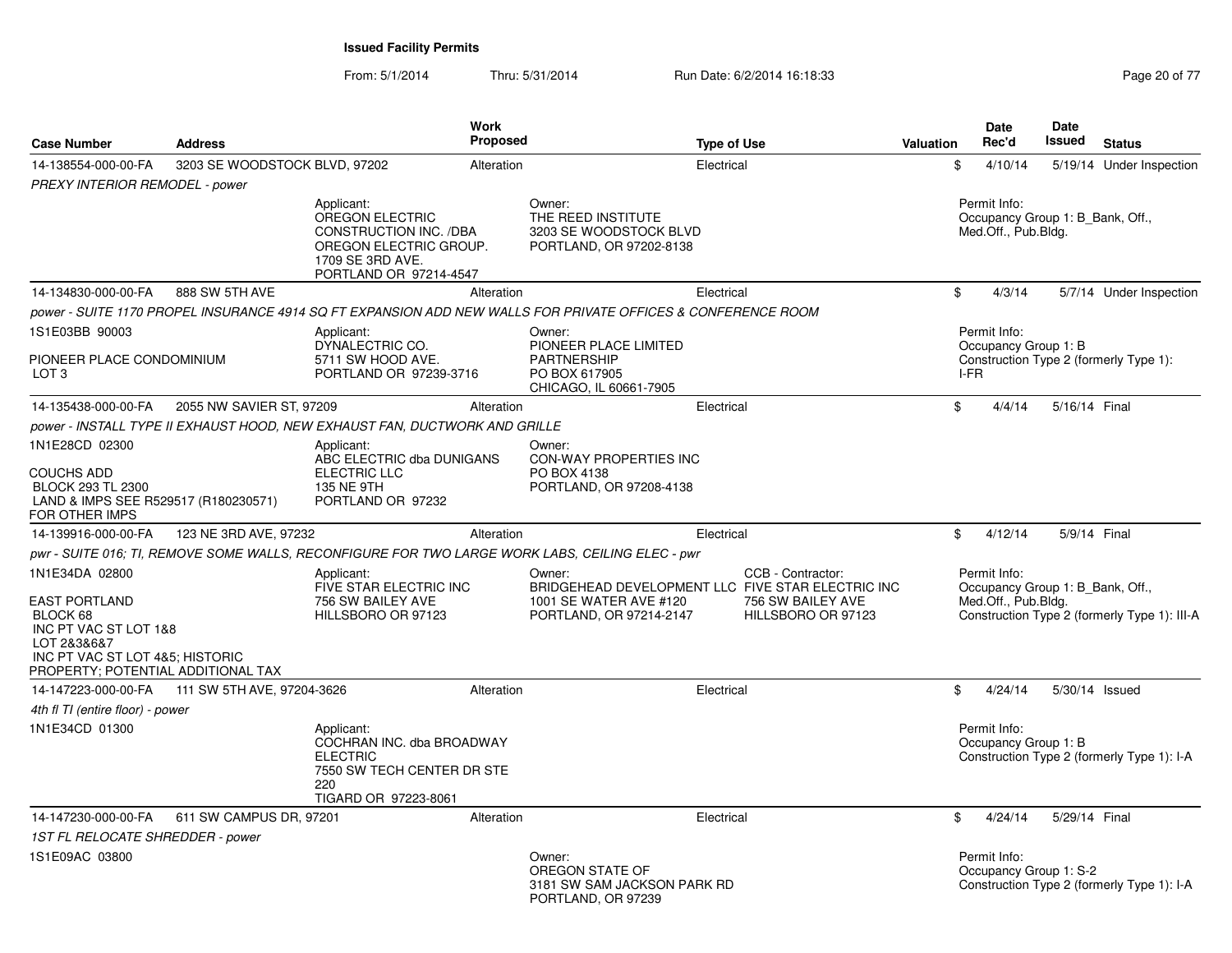From: 5/1/2014Thru: 5/31/2014 Run Date: 6/2/2014 16:18:33 Research 2010 17 Page 21 of 77

| <b>Case Number</b>                                                    | Address                      | Work<br><b>Proposed</b>                                                                                                                                          |                                                                                    | <b>Type of Use</b> | <b>Valuation</b> | Date<br>Rec'd                                                           | Date<br>Issued | <b>Status</b>                              |
|-----------------------------------------------------------------------|------------------------------|------------------------------------------------------------------------------------------------------------------------------------------------------------------|------------------------------------------------------------------------------------|--------------------|------------------|-------------------------------------------------------------------------|----------------|--------------------------------------------|
| 14-147254-000-00-FA                                                   | 1001 SW 5TH AVE, 97204       | Alteration                                                                                                                                                       |                                                                                    | Electrical         | \$               | 4/24/14                                                                 | 5/29/14 Issued |                                            |
| #1414 Levine & McHenry TI - power                                     |                              |                                                                                                                                                                  |                                                                                    |                    |                  |                                                                         |                |                                            |
| 1S1E03BB 00800                                                        |                              | Applicant:<br>COCHRAN INC. dba BROADWAY                                                                                                                          | Owner:<br>OR-CONGRESS CENTER LP                                                    |                    |                  | Permit Info:<br>Occupancy Group 1: B                                    |                |                                            |
| PORTLAND<br>BLOCK 169<br>$LOT 1-8$<br>SEE R246278 (R667717341)        |                              | <b>ELECTRIC</b><br>7550 SW TECH CENTER DR STE<br>220<br>TIGARD OR 97223-8061                                                                                     | 235 MONTGOMERY ST 16TH<br><b>FLOOR</b><br>SAN FRANCISCO, CA 94104-3104             |                    |                  |                                                                         |                | Construction Type 2 (formerly Type 1): I-A |
| 14-147268-000-00-FA                                                   | 2525 SW 3RD AVE, 97201       | Alteration                                                                                                                                                       |                                                                                    | Electrical         | \$               | 4/24/14                                                                 | 5/2/14 Final   |                                            |
| #265 divide room - power                                              |                              |                                                                                                                                                                  |                                                                                    |                    |                  |                                                                         |                |                                            |
| 1S1E10BB 01000                                                        |                              | Applicant:<br>DYNALECTRIC CO.                                                                                                                                    | Owner:<br>OREGON STATE OF                                                          |                    |                  |                                                                         |                |                                            |
| SOUTH AUDITORIUM ADD<br>BLOCK E EXC S 200'                            |                              | 5711 SW HOOD AVE.<br>PORTLAND OR 97239-3716                                                                                                                      | 3181 SW SAM JACKSON PARK RD<br>PORTLAND, OR 97239                                  |                    |                  |                                                                         |                |                                            |
| 14-147279-000-00-FA                                                   | 1500 SW 1ST AVE, 97201       | Alteration                                                                                                                                                       |                                                                                    | Electrical         | \$               | 4/24/14                                                                 |                | 5/27/14 Issued                             |
|                                                                       |                              | #990 Hines Warner TI - voice/data 4/24/14 electrical contractor information or application not provided at this time                                             |                                                                                    |                    |                  |                                                                         |                |                                            |
| 1S1E03CA 00600                                                        |                              | Applicant:<br>AZIMUTH COMMUNICATIONS INC.                                                                                                                        | Owner:<br><b>URBAN OFFICE</b>                                                      |                    |                  | Permit Info:<br>Occupancy Group 1: B                                    |                |                                            |
| <b>PORTLAND</b><br><b>BLOCK 116 TL 600</b>                            |                              | 9500 SW TUALATIN SHERWOOD<br><b>RD</b><br>TUALATIN OR 97062-8586                                                                                                 | 111 SW COLUMBIA ST #1380<br>PORTLAND, OR 97201-5845                                |                    |                  |                                                                         |                | Construction Type 2 (formerly Type 1): I-A |
|                                                                       |                              |                                                                                                                                                                  | Owner:<br><b>PARKING</b><br>111 SW COLUMBIA ST #1380<br>PORTLAND, OR 97201-5845    |                    |                  |                                                                         |                |                                            |
|                                                                       |                              |                                                                                                                                                                  | Owner:<br><b>FACILITIES</b><br>111 SW COLUMBIA ST #1380<br>PORTLAND, OR 97201-5845 |                    |                  |                                                                         |                |                                            |
| 14-145151-000-00-FA                                                   | 825 NE MULTNOMAH ST - Unit 1 | Alteration                                                                                                                                                       |                                                                                    | Electrical         | \$               | 4/19/14                                                                 | 5/30/14 Issued |                                            |
|                                                                       |                              | power - 3RD FLOOR, TI; REMOVE MOST PERIMETER PARTITIONS, CREATE OPEN OFFICE SPACE, INTERIOR ADD WALLS, DOORS, OFFICES, CONFERENCE ROOM, REST ROOMS, VENDING MACH |                                                                                    |                    |                  |                                                                         |                |                                            |
| 1N1E35BB 90002                                                        |                              | Applicant:<br>BRIDGETOWN ELECTRIC (dba)                                                                                                                          | Owner:<br><b>PACIFICORP</b>                                                        |                    |                  |                                                                         |                |                                            |
| LLOYD CENTER TOWER CONDOMINIUM<br>LOT <sub>1</sub><br>DEPT OF REVENUE |                              | STEENSLID & CO<br>5701 N Lombard St<br>PORTLAND OR 97203-4113                                                                                                    | 700 NE MULTNOMAH ST 7TH FLR<br>PORTLAND, OR 97232                                  |                    |                  |                                                                         |                |                                            |
| 14-145955-000-00-FA                                                   | 319 SW WASHINGTON ST, 97204  | Alteration                                                                                                                                                       |                                                                                    | Electrical         | \$               | 4/22/14                                                                 | 5/14/14 Issued |                                            |
|                                                                       |                              | pwr - SUITE 1200; DEMO/BUILD OUT; REMOVE SOME WALLS, RECONFIGURE FOR ADDITIONAL OFFICES, DOORS, RECEPTION AREA, BREAKROOM, CONFERENCE ROOM, CEILING, ELEC - pwr  |                                                                                    |                    |                  |                                                                         |                |                                            |
| 1N1E34CD 07800                                                        |                              | Applicant:<br>CAPITOL ELECTRIC CO INC.<br>11401 NE MARX ST.<br>PORTLAND OR 97220-1041                                                                            | Owner:<br>THREE NINETEEN WASHINGTON<br>LLC<br>PO BOX 416<br>MANCHESTER, VT 05254   |                    |                  | Permit Info:<br>Occupancy Group 1: B Bank, Off.,<br>Med.Off., Pub.Bldg. |                |                                            |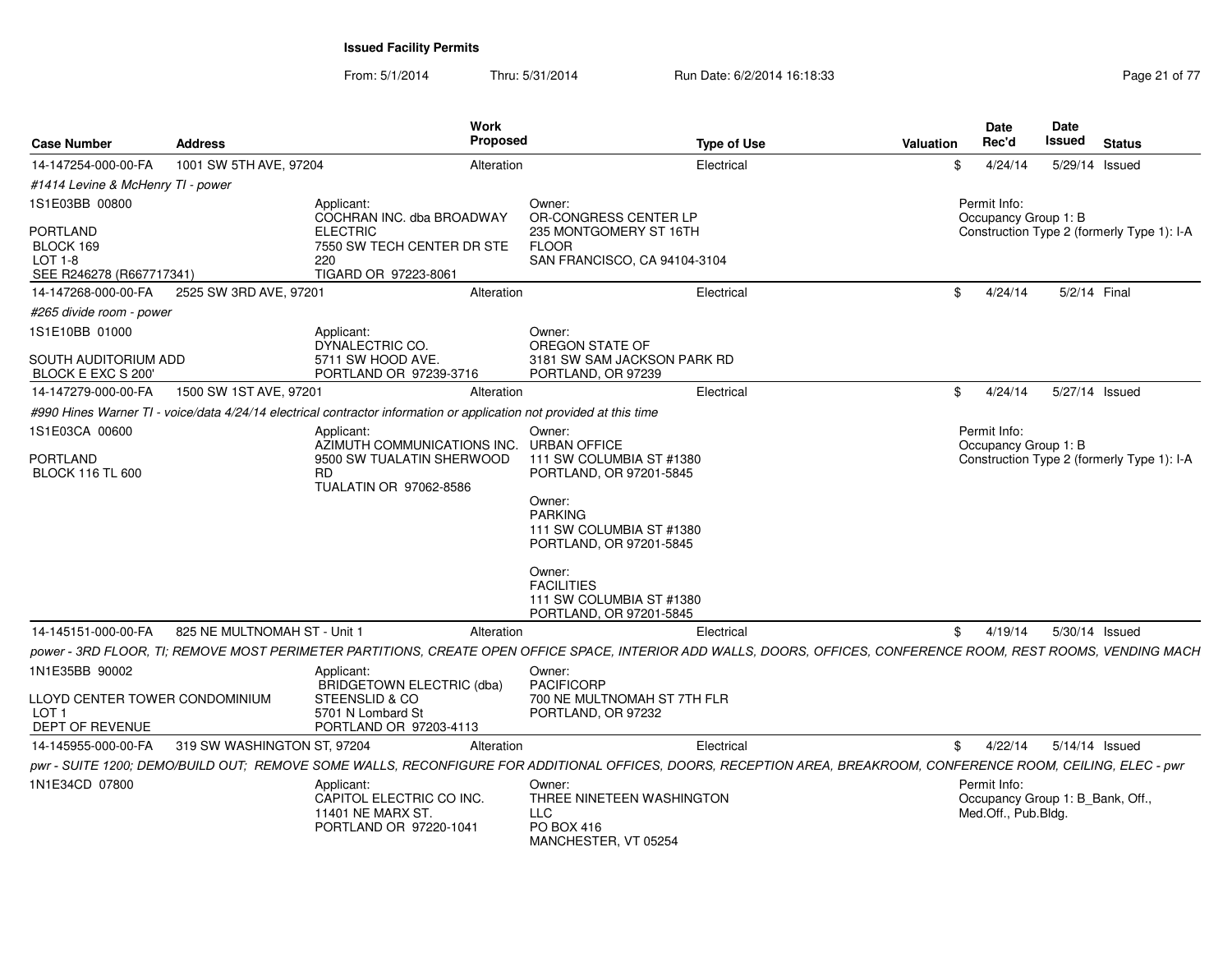From: 5/1/2014Thru: 5/31/2014 Run Date: 6/2/2014 16:18:33 Research 2010 17 Page 22 of 77

| <b>Case Number</b>                                                                                                             | <b>Address</b>                                          | Work<br>Proposed                                                                                                                                                 |                                                                                     | <b>Type of Use</b> | <b>Valuation</b> | <b>Date</b><br>Rec'd                 | <b>Date</b><br>Issued | <b>Status</b>                                |
|--------------------------------------------------------------------------------------------------------------------------------|---------------------------------------------------------|------------------------------------------------------------------------------------------------------------------------------------------------------------------|-------------------------------------------------------------------------------------|--------------------|------------------|--------------------------------------|-----------------------|----------------------------------------------|
| 14-153974-000-00-FA                                                                                                            | 6936 N FATHOM ST, 97217                                 | Alteration                                                                                                                                                       |                                                                                     | Electrical         | \$               | 5/8/14                               | 5/8/14 Final          |                                              |
|                                                                                                                                |                                                         | power - Installation of New Data Network - panel and circuitsPR# TMP0082013                                                                                      |                                                                                     |                    |                  |                                      |                       |                                              |
| 1N1E17B 00200                                                                                                                  |                                                         | Applicant:<br>CHRISTENSON ELECTRIC INC.                                                                                                                          | Owner:<br><b>FREIGHTLINER CORPORATION</b>                                           |                    |                  |                                      |                       |                                              |
| SECTION 17 1N 1E<br>TL 200 24.90 ACRES<br>LAND & IMPS SEE R646162 (R941170881)<br>FOR MACH & EQUIP                             |                                                         | 111 SW COLUMBIA ST. STE 480<br>PORTLAND OR 97201-5838                                                                                                            | PO BOX 3820<br>PORTLAND, OR 97208-3820                                              |                    |                  |                                      |                       |                                              |
| 14-154546-000-00-FA                                                                                                            | 5400 N BASIN AVE, 97217                                 | Alteration                                                                                                                                                       |                                                                                     | Electrical         | \$               | 5/8/14                               |                       | 5/8/14 Issued                                |
|                                                                                                                                | power - 2nd FLOOR - UPGRADE TRAINING ROOM LIGHTS TO LED |                                                                                                                                                                  |                                                                                     |                    |                  |                                      |                       |                                              |
| 1N1E21B 00100                                                                                                                  |                                                         | Applicant:<br>HEIL ELECTRIC CO.                                                                                                                                  | Owner:<br>FREIGHTLINER CORPORATION                                                  |                    |                  | Permit Info:<br>Occupancy Group 1: B |                       |                                              |
| SECTION 21 1N 1E<br>TL 100 6.34 ACRES<br>LAND & IMPS SEE R646184 (R941210561)<br>FOR MACH & EQUIP                              |                                                         | 8425 SE STARK ST<br>PORTLAND OR 97216-1137                                                                                                                       | PO BOX 3820<br>PORTLAND, OR 97208-3820                                              |                    |                  |                                      |                       | Construction Type 2 (formerly Type 1): III-N |
| 14-154005-000-00-FA                                                                                                            | 333 SW 5TH AVE, 97204                                   | Alteration                                                                                                                                                       |                                                                                     | Electrical         | \$               | 5/8/14                               |                       | 5/9/14 Issued                                |
|                                                                                                                                |                                                         | access - BASEMENT LOCKER ROOM REMODEL, RECONFIGURE BATHRROMS, SHOWERS AND JANITOR CLOSET                                                                         |                                                                                     |                    |                  |                                      |                       |                                              |
| 1N1E34CD 06800                                                                                                                 |                                                         | Applicant:<br><b>PIXEL LLC</b>                                                                                                                                   | Owner:<br>OTB LLC                                                                   |                    |                  |                                      |                       |                                              |
| <b>PORTLAND</b><br>BLOCK 82<br>S 0.56' OF LOT 2<br><b>LOT 3&amp;4</b><br>HISTORIC PROPERTY; POTENTIAL<br><b>ADDITIONAL TAX</b> |                                                         | 4647 SW HUBER ST<br>PORTLAND, OR 97219                                                                                                                           | 2712 SE 20TH AVE<br>PORTLAND, OR 97202-2231                                         |                    |                  |                                      |                       |                                              |
| 14-151595-000-00-FA                                                                                                            | 514 SW 6TH AVE, 97204                                   | Alteration                                                                                                                                                       |                                                                                     | Electrical         | \$               | 5/1/14                               |                       | $5/9/14$ Issued                              |
|                                                                                                                                |                                                         | power - 1ST FLOOR, REMOVE WALL, DOOR, ONE RESTROOM, CREATE OPEN OFFICE, ONE UNISEX RESTROOM, RECEPTION AREA, CONFERENCE ROOM W/RELITE WALL, ELEC, PLBG, FINISHES |                                                                                     |                    |                  |                                      |                       |                                              |
| 1N1E34CC 07800                                                                                                                 |                                                         | Applicant:                                                                                                                                                       | Owner:                                                                              |                    |                  | Permit Info:                         |                       |                                              |
| <b>PORTLAND</b><br>LOT 7 BLOCK 174                                                                                             |                                                         | DYNALECTRIC CO.<br>5711 SW HOOD AVE.<br>PORTLAND OR 97239-3716                                                                                                   | <b>BANK OF CALIFORNIA</b><br>121 SW MORRISON ST #200<br>PORTLAND, OR 97204          |                    |                  | Occupancy Group 1: B                 |                       | Construction Type 2 (formerly Type 1): II-B  |
|                                                                                                                                |                                                         |                                                                                                                                                                  | Owner:<br><b>EXCHANGE BUILDING</b><br>121 SW MORRISON ST #200<br>PORTLAND, OR 97204 |                    |                  |                                      |                       |                                              |
| 14-151791-000-00-FA                                                                                                            | 3800 SE 22ND AVE, 97202                                 | Alteration                                                                                                                                                       |                                                                                     | Electrical         | \$               | 5/2/14                               |                       | 5/2/14 Under Inspection                      |
|                                                                                                                                |                                                         | power - 1ST FLOOR; OFFICE REMODEL, REMOVE SOME OFFICE PARTITION WALLS, DOORS, INSTALL LONG WALL TO CREATE LARGE OPEN OFFICE, DOORS, RELITES, CEILING, ELEC       |                                                                                     |                    |                  |                                      |                       |                                              |
| 1S1E11DA 04300                                                                                                                 |                                                         | Applicant:<br>CHRISTENSON ELECTRIC INC.                                                                                                                          | Owner:<br>FRED MEYER STORES INC                                                     |                    |                  | Permit Info:<br>Occupancy Group 1: B |                       |                                              |
| SECTION 11 1S 1E<br>TL 4300 5.37 ACRES                                                                                         |                                                         | 111 SW COLUMBIA ST. STE 480<br>PORTLAND OR 97201-5838                                                                                                            | 1014 VINE ST 7TH FLOOR<br>CINCINNATI, OH 45202-1141                                 |                    |                  |                                      |                       | Construction Type 2 (formerly Type 1): II-A  |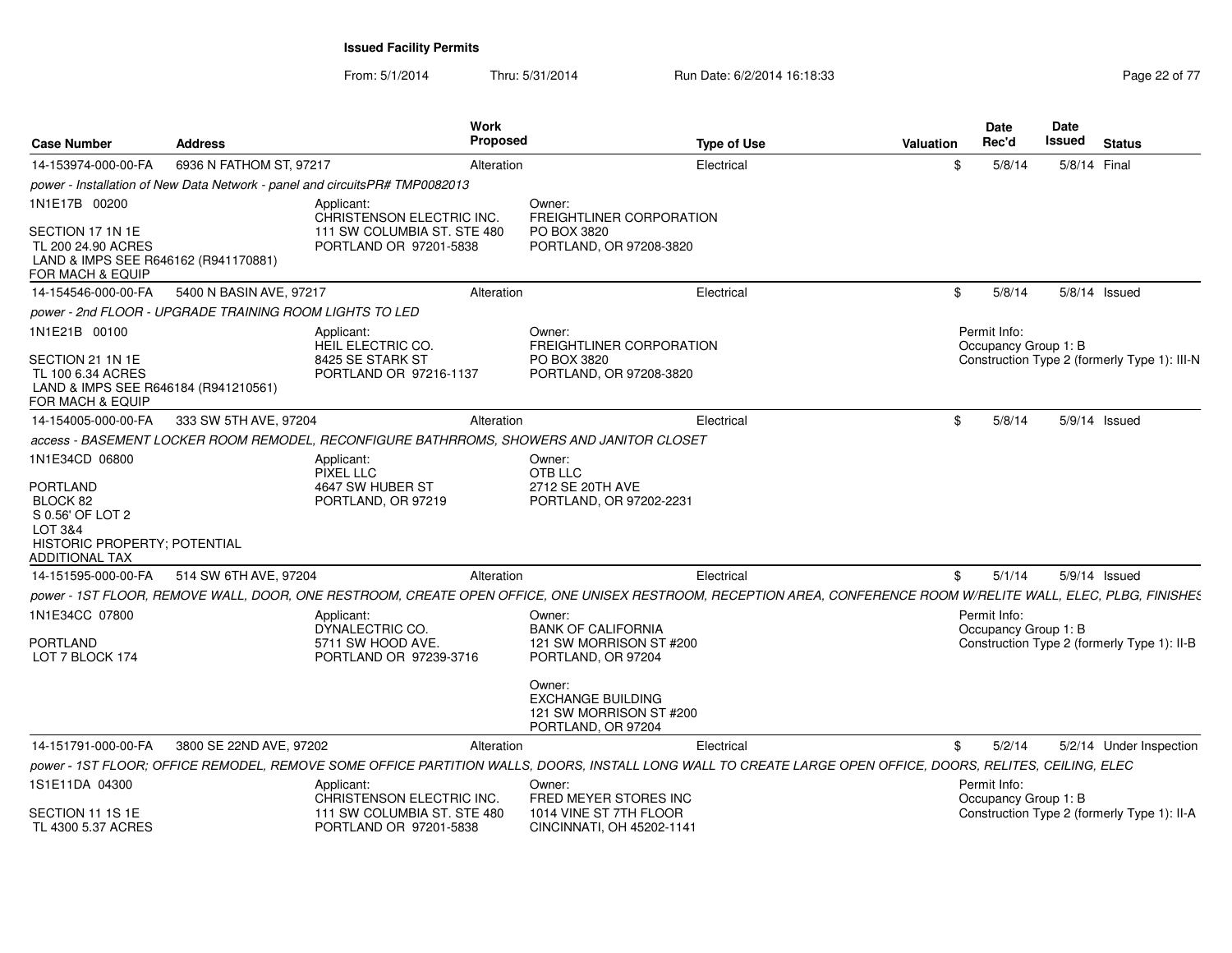From: 5/1/2014Thru: 5/31/2014 Run Date: 6/2/2014 16:18:33 Research 2010 17 Page 23 of 77

| <b>Case Number</b>                                                                                    | <b>Address</b>                  |                                                                                                                         | Work<br><b>Proposed</b> |                                                                                              | <b>Type of Use</b> | <b>Valuation</b> | Date<br>Rec'd                                                           | <b>Date</b><br><b>Issued</b> | <b>Status</b>                              |
|-------------------------------------------------------------------------------------------------------|---------------------------------|-------------------------------------------------------------------------------------------------------------------------|-------------------------|----------------------------------------------------------------------------------------------|--------------------|------------------|-------------------------------------------------------------------------|------------------------------|--------------------------------------------|
| 14-153803-000-00-FA                                                                                   |                                 | 3181 SW SAM JACKSON PARK RD - Bldg MRB, 9 Alteration                                                                    |                         |                                                                                              | Electrical         | \$               | 5/7/14                                                                  |                              | 5/7/14 Under Inspection                    |
| MRB #243 & #270 Remodel - power                                                                       |                                 |                                                                                                                         |                         |                                                                                              |                    |                  |                                                                         |                              |                                            |
| 1S1E09 00200                                                                                          |                                 | Applicant:<br>DYNALECTRIC CO.<br>5711 SW HOOD AVE.<br>PORTLAND OR 97239-3716                                            |                         | Owner:<br>OREGON STATE OF<br>3181 SW SAM JACKSON PARK RD<br>PORTLAND, OR 97239               |                    |                  |                                                                         |                              |                                            |
| 14-153845-000-00-FA                                                                                   | 0615 SW PALATINE HILL RD, 97219 |                                                                                                                         | Alteration              |                                                                                              | Electrical         | \$               | 5/7/14                                                                  |                              | 5/20/14 Issued                             |
| Men's Locker Room Remodel - power                                                                     |                                 |                                                                                                                         |                         |                                                                                              |                    |                  |                                                                         |                              |                                            |
| 1S1E27D 00100                                                                                         |                                 | Applicant:                                                                                                              |                         | Owner:                                                                                       |                    |                  | Permit Info:                                                            |                              |                                            |
| SECTION 27 1S 1E                                                                                      |                                 | <b>IES COMMERCIAL INC.</b><br>16135 SW 74TH AVE.<br>TL 100 85.50 ACRES SPLIT LEVY (R709301280 TIGARD, OR 97224-7994     |                         | LEWIS & CLARK COLLEGE<br>0615 SW PALATINE HILL RD MSC<br>31<br>PORTLAND, OR 97219            |                    |                  | Occupancy Group 1: A2.1<br>$II-FR$                                      |                              | Construction Type 2 (formerly Type 1):     |
|                                                                                                       |                                 |                                                                                                                         |                         | Owner:<br><b>BUSINESS OFFICE</b><br>0615 SW PALATINE HILL RD MSC<br>31<br>PORTLAND, OR 97219 |                    |                  |                                                                         |                              |                                            |
| 14-151569-000-00-FA                                                                                   | 805 SW BROADWAY, 97205          |                                                                                                                         | Alteration              |                                                                                              | Electrical         | \$               | 5/1/14                                                                  |                              | 5/1/14 Final                               |
|                                                                                                       |                                 | #900 LP Cat 6 Cable - Install (2) CAT6 Cables in Office Space, Install (3) wireless access points                       |                         |                                                                                              |                    |                  |                                                                         |                              |                                            |
| 1S1E03BB 04400<br><b>PORTLAND</b><br>BLOCK 210<br><b>LOT 1-8</b><br>DEFERRED ADDITIONAL TAX LIABILITY |                                 | Applicant:<br>COCHRAN INC. dba BROADWAY<br><b>ELECTRIC</b><br>7550 SW TECH CENTER DR STE<br>220<br>TIGARD OR 97223-8061 |                         | Owner:<br>FOX TOWER L L C<br>805 SW BROADWAY #2020<br>PORTLAND, OR 97205                     |                    |                  |                                                                         |                              |                                            |
| 14-151580-000-00-FA                                                                                   | 1125 NW COUCH ST, 97209         |                                                                                                                         | Alteration              |                                                                                              | Electrical         | \$               | 5/1/14                                                                  |                              | $5/1/14$ Issued                            |
|                                                                                                       |                                 | 8th fl M Financial Group Expansion - HVAC controlspr# M FINANCIAL/LEV 8 EXP                                             |                         |                                                                                              |                    |                  |                                                                         |                              |                                            |
| 1N1E33DA 04800                                                                                        |                                 | Applicant:<br>SIEMENS INDUSTRY INC.<br>15201 NW GREENBRIER PKWY<br>STE A4<br>BEAVERTON OR 97006-5720                    |                         | Owner:<br>SPF BREWERY BLOCKS LLC<br>351 NW 12TH AVE<br>PORTLAND, OR 97209-2905               |                    |                  | Permit Info:<br>Occupancy Group 1: B<br>I-FR                            |                              | Construction Type 2 (formerly Type 1):     |
| 14-152221-000-00-FA                                                                                   | 1621 SW 1ST AVE, 97201          |                                                                                                                         | Alteration              |                                                                                              | Electrical         | \$               | 5/2/14                                                                  |                              | 5/2/14 Final                               |
| 6th fl Cambia Health TI - voice/data                                                                  |                                 |                                                                                                                         |                         |                                                                                              |                    |                  |                                                                         |                              |                                            |
| 1S1E03CB 00700                                                                                        |                                 | Applicant:<br>CACHE VALLEY ELECTRIC CO.<br>6200 SW ARCTIC DR<br>BEAVERTON OR 97005-9447                                 |                         |                                                                                              |                    |                  | Permit Info:<br>Occupancy Group 1: B                                    |                              | Construction Type 2 (formerly Type 1): I-B |
| 14-152225-000-00-FA                                                                                   | 1621 SW 1ST AVE, 97201          |                                                                                                                         | Alteration              |                                                                                              | Electrical         | \$               | 5/2/14                                                                  |                              | 5/2/14 Final                               |
| 2nd fl Cafe Remodel - voice/data/pos                                                                  |                                 |                                                                                                                         |                         |                                                                                              |                    |                  |                                                                         |                              |                                            |
| 1S1E03CB 00700                                                                                        |                                 | Applicant:<br>CACHE VALLEY ELECTRIC CO.<br>6200 SW ARCTIC DR<br>BEAVERTON OR 97005-9447                                 |                         |                                                                                              |                    |                  | Permit Info:<br>Occupancy Group 1: B Bank, Off.,<br>Med.Off., Pub.Bldg. |                              | Construction Type 2 (formerly Type 1): I-B |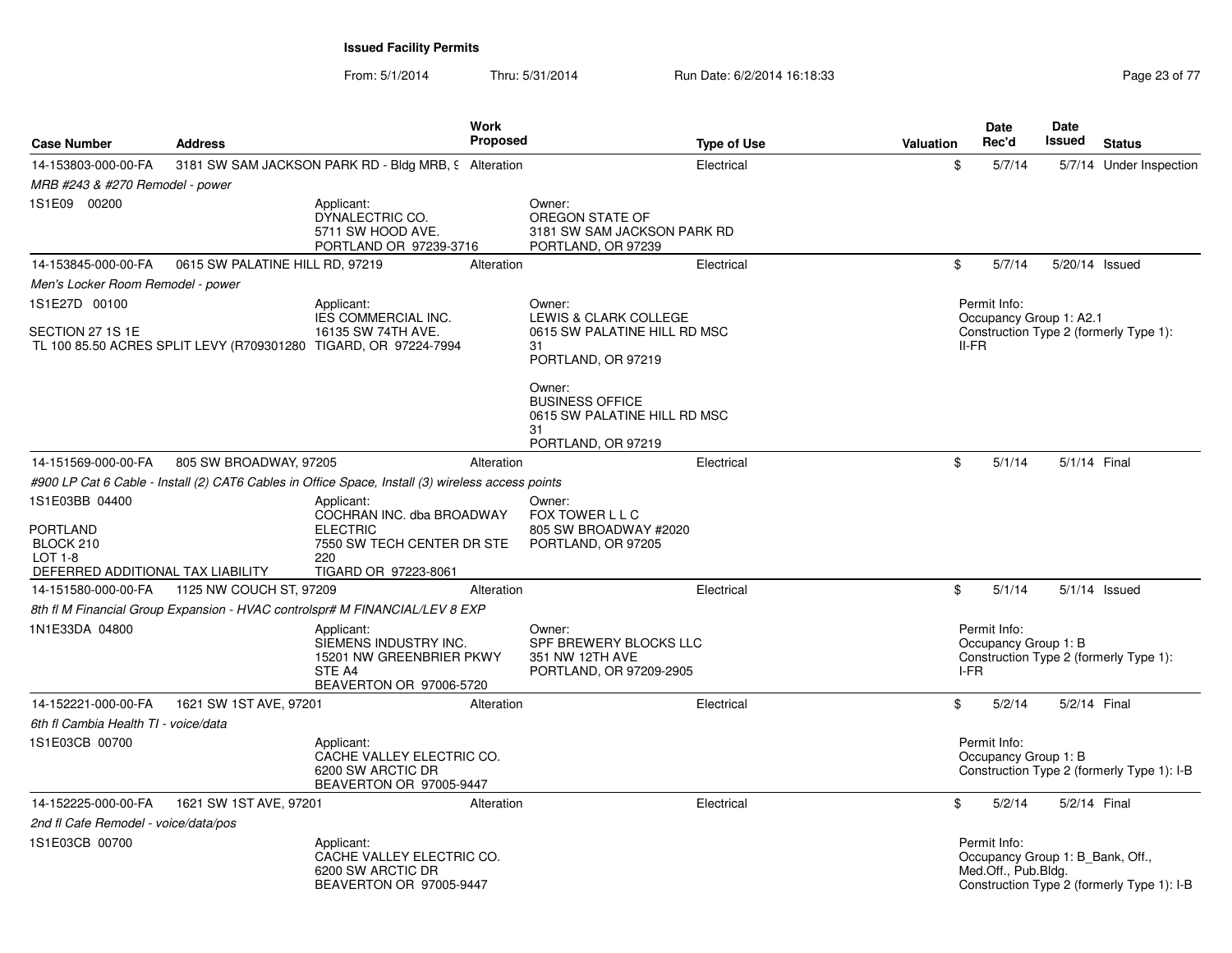From: 5/1/2014Thru: 5/31/2014 Run Date: 6/2/2014 16:18:33 Research 2010 17 Page 24 of 77

| <b>Case Number</b>                                          | <b>Address</b>                                        |                                                                                                                         | Work<br><b>Proposed</b> |                                                                      | <b>Type of Use</b> | Valuation | <b>Date</b><br>Rec'd                 | Date<br><b>Issued</b> | <b>Status</b>                              |
|-------------------------------------------------------------|-------------------------------------------------------|-------------------------------------------------------------------------------------------------------------------------|-------------------------|----------------------------------------------------------------------|--------------------|-----------|--------------------------------------|-----------------------|--------------------------------------------|
| 14-152238-000-00-FA                                         | 1000 SW BROADWAY, 97205                               |                                                                                                                         | Alteration              |                                                                      | Electrical         | \$        | 5/2/14                               |                       | $5/2/14$ Issued                            |
| #1150 Fiber to 9th fl riser                                 |                                                       |                                                                                                                         |                         |                                                                      |                    |           |                                      |                       |                                            |
| 1S1E03BB 02400                                              |                                                       | Applicant:<br>APPLIED TECHNICAL SYSTEMS                                                                                 |                         | Owner:<br>ONE THOUSAND BROADWAY                                      |                    |           |                                      |                       |                                            |
| <b>PORTLAND</b>                                             |                                                       | INC.                                                                                                                    |                         | <b>BLDG LTD PARTNERSHIP</b>                                          |                    |           |                                      |                       |                                            |
| BLOCK 182                                                   |                                                       | 7015 SW McEWAN RD                                                                                                       |                         | 805 SW BROADWAY STE 2020                                             |                    |           |                                      |                       |                                            |
| LOT 5-8                                                     | 805 SW BROADWAY, 97205                                | LAKE OSWEGO OR 97035-7830                                                                                               |                         | PORTLAND, OR 97205                                                   |                    | \$        | 5/2/14                               |                       | $5/2/14$ Issued                            |
| 14-152247-000-00-FA                                         |                                                       |                                                                                                                         | Alteration              |                                                                      | Electrical         |           |                                      |                       |                                            |
| #580 Mag Lock - access control                              |                                                       |                                                                                                                         |                         |                                                                      |                    |           |                                      |                       |                                            |
| 1S1E03BB 04400<br>PORTLAND                                  |                                                       | Applicant:<br>POINT MONITOR CORP.<br>5863 LAKEVIEW BLVD #100                                                            |                         | Owner:<br>FOX TOWER L L C<br>805 SW BROADWAY #2020                   |                    |           |                                      |                       |                                            |
| BLOCK 210                                                   |                                                       | LAKE OSWEGO, OR 97035-7058                                                                                              |                         | PORTLAND, OR 97205                                                   |                    |           |                                      |                       |                                            |
| $LOT 1-8$<br>DEFERRED ADDITIONAL TAX LIABILITY              |                                                       |                                                                                                                         |                         |                                                                      |                    |           |                                      |                       |                                            |
| 14-152450-000-00-FA                                         | 805 SW BROADWAY, 97205                                |                                                                                                                         | Alteration              |                                                                      | Electrical         | \$        | 5/5/14                               |                       | 5/16/14 Under Inspection                   |
|                                                             | #480 Frank Crystal New Conf Room & Break Room - power |                                                                                                                         |                         |                                                                      |                    |           |                                      |                       |                                            |
| 1S1E03BB 04400                                              |                                                       | Applicant:                                                                                                              |                         | Owner:                                                               |                    |           |                                      |                       |                                            |
|                                                             |                                                       | DYNALECTRIC CO.                                                                                                         |                         | FOX TOWER L L C                                                      |                    |           |                                      |                       |                                            |
| PORTLAND                                                    |                                                       | 5711 SW HOOD AVE.                                                                                                       |                         | 805 SW BROADWAY #2020                                                |                    |           |                                      |                       |                                            |
| BLOCK 210<br>$LOT 1-8$<br>DEFERRED ADDITIONAL TAX LIABILITY |                                                       | PORTLAND OR 97239-3716                                                                                                  |                         | PORTLAND, OR 97205                                                   |                    |           |                                      |                       |                                            |
| 14-152464-000-00-FA                                         | 321 SW SALMON ST, 97204                               |                                                                                                                         | Alteration              |                                                                      | Electrical         | \$        | 5/5/14                               |                       | 5/12/14 Under Inspection                   |
| Golfclubs.com TI - power                                    |                                                       |                                                                                                                         |                         |                                                                      |                    |           |                                      |                       |                                            |
| 1S1E03BA 06700                                              |                                                       | Applicant:<br>HUGHES ELECTRICAL<br><b>CONTRACTORS INC.</b><br>10490 NW JACKSON QUARRY RD<br>HILLSBORO, OR 97124-8184    |                         | Owner:<br>STANDARD INS CO<br><b>PO BOX 711</b><br>PORTLAND, OR 97204 |                    |           |                                      |                       |                                            |
| 14-152712-000-00-FA                                         | 1300 SW 5TH AVE, 97201                                |                                                                                                                         | Alteration              |                                                                      | Electrical         | \$        | 5/5/14                               |                       | $5/5/14$ Issued                            |
|                                                             | 13TH FLOOR DEMO & ASBESTOS ABATEMENT - HVAC controls  |                                                                                                                         |                         |                                                                      |                    |           |                                      |                       |                                            |
| 1S1E03BC 01800                                              |                                                       | Applicant:                                                                                                              |                         | Owner:<br>STREIMER SHEET METAL WORKS FIRST INTERSTATE BANK OF OR     |                    |           | Permit Info:<br>Occupancy Group 1: B |                       |                                            |
| PORTLAND<br><b>BLOCK 148 TL 1800</b>                        |                                                       | <b>INC</b><br>740 N KNOTT ST<br>PORTLAND, OR 97227-2099                                                                 |                         | PO BOX 2609<br>CARLSBAD, CA 92018-2609                               |                    |           |                                      |                       | Construction Type 2 (formerly Type 1): I-A |
| 14-152731-000-00-FA                                         | 111 SW 5TH AVE, 97204-3626                            |                                                                                                                         | Alteration              |                                                                      | Electrical         | \$        | 5/5/14                               |                       | 5/6/14 Under Inspection                    |
| TRUE Private Wealth Advisors - power                        |                                                       |                                                                                                                         |                         |                                                                      |                    |           |                                      |                       |                                            |
| 1N1E34CD 01300                                              |                                                       | Applicant:<br>COCHRAN INC. dba BROADWAY<br><b>ELECTRIC</b><br>7550 SW TECH CENTER DR STE<br>220<br>TIGARD OR 97223-8061 |                         |                                                                      |                    |           | Permit Info:<br>Occupancy Group 1: B |                       | Construction Type 2 (formerly Type 1): I-A |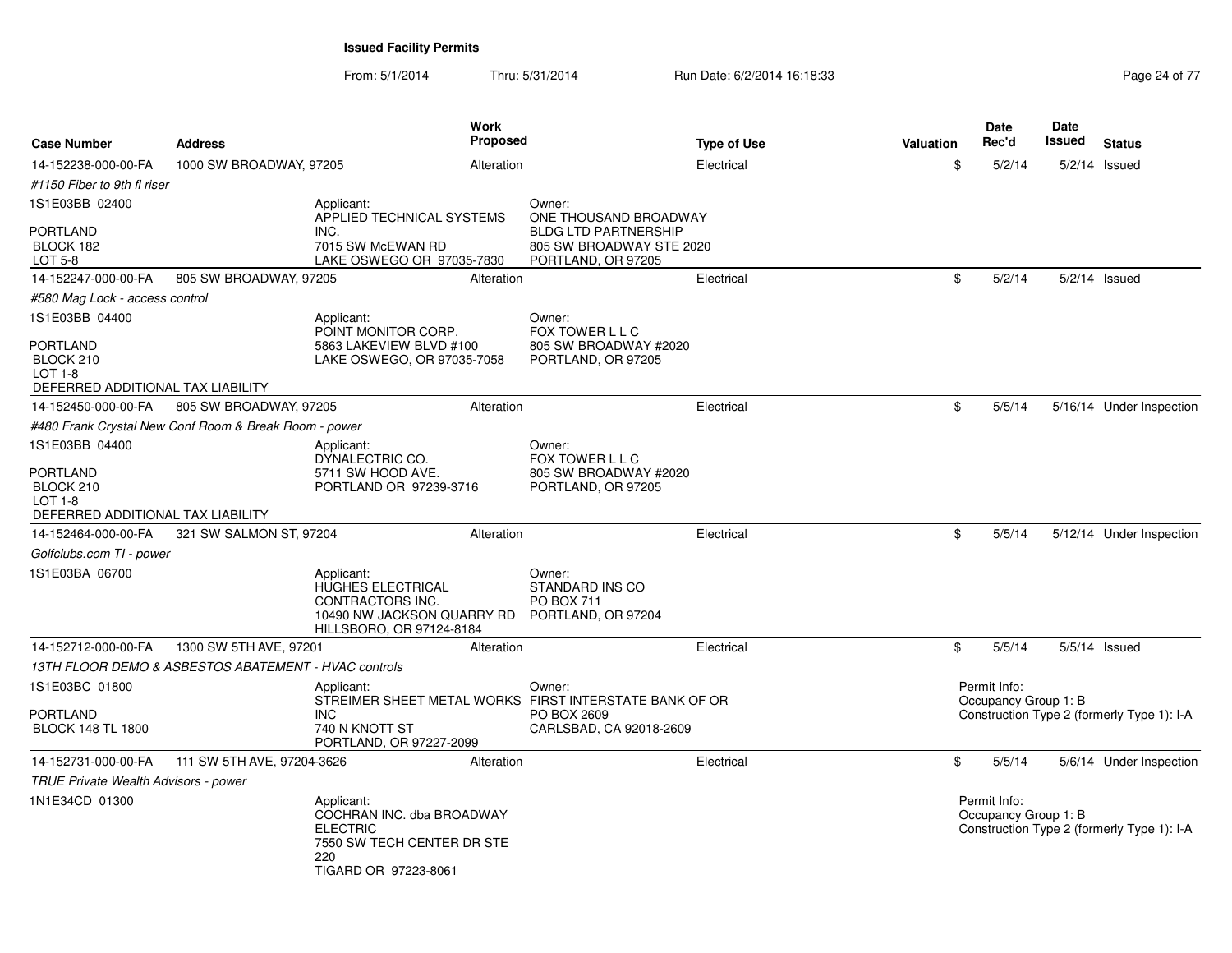From: 5/1/2014Thru: 5/31/2014 Run Date: 6/2/2014 16:18:33 Research 2010 12:04 Page 25 of 77

| <b>Case Number</b>                                                  | <b>Address</b>                                                                                               | <b>Work</b><br>Proposed                            | <b>Type of Use</b>                                                                                                 | Valuation | <b>Date</b><br>Rec'd                 | <b>Date</b><br>Issued | <b>Status</b>                               |
|---------------------------------------------------------------------|--------------------------------------------------------------------------------------------------------------|----------------------------------------------------|--------------------------------------------------------------------------------------------------------------------|-----------|--------------------------------------|-----------------------|---------------------------------------------|
| 14-153364-000-00-FA                                                 | 3550 N INTERSTATE AVE, 97227                                                                                 | Alteration                                         | Electrical                                                                                                         | \$        | 5/6/14                               | 5/6/14 Final          |                                             |
|                                                                     | East Interstate Campus: Install (4) 2-data cable locations, & 15 single cable, add 24 pair cables to each TR |                                                    |                                                                                                                    |           |                                      |                       |                                             |
| 1N1E27BB 01700                                                      | Applicant:                                                                                                   | COCHRAN INC. dba BROADWAY                          | Owner:<br>KAISER FOUNDATION HEALTH                                                                                 |           | Permit Info:<br>Occupancy Group 1: B |                       |                                             |
| <b>COOKS ADD</b><br>BLOCK 5&9&32 TL 1700                            | <b>ELECTRIC</b><br>220                                                                                       | 7550 SW TECH CENTER DR STE                         | 500 NE MULTNOMAH ST #100<br>PORTLAND, OR 97232-2031                                                                |           |                                      |                       | Construction Type 2 (formerly Type 1): II-B |
|                                                                     |                                                                                                              | TIGARD OR 97223-8061                               | Owner:<br>PLAN OF THE NORTHWEST<br>500 NE MULTNOMAH ST #100<br>PORTLAND, OR 97232-2031                             |           |                                      |                       |                                             |
| 14-153503-000-00-FA                                                 | 3600 N INTERSTATE AVE, 97227                                                                                 | Alteration                                         | Electrical                                                                                                         | \$        | 5/7/14                               | 5/7/14 Final          |                                             |
|                                                                     |                                                                                                              |                                                    | data - INTERSTATE RADIATION KAISER = INSTALL 2 DOUBLE DATA LOCATIONS AND 16 SINGLE DATA LOCATIONS THROUGHOUT -data |           |                                      |                       |                                             |
| 1N1E22CC 13200                                                      | Applicant:                                                                                                   | COCHRAN INC. dba BROADWAY                          | Owner:<br>KAISER FOUNDATION HEALTH                                                                                 |           |                                      |                       |                                             |
| <b>MULTNOMAH</b><br>BLOCK 31<br>LOT 1-16 TL 13200                   | <b>ELECTRIC</b><br>220                                                                                       | 7550 SW TECH CENTER DR STE                         | 500 NE MULTNOMAH ST #100<br>PORTLAND, OR 97232-2031                                                                |           |                                      |                       |                                             |
|                                                                     |                                                                                                              | TIGARD OR 97223-8061                               | Owner:<br>PLAN OF THE NORTHWEST<br>500 NE MULTNOMAH ST #100<br>PORTLAND, OR 97232-2031                             |           |                                      |                       |                                             |
| 14-153526-000-00-FA                                                 | 3325 N INTERSTATE AVE, 97227                                                                                 | Alteration                                         | Electrical                                                                                                         | \$        | 5/7/14                               | 5/7/14 Final          |                                             |
|                                                                     | INSTALL ONE 2-DATA LOCATION AND THREE 2-DATA LOCATIONS THROUGHOUT                                            |                                                    |                                                                                                                    |           |                                      |                       |                                             |
| 1N1E27BB 02400                                                      | Applicant:                                                                                                   | COCHRAN INC. dba BROADWAY                          | Owner:<br>KAISER FOUNDATION HEALTH                                                                                 |           |                                      |                       |                                             |
| <b>COOKS 2ND ADD</b><br><b>BLOCK 2-4 TL 2400</b>                    | <b>ELECTRIC</b><br>220                                                                                       | 7550 SW TECH CENTER DR STE                         | 500 NE MULTNOMAH ST #100<br>PORTLAND, OR 97232-2031                                                                |           |                                      |                       |                                             |
|                                                                     |                                                                                                              | TIGARD OR 97223-8061                               | Owner:<br>PLAN OF THE NORTHWEST<br>500 NE MULTNOMAH ST #100<br>PORTLAND, OR 97232-2031                             |           |                                      |                       |                                             |
| 14-153021-000-00-FA                                                 | 1001 SW 5TH AVE, 97204                                                                                       | Alteration                                         | Electrical                                                                                                         | \$        | 5/6/14                               | 5/6/14 Final          |                                             |
| 11th fl Google Room #19 - power                                     |                                                                                                              |                                                    |                                                                                                                    |           |                                      |                       |                                             |
| 1S1E03BB 00800                                                      | Applicant:                                                                                                   | COCHRAN INC. dba BROADWAY                          | Owner:<br>OR-CONGRESS CENTER LP                                                                                    |           | Permit Info:<br>Occupancy Group 1: B |                       |                                             |
| <b>PORTLAND</b><br>BLOCK 169<br>LOT 1-8<br>SEE R246278 (R667717341) | <b>ELECTRIC</b><br>220                                                                                       | 7550 SW TECH CENTER DR STE<br>TIGARD OR 97223-8061 | 235 MONTGOMERY ST 16TH<br><b>FLOOR</b><br>SAN FRANCISCO, CA 94104-3104                                             |           |                                      |                       | Construction Type 2 (formerly Type 1): I-A  |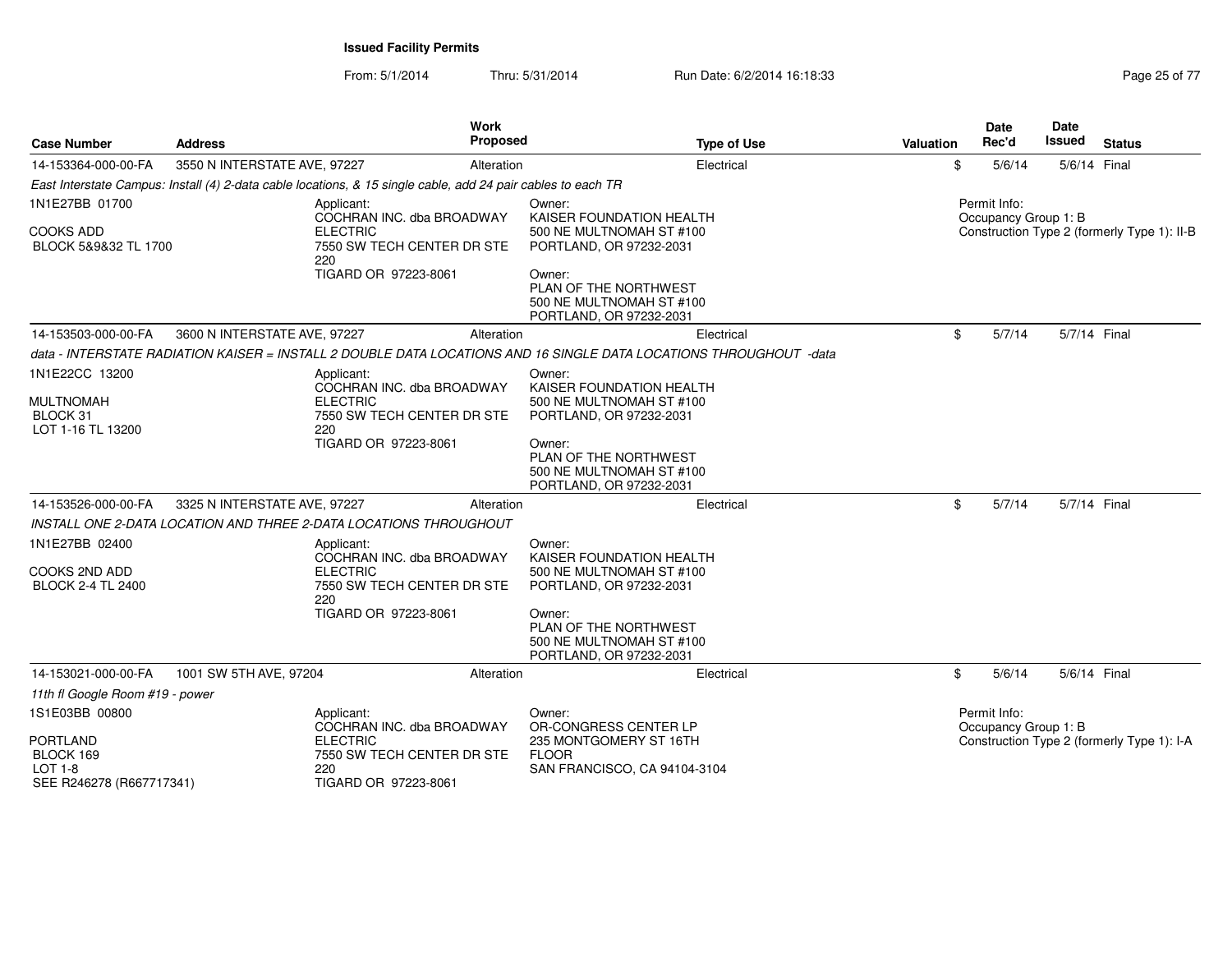From: 5/1/2014Thru: 5/31/2014 Run Date: 6/2/2014 16:18:33 Research 2010 17 Page 26 of 77

| <b>Case Number</b>                                         | <b>Address</b>                                        | <b>Work</b><br><b>Proposed</b>                                                                                                                              |                                                                                           | <b>Type of Use</b> |                                                                                           | Valuation | Date<br>Rec'd                        | Date<br><b>Issued</b> | <b>Status</b>                               |
|------------------------------------------------------------|-------------------------------------------------------|-------------------------------------------------------------------------------------------------------------------------------------------------------------|-------------------------------------------------------------------------------------------|--------------------|-------------------------------------------------------------------------------------------|-----------|--------------------------------------|-----------------------|---------------------------------------------|
| 14-152770-000-00-FA                                        | 514 SW 6TH AVE, 97204                                 | Alteration                                                                                                                                                  |                                                                                           | Electrical         |                                                                                           | \$        | 5/5/14                               |                       | 5/9/14 Under Inspection                     |
|                                                            |                                                       | power - 2ND FLOOR, REMOVE WALLS, DOORS, RELITES, STAIRS, RECONFIGURE TO ADD MULTIPLE OFFICES, CONFERENCE ROOM, BREAKROOM, IT ROOM, ELEC, PLBG, FINISHES     |                                                                                           |                    |                                                                                           |           |                                      |                       |                                             |
| 1N1E34CC 07800<br><b>PORTLAND</b><br>LOT 7 BLOCK 174       |                                                       | Applicant:<br>DYNALECTRIC CO.<br>5711 SW HOOD AVE.<br>PORTLAND OR 97239-3716                                                                                | Owner:<br><b>BANK OF CALIFORNIA</b><br>121 SW MORRISON ST #200<br>PORTLAND, OR 97204      |                    |                                                                                           |           | Permit Info:<br>Occupancy Group 1: B |                       | Construction Type 2 (formerly Type 1): II-B |
|                                                            |                                                       |                                                                                                                                                             | Owner:<br><b>EXCHANGE BUILDING</b><br>121 SW MORRISON ST #200<br>PORTLAND, OR 97204       |                    |                                                                                           |           |                                      |                       |                                             |
| 14-152778-000-00-FA                                        | 514 SW 6TH AVE, 97204                                 | Alteration                                                                                                                                                  |                                                                                           | Electrical         |                                                                                           | \$        | 5/5/14                               |                       | 5/5/14 Under Inspection                     |
|                                                            |                                                       | hvac stat - 2ND FLOOR, REMOVE WALLS, DOORS, RELITES, STAIRS, RECONFIGURE TO ADD MULTIPLE OFFICES, CONFERENCE ROOM, BREAKROOM, IT ROOM, ELEC, PLBG, FINISHES |                                                                                           |                    |                                                                                           |           |                                      |                       |                                             |
| 1N1E34CC 07800<br><b>PORTLAND</b><br>LOT 7 BLOCK 174       |                                                       | Applicant:<br>OHAC INC<br>19300 SW 118TH AVE<br>TUALATIN OR 97062-7293                                                                                      | Owner:<br><b>BANK OF CALIFORNIA</b><br>121 SW MORRISON ST #200<br>PORTLAND, OR 97204      |                    |                                                                                           |           | Permit Info:<br>Occupancy Group 1: B |                       | Construction Type 2 (formerly Type 1): II-B |
|                                                            |                                                       |                                                                                                                                                             | Owner:<br><b>EXCHANGE BUILDING</b><br>121 SW MORRISON ST #200<br>PORTLAND, OR 97204       |                    |                                                                                           |           |                                      |                       |                                             |
| 14-154645-000-00-FA                                        | 3550 N INTERSTATE AVE, 97227                          | Alteration                                                                                                                                                  |                                                                                           | Electrical         |                                                                                           | \$        | 5/8/14                               | 5/8/14 Final          |                                             |
|                                                            | pwr - KAISER EAST- REMODEL EXAM ROOM #2055-pwr        |                                                                                                                                                             |                                                                                           |                    |                                                                                           |           |                                      |                       |                                             |
| 1N1E27BB 01700<br><b>COOKS ADD</b><br>BLOCK 5&9&32 TL 1700 |                                                       | Applicant:<br><b>JRA INC</b><br>11860 SW GREENBURG ROAD<br>TIGARD, OR 97223                                                                                 | Owner:<br>KAISER FOUNDATION HEALTH<br>500 NE MULTNOMAH ST #100<br>PORTLAND, OR 97232-2031 |                    | CCB - Contractor:<br><b>JRA INC</b><br>11860 SW GREENBURG ROAD<br><b>TIGARD, OR 97223</b> |           | Permit Info:<br>Occupancy Group 1: B |                       | Construction Type 2 (formerly Type 1): II-B |
|                                                            |                                                       |                                                                                                                                                             | Owner:<br>PLAN OF THE NORTHWEST<br>500 NE MULTNOMAH ST #100<br>PORTLAND, OR 97232-2031    |                    |                                                                                           |           |                                      |                       |                                             |
| 14-153972-000-00-FA                                        | 3303 SW BOND AVE, 97201                               | Alteration                                                                                                                                                  |                                                                                           | Electrical         |                                                                                           | \$        | 5/8/14                               | 5/8/14 Final          |                                             |
|                                                            | 3rd fl Ultrasound Remodel & Equipment Upgrade - power |                                                                                                                                                             |                                                                                           |                    |                                                                                           |           |                                      |                       |                                             |
| 1S1E10AC 00500                                             |                                                       | Applicant:<br>DYNALECTRIC CO.<br>5711 SW HOOD AVE.<br>PORTLAND OR 97239-3716                                                                                |                                                                                           |                    |                                                                                           |           |                                      |                       |                                             |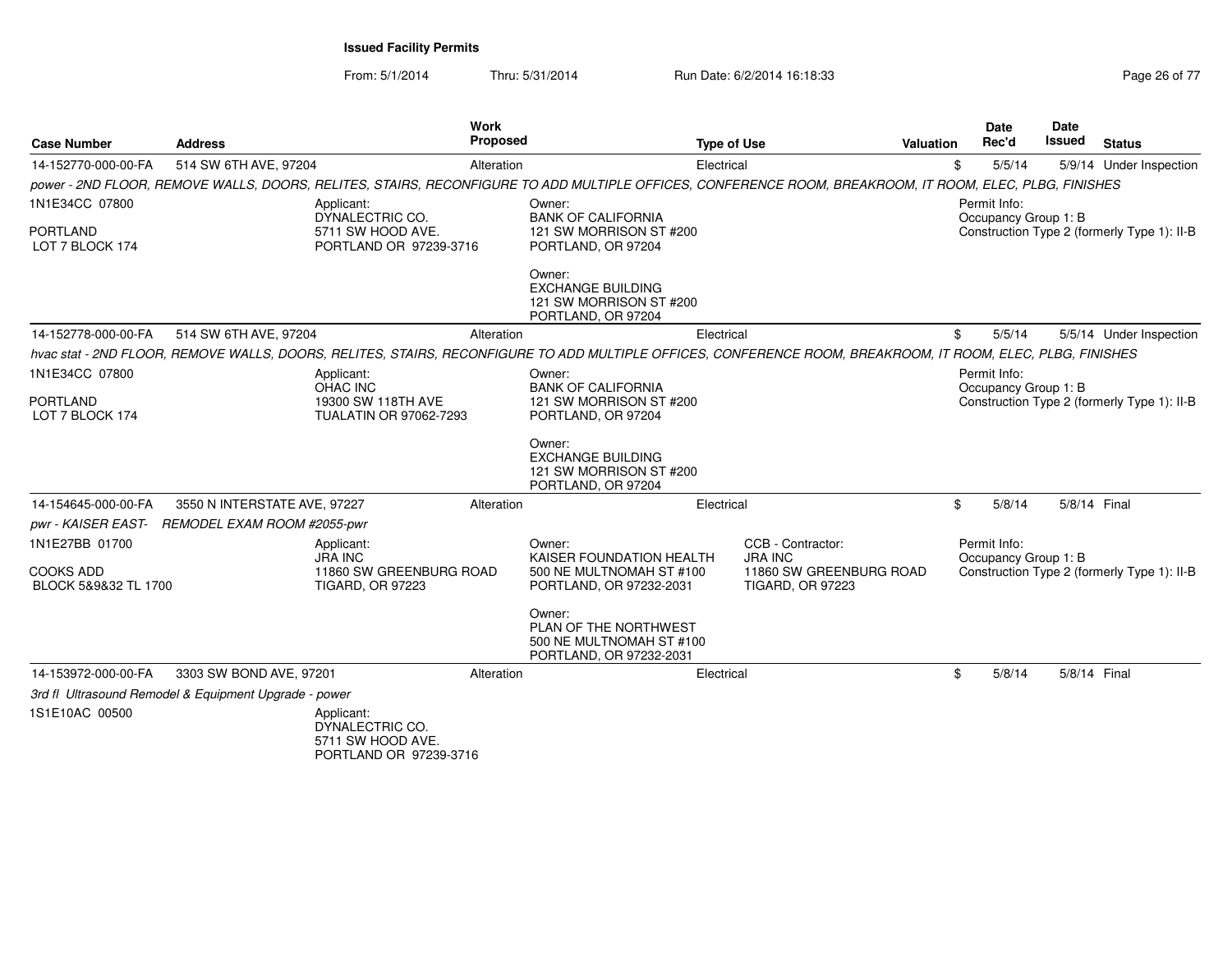From: 5/1/2014Thru: 5/31/2014 Run Date: 6/2/2014 16:18:33 Research 2010 17 Page 27 of 77

| <b>Case Number</b>                                                                                | <b>Address</b>                     |                                                                                           |            | <b>Proposed</b><br><b>Type of Use</b>                                                                                                                                                                                                                | <b>Valuation</b> | Date<br>Rec'd                        | Date<br><b>Issued</b> | <b>Status</b>                               |
|---------------------------------------------------------------------------------------------------|------------------------------------|-------------------------------------------------------------------------------------------|------------|------------------------------------------------------------------------------------------------------------------------------------------------------------------------------------------------------------------------------------------------------|------------------|--------------------------------------|-----------------------|---------------------------------------------|
| 14-154256-000-00-FA                                                                               | 8530 NE ALDERWOOD RD, 97220        |                                                                                           | Alteration | Electrical                                                                                                                                                                                                                                           | \$               | 5/8/14                               |                       | 5/8/14 Under Inspection                     |
|                                                                                                   |                                    |                                                                                           |            | power - REMOVE PARTITION WALL, ADD NEW FOR OFFICE, SECURE PRODUCTION AREA, DOORS, RELITE, CEILING, STRUCTURAL MOD FOR NEW RTU, ELEC -480V panel for equipment                                                                                        |                  |                                      |                       |                                             |
| 1N2E16B 02100                                                                                     |                                    | Applicant:<br>WEST SIDE ELECTRIC CO INC.<br>1834 SE 8TH AVE.<br>PORTLAND, OR 97214        |            | Owner:<br>PORT OF PORTLAND (LEASED<br>PO BOX 320099<br>ALEXANDRIA, VA 22320-4099<br>Owner:<br>NEW TOWER TRUST CO (PHASE<br>$\parallel$                                                                                                               |                  |                                      |                       |                                             |
|                                                                                                   |                                    |                                                                                           |            | PO BOX 320099<br>ALEXANDRIA, VA 22320-4099                                                                                                                                                                                                           |                  |                                      |                       |                                             |
|                                                                                                   |                                    |                                                                                           |            | Owner:<br><b>PTA K#111</b><br>PO BOX 320099<br>ALEXANDRIA, VA 22320-4099                                                                                                                                                                             |                  |                                      |                       |                                             |
| 14-154710-000-00-FA                                                                               | 538 SW 6TH AVE, 97204              |                                                                                           | Alteration | Electrical                                                                                                                                                                                                                                           | \$               | 5/9/14                               |                       | 5/9/14 Issued                               |
|                                                                                                   |                                    |                                                                                           |            | power - 10TH FLOOR: TI. REMOVE SOME WALLS. DOORS. ADD AND RECONFIGURE FOR OFFICES. CONFERENCE ROOM, BREAK ROOM. SOME OPEN OFFICE AREA. ELEC. PLBG. FINISHES                                                                                          |                  |                                      |                       |                                             |
| 1N1E34CC 07900<br><b>PORTLAND</b><br>BLOCK 174                                                    |                                    | Applicant:<br>DYNALECTRIC CO.<br>5711 SW HOOD AVE.<br>PORTLAND OR 97239-3716              |            | Owner:<br>PORTLAND CASCADE BUILDING<br><b>LLC</b><br>166 KINGS HIGHWAY N                                                                                                                                                                             |                  |                                      |                       |                                             |
| LOT 5&6                                                                                           |                                    |                                                                                           |            | WESTPORT, CT 06880-2423                                                                                                                                                                                                                              |                  |                                      |                       |                                             |
| 14-160078-000-00-FA                                                                               | 514 SW 6TH AVE, 97204              |                                                                                           | Alteration | Electrical                                                                                                                                                                                                                                           | \$               | 5/22/14                              |                       | 5/22/14 Under Inspection                    |
| 1N1E34CC 07800<br><b>PORTLAND</b><br>LOT 7 BLOCK 174                                              |                                    | Applicant:<br>HATFIELD COMMUNICATIONS<br>LLC.<br>P.O. BOX 83825<br>PORTLAND OR 97283-0825 |            | voice/data - 2ND FLOOR, REMOVE WALLS, DOORS, RELITES, STAIRS, RECONFIGURE TO ADD MULTIPLE OFFICES, CONFERENCE ROOM, BREAKROOM, IT ROOM, ELEC, PLBG, FINISHES<br>Owner:<br><b>BANK OF CALIFORNIA</b><br>121 SW MORRISON ST #200<br>PORTLAND, OR 97204 |                  | Permit Info:<br>Occupancy Group 1: B |                       | Construction Type 2 (formerly Type 1): II-B |
|                                                                                                   |                                    |                                                                                           |            | Owner:<br><b>EXCHANGE BUILDING</b><br>121 SW MORRISON ST #200<br>PORTLAND, OR 97204                                                                                                                                                                  |                  |                                      |                       |                                             |
| 14-159456-000-00-FA                                                                               | 3171 SW SAM JACKSON PARK RD, 97201 |                                                                                           | Alteration | Electrical                                                                                                                                                                                                                                           | \$               | 5/21/14                              | 5/21/14 Final         |                                             |
| 4th fl surgery Neptune receptacle - power                                                         |                                    |                                                                                           |            |                                                                                                                                                                                                                                                      |                  |                                      |                       |                                             |
| 1S1E09 00500<br>SECTION 09 1S 1E                                                                  |                                    | Applicant:<br>DYNALECTRIC CO.<br>5711 SW HOOD AVE.                                        |            | Owner:<br>OREGON STATE OF<br>3181 SW SAM JACKSON PARK RD                                                                                                                                                                                             |                  |                                      |                       |                                             |
| TL 500 7.41 ACRES                                                                                 |                                    | PORTLAND OR 97239-3716                                                                    |            | PORTLAND, OR 97239                                                                                                                                                                                                                                   |                  |                                      |                       |                                             |
| 14-159459-000-00-FA                                                                               | 3171 SW SAM JACKSON PARK RD, 97201 |                                                                                           | Alteration | Electrical                                                                                                                                                                                                                                           | \$               | 5/21/14                              | 5/21/14 Final         |                                             |
| 4th fl surgery Omni Cell quad receptacle<br>1S1E09 00500<br>SECTION 09 1S 1E<br>TL 500 7.41 ACRES |                                    | Applicant:<br>DYNALECTRIC CO.<br>5711 SW HOOD AVE.<br>PORTLAND OR 97239-3716              |            | Owner:<br>OREGON STATE OF<br>3181 SW SAM JACKSON PARK RD<br>PORTLAND, OR 97239                                                                                                                                                                       |                  |                                      |                       |                                             |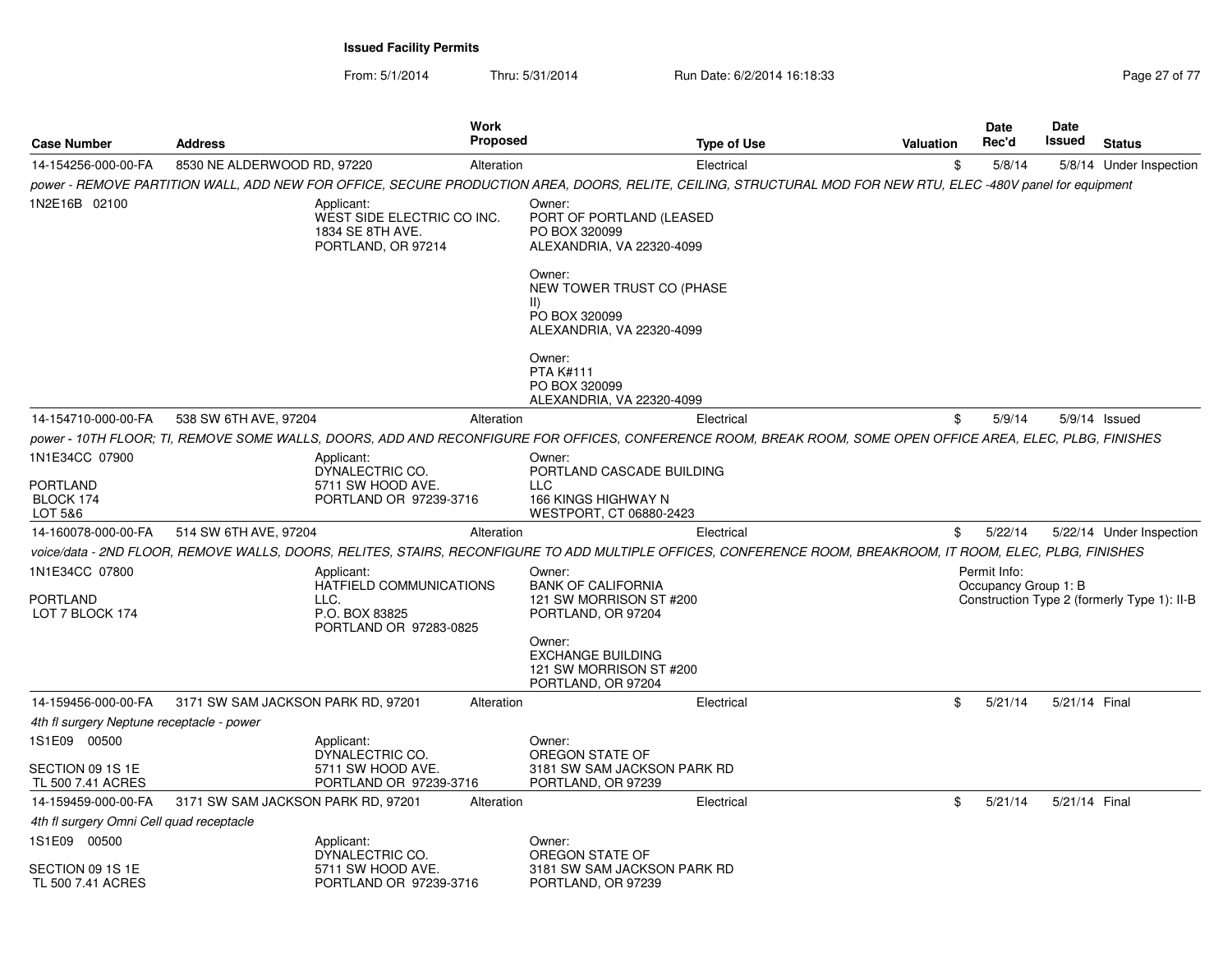From: 5/1/2014Thru: 5/31/2014 Run Date: 6/2/2014 16:18:33 Research 2010 17 Page 28 of 77

| <b>Case Number</b>                                                                                     | <b>Address</b>                  | <b>Work</b><br>Proposed                                                              |                                                                                                          | <b>Type of Use</b>           | Valuation | <b>Date</b><br>Rec'd                                                    | <b>Date</b><br><b>Issued</b> | <b>Status</b>                              |
|--------------------------------------------------------------------------------------------------------|---------------------------------|--------------------------------------------------------------------------------------|----------------------------------------------------------------------------------------------------------|------------------------------|-----------|-------------------------------------------------------------------------|------------------------------|--------------------------------------------|
| 14-159463-000-00-FA                                                                                    |                                 | 3181 SW SAM JACKSON PARK RD - Bldg BSC, 9 Alteration                                 |                                                                                                          | Electrical                   | \$        | 5/21/14                                                                 | 5/21/14 Final                |                                            |
| #3368, 3331, 7361 receptacle outlets - power                                                           |                                 |                                                                                      |                                                                                                          |                              |           |                                                                         |                              |                                            |
| 1S1E09 00200                                                                                           |                                 | Applicant:<br>DYNALECTRIC CO.<br>5711 SW HOOD AVE.<br>PORTLAND OR 97239-3716         | Owner:<br>OREGON STATE OF<br>PORTLAND, OR 97239                                                          | 3181 SW SAM JACKSON PARK RD  |           | Permit Info:<br>Occupancy Group 1: B                                    |                              | Construction Type 2 (formerly Type 1): I-B |
| 14-155040-000-00-FA                                                                                    | 111 SW COLUMBIA ST, 97258       | Alteration                                                                           |                                                                                                          | Electrical                   | \$        | 5/9/14                                                                  |                              | 5/9/14 Under Inspection                    |
| 5th fl Marsh TI - power/voice/data                                                                     |                                 |                                                                                      |                                                                                                          |                              |           |                                                                         |                              |                                            |
| 1S1E03BD 01700                                                                                         |                                 | Applicant:<br>CHRISTENSON ELECTRIC INC.                                              | Owner:<br><b>COLUMBIA SQUARE LLC</b>                                                                     |                              |           | Permit Info:<br>Occupancy Group 1: B                                    |                              |                                            |
| <b>PORTLAND</b><br>BLOCK 129<br><b>LOT 1-8</b>                                                         |                                 | 111 SW COLUMBIA ST. STE 480<br>PORTLAND OR 97201-5838                                | 111 SW COLUMBIA ST #1380<br>PORTLAND, OR 97201-5845                                                      |                              |           |                                                                         |                              | Construction Type 2 (formerly Type 1): I-A |
| 14-155044-000-00-FA                                                                                    | 0615 SW PALATINE HILL RD, 97219 | Alteration                                                                           |                                                                                                          | Electrical                   | \$        | 5/9/14                                                                  |                              | 5/9/14 Issued                              |
|                                                                                                        |                                 | TEMPLETON HEALTH CENTER RECEPTION AREA RENOVATION - power                            |                                                                                                          |                              |           |                                                                         |                              |                                            |
| 1S1E27D 00100<br>SECTION 27 1S 1E<br>TL 100 85.50 ACRES SPLIT LEVY (R709301280 CLACKAMAS OR 97015-9703 |                                 | Applicant:<br>TEAM ELECTRIC CO.<br>9400 SE CLACKAMAS RD                              | Owner:<br>LEWIS & CLARK COLLEGE<br>31<br>PORTLAND, OR 97219                                              | 0615 SW PALATINE HILL RD MSC | I-FR      | Permit Info:<br>Occupancy Group 1: A3                                   |                              | Construction Type 2 (formerly Type 1):     |
|                                                                                                        |                                 |                                                                                      | Owner:<br><b>BUSINESS OFFICE</b><br>31<br>PORTLAND, OR 97219                                             | 0615 SW PALATINE HILL RD MSC |           |                                                                         |                              |                                            |
| 14-155637-000-00-FA                                                                                    | 816 SW 1ST AVE                  | Alteration                                                                           |                                                                                                          | Electrical                   | \$        | 5/12/14                                                                 |                              | 5/23/14 Issued                             |
| 1st fl Wellness Ctr - power                                                                            |                                 |                                                                                      |                                                                                                          |                              |           |                                                                         |                              |                                            |
| 1S1E03BA 01800                                                                                         |                                 | Applicant:<br><b>BFP Electric</b><br>28075 S Beavercreek rd<br>Mulino, OR 97042-9740 | Owner:<br><b>FOUNTAIN VILLAGE</b><br><b>DEVELOPMENT</b><br>115 SW ASH ST #500<br>PORTLAND, OR 97204-3575 |                              |           | Permit Info:<br>Occupancy Group 1: B Bank, Off.,<br>Med.Off., Pub.Bldg. |                              |                                            |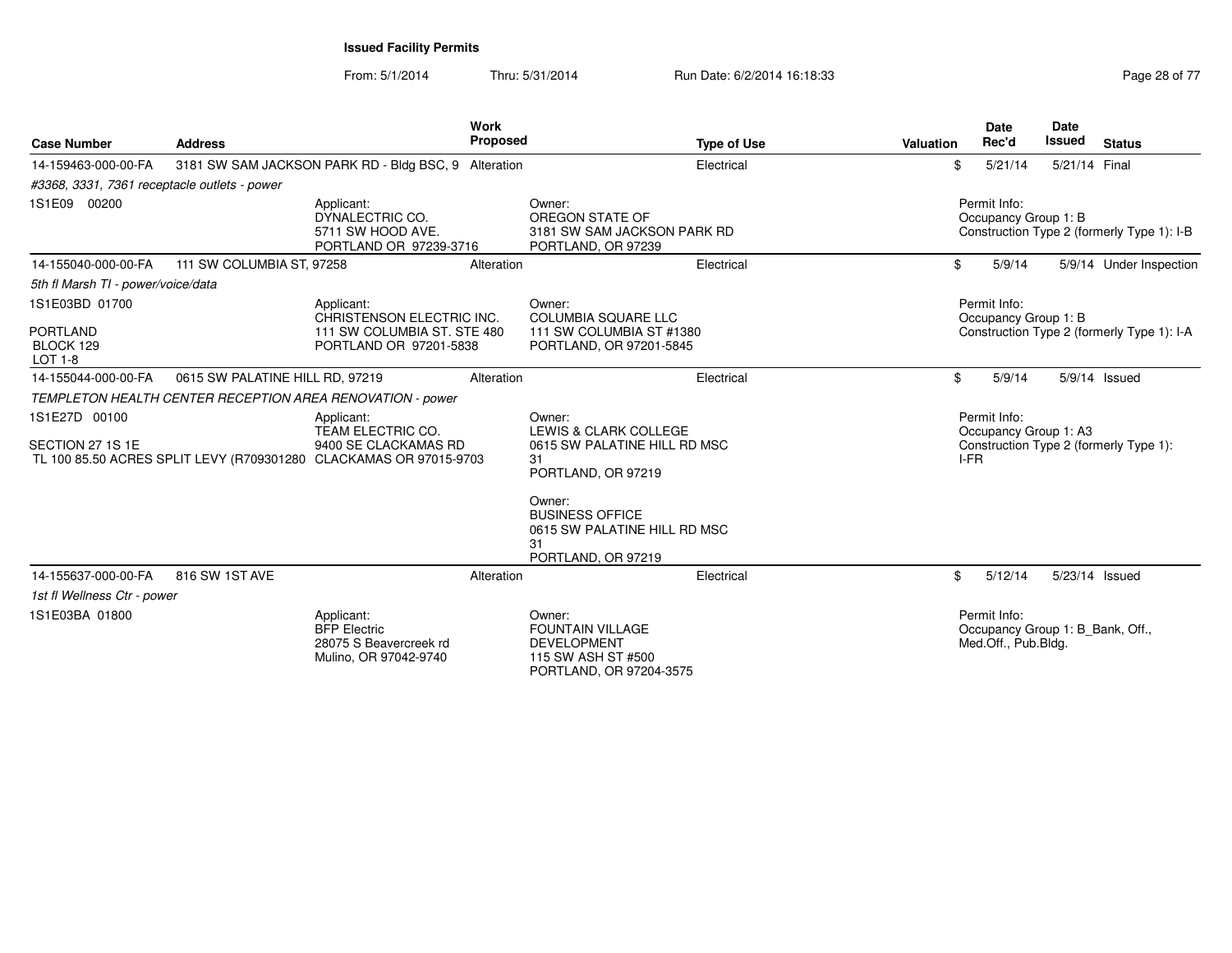From: 5/1/2014Thru: 5/31/2014 **Run Date: 6/2/2014 16:18:33** Page

| <b>Case Number</b>                                                 | <b>Address</b>                                                                         | <b>Work</b><br><b>Proposed</b>                                                                                            | <b>Type of Use</b>                                                                                                                                                                                                                                                 | <b>Valuation</b>                                                                                                                                                | Date<br>Rec'd                        | Date<br>Issued | <b>Status</b>                               |
|--------------------------------------------------------------------|----------------------------------------------------------------------------------------|---------------------------------------------------------------------------------------------------------------------------|--------------------------------------------------------------------------------------------------------------------------------------------------------------------------------------------------------------------------------------------------------------------|-----------------------------------------------------------------------------------------------------------------------------------------------------------------|--------------------------------------|----------------|---------------------------------------------|
| 14-154887-000-00-FA                                                | 8530 NE ALDERWOOD RD, 97220                                                            | Alteration                                                                                                                | Electrical                                                                                                                                                                                                                                                         |                                                                                                                                                                 | \$<br>5/9/14                         |                | 5/9/14 Issued                               |
|                                                                    |                                                                                        |                                                                                                                           |                                                                                                                                                                                                                                                                    | hvac stat - REMOVE PARTITION WALL, ADD NEW FOR OFFICE, SECURE PRODUCTION AREA, DOORS, RELITE, CEILING, STRUCTURAL MOD FOR NEW RTU, ELEC                         |                                      |                |                                             |
| 1N2E16B 02100                                                      | Applicant:                                                                             | <b>MARK J HETTERVIG</b><br>PORTLAND MECHANICAL<br><b>CONTRACTORS</b><br>2000 SE HANNA HARVESTER DR<br>MILWAUKIE, OR 97222 | Owner:<br>PORT OF PORTLAND (LEASED<br>PO BOX 320099<br>ALEXANDRIA, VA 22320-4099<br>Owner:<br>NEW TOWER TRUST CO (PHASE<br>$\parallel$ )<br>PO BOX 320099<br>ALEXANDRIA, VA 22320-4099<br>Owner:<br><b>PTA K#111</b><br>PO BOX 320099<br>ALEXANDRIA, VA 22320-4099 |                                                                                                                                                                 |                                      |                |                                             |
| 14-160585-000-00-FA                                                | 514 SW 6TH AVE, 97204                                                                  | Alteration                                                                                                                | Electrical                                                                                                                                                                                                                                                         |                                                                                                                                                                 | \$<br>5/23/14                        | 5/23/14 Issued |                                             |
|                                                                    |                                                                                        |                                                                                                                           |                                                                                                                                                                                                                                                                    | fire alarm - 2ND FLOOR, REMOVE WALLS, DOORS, RELITES, STAIRS, RECONFIGURE TO ADD MULTIPLE OFFICES, CONFERENCE ROOM, BREAKROOM, IT ROOM, ELEC, PLBG, FINISHES    |                                      |                |                                             |
| 1N1E34CC 07800<br>PORTLAND<br>LOT 7 BLOCK 174                      | Applicant:                                                                             | POINT MONITOR CORP.<br>5863 LAKEVIEW BLVD #100<br>LAKE OSWEGO, OR 97035-7058                                              | Owner:<br><b>BANK OF CALIFORNIA</b><br>121 SW MORRISON ST #200<br>PORTLAND, OR 97204<br>Owner:<br><b>EXCHANGE BUILDING</b><br>121 SW MORRISON ST #200                                                                                                              |                                                                                                                                                                 | Permit Info:<br>Occupancy Group 1: B |                | Construction Type 2 (formerly Type 1): II-B |
|                                                                    |                                                                                        |                                                                                                                           | PORTLAND, OR 97204                                                                                                                                                                                                                                                 |                                                                                                                                                                 |                                      |                |                                             |
| 14-155223-000-00-FA                                                | 501 N DIXON ST, 97227                                                                  | Alteration                                                                                                                | Electrical                                                                                                                                                                                                                                                         |                                                                                                                                                                 | \$<br>5/12/14                        | 5/12/14 Issued |                                             |
|                                                                    | power - COOLING TOWER UPGRADE, REPLACE 2 COOLING TOWERS WITH SAME SIZE AND PERFORMANCE |                                                                                                                           |                                                                                                                                                                                                                                                                    |                                                                                                                                                                 |                                      |                |                                             |
| 1N1E27DC 06600<br>ELIZABETH IRVINGS ADD<br><b>BLOCK 18 TL 6600</b> | Applicant:                                                                             | CAPITOL ELECTRIC CO INC.<br>11401 NE MARX ST.<br>PORTLAND OR 97220-1041                                                   | Owner:<br>SCHOOL DISTRICT NO 1(LEASED<br>PO BOX 3107<br>PORTLAND, OR 97208-3107<br>Owner:                                                                                                                                                                          |                                                                                                                                                                 |                                      |                |                                             |
|                                                                    |                                                                                        |                                                                                                                           | MULTNOMAH COUNTY<br>PO BOX 3107<br>PORTLAND, OR 97208-3107                                                                                                                                                                                                         |                                                                                                                                                                 |                                      |                |                                             |
| 14-155263-000-00-FA                                                | 3800 SE 22ND AVE, 97202                                                                | Alteration                                                                                                                | Electrical                                                                                                                                                                                                                                                         |                                                                                                                                                                 | \$<br>5/12/14                        | 5/12/14 Issued |                                             |
|                                                                    |                                                                                        |                                                                                                                           |                                                                                                                                                                                                                                                                    | voice/data - 1ST FLOOR; OFFICE REMODEL, REMOVE SOME OFFICE PARTITION WALLS, DOORS, INSTALL LONG WALL TO CREATE LARGE OPEN OFFICE, DOORS, RELITES, CEILING, ELEC |                                      |                |                                             |
| 1S1E11DA 04300                                                     | Applicant:                                                                             | STONER ELECTRIC, INC.                                                                                                     | Owner:<br>FRED MEYER STORES INC                                                                                                                                                                                                                                    |                                                                                                                                                                 | Permit Info:                         |                |                                             |
| SECTION 11 1S 1E<br>TL 4300 5.37 ACRES                             |                                                                                        | 1904 SE OCHOCO ST.<br>MILWAUKIE OR 97222-7315                                                                             | 1014 VINE ST 7TH FLOOR<br>CINCINNATI, OH 45202-1141                                                                                                                                                                                                                |                                                                                                                                                                 | Occupancy Group 1: B                 |                | Construction Type 2 (formerly Type 1): II-A |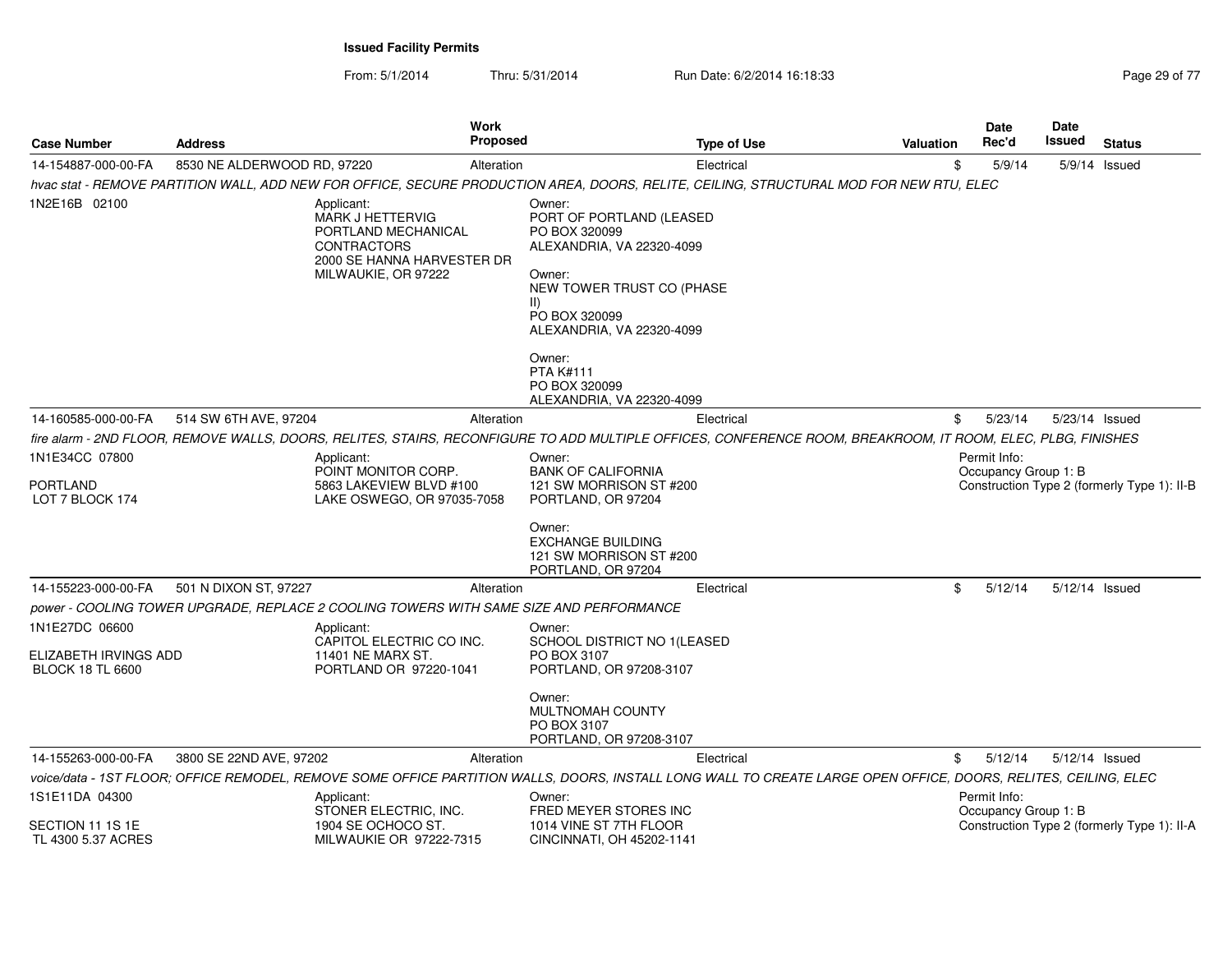From: 5/1/2014

Thru: 5/31/2014 Run Date: 6/2/2014 16:18:33 Research 2014 19:18:33

| <b>Case Number</b>                                    | <b>Address</b>                     | <b>Work</b><br><b>Proposed</b>                                                                                                                                    |                                                                                    | <b>Type of Use</b> | Valuation | <b>Date</b><br>Rec'd                   | Date<br>Issued | <b>Status</b>                               |
|-------------------------------------------------------|------------------------------------|-------------------------------------------------------------------------------------------------------------------------------------------------------------------|------------------------------------------------------------------------------------|--------------------|-----------|----------------------------------------|----------------|---------------------------------------------|
| 14-155284-000-00-FA                                   | 919 NE 19TH AVE, 97232             | Alteration                                                                                                                                                        |                                                                                    | Electrical         | \$        | 5/12/14                                |                | 5/12/14 Under Inspection                    |
|                                                       |                                    | power - NEW PARTITION WALLS TO CREATE OFFICES, BREAKROOM, FILEROOM, MEETING ROOMS CLASSROOM, EXERCISE ROOM AND RECEPTION. INFILL CEILING GRID AND FINISHES AS RE( |                                                                                    |                    |           |                                        |                |                                             |
| 1N1E35AC 00100                                        |                                    | Applicant:                                                                                                                                                        | Owner:                                                                             |                    |           | Permit Info:                           |                |                                             |
| <b>SULLIVANS ADD</b><br><b>BLOCK 36 TL 100</b>        |                                    | BACHOFNER ELECTRIC, LLC.<br>12031 NE MARX ST.<br>PORTLAND OR 97220                                                                                                | WESTON INVESTMENT CO LLC<br>2154 NE BROADWAY RM 200<br>PORTLAND, OR 97232-1590     |                    |           | Occupancy Group 1: B                   |                | Construction Type 2 (formerly Type 1): II-A |
| 14-155793-000-00-FA                                   |                                    | 3181 SW SAM JACKSON PARK RD - Bldg OHS, 9 Alteration                                                                                                              |                                                                                    | Electrical         | \$        | 5/13/14                                | 5/13/14 Final  |                                             |
| 6A15 Receptacles - power                              |                                    |                                                                                                                                                                   |                                                                                    |                    |           |                                        |                |                                             |
| 1S1E09 00200                                          |                                    | Applicant:<br>DYNALECTRIC CO.<br>5711 SW HOOD AVE.<br>PORTLAND OR 97239-3716                                                                                      | Owner:<br>OREGON STATE OF<br>3181 SW SAM JACKSON PARK RD<br>PORTLAND, OR 97239     |                    |           | Permit Info:<br>Occupancy Group 1: I-2 |                | Construction Type 2 (formerly Type 1): I-A  |
| 14-156414-000-00-FA                                   |                                    | 3181 SW SAM JACKSON PARK RD - Bldg BSC, 9 Alteration                                                                                                              |                                                                                    | Electrical         | \$        | 5/14/14                                |                | 5/14/14 Under Inspection                    |
| RJH Trash Compactor by parking lot - power            |                                    |                                                                                                                                                                   |                                                                                    |                    |           |                                        |                |                                             |
| 1S1E09 00200                                          |                                    | Applicant:<br>DYNALECTRIC CO.<br>5711 SW HOOD AVE.<br>PORTLAND OR 97239-3716                                                                                      | Owner:<br>OREGON STATE OF<br>3181 SW SAM JACKSON PARK RD<br>PORTLAND, OR 97239     |                    |           | Permit Info:<br>Occupancy Group 1: B   |                | Construction Type 2 (formerly Type 1): I-B  |
| 14-157039-000-00-FA                                   | 1025 NW COUCH ST                   | Alteration                                                                                                                                                        |                                                                                    | Electrical         | \$        | 5/15/14                                |                | 5/27/14 Issued                              |
| 1015 NW COUCH LUCY TI - power                         |                                    |                                                                                                                                                                   |                                                                                    |                    |           |                                        |                |                                             |
| 1N1E34CB 40000                                        |                                    | Applicant:<br>JC ELECTRIC INC.<br>118 NW 184TH ST.<br>RIDGEFIELD WA 98642-5766                                                                                    | Owner:<br><b>HENRY CONDOMINIUMS</b><br>1120 NW COUCH ST #600<br>PORTLAND, OR 97209 |                    |           |                                        |                |                                             |
|                                                       |                                    |                                                                                                                                                                   | Owner:<br><b>OWNERS ASSOCIATION</b><br>1120 NW COUCH ST #600<br>PORTLAND, OR 97209 |                    |           |                                        |                |                                             |
| 14-157600-000-00-FA                                   |                                    | 3181 SW SAM JACKSON PARK RD - Bldg BSC, 9 Alteration                                                                                                              |                                                                                    | Electrical         | \$        | 5/16/14                                |                | 5/16/14 Issued                              |
| 2ND FLOOR MACHINE SHOP - power                        |                                    |                                                                                                                                                                   |                                                                                    |                    |           |                                        |                |                                             |
| 1S1E09 00200                                          |                                    | Applicant:<br>DYNALECTRIC CO.<br>5711 SW HOOD AVE.<br>PORTLAND OR 97239-3716                                                                                      | Owner:<br>OREGON STATE OF<br>3181 SW SAM JACKSON PARK RD<br>PORTLAND, OR 97239     |                    |           | Permit Info:<br>Occupancy Group 1: B   |                | Construction Type 2 (formerly Type 1): I-B  |
| 14-157608-000-00-FA                                   |                                    | 3181 SW SAM JACKSON PARK RD - Bldg BSC, 9 Alteration                                                                                                              |                                                                                    | Electrical         | \$        | 5/16/14                                | 5/16/14 Final  |                                             |
| #4560 4-208v twist-loc receptacles - power            |                                    |                                                                                                                                                                   |                                                                                    |                    |           |                                        |                |                                             |
| 1S1E09 00200                                          |                                    | Applicant:<br>DYNALECTRIC CO.<br>5711 SW HOOD AVE.<br>PORTLAND OR 97239-3716                                                                                      | Owner:<br>OREGON STATE OF<br>3181 SW SAM JACKSON PARK RD<br>PORTLAND, OR 97239     |                    |           | Permit Info:<br>Occupancy Group 1: B   |                | Construction Type 2 (formerly Type 1): I-B  |
| 14-157617-000-00-FA                                   | 3171 SW SAM JACKSON PARK RD, 97201 | Alteration                                                                                                                                                        |                                                                                    | Electrical         | \$        | 5/16/14                                |                | 5/16/14 Issued                              |
| #5207 New wall & Door - power                         |                                    |                                                                                                                                                                   |                                                                                    |                    |           |                                        |                |                                             |
| 1S1E09 00500<br>SECTION 09 1S 1E<br>TL 500 7.41 ACRES |                                    | Applicant:<br>DYNALECTRIC CO.<br>5711 SW HOOD AVE.<br>PORTLAND OR 97239-3716                                                                                      | Owner:<br>OREGON STATE OF<br>3181 SW SAM JACKSON PARK RD<br>PORTLAND, OR 97239     |                    |           |                                        |                |                                             |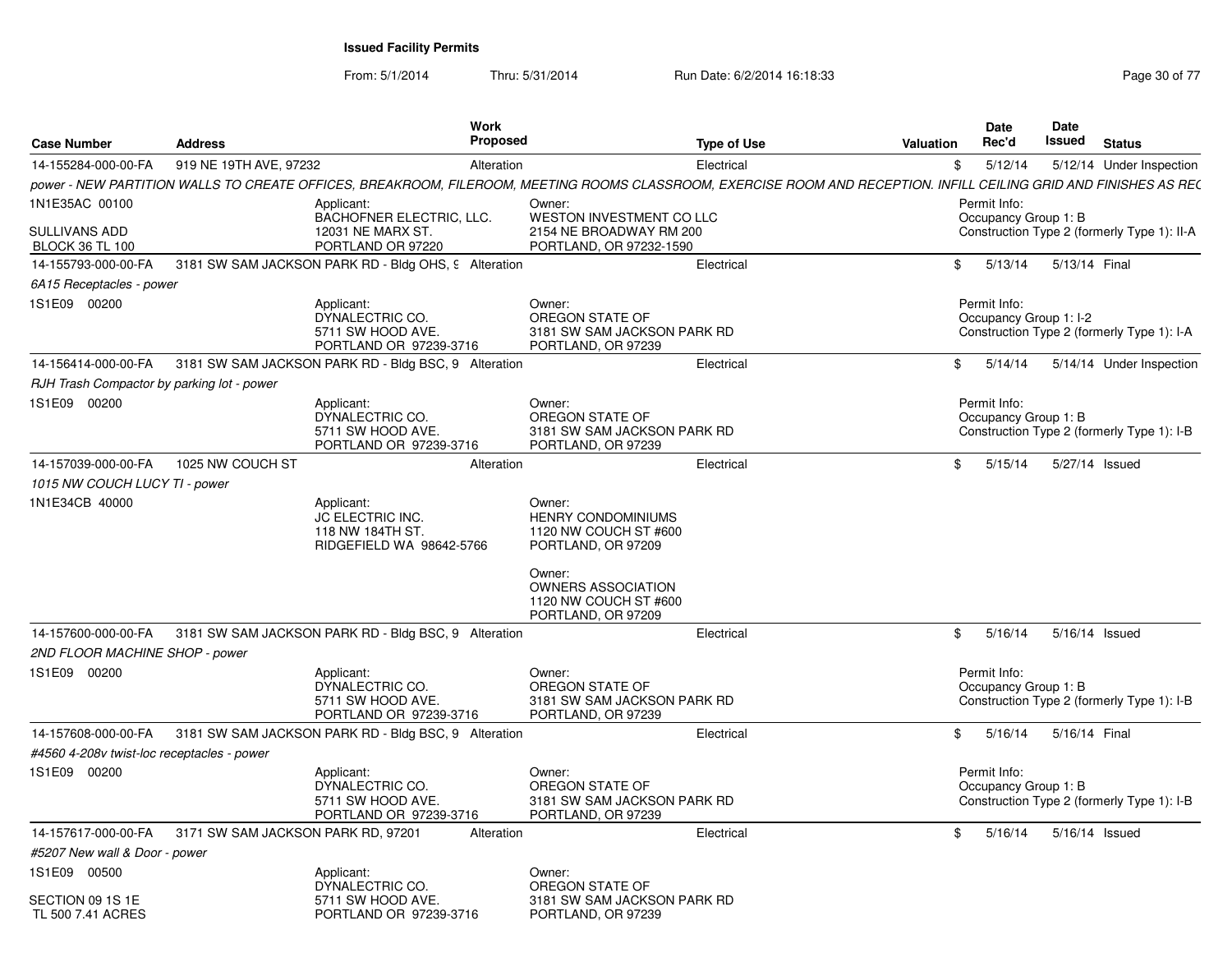From: 5/1/2014Thru: 5/31/2014 Run Date: 6/2/2014 16:18:33 Research 2010 17 Page 31 of 77

| <b>Case Number</b>                                       | <b>Address</b>                  |                                                                                                    | <b>Work</b><br><b>Proposed</b> |                                                                                                                                     | <b>Type of Use</b> |                                                                                    | Valuation |        | <b>Date</b><br>Rec'd                  | <b>Date</b><br>Issued | <b>Status</b>                              |
|----------------------------------------------------------|---------------------------------|----------------------------------------------------------------------------------------------------|--------------------------------|-------------------------------------------------------------------------------------------------------------------------------------|--------------------|------------------------------------------------------------------------------------|-----------|--------|---------------------------------------|-----------------------|--------------------------------------------|
| 14-158010-000-00-FA                                      | 1210 NW COUCH ST, 97209         |                                                                                                    | Alteration                     |                                                                                                                                     | Electrical         |                                                                                    |           | \$     | 5/16/14                               | 5/16/14 Final         |                                            |
| Whole Foods remodel - power monitoring equipment         |                                 |                                                                                                    |                                |                                                                                                                                     |                    |                                                                                    |           |        |                                       |                       |                                            |
| 1N1E33DA 05000                                           |                                 | Applicant:<br>WYTEK CONTROLS, INC.<br>19255 SW TETON AVE.<br>PO BOX 2510<br>TUALATIN OR 97062-2510 |                                | Owner:<br>SPF BREWERY BLOCKS LLC<br>351 NW 12TH AVE<br>PORTLAND, OR 97209-2905                                                      |                    |                                                                                    |           | $I-FR$ | Permit Info:<br>Occupancy Group 1: B  |                       | Construction Type 2 (formerly Type 1):     |
| 14-155236-000-00-FA                                      | 2545 SW TERWILLIGER BLVD, 97201 |                                                                                                    | Alteration                     |                                                                                                                                     | Electrical         |                                                                                    |           | \$     | 5/12/14                               |                       | 5/12/14 Under Inspection                   |
|                                                          |                                 | pwr - APT 521; REMODEL, RECONFIGURE LAYOUT, REMOVE ONE BATHROOM, ADD WALL, FINISHES, ELEC          |                                |                                                                                                                                     |                    |                                                                                    |           |        |                                       |                       |                                            |
| 1S1E09AA 00200<br>SECTION 09 1S 1E<br>TL 200 3.09 ACRES  |                                 | Applicant:<br>STEELE ELECTRIC LLC<br>716 ROXE DR<br>FOREST GROVE, OR 97116                         |                                | Owner:<br>TERWILLIGER PLAZA INC<br>2545 SW TERWILLIGER BLVD<br>PORTLAND, OR 97201-6302                                              |                    |                                                                                    |           |        | Permit Info:<br>Occupancy Group 1: R1 |                       | Construction Type 2 (formerly Type 1): I-A |
| 14-155644-000-00-FA                                      | 2545 SW TERWILLIGER BLVD, 97201 |                                                                                                    | Alteration                     |                                                                                                                                     | Electrical         |                                                                                    |           | \$     | 5/12/14                               |                       | 5/12/14 Under Inspection                   |
|                                                          |                                 |                                                                                                    |                                | data/ com - APT 521; REMODEL, RECONFIGURE LAYOUT, REMOVE ONE BATHROOM, ADD WALL, FINISHES, ELEC, data/ com                          |                    |                                                                                    |           |        |                                       |                       |                                            |
| 1S1E09AA 00200<br>SECTION 09 1S 1E                       |                                 | Applicant:<br>CABLE RUNNERS. (dba for PHILIP<br><b>J WHITE &amp; TAMMY L WHITE)</b>                |                                | Owner:<br>TERWILLIGER PLAZA INC<br>2545 SW TERWILLIGER BLVD                                                                         |                    |                                                                                    |           |        | Permit Info:<br>Occupancy Group 1: R1 |                       | Construction Type 2 (formerly Type 1): I-A |
| TL 200 3.09 ACRES                                        |                                 | 10500 SW BOONES FERRY RD.<br>PORTLAND OR 97219-7721                                                |                                | PORTLAND, OR 97201-6302                                                                                                             |                    |                                                                                    |           |        |                                       |                       |                                            |
| 14-155694-000-00-FA                                      | 520 NW DAVIS ST, 97209          |                                                                                                    | Alteration                     |                                                                                                                                     | Electrical         |                                                                                    |           | \$     | 5/12/14                               | 5/12/14 Final         |                                            |
|                                                          |                                 |                                                                                                    |                                | voice/data - SUITE 200; REMOVE LOW WALL IN OPEN OFFICE AREA, ADD WALLS, DOOR FOR CONFERENCE ROOM - voice/data REPLACES 14-155313 ET |                    |                                                                                    |           |        |                                       |                       |                                            |
| 1N1E34CA 07300                                           |                                 | Applicant:<br>PRO TECH POWER CORP<br>16470 ROBB MILL RD<br>DALLAS, OR 97338                        |                                | Owner:<br><b>TECHNOLOGY</b><br>412 NW COUCH ST #103<br>PORTLAND, OR 97209-3879                                                      |                    | CCB - Contractor:<br>PRO TECH POWER CORP<br>16470 ROBB MILL RD<br>DALLAS, OR 97338 |           |        |                                       |                       |                                            |
|                                                          |                                 |                                                                                                    |                                | Owner:<br>ARTS BLOCK LLC<br>412 NW COUCH ST #103<br>PORTLAND, OR 97209-3879                                                         |                    |                                                                                    |           |        |                                       |                       |                                            |
| 14-158290-000-00-FA                                      |                                 | 3181 SW SAM JACKSON PARK RD - Bldg DCH, 9 Alteration                                               |                                |                                                                                                                                     | Electrical         |                                                                                    |           | \$     | 5/19/14                               | 5/19/14 Final         |                                            |
| New receptacle outlet inside door at DCH Dock 14 - power |                                 |                                                                                                    |                                |                                                                                                                                     |                    |                                                                                    |           |        |                                       |                       |                                            |
| 1S1E09 00200                                             |                                 | Applicant:<br>DYNALECTRIC CO.<br>5711 SW HOOD AVE.<br>PORTLAND OR 97239-3716                       |                                | Owner:<br>OREGON STATE OF<br>3181 SW SAM JACKSON PARK RD<br>PORTLAND, OR 97239                                                      |                    |                                                                                    |           |        |                                       |                       |                                            |
| 14-160588-000-00-FA                                      | 1211 SW 5TH AVE, 97204          |                                                                                                    | Alteration                     |                                                                                                                                     | Electrical         |                                                                                    |           | \$     | 5/23/14                               | 5/23/14 Issued        |                                            |
|                                                          |                                 |                                                                                                    |                                | power UPS - 10TH & 11TH FLOOR PERKINS TI COMPLETE OFFICE REMODEL AND EXPANSION W/STAIR BETWEEN FLOORS - Install new UPS and Panel   |                    |                                                                                    |           |        |                                       |                       |                                            |
| 1S1E03BC 00900                                           |                                 | Applicant:<br>COCHRAN INC. dba BROADWAY                                                            |                                | Owner:<br>PACWEST CENTER LLC                                                                                                        |                    |                                                                                    |           |        |                                       |                       |                                            |
| PORTLAND<br>BLOCK 167<br>LOT 1-8                         |                                 | <b>ELECTRIC</b><br>7550 SW TECH CENTER DR STE<br>220<br>TIGARD OR 97223-8061                       |                                | 1211 SW 5TH AVE #2230<br>PORTLAND, OR 97204                                                                                         |                    |                                                                                    |           |        |                                       |                       |                                            |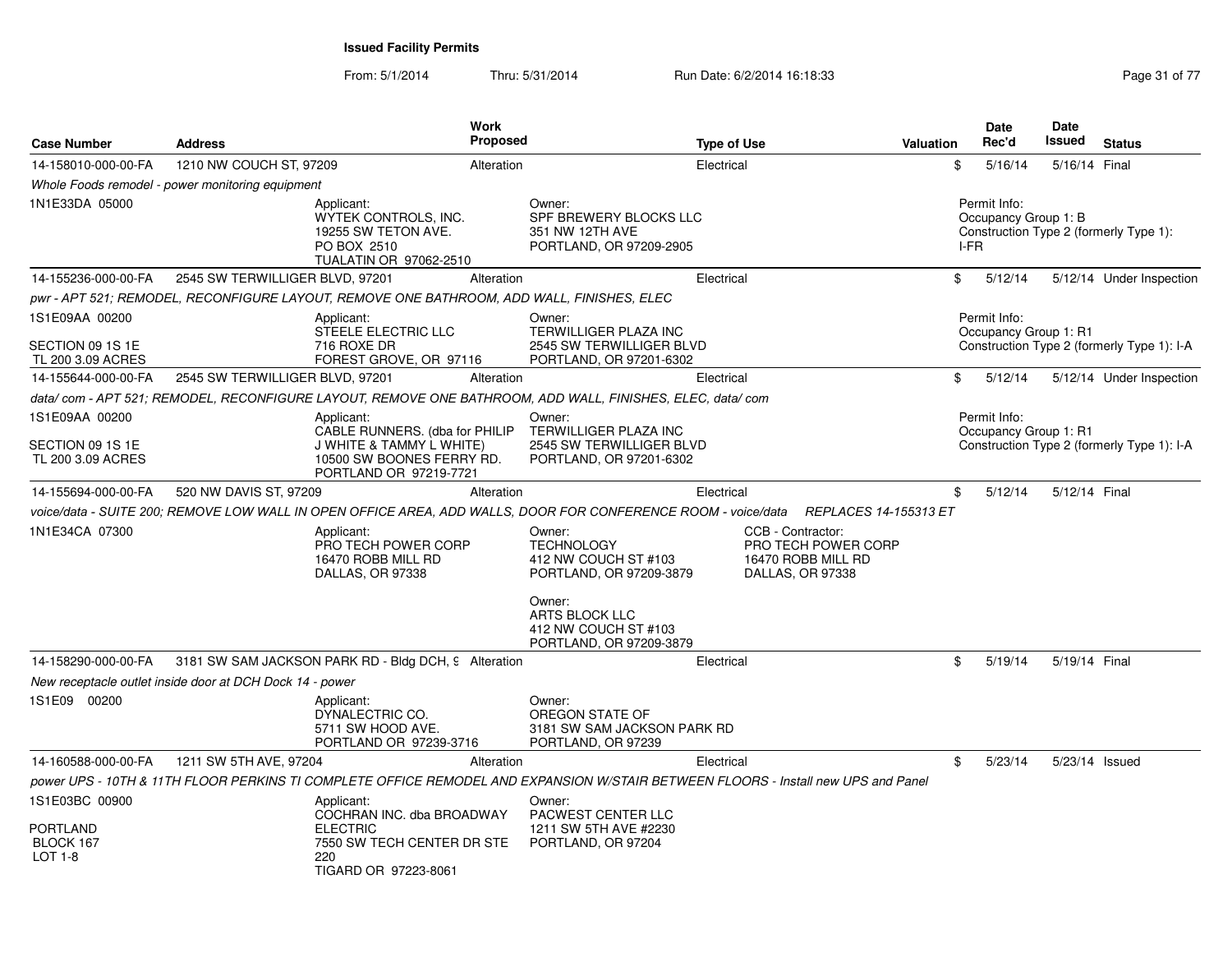From: 5/1/2014Thru: 5/31/2014 Run Date: 6/2/2014 16:18:33 Research 2010 17 Page 32 of 77

| <b>Case Number</b>                                                                                                                                                  | <b>Address</b>                     |                                                                                                                          | Work<br>Proposed |                                                                                                                                                                                     | <b>Type of Use</b> |                                                                                                                                 | Valuation | Date<br>Rec'd                       | Date<br>Issued                   | <b>Status</b>                                                                   |
|---------------------------------------------------------------------------------------------------------------------------------------------------------------------|------------------------------------|--------------------------------------------------------------------------------------------------------------------------|------------------|-------------------------------------------------------------------------------------------------------------------------------------------------------------------------------------|--------------------|---------------------------------------------------------------------------------------------------------------------------------|-----------|-------------------------------------|----------------------------------|---------------------------------------------------------------------------------|
| 14-158352-000-00-FA                                                                                                                                                 | 3171 SW SAM JACKSON PARK RD, 97201 |                                                                                                                          | Alteration       |                                                                                                                                                                                     | Electrical         |                                                                                                                                 | \$        | 5/19/14                             | 5/19/14 Final                    |                                                                                 |
| #1110 TV Receptacle - power                                                                                                                                         |                                    |                                                                                                                          |                  |                                                                                                                                                                                     |                    |                                                                                                                                 |           |                                     |                                  |                                                                                 |
| 1S1E09 00500                                                                                                                                                        |                                    | Applicant:                                                                                                               |                  | Owner:                                                                                                                                                                              |                    |                                                                                                                                 |           |                                     |                                  |                                                                                 |
| SECTION 09 1S 1E<br>TL 500 7.41 ACRES                                                                                                                               |                                    | DYNALECTRIC CO.<br>5711 SW HOOD AVE.<br>PORTLAND OR 97239-3716                                                           |                  | OREGON STATE OF<br>3181 SW SAM JACKSON PARK RD<br>PORTLAND, OR 97239                                                                                                                |                    |                                                                                                                                 |           |                                     |                                  |                                                                                 |
| 14-158622-000-00-FA                                                                                                                                                 | 1900 SW SALMON ST, 97205           |                                                                                                                          | Alteration       |                                                                                                                                                                                     | Electrical         |                                                                                                                                 |           | \$<br>5/19/14                       |                                  | 5/19/14 Under Inspection                                                        |
| Fire Pump Upgrade - power                                                                                                                                           |                                    |                                                                                                                          |                  |                                                                                                                                                                                     |                    |                                                                                                                                 |           |                                     |                                  |                                                                                 |
| 1N1E33CD 09200                                                                                                                                                      |                                    | Applicant:<br>TICE ELECTRIC CO.<br>5405 N Lagoon Ave.<br>PORTLAND OR 97217-7637                                          |                  | Owner:<br>MULTNOMAH ATHLETIC CLUB<br>1849 SW SALMON ST<br>PORTLAND, OR 97205-1726                                                                                                   |                    |                                                                                                                                 |           | Permit Info:<br>General             |                                  | Occupancy Group 1: A-3_Assembly -<br>Construction Type 2 (formerly Type 1): I-A |
| 14-155834-000-00-FA                                                                                                                                                 | 319 SW WASHINGTON ST, 97204        |                                                                                                                          | Alteration       |                                                                                                                                                                                     | Electrical         |                                                                                                                                 |           | 5/13/14<br>\$                       | 5/13/14 Issued                   |                                                                                 |
|                                                                                                                                                                     |                                    |                                                                                                                          |                  | voice/data - SUITE 1200; DEMO/BUILD OUT; REMOVE SOME WALLS, RECONFIGURE FOR ADDITIONAL OFFICES, DOORS, RECEPTION AREA, BREAKROOM, CONFERENCE ROOM, CEILING, ELEC -                  |                    |                                                                                                                                 |           |                                     |                                  |                                                                                 |
| 1N1E34CD 07800                                                                                                                                                      |                                    | Applicant:<br>CHRISTENSON ELECTRIC INC.<br>111 SW COLUMBIA ST. STE 480<br>PORTLAND OR 97201-5838                         |                  | Owner:<br>THREE NINETEEN WASHINGTON<br><b>LLC</b><br><b>PO BOX 416</b><br>MANCHESTER, VT 05254                                                                                      |                    |                                                                                                                                 |           | Permit Info:<br>Med.Off., Pub.Bldg. | Occupancy Group 1: B_Bank, Off., |                                                                                 |
| 14-156152-000-00-FA                                                                                                                                                 | 123 NE 3RD AVE, 97232              |                                                                                                                          | Alteration       |                                                                                                                                                                                     | Electrical         |                                                                                                                                 |           | \$<br>5/13/14                       | 5/13/14 Final                    |                                                                                 |
|                                                                                                                                                                     |                                    |                                                                                                                          |                  | voice/data - SUITE 016; TI, REMOVE SOME WALLS, RECONFIGURE FOR TWO LARGE WORK LABS, CEILING ELEC - voice/data                                                                       |                    |                                                                                                                                 |           |                                     |                                  |                                                                                 |
| 1N1E34DA 02800<br><b>EAST PORTLAND</b><br>BLOCK 68<br>INC PT VAC ST LOT 1&8<br>LOT 2&3&6&7<br>INC PT VAC ST LOT 4&5; HISTORIC<br>PROPERTY; POTENTIAL ADDITIONAL TAX |                                    | Applicant:<br><b>TECHNOLOGIES/ESP</b><br><b>TECHNOLOGIES</b><br>7929 SW Burns Way, Sutie F<br>WILSONVILLE, OR 97070-9205 |                  | Owner:<br>TECHNOCOM INC/DBA LIVE WIRE BRIDGEHEAD DEVELOPMENT LLC TECHNOCOM INC/DBA LIVE WIRE<br>1001 SE WATER AVE #120<br>PORTLAND, OR 97214-2147                                   |                    | CCB - Contractor:<br><b>TECHNOLOGIES/ESP</b><br><b>TECHNOLOGIES</b><br>7929 SW Burns Way, Sutie F<br>WILSONVILLE, OR 97070-9205 |           | Permit Info:<br>Med.Off., Pub.Bldg. | Occupancy Group 1: B Bank, Off., | Construction Type 2 (formerly Type 1): III-A                                    |
| 14-156283-000-00-FA                                                                                                                                                 | 7201 N INTERSTATE AVE, 97217       |                                                                                                                          | Alteration       |                                                                                                                                                                                     | Electrical         |                                                                                                                                 |           | \$<br>5/13/14                       | 5/13/14 Final                    |                                                                                 |
|                                                                                                                                                                     |                                    |                                                                                                                          |                  | pwr PHASE 2 FINAL - 1ST & 2ND FLOOR RESTROOM REMODEL AND UPGRADES TO CURRENT ADA STANDARDS - pwr                                                                                    |                    |                                                                                                                                 |           |                                     |                                  |                                                                                 |
| 1N1E16AA 00300<br>WORLDS FAIR ADD<br><b>BLOCK1</b><br>LOT 5-11<br>LOT 12 EXC PT IN ST<br>E 3.43' OF LOT 17&18                                                       |                                    | Applicant:<br>COCHRAN INC. dba BROADWAY<br><b>ELECTRIC</b><br>7550 SW TECH CENTER DR STE<br>220<br>TIGARD OR 97223-8061  |                  | Owner:<br>KAISER FOUNDATION HEALTH<br>500 NE MULTNOMAH ST #100<br>PORTLAND, OR 97232-2031<br>Owner:<br>PLAN OF THE NORTHWEST<br>500 NE MULTNOMAH ST #100<br>PORTLAND, OR 97232-2031 |                    |                                                                                                                                 |           | Permit Info:<br>Med.Off., Pub.Bldg. | Occupancy Group 1: B Bank, Off., | Construction Type 2 (formerly Type 1): III-B                                    |
| 14-156319-000-00-FA                                                                                                                                                 | 319 SW WASHINGTON ST, 97204        |                                                                                                                          | Alteration       |                                                                                                                                                                                     | Electrical         |                                                                                                                                 |           | 5/13/14<br>\$                       | 5/13/14 Issued                   |                                                                                 |
|                                                                                                                                                                     |                                    |                                                                                                                          |                  | pwr - SUITE 405-410; DEMO WORK, REMOVE A FEW WALLS, CARPETING, CEILING, REMOVE ONE WALL, ADD DOORWAY IN HALLWAY, PATCH AND PAINT, NEW CARPET; ELEC - pwr                            |                    |                                                                                                                                 |           |                                     |                                  |                                                                                 |
| 1N1E34CD 07800                                                                                                                                                      |                                    | Applicant:<br>CAPITOL ELECTRIC CO INC.<br>11401 NE MARX ST.<br>PORTLAND OR 97220-1041                                    |                  | Owner:<br>THREE NINETEEN WASHINGTON<br><b>LLC</b><br>PO BOX 416<br>MANCHESTER, VT 05254                                                                                             |                    |                                                                                                                                 |           | Permit Info:<br>Med.Off., Pub.Bldg. | Occupancy Group 1: B Bank, Off., |                                                                                 |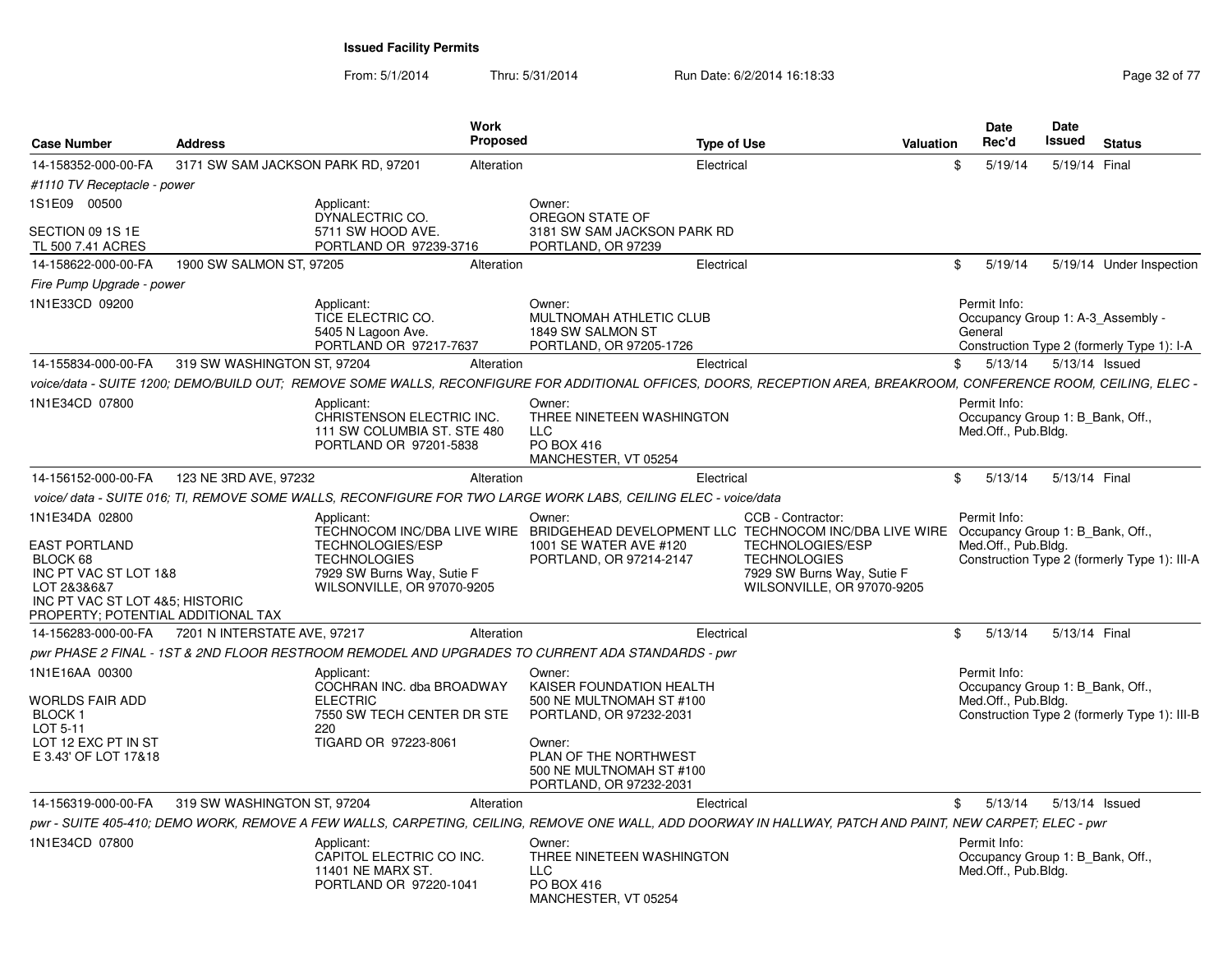From: 5/1/2014Thru: 5/31/2014 Run Date: 6/2/2014 16:18:33 Research 2010 17 Page 33 of 77

| <b>Case Number</b>                                                           | <b>Address</b>                                              | <b>Work</b><br><b>Proposed</b>                                                                                                                            |                                                                                                                                                                                     | <b>Type of Use</b> |                                                                                                                      | Valuation | Date<br>Rec'd | <b>Date</b><br>Issued | <b>Status</b> |
|------------------------------------------------------------------------------|-------------------------------------------------------------|-----------------------------------------------------------------------------------------------------------------------------------------------------------|-------------------------------------------------------------------------------------------------------------------------------------------------------------------------------------|--------------------|----------------------------------------------------------------------------------------------------------------------|-----------|---------------|-----------------------|---------------|
| 14-156420-000-00-FA                                                          | 520 NW DAVIS ST, 97209                                      | Alteration                                                                                                                                                |                                                                                                                                                                                     | Electrical         |                                                                                                                      | \$        | 5/14/14       | 5/14/14 Issued        |               |
|                                                                              |                                                             | fire alarm wiring - SUITE 200; REMOVE LOW WALL IN OPEN OFFICE AREA, ADD WALLS, DOOR FOR CONFERENCE ROOM - fire alarm wiring                               |                                                                                                                                                                                     |                    |                                                                                                                      |           |               |                       |               |
| 1N1E34CA 07300                                                               |                                                             | Applicant:<br>ADVANCED SECURITY & FIRE<br>2218 NE SUNRISE LN<br>HILLSBORO, OR 97124                                                                       | Owner:<br><b>TECHNOLOGY</b><br>412 NW COUCH ST #103<br>PORTLAND, OR 97209-3879<br>Owner:<br>ARTS BLOCK LLC<br>412 NW COUCH ST #103<br>PORTLAND, OR 97209-3879                       |                    | CCB - Contractor:<br>DOV ENTERPRISES DBA<br>ADVANCED SECURITY AND FIRE<br>2218 NE SUNRISE LANE<br>HILLSBORO OR 97124 |           |               |                       |               |
| 14-156637-000-00-FA                                                          | 300 N WINNING ST, 97227                                     | Alteration                                                                                                                                                |                                                                                                                                                                                     | Electrical         |                                                                                                                      | \$        | 5/14/14       | 5/14/14 Issued        |               |
|                                                                              |                                                             | pwr-INSTALL ACOUSTICAL CEILING TILE SYSTEM IN ELEVATOR MECHANICAL ROOM -INCLUDES LIGHTING CHANGES - pwr                                                   |                                                                                                                                                                                     |                    |                                                                                                                      |           |               |                       |               |
| 1N1E34AB 01200<br><b>MC MILLENS ADD</b>                                      |                                                             | Applicant:<br>CHRISTENSON ELECTRIC INC.<br>111 SW COLUMBIA ST. STE 480                                                                                    | Owner:<br>PORTLAND CITY OF<br>1120 SW 5TH AVE #1204                                                                                                                                 |                    |                                                                                                                      |           |               |                       |               |
| BLOCK 7&8&10-12&16 TL 1200                                                   |                                                             | PORTLAND OR 97201-5838                                                                                                                                    | PORTLAND, OR 97204-1912                                                                                                                                                             |                    |                                                                                                                      |           |               |                       |               |
| 14-157178-000-00-FA                                                          | 300 N WINNING ST, 97227                                     | Alteration                                                                                                                                                |                                                                                                                                                                                     | Electrical         |                                                                                                                      | \$        | 5/15/14       | 5/15/14 Final         |               |
|                                                                              |                                                             | LE control circuit - VMC - INSTALL NEW DOMESTIC WATER BOILER NEXT TO EXISTING DOMESTIC WATER BOILER IN MECHANICAL ROOM - LE control circuit for interlock |                                                                                                                                                                                     |                    |                                                                                                                      |           |               |                       |               |
| 1N1E34AB 01200<br><b>MC MILLENS ADD</b><br>BLOCK 7&8&10-12&16 TL 1200        |                                                             | Applicant:<br>MCKINSTRY ELECTRICAL LLC<br>PO BOX 24567<br>SEATTLE, WA 98124                                                                               | Owner:<br>PORTLAND CITY OF<br>1120 SW 5TH AVE #1204<br>PORTLAND, OR 97204-1912                                                                                                      |                    | CCB - Contractor:<br>MCKINSTRY ELECTRICAL LLC<br>PO BOX 24567<br>SEATTLE, WA 98124                                   |           |               |                       |               |
| 14-157336-000-00-FA                                                          | 3600 N INTERSTATE AVE, 97227                                | Alteration                                                                                                                                                |                                                                                                                                                                                     | Electrical         |                                                                                                                      | \$        | 5/15/14       | 5/15/14 Issued        |               |
|                                                                              | voip -CIN KPNS VOIP: ADD CABLING THROUGHOUT FACILITY - voip |                                                                                                                                                           |                                                                                                                                                                                     |                    |                                                                                                                      |           |               |                       |               |
| 1N1E22CC 13200<br><b>MULTNOMAH</b><br>BLOCK 31<br>LOT 1-16 TL 13200          |                                                             | Applicant:<br>COCHRAN INC. dba BROADWAY<br><b>ELECTRIC</b><br>7550 SW TECH CENTER DR STE<br>220<br>TIGARD OR 97223-8061                                   | Owner:<br>KAISER FOUNDATION HEALTH<br>500 NE MULTNOMAH ST #100<br>PORTLAND, OR 97232-2031<br>Owner:<br>PLAN OF THE NORTHWEST<br>500 NE MULTNOMAH ST #100<br>PORTLAND, OR 97232-2031 |                    |                                                                                                                      |           |               |                       |               |
| 14-157369-000-00-FA                                                          | 3704 N INTERSTATE AVE, 97227                                | Alteration                                                                                                                                                |                                                                                                                                                                                     | Electrical         |                                                                                                                      | \$        | 5/15/14       | 5/15/14 Issued        |               |
|                                                                              |                                                             | voip - KAISER TOWN HALL BUILDING - INSTALL CABLING THROUGHOUT THE FACILITY TO SUPPORT VOIP MIGRATION - voip                                               |                                                                                                                                                                                     |                    |                                                                                                                      |           |               |                       |               |
| 1N1E22CC 11100<br><b>MULTNOMAH</b><br>BLOCK 30<br>INC PT VAC ALLEY LOT 14&16 |                                                             | Applicant:<br>COCHRAN INC. dba BROADWAY<br><b>ELECTRIC</b><br>7550 SW TECH CENTER DR STE<br>220<br>TIGARD OR 97223-8061                                   | Owner:<br>KAISER FOUNDATION HEALTH<br>500 NE MULTNOMAH ST #100<br>PORTLAND, OR 97232-2031<br>Owner:<br>PLAN OF THE NORTHWEST<br>500 NE MULTNOMAH ST #100<br>PORTLAND, OR 97232-2031 |                    |                                                                                                                      |           |               |                       |               |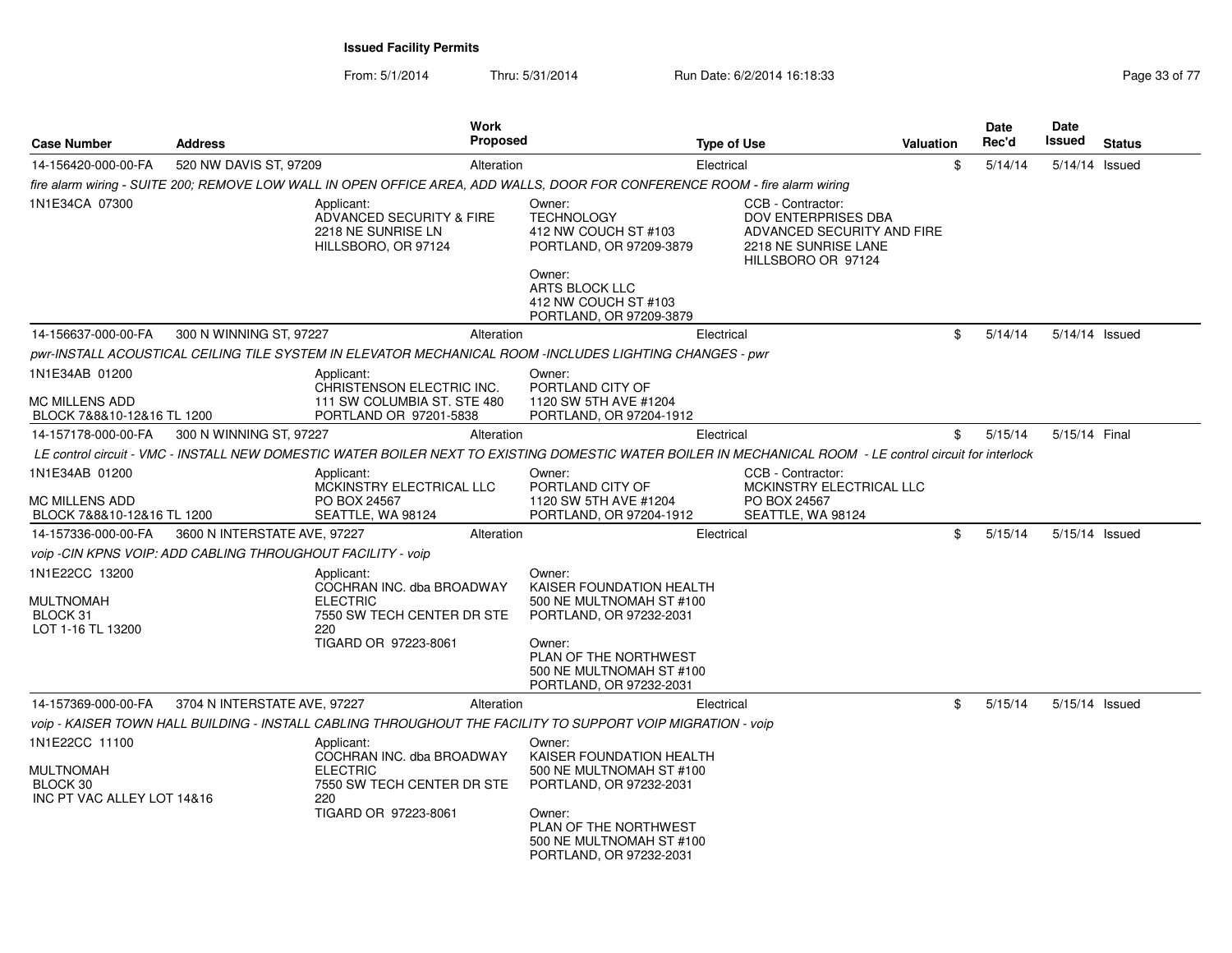From: 5/1/2014Thru: 5/31/2014 Run Date: 6/2/2014 16:18:33 Research 2010 17 Page 34 of 77

| <b>Case Number</b>                                                                                                                                | <b>Address</b>               | <b>Work</b>                                                                                                                         | <b>Proposed</b> |                                                                                                                              | <b>Type of Use</b> |                                                                                                                              | <b>Valuation</b> | <b>Date</b><br>Rec'd                             | <b>Date</b><br>Issued | <b>Status</b>                                |
|---------------------------------------------------------------------------------------------------------------------------------------------------|------------------------------|-------------------------------------------------------------------------------------------------------------------------------------|-----------------|------------------------------------------------------------------------------------------------------------------------------|--------------------|------------------------------------------------------------------------------------------------------------------------------|------------------|--------------------------------------------------|-----------------------|----------------------------------------------|
| 14-155041-000-00-FA                                                                                                                               | 14015 NE GLISAN ST, 97230    |                                                                                                                                     | Alteration      |                                                                                                                              | Electrical         |                                                                                                                              |                  | \$<br>5/9/14                                     |                       | 5/9/14 Under Inspection                      |
| pwr - REPLACE CAN LIGHTS WITH LED; REPLACE EXIT SIGNS.                                                                                            |                              |                                                                                                                                     |                 |                                                                                                                              |                    |                                                                                                                              |                  |                                                  |                       |                                              |
| 1N2E35A 00200<br>SECTION 35 1N 2E                                                                                                                 |                              | Applicant:<br>CHERRY CITY ELECTRIC INC.<br>8100 NE ST JOHNS RD STE. D101                                                            |                 | Owner:<br>METRO(LEASED COURSE CO<br>600 NE GRAND AVE                                                                         |                    |                                                                                                                              |                  |                                                  |                       |                                              |
| TL 200 4.50 ACRES                                                                                                                                 |                              | VANCOUVER WA 98665-2014                                                                                                             |                 | PORTLAND, OR 97232-2736                                                                                                      |                    |                                                                                                                              |                  |                                                  |                       |                                              |
| 14-155043-000-00-FA                                                                                                                               | 14015 NE GLISAN ST, 97230    |                                                                                                                                     | Alteration      |                                                                                                                              | Electrical         |                                                                                                                              |                  | \$<br>5/9/14                                     |                       | 5/9/14 Under Inspection                      |
| 1N2E35A 00200                                                                                                                                     |                              | pwr & LE - PRO-SHOP & DRIVING RANGE; HVAC EQUIPMENT & BUILDING REWIRE-pwr & LE                                                      |                 |                                                                                                                              |                    | CCB - Contractor:                                                                                                            |                  |                                                  |                       |                                              |
| SECTION 35 1N 2E                                                                                                                                  |                              | Applicant:<br>MARK ADAMS ELECTRIC, INC<br>PO BOX 2748                                                                               |                 | Owner:<br>METRO(LEASED COURSE CO<br>600 NE GRAND AVE                                                                         |                    | MARK ADAMS ELECTRIC, INC<br>PO BOX 2748                                                                                      |                  |                                                  |                       |                                              |
| TL 200 4.50 ACRES                                                                                                                                 |                              | CLACKAMAS, OR 97015                                                                                                                 |                 | PORTLAND, OR 97232-2736                                                                                                      |                    | CLACKAMAS, OR 97015                                                                                                          |                  |                                                  |                       | 5/9/14 Issued                                |
| 14-155053-000-00-FA                                                                                                                               | 3500 N INTERSTATE AVE, 97227 |                                                                                                                                     | Alteration      |                                                                                                                              | Electrical         |                                                                                                                              |                  | \$<br>5/9/14                                     |                       |                                              |
| 1N1E22CC 12100                                                                                                                                    |                              | data (nurse call) - 2ND FLOOR, EYE PROCEDURE EXPANSION - data (nurse call)                                                          |                 |                                                                                                                              |                    | CCB - Contractor:                                                                                                            |                  | Permit Info:                                     |                       |                                              |
|                                                                                                                                                   |                              | Applicant:<br>OREGON ELECTRIC<br><b>CONSTRUCTION INC/DBA</b><br>OREGON ELECTRIC GROUP<br>1709 SE 3RD AVE<br>PORTLAND, OR 97214-4547 |                 | Owner:<br>KAISER FOUNDATION HEALTH<br>500 NE MULTNOMAH ST #100<br>PORTLAND, OR 97232-2099<br>Owner:<br>PLAN OF THE NORTHWEST |                    | <b>OREGON ELECTRIC</b><br><b>CONSTRUCTION INC/DBA</b><br>OREGON ELECTRIC GROUP<br>1709 SE 3RD AVE<br>PORTLAND, OR 97214-4547 |                  | Occupancy Group 1: I-2                           |                       | Construction Type 2 (formerly Type 1): I-A   |
|                                                                                                                                                   |                              |                                                                                                                                     |                 | 500 NE MULTNOMAH ST #100<br>PORTLAND, OR 97232-2099                                                                          |                    |                                                                                                                              |                  |                                                  |                       |                                              |
| 14-155090-000-00-FA                                                                                                                               | 123 NE 3RD AVE, 97232        |                                                                                                                                     | Alteration      |                                                                                                                              | Electrical         |                                                                                                                              |                  | \$<br>5/9/14                                     |                       | 5/9/14 Issued                                |
|                                                                                                                                                   |                              | data -SUITE 119 - WELOCALIZE, OFFICES, WORK ROOM, RECEPTION, CONFERENCE ROOM, BREAK ROOM, SERVER ROOM, OPEN OFFICE - data           |                 |                                                                                                                              |                    |                                                                                                                              |                  |                                                  |                       |                                              |
| 1N1E34DA 02800                                                                                                                                    |                              | Applicant:<br>TECHNOCOM INC/DBA LIVE WIRE BRIDGEHEAD DEVELOPMENT LLC TECHNOCOM INC/DBA LIVE WIRE                                    |                 | Owner:                                                                                                                       |                    | CCB - Contractor:                                                                                                            |                  | Permit Info:<br>Occupancy Group 1: B_Bank, Off., |                       |                                              |
| <b>EAST PORTLAND</b><br>BLOCK 68<br>INC PT VAC ST LOT 1&8<br>LOT 2&3&6&7<br>INC PT VAC ST LOT 4&5; HISTORIC<br>PROPERTY; POTENTIAL ADDITIONAL TAX |                              | <b>TECHNOLOGIES/ESP</b><br><b>TECHNOLOGIES</b><br>7929 SW Burns Way, Sutie F<br>WILSONVILLE, OR 97070-9205                          |                 | 1001 SE WATER AVE #120<br>PORTLAND, OR 97214-2147                                                                            |                    | <b>TECHNOLOGIES/ESP</b><br><b>TECHNOLOGIES</b><br>7929 SW Burns Way, Sutie F<br>WILSONVILLE, OR 97070-9205                   |                  | Med.Off., Pub.Bldg.                              |                       | Construction Type 2 (formerly Type 1): III-A |
| 14-159445-000-00-FA                                                                                                                               |                              | 3181 SW SAM JACKSON PARK RD - Bldg DCH, 9 Alteration                                                                                |                 |                                                                                                                              | Electrical         |                                                                                                                              |                  | \$<br>5/21/14                                    | 5/21/14 Final         |                                              |
| Decon room 208v Receptacle outlet - power                                                                                                         |                              |                                                                                                                                     |                 |                                                                                                                              |                    |                                                                                                                              |                  |                                                  |                       |                                              |
| 1S1E09 00200                                                                                                                                      |                              | Applicant:<br>DYNALECTRIC CO.<br>5711 SW HOOD AVE.<br>PORTLAND OR 97239-3716                                                        |                 | Owner:<br>OREGON STATE OF<br>3181 SW SAM JACKSON PARK RD<br>PORTLAND, OR 97239                                               |                    |                                                                                                                              |                  |                                                  |                       |                                              |
| 14-157398-000-00-FA                                                                                                                               | 412 NW COUCH ST, 97209       |                                                                                                                                     | Alteration      |                                                                                                                              | Electrical         |                                                                                                                              |                  | \$<br>5/15/14                                    | 5/21/14 Issued        |                                              |
|                                                                                                                                                   |                              | pwr -SUITE 203 4,577 SQ FT SHELL REMODEL; ADD EXIT EGRESS LIGHTING - pwr                                                            |                 |                                                                                                                              |                    |                                                                                                                              |                  |                                                  |                       |                                              |
| 1N1E34CA 11200                                                                                                                                    |                              | Applicant:<br>JOHANSEN ELECTRIC INC.<br>10948 SE VALLEY VIEW TER.<br>HAPPY VALLEY OR 97086-9713                                     |                 | Owner:<br><b>GOLDSMITH HOLDINGS LLC</b><br>412 NW COUCH ST #220<br>PORTLAND, OR 97209                                        |                    |                                                                                                                              |                  |                                                  |                       |                                              |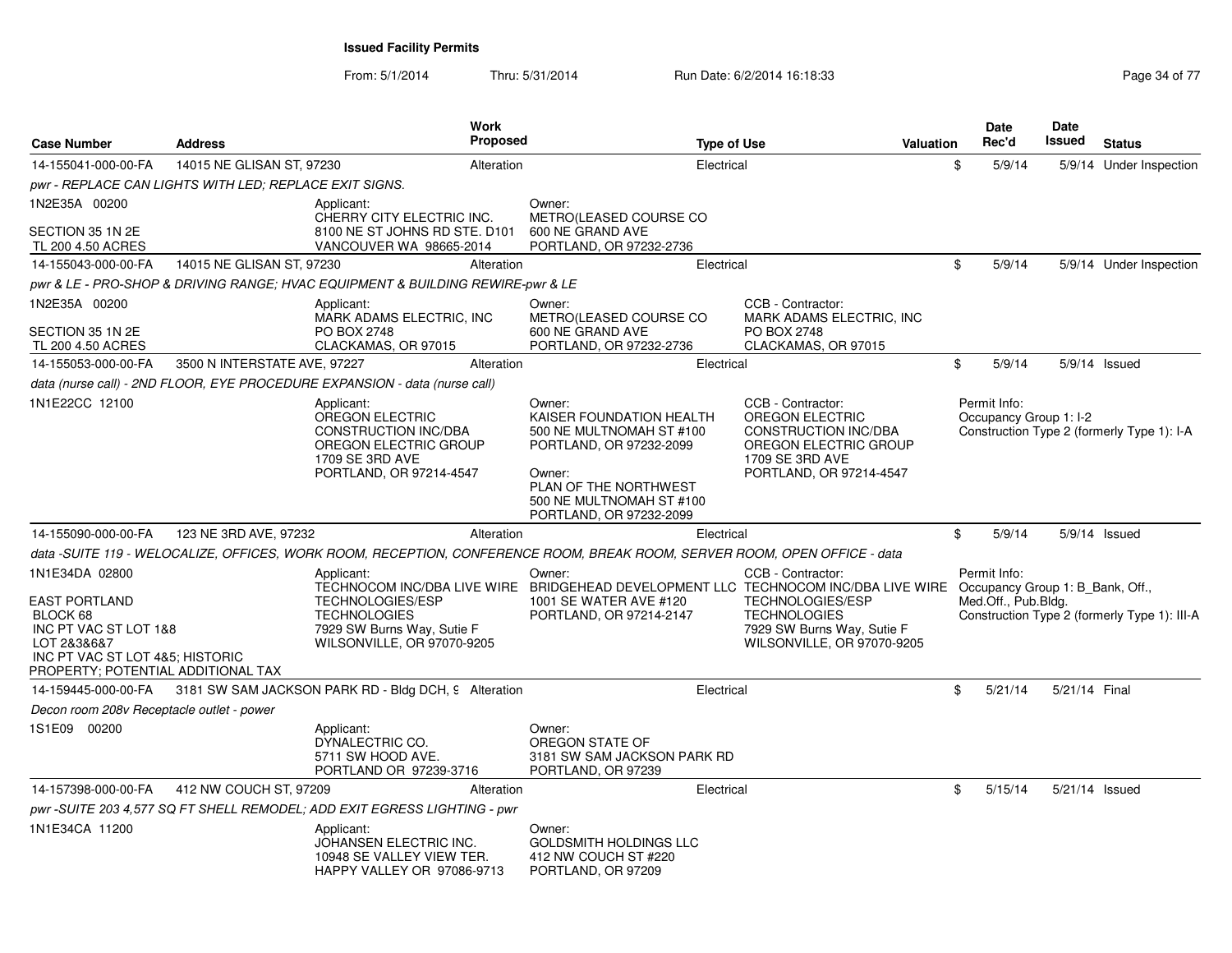From: 5/1/2014Thru: 5/31/2014 Run Date: 6/2/2014 16:18:33 Research 2010 12:04 Page 35 of 77

|                                                                                                                                                                     |                            |                                                                                                                                               | Work                                                                                                                                                                             |                                                                                                                                                                     |           | Date                                 | Date   |                                                                                  |
|---------------------------------------------------------------------------------------------------------------------------------------------------------------------|----------------------------|-----------------------------------------------------------------------------------------------------------------------------------------------|----------------------------------------------------------------------------------------------------------------------------------------------------------------------------------|---------------------------------------------------------------------------------------------------------------------------------------------------------------------|-----------|--------------------------------------|--------|----------------------------------------------------------------------------------|
| <b>Case Number</b>                                                                                                                                                  | <b>Address</b>             |                                                                                                                                               | Proposed                                                                                                                                                                         | <b>Type of Use</b>                                                                                                                                                  | Valuation | Rec'd                                | Issued | <b>Status</b>                                                                    |
| 14-157411-000-00-FA                                                                                                                                                 | 500 NE MULTNOMAH ST, 97232 |                                                                                                                                               | Alteration                                                                                                                                                                       | Electrical                                                                                                                                                          | SS.       |                                      |        | 5/15/14  5/15/14  Issued                                                         |
|                                                                                                                                                                     |                            |                                                                                                                                               |                                                                                                                                                                                  | pwr - RELOCATE CREDIT UNION, 3RD FLOOR TO 2ND FLOOR, DEMO SOME WALLS, ADD BACK FOR WORK AREAS, OFFICES, TELLER AREAS, DOORS, RELITES, CEILING, ELEC, - pwr          |           |                                      |        |                                                                                  |
| 1N1E35BB 02400<br><b>HOLLADAYS ADD</b><br>BLOCK 73&80 TL 2400                                                                                                       |                            | Applicant:<br>ELECTRICAL CONSTRUCTION<br>CO. (a dba for EC COMPANY)<br>PO BOX 10286<br>PORTLAND OR 97296-0286                                 | Owner:<br>KAISER FOUNDATION HEALTH<br>500 NE MULTNOMAH ST #100<br>PORTLAND, OR 97232-2099<br>Owner:                                                                              |                                                                                                                                                                     |           |                                      |        |                                                                                  |
|                                                                                                                                                                     |                            |                                                                                                                                               | PLAN OF THE NORTHWEST<br>500 NE MULTNOMAH ST #100<br>PORTLAND, OR 97232-2099                                                                                                     |                                                                                                                                                                     |           |                                      |        |                                                                                  |
| 14-157431-000-00-FA                                                                                                                                                 | 123 NE 3RD AVE, 97232      |                                                                                                                                               | Alteration                                                                                                                                                                       | Electrical                                                                                                                                                          |           |                                      |        | \$ 5/15/14 5/15/14 Final                                                         |
|                                                                                                                                                                     |                            |                                                                                                                                               | fire alarm - SUITE 016; TI, REMOVE SOME WALLS, RECONFIGURE FOR TWO LARGE WORK LABS, CEILING ELEC                                                                                 |                                                                                                                                                                     |           |                                      |        |                                                                                  |
| 1N1E34DA 02800<br><b>EAST PORTLAND</b><br>BLOCK 68<br>INC PT VAC ST LOT 1&8<br>LOT 2&3&6&7<br>INC PT VAC ST LOT 4&5: HISTORIC<br>PROPERTY: POTENTIAL ADDITIONAL TAX |                            | Applicant:<br>ALLIANT SYSTEMS LLC<br>1600 NW 167TH PL SUITE 330<br>BEAVERTON OR 97005                                                         | Owner:<br>1001 SE WATER AVE #120<br>PORTLAND, OR 97214-2147                                                                                                                      | CCB - Contractor:<br>BRIDGEHEAD DEVELOPMENT LLC ALLIANT SYSTEMS LLC<br>1600 NW 167TH PL SUITE 330<br>BEAVERTON OR 97005                                             |           | Permit Info:<br>Med.Off., Pub.Bldg.  |        | Occupancy Group 1: B Bank, Off.,<br>Construction Type 2 (formerly Type 1): III-A |
| 14-160653-000-00-FA 100 SW MAIN ST, 97204                                                                                                                           |                            |                                                                                                                                               | Alteration                                                                                                                                                                       | Electrical                                                                                                                                                          |           |                                      |        | \$ 5/23/14 5/23/14 Issued                                                        |
|                                                                                                                                                                     |                            | power - 5TH FLOOR DEA TENANT - ADD INLINE BOOSTER EXHAUST FAN                                                                                 |                                                                                                                                                                                  |                                                                                                                                                                     |           |                                      |        |                                                                                  |
| 1S1E03BD 00600<br>PORTLAND<br>BLOCK 10<br>LOT 1 EXC PT IN STS<br>LOT 2-8 EXC PT IN ST                                                                               |                            | Applicant:<br>CAPITOL ELECTRIC CO INC.<br><b>11401 NE MARX ST</b><br>PORTLAND OR 97220-1041                                                   | Owner:<br>AAT OREGON OFFICE I LLC<br>11455 EL CAMINO REAL #200<br>SAN DIEGO, CA 92130-2047                                                                                       |                                                                                                                                                                     |           |                                      |        |                                                                                  |
| 14-160658-000-00-FA                                                                                                                                                 | 4805 NE GLISAN ST. 97213   |                                                                                                                                               | Alteration                                                                                                                                                                       | Electrical                                                                                                                                                          |           |                                      |        | \$ 5/23/14 5/23/14 Issued                                                        |
| power - J-WING 6TH FLOOR SF-4 CHILLED WATER COIL UPGRADE                                                                                                            |                            |                                                                                                                                               |                                                                                                                                                                                  |                                                                                                                                                                     |           |                                      |        |                                                                                  |
| 1N2E31BD 04100<br>SECTION 31 1N 2E<br>TL 4100 9.54 ACRES                                                                                                            |                            | Applicant:<br><b>OREGON ELECTRIC</b><br><b>CONSTRUCTION INC. /DBA</b><br>OREGON ELECTRIC GROUP.<br>1709 SE 3RD AVE.<br>PORTLAND OR 97214-4547 | Owner:<br>PROVIDENCE HEALTH<br>4400 NE HALSEY ST BLDG 2 #190<br>PORTLAND, OR 97213-1545<br>Owner:<br>SERVICES-OREGON<br>4400 NE HALSEY ST BLDG 2 #190<br>PORTLAND, OR 97213-1545 |                                                                                                                                                                     |           |                                      |        |                                                                                  |
| 14-155823-000-00-FA                                                                                                                                                 | 4650 SW MACADAM AVE, 97201 |                                                                                                                                               | Alteration                                                                                                                                                                       | Electrical                                                                                                                                                          |           | \$5/13/14                            |        | 5/13/14 Under Inspection                                                         |
|                                                                                                                                                                     |                            |                                                                                                                                               |                                                                                                                                                                                  | power/voice/data - PRECISION CASTPARTS - WORK 2ND,3RD,4TH FLOOR; MOST WORK ON 2ND FLR, PARTITION WALL REMOVAL, DOORS, ADD BACK TO CREATE HALLWAY, OFFICES, CONFEREN |           |                                      |        |                                                                                  |
| 1S1E15BA 00900                                                                                                                                                      |                            | Applicant:<br><b>IES COMMERCIAL INC.</b>                                                                                                      | Owner:<br>PCC JOHNS LANDING LLC                                                                                                                                                  |                                                                                                                                                                     |           | Permit Info:<br>Occupancy Group 1: B |        |                                                                                  |
| SECTION 15 1S 1E<br>TL 900 1.00 ACRES                                                                                                                               |                            | 16135 SW 74TH AVE.<br>TIGARD, OR 97224-7994                                                                                                   | 4650 SW MACADAM AVE #440<br>PORTLAND, OR 97239-4262                                                                                                                              |                                                                                                                                                                     | I-FR      |                                      |        | Construction Type 2 (formerly Type 1):                                           |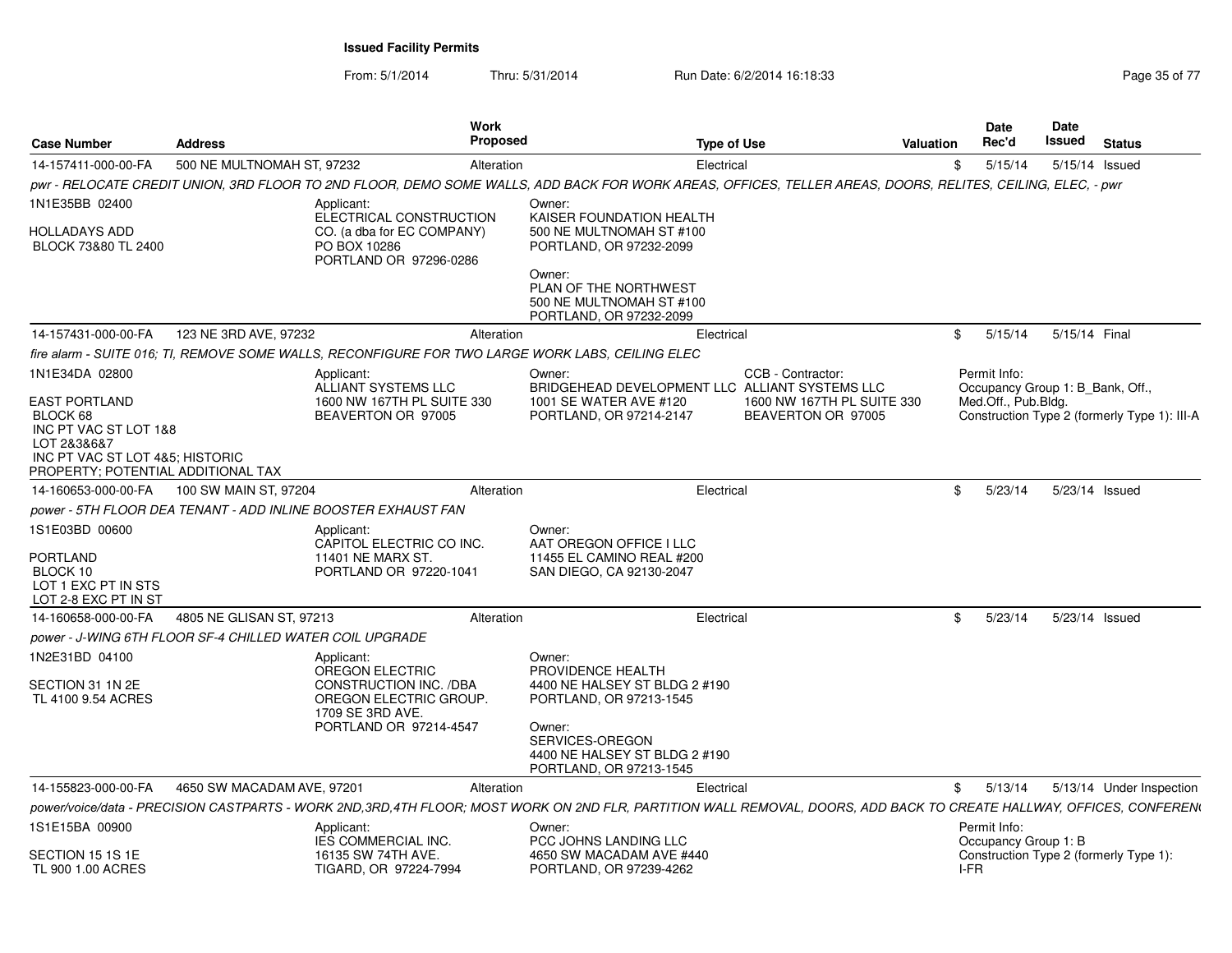From: 5/1/2014Thru: 5/31/2014 Run Date: 6/2/2014 16:18:33 Research 2010 17 Page 36 of 77

| <b>Case Number</b>                                                                                                 | <b>Address</b>                                         | <b>Work</b><br>Proposed                                                                                                         |                                                         | <b>Type of Use</b>                                                                                                                          | <b>Valuation</b> | <b>Date</b><br>Rec'd                                                    | <b>Date</b><br>Issued | <b>Status</b>                                |
|--------------------------------------------------------------------------------------------------------------------|--------------------------------------------------------|---------------------------------------------------------------------------------------------------------------------------------|---------------------------------------------------------|---------------------------------------------------------------------------------------------------------------------------------------------|------------------|-------------------------------------------------------------------------|-----------------------|----------------------------------------------|
| 14-155837-000-00-FA                                                                                                | 5400 N BASIN AVE, 97217                                | Alteration                                                                                                                      |                                                         | Electrical                                                                                                                                  | \$               | 5/13/14                                                                 |                       | 5/13/14 Issued                               |
|                                                                                                                    |                                                        |                                                                                                                                 |                                                         | audio visual - Hang (2) projectors and replace (1) projector in 2nd floor CAD conf room and (2) conference rooms. Upstairs Conference Rooms |                  |                                                                         |                       |                                              |
| 1N1E21B 00100<br>SECTION 21 1N 1E<br>TL 100 6.34 ACRES<br>LAND & IMPS SEE R646184 (R941210561)<br>FOR MACH & EQUIP |                                                        | Applicant:<br>COCHRAN INC. dba BROADWAY<br><b>ELECTRIC</b><br>7550 SW TECH CENTER DR STE<br>220<br>TIGARD OR 97223-8061         | Owner:<br>PO BOX 3820                                   | FREIGHTLINER CORPORATION<br>PORTLAND, OR 97208-3820                                                                                         |                  | Permit Info:<br>Occupancy Group 1: B                                    |                       | Construction Type 2 (formerly Type 1): III-N |
| 14-156178-000-00-FA                                                                                                | 1730 SW SKYLINE BLVD, 97221                            | Alteration                                                                                                                      |                                                         | Electrical                                                                                                                                  | \$               | 5/13/14                                                                 |                       | 5/13/14 Issued                               |
|                                                                                                                    |                                                        | power - Asante Ministries - SUITE 125 ADD A WALL FOR A NEW PRIVATE OFFICE                                                       |                                                         |                                                                                                                                             |                  |                                                                         |                       |                                              |
| 1S1E06CA 03700<br>SECTION 06 1S 1E<br>TL 3700 1.88 ACRES                                                           |                                                        | Applicant:<br>BACHOFNER ELECTRIC, LLC.<br>12031 NE MARX ST.<br>PORTLAND OR 97220                                                | Owner:                                                  | WESTON INVESTMENT CO LLC<br>2154 NE BROADWAY RM 200<br>PORTLAND, OR 97232-1590                                                              |                  | Permit Info:<br>Occupancy Group 1: B                                    |                       | Construction Type 2 (formerly Type 1): II-N  |
| 14-156408-000-00-FA                                                                                                | 3050 SE DIVISION ST, 97202                             | Alteration                                                                                                                      |                                                         | Electrical                                                                                                                                  | \$               | 5/14/14                                                                 |                       | 5/14/14 Issued                               |
|                                                                                                                    | access - DOOR ACCESS TO PUBLIC AREA - 3 EXTERIOR DOORS |                                                                                                                                 |                                                         |                                                                                                                                             |                  |                                                                         |                       |                                              |
| 1S1E12BA 06000<br><b>EAST PORTLAND HTS</b><br>BLOCK 6<br>LOT 1-4                                                   |                                                        | Applicant:<br>POINT MONITOR CORP.<br>5863 LAKEVIEW BLVD #100<br>LAKE OSWEGO, OR 97035-7058                                      | Owner:<br>ADG IIIA LLC<br>2314 NW SAVIER ST             | PORTLAND, OR 97210-2514                                                                                                                     |                  | Permit Info:<br>Occupancy Group 1: B_Bank, Off.,<br>Med.Off., Pub.Bldg. |                       | Construction Type 2 (formerly Type 1): III-B |
| 14-156758-000-00-FA                                                                                                | 2801 N GANTENBEIN AVE, 97227                           | Alteration                                                                                                                      |                                                         | Electrical                                                                                                                                  | \$               | 5/14/14                                                                 |                       | 5/14/14 Issued                               |
|                                                                                                                    |                                                        | power - MAMMOGRAPHY DEPARTMENT RECONFIGURE AND REMODEL EXISTING SPACE                                                           |                                                         |                                                                                                                                             |                  |                                                                         |                       |                                              |
| 1N1E27AC 01100<br><b>ABENDS ADD</b><br>BLOCK 4<br>LOT 1-18 TL 1100                                                 |                                                        | Applicant:<br>OREGON ELECTRIC<br>CONSTRUCTION INC. /DBA<br>OREGON ELECTRIC GROUP.<br>1709 SE 3RD AVE.<br>PORTLAND OR 97214-4547 | Owner:<br><b>EMANUEL HOSPITAL</b><br>1919 NW LOVEJOY ST | PORTLAND, OR 97209-1503                                                                                                                     |                  | Permit Info:<br>Occupancy Group 1: I-2                                  |                       | Construction Type 2 (formerly Type 1): I-A   |
| 14-156989-000-00-FA                                                                                                | 4400 NE HALSEY ST - Bldg D                             | Alteration                                                                                                                      |                                                         | Electrical                                                                                                                                  | \$               | 5/15/14                                                                 |                       | 5/15/14 Issued                               |
|                                                                                                                    | voice/data - SUITE 285 VOICE AND DATA CABLING          |                                                                                                                                 |                                                         |                                                                                                                                             |                  |                                                                         |                       |                                              |
| 1N2E31BB 03401                                                                                                     |                                                        | Applicant:<br>XTREME COMMUNICATIONS INC.<br><b>PO BOX 272</b><br>TROUTDALE OR 97060-0272                                        | Owner:<br>PORTLAND, OR 97213                            | DAVIS BUSINESS CENTER LLC<br>4400 NE HALSEY ST BLDG 2 #190                                                                                  |                  | Permit Info:<br>Occupancy Group 1: B<br>I-FR                            |                       | Construction Type 2 (formerly Type 1):       |
|                                                                                                                    | 14-157601-000-00-FA 4400 NE HALSEY ST - Bldg D         | Alteration                                                                                                                      |                                                         | Electrical                                                                                                                                  | \$               | 5/16/14                                                                 |                       | 5/16/14 Issued                               |
| power - SUITE 285 CUBICLE RELOCATION                                                                               |                                                        |                                                                                                                                 |                                                         |                                                                                                                                             |                  |                                                                         |                       |                                              |
| 1N2E31BB 03401                                                                                                     |                                                        | Applicant:<br>ELECTRICAL CONSTRUCTION<br>CO. (a dba for EC COMPANY)<br>PO BOX 10286<br>PORTLAND OR 97296-0286                   | Owner:<br>PORTLAND, OR 97213                            | DAVIS BUSINESS CENTER LLC<br>4400 NE HALSEY ST BLDG 2 #190                                                                                  |                  | Permit Info:<br>Occupancy Group 1: B<br>I-FR                            |                       | Construction Type 2 (formerly Type 1):       |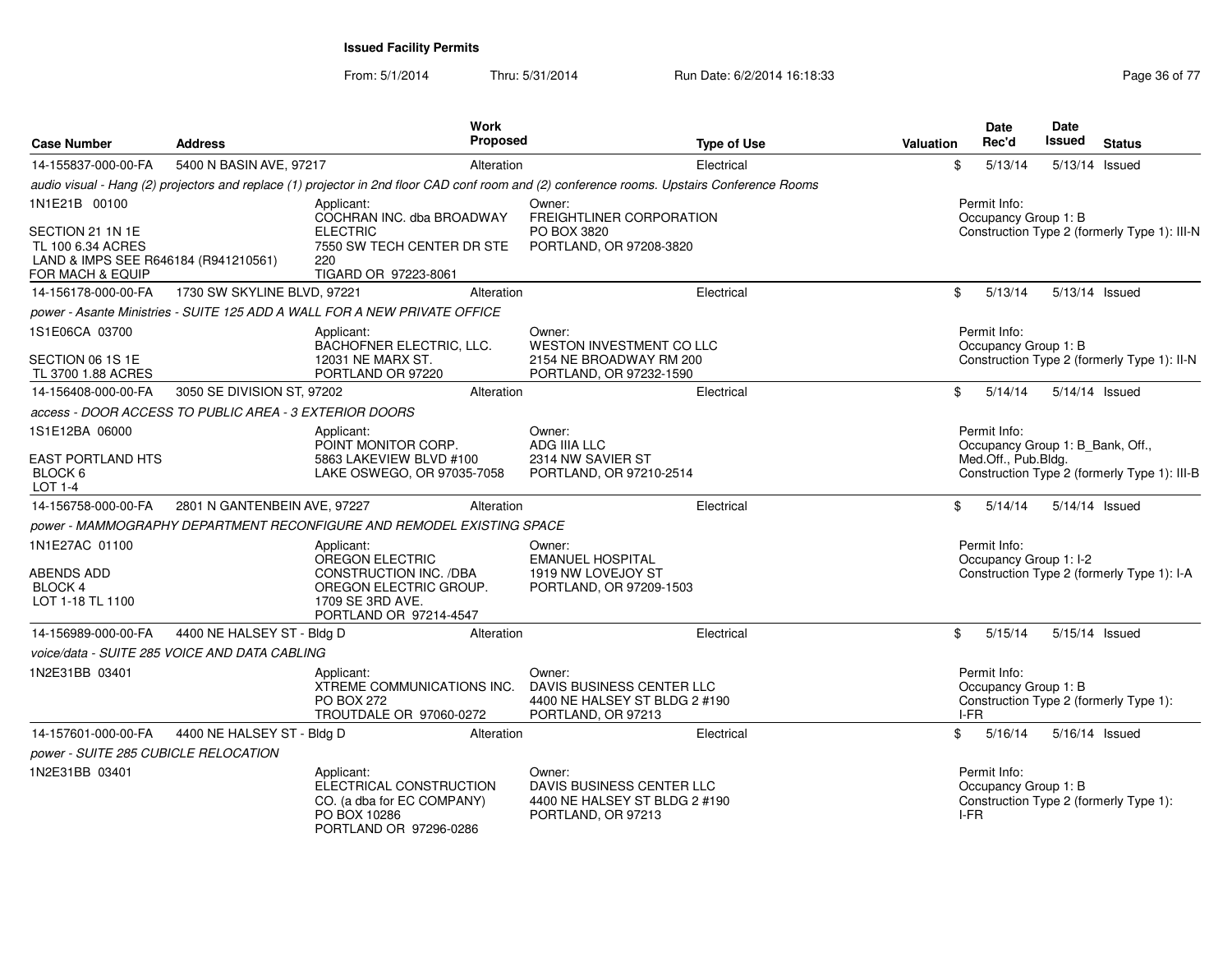| <b>Case Number</b>                                                                                                                                                  | <b>Address</b>             | Work<br><b>Proposed</b>                                                                                                                                             |                                                                                                                     | <b>Type of Use</b>                                                              | <b>Valuation</b> | <b>Date</b><br>Rec'd                         |         | Date<br>Issued | <b>Status</b>                                                                    |
|---------------------------------------------------------------------------------------------------------------------------------------------------------------------|----------------------------|---------------------------------------------------------------------------------------------------------------------------------------------------------------------|---------------------------------------------------------------------------------------------------------------------|---------------------------------------------------------------------------------|------------------|----------------------------------------------|---------|----------------|----------------------------------------------------------------------------------|
| 14-157730-000-00-FA                                                                                                                                                 | 4400 NE HALSEY ST - Bldg D | Alteration                                                                                                                                                          |                                                                                                                     | Electrical                                                                      | \$               |                                              | 5/16/14 |                | 5/16/14 Issued                                                                   |
|                                                                                                                                                                     |                            | power - SUITE 289 - 7,745 SQ FT TI; REMOVE OFFICE PARTITION WALLS & DOORS, RECONFIGURE FOR MORE CUBICLE WORK SPACES                                                 |                                                                                                                     |                                                                                 |                  |                                              |         |                |                                                                                  |
| 1N2E31BB 03401                                                                                                                                                      |                            | Applicant:<br>COCHRAN INC. dba BROADWAY<br><b>ELECTRIC</b><br>7550 SW TECH CENTER DR STE<br>220<br>TIGARD OR 97223-8061                                             | Owner:<br>DAVIS BUSINESS CENTER LLC<br>4400 NE HALSEY ST BLDG 2 #190<br>PORTLAND, OR 97213                          |                                                                                 |                  | Permit Info:<br>Occupancy Group 1: B<br>I-FR |         |                | Construction Type 2 (formerly Type 1):                                           |
| 14-158795-000-00-FA                                                                                                                                                 | 123 NE 3RD AVE, 97232      | Alteration                                                                                                                                                          |                                                                                                                     | Electrical                                                                      |                  | \$                                           | 5/19/14 |                | 5/19/14 Issued                                                                   |
|                                                                                                                                                                     |                            | UPPER AND LOWER FLOOR; NEW WALL FOR OFFICE, BREAKROOM, CONFERENCE ROOM, PHONES, NEW STAIR AND GUARDRAIL BETWEEN FLOORS, GAS FIREPLACE, DOORS, RELITES, OPEN         |                                                                                                                     |                                                                                 |                  |                                              |         |                |                                                                                  |
| 1N1E34DA 02800<br>EAST PORTLAND<br>BLOCK 68<br>INC PT VAC ST LOT 1&8<br>LOT 2&3&6&7<br>INC PT VAC ST LOT 4&5: HISTORIC<br>PROPERTY; POTENTIAL ADDITIONAL TAX        |                            | Applicant:<br>DBA WRIGHT 1 ELECTRIC and<br>THREE PHASE ELECTRIC<br>5618 SE 135TH<br>PORTLAND OR 97236                                                               | Owner:<br>BRIDGEHEAD DEVELOPMENT LLC DBA WRIGHT 1 ELECTRIC and<br>1001 SE WATER AVE #120<br>PORTLAND, OR 97214-2147 | CCB - Contractor:<br>THREE PHASE ELECTRIC<br>5618 SE 135TH<br>PORTLAND OR 97236 |                  | Permit Info:<br>Med.Off., Pub.Bldg.          |         |                | Occupancy Group 1: B_Bank, Off.,<br>Construction Type 2 (formerly Type 1): III-A |
| 14-158801-000-00-FA                                                                                                                                                 | 123 NE 3RD AVE, 97232      | Alteration                                                                                                                                                          |                                                                                                                     | Electrical                                                                      |                  | \$                                           | 5/19/14 |                | 5/19/14 Under Inspection                                                         |
|                                                                                                                                                                     |                            | fire alarm wiring - TI, UPPER AND LOWER FLOOR; NEW WALL FOR OFFICE, BREAKROOM, CONFERENCE ROOM, PHONES, NEW STAIR AND GUARDRAIL BETWEEN FLOORS, GAS FIREPLACE, DOO. |                                                                                                                     |                                                                                 |                  |                                              |         |                |                                                                                  |
| 1N1E34DA 02800<br><b>EAST PORTLAND</b><br>BLOCK 68<br>INC PT VAC ST LOT 1&8<br>LOT 2&3&6&7<br>INC PT VAC ST LOT 4&5; HISTORIC<br>PROPERTY; POTENTIAL ADDITIONAL TAX |                            | Applicant:<br>POINT MONITOR CORP<br>5863 lakeview blyd<br>lake oswego or 97035                                                                                      | Owner:<br>BRIDGEHEAD DEVELOPMENT LLC POINT MONITOR CORP<br>1001 SE WATER AVE #120<br>PORTLAND, OR 97214-2147        | CCB - Contractor:<br>5863 lakeview blyd<br>lake oswego or 97035                 |                  | Permit Info:<br>Med.Off., Pub.Bldg.          |         |                | Occupancy Group 1: B_Bank, Off.,<br>Construction Type 2 (formerly Type 1): III-A |
| 14-158517-000-00-FA                                                                                                                                                 | 1300 SW 6TH AVE, 97201     | Alteration                                                                                                                                                          |                                                                                                                     | Electrical                                                                      |                  | \$                                           | 5/19/14 |                | 5/20/14 Issued                                                                   |
|                                                                                                                                                                     |                            | fire alarm - MAIN LEVEL EXPAND EXERCISE AREA WITH NEW 2208 SQ FT HIGH INTENSITY TRAINING (H.I.T.) AREA WITH SEPARATE SHOWERS & LOCKER AREA                          |                                                                                                                     |                                                                                 |                  |                                              |         |                |                                                                                  |
| 1S1E03BC 01900<br><b>PORTLAND</b><br>BLOCK 166<br>LOT 1-8                                                                                                           |                            | Applicant:<br>ACTION TECHNOLOGY SYSTEMS<br>LLC.<br>835 SE 17TH AVE.<br>PORTLAND OR 97214                                                                            | Owner:<br><b>ERICKSON REALTY LTD</b><br>4900 SW GRIFFITH DR STE 133<br>BEAVERTON, OR 97005                          |                                                                                 |                  | Permit Info:<br>Occupancy Group 1: B<br>I-FR |         |                | Construction Type 2 (formerly Type 1):                                           |
| 14-159183-000-00-FA                                                                                                                                                 | 100 SW MAIN ST, 97204      | Alteration                                                                                                                                                          |                                                                                                                     | Electrical                                                                      |                  | \$                                           | 5/20/14 | 5/20/14 Final  |                                                                                  |
|                                                                                                                                                                     |                            | hvac - 13TH & 16TH FLOOR INTERFACE. DEMO OF WALLS, DOORS, CASEWORK AND FINISHES. NEW WALLS, DOORS, RE-LITES, ELECTRICAL, LIGHTING AND CASEWORK                      |                                                                                                                     |                                                                                 |                  |                                              |         |                |                                                                                  |
| 1S1E03BD 00600<br><b>PORTLAND</b><br>BLOCK 10<br>LOT 1 EXC PT IN STS<br>LOT 2-8 EXC PT IN ST                                                                        |                            | Applicant:<br>ALLIANT SYSTEMS LLC.<br>1600 NW 167TH PL. SUITE 330<br>BEAVERTON, OR 97005                                                                            | Owner:<br>AAT OREGON OFFICE I LLC<br>11455 EL CAMINO REAL #200<br>SAN DIEGO, CA 92130-2047                          |                                                                                 |                  |                                              |         |                |                                                                                  |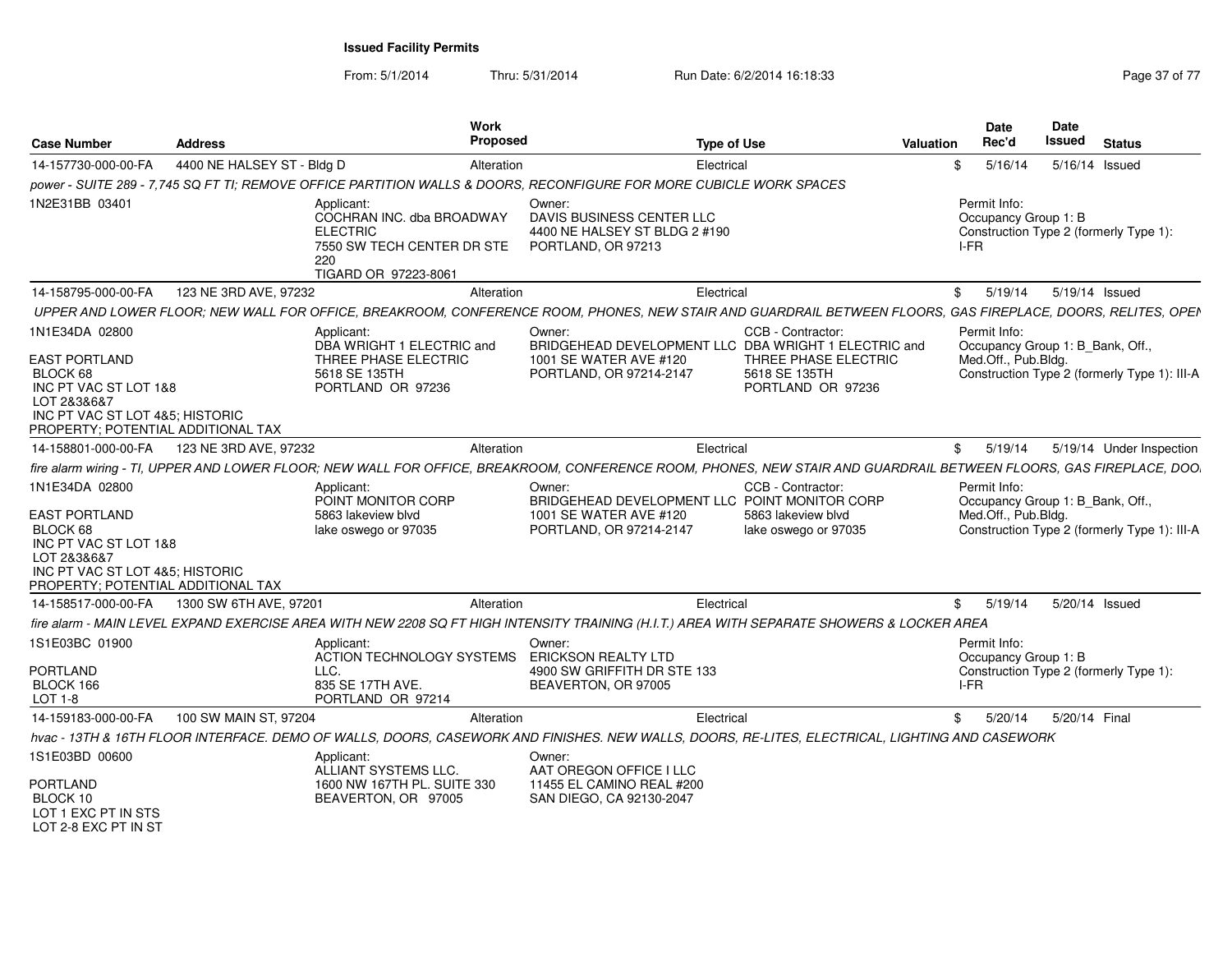| <b>Case Number</b>                                                                                               | <b>Address</b>                      |                                                                                                                     | Work<br><b>Proposed</b> |                                                                                                                                                                      | <b>Type of Use</b> | Valuation |            | Date<br>Rec'd                        | <b>Date</b><br>Issued           | <b>Status</b>                          |
|------------------------------------------------------------------------------------------------------------------|-------------------------------------|---------------------------------------------------------------------------------------------------------------------|-------------------------|----------------------------------------------------------------------------------------------------------------------------------------------------------------------|--------------------|-----------|------------|--------------------------------------|---------------------------------|----------------------------------------|
| 14-159294-000-00-FA                                                                                              | 15311 NE AIRPORT WAY, 97230         |                                                                                                                     | Alteration              |                                                                                                                                                                      | Electrical         |           | \$         | 5/20/14                              |                                 | 5/20/14 Under Inspection               |
|                                                                                                                  |                                     |                                                                                                                     |                         | , power - DEMO PORTION OF WAREHOUSE OFFICES, ADD NEW OFFICE, DOORS, RELITES, NEW WALL SEPARATING OFFICE/WAREHOUSE, REMOVE DEMISING WALL, ADD EXTERIOR CONCRETE       |                    |           |            |                                      |                                 |                                        |
| 1N2E24 01400                                                                                                     |                                     | Applicant:<br><b>ERTELL ELECTRIC.</b><br><b>PO BOX 279</b><br>FOREST GROVE OR 97116-0279                            |                         | Owner:<br>PROLOGIS TLF (PORTLAND) LLC<br>851 SW 6TH AVE #1200<br>PORTLAND, OR 97204                                                                                  |                    |           |            |                                      |                                 |                                        |
| 14-159747-000-00-FA                                                                                              | 720 SW WASHINGTON ST, 97205         |                                                                                                                     | Alteration              |                                                                                                                                                                      | Electrical         |           | \$         | 5/21/14                              | 5/21/14 Issued                  |                                        |
|                                                                                                                  |                                     |                                                                                                                     |                         | voice/data - SUITE750; REMOVE SOME PARTITION WALLS AT SW END, ADD BACK FOR OFFICES, BREAK ROOM, CONFERENCE ROOM, CONSULTATION ROOMS, OPEN OFFICE, CEILING, ELEC, PLI |                    |           |            |                                      |                                 |                                        |
| 1N1E34CC 06600<br><b>PORTLAND</b><br>BLOCK 213<br>LOT 1&2&7&8                                                    |                                     | Applicant:<br>HATFIELD COMMUNICATIONS<br>LLC.<br>P.O. BOX 83825<br>PORTLAND OR 97283-0825                           |                         | Owner:<br><b>GPO MORGAN LLC</b><br>522 SW 5TH AVE #1105<br>PORTLAND, OR 97204                                                                                        |                    |           |            |                                      |                                 |                                        |
| 14-159781-000-00-FA                                                                                              | 1650 NW NAITO PKY - Unit 304, 97209 |                                                                                                                     | Alteration              |                                                                                                                                                                      | Electrical         |           | $^{\circ}$ | 5/21/14                              | 5/21/14 Final                   |                                        |
|                                                                                                                  |                                     |                                                                                                                     |                         | voice/data - 3RD FLOOR LEGACY CLINICAL INFORMATION/TRAINING CENTER COMPLETE 14.377 SQ FT REMODEL OF EXISTING TENANT. REMOVE EXISTING WALLS AND RECONFIGURE OFFICE S  |                    |           |            |                                      |                                 |                                        |
| 1N1E28DD 00400<br><b>WATSONS ADD</b><br>LOT 1-10 TL 400                                                          |                                     | Applicant:<br>SERVICE COMMUNICATIONS INC.<br>4120 SE INTERNATIONAL WAY<br><b>SUITE A-109</b><br>MILWAUKIE, OR 97222 |                         | Owner:<br>THE REALTY ASSOCIATES<br>1301 DOVE ST #860<br>NEWPORT BEACH, CA 92660                                                                                      |                    |           | I-FR       | Permit Info:<br>Occupancy Group 1: B |                                 | Construction Type 2 (formerly Type 1): |
| 14-160190-000-00-FA                                                                                              | 530 SW 5TH AVE, 97204               |                                                                                                                     | Alteration              | Owner:<br>FUND IX LP<br>1301 DOVE ST #860<br>NEWPORT BEACH, CA 92660                                                                                                 | Electrical         |           | \$         | 5/22/14                              | 5/22/14 Issued                  |                                        |
|                                                                                                                  |                                     |                                                                                                                     |                         | voice/data - SUITE 900 RALLY MARKETING 2728 SQ FT NEW TENANT REMODEL, NEW WALLS FOR OFFICES, CONFERENCE ROOM, BREAK & SERVER ROOMS                                   |                    |           |            |                                      |                                 |                                        |
| 1N1E34CD 09600<br><b>PORTLAND</b><br>BLOCK 63<br>LOT 5&6<br><b>HISTORIC PROPERTY</b><br>POTENTIAL ADDITIONAL TAX |                                     | Applicant:<br>HATFIELD COMMUNICATIONS<br>LLC.<br>P.O. BOX 83825<br>PORTLAND OR 97283-0825                           |                         | Owner:<br>RGOF YEON BUILDING LLC<br>551 FIFTH AVE 23RD FLOOR<br>NEW YORK, NY 10176                                                                                   |                    |           |            | Permit Info:<br>Med.Off., Pub.Bldg.  | Occupancy Group 1: B_Bank, Off. |                                        |
| 14-163415-000-00-FA                                                                                              | 1025 SW WASHINGTON ST, 97205        |                                                                                                                     | Alteration              |                                                                                                                                                                      | Electrical         |           | \$         | 5/30/14                              | 5/30/14 Issued                  |                                        |
|                                                                                                                  |                                     |                                                                                                                     |                         | fire alarm - DEMO WORK, BASM'T, 1ST,2ND FLOOR: PARTITIONS, CORE AND SHELL IMPROVEMENTS, NEW STOREFRONT, NEW ADA ENTRANCE, REMODEL RESTROOMS, NEW CANOPY, ELEC, PL    |                    |           |            |                                      |                                 |                                        |
| 1N1E34CC 05100                                                                                                   |                                     | Applicant:<br><b>ACTION TECHNOLOGY SYSTEMS</b><br>LLC.<br>835 SE 17TH AVE.<br>PORTLAND OR 97214                     |                         | Owner:<br>1122 STARK INVESTMENT LLC<br>2455 NW MARSHALL ST #1<br>PORTLAND, OR 97210                                                                                  |                    |           |            |                                      |                                 |                                        |
| 14-161818-000-00-FA                                                                                              | 825 NE MULTNOMAH ST - Unit 1        |                                                                                                                     | Alteration              |                                                                                                                                                                      | Electrical         |           | \$         | 5/28/14                              | 5/28/14 Issued                  |                                        |
|                                                                                                                  |                                     |                                                                                                                     |                         | access - 13TH & 14TH FLOORS, FAMILY CARE; REMOVE ALL PARTITIONS, DOORS, FIXTURES, FLOORING, RECONFIGURE WALLS, DOORS, FOR OFFICES, RECEPTION, CONFERENCE ROOM, LOUI  |                    |           |            |                                      |                                 |                                        |
| 1N1E35BB 90002<br>LLOYD CENTER TOWER CONDOMINIUM                                                                 |                                     | Applicant:<br>PROTEC INC.<br>720 NE FLANDERS ST                                                                     |                         | Owner:<br><b>PACIFICORP</b><br>700 NE MULTNOMAH ST 7TH FLR                                                                                                           |                    |           |            |                                      |                                 |                                        |
| LOT <sub>1</sub><br><b>DEPT OF REVENUE</b>                                                                       |                                     | PORTLAND OR 97232-2763                                                                                              |                         | PORTLAND, OR 97232                                                                                                                                                   |                    |           |            |                                      |                                 |                                        |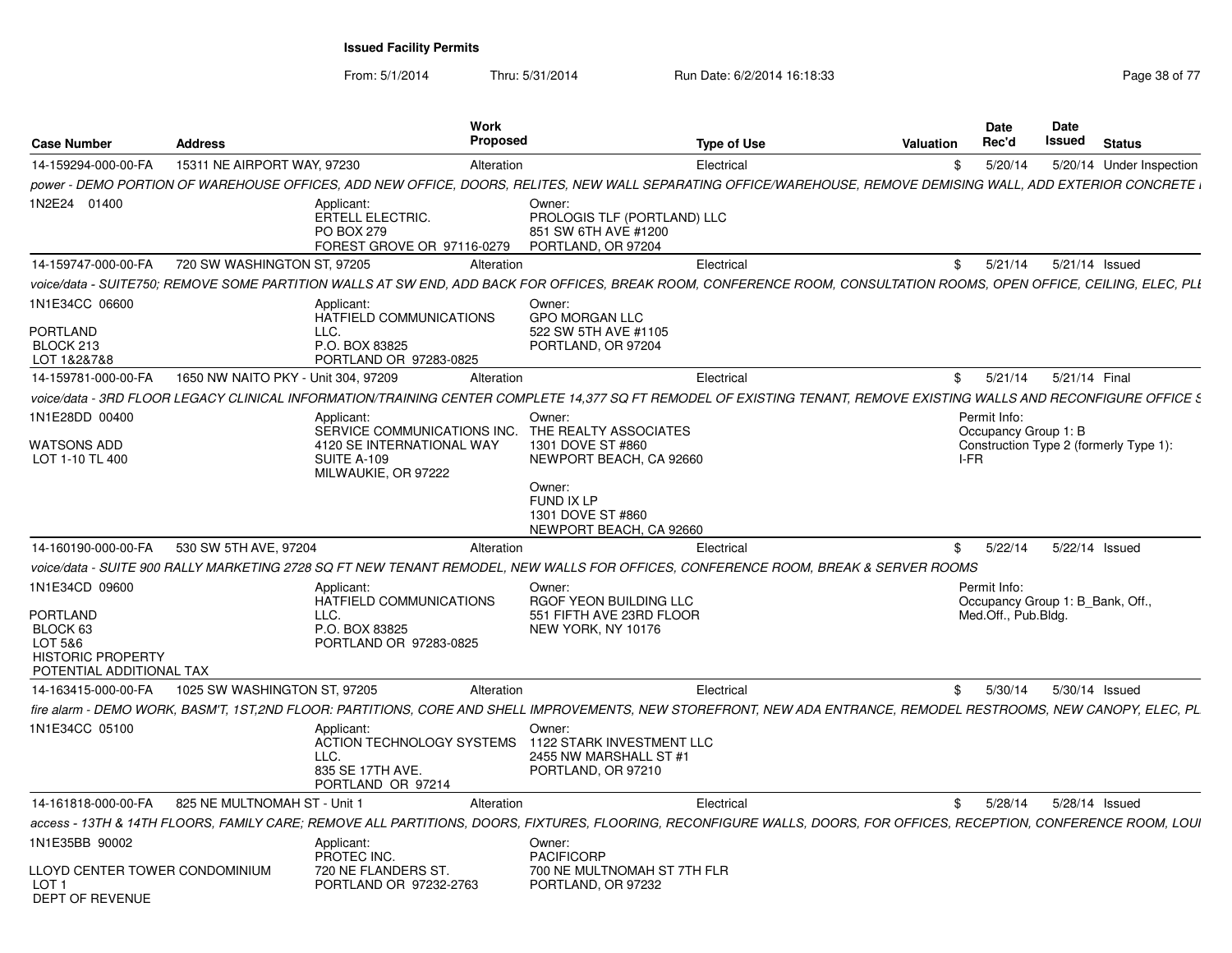From: 5/1/2014Thru: 5/31/2014 **Run Date: 6/2/2014 16:18:33** Page

| <b>Case Number</b>                                                 | <b>Address</b>                |                                                                                                                                                                   | Work<br>Proposed |                                                                                       | <b>Type of Use</b> | Valuation | Date<br>Rec'd                        | Date<br><b>Issued</b> | <b>Status</b>                               |
|--------------------------------------------------------------------|-------------------------------|-------------------------------------------------------------------------------------------------------------------------------------------------------------------|------------------|---------------------------------------------------------------------------------------|--------------------|-----------|--------------------------------------|-----------------------|---------------------------------------------|
| 14-162140-000-00-FA                                                | 507 NE 47TH AVE, 97213        |                                                                                                                                                                   | Alteration       |                                                                                       | Electrical         | S.        | 5/28/14                              | 5/28/14 Issued        |                                             |
| power - 507 Medical Office Bldg. Suite 102                         |                               |                                                                                                                                                                   |                  |                                                                                       |                    |           |                                      |                       |                                             |
| 1N2E31BC 06200                                                     |                               | Applicant:                                                                                                                                                        |                  | Owner:                                                                                |                    |           |                                      |                       |                                             |
| MAPLE HILL PL<br><b>BLOCK1</b><br>LOT 6-8                          |                               | COCHRAN INC. dba BROADWAY<br><b>ELECTRIC</b><br>7550 SW TECH CENTER DR STE<br>220                                                                                 |                  | PROVIDENCE HEALTH<br>4400 NE HALSEY ST BLDG 2 #190<br>PORTLAND, OR 97213-1545         |                    |           |                                      |                       |                                             |
|                                                                    |                               | TIGARD OR 97223-8061                                                                                                                                              |                  | Owner:<br>SERVICES-OREGON<br>4400 NE HALSEY ST BLDG 2 #190<br>PORTLAND, OR 97213-1545 |                    |           |                                      |                       |                                             |
| 14-162170-000-00-FA 921 SW 6TH AVE, 97205                          |                               |                                                                                                                                                                   | Alteration       |                                                                                       | Electrical         |           | \$5/28/14                            | 5/28/14 Issued        |                                             |
|                                                                    |                               | power - MECHANICAL ROOM - REMOVE AND REPLACE AIR HANDLERS 5, 6 & 7PR#91213/AIR HANDLER                                                                            |                  |                                                                                       |                    |           |                                      |                       |                                             |
| 1S1E03BB 02300                                                     |                               | Applicant:<br>RITE WAY ELECTRIC INC                                                                                                                               |                  | Owner:<br>WALTON PORTLAND HOLDINGS                                                    |                    |           |                                      |                       |                                             |
| PORTLAND<br>BLOCK 181<br>LOT 1-8                                   |                               | 2904 3 LKS RD<br>ALBANY, OR 97321                                                                                                                                 |                  | 900 N MICHIGAN AVE #1900<br>CHICAGO, IL 60611                                         |                    |           |                                      |                       |                                             |
|                                                                    |                               |                                                                                                                                                                   |                  | Owner:<br>VI LLC<br>900 N MICHIGAN AVE #1900<br>CHICAGO, IL 60611                     |                    |           |                                      |                       |                                             |
| 14-162414-000-00-FA                                                | 4650 SW MACADAM AVE, 97201    |                                                                                                                                                                   | Alteration       |                                                                                       | Electrical         |           | \$ 5/29/14 5/29/14 Issued            |                       |                                             |
|                                                                    |                               | telecom - PRECISION CASTPARTS - WORK 2ND,3RD,4TH FLOOR; MOST WORK ON 2ND FLR, PARTITION WALL REMOVAL, DOORS, ADD BACK TO CREATE HALLWAY, OFFICES, CONFERENCE ROOM |                  |                                                                                       |                    |           |                                      |                       |                                             |
| 1S1E15BA 00900                                                     |                               | Applicant:<br>STONER ELECTRIC, INC.                                                                                                                               |                  | Owner:<br>PCC JOHNS LANDING LLC                                                       |                    |           | Permit Info:<br>Occupancy Group 1: B |                       |                                             |
| SECTION 15 1S 1E<br>TL 900 1.00 ACRES                              |                               | 1904 SE OCHOCO ST<br>MILWAUKIE OR 97222-7315                                                                                                                      |                  | 4650 SW MACADAM AVE #440<br>PORTLAND, OR 97239-4262                                   |                    |           |                                      |                       | Construction Type 2 (formerly Type 1): II-A |
| 14-162415-000-00-FA                                                | 705 N KILLINGSWORTH ST, 97217 |                                                                                                                                                                   | Alteration       |                                                                                       | Electrical         |           | \$ 5/29/14 5/30/14 Issued            |                       |                                             |
|                                                                    |                               | power - JH CLASSROOM REMODEL, REMOVE, PATCH & REPAIR WALLS & FLOORS, PARTIAL SUSPENDED ACT GRID CEILING                                                           |                  |                                                                                       |                    |           |                                      |                       |                                             |
| 1N1E15CD 12300                                                     |                               | Applicant:<br>ONEILL ELECTRIC INC.                                                                                                                                |                  | Owner:<br>PORTLAND COMMUNITY                                                          |                    |           | Permit Info:<br>Occupancy Group 1: B |                       |                                             |
| <b>WEST PIEDMONT</b><br>BLOCK 3<br>LOT 10-16<br>E 77' OF LOT 17&18 |                               | 4444 SE 27TH AVE<br>PORTLAND OR 97202-3608                                                                                                                        |                  | <b>COLLEGE DIST</b><br>PO BOX 6119<br>ALOHA, OR 97007-0119                            |                    |           |                                      |                       | Construction Type 2 (formerly Type 1): II-B |
|                                                                    |                               |                                                                                                                                                                   |                  | Owner:<br>PROCUREMENT AND RISK SVCS<br>PO BOX 6119<br>ALOHA, OR 97007-0119            |                    |           |                                      |                       |                                             |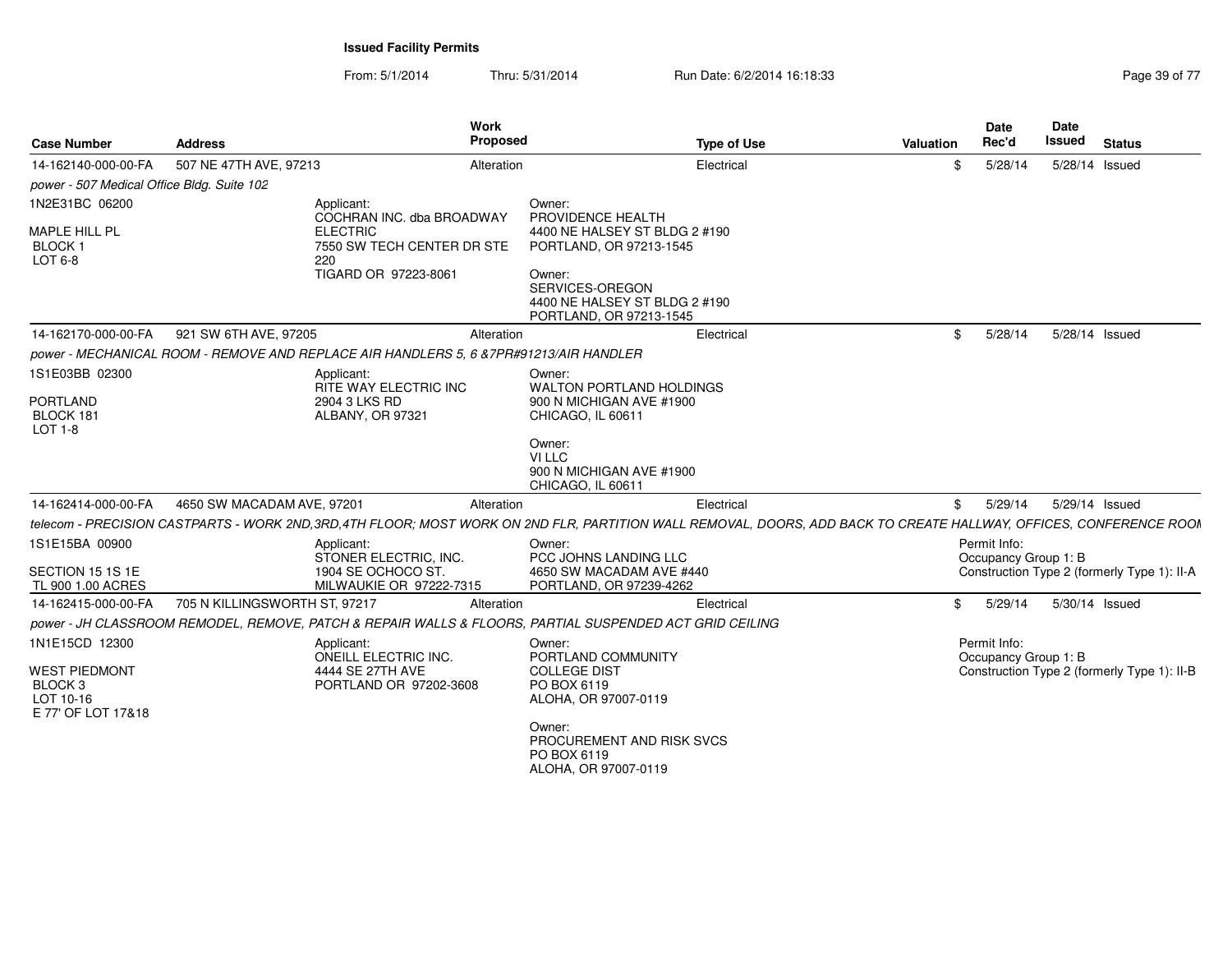| <b>Case Number</b>                               | <b>Address</b>                | Work<br><b>Proposed</b>                                                                                                                                              |                                                                                                                                                                          | <b>Type of Use</b> | Valuation | Date<br>Rec'd                        | Date<br>Issued | <b>Status</b>                               |
|--------------------------------------------------|-------------------------------|----------------------------------------------------------------------------------------------------------------------------------------------------------------------|--------------------------------------------------------------------------------------------------------------------------------------------------------------------------|--------------------|-----------|--------------------------------------|----------------|---------------------------------------------|
| 14-162824-000-00-FA                              | 501 N DIXON ST, 97227         | Alteration                                                                                                                                                           |                                                                                                                                                                          | Electrical         | \$        | 5/29/14                              | 5/29/14 Issued |                                             |
|                                                  |                               | power - REPLACE 4 EVAPORATORS - REPAIR DRIVE-IN FREEZER - DISCONNECT POWER TO FREEZER, INSALL NEW, INSTALL SECTION OF SEF-REGULATING HEAT TRACE FOR NEW EVAPORATC    |                                                                                                                                                                          |                    |           |                                      |                |                                             |
| 1N1E27DC 06600                                   |                               | Applicant:<br>FIVE STAR ELECTRIC INC.                                                                                                                                | Owner:<br>SCHOOL DISTRICT NO 1(LEASED                                                                                                                                    |                    |           |                                      |                |                                             |
| ELIZABETH IRVINGS ADD<br><b>BLOCK 18 TL 6600</b> |                               | 756 SW BAILEY AVE<br>HILLSBORO OR 97123                                                                                                                              | PO BOX 3107<br>PORTLAND, OR 97208-3107                                                                                                                                   |                    |           |                                      |                |                                             |
|                                                  |                               |                                                                                                                                                                      | Owner:<br>MULTNOMAH COUNTY<br>PO BOX 3107<br>PORTLAND, OR 97208-3107                                                                                                     |                    |           |                                      |                |                                             |
| 14-162829-000-00-FA                              | 26 SW SALMON ST, 97204        | Alteration                                                                                                                                                           |                                                                                                                                                                          | Electrical         | \$        | 5/29/14                              |                | 5/29/14 Under Inspection                    |
|                                                  |                               | power, fire alarm- 4TH FLOOR TI; NEW CLERESTORY WALLS, NEW GLASS WALLS, OPERABLE WALL, DOORS, RELITES FOR NEW OFFICES, CONFERENCE ROOMS, TRAINING, BREAKROOM, CEILII |                                                                                                                                                                          |                    |           |                                      |                |                                             |
| 1S1E03BD 00200<br>PORTLAND<br>BLOCK 6<br>LOT 1-8 |                               | Applicant:<br>OREGON ELECTRIC<br>CONSTRUCTION INC. /DBA<br>OREGON ELECTRIC GROUP.<br>1709 SE 3RD AVE.<br>PORTLAND OR 97214-4547                                      | Owner:<br>IEH PORTLAND LLC<br>121 SW SALMON ST 1WTC0402<br>PORTLAND, OR 97204-2901                                                                                       |                    |           |                                      |                |                                             |
| 14-162868-000-00-FA                              | 26 SW SALMON ST, 97204        | Alteration                                                                                                                                                           |                                                                                                                                                                          | Electrical         | \$        | 5/29/14                              |                | 5/29/14 Issued                              |
| voice/data - Issue Christenson - voice/data      |                               |                                                                                                                                                                      |                                                                                                                                                                          |                    |           |                                      |                |                                             |
| 1S1E03BD 00200<br>PORTLAND<br>BLOCK 6<br>LOT 1-8 |                               | Applicant:<br>CHRISTENSON ELECTRIC INC.<br>111 SW COLUMBIA ST. STE 480<br>PORTLAND OR 97201-5838                                                                     | Owner:<br><b>IEH PORTLAND LLC</b><br>121 SW SALMON ST 1WTC0402<br>PORTLAND, OR 97204-2901                                                                                |                    |           |                                      |                |                                             |
| 14-162871-000-00-FA                              | 26 SW SALMON ST, 97204        | Alteration                                                                                                                                                           |                                                                                                                                                                          | Electrical         | \$        | 5/29/14                              | 5/29/14 Issued |                                             |
|                                                  |                               | hvac - 4TH FLOOR TI; NEW CLERESTORY WALLS, NEW GLASS WALLS, OPERABLE WALL, DOORS, RELITES FOR NEW OFFICES, CONFERENCE ROOMS, TRAINING, BREAKROOM, CEILING, ELEC,     |                                                                                                                                                                          |                    |           |                                      |                |                                             |
| 1S1E03BD 00200<br>PORTLAND<br>BLOCK 6            |                               | Applicant:<br>TICE ELECTRIC CO.<br>5405 N Lagoon Ave.<br>PORTLAND OR 97217-7637                                                                                      | Owner:<br>IEH PORTLAND LLC<br>121 SW SALMON ST 1WTC0402<br>PORTLAND, OR 97204-2901                                                                                       |                    |           |                                      |                |                                             |
| LOT 1-8                                          |                               |                                                                                                                                                                      |                                                                                                                                                                          |                    |           |                                      |                |                                             |
| 14-163009-000-00-FA                              | 705 N KILLINGSWORTH ST, 97217 | Alteration<br>power - TEB CLASSROOM REMODEL, PATCH & REPAIR WALLS & FLOORS, NEW CORNER WALL FOR SPRINKLER SYSTEM, PARTIAL SUSPENDED ACT GRID CEILING                 |                                                                                                                                                                          | Electrical         | \$        | 5/30/14                              | 5/30/14 Issued |                                             |
| 1N1E15CD 12300                                   |                               | Applicant:<br>ONEILL ELECTRIC INC.<br>4444 SE 27TH AVE<br>PORTLAND OR 97202-3608                                                                                     | Owner:<br>PORTLAND COMMUNITY<br><b>COLLEGE DIST</b><br>PO BOX 6119<br>ALOHA, OR 97007-0119<br>Owner:<br>PROCUREMENT AND RISK SVCS<br>PO BOX 6119<br>ALOHA, OR 97007-0119 |                    |           | Permit Info:<br>Occupancy Group 1: B |                | Construction Type 2 (formerly Type 1): II-B |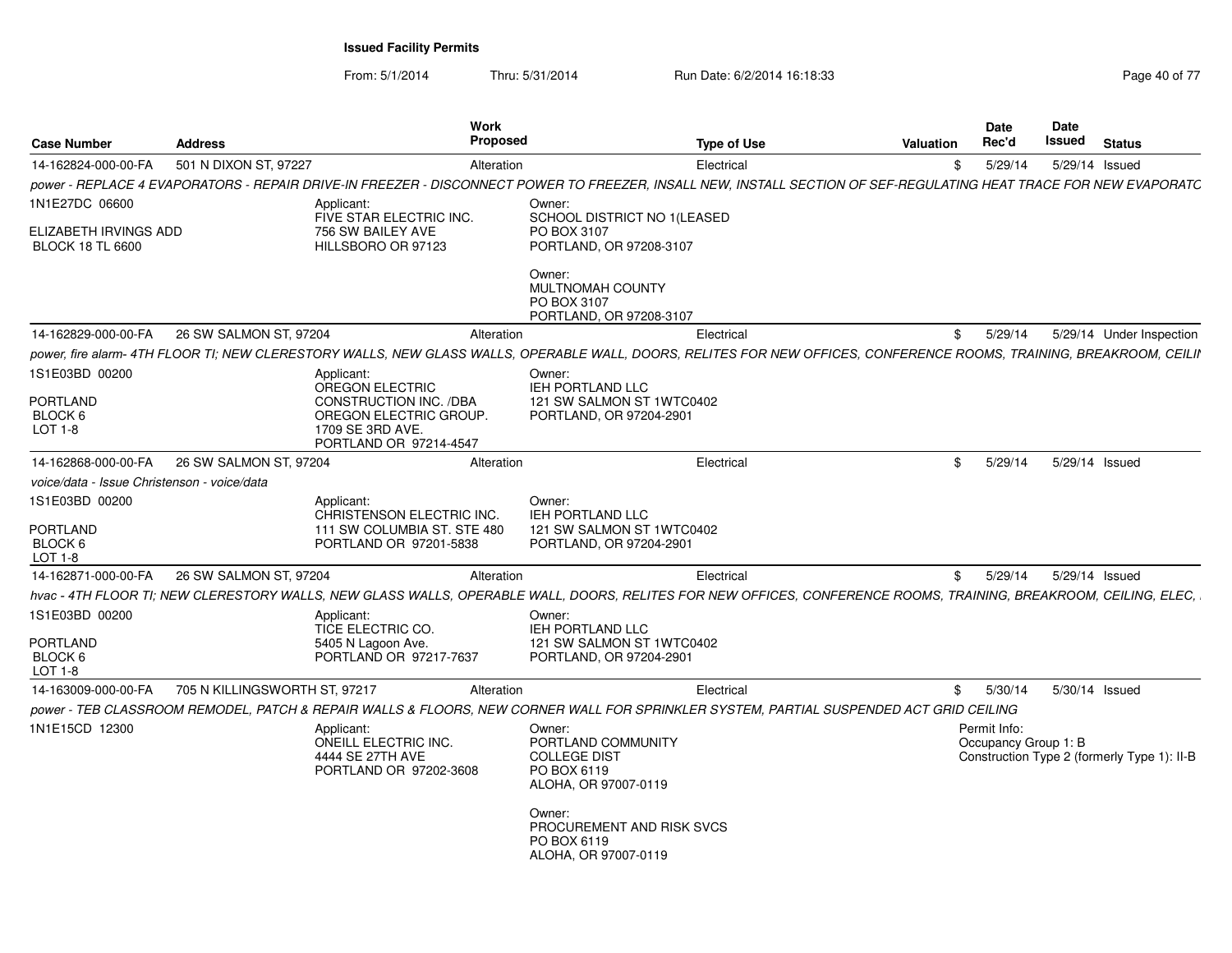| <b>Case Number</b>                                                                                                                                                  | <b>Address</b>                  | <b>Work</b><br><b>Proposed</b>                                                                                                                                    |                                                                                                   | <b>Type of Use</b> | <b>Valuation</b> | <b>Date</b><br>Rec'd                                                    | Date<br>Issued | <b>Status</b>                                |
|---------------------------------------------------------------------------------------------------------------------------------------------------------------------|---------------------------------|-------------------------------------------------------------------------------------------------------------------------------------------------------------------|---------------------------------------------------------------------------------------------------|--------------------|------------------|-------------------------------------------------------------------------|----------------|----------------------------------------------|
| 14-163011-000-00-FA                                                                                                                                                 | 123 NE 3RD AVE, 97232           | Alteration                                                                                                                                                        |                                                                                                   | Electrical         |                  | 5/30/14<br>\$                                                           |                | 5/30/14 Issued                               |
|                                                                                                                                                                     |                                 | hvac controls - - TI, UPPER AND LOWER FLOOR; NEW WALL FOR OFFICE, BREAKROOM, CONFERENCE ROOM, PHONES, NEW STAIR AND GUARDRAIL BETWEEN FLOORS, GAS FIREPLACE, DOOR |                                                                                                   |                    |                  |                                                                         |                |                                              |
| 1N1E34DA 02800                                                                                                                                                      |                                 | Applicant:<br>ALLIANT SYSTEMS LLC.                                                                                                                                | Owner:<br>BRIDGEHEAD DEVELOPMENT LLC                                                              |                    |                  | Permit Info:<br>Occupancy Group 1: B Bank, Off.,                        |                |                                              |
| <b>EAST PORTLAND</b><br>BLOCK 68<br>INC PT VAC ST LOT 1&8<br>LOT 2&3&6&7<br>INC PT VAC ST LOT 4&5; HISTORIC<br>PROPERTY; POTENTIAL ADDITIONAL TAX                   |                                 | 1600 NW 167TH PL. SUITE 330<br>BEAVERTON, OR 97005                                                                                                                | 1001 SE WATER AVE #120<br>PORTLAND, OR 97214-2147                                                 |                    |                  | Med.Off., Pub.Bldg.                                                     |                | Construction Type 2 (formerly Type 1): III-A |
| 14-163013-000-00-FA                                                                                                                                                 | 123 NE 3RD AVE, 97232           | Alteration                                                                                                                                                        |                                                                                                   | Electrical         |                  | 5/30/14<br>\$                                                           | 5/30/14 Final  |                                              |
|                                                                                                                                                                     |                                 | hvac stats - SUITE 119; NEW WALLS, DOORS, RELITES, FOR OFFICES, WORK ROOM, RECEPTION, CONFERENCE ROOM, BREAK ROOM, SERVER ROOM, OPEN OFFICE, CEILING, ELEC,       |                                                                                                   |                    |                  |                                                                         |                |                                              |
| 1N1E34DA 02800<br><b>EAST PORTLAND</b><br>BLOCK 68<br>INC PT VAC ST LOT 1&8<br>LOT 2&3&6&7<br>INC PT VAC ST LOT 4&5; HISTORIC<br>PROPERTY; POTENTIAL ADDITIONAL TAX |                                 | Applicant:<br>ALLIANT SYSTEMS LLC.<br>1600 NW 167TH PL. SUITE 330<br>BEAVERTON, OR 97005                                                                          | Owner:<br>BRIDGEHEAD DEVELOPMENT LLC<br>1001 SE WATER AVE #120<br>PORTLAND, OR 97214-2147         |                    |                  | Permit Info:<br>Occupancy Group 1: B Bank, Off.,<br>Med.Off., Pub.Bldg. |                | Construction Type 2 (formerly Type 1): III-A |
| 14-163014-000-00-FA                                                                                                                                                 | 123 NE 3RD AVE, 97232           | Alteration                                                                                                                                                        |                                                                                                   | Electrical         |                  | 5/30/14<br>\$                                                           | 5/30/14 Final  |                                              |
|                                                                                                                                                                     |                                 | hvac stat - SUITE 016; TI, WELOCALIZE REMOVE SOME WALLS, RECONFIGURE FOR TWO LARGE WORK LABS, CEILING ELEC                                                        |                                                                                                   |                    |                  |                                                                         |                |                                              |
| 1N1E34DA 02800<br>EAST PORTLAND<br>BLOCK 68<br>INC PT VAC ST LOT 1&8<br>LOT 2&3&6&7<br>INC PT VAC ST LOT 4&5: HISTORIC<br>PROPERTY; POTENTIAL ADDITIONAL TAX        |                                 | Applicant:<br>ALLIANT SYSTEMS LLC.<br>1600 NW 167TH PL. SUITE 330<br>BEAVERTON, OR 97005                                                                          | Owner:<br>BRIDGEHEAD DEVELOPMENT LLC<br>1001 SE WATER AVE #120<br>PORTLAND, OR 97214-2147         |                    |                  | Permit Info:<br>Occupancy Group 1: B Bank, Off.,<br>Med.Off., Pub.Bldg. |                | Construction Type 2 (formerly Type 1): III-A |
| 14-163589-000-00-FA                                                                                                                                                 | 4805 NE GLISAN ST, 97213        | Alteration                                                                                                                                                        |                                                                                                   | Electrical         |                  | \$<br>5/31/14                                                           |                | 5/31/14 Issued                               |
|                                                                                                                                                                     |                                 | power - PPMC 4R UPGRADES - UPGRADE ELECTRICAL SYSTEM THROUGHOUT. REMOVE EXISTING CEILING OF NURSE STATIONS AND REPLACE                                            |                                                                                                   |                    |                  |                                                                         |                |                                              |
| 1N2E31BD 04100<br>SECTION 31 1N 2E<br>TL 4100 9.54 ACRES                                                                                                            |                                 | Applicant:<br>TICE ELECTRIC CO.<br>5405 N Lagoon Ave.<br>PORTLAND OR 97217-7637                                                                                   | Owner:<br>PROVIDENCE HEALTH<br>4400 NE HALSEY ST BLDG 2 #190<br>PORTLAND, OR 97213-1545<br>Owner: |                    |                  |                                                                         |                |                                              |
|                                                                                                                                                                     |                                 |                                                                                                                                                                   | SERVICES-OREGON<br>4400 NE HALSEY ST BLDG 2 #190<br>PORTLAND, OR 97213-1545                       |                    |                  |                                                                         |                |                                              |
| 14-163590-000-00-FA                                                                                                                                                 | 2545 SW TERWILLIGER BLVD, 97201 | Alteration                                                                                                                                                        |                                                                                                   | Electrical         |                  | 5/31/14<br>\$                                                           |                | 5/31/14 Issued                               |
|                                                                                                                                                                     |                                 | power - COMPLETE OVERHAUL/ REMODEL OF APARTMENT #1114. REPLACE ALL PLUMBING FIXTURES. PATCH/ REPAIR WALLS & FINISHES. MECHANICALVENTING AND ELECTRICAL PANEL      |                                                                                                   |                    |                  |                                                                         |                |                                              |
| 1S1E09AA 00200                                                                                                                                                      |                                 | Applicant:<br><b>STEELE ELECTRIC LLC</b>                                                                                                                          | Owner:<br>TERWILLIGER PLAZA INC                                                                   |                    |                  | Permit Info:<br>Occupancy Group 1: R1                                   |                |                                              |
| SECTION 09 1S 1E<br>TL 200 3.09 ACRES                                                                                                                               |                                 | 716 ROXE DR<br>FOREST GROVE, OR 97116                                                                                                                             | 2545 SW TERWILLIGER BLVD<br>PORTLAND, OR 97201-6302                                               |                    |                  |                                                                         |                | Construction Type 2 (formerly Type 1): I-A   |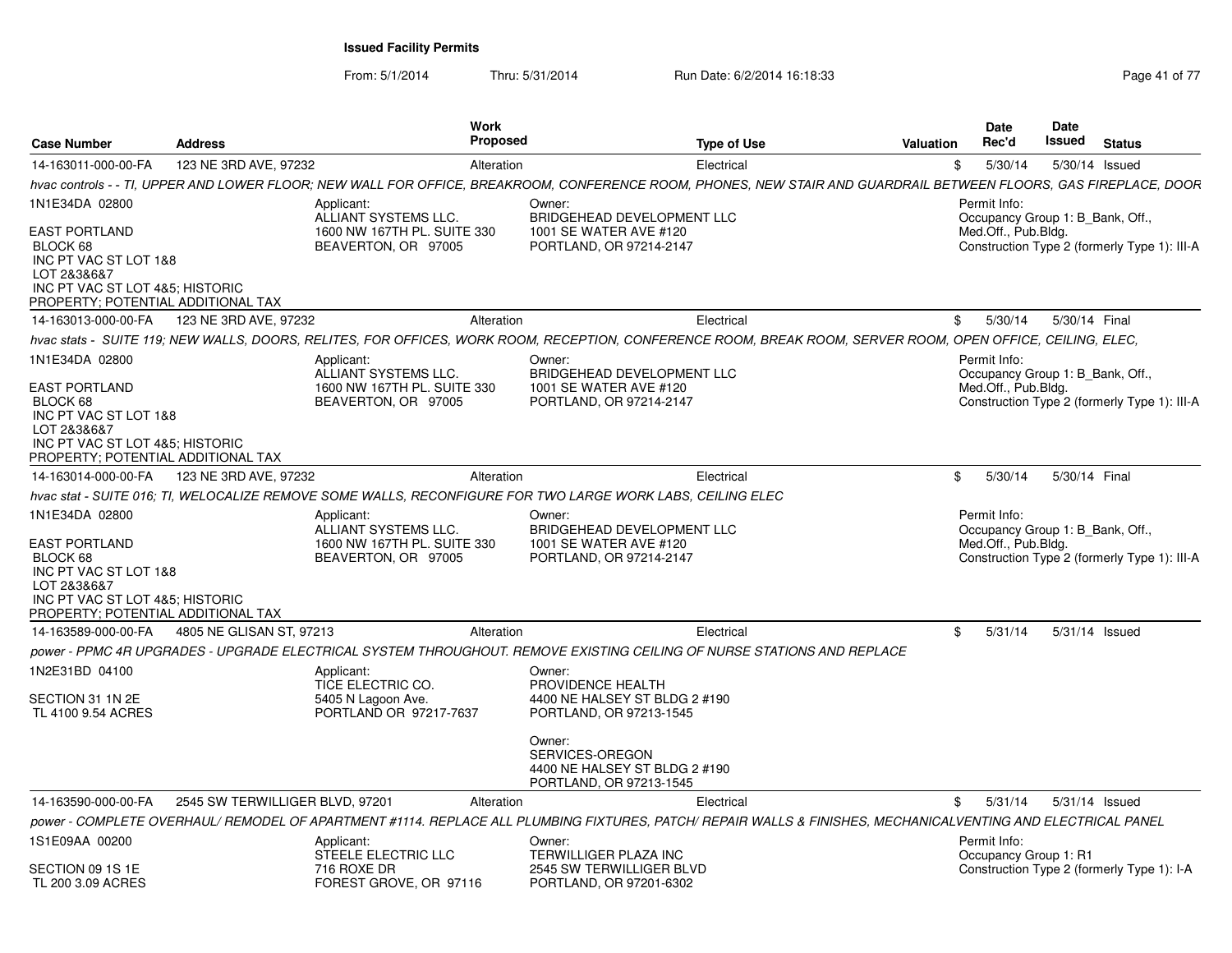| <b>Case Number</b>                                                                    | <b>Address</b>                  | Work<br><b>Proposed</b>                                                                                                                                                                |                                                                                                            | <b>Type of Use</b> | Valuation | <b>Date</b><br>Rec'd                         | Date<br>Issued | <b>Status</b>                               |
|---------------------------------------------------------------------------------------|---------------------------------|----------------------------------------------------------------------------------------------------------------------------------------------------------------------------------------|------------------------------------------------------------------------------------------------------------|--------------------|-----------|----------------------------------------------|----------------|---------------------------------------------|
| 14-163591-000-00-FA                                                                   | 2545 SW TERWILLIGER BLVD, 97201 | Alteration                                                                                                                                                                             |                                                                                                            | Electrical         | \$        | 5/31/14                                      |                | 5/31/14 Issued                              |
|                                                                                       |                                 | low voltage - COMPLETE OVERHAUL/ REMODEL OF APARTMENT #1114. REPLACE ALL PLUMBING FIXTURES, PATCH/ REPAIR WALLS & FINISHES, MECHANICALVENTING AND ELECTRICAL PANEL                     |                                                                                                            |                    |           |                                              |                |                                             |
| 1S1E09AA 00200<br>SECTION 09 1S 1E<br>TL 200 3.09 ACRES                               |                                 | Applicant:<br>CABLE RUNNERS. (dba for PHILIP<br><b>J WHITE &amp; TAMMY L WHITE)</b><br>10500 SW BOONES FERRY RD.<br>PORTLAND OR 97219-7721                                             | Owner:<br><b>TERWILLIGER PLAZA INC</b><br>2545 SW TERWILLIGER BLVD<br>PORTLAND, OR 97201-6302              |                    |           | Permit Info:<br>Occupancy Group 1: R1        |                | Construction Type 2 (formerly Type 1): I-A  |
| 14-163592-000-00-FA                                                                   | 12000 SW 49TH AVE, 97219        | Alteration                                                                                                                                                                             |                                                                                                            | Electrical         | \$        | 5/31/14                                      |                | 5/31/14 Issued                              |
|                                                                                       |                                 | power - SS-202 RENOVATION TO AN EXISTING CLASSROOM INCLUDING REMOVAL AND INFILL OF A DOOR AND RELITE                                                                                   |                                                                                                            |                    |           |                                              |                |                                             |
| 1S1E31D 00200                                                                         |                                 | Applicant:<br>ELECTRICAL CONSTRUCTION<br>CO. (a dba for EC COMPANY)<br>PO BOX 10286<br>PORTLAND OR 97296-0286                                                                          | Owner:<br>PORTLAND COMMUNITY<br><b>COLLEGE DIST</b><br>PO BOX 6119<br>ALOHA, OR 97007-0119                 |                    |           | Permit Info:<br>Occupancy Group 1: B         |                | Construction Type 2 (formerly Type 1): II-B |
| 14-163593-000-00-FA                                                                   | 501 SE HAWTHORNE BLVD, 97214    | Alteration                                                                                                                                                                             |                                                                                                            | Electrical         | \$        | 5/31/14                                      |                | 5/31/14 Issued                              |
|                                                                                       |                                 | power - 4TH FLOOR BREAK ROOM REMODEL AND EXPAND FLOOR AREA                                                                                                                             |                                                                                                            |                    |           |                                              |                |                                             |
| 1S1E02BC 07200<br>HAWTHORNE PK<br>BLOCK 131<br>LOT 1-5 EXC W 10'<br>LOT 6-8           |                                 | Applicant:<br>NEC NORTHWEST ELECTRICAL<br>CONTRACTORS CORP.<br>2850 SW CEDAR HILLS BLVD. #31: PORTLAND, OR 97227-1865<br>BEAVERTON OR 97005-1393                                       | Owner:<br>MULTNOMAH COUNTY(LEASED<br>401 N DIXON ST<br>Owner:<br><b>MULTIPLE TENANTS</b><br>401 N DIXON ST |                    |           | Permit Info:<br>Occupancy Group 1: B<br>I-FR |                | Construction Type 2 (formerly Type 1):      |
|                                                                                       |                                 |                                                                                                                                                                                        | PORTLAND, OR 97227-1865                                                                                    |                    |           |                                              |                |                                             |
| 14-163594-000-00-FA                                                                   | 12710 SE DIVISION ST, 97236     | Alteration                                                                                                                                                                             |                                                                                                            | Electrical         | \$        | 5/31/14                                      |                | 5/31/14 Issued                              |
|                                                                                       |                                 | power - INSTALL 47 VAV'S ON THE EXISTING RTU'S, RE-BALANCE, ETC - New panel and VAV circuits                                                                                           |                                                                                                            |                    |           |                                              |                |                                             |
| 1S2E11BA 11400<br>SECTION 11 1S 2E<br>TL 11400 3.30 ACRES<br>POTENTIAL ADDITIONAL TAX |                                 | Applicant:<br>EAGLE ELECTRIC LLC<br>PO BOX 931<br>ST HELENS OR 97051                                                                                                                   | Owner:<br>MULTNOMAH COUNTY<br>401 N DIXON ST<br>PORTLAND, OR 97227-1865                                    |                    |           | Permit Info:<br>Occupancy Group 1: B         |                | Construction Type 2 (formerly Type 1): II-N |
| 14-163595-000-00-FA                                                                   | 538 SW 6TH AVE, 97204           | Alteration                                                                                                                                                                             |                                                                                                            | Electrical         | \$        | 5/31/14                                      |                | 5/31/14 Issued                              |
|                                                                                       |                                 | power - SUITES 820 & 830 - RECONFIGURE NON-STRUCTURAL PARTITION WALLS. NEW GLAZING, FINISHES, PATCH/ REPAIR CEILING AND LIGHTING AS NEEDED. CREATE TWO OFFICES, EXPANI                 |                                                                                                            |                    |           |                                              |                |                                             |
| 1N1E34CC 07900<br><b>PORTLAND</b><br>BLOCK 174                                        |                                 | Applicant:<br>DYNALECTRIC CO.<br>5711 SW HOOD AVE.<br>PORTLAND OR 97239-3716                                                                                                           | Owner:<br>PORTLAND CASCADE BUILDING<br><b>LLC</b><br>166 KINGS HIGHWAY N                                   |                    |           |                                              |                |                                             |
| LOT 5&6                                                                               |                                 |                                                                                                                                                                                        | WESTPORT, CT 06880-2423                                                                                    |                    |           |                                              |                |                                             |
| 14-163596-000-00-FA                                                                   | 538 SW 6TH AVE, 97204           | Alteration<br>hvac stats - SUITES 820 & 830 - RECONFIGURE NON-STRUCTURAL PARTITION WALLS. NEW GLAZING, FINISHES, PATCH/ REPAIR CEILING AND LIGHTING AS NEEDED. CREATE TWO OFFICES, EXF |                                                                                                            | Electrical         | \$        | 5/31/14                                      |                | 5/31/14 Issued                              |
| 1N1E34CC 07900<br>PORTLAND<br>BLOCK 174<br>LOT 5&6                                    |                                 | Applicant:<br>OREGON HEATING & AC. (dba for<br>OHAC INC.)<br>P.O. BOX 397<br>DUNDEE OR 97115-0241<br>503) 691-8556 e                                                                   | Owner:<br>PORTLAND CASCADE BUILDING<br><b>LLC</b><br>166 KINGS HIGHWAY N<br>WESTPORT, CT 06880-2423        |                    |           |                                              |                |                                             |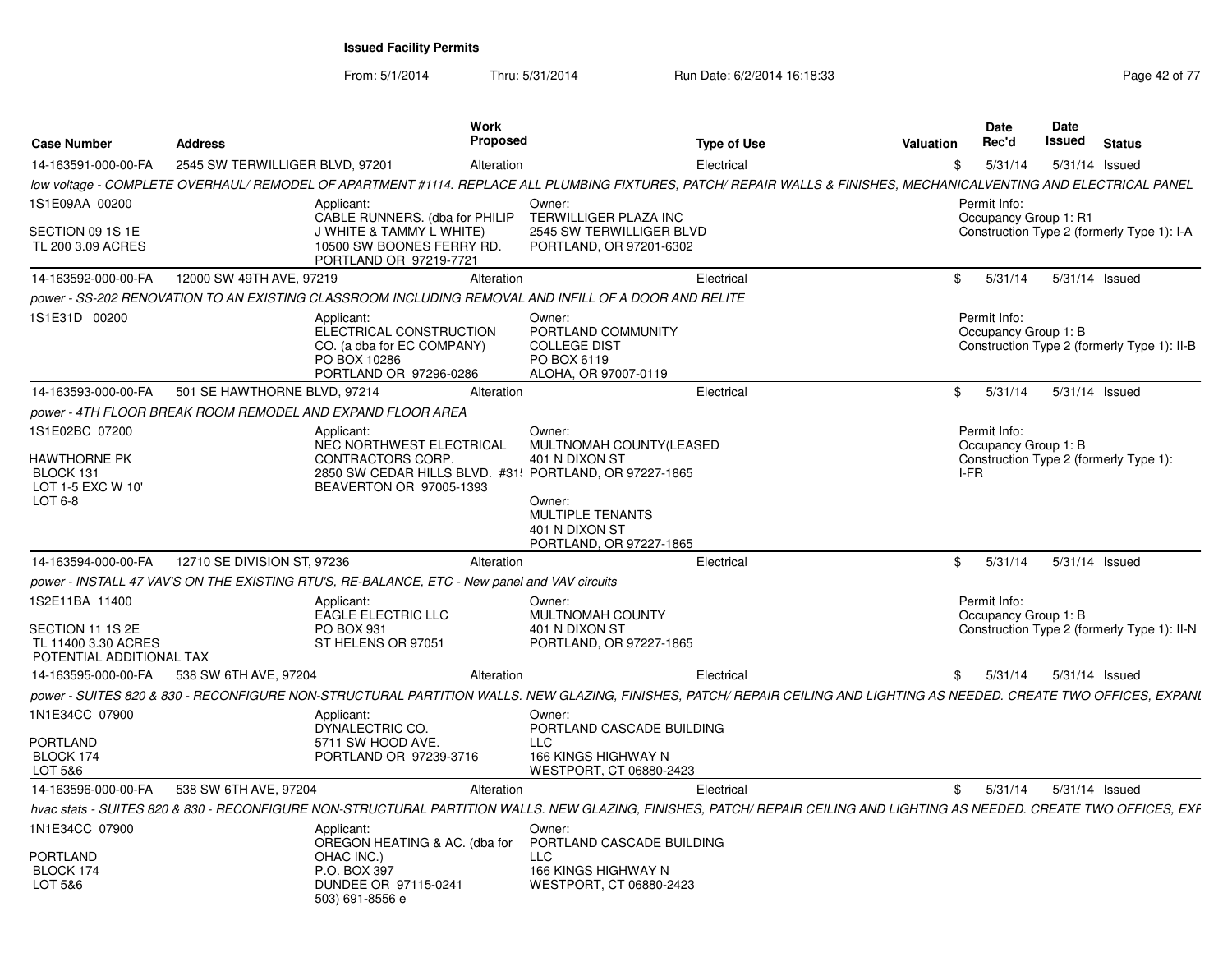| <b>Case Number</b>                                                                           | <b>Address</b>               | <b>Work</b><br><b>Proposed</b>                                                                                          |                                                                                                                                                                                     | <b>Type of Use</b> | <b>Valuation</b> | Date<br>Rec'd                                    | <b>Date</b><br>Issued | <b>Status</b>                               |
|----------------------------------------------------------------------------------------------|------------------------------|-------------------------------------------------------------------------------------------------------------------------|-------------------------------------------------------------------------------------------------------------------------------------------------------------------------------------|--------------------|------------------|--------------------------------------------------|-----------------------|---------------------------------------------|
| 14-163600-000-00-FA                                                                          |                              | 6500 SW MACADAM AVE - Unit 300, 97201<br>Alteration                                                                     |                                                                                                                                                                                     | Electrical         | \$               | 5/31/14                                          |                       | 5/31/14 Issued                              |
|                                                                                              |                              | power - SUITE 160 SEASONS HOSPICE ADD NEW OFFICES AND RELOCATE BREAK ROOM SINK                                          |                                                                                                                                                                                     |                    |                  |                                                  |                       |                                             |
| 1S1E15DC 00400<br>SOUTHERN PORTLAND<br>BLOCK 6                                               |                              | Applicant:<br>BACHOFNER ELECTRIC, LLC.<br>12031 NE MARX ST.<br>PORTLAND OR 97220                                        | Owner:<br>WESTON INVESTMENT CO LLC<br>2154 NE BROADWAY RM 200<br>PORTLAND, OR 97232-1590                                                                                            |                    |                  | Permit Info:<br>Occupancy Group 1: B<br>$II-1HR$ |                       | Construction Type 2 (formerly Type 1):      |
| LOT 9-18 TL 400                                                                              |                              |                                                                                                                         |                                                                                                                                                                                     |                    |                  |                                                  |                       |                                             |
| 14-161974-000-00-FA                                                                          | 3500 N INTERSTATE AVE, 97227 | Alteration                                                                                                              |                                                                                                                                                                                     | Electrical         | \$               | 5/28/14                                          |                       | 5/28/14 Issued                              |
|                                                                                              |                              | Kaiser INT - Cabling to support VOIP conversion throughout building - voice/data                                        |                                                                                                                                                                                     |                    |                  |                                                  |                       |                                             |
| 1N1E22CC 12100                                                                               |                              | Applicant:<br>COCHRAN INC. dba BROADWAY<br><b>ELECTRIC</b><br>7550 SW TECH CENTER DR STE<br>220<br>TIGARD OR 97223-8061 | Owner:<br>KAISER FOUNDATION HEALTH<br>500 NE MULTNOMAH ST #100<br>PORTLAND, OR 97232-2099<br>Owner:<br>PLAN OF THE NORTHWEST<br>500 NE MULTNOMAH ST #100<br>PORTLAND, OR 97232-2099 |                    |                  | Permit Info:<br>Occupancy Group 1: I-2           |                       | Construction Type 2 (formerly Type 1): I-A  |
| 14-161985-000-00-FA                                                                          | 4380 SW MACADAM AVE, 97201   | Alteration                                                                                                              |                                                                                                                                                                                     | Electrical         | \$               | 5/28/14                                          | 5/28/14 Final         |                                             |
| #560 Alpine Mortgage - Cat 6 cabling from MPOE to suite - voice/data                         |                              |                                                                                                                         |                                                                                                                                                                                     |                    |                  |                                                  |                       |                                             |
| 1S1E10DC 00800<br>SECTION 10 1S 1E<br>TL 800 3.18 ACRES<br>DEFERRAL-POTENTIAL ADDITIONAL TAX |                              | Applicant:<br>COCHRAN INC. dba BROADWAY<br><b>ELECTRIC</b><br>7550 SW TECH CENTER DR STE<br>220<br>TIGARD OR 97223-8061 | Owner:<br><b>RIVER FORUM LLC</b><br>235 MONTGOMERY ST FL 16<br>SAN FRANCISCO, CA 94104                                                                                              |                    |                  | Permit Info:<br>Occupancy Group 1: B             |                       | Construction Type 2 (formerly Type 1): II-A |
| 14-162151-000-00-FA                                                                          |                              | 3181 SW SAM JACKSON PARK RD - Bldg OHS, 9 Alteration                                                                    |                                                                                                                                                                                     | Electrical         | \$               | 5/28/14                                          |                       | 5/28/14 Issued                              |
|                                                                                              |                              | 2ND FL SOUTH RESPIRATION THERAPY REPL AIR HANDLER - power                                                               |                                                                                                                                                                                     |                    |                  |                                                  |                       |                                             |
| 1S1E09 00200                                                                                 |                              | Applicant:<br>DYNALECTRIC CO.<br>5711 SW HOOD AVE.<br>PORTLAND OR 97239-3716                                            | Owner:<br>OREGON STATE OF<br>3181 SW SAM JACKSON PARK RD<br>PORTLAND, OR 97239                                                                                                      |                    |                  | Permit Info:<br>Occupancy Group 1: I-2           |                       | Construction Type 2 (formerly Type 1): I-A  |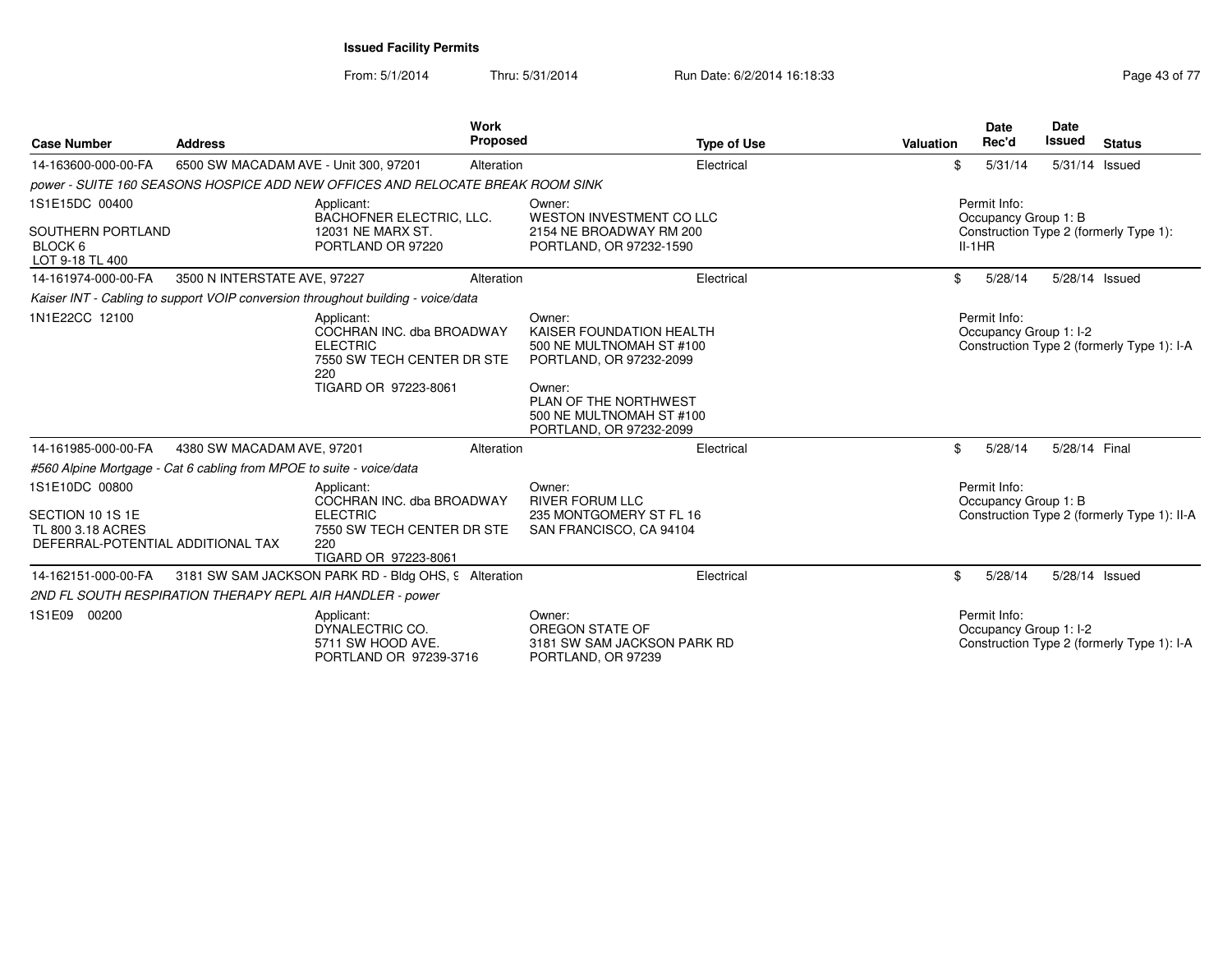| <b>Case Number</b>                                                                               | <b>Address</b>                                                |                                                                                                           | Work<br><b>Proposed</b> | <b>Type of Use</b>                                                                                     | Valuation | <b>Date</b><br>Rec'd                 | Date<br>Issued | <b>Status</b>                                |
|--------------------------------------------------------------------------------------------------|---------------------------------------------------------------|-----------------------------------------------------------------------------------------------------------|-------------------------|--------------------------------------------------------------------------------------------------------|-----------|--------------------------------------|----------------|----------------------------------------------|
| 14-162193-000-00-FA                                                                              | 3505 SW US VETERANS HOSPITAL RD                               |                                                                                                           | Alteration              | Electrical                                                                                             |           | \$<br>5/28/14                        | 5/28/14 Issued |                                              |
| 5TH FL NEW CEILING - power                                                                       |                                                               |                                                                                                           |                         |                                                                                                        |           |                                      |                |                                              |
| 1S1E09 00200 A1                                                                                  |                                                               | Applicant:<br>DYNALECTRIC CO.<br>5711 SW HOOD AVE.<br>PORTLAND OR 97239-3716                              |                         | Owner:<br>OREGON STATE OF(LEASED<br>3181 SW SAM JACKSON PARK RD<br>PORTLAND, OR 97239-3098             |           |                                      |                |                                              |
|                                                                                                  |                                                               |                                                                                                           |                         | Owner:<br>OHSU - SPACE PLANNING<br>3181 SW SAM JACKSON PARK RD<br>PORTLAND, OR 97239-3098              |           |                                      |                |                                              |
|                                                                                                  |                                                               |                                                                                                           |                         | Owner:<br><b>MGMT</b><br>3181 SW SAM JACKSON PARK RD<br>PORTLAND, OR 97239-3098                        |           |                                      |                |                                              |
|                                                                                                  |                                                               |                                                                                                           |                         | Owner:<br>MAIL STOP PP22E<br>3181 SW SAM JACKSON PARK RD<br>PORTLAND, OR 97239-3098                    |           |                                      |                |                                              |
| 14-163073-000-00-FA                                                                              | 805 SW BROADWAY, 97205                                        |                                                                                                           | Alteration              | Electrical                                                                                             |           | \$<br>5/30/14                        | 5/30/14 Issued |                                              |
|                                                                                                  | #480 Frank Crystal New Conf Room & Break Room - Relocate Data |                                                                                                           |                         |                                                                                                        |           |                                      |                |                                              |
| 1S1E03BB 04400<br><b>PORTLAND</b><br>BLOCK 210<br>LOT $1-8$<br>DEFERRED ADDITIONAL TAX LIABILITY |                                                               | Applicant:<br><b>WEST COAST BUSINESS</b><br>COMMUNICATIONS INC.<br>PO BOX 33770<br>PORTLAND OR 97292-3770 |                         | Owner:<br>FOX TOWER L L C<br>805 SW BROADWAY #2020<br>PORTLAND, OR 97205                               |           |                                      |                |                                              |
| 14-163610-000-00-FA                                                                              | 9320 SW BARBUR BLVD, 97219                                    |                                                                                                           | Alteration              | Electrical                                                                                             |           | \$<br>5/31/14                        | 5/31/14 Issued |                                              |
|                                                                                                  |                                                               |                                                                                                           |                         | power - 2ND FLOOR POWER ENGINEERS EXPANSION, ADD WALLS FOR NEW OFFICE AND CONFERENCE ROOM              |           |                                      |                |                                              |
| 1S1E29AC 00600                                                                                   |                                                               | Applicant:<br><b>BACHOFNER ELECTRIC, LLC.</b>                                                             |                         | Owner:<br>WESTON INVESTMENT CO LLC                                                                     |           | Permit Info:<br>Occupancy Group 1: B |                |                                              |
| <b>WERLOCK</b><br>LOT 2-6&A TL 600                                                               |                                                               | 12031 NE MARX ST.<br>PORTLAND OR 97220                                                                    |                         | 2154 NE BROADWAY RM 200<br>PORTLAND, OR 97232-1590                                                     |           |                                      |                | Construction Type 2 (formerly Type 1): III-B |
| 14-160967-000-00-FA                                                                              | 840 SW GAINES ST, 97201                                       |                                                                                                           | Alteration              | Electrical                                                                                             |           | \$<br>5/23/14                        | 5/23/14 Final  |                                              |
| #151 Receptacle outlets - power                                                                  |                                                               |                                                                                                           |                         |                                                                                                        |           |                                      |                |                                              |
| 1S1E09DB 03200                                                                                   |                                                               | Applicant:<br>DYNALECTRIC CO.                                                                             |                         | Owner:<br>OREGON STATE OF                                                                              |           |                                      |                |                                              |
| SECTION 09 1S 1E<br>TL 3200 1.63 ACRES                                                           |                                                               | 5711 SW HOOD AVE.<br>PORTLAND OR 97239-3716                                                               |                         | (U OF O MEDICAL SCHOOL STATE<br><b>HIGHWAY</b><br>SALEM, OR 97310-0001                                 |           |                                      |                |                                              |
| 14-160974-000-00-FA                                                                              | 808 SW CAMPUS DR, 97201                                       |                                                                                                           | Alteration              | Electrical                                                                                             |           | \$<br>5/23/14                        | 5/23/14 Final  |                                              |
| #7178 receptacle outlet - power                                                                  |                                                               |                                                                                                           |                         |                                                                                                        |           |                                      |                |                                              |
| 1S1E09 00600                                                                                     |                                                               | Applicant:<br>DYNALECTRIC CO.<br>5711 SW HOOD AVE.<br>PORTLAND OR 97239-3716                              |                         | Owner:<br>OREGON STATE OF (MEDICAL<br><b>DEPT</b><br>3181 SW SAM JACKSON PARK RD<br>PORTLAND, OR 97239 |           |                                      |                |                                              |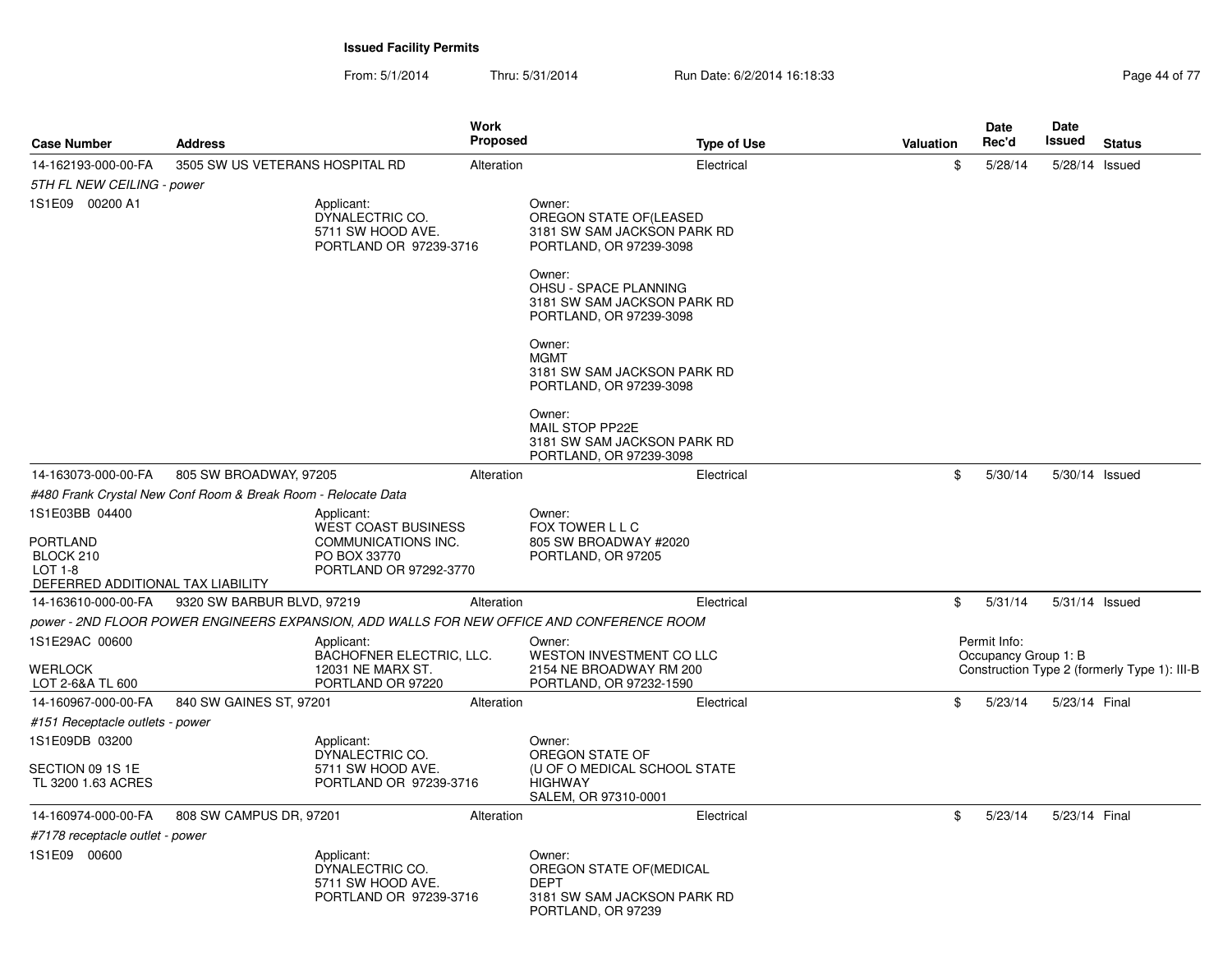From: 5/1/2014Thru: 5/31/2014 Run Date: 6/2/2014 16:18:33 Research 2010 12:04 Page 45 of 77

| <b>Case Number</b>                                               | <b>Address</b>                                                     | <b>Work</b>                                                                                                             | <b>Proposed</b> |                                                                                                                                                                       | <b>Type of Use</b> | Valuation |      | <b>Date</b><br>Rec'd                             | <b>Date</b><br>Issued | <b>Status</b>                              |
|------------------------------------------------------------------|--------------------------------------------------------------------|-------------------------------------------------------------------------------------------------------------------------|-----------------|-----------------------------------------------------------------------------------------------------------------------------------------------------------------------|--------------------|-----------|------|--------------------------------------------------|-----------------------|--------------------------------------------|
| 14-160981-000-00-FA                                              | 3375 SW TERWILLIGER BLVD, 97201                                    |                                                                                                                         | Alteration      |                                                                                                                                                                       | Electrical         |           | \$   | 5/23/14                                          |                       | 5/23/14 Final                              |
| #2130 Break Room receptacles - power                             |                                                                    |                                                                                                                         |                 |                                                                                                                                                                       |                    |           |      |                                                  |                       |                                            |
| 1S1E09 00200                                                     |                                                                    | Applicant:<br>DYNALECTRIC CO.<br>5711 SW HOOD AVE.<br>PORTLAND OR 97239-3716                                            |                 | Owner:<br>OREGON STATE OF<br>3181 SW SAM JACKSON PARK RD<br>PORTLAND, OR 97239                                                                                        |                    |           |      | Permit Info:<br>Occupancy Group 1: B             |                       | Construction Type 2 (formerly Type 1): I-A |
| 14-160990-000-00-FA                                              |                                                                    | 3181 SW SAM JACKSON PARK RD - Bldg OPC, 9 Alteration                                                                    |                 |                                                                                                                                                                       | Electrical         |           | \$   | 5/23/14                                          |                       | 5/23/14 Final                              |
| #3326 SJH remodel - power                                        |                                                                    |                                                                                                                         |                 |                                                                                                                                                                       |                    |           |      |                                                  |                       |                                            |
| 1S1E09 00200                                                     |                                                                    | Applicant:<br>DYNALECTRIC CO.<br>5711 SW HOOD AVE.<br>PORTLAND OR 97239-3716                                            |                 | Owner:<br>OREGON STATE OF<br>3181 SW SAM JACKSON PARK RD<br>PORTLAND, OR 97239                                                                                        |                    |           |      | Permit Info:<br>Occupancy Group 1: I-2           |                       | Construction Type 2 (formerly Type 1): I-A |
| 14-161207-000-00-FA                                              | 1 SW COLUMBIA ST, 97201                                            |                                                                                                                         | Alteration      |                                                                                                                                                                       | Electrical         |           | \$   | 5/27/14                                          |                       | 5/27/14 Issued                             |
| #430 Spooner & Much PC TI - voice/data                           |                                                                    |                                                                                                                         |                 |                                                                                                                                                                       |                    |           |      |                                                  |                       |                                            |
| 1S1E03BD 01800                                                   |                                                                    | Applicant:<br><b>CAPITOL DATA &amp;</b>                                                                                 |                 | Owner:<br><b>UMPQUA PLAZA LLC</b>                                                                                                                                     |                    |           |      | Permit Info:<br>Occupancy Group 1: B             |                       |                                            |
| <b>PORTLAND</b><br>BLOCK 114<br>LOT 1-8                          |                                                                    | COMMUNICATIONS INC.<br>11401 NE MARX ST.<br>PORTLAND, OR 97220-1041                                                     |                 | 555 CALIFORNIA ST 49TH FL<br>SAN FRANCISCO, CA 94104                                                                                                                  |                    |           |      |                                                  |                       | Construction Type 2 (formerly Type 1): I-B |
| 14-161635-000-00-FA                                              | 1100 SW 6TH AVE, 97204                                             |                                                                                                                         | Alteration      |                                                                                                                                                                       | Electrical         |           | \$   | 5/27/14                                          |                       | 5/27/14 Final                              |
| 12th fl Remodel - access control                                 |                                                                    |                                                                                                                         |                 |                                                                                                                                                                       |                    |           |      |                                                  |                       |                                            |
| 1S1E03BB 00700<br><b>PORTLAND</b><br>BLOCK 168<br>LOT 1-8 TL 700 |                                                                    | Applicant:<br>ARONSON SECURITY GROUP INC. STANDARD INSURANCE CO<br>8089 SW CIRRUS DR.<br>BEAVERTON OR 97008-5989        |                 | Owner:<br>PO BOX 711<br>PORTLAND, OR 97204                                                                                                                            |                    |           | I-FR | Permit Info:<br>Occupancy Group 1: B             |                       | Construction Type 2 (formerly Type 1):     |
| 14-160962-000-00-FA                                              | 1022 SW SALMON ST, 97205                                           |                                                                                                                         | Alteration      |                                                                                                                                                                       | Electrical         |           | \$   | 5/23/14                                          |                       | 5/23/14 Final                              |
| power/voice/data - NEW WORK STATIONS                             |                                                                    |                                                                                                                         |                 |                                                                                                                                                                       |                    |           |      |                                                  |                       |                                            |
| 1S1E04AA 02700<br><b>PORTLAND</b><br>BLOCK 248<br>LOT 7&8        |                                                                    | Applicant:<br>COCHRAN INC. dba BROADWAY<br><b>ELECTRIC</b><br>7550 SW TECH CENTER DR STE<br>220<br>TIGARD OR 97223-8061 |                 | Owner:<br>1022 SW SALMON LLC<br>1121 SW SALMON ST<br>PORTLAND, OR 97205                                                                                               |                    |           |      | Permit Info:<br>Occupancy Group 1: B<br>$II-1HR$ |                       | Construction Type 2 (formerly Type 1):     |
| 14-160786-000-00-FA                                              | 1930 SW 4TH AVE - Unit 1                                           |                                                                                                                         | Alteration      |                                                                                                                                                                       | <b>Fire Alarms</b> | \$47,618  |      | 5/23/14                                          |                       | 5/23/14 Issued                             |
|                                                                  | Upgrade of Fire Alarm devices throughout building-45 devices total |                                                                                                                         |                 |                                                                                                                                                                       |                    |           |      |                                                  |                       |                                            |
| 1S1E03CB3 90005                                                  |                                                                    | Applicant:<br>SIEMENS INDUSTRY INC<br>15201 NW GREENBRIER PKWY<br>STE A4<br>BEAVERTON OR 97006                          |                 | Owner:<br>OREGON STATE OF(LEASED<br>825 NE MULTNOMAH ST #1900<br>PORTLAND, OR 97232<br>Owner:<br><b>PACIFICORP</b><br>825 NE MULTNOMAH ST #1900<br>PORTLAND, OR 97232 |                    |           |      |                                                  |                       |                                            |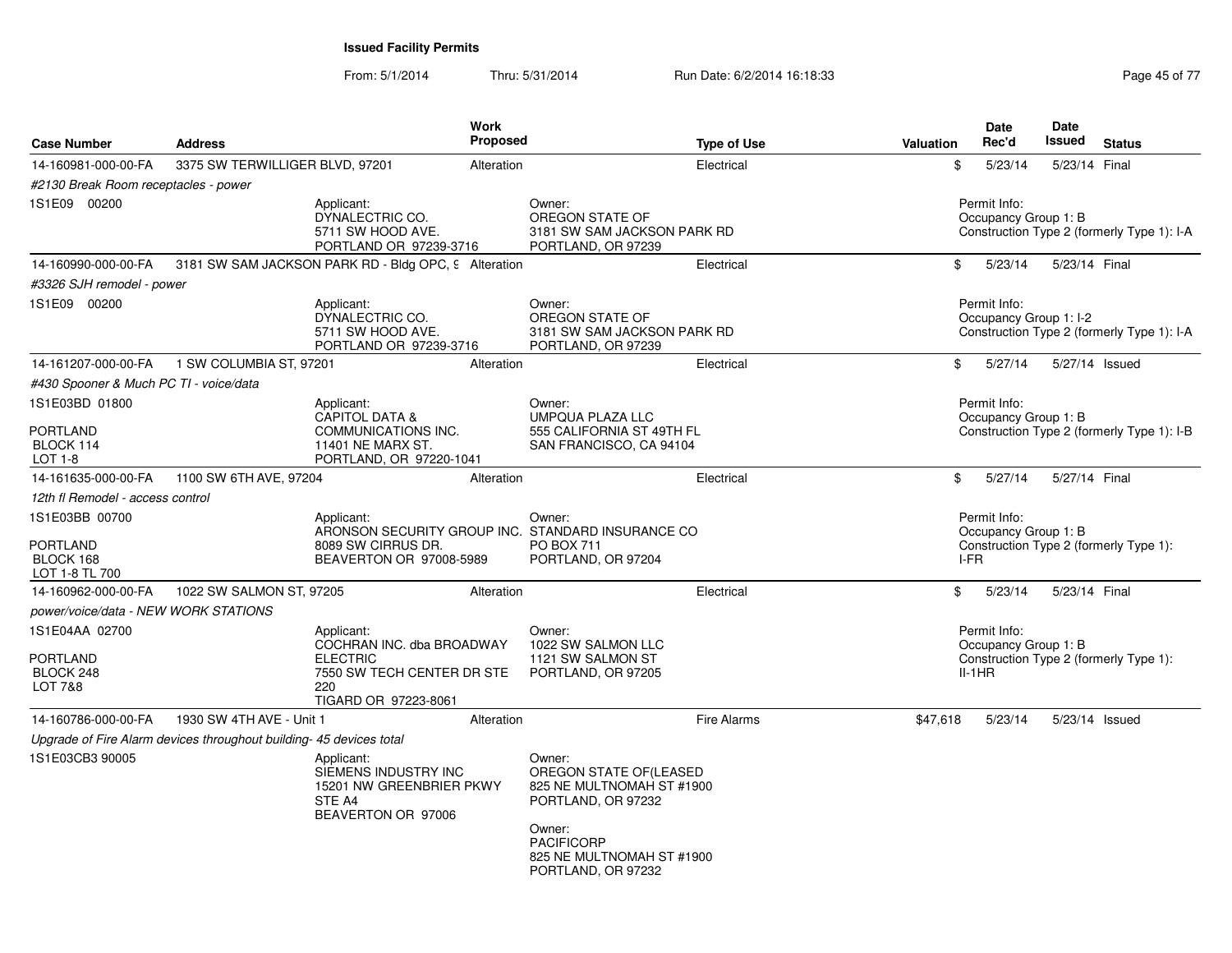| <b>Case Number</b>                                                                                                                                         | <b>Address</b>                                            | <b>Work</b><br><b>Proposed</b>                                                              | <b>Type of Use</b>                                                                                                                                                                                                                                                                                                                                                                                    | Valuation | <b>Date</b><br>Rec'd                                                                   | Date<br>Issued | <b>Status</b>                               |
|------------------------------------------------------------------------------------------------------------------------------------------------------------|-----------------------------------------------------------|---------------------------------------------------------------------------------------------|-------------------------------------------------------------------------------------------------------------------------------------------------------------------------------------------------------------------------------------------------------------------------------------------------------------------------------------------------------------------------------------------------------|-----------|----------------------------------------------------------------------------------------|----------------|---------------------------------------------|
| 14-153056-000-00-FA                                                                                                                                        | 1515 SW 5TH AVE, 97201                                    | Alteration                                                                                  | <b>Fire Alarms</b>                                                                                                                                                                                                                                                                                                                                                                                    | \$1       | 5/6/14                                                                                 | 5/6/14 Final   |                                             |
|                                                                                                                                                            |                                                           | relocating of strobes existing and remounting of speakers to ceiling---no plans             |                                                                                                                                                                                                                                                                                                                                                                                                       |           |                                                                                        |                |                                             |
| 1S1E03BC 03700<br><b>PORTLAND</b><br>BLOCK 164<br><b>LOT 1-8</b><br>DEFERRED ADDITIONAL TAX LIABILITY                                                      |                                                           | Applicant:<br>STAR FIRE AND SECURITY<br>38954 PROCTOR BLVD #306<br>SANDY, OR 97055          | Owner:<br>WESTON INVESTMENT CO LLC<br>2154 NE BROADWAY RM 200<br>PORTLAND, OR 97232-1590                                                                                                                                                                                                                                                                                                              |           | Permit Info:<br>Occupancy Group 1: B<br>Construction Type 2 (formerly Type 1):<br>I-FR |                |                                             |
| 14-160813-000-00-FA                                                                                                                                        |                                                           | 3181 SW SAM JACKSON PARK RD - Bldg BH, 97: Alteration                                       | <b>Fire Alarms</b>                                                                                                                                                                                                                                                                                                                                                                                    | \$5,000   | 5/23/14                                                                                |                | 5/23/14 Issued                              |
|                                                                                                                                                            | Baird Hall-Upgrade Dialer for Central Station Monitoring  |                                                                                             |                                                                                                                                                                                                                                                                                                                                                                                                       |           |                                                                                        |                |                                             |
| 1S1E09 00200                                                                                                                                               |                                                           | Applicant:<br><b>OHSU</b><br>PORTLAND OR 97201                                              | Owner:<br>OREGON STATE OF<br>3181 SW SAM JACKSON PARK RD 3181 SW SAM JACKSON PARK RD<br>PORTLAND, OR 97239                                                                                                                                                                                                                                                                                            |           | Permit Info:<br>Occupancy Group 1: B                                                   |                | Construction Type 2 (formerly Type 1): I-A  |
| 14-160821-000-00-FA                                                                                                                                        | 3280 SW SAM JACKSON PARK RD, 97201                        | Alteration                                                                                  | <b>Fire Alarms</b>                                                                                                                                                                                                                                                                                                                                                                                    | \$5,000   | 5/23/14                                                                                |                | 5/23/14 Issued                              |
|                                                                                                                                                            |                                                           | Biomedical Information Center-Upgrade dialer for Central Station monitoring                 |                                                                                                                                                                                                                                                                                                                                                                                                       |           |                                                                                        |                |                                             |
| 1S1E09 00600                                                                                                                                               |                                                           | Applicant:<br><b>OHSU</b><br>3310 SW US VETS HOSP RD<br>PORTLAND, OR                        | Owner:<br>OREGON STATE OF(MEDICAL<br><b>DEPT</b><br>3181 SW SAM JACKSON PARK RD<br>PORTLAND, OR 97239                                                                                                                                                                                                                                                                                                 |           |                                                                                        |                |                                             |
| 14-160826-000-00-FA                                                                                                                                        | 3515 SW US VETERANS HOSPITAL RD                           | Alteration                                                                                  | <b>Fire Alarms</b>                                                                                                                                                                                                                                                                                                                                                                                    | \$5,000   | 5/23/14                                                                                |                | 5/23/14 Issued                              |
|                                                                                                                                                            | Building 28- Upgrade Dialer for Central Staion Monitoring |                                                                                             |                                                                                                                                                                                                                                                                                                                                                                                                       |           |                                                                                        |                |                                             |
| 1S1E09 00200A1<br>SECTION 09 1S 1E<br><b>TL 200</b><br>IMPS ONLY SEE R327744 (R991090550) FOR<br>LAND & IMPS & R327745 (R991090552) FOR<br>AIRSPACE & IMPS |                                                           | Applicant:<br>OHSU<br>#L585<br>PORTLAND OR 97239-3098                                       | Owner:<br>OREGON STATE OF (LEASED<br>3181 SW SAM JACKSON PARK RD 3181 SW SAM JACKSON PARK RD<br>PORTLAND, OR 97239-3098<br>Owner:<br><b>OHSU - SPACE PLANNING</b><br>3181 SW SAM JACKSON PARK RD<br>PORTLAND, OR 97239-3098<br>Owner:<br><b>MGMT</b><br>3181 SW SAM JACKSON PARK RD<br>PORTLAND, OR 97239-3098<br>Owner:<br>MAIL STOP PP22E<br>3181 SW SAM JACKSON PARK RD<br>PORTLAND, OR 97239-3098 |           | Permit Info:<br>Occupancy Group 1: B                                                   |                | Construction Type 2 (formerly Type 1): II-A |
| 14-160831-000-00-FA                                                                                                                                        | 3181 SW SAM JACKSON PARK RD, 97201                        | Alteration                                                                                  | <b>Fire Alarms</b>                                                                                                                                                                                                                                                                                                                                                                                    | \$5,000   | 5/23/14                                                                                |                | 5/23/14 Issued                              |
|                                                                                                                                                            |                                                           | Biomedical Research Building- Upgrade dialer for Central Station monitoring                 |                                                                                                                                                                                                                                                                                                                                                                                                       |           |                                                                                        |                |                                             |
| 1S1E09 00600<br>SECTION 09 1S 1E<br>TL 600 14.19 ACRES                                                                                                     |                                                           | Applicant:<br><b>OHSU</b><br>3181 SW SAM JACKSON PARK RD<br>#L585<br>PORTLAND OR 97239-3098 | Owner:<br>OREGON STATE OF (MEDICAL<br>DEPT<br>3181 SW SAM JACKSON PARK RD<br>PORTLAND, OR 97239                                                                                                                                                                                                                                                                                                       |           |                                                                                        |                |                                             |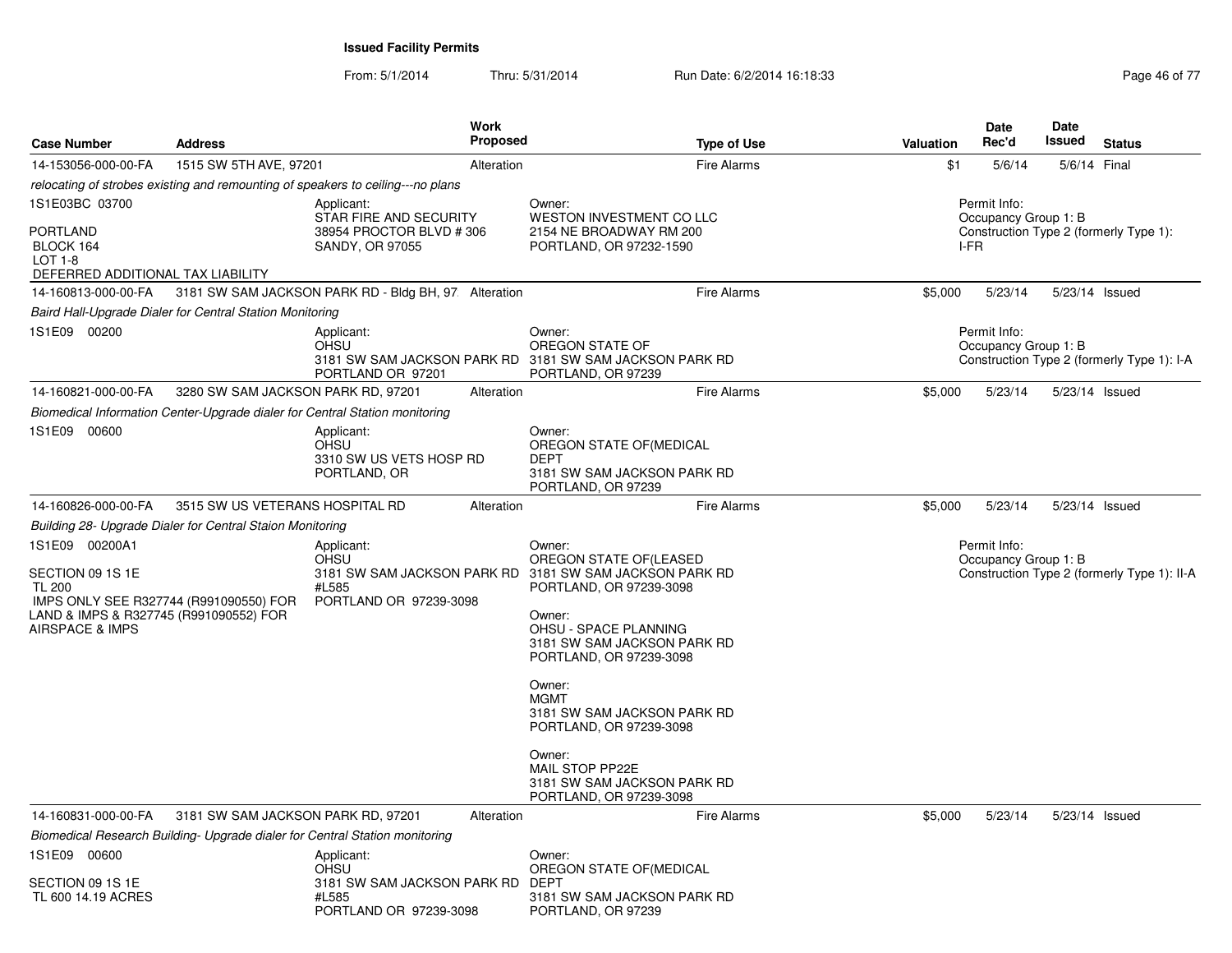| <b>Case Number</b>  | <b>Address</b>                                                     | Work                                                                                             | <b>Proposed</b> | <b>Type of Use</b>                                                                                         | Valuation | Date<br>Rec'd                        | Date<br>Issued | <b>Status</b>                               |
|---------------------|--------------------------------------------------------------------|--------------------------------------------------------------------------------------------------|-----------------|------------------------------------------------------------------------------------------------------------|-----------|--------------------------------------|----------------|---------------------------------------------|
| 14-160840-000-00-FA | 3375 SW TERWILLIGER BLVD, 97201                                    |                                                                                                  | Alteration      | Fire Alarms                                                                                                | \$5,000   | 5/23/14                              | 5/23/14 Issued |                                             |
|                     | Casey Eye Institute- Upgrade dailer for Central Station Monitoring |                                                                                                  |                 |                                                                                                            |           |                                      |                |                                             |
| 1S1E09 00200        |                                                                    | Applicant:<br><b>OHSU</b><br>#L585<br>PORTLAND OR 97239-3098                                     |                 | Owner:<br>OREGON STATE OF<br>3181 SW SAM JACKSON PARK RD 3181 SW SAM JACKSON PARK RD<br>PORTLAND, OR 97239 |           | Permit Info:<br>Occupancy Group 1: B |                | Construction Type 2 (formerly Type 1): I-A  |
| 14-160847-000-00-FA |                                                                    | 3181 SW SAM JACKSON PARK RD - Bldg DCH, 9 Alteration                                             |                 | <b>Fire Alarms</b>                                                                                         | \$5,000   | 5/23/14                              | 5/23/14 Issued |                                             |
|                     |                                                                    | Dornbechers Children's Hospital- Upgrade dialer for Central Station monitoring                   |                 |                                                                                                            |           |                                      |                |                                             |
| 1S1E09 00200        |                                                                    | Applicant:<br>OHSU<br>#L585<br>PORTLAND OR 97239-3098                                            |                 | Owner:<br>OREGON STATE OF<br>3181 SW SAM JACKSON PARK RD 3181 SW SAM JACKSON PARK RD<br>PORTLAND, OR 97239 |           |                                      |                |                                             |
| 14-160853-000-00-FA |                                                                    | 3181 SW SAM JACKSON PARK RD - Bldg DH, 97. Alteration                                            |                 | <b>Fire Alarms</b>                                                                                         | \$5,000   | 5/23/14                              | 5/23/14 Issued |                                             |
|                     | Dillehunt Hall- Upgrade Dialer for Central Station Monitoring      |                                                                                                  |                 |                                                                                                            |           |                                      |                |                                             |
| 1S1E09 00200        |                                                                    | Applicant:<br><b>OHSU</b><br>#L585<br>PORTLAND OR 97239-3098                                     |                 | Owner:<br>OREGON STATE OF<br>3181 SW SAM JACKSON PARK RD 3181 SW SAM JACKSON PARK RD<br>PORTLAND, OR 97239 |           |                                      |                |                                             |
| 14-160857-000-00-FA | 707 SW GAINES ST, 97201                                            |                                                                                                  | Alteration      | <b>Fire Alarms</b>                                                                                         | \$5,000   | 5/23/14                              | 5/23/14 Issued |                                             |
|                     | Children's Rehab- Upgrade dialer for Central Station Monitoring    |                                                                                                  |                 |                                                                                                            |           |                                      |                |                                             |
| 1S1E09 00600        |                                                                    | Applicant:<br>OHSU<br>3181 SW SAM JACKSON PARK RD DEPT<br>#L585<br>PORTLAND OR 97239-3098        |                 | Owner:<br>OREGON STATE OF (MEDICAL<br>3181 SW SAM JACKSON PARK RD<br>PORTLAND, OR 97239                    |           |                                      |                |                                             |
| 14-160862-000-00-FA | 630 SW GAINES ST, 97201                                            |                                                                                                  | Alteration      | <b>Fire Alarms</b>                                                                                         | \$5,000   | 5/23/14                              | 5/23/14 Issued |                                             |
|                     | Dotter- Upgrade dailer for Central Station Monitoring              |                                                                                                  |                 |                                                                                                            |           |                                      |                |                                             |
| 1S1E09 00600        |                                                                    | Applicant:<br><b>OHSU</b><br>3181 SW SAM JACKSON PARK RD DEPT<br>#L585<br>PORTLAND OR 97239-3098 |                 | Owner:<br>OREGON STATE OF(MEDICAL<br>3181 SW SAM JACKSON PARK RD<br>PORTLAND, OR 97239                     |           |                                      |                |                                             |
| 14-160870-000-00-FA | 611 SW CAMPUS DR, 97201                                            |                                                                                                  | Alteration      | <b>Fire Alarms</b>                                                                                         | \$5,000   | 5/23/14                              | 5/23/14 Issued |                                             |
|                     | School of Dentistry- Upgrade dailer for Central Station monitoring |                                                                                                  |                 |                                                                                                            |           |                                      |                |                                             |
| 1S1E09AC 03800      |                                                                    | Applicant:<br><b>OHSU</b><br>#L585<br>PORTLAND OR 97239-3098                                     |                 | Owner:<br>OREGON STATE OF<br>3181 SW SAM JACKSON PARK RD 3181 SW SAM JACKSON PARK RD<br>PORTLAND, OR 97239 |           | Permit Info:<br>Occupancy Group 1: B |                | Construction Type 2 (formerly Type 1): II-A |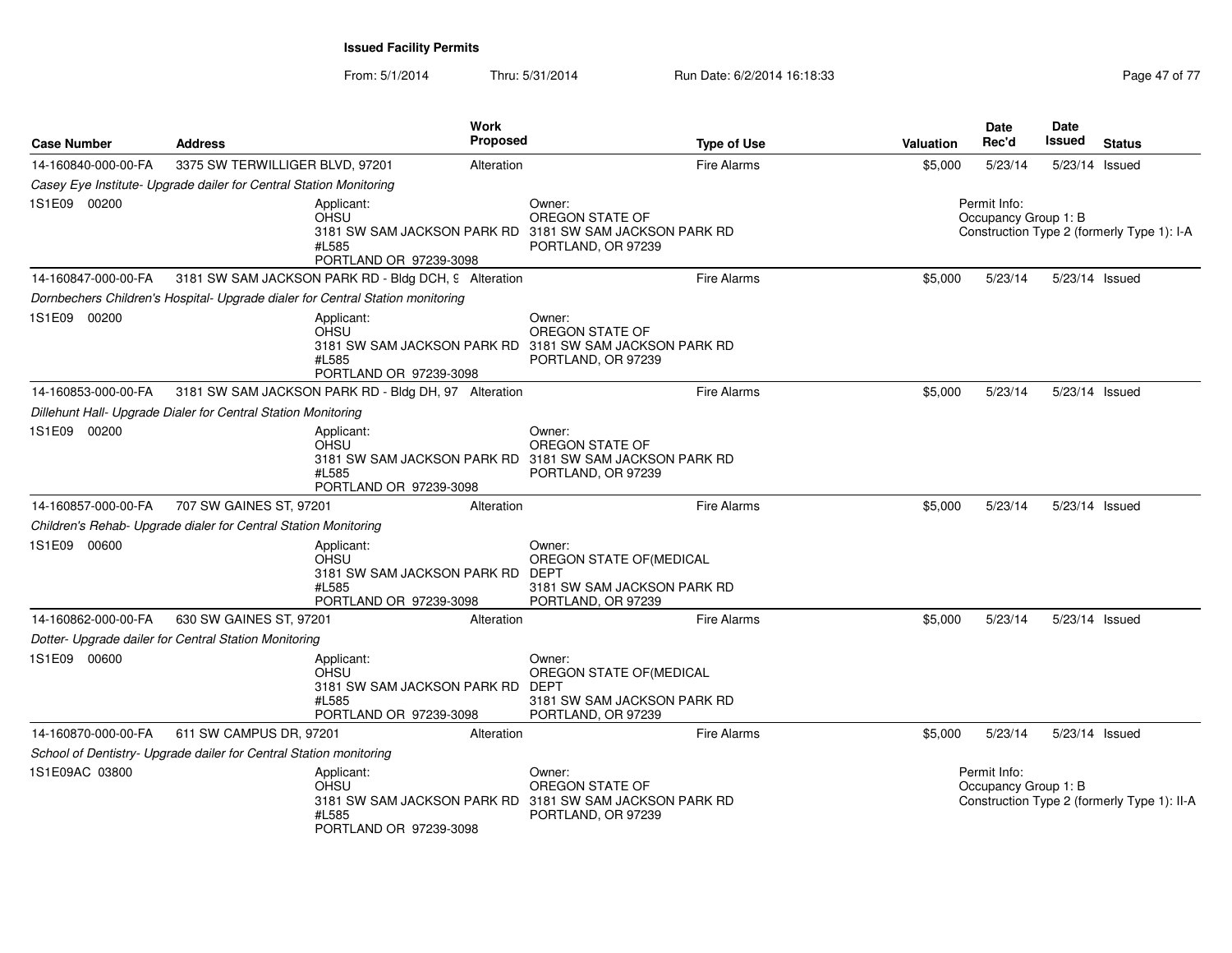| <b>Case Number</b>                                                                                                   | <b>Address</b>                                                          | Work<br><b>Proposed</b>                                                                                                 |                                                                                                 | <b>Type of Use</b> | Valuation | Date<br>Rec'd                                   | <b>Date</b><br>Issued | <b>Status</b>                              |
|----------------------------------------------------------------------------------------------------------------------|-------------------------------------------------------------------------|-------------------------------------------------------------------------------------------------------------------------|-------------------------------------------------------------------------------------------------|--------------------|-----------|-------------------------------------------------|-----------------------|--------------------------------------------|
| 14-160874-000-00-FA                                                                                                  | 3161 SW SAM JACKSON PARK RD, 97201                                      | Alteration                                                                                                              |                                                                                                 | <b>Fire Alarms</b> | \$5,000   | 5/23/14                                         | 5/23/14 Issued        |                                            |
|                                                                                                                      | Emma Jones Hall- Upgrade Dailer for Central Station Monitoring          |                                                                                                                         |                                                                                                 |                    |           |                                                 |                       |                                            |
| 1S1E09 00600                                                                                                         |                                                                         | Applicant:<br><b>OHSU</b><br>3181 SW SAM JACKSON PARK RD<br>#L585<br>PORTLAND OR 97239-3098                             | Owner:<br>OREGON STATE OF (MEDICAL<br>DEPT<br>3181 SW SAM JACKSON PARK RD<br>PORTLAND, OR 97239 |                    |           | Permit Info:<br>Occupancy Group 1: B<br>$V-1HR$ |                       | Construction Type 2 (formerly Type 1):     |
| 14-160878-000-00-FA                                                                                                  | 3181 SW SAM JACKSON PARK RD, 97201                                      | Alteration                                                                                                              |                                                                                                 | <b>Fire Alarms</b> | \$5,000   | 5/23/14                                         | 5/23/14 Issued        |                                            |
|                                                                                                                      | Energy Management Center- Upgrade dialer for Central Station Monitoring |                                                                                                                         |                                                                                                 |                    |           |                                                 |                       |                                            |
| 1S1E09 00200<br>SECTION 09 1S 1E                                                                                     |                                                                         | Applicant:<br><b>OHSU</b><br>3181 SW SAM JACKSON PARK RD 3181 SW SAM JACKSON PARK RD                                    | Owner:<br>OREGON STATE OF                                                                       |                    |           | Permit Info:<br>Occupancy Group 1: B            |                       | Construction Type 2 (formerly Type 1): I-A |
| TL 200 26.24 ACRES<br>LAND & IMPS SEE R327745 (R991090552)<br>FOR AIRSPACE & IMPS & R327746<br>(R991090555) FOR IMPS |                                                                         | #L585<br>PORTLAND OR 97239-3098                                                                                         | PORTLAND, OR 97239                                                                              |                    |           |                                                 |                       |                                            |
| 14-160884-000-00-FA                                                                                                  | 840 SW GAINES ST, 97201                                                 | Alteration                                                                                                              |                                                                                                 | <b>Fire Alarms</b> | \$5,000   | 5/23/14                                         | 5/23/14 Issued        |                                            |
|                                                                                                                      | Gaines Hall-Upgrade Dailer for Central Station Monitoring               |                                                                                                                         |                                                                                                 |                    |           |                                                 |                       |                                            |
| 1S1E09DB 03200                                                                                                       |                                                                         | Applicant:<br><b>OHSU</b>                                                                                               | Owner:<br>OREGON STATE OF                                                                       |                    |           |                                                 |                       |                                            |
| SECTION 09 1S 1E<br>TL 3200 1.63 ACRES                                                                               |                                                                         | 3181 SW SAM JACKSON PARK RD<br>#L585<br>PORTLAND OR 97239-3098                                                          | (U OF O MEDICAL SCHOOL STATE<br><b>HIGHWAY</b><br>SALEM, OR 97310-0001                          |                    |           |                                                 |                       |                                            |
| 14-160899-000-00-FA                                                                                                  | 3251 SW SAM JACKSON PARK RD, 97201                                      | Alteration                                                                                                              |                                                                                                 | <b>Fire Alarms</b> | \$5,000   | 5/23/14                                         | 5/23/14 Issued        |                                            |
|                                                                                                                      | Hatfield Research Center- Upgrade dailer for Central Station Monitoring |                                                                                                                         |                                                                                                 |                    |           |                                                 |                       |                                            |
| 1S1E09AC 03700                                                                                                       |                                                                         | Applicant:<br>OHSU                                                                                                      | Owner:<br>OREGON STATE OF                                                                       |                    |           | Permit Info:<br>Occupancy Group 1: 11.1         |                       |                                            |
| SECTION 09 1S 1E<br>TL 3700 0.07 ACRES                                                                               |                                                                         | 3181 SW SAM JACKSON PARK RD 3181 SW SAM JACKSON PARK RD<br>#L585<br>PORTLAND OR 97239-3098                              | PORTLAND, OR 97239                                                                              |                    | I-FR      |                                                 |                       | Construction Type 2 (formerly Type 1):     |
| 14-160906-000-00-FA                                                                                                  | 808 SW CAMPUS DR, 97201                                                 | Alteration                                                                                                              |                                                                                                 | <b>Fire Alarms</b> | \$5,000   | 5/23/14                                         | 5/23/14 Issued        |                                            |
|                                                                                                                      | Kohler Pavillion- Upgrade dailer for Central Station Montoring          |                                                                                                                         |                                                                                                 |                    |           |                                                 |                       |                                            |
| 1S1E09 00600                                                                                                         |                                                                         | Applicant:<br><b>OHSU</b><br>3181 SW SAM JACKSON PARK RD DEPT<br>#L585<br>PORTLAND OR 97239-3098                        | Owner:<br>OREGON STATE OF (MEDICAL<br>3181 SW SAM JACKSON PARK RD<br>PORTLAND, OR 97239         |                    |           |                                                 |                       |                                            |
| 14-161016-000-00-FA                                                                                                  |                                                                         | 3181 SW SAM JACKSON PARK RD - Bldg LIB, 97 Alteration                                                                   |                                                                                                 | <b>Fire Alarms</b> | \$5,000   | 5/23/14                                         | 5/23/14 Issued        |                                            |
|                                                                                                                      | Auditorium- Upgrade Dialer for Central Station Monitoring               |                                                                                                                         |                                                                                                 |                    |           |                                                 |                       |                                            |
| 1S1E09 00200                                                                                                         |                                                                         | Applicant:<br><b>OHSU</b><br>3181 SW SAM JACKSON PARK RD 3181 SW SAM JACKSON PARK RD<br>#L585<br>PORTLAND OR 97239-3098 | Owner:<br>OREGON STATE OF<br>PORTLAND, OR 97239                                                 |                    |           |                                                 |                       |                                            |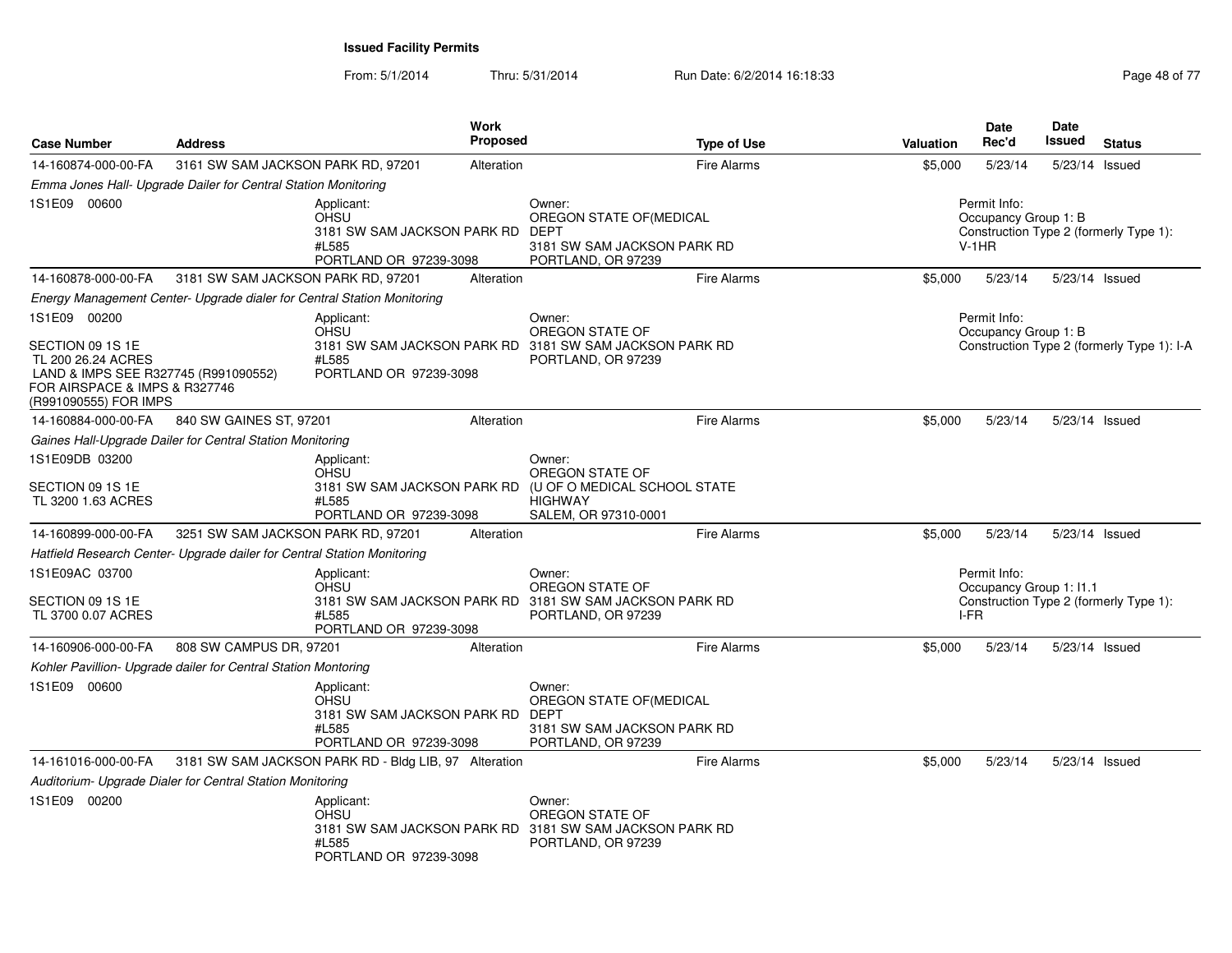| <b>Case Number</b>                                                                                                                                       | <b>Address</b>                     | Work<br><b>Proposed</b>                                                                     | <b>Type of Use</b>                                                                                         | Valuation | <b>Date</b><br>Rec'd                   | Date<br>Issued | <b>Status</b>                              |
|----------------------------------------------------------------------------------------------------------------------------------------------------------|------------------------------------|---------------------------------------------------------------------------------------------|------------------------------------------------------------------------------------------------------------|-----------|----------------------------------------|----------------|--------------------------------------------|
| 14-161019-000-00-FA                                                                                                                                      |                                    | 3181 SW SAM JACKSON PARK RD - Bldg MAC, 9 Alteration                                        | <b>Fire Alarms</b>                                                                                         | \$5,000   | 5/23/14                                | 5/23/14 Issued |                                            |
| Mackenzie Hall- Upgrade Dialer for Central Station Monitoring                                                                                            |                                    |                                                                                             |                                                                                                            |           |                                        |                |                                            |
| 1S1E09 00200                                                                                                                                             |                                    | Applicant:<br><b>OHSU</b><br>#L585<br>PORTLAND OR 97239-3098                                | Owner:<br>OREGON STATE OF<br>3181 SW SAM JACKSON PARK RD 3181 SW SAM JACKSON PARK RD<br>PORTLAND, OR 97239 |           |                                        |                |                                            |
| 14-161027-000-00-FA                                                                                                                                      | 3171 SW SAM JACKSON PARK RD, 97201 | Alteration                                                                                  | <b>Fire Alarms</b>                                                                                         | \$5,000   | 5/23/14                                | 5/23/14 Issued |                                            |
| Multnomah Pavillion- Upgrade Dialer for Central Station Monitoring                                                                                       |                                    |                                                                                             |                                                                                                            |           |                                        |                |                                            |
| 1S1E09 00500                                                                                                                                             |                                    | Applicant:<br><b>OHSU</b>                                                                   | Owner:<br>OREGON STATE OF                                                                                  |           |                                        |                |                                            |
| SECTION 09 1S 1E<br>TL 500 7.41 ACRES                                                                                                                    |                                    | #L585<br>PORTLAND OR 97239-3098                                                             | 3181 SW SAM JACKSON PARK RD 3181 SW SAM JACKSON PARK RD<br>PORTLAND, OR 97239                              |           |                                        |                |                                            |
| 14-161031-000-00-FA                                                                                                                                      |                                    | 3181 SW SAM JACKSON PARK RD - Bldg MRB, 9 Alteration                                        | <b>Fire Alarms</b>                                                                                         | \$5,000   | 5/23/14                                | 5/23/14 Issued |                                            |
| Medical Research Building- Upgrade dialer for Central Station monitoring                                                                                 |                                    |                                                                                             |                                                                                                            |           |                                        |                |                                            |
| 1S1E09 00200                                                                                                                                             |                                    | Applicant:<br>OHSU<br>#L585<br>PORTLAND OR 97239-3098                                       | Owner:<br>OREGON STATE OF<br>3181 SW SAM JACKSON PARK RD 3181 SW SAM JACKSON PARK RD<br>PORTLAND, OR 97239 |           |                                        |                |                                            |
| 14-161036-000-00-FA                                                                                                                                      |                                    | 3181 SW SAM JACKSON PARK RD - Bldg OHS, 9 Alteration                                        | <b>Fire Alarms</b>                                                                                         | \$5,000   | 5/23/14                                | 5/23/14 Issued |                                            |
| OHS-Upgrade dialer for Central Station Monitoring                                                                                                        |                                    |                                                                                             |                                                                                                            |           |                                        |                |                                            |
| 1S1E09 00200                                                                                                                                             |                                    | Applicant:<br><b>OHSU</b><br>#L585<br>PORTLAND OR 97239-3098                                | Owner:<br>OREGON STATE OF<br>3181 SW SAM JACKSON PARK RD 3181 SW SAM JACKSON PARK RD<br>PORTLAND, OR 97239 |           | Permit Info:<br>Occupancy Group 1: I-2 |                | Construction Type 2 (formerly Type 1): I-A |
| 14-161044-000-00-FA                                                                                                                                      |                                    | 3310 SW US VETERANS HOSPITAL RD, 97201<br>Alteration                                        | <b>Fire Alarms</b>                                                                                         | \$5,000   | 5/23/14                                | 5/23/14 Issued |                                            |
| Physical Plant- Upgrade dialer for Central Station Monitoring                                                                                            |                                    |                                                                                             |                                                                                                            |           |                                        |                |                                            |
| 1S1E09 00600                                                                                                                                             |                                    | Applicant:<br><b>OHSU</b><br>3181 SW SAM JACKSON PARK RD<br>#L585<br>PORTLAND OR 97239-3098 | Owner:<br>OREGON STATE OF(MEDICAL<br>DEPT<br>3181 SW SAM JACKSON PARK RD<br>PORTLAND, OR 97239             |           |                                        |                |                                            |
| 14-161054-000-00-FA                                                                                                                                      | 3181 SW SAM JACKSON PARK RD, 97201 | Alteration                                                                                  | <b>Fire Alarms</b>                                                                                         | \$5,000   | 5/23/14                                | 5/23/14 Issued |                                            |
| PS5- Upgrade dialer for Central Station monitoring                                                                                                       |                                    |                                                                                             |                                                                                                            |           |                                        |                |                                            |
| 1S1E09 00200<br>SECTION 09 1S 1E<br>TL 200 26.24 ACRES<br>LAND & IMPS SEE R327745 (R991090552)<br>FOR AIRSPACE & IMPS & R327746<br>(R991090555) FOR IMPS |                                    | Applicant:<br><b>OHSU</b><br>#L585<br>PORTLAND OR 97239-3098                                | Owner:<br>OREGON STATE OF<br>3181 SW SAM JACKSON PARK RD 3181 SW SAM JACKSON PARK RD<br>PORTLAND, OR 97239 |           | Permit Info:<br>Occupancy Group 1: S-2 |                | Construction Type 2 (formerly Type 1): I-A |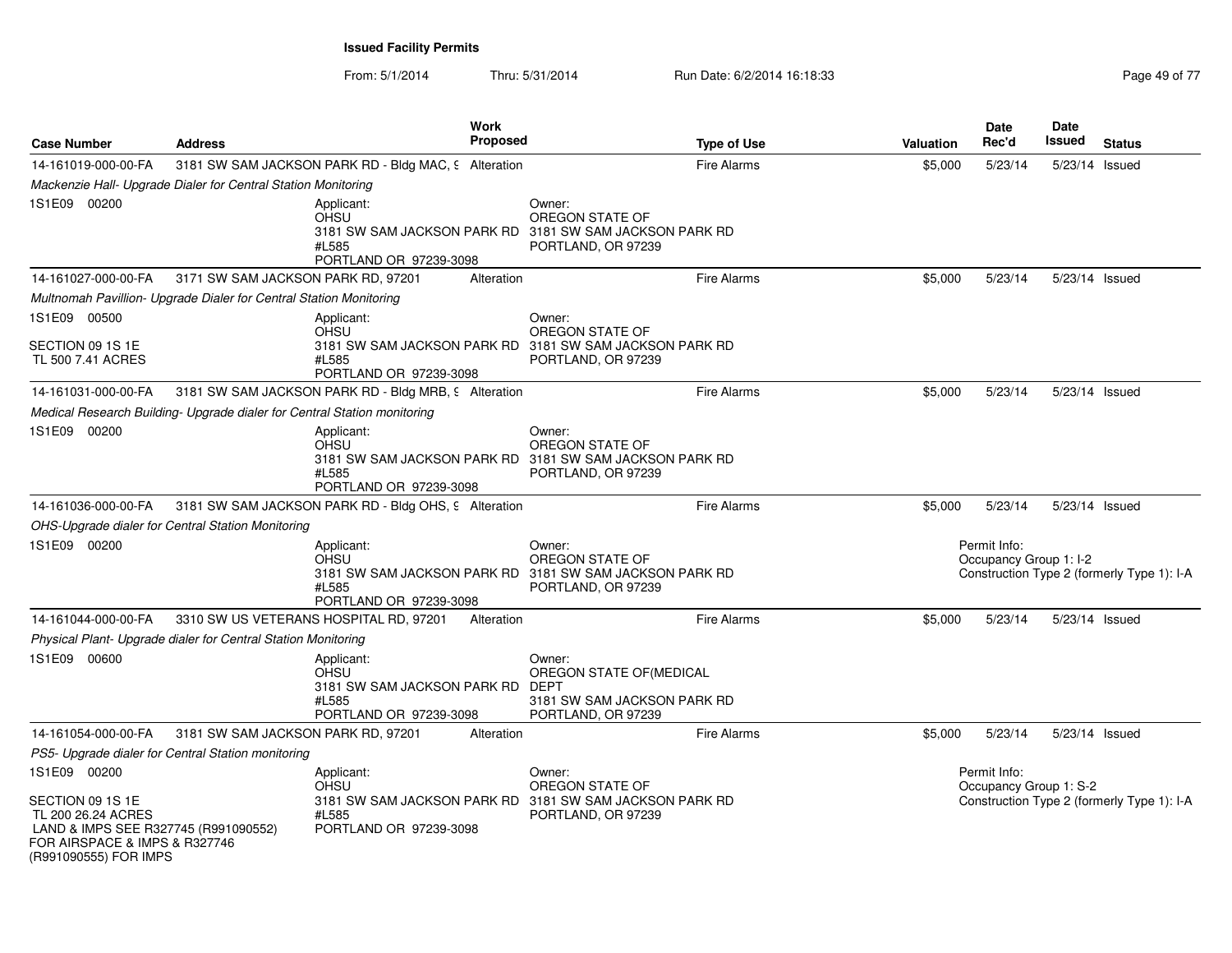From: 5/1/2014Thru: 5/31/2014 Run Date: 6/2/2014 16:18:33 Research 2010 17 Page 50 of 77

| <b>Case Number</b>                                       | <b>Address</b>                                                | Work<br><b>Proposed</b>                                                                                                 |                                                                                                                      | <b>Type of Use</b> | Valuation | <b>Date</b><br>Rec'd                            | Date<br>Issued | <b>Status</b>                              |
|----------------------------------------------------------|---------------------------------------------------------------|-------------------------------------------------------------------------------------------------------------------------|----------------------------------------------------------------------------------------------------------------------|--------------------|-----------|-------------------------------------------------|----------------|--------------------------------------------|
| 14-161061-000-00-FA                                      |                                                               | 3181 SW SAM JACKSON PARK RD - Bldg BSC, 9 Alteration                                                                    |                                                                                                                      | Fire Alarms        | \$5,000   | 5/23/14                                         |                | 5/23/14 Issued                             |
|                                                          | RJH- Upgrade dialer for Central Station monitoring            |                                                                                                                         |                                                                                                                      |                    |           |                                                 |                |                                            |
| 1S1E09 00200                                             |                                                               | Applicant:<br>OHSU<br>3181 SW SAM JACKSON PARK RD 3181 SW SAM JACKSON PARK RD<br>#L585<br>PORTLAND OR 97239-3098        | Owner:<br>OREGON STATE OF<br>PORTLAND, OR 97239                                                                      |                    |           | Permit Info:<br>Occupancy Group 1: B            |                | Construction Type 2 (formerly Type 1): I-B |
| 14-161065-000-00-FA                                      |                                                               | 3181 SW SAM JACKSON PARK RD - Bldg FSC, 9 Alteration                                                                    |                                                                                                                      | Fire Alarms        | \$5,000   | 5/23/14                                         |                | 5/23/14 Issued                             |
|                                                          | Student Center- Upgarde dialer for Central Station Monitoring |                                                                                                                         |                                                                                                                      |                    |           |                                                 |                |                                            |
| 1S1E09 00200                                             |                                                               | Applicant:<br>OHSU<br>3181 SW SAM JACKSON PARK RD 3181 SW SAM JACKSON PARK RD<br>#L585<br>PORTLAND OR 97239-3098        | Owner:<br>OREGON STATE OF<br>PORTLAND, OR 97239                                                                      |                    |           |                                                 |                |                                            |
| 14-161070-000-00-FA                                      |                                                               | 3181 SW SAM JACKSON PARK RD - Bldg OPC, 9 Alteration                                                                    |                                                                                                                      | <b>Fire Alarms</b> | \$5,000   | 5/23/14                                         |                | 5/23/14 Issued                             |
|                                                          | SJH- Upgrade Dialer for Central Station monitoring            |                                                                                                                         |                                                                                                                      |                    |           |                                                 |                |                                            |
| 1S1E09 00200                                             |                                                               | Applicant:<br><b>OHSU</b><br>3181 SW SAM JACKSON PARK RD 3181 SW SAM JACKSON PARK RD<br>#L585<br>PORTLAND OR 97239-3098 | Owner:<br>OREGON STATE OF<br>PORTLAND, OR 97239                                                                      |                    |           | Permit Info:<br>Occupancy Group 1: I-2          |                | Construction Type 2 (formerly Type 1): I-A |
| 14-161076-000-00-FA                                      |                                                               | 3455 SW US VETERANS HOSPITAL RD, 97201<br>Alteration                                                                    |                                                                                                                      | Fire Alarms        | \$5,000   | 5/23/14                                         |                | 5/23/14 Issued                             |
|                                                          | SON- Upgrade Dialer for Central Station Monitoring            |                                                                                                                         |                                                                                                                      |                    |           |                                                 |                |                                            |
| 1S1E09 00600                                             |                                                               | Applicant:<br>OHSU<br>3181 SW SAM JACKSON PARK RD<br>#L585<br>PORTLAND OR 97239-3098                                    | Owner:<br>OREGON STATE OF (MEDICAL<br><b>DEPT</b><br>3181 SW SAM JACKSON PARK RD<br>PORTLAND, OR 97239               |                    |           | Permit Info:<br>Occupancy Group 1: B<br>$II-FR$ |                | Construction Type 2 (formerly Type 1):     |
| 14-161082-000-00-FA                                      |                                                               | 3181 SW SAM JACKSON PARK RD - Bldg VIAB, § Alteration                                                                   |                                                                                                                      | Fire Alarms        | \$5,000   | 5/23/14                                         |                | 5/23/14 Issued                             |
|                                                          | Vollum- Upgrade Dialer for Central Station Monitoring         |                                                                                                                         |                                                                                                                      |                    |           |                                                 |                |                                            |
| 1S1E09 00200                                             |                                                               | Applicant:<br><b>OHSU</b><br>3181 SW SAM JACKSON PARK RD 3181 SW SAM JACKSON PARK RD<br>#L585<br>PORTLAND OR 97239-3098 | Owner:<br>OREGON STATE OF<br>PORTLAND, OR 97239                                                                      |                    |           | Permit Info:<br>Occupancy Group 1: B            |                | Construction Type 2 (formerly Type 1): I-B |
| 14-162431-000-00-FA                                      | 4805 NE GLISAN ST, 97213                                      | Alteration                                                                                                              |                                                                                                                      | Fire Alarms        | \$8,040   | 5/29/14                                         |                | 5/29/14 Issued                             |
| Add three (3) duct detectors                             |                                                               |                                                                                                                         |                                                                                                                      |                    |           |                                                 |                |                                            |
| 1N2E31BD 04100<br>SECTION 31 1N 2E<br>TL 4100 9.54 ACRES |                                                               | Applicant:<br><b>TICE ELECTRIC</b><br>5405 N LAGOON AVE<br>PORTLAND, OR 97217                                           | Owner:<br>PROVIDENCE HEALTH<br>4400 NE HALSEY ST BLDG 2 #190<br>PORTLAND, OR 97213-1545<br>Owner:<br>SERVICES-OREGON |                    | I-FR      | Permit Info:<br>Occupancy Group 1: I1.1         |                | Construction Type 2 (formerly Type 1):     |
|                                                          |                                                               |                                                                                                                         | 4400 NF HAI SFY ST BLDG 2 #190                                                                                       |                    |           |                                                 |                |                                            |

PORTLAND, OR 97213-1545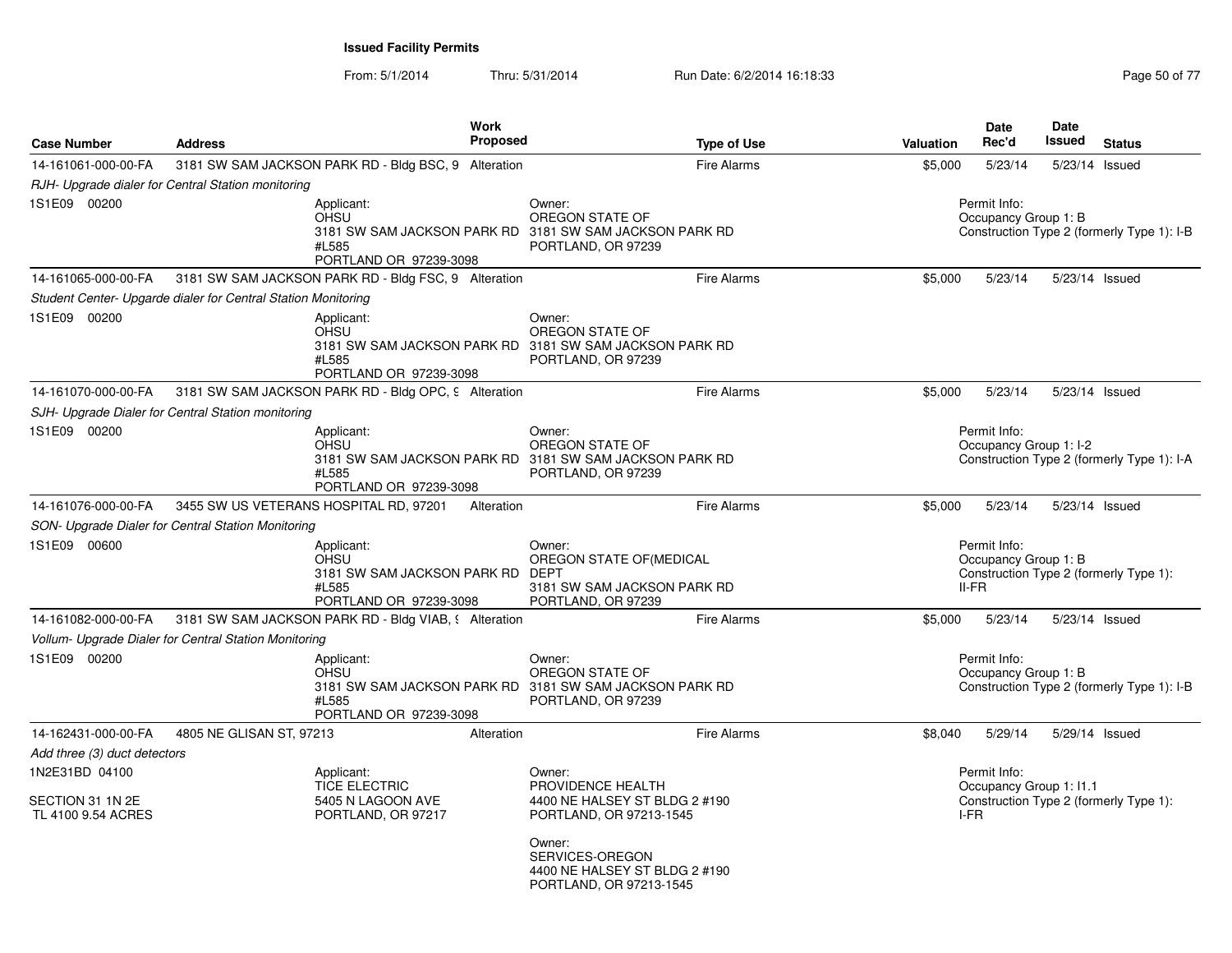| <b>Case Number</b>                                                                   | <b>Address</b>                                                 | <b>Work</b><br>Proposed                                                                    |                                                                                           | <b>Type of Use</b> | <b>Valuation</b> | Date<br>Rec'd                                                           | <b>Date</b><br>Issued | <b>Status</b>                                |
|--------------------------------------------------------------------------------------|----------------------------------------------------------------|--------------------------------------------------------------------------------------------|-------------------------------------------------------------------------------------------|--------------------|------------------|-------------------------------------------------------------------------|-----------------------|----------------------------------------------|
| 14-160765-000-00-FA                                                                  | 3905 SE 91ST AVE, 97266                                        | Alteration                                                                                 |                                                                                           | <b>Fire Alarms</b> | \$1              | 5/23/14                                                                 | 5/23/14 Issued        |                                              |
|                                                                                      |                                                                | install new addressable fire alarm system and remove existing system.--2 sets of plans     |                                                                                           |                    |                  |                                                                         |                       |                                              |
| 1S2E09 00200                                                                         |                                                                | Applicant:                                                                                 | Owner:                                                                                    |                    |                  |                                                                         |                       |                                              |
| SECTION 09 1S 2E<br>TL 200 23.86 ACRES                                               |                                                                | POINT MONITOR CORP<br>5863 lakeview blvd<br>lake oswego or 97035                           | SCHOOL DISTRICT NO 1<br>PO BOX 3107<br>PORTLAND, OR 97208-3107                            |                    |                  |                                                                         |                       |                                              |
| 14-163343-000-00-FA                                                                  |                                                                | 3181 SW SAM JACKSON PARK RD - Bldg OPC, 9 Alteration                                       |                                                                                           | <b>Fire Alarms</b> | \$7,815          | 5/30/14                                                                 |                       | 5/30/14 Issued                               |
|                                                                                      | Cafe- Alterations to the Fire Alarm for T.I. = 3 devices total |                                                                                            |                                                                                           |                    |                  |                                                                         |                       |                                              |
| 1S1E09 00200                                                                         |                                                                | Applicant:<br>DYNALECTRIC CO<br>5711 SW Hood Ave<br>PORTLAND, OR 97239                     | Owner:<br>OREGON STATE OF<br>3181 SW SAM JACKSON PARK RD<br>PORTLAND, OR 97239            |                    |                  | Permit Info:<br>Occupancy Group 1: I-2                                  |                       | Construction Type 2 (formerly Type 1): I-A   |
| 14-163228-000-00-FA                                                                  | 601 SW 2ND AVE, 97204                                          | Alteration                                                                                 |                                                                                           | <b>Fire Alarms</b> | \$35,000         | 5/30/14                                                                 |                       | 5/30/14 Issued                               |
|                                                                                      |                                                                | 22nd Floor-I.T. room-Alterations to fire alarm for Pre-action and clean agent systems      |                                                                                           |                    |                  |                                                                         |                       |                                              |
| 1S1E03BA 05000                                                                       |                                                                | Applicant:<br>Northwest Fire Suppression Inc                                               | Owner:<br>MORRISON STREET CF LLC                                                          |                    |                  |                                                                         |                       |                                              |
| <b>PORTLAND</b><br>BLOCK <sub>20</sub><br>LOT 1-4 EXC PT IN ST & LOT 5-8             |                                                                | NORTHWEST FIRE<br>SUPPRESSION INC<br>15385 Sw Beaverton Creek Court<br>Beaverton, OR 97006 | 1211 SW 5TH AVE #2230<br>PORTLAND, OR 97204                                               |                    |                  |                                                                         |                       |                                              |
| 14-161980-000-00-FA                                                                  | 123 NE 3RD AVE, 97232                                          | Alteration                                                                                 |                                                                                           | <b>Fire Alarms</b> | \$1              | 5/28/14                                                                 | 5/28/14 Issued        |                                              |
| add notification to TI space---3 sets pf plans                                       |                                                                |                                                                                            |                                                                                           |                    |                  |                                                                         |                       |                                              |
| 1N1E34DA 02800<br><b>EAST PORTLAND</b><br>BLOCK 68<br>INC PT VAC ST LOT 1&8          |                                                                | Applicant:<br>POINT MONITOR CORP<br>5863 lakeview blyd<br>lake oswego or 97035             | Owner:<br>BRIDGEHEAD DEVELOPMENT LLC<br>1001 SE WATER AVE #120<br>PORTLAND, OR 97214-2147 |                    |                  | Permit Info:<br>Occupancy Group 1: B_Bank, Off.,<br>Med.Off., Pub.Bldg. |                       | Construction Type 2 (formerly Type 1): III-A |
| LOT 2&3&6&7<br>INC PT VAC ST LOT 4&5; HISTORIC<br>PROPERTY; POTENTIAL ADDITIONAL TAX |                                                                |                                                                                            |                                                                                           |                    |                  |                                                                         |                       |                                              |
| 14-163065-000-00-FA                                                                  | 555 SW OAK ST                                                  | Alteration                                                                                 |                                                                                           | <b>Fire Alarms</b> | \$1              | 5/30/14                                                                 | 5/30/14 Issued        |                                              |
|                                                                                      | alarm permit for security area main atrium--3 sets of plans    |                                                                                            |                                                                                           |                    |                  |                                                                         |                       |                                              |
| 1N1E34CD 80000                                                                       |                                                                | Applicant:<br>SIEMENS INDUSTRY INC                                                         | Owner:<br>ASSOCIATION OF UNIT OWNERS                                                      |                    |                  |                                                                         |                       |                                              |
| ONE ELEVEN TOWER CONDOMINIUM<br><b>GENERAL COMMON ELEMENTS</b>                       |                                                                | 15201 NW Greenbriar Prkwy Suite A<br>Beaverton, OR 97006                                   | OF<br>ONE ELEVEN TOWER<br>CONDOMINIUM 111 SW 5TH<br>PORTLAND, OR 97204                    |                    |                  |                                                                         |                       |                                              |
| 14-155319-000-00-FA                                                                  |                                                                | 3181 SW SAM JACKSON PARK RD - Bldg OPC, 9 Alteration                                       |                                                                                           | <b>Fire Alarms</b> | \$6,068          | 5/12/14                                                                 | 5/12/14 Issued        |                                              |
|                                                                                      | Basement-Alterations to Fire Alarm for T.I.- 7 devices total   |                                                                                            |                                                                                           |                    |                  |                                                                         |                       |                                              |
| 1S1E09 00200                                                                         |                                                                | Applicant:<br>DYNALECTRIC CO<br>5711 SW Hood Ave<br>PORTLAND, OR 97239                     | Owner:<br>OREGON STATE OF<br>3181 SW SAM JACKSON PARK RD<br>PORTLAND, OR 97239            |                    |                  | Permit Info:<br>Occupancy Group 1: I-2                                  |                       | Construction Type 2 (formerly Type 1): I-A   |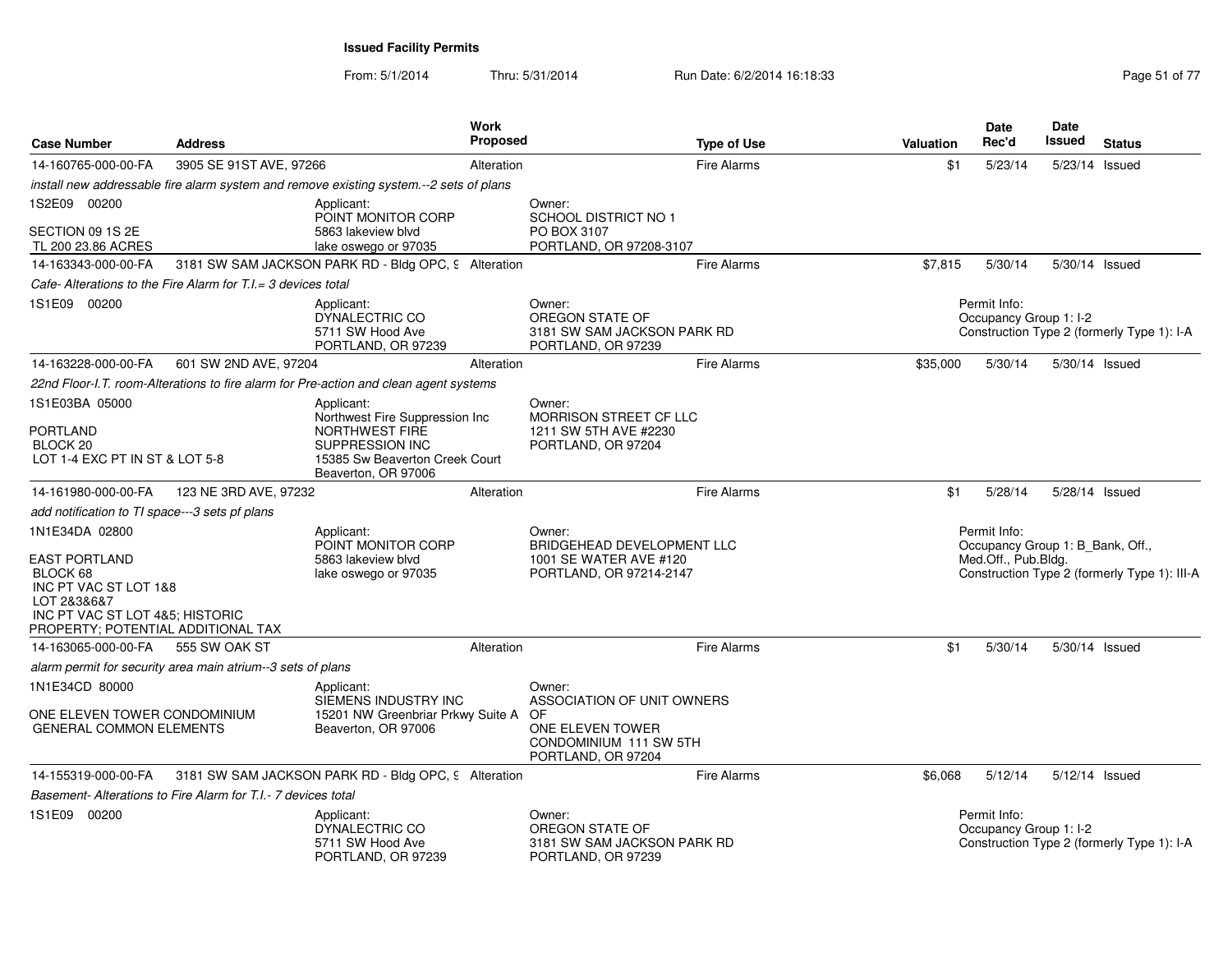| <b>Case Number</b>                                               | <b>Address</b>                                                                |                                                                                  | Work<br><b>Proposed</b> |                                                                                                                                       | <b>Type of Use</b> | <b>Valuation</b> |              | Date<br>Rec'd        | Date<br>Issued | <b>Status</b>                          |
|------------------------------------------------------------------|-------------------------------------------------------------------------------|----------------------------------------------------------------------------------|-------------------------|---------------------------------------------------------------------------------------------------------------------------------------|--------------------|------------------|--------------|----------------------|----------------|----------------------------------------|
| 14-155331-000-00-FA                                              |                                                                               | 3181 SW SAM JACKSON PARK RD - Bldg DCH, 9 Alteration                             |                         |                                                                                                                                       | <b>Fire Alarms</b> | \$2,897          |              | 5/12/14              | 5/12/14 Issued |                                        |
|                                                                  | 4th floor elevator lobby- alterations to Fire Alarm system for T.I.- 1 device |                                                                                  |                         |                                                                                                                                       |                    |                  |              |                      |                |                                        |
| 1S1E09 00200                                                     |                                                                               | Applicant:<br>DYNALECTRIC CO<br>5711 SW Hood Ave<br>PORTLAND, OR 97239           |                         | Owner:<br>OREGON STATE OF<br>3181 SW SAM JACKSON PARK RD<br>PORTLAND, OR 97239                                                        |                    |                  |              |                      |                |                                        |
| 14-155345-000-00-FA                                              | 720 SW WASHINGTON ST, 97205                                                   |                                                                                  | Alteration              |                                                                                                                                       | <b>Fire Alarms</b> |                  | \$1          | 5/12/14              | 5/12/14 Final  |                                        |
|                                                                  | Suite #750- Alterations to the Fire Alarm system for T.I.- 4 devices total    |                                                                                  |                         |                                                                                                                                       |                    |                  |              |                      |                |                                        |
| 1N1E34CC 06600                                                   |                                                                               | Applicant:<br>ADVANCED ALARM SYSTEMS INC                                         |                         | Owner:<br><b>GPO MORGAN LLC</b>                                                                                                       |                    |                  |              |                      |                |                                        |
| <b>PORTLAND</b><br>BLOCK 213<br>LOT 1&2&7&8                      |                                                                               | 1030 NW CORPORATE DRIVE<br>TROUTDALE OR 97060                                    |                         | 522 SW 5TH AVE #1105<br>PORTLAND, OR 97204                                                                                            |                    |                  |              |                      |                |                                        |
| 14-156196-000-00-FA                                              | 500 NE MULTNOMAH ST, 97232                                                    |                                                                                  | Alteration              |                                                                                                                                       | Fire Alarms        |                  | \$1          | 5/13/14              | 5/13/14 Issued |                                        |
|                                                                  | 1st floor- Modifcation to Fire Alarm for T.I.- 19 devices total               |                                                                                  |                         |                                                                                                                                       |                    |                  |              |                      |                |                                        |
| 1N1E35BB 02400                                                   |                                                                               | Applicant:                                                                       |                         | Owner:                                                                                                                                |                    |                  |              |                      |                |                                        |
| HOLLADAYS ADD<br>BLOCK 73&80 TL 2400                             |                                                                               | SIEMENS INDUSTRY INC<br>15201 NW GREENBRIER PKWY<br>STE A4<br>BEAVERTON OR 97006 |                         | KAISER FOUNDATION HEALTH<br>500 NE MULTNOMAH ST #100<br>PORTLAND, OR 97232-2099                                                       |                    |                  |              |                      |                |                                        |
|                                                                  |                                                                               |                                                                                  |                         | Owner:<br>PLAN OF THE NORTHWEST<br>500 NE MULTNOMAH ST #100<br>PORTLAND, OR 97232-2099                                                |                    |                  |              |                      |                |                                        |
| 14-156200-000-00-FA                                              | 5050 NE HOYT ST, 97213                                                        |                                                                                  | Alteration              |                                                                                                                                       | <b>Fire Alarms</b> | \$11,626         |              | 5/13/14              | 5/13/14 Issued |                                        |
|                                                                  | Suite #230- Alterations to Fire Alarm for T.I.- 16 devices total              |                                                                                  |                         |                                                                                                                                       |                    |                  |              |                      |                |                                        |
| 1N2E31BD 03800                                                   |                                                                               | Applicant:<br>COCHRAN INC                                                        |                         | Owner:<br>PROVIDENCE HEALTH                                                                                                           |                    |                  | Permit Info: |                      |                |                                        |
| <b>CENTER ADD</b><br>BLOCK <sub>3</sub><br>LOT 1-7 INC PT VAC ST |                                                                               | 7550 SW TECH CENTER DRIVE<br><b>TIGARD OR 97223</b>                              |                         | 4400 NE HALSEY ST BLDG 2 #190<br>PORTLAND, OR 97213-1545                                                                              |                    |                  | I-FR         | Occupancy Group 1: B |                | Construction Type 2 (formerly Type 1): |
| LOT 20-26 EXC PT IN ST                                           |                                                                               |                                                                                  |                         | Owner:<br>SERVICES-OREGON<br>4400 NE HALSEY ST BLDG 2 #190<br>PORTLAND, OR 97213-1545                                                 |                    |                  |              |                      |                |                                        |
| 14-156216-000-00-FA                                              | 3100 NW INDUSTRIAL ST, 97210                                                  |                                                                                  | Alteration              |                                                                                                                                       | <b>Fire Alarms</b> | \$7,885          |              | 5/13/14              | 5/13/14 Issued |                                        |
|                                                                  |                                                                               |                                                                                  |                         | Alterations to teh Fire Alarm system as needed for upgrades- New Alarm panel and notification- Detection to remain.- 52 devices total |                    |                  |              |                      |                |                                        |
| 1N1E29CA 00600                                                   |                                                                               | Applicant:                                                                       |                         | Owner:                                                                                                                                |                    |                  |              |                      |                |                                        |
| <b>GUILDS ADD</b><br><b>BLOCK1</b><br>LOT 4-7 TL 600             |                                                                               | <b>OREGON ELECTRIC</b><br>1709 SE 3RD AV<br>PORTLAND, OR 97214-                  |                         | PORTLAND GENERAL ELECTRIC<br>& COMPANY<br>121 SW SALMON ST 3WTCBR07<br>PORTLAND, OR 97204-2901                                        |                    |                  |              |                      |                |                                        |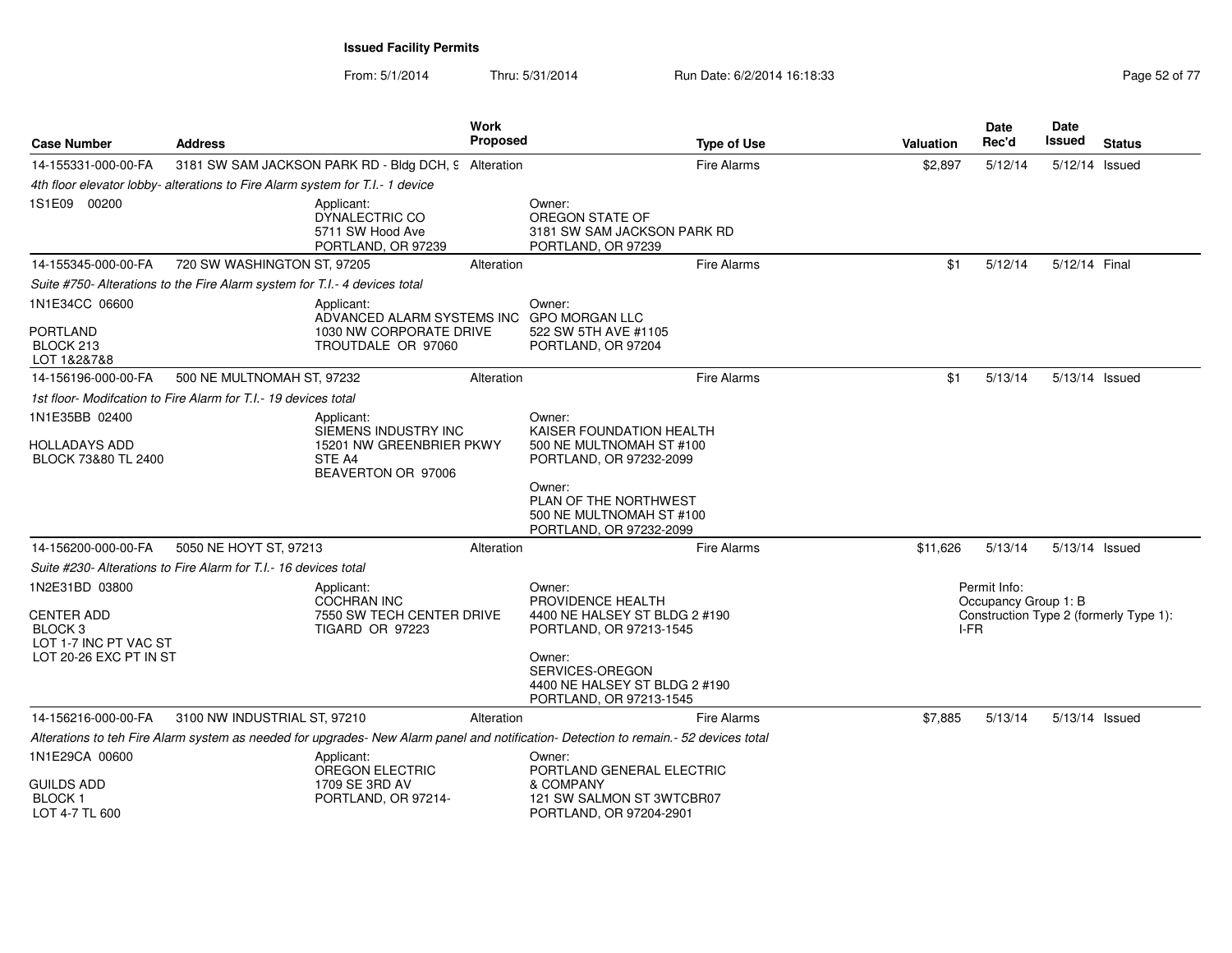| <b>Case Number</b>                          | <b>Address</b>          | Work<br>Proposed                                                                                                                            |                                                                                                                                                                                              | <b>Type of Use</b> | <b>Valuation</b> | Date<br>Rec'd | <b>Date</b><br><b>Issued</b> | <b>Status</b> |
|---------------------------------------------|-------------------------|---------------------------------------------------------------------------------------------------------------------------------------------|----------------------------------------------------------------------------------------------------------------------------------------------------------------------------------------------|--------------------|------------------|---------------|------------------------------|---------------|
| 14-158908-000-00-FA                         | 12407 NE MARX ST, 97230 | Alteration                                                                                                                                  |                                                                                                                                                                                              | <b>Fire Alarms</b> | \$1              | 5/20/14       | 5/20/14 Issued               |               |
| aes radio install--1 plan                   |                         |                                                                                                                                             |                                                                                                                                                                                              |                    |                  |               |                              |               |
| 1N2E23BB 01200                              |                         | Applicant:<br>STANLEY CONVERGENT<br>SECURITY SOLUTIONS INC.<br>15495 SW SEQUOIA PKWY STE 10<br>PORTLAND OR 97224-6101                       | Owner:<br>PACIFIC REALTY ASSOCIATES<br>15350 SW SEQUOIA PKWY #300<br>TIGARD, OR 97224-7175<br>Owner:<br><b>LTD PARTNERSHIP</b><br>15350 SW SEQUOIA PKWY #300<br>TIGARD, OR 97224-7175        |                    |                  |               |                              |               |
| 14-158945-000-00-FA                         | 12239 NE MARX ST, 97230 | Alteration                                                                                                                                  |                                                                                                                                                                                              | <b>Fire Alarms</b> | \$1              | 5/20/14       | 5/20/14 Issued               |               |
| aes radio-1 plan                            |                         |                                                                                                                                             |                                                                                                                                                                                              |                    |                  |               |                              |               |
| 1N2E23BB 01300                              |                         | Applicant:                                                                                                                                  | Owner:                                                                                                                                                                                       |                    |                  |               |                              |               |
| PACIFIC BUSINESS PARK<br>LOT 8&9&10 TL 1300 |                         | STANLEY CONVERGENT<br>SECURITY SOLUTIONS INC.<br>15495 SW SEQUOIA PKWY STE 10 TIGARD, OR 97224-7175<br>PORTLAND OR 97224-6101               | <b>PACIFIC REALTY ASSOCIATES</b><br>15350 SW SEQUOIA PKWY #300                                                                                                                               |                    |                  |               |                              |               |
|                                             |                         |                                                                                                                                             | Owner:<br>LTD PARTNERSHIP<br>15350 SW SEQUOIA PKWY #300<br>TIGARD, OR 97224-7175                                                                                                             |                    |                  |               |                              |               |
| 14-158980-000-00-FA                         | 12302 NE MARX ST, 97230 | Alteration                                                                                                                                  |                                                                                                                                                                                              | <b>Fire Alarms</b> | \$1              | 5/20/14       | 5/20/14 Issued               |               |
| aes radio-1 plan                            |                         |                                                                                                                                             |                                                                                                                                                                                              |                    |                  |               |                              |               |
| 1N2E23BC 00600                              |                         | Applicant:<br>STANLEY CONVERGENT<br>SECURITY SOLUTIONS INC.<br>15495 SW SEQUOIA PKWY STE 10 TIGARD, OR 97224-7175<br>PORTLAND OR 97224-6101 | Owner:<br>PACIFIC REALTY ASSOCIATES<br>15350 SW SEQUOIA PKWY #300                                                                                                                            |                    |                  |               |                              |               |
|                                             |                         |                                                                                                                                             | Owner:<br><b>LTD PARTNERSHIP</b><br>15350 SW SEQUOIA PKWY #300<br>TIGARD, OR 97224-7175                                                                                                      |                    |                  |               |                              |               |
| 14-158993-000-00-FA                         | 5208 NE 122ND AVE       | Alteration                                                                                                                                  |                                                                                                                                                                                              | <b>Fire Alarms</b> | \$1              | 5/20/14       | 5/20/14 Issued               |               |
| aes radio -1 plan                           |                         |                                                                                                                                             |                                                                                                                                                                                              |                    |                  |               |                              |               |
| 1N2E23BB 01300                              |                         | Applicant:<br>STANLEY CONVERGENT<br>SECURITY SOLUTIONS INC.<br>15495 SW SEQUOIA PKWY STE 10<br>PORTLAND OR 97224-6101                       | Owner:<br><b>PACIFIC REALTY ASSOCIATES</b><br>15350 SW SEQUOIA PKWY #300<br>TIGARD, OR 97224-7175<br>Owner:<br><b>LTD PARTNERSHIP</b><br>15350 SW SEQUOIA PKWY #300<br>TIGARD, OR 97224-7175 |                    |                  |               |                              |               |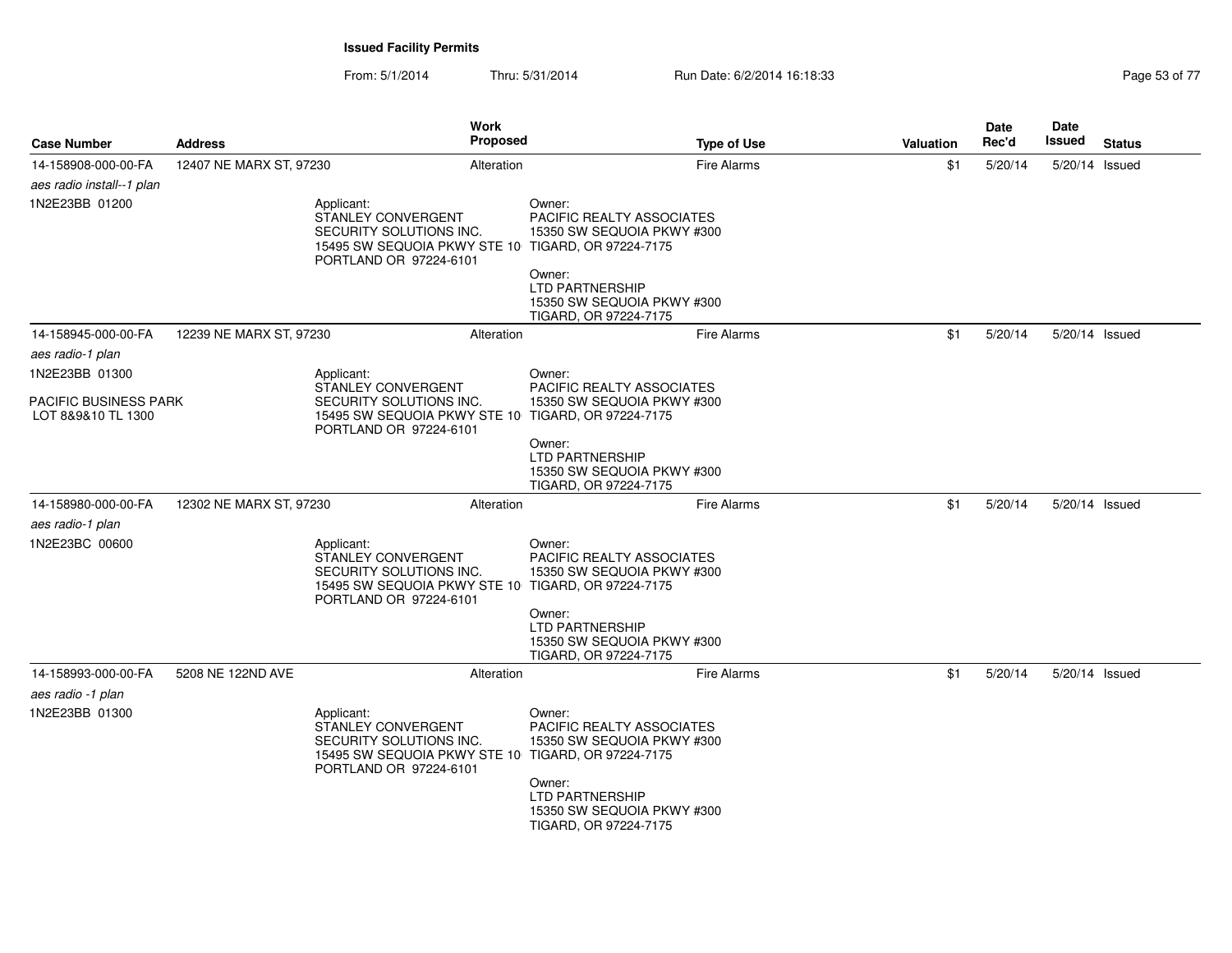| <b>Case Number</b>                                                    | <b>Address</b>                                                  |                                                                                                                                                                  | Work<br><b>Proposed</b> |                                                                                    | <b>Type of Use</b> | <b>Valuation</b> | Date<br>Rec'd                                | <b>Date</b><br>Issued | <b>Status</b>                              |
|-----------------------------------------------------------------------|-----------------------------------------------------------------|------------------------------------------------------------------------------------------------------------------------------------------------------------------|-------------------------|------------------------------------------------------------------------------------|--------------------|------------------|----------------------------------------------|-----------------------|--------------------------------------------|
| 14-159008-000-00-FA                                                   | 5600 NE HASSALO ST, 97213                                       |                                                                                                                                                                  | Alteration              |                                                                                    | <b>Fire Alarms</b> | \$1              | 5/20/14                                      | 5/20/14 Issued        |                                            |
| aes radio-1 plan                                                      |                                                                 |                                                                                                                                                                  |                         |                                                                                    |                    |                  |                                              |                       |                                            |
| 1N2E31 00100                                                          |                                                                 | Applicant:<br>STANLEY CONVERGENT<br>SECURITY SOLUTIONS INC.<br>15495 SW SEQUOIA PKWY STE 10 #200-WMI<br>PORTLAND OR 97224-6101                                   |                         | Owner:<br>PACIFIC REALTY ASSOCIATES<br>15115 SW SEQUOIA PKWY<br>PORTLAND, OR 97224 |                    |                  |                                              |                       |                                            |
| 14-156006-000-00-FA                                                   | 825 NE MULTNOMAH ST - Unit 1                                    |                                                                                                                                                                  | Alteration              |                                                                                    | <b>Fire Alarms</b> | \$1              | 5/13/14                                      | 5/13/14 Issued        |                                            |
| maintain current alarm system --3 sets of plans                       |                                                                 |                                                                                                                                                                  |                         |                                                                                    |                    |                  |                                              |                       |                                            |
| 1N1E35BB 90002                                                        |                                                                 | Applicant:                                                                                                                                                       |                         |                                                                                    |                    |                  |                                              |                       |                                            |
| LLOYD CENTER TOWER CONDOMINIUM<br>LOT <sub>1</sub><br>DEPT OF REVENUE |                                                                 | CHRISTENSON ELECTRIC INC<br>111 SW COLUMBIA, SUITE 480<br>PORTLAND, OR 97201                                                                                     |                         |                                                                                    |                    |                  |                                              |                       |                                            |
| 14-161426-000-00-FA                                                   | 538 SW 6TH AVE, 97204                                           |                                                                                                                                                                  | Alteration              |                                                                                    | <b>Fire Alarms</b> | \$1              | 5/27/14                                      | 5/28/14 Issued        |                                            |
|                                                                       | 10th floor- alterations to Fire Alarm for T.I.- 4 devices total |                                                                                                                                                                  |                         |                                                                                    |                    |                  |                                              |                       |                                            |
| 1N1E34CC 07900                                                        |                                                                 | Applicant:                                                                                                                                                       |                         | Owner:                                                                             |                    |                  |                                              |                       |                                            |
| PORTLAND<br>BLOCK 174<br>LOT 5&6                                      |                                                                 | POINT MONITOR CORP<br>5863 LAKEVIEW BLVD #100<br>LAKE OSWEGO OR 97035-7058                                                                                       |                         | PORTLAND CASCADE BUILDING<br>LLC<br>166 KINGS HIGHWAY N<br>WESTPORT, CT 06880-2423 |                    |                  |                                              |                       |                                            |
| 14-154323-000-00-FA                                                   | 3303 SW BOND AVE, 97201                                         |                                                                                                                                                                  | Alteration              |                                                                                    | <b>Fire Alarms</b> | \$1              | 5/8/14                                       | 5/13/14 Final         |                                            |
|                                                                       |                                                                 | ALARM - ALTERATIONS TO THE EXISTING FIRE ALARM SYSTEM TO SUPPORT TI ON THE 6TH FLOOR                                                                             |                         |                                                                                    |                    |                  |                                              |                       |                                            |
| 1S1E10AC 00500                                                        |                                                                 | Applicant:<br>Gary Hatch<br>DYNALECTRIC CO<br>5805 SW Hood Ave<br>Portland, OR 97239                                                                             |                         |                                                                                    |                    |                  |                                              |                       |                                            |
| 14-154434-000-00-FA                                                   | 700 SW 5TH AVE                                                  |                                                                                                                                                                  | Alteration              |                                                                                    | <b>Fire Alarms</b> | \$1              | 5/8/14                                       |                       | $5/8/14$ Issued                            |
|                                                                       | modify fire system for suite remodel---3 sets of plans          |                                                                                                                                                                  |                         |                                                                                    |                    |                  |                                              |                       |                                            |
| 1S1E03BB1 90001                                                       |                                                                 | Applicant:<br><b>PAUL SIEFER</b><br>SIGNALING SYSTEM SOLUTIONS<br>INC (SSS CORP)<br>13504 NE 84TH ST, SUITE 103-160 CHICAGO, IL 60661-7905<br>VANCOUVER WA 98682 |                         | Owner:<br>PIONEER PLACE LIMITED<br>PARTNERSHIP<br>PO BOX 617905                    |                    |                  | Permit Info:<br>Occupancy Group 1: M         |                       | Construction Type 2 (formerly Type 1): I-A |
| 14-151139-000-00-FA                                                   | 1125 NW COUCH ST, 97209                                         |                                                                                                                                                                  | Alteration              |                                                                                    | <b>Fire Alarms</b> | \$6,500          | 5/1/14                                       |                       | $5/1/14$ Issued                            |
|                                                                       |                                                                 | 8th floor- Alteration to the Fire Alarm for T.I.- 19 devices total3 Strobes7 Speaker/Strobes9 Smoke Dectetors                                                    |                         |                                                                                    |                    |                  |                                              |                       |                                            |
| 1N1E33DA 04800                                                        |                                                                 | Applicant:<br><b>EC COMPANY</b><br>PO BOX 10286<br>PORTLAND OR 97296                                                                                             |                         | Owner:<br>SPF BREWERY BLOCKS LLC<br>351 NW 12TH AVE<br>PORTLAND, OR 97209-2905     |                    |                  | Permit Info:<br>Occupancy Group 1: B<br>I-FR |                       | Construction Type 2 (formerly Type 1):     |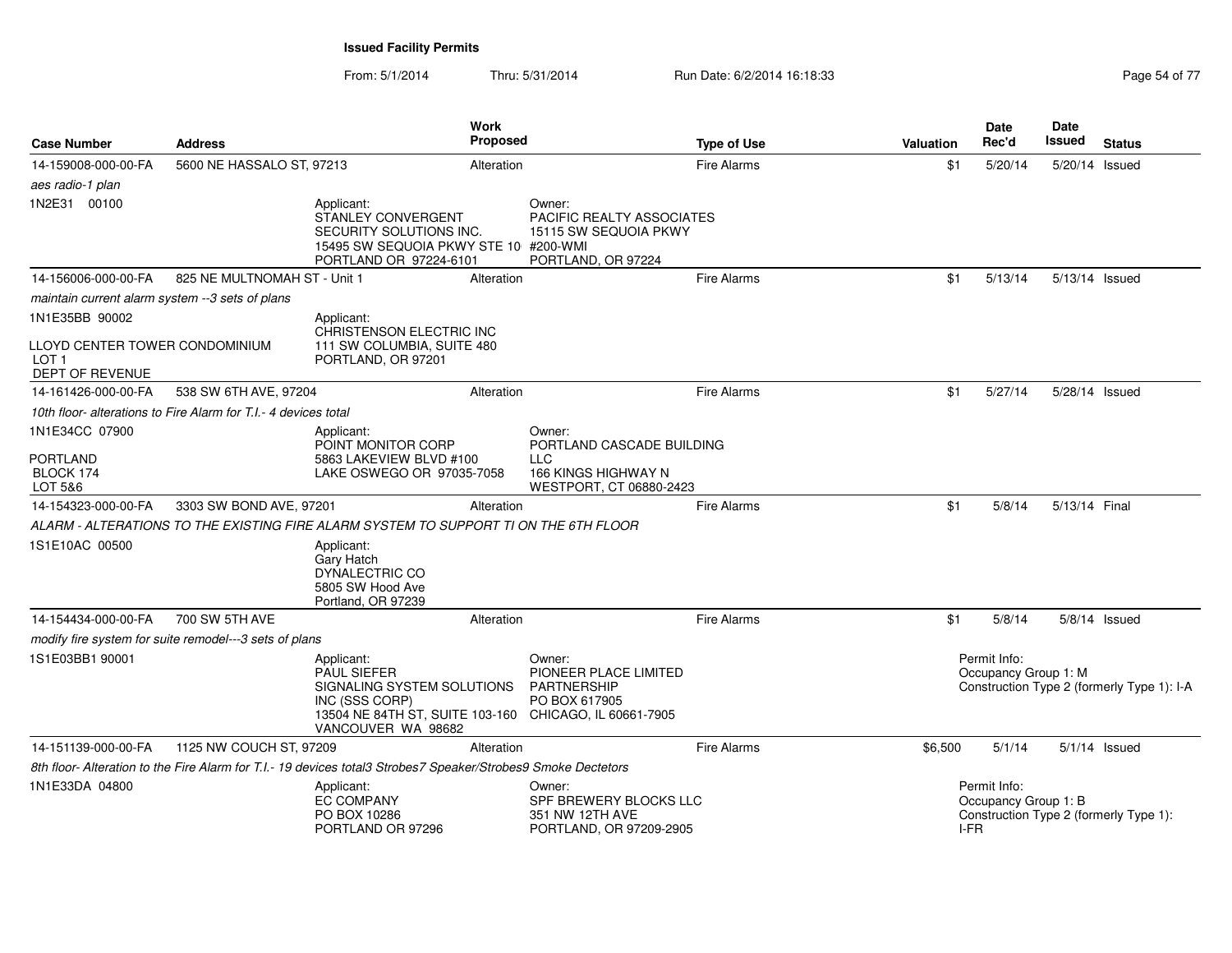From: 5/1/2014Thru: 5/31/2014 Run Date: 6/2/2014 16:18:33 Research 2010 12:04 Page 55 of 77

| <b>Case Number</b>                                                                                                                    | <b>Address</b>                                                                 |                                                                                         | Work<br>Proposed |                                                                                                                                                                        | <b>Type of Use</b>     | <b>Valuation</b> |      | <b>Date</b><br>Rec'd                             | Date<br>Issued | <b>Status</b>                          |
|---------------------------------------------------------------------------------------------------------------------------------------|--------------------------------------------------------------------------------|-----------------------------------------------------------------------------------------|------------------|------------------------------------------------------------------------------------------------------------------------------------------------------------------------|------------------------|------------------|------|--------------------------------------------------|----------------|----------------------------------------|
| 14-151143-000-00-FA                                                                                                                   | 1100 SW 6TH AVE, 97204                                                         |                                                                                         | Alteration       |                                                                                                                                                                        | <b>Fire Alarms</b>     | \$8,000          |      | 5/1/14                                           |                | $5/1/14$ Issued                        |
|                                                                                                                                       |                                                                                | Suite #1214- Relocate and add Fire Alarm notification for T.I.- 8 devices total         |                  |                                                                                                                                                                        |                        |                  |      |                                                  |                |                                        |
| 1S1E03BB 00700                                                                                                                        |                                                                                | Applicant:<br><b>Hughes Electric</b>                                                    |                  | Owner:<br>STANDARD INSURANCE CO                                                                                                                                        |                        |                  |      | Permit Info:<br>Occupancy Group 1: B             |                |                                        |
| <b>PORTLAND</b><br>BLOCK 168<br>LOT 1-8 TL 700                                                                                        |                                                                                | 10490 NW Jackson Quarry Rd.<br>Hillsboro, OR 97124                                      |                  | PO BOX 711<br>PORTLAND, OR 97204                                                                                                                                       |                        |                  | I-FR |                                                  |                | Construction Type 2 (formerly Type 1): |
| 14-151147-000-00-FA                                                                                                                   | 1100 SW 6TH AVE, 97204                                                         |                                                                                         | Alteration       |                                                                                                                                                                        | <b>Fire Alarms</b>     | \$4,000          |      | 5/1/14                                           |                | $5/1/14$ Issued                        |
|                                                                                                                                       | Suite #1402- Alterations to Fire Alarm notification for T.I.- 3 devices total. |                                                                                         |                  |                                                                                                                                                                        |                        |                  |      |                                                  |                |                                        |
| 1S1E03BB 00700                                                                                                                        |                                                                                | Applicant:<br><b>Hughes Electric</b>                                                    |                  | Owner:<br>STANDARD INSURANCE CO                                                                                                                                        |                        |                  |      | Permit Info:<br>Occupancy Group 1: B             |                |                                        |
| <b>PORTLAND</b><br>BLOCK 168<br>LOT 1-8 TL 700                                                                                        |                                                                                | 10490 NW Jackson Quarry Rd.<br>Hillsboro, OR 97124                                      |                  | <b>PO BOX 711</b><br>PORTLAND, OR 97204                                                                                                                                |                        |                  | I-FR |                                                  |                | Construction Type 2 (formerly Type 1): |
| 14-151162-000-00-FA                                                                                                                   | 1211 SW 5TH AVE, 97204                                                         |                                                                                         | Alteration       |                                                                                                                                                                        | Fire Alarms            | \$1,800          |      | 5/1/14                                           |                | $5/1/14$ Issued                        |
|                                                                                                                                       | Suite #2800- alteration to Fire Alarm for T.I.- 6 speaker/strobes total        |                                                                                         |                  |                                                                                                                                                                        |                        |                  |      |                                                  |                |                                        |
| 1S1E03BC 00900                                                                                                                        |                                                                                | Applicant:<br><b>CHRISTENSON ELECTRIC</b>                                               |                  | Owner:<br>PACWEST CENTER LLC                                                                                                                                           |                        |                  |      | Permit Info:<br>Occupancy Group 1: B_Bank, Off., |                |                                        |
| PORTLAND<br>BLOCK 167<br>$LOT 1-8$                                                                                                    |                                                                                | 111 SW COLUMBIA ST #480<br>PORTLAND, OR 97201                                           |                  | 1211 SW 5TH AVE #2230<br>PORTLAND, OR 97204                                                                                                                            |                        |                  |      | Med.Off., Pub.Bldg.                              |                |                                        |
| 14-152949-000-00-FA                                                                                                                   | 805 SW BROADWAY, 97205                                                         |                                                                                         | Alteration       |                                                                                                                                                                        | <b>Fire Alarms</b>     |                  | \$1  | 5/6/14                                           |                | $5/6/14$ Issued                        |
|                                                                                                                                       | maglock access control system on 1 door unlocks with fire alarm.--1 plan       |                                                                                         |                  |                                                                                                                                                                        |                        |                  |      |                                                  |                |                                        |
| 1S1E03BB 04400<br><b>PORTLAND</b><br>BLOCK 210<br>$LOT 1-8$                                                                           |                                                                                | Applicant:<br>POINT MONITOR CORP<br>5863 lakeview blvd<br>lake oswego or 97035          |                  | Owner:<br>FOX TOWER L L C<br>805 SW BROADWAY #2020<br>PORTLAND, OR 97205                                                                                               |                        |                  |      |                                                  |                |                                        |
| DEFERRED ADDITIONAL TAX LIABILITY                                                                                                     |                                                                                |                                                                                         |                  |                                                                                                                                                                        |                        |                  |      |                                                  |                |                                        |
| 14-160803-000-00-FA                                                                                                                   | 333 SW 5TH AVE, 97204                                                          |                                                                                         | Alteration       |                                                                                                                                                                        | <b>Fire Alarms</b>     |                  | \$1  | 5/23/14                                          |                | 5/23/14 Issued                         |
|                                                                                                                                       | Basement- Alteration to the Fire Alarm system for T.I.- 8 devices total        |                                                                                         |                  |                                                                                                                                                                        |                        |                  |      |                                                  |                |                                        |
| 1N1E34CD 06800<br>PORTLAND<br>BLOCK 82<br>S 0.56' OF LOT 2<br>LOT 3&4<br><b>HISTORIC PROPERTY: POTENTIAL</b><br><b>ADDITIONAL TAX</b> |                                                                                | Applicant:<br>HEIL ELECTRIC<br>8425 SE STARK ST<br>PORTLAND, OR 97216                   |                  | Owner:<br>OTB LLC<br>2712 SE 20TH AVE<br>PORTLAND, OR 97202-2231                                                                                                       |                        |                  |      |                                                  |                |                                        |
| 14-161668-000-00-FA                                                                                                                   |                                                                                | 3181 SW SAM JACKSON PARK RD - Bldg MRB, 9 Alteration                                    |                  |                                                                                                                                                                        | <b>Fire Sprinklers</b> |                  | \$1  | 5/27/14                                          |                | 5/29/14 Issued                         |
|                                                                                                                                       |                                                                                |                                                                                         |                  | FIRE SPRINKLERS-T.I. SUITE #243: 2 SPRINKLERS REPLACED W/QR & 3 SPRINKLERS ADDED IN NEW ACT CEILINGS FROM (E) UPRIGHT SPRINKLERS. SUITE 270: RELOCATEE ONE (E) CONCEAL |                        |                  |      |                                                  |                |                                        |
| 1S1E09 00200                                                                                                                          |                                                                                | Applicant:<br><b>BASIC FIRE PROTECTION</b><br>8135 NE MLK Jr Blvd<br>PORTLAND, OR 97211 |                  | Owner:<br>OREGON STATE OF<br>3181 SW SAM JACKSON PARK RD<br>PORTLAND, OR 97239                                                                                         |                        |                  |      |                                                  |                |                                        |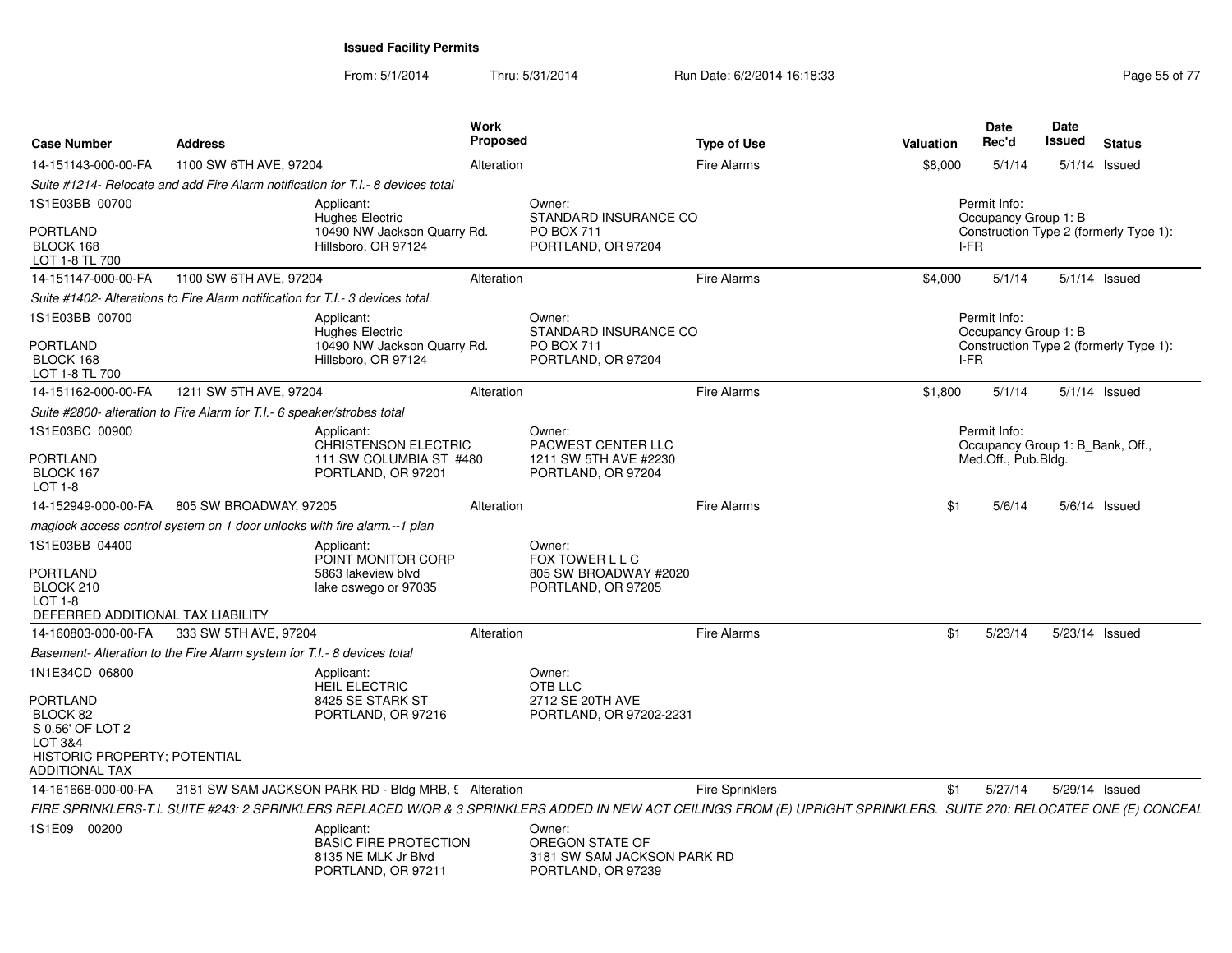| <b>Case Number</b>                                                       | <b>Address</b>                                                            | Work<br>Proposed                                                                                                                                            |                                                                                     | <b>Type of Use</b>     | Valuation | Date<br>Rec'd                        | Date<br>Issued | <b>Status</b>                               |
|--------------------------------------------------------------------------|---------------------------------------------------------------------------|-------------------------------------------------------------------------------------------------------------------------------------------------------------|-------------------------------------------------------------------------------------|------------------------|-----------|--------------------------------------|----------------|---------------------------------------------|
| 14-161675-000-00-FA                                                      | 3930 SE DIVISION ST, 97202                                                | Alteration                                                                                                                                                  |                                                                                     | <b>Fire Sprinklers</b> | \$1       | 5/27/14                              |                | 5/29/14 Issued                              |
|                                                                          |                                                                           | SPRINKLER-T.I. 2 SPRINKLERS RELOCATED OUT OF NEW WALL DIVIDING (E) LARGE OFFICE INTO 2 NEW SMALLER OFFICES. SPRINKLERS RELOCATED TO BOTH SIDES OF NEW WALL. |                                                                                     |                        |           |                                      |                |                                             |
| 1S1E12AA 00800                                                           |                                                                           | Applicant:<br><b>BASIC FIRE PROTECTION</b>                                                                                                                  | Owner:<br>PARR FINANCIAL MEDICAL LLC                                                |                        |           | Permit Info:<br>Occupancy Group 1: B |                |                                             |
| RICHMOND ADD<br>BLOCK <sub>2</sub><br>LOT 1&3&5<br>NONTAXABLE BEGIN 1995 |                                                                           | 8135 NE MLK Jr Blvd<br>PORTLAND, OR 97211                                                                                                                   | 4400 NE HALSEY BLVD 2 #190<br>PORTLAND, OR 97213                                    |                        |           |                                      |                |                                             |
| 14-162532-000-00-FA                                                      | 501 N GRAHAM ST, 97227                                                    | Alteration                                                                                                                                                  |                                                                                     | <b>Fire Sprinklers</b> | \$1,400   | 5/29/14                              |                | 5/29/14 Issued                              |
|                                                                          | Suite #565- Alteration to Fire Sprinklers for T.I.- 4 heads total         |                                                                                                                                                             |                                                                                     |                        |           |                                      |                |                                             |
| 1N1E27AC 01000                                                           |                                                                           | Applicant:<br><b>FIRE SYSTEMS WEST</b>                                                                                                                      | Owner:<br><b>LEGACY HEALTH SYSTEM</b>                                               |                        |           |                                      |                |                                             |
| ABENDS ADD<br><b>BLOCK 1 TL 1000</b>                                     |                                                                           | 600 SE MARITIME AV #300<br>VANCOUVER, WA 98661                                                                                                              | 1919 NW LOVEJOY ST<br>PORTLAND, OR 97209                                            |                        |           |                                      |                |                                             |
| 14-161877-000-00-FA                                                      | 514 SW 6TH AVE, 97204                                                     | Alteration                                                                                                                                                  |                                                                                     | <b>Fire Sprinklers</b> | \$1       | 5/28/14                              | 5/28/14 Final  |                                             |
|                                                                          |                                                                           | add and relocate sprinklers to accommodate new tenate floor plan---2 sets of plans                                                                          |                                                                                     |                        |           |                                      |                |                                             |
| 1N1E34CC 07800                                                           |                                                                           | Applicant:                                                                                                                                                  | Owner:                                                                              |                        |           | Permit Info:                         |                |                                             |
| PORTLAND<br>LOT 7 BLOCK 174                                              |                                                                           | PATRIOT FIRE PROTECTION<br>4708 NE MINNEHAHA ST<br>VANCOUVER, WA 98661                                                                                      | <b>BANK OF CALIFORNIA</b><br>121 SW MORRISON ST #200<br>PORTLAND, OR 97204          |                        |           | Occupancy Group 1: B                 |                | Construction Type 2 (formerly Type 1): II-B |
|                                                                          |                                                                           |                                                                                                                                                             | Owner:<br><b>EXCHANGE BUILDING</b><br>121 SW MORRISON ST #200<br>PORTLAND, OR 97204 |                        |           |                                      |                |                                             |
| 14-161942-000-00-FA                                                      | 538 SW 6TH AVE, 97204                                                     | Alteration                                                                                                                                                  |                                                                                     | <b>Fire Sprinklers</b> | \$1       | 5/28/14                              | 5/28/14 Issued |                                             |
|                                                                          | relocate sprinklers to accommodate new tenate floor plan--2 sets of plans |                                                                                                                                                             |                                                                                     |                        |           |                                      |                |                                             |
| 1N1E34CC 07900                                                           |                                                                           | Applicant:<br><b>PATRIOT FIRE PROTECTION</b>                                                                                                                | Owner:<br>PORTLAND CASCADE BUILDING                                                 |                        |           |                                      |                |                                             |
| PORTLAND                                                                 |                                                                           | 4708 NE MINNEHAHA ST                                                                                                                                        | <b>LLC</b>                                                                          |                        |           |                                      |                |                                             |
| BLOCK 174<br>LOT 5&6                                                     |                                                                           | VANCOUVER, WA 98661                                                                                                                                         | 166 KINGS HIGHWAY N<br>WESTPORT, CT 06880-2423                                      |                        |           |                                      |                |                                             |
| 14-161951-000-00-FA                                                      | 514 SW 6TH AVE, 97204                                                     | Alteration                                                                                                                                                  |                                                                                     | <b>Fire Sprinklers</b> | \$1       | 5/28/14                              | 5/28/14 Issued |                                             |
|                                                                          | add s;rinklers to accommodate new tenate--- 2 sets of plans               |                                                                                                                                                             |                                                                                     |                        |           |                                      |                |                                             |
| 1N1E34CC 07800                                                           |                                                                           | Applicant:                                                                                                                                                  | Owner:                                                                              |                        |           | Permit Info:                         |                |                                             |
| PORTLAND<br>LOT 7 BLOCK 174                                              |                                                                           | <b>PATRIOT FIRE PROTECTION</b><br>4708 NE MINNEHAHA ST<br>VANCOUVER, WA 98661                                                                               | <b>BANK OF CALIFORNIA</b><br>121 SW MORRISON ST #200<br>PORTLAND, OR 97204          |                        |           | Occupancy Group 1: B                 |                |                                             |
|                                                                          |                                                                           |                                                                                                                                                             | Owner:<br><b>EXCHANGE BUILDING</b><br>121 SW MORRISON ST #200<br>PORTLAND, OR 97204 |                        |           |                                      |                |                                             |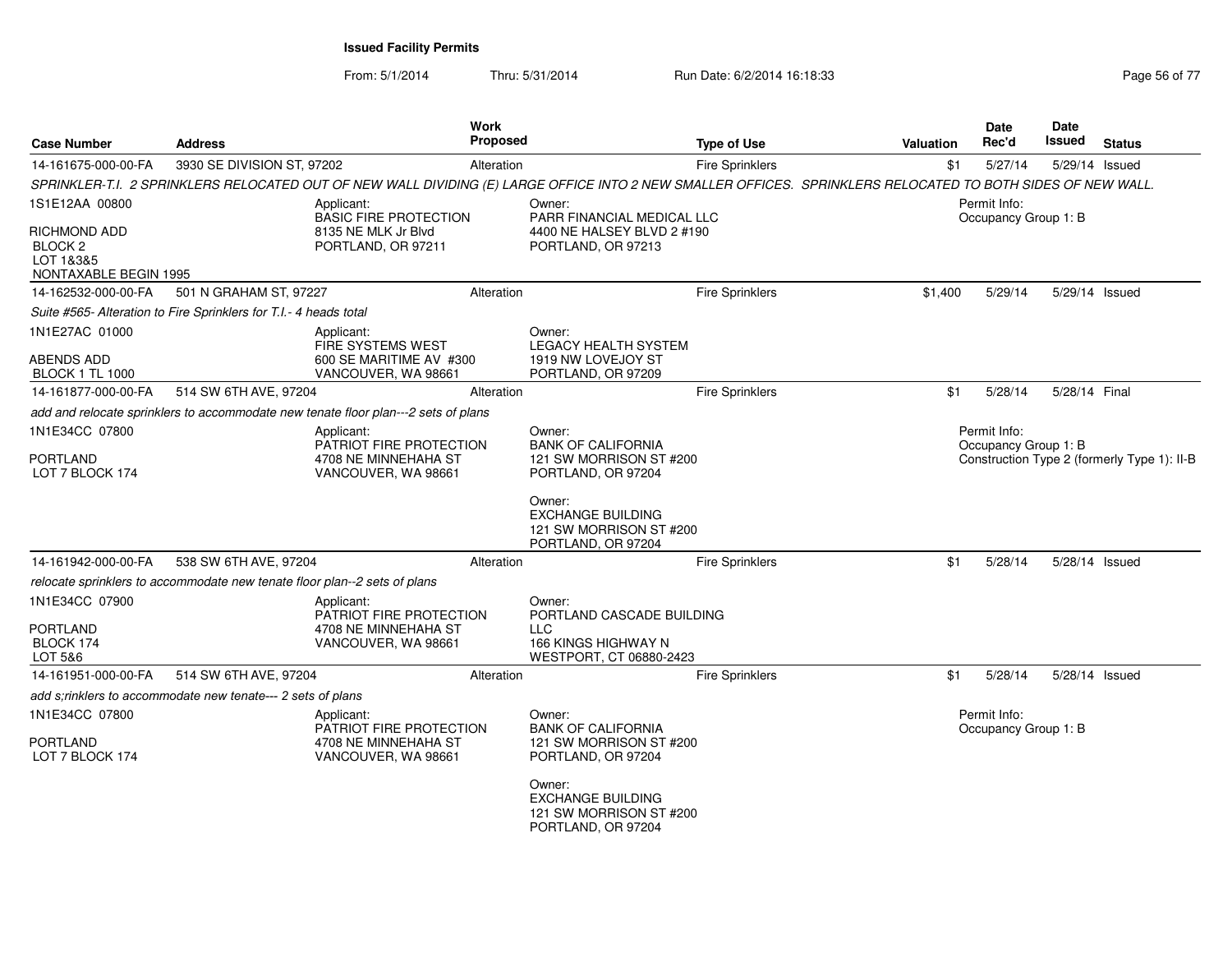| <b>Case Number</b>                             | <b>Address</b>                                                                               | Work<br>Proposed                                                                          |                                                                                         | <b>Type of Use</b>     | Valuation | <b>Date</b><br>Rec'd                   | <b>Date</b><br>Issued | <b>Status</b>                                                                   |
|------------------------------------------------|----------------------------------------------------------------------------------------------|-------------------------------------------------------------------------------------------|-----------------------------------------------------------------------------------------|------------------------|-----------|----------------------------------------|-----------------------|---------------------------------------------------------------------------------|
| 14-161963-000-00-FA                            | 919 NE 19TH AVE, 97232                                                                       | Alteration                                                                                |                                                                                         | <b>Fire Sprinklers</b> | \$1       | 5/28/14                                | 5/28/14 Issued        |                                                                                 |
|                                                | add 12 new sprinklers heads, relocate 24---2 sets of plans                                   |                                                                                           |                                                                                         |                        |           |                                        |                       |                                                                                 |
| 1N1E35AC 00100                                 |                                                                                              | Applicant:<br>VANPORT FIRE SPRINKLERS INC                                                 | Owner:<br><b>WESTON INVESTMENT CO LLC</b>                                               |                        |           | Permit Info:<br>Occupancy Group 1: B   |                       |                                                                                 |
| <b>SULLIVANS ADD</b><br><b>BLOCK 36 TL 100</b> |                                                                                              | 6101 NE 127TH AVE<br>VANCOUVER, WA 98682                                                  | 2154 NE BROADWAY RM 200<br>PORTLAND, OR 97232-1590                                      |                        |           |                                        |                       | Construction Type 2 (formerly Type 1): II-A                                     |
| 14-156238-000-00-FA                            | 3800 SE 22ND AVE, 97202                                                                      | Alteration                                                                                |                                                                                         | Fire Sprinklers        | \$1,000   | 5/13/14                                |                       | 5/13/14 Issued                                                                  |
|                                                | Cafe- Alterations to Fire Sprinkler for T.I.- 8 heads total                                  |                                                                                           |                                                                                         |                        |           |                                        |                       |                                                                                 |
| 1S1E11DA 04300                                 |                                                                                              | Applicant:<br>T & L COMMUNICATIONS INC                                                    | Owner:<br>FRED MEYER STORES INC                                                         |                        |           | Permit Info:                           |                       | Occupancy Group 1: F-2_Industrial Plant -                                       |
| SECTION 11 1S 1E<br>TL 4300 5.37 ACRES         |                                                                                              | PO BOX 87387<br>VANCOUVER, WA 986877387                                                   | 1014 VINE ST 7TH FLOOR<br>CINCINNATI, OH 45202-1141                                     |                        |           | Factory, Low Hazard                    |                       | Construction Type 2 (formerly Type 1): V-B                                      |
| 14-159032-000-00-FA                            | 111 SW 5TH AVE, 97204-3626                                                                   | Alteration                                                                                |                                                                                         | <b>Fire Sprinklers</b> | \$1       | 5/20/14                                | 5/20/14 Final         |                                                                                 |
| relocate 1 head and add 1 head- no plans       |                                                                                              |                                                                                           |                                                                                         |                        |           |                                        |                       |                                                                                 |
| 1N1E34CD 01300                                 |                                                                                              | Applicant:<br>PACIFIC FIRE SYSTEMS<br>6704 RIVIERA CT<br>WEST LINN, OR 97068              |                                                                                         |                        |           | Permit Info:<br>Occupancy Group 1: B   |                       | Construction Type 2 (formerly Type 1): I-A                                      |
| 14-159528-000-00-FA                            | 26 SW SALMON ST, 97204                                                                       | Alteration                                                                                |                                                                                         | Fire Sprinklers        | \$1       | 5/21/14                                | 5/21/14 Issued        |                                                                                 |
|                                                | add/relocate heads as needed for tenant improvement relocate 2 branchlines---3 sets of plans |                                                                                           |                                                                                         |                        |           |                                        |                       |                                                                                 |
| 1S1E03BD 00200                                 |                                                                                              | Applicant:<br><b>VIKING SPRINKLER</b>                                                     | Owner:<br><b>IEH PORTLAND LLC</b>                                                       |                        |           |                                        |                       |                                                                                 |
| <b>PORTLAND</b><br>BLOCK 6<br>LOT 1-8          |                                                                                              | 3245 NW FRONT AVE<br>PORTLAND, OR 97210                                                   | 121 SW SALMON ST 1WTC0402<br>PORTLAND, OR 97204-2901                                    |                        |           |                                        |                       |                                                                                 |
| 14-158206-000-00-FA                            | 3181 SW SAM JACKSON PARK RD - Bldg OHS, 9 Alteration                                         |                                                                                           |                                                                                         | Fire Sprinklers        | \$1       | 5/18/14                                |                       | 5/18/14 Issued                                                                  |
|                                                | Upgrade Fire Sprinklers to QR in five areas- 7B, 9B, 12B, 13D & 14D-                         |                                                                                           |                                                                                         |                        |           |                                        |                       |                                                                                 |
| 1S1E09 00200                                   |                                                                                              | Applicant:<br><b>BASIC FIRE PROTECTION</b><br>8135 NE M L KING BLVD<br>PORTLAND, OR 97211 | Owner:<br>OREGON STATE OF<br>3181 SW SAM JACKSON PARK RD<br>PORTLAND, OR 97239          |                        |           | Permit Info:<br>Occupancy Group 1: I-2 |                       | Construction Type 2 (formerly Type 1): I-A                                      |
| 14-158207-000-00-FA                            | 308 SW 2ND AVE, 97204                                                                        | Alteration                                                                                |                                                                                         | Fire Sprinklers        | \$1,725   | 5/18/14                                | 5/18/14 Issued        |                                                                                 |
|                                                | 1st floor-Mail Room- Alteration to Fire Sprinklers for T.I.- 7 heads total                   |                                                                                           |                                                                                         |                        |           |                                        |                       |                                                                                 |
| 1N1E34CD 04600                                 |                                                                                              | Applicant:<br><b>MCKINSTRY CO</b><br>16790 NE MASON ST. STE 100<br>PORTLAND, OR 97230     | Owner:<br><b>NGP DUNCAN PLAZA</b><br>PO BOX 4900 DEPT #360<br>SCOTTSDALE, AZ 85261-4900 |                        |           | Permit Info:                           |                       | Occupancy Group 1: A-2_Restaurant<br>Construction Type 2 (formerly Type 1): I-A |
|                                                |                                                                                              |                                                                                           | Owner:<br>PORTLAND LLC<br>PO BOX 4900 DEPT #360<br>SCOTTSDALE, AZ 85261-4900            |                        |           |                                        |                       |                                                                                 |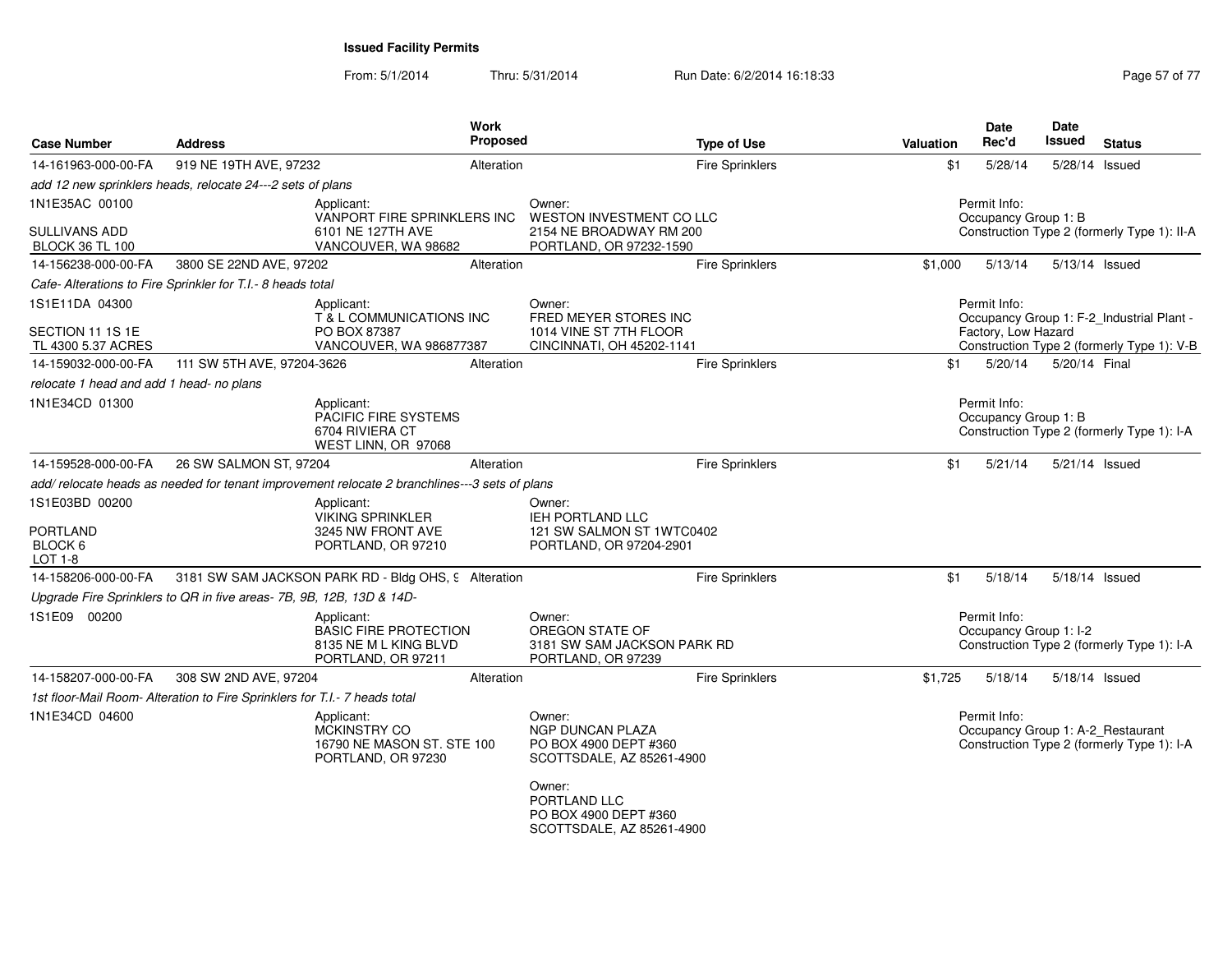| <b>Case Number</b>                                                                                                             | <b>Address</b>                                                    |                                                                                                     | Work<br><b>Proposed</b> | <b>Type of Use</b>                                                                                                                                                                                                | Valuation | <b>Date</b><br>Rec'd                   | <b>Date</b><br>Issued | <b>Status</b>                              |
|--------------------------------------------------------------------------------------------------------------------------------|-------------------------------------------------------------------|-----------------------------------------------------------------------------------------------------|-------------------------|-------------------------------------------------------------------------------------------------------------------------------------------------------------------------------------------------------------------|-----------|----------------------------------------|-----------------------|--------------------------------------------|
| 14-158208-000-00-FA                                                                                                            | 3100 NW INDUSTRIAL ST, 97210                                      |                                                                                                     | Alteration              | <b>Fire Sprinklers</b>                                                                                                                                                                                            | \$30,000  | 5/18/14                                | 5/18/14 Issued        |                                            |
|                                                                                                                                |                                                                   | Alterations to Fire Sprinkler System for T.I.- 81 heads and new backflow device on fire service U/G |                         |                                                                                                                                                                                                                   |           |                                        |                       |                                            |
| 1N1E29CA 00600<br><b>GUILDS ADD</b><br><b>BLOCK1</b><br>LOT 4-7 TL 600                                                         |                                                                   | Applicant:<br>VIKING SPRINKLER<br>3245 NW FRONT AVE<br>PORTLAND, OR 97210                           |                         | Owner:<br>PORTLAND GENERAL ELECTRIC<br>CO<br>121 SW SALMON ST 3WTCBR07<br>PORTLAND, OR 97204-2901                                                                                                                 |           |                                        |                       |                                            |
| 14-158210-000-00-FA                                                                                                            | 14510 N LOMBARD ST                                                |                                                                                                     | Alteration              | <b>Fire Sprinklers</b>                                                                                                                                                                                            | \$62,000  | 5/18/14                                | 5/18/14 Issued        |                                            |
|                                                                                                                                |                                                                   | Remove and Replace Main and Jockey Fire Pumps and related Controllers.                              |                         |                                                                                                                                                                                                                   |           |                                        |                       |                                            |
| 2N1W26 00205<br>RAMSEY LAKE IND'L PARK<br>LOT <sub>2</sub><br>4&5 TL 205<br><b>ENTERPRISE ZONE</b><br>POTENTIAL ADDITIONAL TAX |                                                                   | Applicant:<br>WESTERN STATES FIRE<br><b>PROTECTION</b><br>13896 FIR ST #B<br>OREGON CITY, OR 97045  |                         | Owner:<br>PORT OF PORTLAND(LEASED<br>PO BOX 320099<br>ALEXANDRIA, VA 22320<br>Owner:<br>MEPT RIVERGATE IV LLC<br>PO BOX 320099<br>ALEXANDRIA, VA 22320                                                            |           |                                        |                       |                                            |
| 14-158211-000-00-FA                                                                                                            | 3500 N INTERSTATE AVE, 97227                                      |                                                                                                     | Alteration              | Fire Sprinklers                                                                                                                                                                                                   | \$17,000  | 5/18/14                                | 5/18/14 Issued        |                                            |
|                                                                                                                                | 2nd Floor- Alteration to Fire Sprinklers for T.I.- 97 heads total |                                                                                                     |                         |                                                                                                                                                                                                                   |           |                                        |                       |                                            |
| 1N1E22CC 12100                                                                                                                 |                                                                   | Applicant:<br><b>BASIC FIRE PROTECTION</b><br><b>BLVD</b><br>PORTLAND, OR 97211                     |                         | Owner:<br>KAISER FOUNDATION HEALTH<br>8135 NE MARTIN LUTHER KING JR 500 NE MULTNOMAH ST #100<br>PORTLAND, OR 97232-2099<br>Owner:<br>PLAN OF THE NORTHWEST<br>500 NE MULTNOMAH ST #100<br>PORTLAND, OR 97232-2099 |           | Permit Info:<br>Occupancy Group 1: I-2 |                       | Construction Type 2 (formerly Type 1): I-A |
| 14-159537-000-00-FA                                                                                                            | 805 SW BROADWAY, 97205                                            |                                                                                                     | Alteration              | <b>Fire Sprinklers</b>                                                                                                                                                                                            | \$1       | 5/21/14                                |                       | 5/21/14 Under Inspection                   |
|                                                                                                                                |                                                                   | add 4 heads and relocate 3 heads to accommodate the new floor plan--2 sets of plans                 |                         |                                                                                                                                                                                                                   |           |                                        |                       |                                            |
| 1S1E03BB 04400<br><b>PORTLAND</b><br>BLOCK 210<br><b>LOT 1-8</b><br>DEFERRED ADDITIONAL TAX LIABILITY                          |                                                                   | Applicant:<br>MCKINSTRY CO LLC<br>16970 NE MASON ST, SUITE 100<br>PORTLAND OR 97230-7398            |                         | Owner:<br>FOX TOWER L L C<br>805 SW BROADWAY #2020<br>PORTLAND, OR 97205                                                                                                                                          |           |                                        |                       |                                            |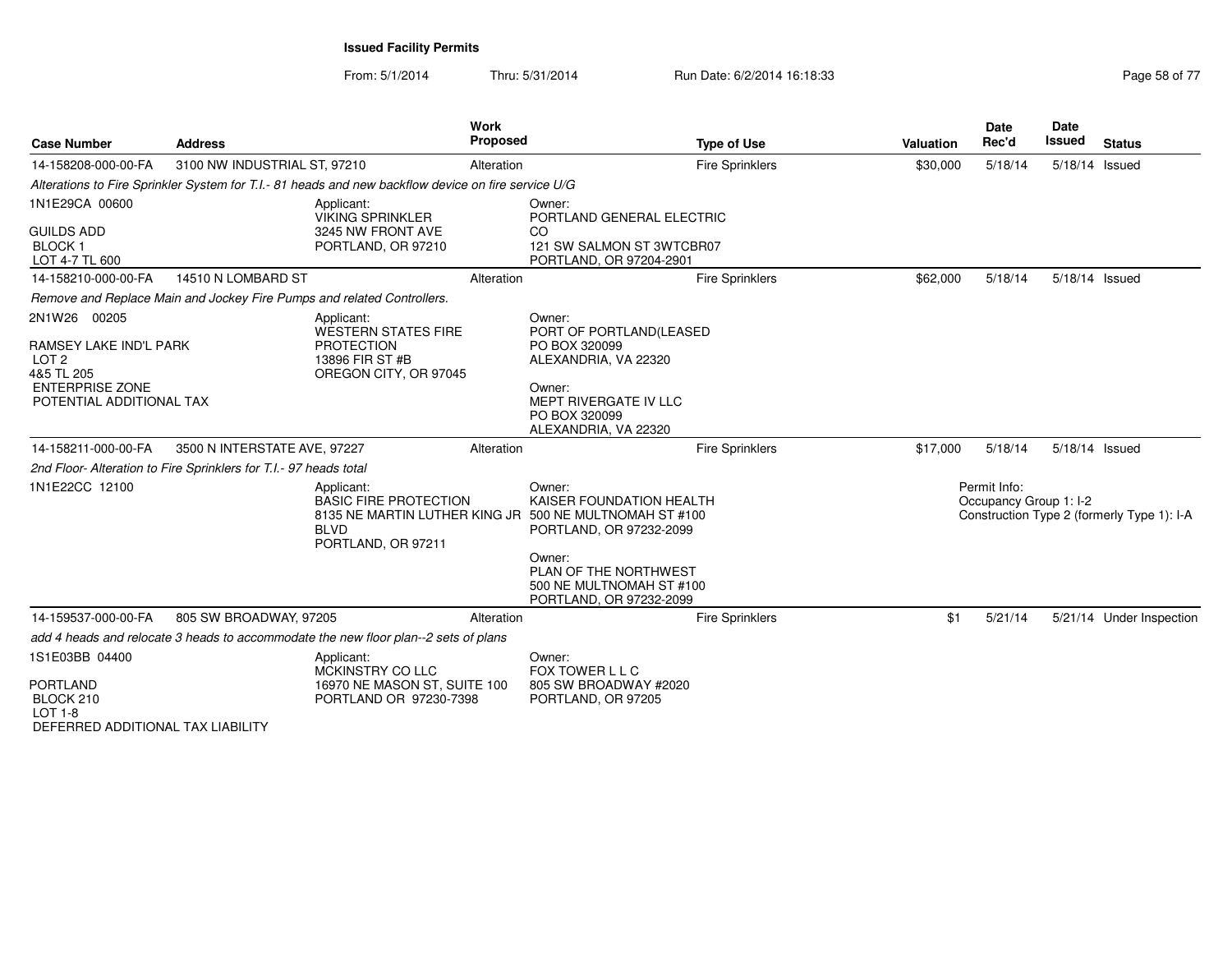From: 5/1/2014Thru: 5/31/2014 Run Date: 6/2/2014 16:18:33

| Page 59 of 77 |
|---------------|
|---------------|

| <b>Case Number</b>                                      | <b>Address</b>                                               |                                                                                                                  | Work<br><b>Proposed</b> |                                                                                                                                                                                                                                       | <b>Type of Use</b>     | Valuation | Date<br>Rec'd                                                           | <b>Date</b><br><b>Issued</b> | <b>Status</b>                               |
|---------------------------------------------------------|--------------------------------------------------------------|------------------------------------------------------------------------------------------------------------------|-------------------------|---------------------------------------------------------------------------------------------------------------------------------------------------------------------------------------------------------------------------------------|------------------------|-----------|-------------------------------------------------------------------------|------------------------------|---------------------------------------------|
| 14-156204-000-00-FA                                     | 8530 NE ALDERWOOD RD, 97220                                  |                                                                                                                  | Alteration              |                                                                                                                                                                                                                                       | <b>Fire Sprinklers</b> | \$1       | 5/13/14                                                                 | 5/18/14 Final                |                                             |
|                                                         |                                                              |                                                                                                                  |                         | SPRINKLER - INSTALL 26 NEW PENDENT SPRINKLERS DROPPED FROM MECH. TEES ON (E) 2" GRID LINES ABOVE. 7 NEW UPRIGHTS ADDED @ DEMISING WALL FOR SPACING                                                                                    |                        |           |                                                                         |                              |                                             |
| 1N2E16B 02100                                           |                                                              | Applicant:<br><b>BASIC FIRE PROTECTION</b><br>8135 NE MLK Jr Blvd<br>PORTLAND, OR 97211                          |                         | Owner:<br>PORT OF PORTLAND (LEASED<br>PO BOX 320099<br>ALEXANDRIA, VA 22320-4099<br>Owner:<br>NEW TOWER TRUST CO (PHASE<br>$\vert \vert$<br>PO BOX 320099<br>ALEXANDRIA, VA 22320-4099<br>Owner:<br><b>PTA K#111</b><br>PO BOX 320099 |                        |           |                                                                         |                              |                                             |
|                                                         |                                                              |                                                                                                                  |                         | ALEXANDRIA, VA 22320-4099                                                                                                                                                                                                             |                        |           |                                                                         |                              |                                             |
| 14-160276-000-00-FA                                     | 12000 SW 49TH AVE, 97219                                     |                                                                                                                  | Alteration              |                                                                                                                                                                                                                                       | <b>Fire Sprinklers</b> | \$1       | 5/22/14                                                                 | 5/22/14 Issued               |                                             |
|                                                         | add/relocate ssu & ssp heads for new walls---2 sets of plans |                                                                                                                  |                         |                                                                                                                                                                                                                                       |                        |           |                                                                         |                              |                                             |
| 1S1E31D 00200                                           |                                                              | Applicant:<br><b>VIKING AUTOMATIC SPRINKLER</b><br><b>COMPANY</b><br>3245 NW FRONT AVE<br>PORTLAND, OR 972101580 |                         | Owner:<br>PORTLAND COMMUNITY<br><b>COLLEGE DIST</b><br>PO BOX 6119<br>ALOHA, OR 97007-0119                                                                                                                                            |                        |           | Permit Info:<br>Occupancy Group 1: B                                    |                              | Construction Type 2 (formerly Type 1): I-B  |
| 14-157621-000-00-FA                                     | 4650 SW MACADAM AVE, 97201                                   |                                                                                                                  | Alteration              |                                                                                                                                                                                                                                       | Fire Sprinklers        | \$1       | 5/16/14                                                                 | 5/21/14 Issued               |                                             |
|                                                         |                                                              | SPRINKLER - RELOCATE HEADS TO MAINTAIN COVERAGE AROUND NEW WALLS & CEILINGS                                      |                         |                                                                                                                                                                                                                                       |                        |           |                                                                         |                              |                                             |
| 1S1E15BA 00900<br>SECTION 15 1S 1E<br>TL 900 1.00 ACRES |                                                              | Applicant:<br><b>CROSSFIRE SPRINKLER CO</b><br>17400 SE 82ND DR<br>CLACKAMAS OR 97015                            |                         | Owner:<br>PCC JOHNS LANDING LLC<br>4650 SW MACADAM AVE #440<br>PORTLAND, OR 97239-4262                                                                                                                                                |                        |           | Permit Info:<br>Occupancy Group 1: B<br>I-FR                            |                              | Construction Type 2 (formerly Type 1):      |
| 14-157625-000-00-FA                                     | 12000 SW 49TH AVE, 97219                                     |                                                                                                                  | Alteration              |                                                                                                                                                                                                                                       | <b>Fire Sprinklers</b> | \$1       | 5/16/14                                                                 | 5/21/14 Issued               |                                             |
|                                                         |                                                              | SPRINKLER - RELOCATE HEADS TO MAINTAIN COVERAGE AROUND NEW WALLS & CEILINGS                                      |                         |                                                                                                                                                                                                                                       |                        |           |                                                                         |                              |                                             |
| 1S1E31D 00200                                           |                                                              | Applicant:<br><b>CROSSFIRE SPRINKLER CO</b><br>17400 SE 82ND DR<br>CLACKAMAS OR 97015                            |                         | Owner:<br>PORTLAND COMMUNITY<br><b>COLLEGE DIST</b><br>PO BOX 6119<br>ALOHA, OR 97007-0119                                                                                                                                            |                        |           | Permit Info:<br>Occupancy Group 1: B_Bank, Off.,<br>Med.Off., Pub.Bldg. |                              | Construction Type 2 (formerly Type 1): II-B |
| 14-157631-000-00-FA                                     |                                                              | 3181 SW SAM JACKSON PARK RD - Bldg MAC, 9 Alteration                                                             |                         |                                                                                                                                                                                                                                       | <b>Fire Sprinklers</b> | \$1       | 5/16/14                                                                 | 5/20/14 Issued               |                                             |
|                                                         |                                                              |                                                                                                                  |                         | SPRINKLER - MODIFY SPRINKLERS AND PIPING IN 1197B, 1191A, 1197A, AND 1197B FOR NEW HAZARD CLASSIFICATION                                                                                                                              |                        |           |                                                                         |                              |                                             |
| 1S1E09 00200                                            |                                                              | Applicant:<br><b>BASIC FIRE PROTECTION</b><br>8135 NE MLK Jr. Blvd<br>PORTLAND, OR 97211                         |                         | Owner:<br>OREGON STATE OF<br>3181 SW SAM JACKSON PARK RD<br>PORTLAND, OR 97239                                                                                                                                                        |                        |           |                                                                         |                              |                                             |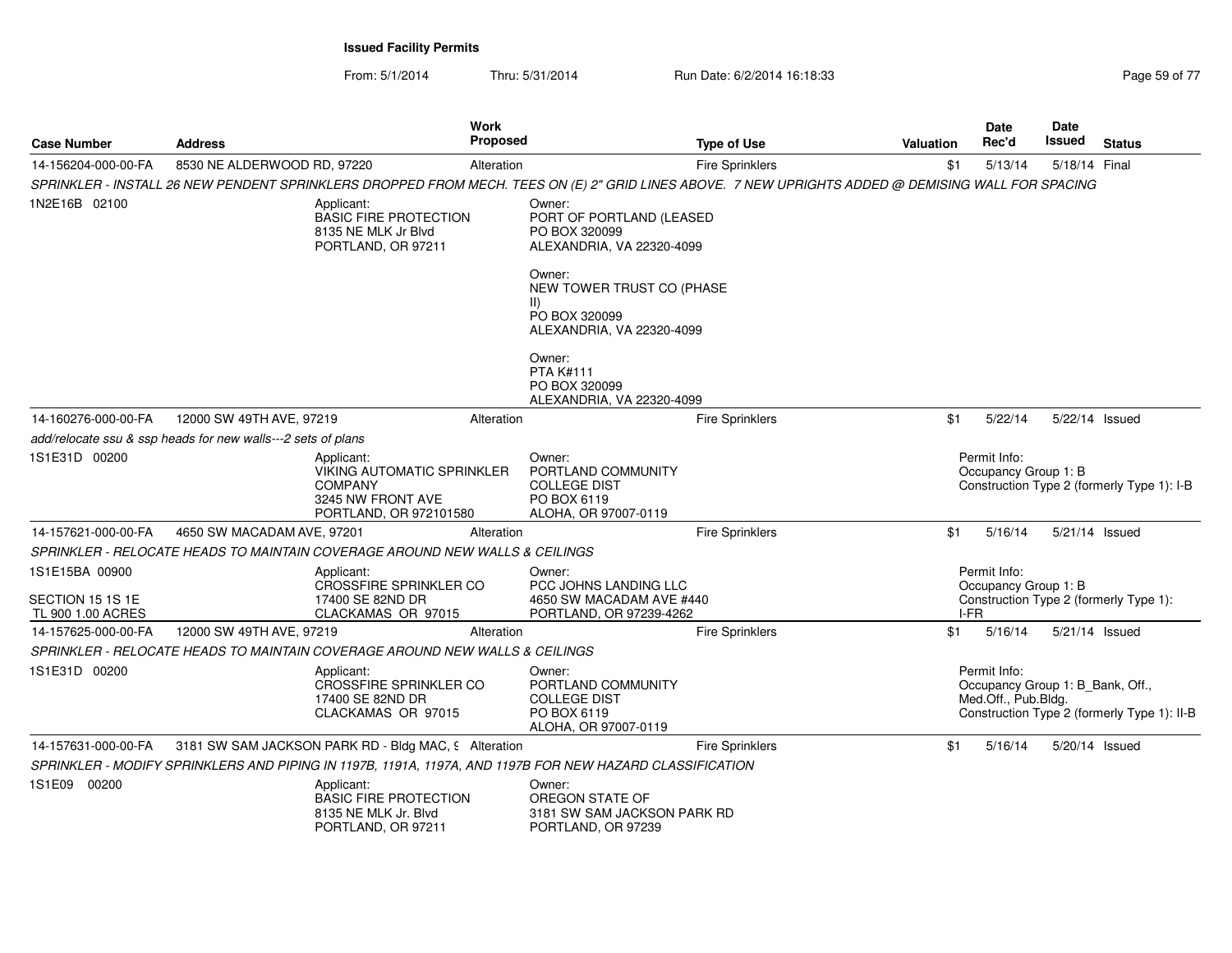| <b>Case Number</b>                                              | <b>Address</b>                                                             |                                                                                                    | Work<br>Proposed |                                                                                                        | <b>Type of Use</b>     | Valuation | <b>Date</b><br>Rec'd                 | <b>Date</b><br>Issued | <b>Status</b>                              |
|-----------------------------------------------------------------|----------------------------------------------------------------------------|----------------------------------------------------------------------------------------------------|------------------|--------------------------------------------------------------------------------------------------------|------------------------|-----------|--------------------------------------|-----------------------|--------------------------------------------|
| 14-157637-000-00-FA                                             | 4400 NE HALSEY ST - Bldg D                                                 |                                                                                                    | Alteration       |                                                                                                        | <b>Fire Sprinklers</b> | \$1       | 5/16/14                              |                       | 5/20/14 Issued                             |
|                                                                 | SPRINKLER - RELOCATE 43 SPRINKLERS IN SUITE 289 FOR TI                     |                                                                                                    |                  |                                                                                                        |                        |           |                                      |                       |                                            |
| 1N2E31BB 03401                                                  |                                                                            | Applicant:<br><b>BASIC FIRE PROTECTION</b><br>8135 N.E. MLK JR. BLVD<br>PORTLAND, OR 97211         |                  | Owner:<br>DAVIS BUSINESS CENTER LLC<br>4400 NE HALSEY ST BLDG 2 #190<br>PORTLAND, OR 97213             |                        | I-FR      | Permit Info:<br>Occupancy Group 1: B |                       | Construction Type 2 (formerly Type 1):     |
| 14-154849-000-00-FA                                             | 0615 SW PALATINE HILL RD, 97219                                            |                                                                                                    | Alteration       |                                                                                                        | <b>Fire Sprinklers</b> | \$1       | 5/9/14                               |                       | 5/9/14 Issued                              |
|                                                                 |                                                                            | install new 13R sprinkler system during remodel work starts at existing riser---3 sets of plans    |                  |                                                                                                        |                        |           |                                      |                       |                                            |
| 1S1E27D 00100                                                   |                                                                            | Applicant:                                                                                         |                  | Owner:                                                                                                 |                        |           |                                      |                       |                                            |
| SECTION 27 1S 1E                                                | TL 100 85.50 ACRES SPLIT LEVY (R709301280 13896 FIR ST #B                  | WESTERN STATES FIRE<br><b>PROTECTION</b><br>OREGON CITY, OR 97045                                  |                  | LEWIS & CLARK COLLEGE<br>0615 SW PALATINE HILL RD MSC<br>31<br>PORTLAND, OR 97219                      |                        |           |                                      |                       |                                            |
|                                                                 |                                                                            |                                                                                                    |                  | Owner:<br><b>BUSINESS OFFICE</b><br>0615 SW PALATINE HILL RD MSC<br>31<br>PORTLAND, OR 97219           |                        |           |                                      |                       |                                            |
| 14-154874-000-00-FA                                             | 888 SW 5TH AVE                                                             |                                                                                                    | Alteration       |                                                                                                        | <b>Fire Sprinklers</b> | \$1       | 5/9/14                               |                       | 5/9/14 Under Inspection                    |
|                                                                 |                                                                            | relocate sprinklers due to new walls, add 2 sprinklers to assure proper coverage---3 sets of plans |                  |                                                                                                        |                        |           |                                      |                       |                                            |
| 1S1E03BB 90003<br>PIONEER PLACE CONDOMINIUM<br>LOT <sub>3</sub> |                                                                            | Applicant:<br><b>EXPRESS FIRE SYSTEMS INC</b><br>1913 41ST ST<br>WASHOUGAL, WA 98671               |                  | Owner:<br>PIONEER PLACE LIMITED<br><b>PARTNERSHIP</b><br>PO BOX 617905                                 |                        | I-FR      | Permit Info:<br>Occupancy Group 1: B |                       | Construction Type 2 (formerly Type 1):     |
|                                                                 |                                                                            |                                                                                                    |                  | CHICAGO, IL 60661-7905                                                                                 |                        |           |                                      |                       |                                            |
| 14-156503-000-00-FA                                             | 111 SW 5TH AVE, 97204-3626                                                 |                                                                                                    | Alteration       |                                                                                                        | <b>Fire Sprinklers</b> | \$1       | 5/14/14                              |                       | 5/14/14 Issued                             |
|                                                                 | add 4 relocate 1 fire sprijkler heads---2 sets of plans                    |                                                                                                    |                  |                                                                                                        |                        |           |                                      |                       |                                            |
| 1N1E34CD 01300                                                  |                                                                            | Applicant:<br>AFP SYSTEMS INC<br>19435 SW 129TH AVE<br><b>TUALATIN, OR 970627070</b>               |                  |                                                                                                        |                        |           | Permit Info:<br>Occupancy Group 1: B |                       | Construction Type 2 (formerly Type 1): I-A |
| 14-158191-000-00-FA                                             | 2545 SW TERWILLIGER BLVD, 97201                                            |                                                                                                    | Alteration       |                                                                                                        | <b>Fire Sprinklers</b> | \$1,800   | 5/18/14                              |                       | 5/18/14 Under Inspection                   |
|                                                                 | Suite #521- Alterations to Fire Sprinklers for T.I.- 12 heads total        |                                                                                                    |                  |                                                                                                        |                        |           |                                      |                       |                                            |
| 1S1E09AA 00200                                                  |                                                                            | Applicant:                                                                                         |                  | Owner:                                                                                                 |                        |           | Permit Info:                         |                       |                                            |
| SECTION 09 1S 1E<br>TL 200 3.09 ACRES                           |                                                                            | <b>BILL JOHNSON</b><br>RISER FIRE PROTECTION LLC<br>PO BOX 2319<br>BATTLE GROUND, WA 98604         |                  | TERWILLIGER PLAZA INC<br>2545 SW TERWILLIGER BLVD<br>PORTLAND, OR 97201-6302                           |                        |           | Occupancy Group 1: R1                |                       | Construction Type 2 (formerly Type 1): I-A |
| 14-158193-000-00-FA                                             | 808 SW CAMPUS DR, 97201                                                    |                                                                                                    | Alteration       |                                                                                                        | <b>Fire Sprinklers</b> | \$2,700   | 5/18/14                              |                       | 5/18/14 Issued                             |
|                                                                 | 4th floor, Vault #3- alteration to Fire Sprinklers for T.I.- 4 heads total |                                                                                                    |                  |                                                                                                        |                        |           |                                      |                       |                                            |
| 1S1E09 00600                                                    |                                                                            | Applicant:<br><b>BASIC FIRE PROTECTION</b><br>8135 NE M L KING BLVD<br>PORTLAND, OR 97211          |                  | Owner:<br>OREGON STATE OF (MEDICAL<br><b>DEPT</b><br>3181 SW SAM JACKSON PARK RD<br>PORTLAND, OR 97239 |                        |           |                                      |                       |                                            |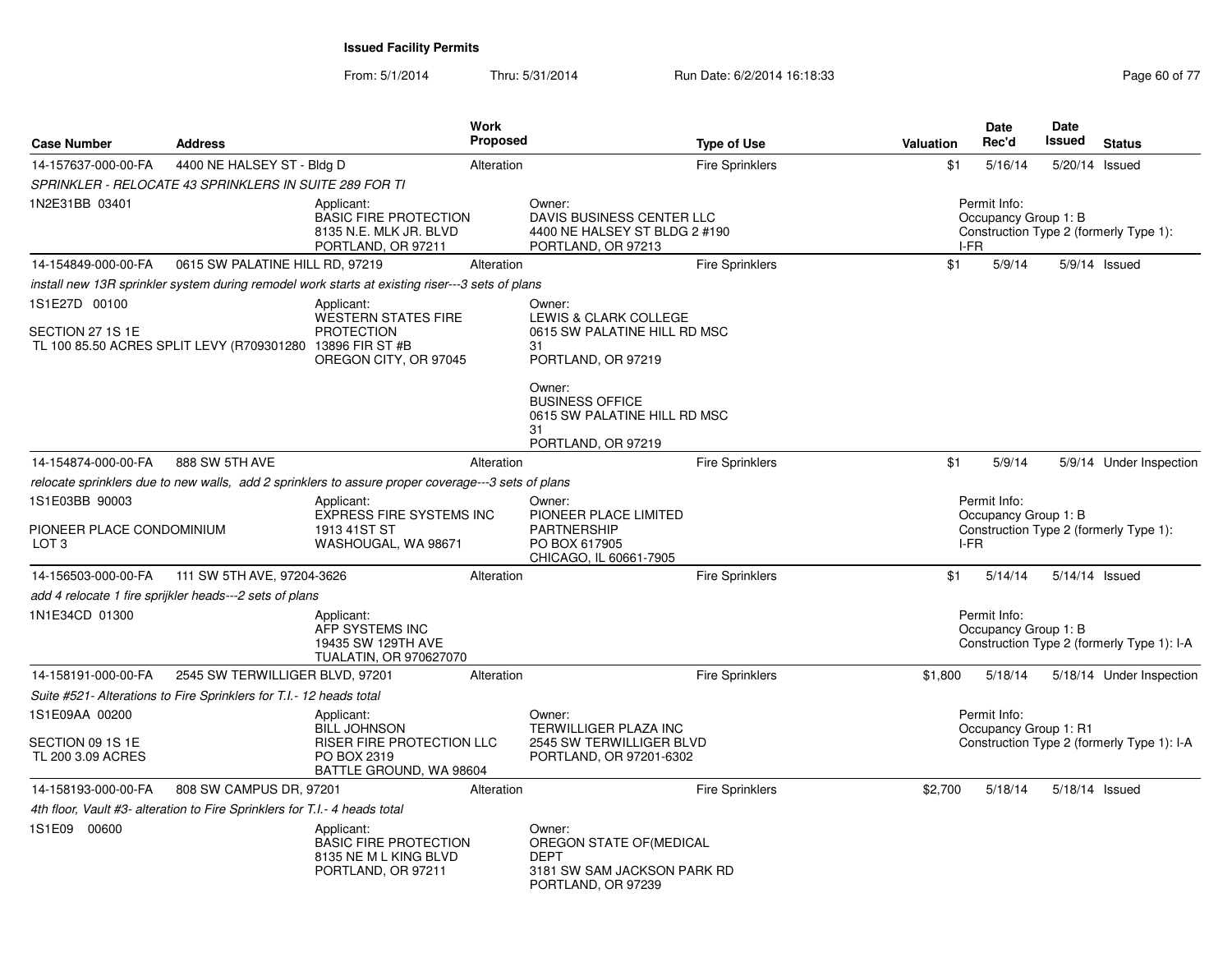| <b>Case Number</b>                                 | <b>Address</b>                                                                                       | Work<br><b>Proposed</b>                                                             | <b>Type of Use</b>                                                                                                                                                    | <b>Valuation</b> | <b>Date</b><br>Rec'd                    | Date<br>Issued                         | <b>Status</b>                                |
|----------------------------------------------------|------------------------------------------------------------------------------------------------------|-------------------------------------------------------------------------------------|-----------------------------------------------------------------------------------------------------------------------------------------------------------------------|------------------|-----------------------------------------|----------------------------------------|----------------------------------------------|
| 14-158194-000-00-FA                                | 10000 SE MAIN ST, 97216                                                                              | Alteration                                                                          | <b>Fire Sprinklers</b>                                                                                                                                                | \$9,000          | 5/18/14                                 | 5/18/14 Issued                         |                                              |
|                                                    | 3T MRI- Alterations to the Fire Sprinklers for T.I.- 34 heads total                                  |                                                                                     |                                                                                                                                                                       |                  |                                         |                                        |                                              |
| 1S2E04A 02400<br><b>EVERGLADE</b><br>LOT 6 TL 2400 | Applicant:<br>8135 NE M L KING BLVD<br>PORTLAND, OR 97211                                            | Owner:<br><b>BASIC FIRE PROTECTION</b><br>10123 SE MARKET ST                        | PORTLAND ADVENTIST MEDICAL<br>PORTLAND, OR 97216-2532                                                                                                                 |                  | Permit Info:                            | Occupancy Group 1: I-2_Hospital        |                                              |
|                                                    |                                                                                                      | Owner:<br><b>CENTER</b><br>10123 SE MARKET ST                                       | PORTLAND, OR 97216-2532                                                                                                                                               |                  |                                         |                                        |                                              |
| 14-158195-000-00-FA                                | 3251 SW SAM JACKSON PARK RD, 97201                                                                   | Alteration                                                                          | <b>Fire Sprinklers</b>                                                                                                                                                | \$1,620          | 5/18/14                                 | 5/18/14 Issued                         |                                              |
|                                                    | Sound Booth- Alteration to Fire Sprinklers for T.I.- 1 head total                                    |                                                                                     |                                                                                                                                                                       |                  |                                         |                                        |                                              |
| 1S1E09AC 03700                                     | Applicant:                                                                                           | Owner:<br><b>BASIC FIRE PROTECTION</b><br>OREGON STATE OF                           |                                                                                                                                                                       |                  | Permit Info:<br>Occupancy Group 1: 11.1 |                                        |                                              |
| SECTION 09 1S 1E<br>TL 3700 0.07 ACRES             | 8135 NE M L KING BLVD<br>PORTLAND, OR 97211                                                          | PORTLAND, OR 97239                                                                  | 3181 SW SAM JACKSON PARK RD                                                                                                                                           | I-FR             |                                         | Construction Type 2 (formerly Type 1): |                                              |
| 14-158204-000-00-FA                                | 4805 NE GLISAN ST, 97213                                                                             | Alteration                                                                          | <b>Fire Sprinklers</b>                                                                                                                                                | \$8,000          | 5/18/14                                 | 5/18/14 Issued                         |                                              |
|                                                    | Unit 3G, post-partum- Alterations to the Fire Sprinkler System for T.I.- 122 heads total             |                                                                                     |                                                                                                                                                                       |                  |                                         |                                        |                                              |
| 1N2E31BD 04100                                     | Applicant:                                                                                           | Owner:<br><b>BASIC FIRE PROTECTION</b><br>PROVIDENCE HEALTH                         |                                                                                                                                                                       |                  | Permit Info:<br>Occupancy Group 1: I1.1 |                                        |                                              |
| SECTION 31 1N 2E                                   | 8135 NE M L KING BLVD                                                                                |                                                                                     | 4400 NE HALSEY ST BLDG 2 #190                                                                                                                                         |                  |                                         | Construction Type 2 (formerly Type 1): |                                              |
| TL 4100 9.54 ACRES                                 | PORTLAND, OR 97211                                                                                   |                                                                                     | PORTLAND, OR 97213-1545                                                                                                                                               | I-FR             |                                         |                                        |                                              |
|                                                    |                                                                                                      | Owner:<br>SERVICES-OREGON                                                           | 4400 NE HALSEY ST BLDG 2 #190<br>PORTLAND, OR 97213-1545                                                                                                              |                  |                                         |                                        |                                              |
| 14-160773-000-00-FA                                | 1120 NW COUCH ST, 97209                                                                              | Alteration                                                                          | <b>Fire Sprinklers</b>                                                                                                                                                | \$1,300          | 5/23/14                                 | 5/23/14 Issued                         |                                              |
|                                                    | Suite #450- Demo all fire sprinkler drops for shell space T.I. upright protection to remain-12 heads |                                                                                     |                                                                                                                                                                       |                  |                                         |                                        |                                              |
| 1N1E33DA 04900                                     | Applicant:<br>Delta Fire Inc<br>14795 SW 72nd Ave<br>Portland, OR 97224                              | Owner:<br>PO BOX 320099                                                             | MEPT BREWERY BLOCK 2 LLC<br>ALEXANDRIA, VA 22320-0156                                                                                                                 |                  | Permit Info:<br>Med.Off., Pub.Bldg.     | Occupancy Group 1: B Bank, Off.,       | Construction Type 2 (formerly Type 1): II-A  |
| 14-151970-000-00-FA                                | 1900 SW SALMON ST, 97205                                                                             | Alteration                                                                          | <b>Fire Sprinklers</b>                                                                                                                                                | \$39,869         | 5/2/14                                  | $5/2/14$ Issued                        |                                              |
|                                                    | Replace Fire Jocky and Main Pump and upgrade Controller                                              |                                                                                     |                                                                                                                                                                       |                  |                                         |                                        |                                              |
| 1N1E33CD 09200                                     | Applicant:<br>SIMPLEX GRINNELL                                                                       | Owner:<br>1849 SW SALMON ST<br>6305 SW Rosewood St Suite A<br>Lake Oswego, OR 97035 | MULTNOMAH ATHLETIC CLUB<br>PORTLAND, OR 97205-1726                                                                                                                    |                  | Permit Info:<br>General                 | Occupancy Group 1: A-3 Assembly -      | Construction Type 2 (formerly Type 1): I-A   |
| 14-148351-000-00-FA                                | 3030 SW MOODY AVE, 97201                                                                             | Alteration                                                                          | <b>Fire Sprinklers</b>                                                                                                                                                | \$1              | 4/25/14                                 | $5/1/14$ Issued                        |                                              |
|                                                    |                                                                                                      |                                                                                     | SPRINKLER - DEMO ALL (E) CEILING PENDENT DROPS, PLUG 1" OUTLETS. RELOCATE/ADD (10) PENDENT SPRINKLERS IN (N) SUSPENDED CEILINGS. ADD (9) NEW UPRIGHT SPRINKLERS FOR ( |                  |                                         |                                        |                                              |
| 1S1E10 00400                                       | Applicant:                                                                                           | Owner:<br>3030 PROPERTY LLC<br><b>BASIC FIRE PROTECTION</b>                         |                                                                                                                                                                       |                  | Permit Info:                            | Occupancy Group 1: B_Bank, Off.,       |                                              |
| SECTION 10 1S 1E<br>TL 400 2.77 ACRES              | <b>BLVD</b><br>PORTLAND, OR 97211                                                                    | 8135 NE MARTIN LUTHER KING JR 3121 SW MOODY AVE<br>PORTLAND, OR 97239               |                                                                                                                                                                       |                  | Med.Off., Pub.Bldg.                     |                                        | Construction Type 2 (formerly Type 1): III-B |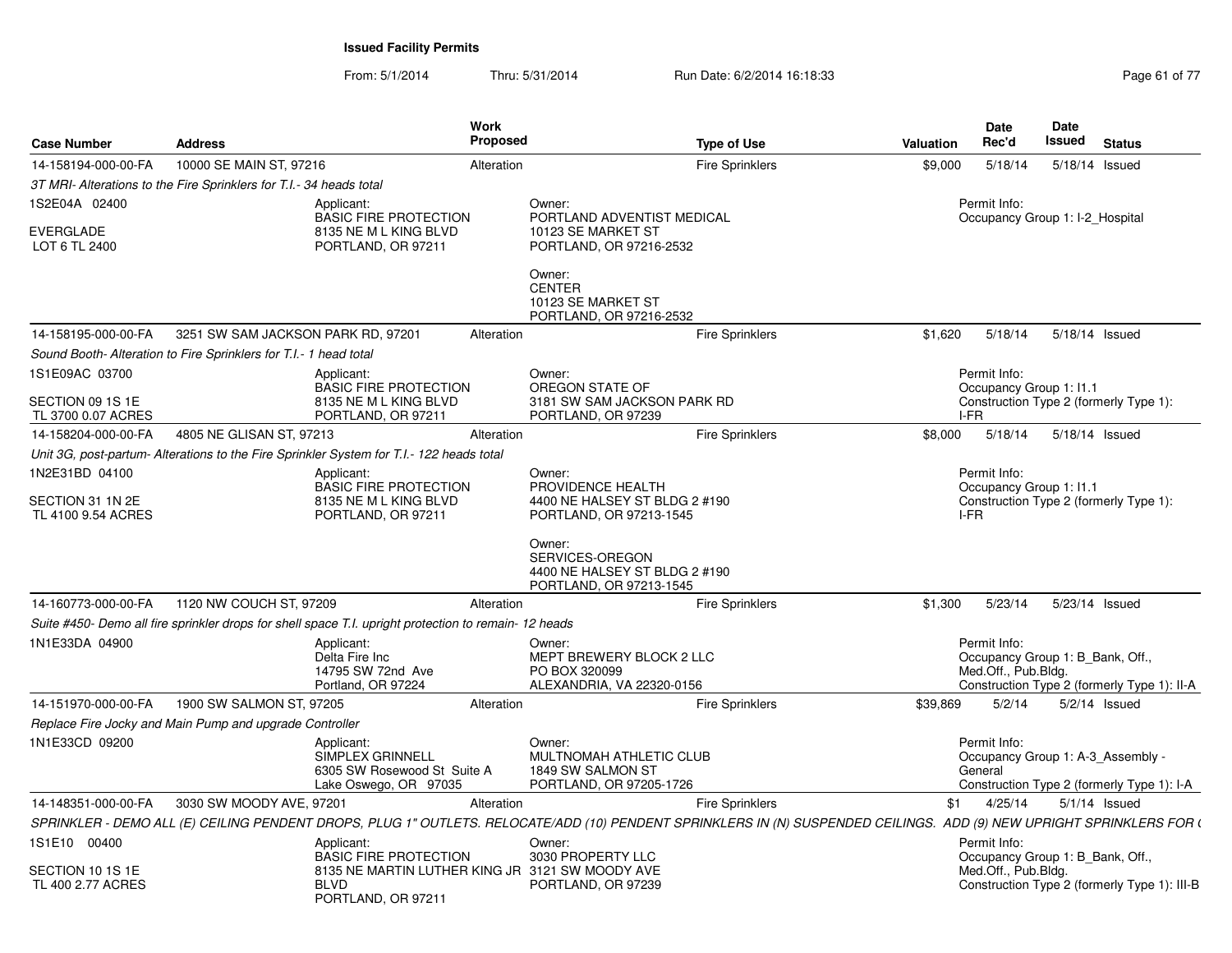| <b>Case Number</b>                                                                                                             | <b>Address</b>                                                      | <b>Work</b><br><b>Proposed</b>                                                                                          |                                                                                                                                                                                                                        | <b>Type of Use</b>     | Valuation | <b>Date</b><br>Rec'd                                                    | <b>Date</b><br>Issued | <b>Status</b>                              |
|--------------------------------------------------------------------------------------------------------------------------------|---------------------------------------------------------------------|-------------------------------------------------------------------------------------------------------------------------|------------------------------------------------------------------------------------------------------------------------------------------------------------------------------------------------------------------------|------------------------|-----------|-------------------------------------------------------------------------|-----------------------|--------------------------------------------|
| 14-148360-000-00-FA                                                                                                            | 837 SW 11TH AVE, 97205                                              | Alteration                                                                                                              |                                                                                                                                                                                                                        | <b>Fire Sprinklers</b> | \$1       | 4/25/14                                                                 | 5/1/14 Final          |                                            |
|                                                                                                                                |                                                                     | SPRINKLER - MOVE (E) SPRINKLER LINE OVER 8" DUE TO NEW WALL, RELOCATE (2) SPRINKLERS ON LINE (NO ADDS)                  |                                                                                                                                                                                                                        |                        |           |                                                                         |                       |                                            |
| 1S1E04AA 00400<br><b>PORTLAND</b><br>BLOCK 259                                                                                 |                                                                     | Applicant:<br><b>BLACKSTONE FIRE PROTECTION</b><br>612 NE SQUIRE RD<br>WASHOUGAL, WA 98671                              | Owner:<br><b>EASTERN WESTERN</b><br><b>CORPORATION</b><br>PO BOX 3228                                                                                                                                                  |                        |           | Permit Info:<br>Occupancy Group 1: B Bank, Off.,<br>Med.Off., Pub.Bldg. |                       | Construction Type 2 (formerly Type 1): I-A |
| LOT 3&4                                                                                                                        |                                                                     |                                                                                                                         | PORTLAND, OR 97208-3228                                                                                                                                                                                                |                        |           |                                                                         |                       |                                            |
| 14-148376-000-00-FA                                                                                                            | 321 SW SALMON ST, 97204                                             | Alteration                                                                                                              |                                                                                                                                                                                                                        | <b>Fire Sprinklers</b> | \$1       | 4/25/14                                                                 |                       | 5/1/14 Under Inspection                    |
|                                                                                                                                |                                                                     | SPRINKLER - ADD (2) NEW SPINKLERS WHERE FREEZER WAS REMOVED                                                             |                                                                                                                                                                                                                        |                        |           |                                                                         |                       |                                            |
| 1S1E03BA 06700                                                                                                                 |                                                                     | Applicant:<br><b>CROWN FIRE SYSTEMS INC</b><br>7402 SE JOHNSON CREEK BLVD<br>PORTLAND OR 97206                          | Owner:<br><b>STANDARD INS CO</b><br><b>PO BOX 711</b><br>PORTLAND, OR 97204                                                                                                                                            |                        |           |                                                                         |                       |                                            |
| 14-153082-000-00-FA                                                                                                            | 700 SW 5TH AVE                                                      | Alteration                                                                                                              |                                                                                                                                                                                                                        | <b>Fire Sprinklers</b> | \$1       | 5/6/14                                                                  |                       | $5/6/14$ Issued                            |
|                                                                                                                                |                                                                     | replace exiasting sprinklers with concealed s[rinklers add approx 2 sprinklers under the new platform---3 sets of plans |                                                                                                                                                                                                                        |                        |           |                                                                         |                       |                                            |
| 1S1E03BB1 90001                                                                                                                |                                                                     | Applicant:<br><b>EXPRESS FIRE SYSTEMS INC</b><br>1913 41ST ST<br>WASHOUGAL, WA 98671                                    | Owner:<br>PIONEER PLACE LIMITED<br><b>PARTNERSHIP</b><br>PO BOX 617905<br>CHICAGO, IL 60661-7905                                                                                                                       |                        |           | Permit Info:<br>Occupancy Group 1: M                                    |                       | Construction Type 2 (formerly Type 1): I-A |
| 14-155296-000-00-FA                                                                                                            | 333 SW 5TH AVE, 97204                                               | Alteration                                                                                                              |                                                                                                                                                                                                                        | <b>Fire Sprinklers</b> | \$2,201   | 5/12/14                                                                 | 5/12/14 Issued        |                                            |
|                                                                                                                                | Basement-Add/Relocate as needed for T.I.- 19 heads total            |                                                                                                                         |                                                                                                                                                                                                                        |                        |           |                                                                         |                       |                                            |
| 1N1E34CD 06800<br><b>PORTLAND</b><br>BLOCK 82<br>S 0.56' OF LOT 2<br>LOT 3&4<br>HISTORIC PROPERTY; POTENTIAL<br>ADDITIONAL TAX |                                                                     | Applicant:<br><b>WYATT FIRE PROTECTION</b><br>9095 SW BURNHAM<br><b>TIGARD, OR 97223</b>                                | Owner:<br>OTB LLC<br>2712 SE 20TH AVE<br>PORTLAND, OR 97202-2231                                                                                                                                                       |                        |           |                                                                         |                       |                                            |
| 14-155308-000-00-FA                                                                                                            | 101 SW MAIN ST, 97204                                               | Alteration                                                                                                              |                                                                                                                                                                                                                        | <b>Fire Sprinklers</b> | \$1,000   | 5/12/14                                                                 | 5/12/14 Final         |                                            |
|                                                                                                                                | Suite #905- Alter Fire Sprinklers as needed for T.I.- 6 heads total |                                                                                                                         |                                                                                                                                                                                                                        |                        |           |                                                                         |                       |                                            |
| 1S1E03BD 00300<br><b>PORTLAND</b><br>BLOCK 11<br><b>LOT 1-4</b><br>LOT 5-8 EXC PT IN STS                                       |                                                                     | Applicant:<br>FIRE SYSTEMS WEST<br>600 SE MARITIME AVE STE # 300<br>VANCOUVER, WA 98661                                 | Owner:<br>KBSH ONE MAIN PLACE LLC<br>14850 QUORUM DR #500<br>DALLAS, TX 75254<br>Owner:<br><b>DUFF</b><br>14850 QUORUM DR #500<br>DALLAS, TX 75254<br>Owner:<br>PHELPS LLC<br>14850 QUORUM DR #500<br>DALLAS, TX 75254 |                        |           | Permit Info:<br>Occupancy Group 1: B Bank, Off.,<br>Med.Off., Pub.Bldg. |                       |                                            |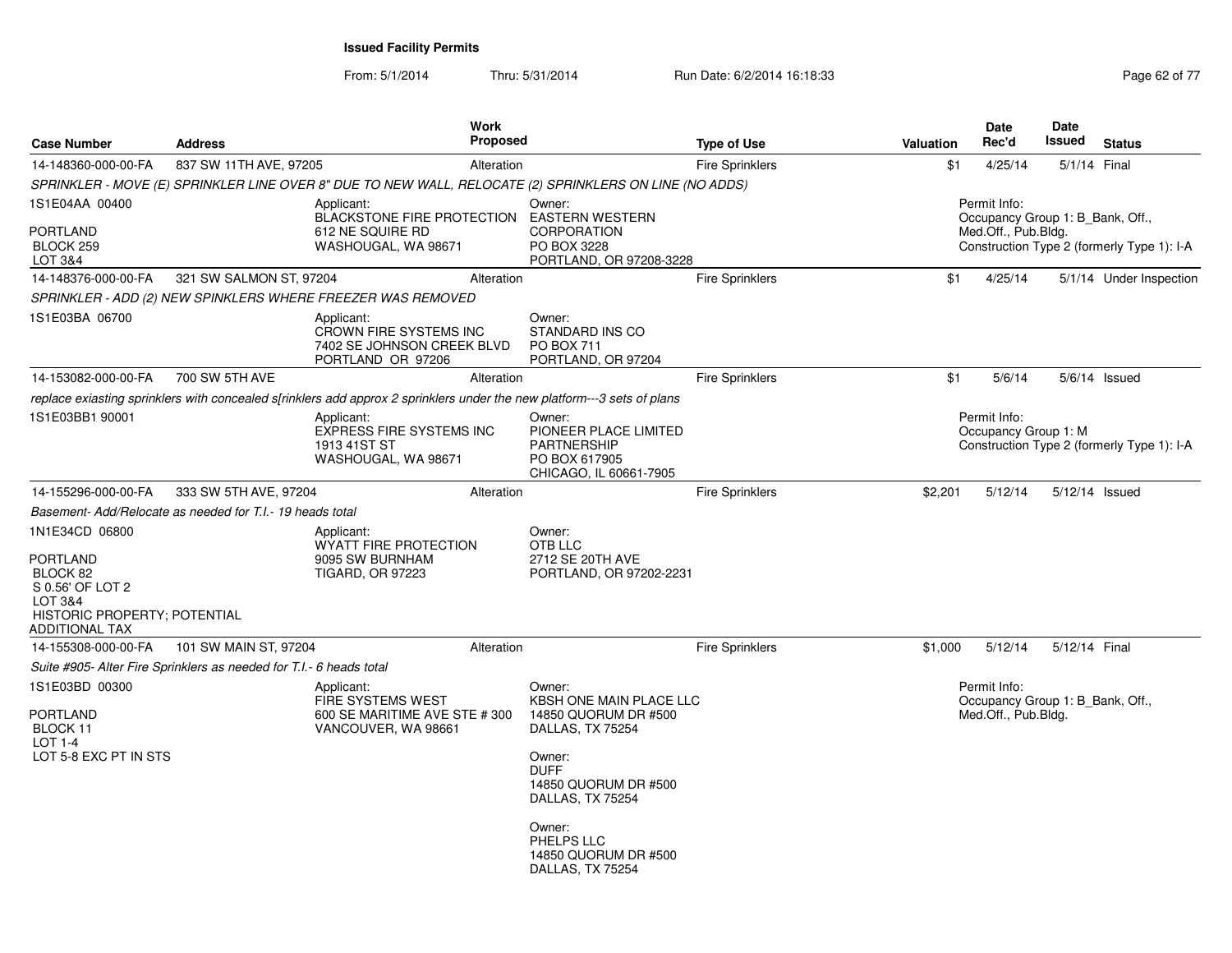| <b>Case Number</b>                                                | <b>Address</b>                                                         |                                                                                                                          | <b>Work</b><br>Proposed |                                                                                            | <b>Type of Use</b>     |                                                                                                             | <b>Valuation</b> | <b>Date</b><br>Rec'd                         | <b>Date</b><br>Issued | <b>Status</b>                               |
|-------------------------------------------------------------------|------------------------------------------------------------------------|--------------------------------------------------------------------------------------------------------------------------|-------------------------|--------------------------------------------------------------------------------------------|------------------------|-------------------------------------------------------------------------------------------------------------|------------------|----------------------------------------------|-----------------------|---------------------------------------------|
| 14-155310-000-00-FA                                               | 720 SW WASHINGTON ST, 97205                                            |                                                                                                                          | Alteration              |                                                                                            | <b>Fire Sprinklers</b> |                                                                                                             | \$2,100          | 5/12/14                                      | 5/12/14 Final         |                                             |
|                                                                   | Suite #750- Alterations to the Fire Sprinklers for T.I.- 6 heads total |                                                                                                                          |                         |                                                                                            |                        |                                                                                                             |                  |                                              |                       |                                             |
| 1N1E34CC 06600                                                    |                                                                        | Applicant:<br>PATRIOT FIRE PROTECTION                                                                                    |                         | Owner:<br><b>GPO MORGAN LLC</b>                                                            |                        |                                                                                                             |                  |                                              |                       |                                             |
| PORTLAND<br>BLOCK 213<br>LOT 1&2&7&8                              |                                                                        | 4708 NE MINNEHAHA ST<br>VANCOUVER, WA 98661                                                                              |                         | 522 SW 5TH AVE #1105<br>PORTLAND, OR 97204                                                 |                        |                                                                                                             |                  |                                              |                       |                                             |
| 14-154352-000-00-FA                                               | 837 SW 11TH AVE, 97205                                                 |                                                                                                                          | Alteration              |                                                                                            |                        | <b>Fixed Extinguishing Systems</b>                                                                          | \$1              | 5/8/14                                       | 5/13/14 Issued        |                                             |
|                                                                   |                                                                        | FIXED SYSTEM - CHANGE NOZZLE COVERAGE FOR NEW APPLIANCES                                                                 |                         |                                                                                            |                        |                                                                                                             |                  |                                              |                       |                                             |
| 1S1E04AA 00400                                                    |                                                                        | Applicant:<br>UNIVERSAL FIRE EQUIPMENT                                                                                   |                         | Owner:<br><b>EASTERN WESTERN</b>                                                           |                        |                                                                                                             |                  |                                              |                       |                                             |
| <b>PORTLAND</b><br>BLOCK 259<br>LOT 3&4                           |                                                                        | 18260 SW 100TH CT<br>TUALATIN OR 97062                                                                                   |                         | <b>CORPORATION</b><br>PO BOX 3228<br>PORTLAND, OR 97208-3228                               |                        |                                                                                                             |                  |                                              |                       |                                             |
| 14-163236-000-00-FA                                               | 601 SW 2ND AVE, 97204                                                  |                                                                                                                          | Alteration              |                                                                                            |                        | <b>Fixed Extinguishing Systems</b>                                                                          | \$1              | 5/30/14                                      | 5/30/14 Issued        |                                             |
| 22nd floor - I.T. Room- Clean Agent System                        |                                                                        |                                                                                                                          |                         |                                                                                            |                        |                                                                                                             |                  |                                              |                       |                                             |
| 1S1E03BA 05000                                                    |                                                                        | Applicant:<br>Northwest Fire Suppression Inc.                                                                            |                         | Owner:<br>MORRISON STREET CF LLC                                                           |                        |                                                                                                             |                  |                                              |                       |                                             |
| PORTLAND<br>BLOCK <sub>20</sub><br>LOT 1-4 EXC PT IN ST & LOT 5-8 |                                                                        | NORTHWEST FIRE<br><b>SUPPRESSION INC</b><br>15385 Sw Beaverton Creek Court<br>Beaverton, OR 97006                        |                         | 1211 SW 5TH AVE #2230<br>PORTLAND, OR 97204                                                |                        |                                                                                                             |                  |                                              |                       |                                             |
| 14-155338-000-00-FA                                               | 4400 NE HALSEY ST - Bldg D                                             |                                                                                                                          | Alteration              |                                                                                            | Mechanical             |                                                                                                             | \$25,000         | 5/12/14                                      | 5/14/14 Issued        |                                             |
|                                                                   |                                                                        | F11/ SUITE 289 - 7,745 SQ FT TI - REVISE EXISTING DUCTWORK AND RE-BALANCE                                                |                         |                                                                                            |                        |                                                                                                             |                  |                                              |                       |                                             |
| 1N2E31BB 03401                                                    |                                                                        | Applicant:<br><b>RICK SANDERS</b><br>4400 NE HALSEY BLDG 1 SUITE<br>160<br>PORTLAND, OR 97213                            |                         | Owner:<br>DAVIS BUSINESS CENTER LLC<br>4400 NE HALSEY ST BLDG 2 #190<br>PORTLAND, OR 97213 |                        | Primary Contractor:<br><b>DALE HAMMETT</b><br>AMERICAN HEATING INC<br>5035 SE 24TH AVE<br>PORTLAND OR 97202 |                  | Permit Info:<br>Occupancy Group 1: B<br>I-FR |                       | Construction Type 2 (formerly Type 1):      |
| 14-160325-000-00-FA                                               | 705 N KILLINGSWORTH ST, 97217                                          |                                                                                                                          | Alteration              |                                                                                            | Mechanical             |                                                                                                             | \$27,699         | 5/22/14                                      | 5/30/14 Issued        |                                             |
|                                                                   |                                                                        | B1/TEB CLASSROOM REMODEL - ADJUST EXISTING HVAC SYSTEM FOR REMODEL                                                       |                         |                                                                                            |                        |                                                                                                             |                  |                                              |                       |                                             |
| 1N1E15CD 12300                                                    |                                                                        | Applicant:<br>NANCY MERRYMAN<br><b>MERRYMAN BARNES</b><br>ARCHITECTS, INC.<br>1231 NW HOYT ST #403<br>PORTLAND, OR 97210 |                         | Owner:<br>PORTLAND COMMUNITY<br><b>COLLEGE DIST</b><br>PO BOX 6119<br>ALOHA, OR 97007-0119 |                        | CCB - Contractor:<br>APOLLO SHEET METAL INC<br>PO BOX 7287<br>KENNEWICK, WA 99336                           |                  | Permit Info:<br>Occupancy Group 1: B         |                       | Construction Type 2 (formerly Type 1): II-B |
|                                                                   |                                                                        |                                                                                                                          |                         | Owner:<br>PROCUREMENT AND RISK SVCS<br>PO BOX 6119<br>ALOHA, OR 97007-0119                 |                        |                                                                                                             |                  |                                              |                       |                                             |
| 14-157321-000-00-FA                                               | 3171 SW SAM JACKSON PARK RD, 97201                                     |                                                                                                                          | Alteration              |                                                                                            | Mechanical             |                                                                                                             | \$3,000          | 5/15/14                                      | 5/15/14 Issued        |                                             |
| F9/ RETURN/SUPPLY, DIFFUSER WORK                                  |                                                                        |                                                                                                                          |                         |                                                                                            |                        |                                                                                                             |                  |                                              |                       |                                             |
| 1S1E09 00500                                                      |                                                                        | Applicant:<br><b>JEROME KEYES</b>                                                                                        |                         | Owner:<br>OREGON STATE OF                                                                  |                        | CCB - Contractor:<br>SCHAFFRAN CONSTRUCTION INC                                                             |                  |                                              |                       |                                             |
| SECTION 09 1S 1E<br>TL 500 7.41 ACRES                             |                                                                        | <b>OHSU</b><br>3181 SW Sam Jackson Park Rd<br>PORTLAND, OR 97239                                                         |                         | 3181 SW SAM JACKSON PARK RD 16916 SE FRANKLIN<br>PORTLAND, OR 97239                        |                        | PORTLAND, OR 97236                                                                                          |                  |                                              |                       |                                             |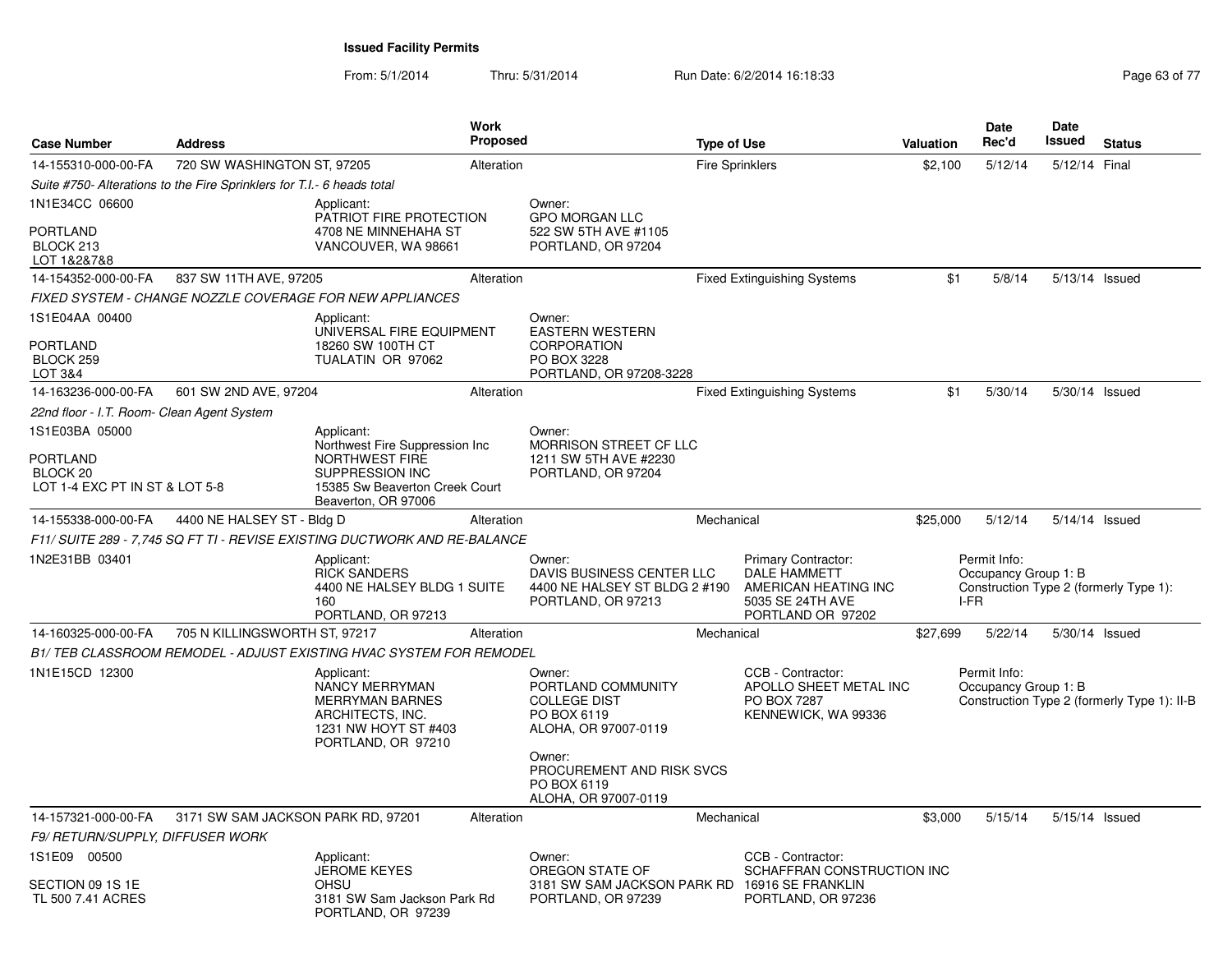From: 5/1/2014

Thru: 5/31/2014 Run Date: 6/2/2014 16:18:33 Research 2010 17

| <b>Case Number</b>                                                                                         | <b>Address</b>               | Work<br><b>Proposed</b>                                                                                                                 |                                                                                                                                                                                                                                                                    | <b>Type of Use</b>                                                                                                          | <b>Valuation</b> | Date<br>Rec'd                          | Date<br>Issued | <b>Status</b>                              |
|------------------------------------------------------------------------------------------------------------|------------------------------|-----------------------------------------------------------------------------------------------------------------------------------------|--------------------------------------------------------------------------------------------------------------------------------------------------------------------------------------------------------------------------------------------------------------------|-----------------------------------------------------------------------------------------------------------------------------|------------------|----------------------------------------|----------------|--------------------------------------------|
| 14-154809-000-00-FA                                                                                        | 614 SW 11TH AVE, 97205       | Alteration                                                                                                                              |                                                                                                                                                                                                                                                                    | Mechanical                                                                                                                  | \$17,582         | 5/9/14                                 | 5/16/14 Final  |                                            |
|                                                                                                            |                              | B1/ SENTINEL HOTEL FORMALLY THE GOVERNOR HOTEL - INSTALL TWO 2-TON AND ONE 3-TON DUCTLESS SPLIT SYSTEMS TO THE ROOFTOP MECHANICAL ROOMS |                                                                                                                                                                                                                                                                    |                                                                                                                             |                  |                                        |                |                                            |
| 1N1E33DD 04300<br><b>PORTLAND</b><br>BLOCK 252<br>HISTORIC PROPERTY 15 YR 2004<br>POTENTIAL ADDITIONAL TAX |                              | Applicant:<br><b>MEGAN BUSSCHAU</b><br>USA MECHANICAL INC<br>1132 CEDAR FALLS RD<br>WASHOUGAL WA 98671                                  | Owner:<br>PORTLAND GOVERNOR HOTEL<br>1900 N AKARD ST<br>DALLAS, TX 75201-2300<br>Owner:<br><b>ACQUISITION LLC</b><br>1900 N AKARD ST<br>DALLAS, TX 75201-2300                                                                                                      | CCB - Contractor:<br><b>USA Mechanical Inc.</b><br>1132 Cedar Falls Road<br>Washougal, WA 98671                             |                  | Permit Info:                           |                | Occupancy Group 1: R-1_Hotel or Motel      |
| 14-154860-000-00-FA                                                                                        | 8530 NE ALDERWOOD RD, 97220  | Alteration                                                                                                                              |                                                                                                                                                                                                                                                                    | Mechanical                                                                                                                  | \$58,559         | 5/9/14                                 |                | 5/19/14 Under Inspection                   |
|                                                                                                            |                              | B1/ INSTALL NEW 15 TON ROOFTOP UNIT WITH ASSOCIATED GAS PIPING & EXHAUST FAN                                                            |                                                                                                                                                                                                                                                                    |                                                                                                                             |                  |                                        |                |                                            |
| 1N2E16B 02100                                                                                              |                              | Applicant:<br><b>BRIAN SCHAIN</b><br>PORTLAND MECHANICAL<br><b>CONTRACTORS</b><br>2000 SE HANNA DR<br>MILWAUKIE, OR 97222               | Owner:<br>PORT OF PORTLAND (LEASED<br>PO BOX 320099<br>ALEXANDRIA, VA 22320-4099<br>Owner:<br>NEW TOWER TRUST CO (PHASE<br>$\vert \vert$<br>PO BOX 320099<br>ALEXANDRIA, VA 22320-4099<br>Owner:<br><b>PTA K#111</b><br>PO BOX 320099<br>ALEXANDRIA, VA 22320-4099 | CCB - Contractor:<br>PORTLAND MECH CONSTRUCTN<br>INC DBA PTLD MECH CONTR.<br>2000 HANNA HARVESTER DR<br>MILWAUKIE, OR 97222 |                  |                                        |                |                                            |
| 14-156753-000-00-FA                                                                                        | 2801 N GANTENBEIN AVE, 97227 | Alteration                                                                                                                              |                                                                                                                                                                                                                                                                    | Mechanical                                                                                                                  | \$31,934         | 5/14/14                                |                | 5/27/14 Issued                             |
|                                                                                                            |                              | B1/ MAMMOGRAPHY DEPARTMENT - REVISE DUCTWORK, REMOVE 3 TU'S AND ADD 2 NEW TU'S                                                          |                                                                                                                                                                                                                                                                    |                                                                                                                             |                  |                                        |                |                                            |
| 1N1E27AC 01100<br>ABENDS ADD<br><b>BLOCK 4</b><br>LOT 1-18 TL 1100                                         |                              | Applicant:<br><b>NOLAN DOYLE</b><br><b>TOTAL MECHANICAL INC</b><br>1498 SE TECH CENTER PL SUITE<br>180<br>VANCOUVER, WA98683            | Owner:<br><b>EMANUEL HOSPITAL</b><br>1919 NW LOVEJOY ST<br>PORTLAND, OR 97209-1503                                                                                                                                                                                 | CCB - Contractor:<br>TOTAL MECHANICAL INC<br>1498 SE TECH CENTER PLACE<br><b>STE 180</b><br>VANCOUVER WA 98683              |                  | Permit Info:<br>Occupancy Group 1: I-2 |                | Construction Type 2 (formerly Type 1): I-A |
| 14-157201-000-00-FA                                                                                        | 100 SW MAIN ST, 97204        | Alteration                                                                                                                              |                                                                                                                                                                                                                                                                    | Mechanical                                                                                                                  | \$19,105         | 5/15/14                                |                | 5/19/14 Issued                             |
|                                                                                                            |                              | F5/13TH & 16TH FLOOR INTERFACE - INSTALL 1 FAN COIL UNIT, DUCTWORK, DIFFUSERS AND CONTROLS                                              |                                                                                                                                                                                                                                                                    |                                                                                                                             |                  |                                        |                |                                            |
| 1S1E03BD 00600<br><b>PORTLAND</b><br>BLOCK 10<br>LOT 1 EXC PT IN STS<br>LOT 2-8 EXC PT IN ST               |                              | Applicant:<br>Eddie Stovan<br>ALLIANT SYSTEMS LLC<br>1600 NW 167th Pl, #330<br>Portland, OR 97006                                       | Owner:<br>AAT OREGON OFFICE I LLC<br>11455 EL CAMINO REAL #200<br>SAN DIEGO, CA 92130-2047                                                                                                                                                                         | CCB - Contractor:<br><b>ALLIANT SYSTEMS LLC</b><br>1600 NW 167TH PL SUITE 330<br>BEAVERTON OR 97005                         |                  |                                        |                |                                            |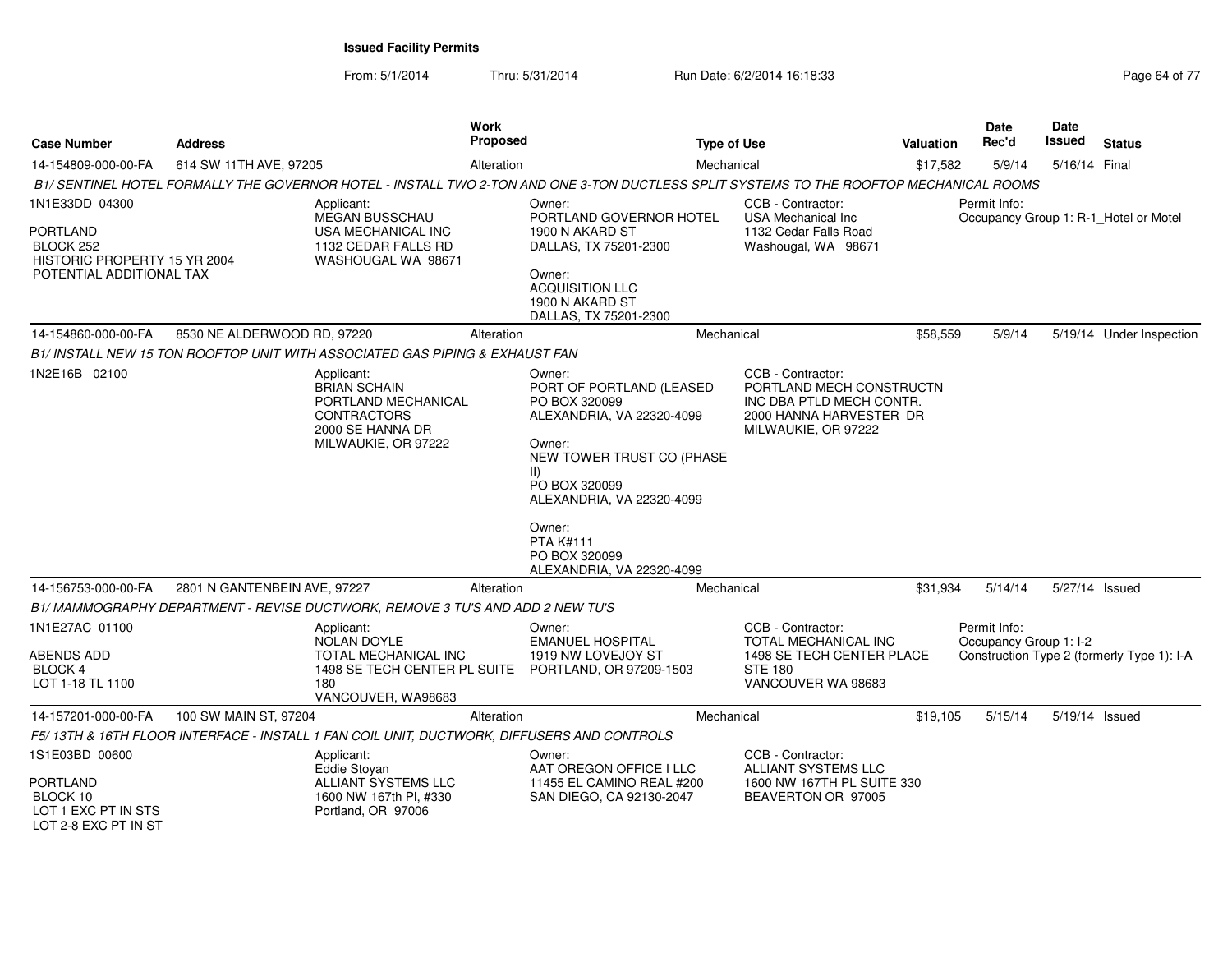| <b>Case Number</b>                                                                                                            | <b>Address</b>                                           |                                                                                                                          | Work<br>Proposed |                                                                                                                                                                          | <b>Type of Use</b>                                                                                  | Valuation | Date<br>Rec'd                                                           | Date<br><b>Issued</b> | <b>Status</b>                                |
|-------------------------------------------------------------------------------------------------------------------------------|----------------------------------------------------------|--------------------------------------------------------------------------------------------------------------------------|------------------|--------------------------------------------------------------------------------------------------------------------------------------------------------------------------|-----------------------------------------------------------------------------------------------------|-----------|-------------------------------------------------------------------------|-----------------------|----------------------------------------------|
| 14-157267-000-00-FA                                                                                                           | 123 NE 3RD AVE, 97232                                    |                                                                                                                          | Alteration       |                                                                                                                                                                          | Mechanical                                                                                          | \$15,000  | 5/15/14                                                                 | 5/20/14 Final         |                                              |
|                                                                                                                               |                                                          | F16/ SUITE 016 TI - INSTALL 2 FAN COIL UNITS, DUCTWORK, REFRIGERANT PIPING AND CONTROLS                                  |                  |                                                                                                                                                                          |                                                                                                     |           |                                                                         |                       |                                              |
| 1N1E34DA 02800<br><b>EAST PORTLAND</b><br>BLOCK 68<br>INC PT VAC ST LOT 1&8<br>LOT 2&3&6&7<br>INC PT VAC ST LOT 4&5; HISTORIC |                                                          | Applicant:<br>Eddie Stovan<br><b>ALLIANT SYSTEMS LLC</b><br>1600 NW 167th Pl, #330<br>Portland, OR 97006                 |                  | Owner:<br>BRIDGEHEAD DEVELOPMENT LLC ALLIANT SYSTEMS LLC<br>1001 SE WATER AVE #120<br>PORTLAND, OR 97214-2147                                                            | CCB - Contractor:<br>1600 NW 167TH PL SUITE 330<br>BEAVERTON OR 97005                               |           | Permit Info:<br>Occupancy Group 1: B_Bank, Off.,<br>Med.Off., Pub.Bldg. |                       | Construction Type 2 (formerly Type 1): III-A |
| PROPERTY; POTENTIAL ADDITIONAL TAX                                                                                            |                                                          |                                                                                                                          |                  |                                                                                                                                                                          |                                                                                                     |           |                                                                         |                       |                                              |
| 14-158438-000-00-FA                                                                                                           | 100 SW MAIN ST, 97204                                    |                                                                                                                          | Alteration       |                                                                                                                                                                          | Mechanical                                                                                          | \$3,500   | 5/19/14                                                                 | 5/21/14 Issued        |                                              |
|                                                                                                                               | B1/5TH FLOOR DEA TENANT - ADD INLINE BOOSTER EXHAUST FAN |                                                                                                                          |                  |                                                                                                                                                                          |                                                                                                     |           |                                                                         |                       |                                              |
| 1S1E03BD 00600<br><b>PORTLAND</b><br>BLOCK 10<br>LOT 1 EXC PT IN STS<br>LOT 2-8 EXC PT IN ST                                  |                                                          | Applicant:<br><b>Eddie Stovan</b><br><b>ALLIANT SYSTEMS LLC</b><br>1600 NW 167th Pl, #330<br>Portland, OR 97006          |                  | Owner:<br>AAT OREGON OFFICE I LLC<br>11455 EL CAMINO REAL #200<br>SAN DIEGO, CA 92130-2047                                                                               | CCB - Contractor:<br><b>ALLIANT SYSTEMS LLC</b><br>1600 NW 167TH PL SUITE 330<br>BEAVERTON OR 97005 |           |                                                                         |                       |                                              |
| 14-139337-REV-01-FA                                                                                                           | 707 SW WASHINGTON ST, 97205                              |                                                                                                                          | Alteration       |                                                                                                                                                                          | Mechanical                                                                                          |           | \$<br>5/19/14                                                           | 5/22/14 Final         |                                              |
|                                                                                                                               |                                                          |                                                                                                                          |                  | B2/ INSTALL 2 - 3TON UNITS INSTEAD OF THE 1 - 5 TON FREESTANDING AC UNIT. CONNECT TO EXISTING CONDENSER. FOR OFF HOURS USE                                               |                                                                                                     |           |                                                                         |                       |                                              |
| 1N1E34CC 04600                                                                                                                |                                                          | Applicant:<br><b>BARRY SEVY</b><br>1623 SE 6TH AVE<br>PORTLAND, OR 97214                                                 |                  | Owner:<br><b>UBCT PARTNERSHIP</b><br>111 SW COLUMBIA ST #1380<br>PORTLAND, OR 97201                                                                                      | CCB - Contractor:<br>AIR RITE CONTROL INC<br>1623 SE 6TH AVE<br>PORTLAND, OR 97214-3502             |           |                                                                         |                       |                                              |
| 14-158508-000-00-FA                                                                                                           | 805 SW BROADWAY, 97205                                   |                                                                                                                          | Alteration       |                                                                                                                                                                          | Mechanical                                                                                          | \$1,700   | 5/19/14                                                                 |                       | 5/28/14 Under Inspection                     |
|                                                                                                                               |                                                          | B1/ SUITE 480 - INSTALL NEW PLENUM HUNG EXHAUST FAN WITH THERMOSTAT                                                      |                  |                                                                                                                                                                          |                                                                                                     |           |                                                                         |                       |                                              |
| 1S1E03BB 04400<br>PORTLAND<br>BLOCK 210<br><b>LOT 1-8</b><br>DEFERRED ADDITIONAL TAX LIABILITY                                |                                                          | Applicant:<br>ANTONIJA KRIZANAC<br><b>MCKINSTRY</b><br>16790 NE MASON ST. SUITE 100<br>PORTLAND, OR 97230                |                  | Owner:<br>FOX TOWER L L C<br>805 SW BROADWAY #2020<br>PORTLAND, OR 97205                                                                                                 | CCB - Contractor:<br>MCKINSTRY CO LLC<br>16970 NE MASON ST, SUITE 100<br>PORTLAND OR 97230-7398     |           |                                                                         |                       |                                              |
| 14-160360-000-00-FA                                                                                                           | 705 N KILLINGSWORTH ST, 97217                            |                                                                                                                          | Alteration       |                                                                                                                                                                          | Mechanical                                                                                          | \$20,000  | 5/22/14                                                                 | 5/30/14 Issued        |                                              |
|                                                                                                                               |                                                          | B1/ JH CLASSROOM REMODEL - ADJUST EXISTING HVAC SYSTEMS FOR REMODEL                                                      |                  |                                                                                                                                                                          |                                                                                                     |           |                                                                         |                       |                                              |
| 1N1E15CD 12300<br><b>WEST PIEDMONT</b><br>BLOCK <sub>3</sub><br>LOT 10-16<br>E 77' OF LOT 17&18                               |                                                          | Applicant:<br>NANCY MERRYMAN<br><b>MERRYMAN BARNES</b><br>ARCHITECTS, INC.<br>1231 NW HOYT ST #403<br>PORTLAND, OR 97210 |                  | Owner:<br>PORTLAND COMMUNITY<br><b>COLLEGE DIST</b><br>PO BOX 6119<br>ALOHA, OR 97007-0119<br>Owner:<br>PROCUREMENT AND RISK SVCS<br>PO BOX 6119<br>ALOHA, OR 97007-0119 | CCB - Contractor:<br>APOLLO SHEET METAL INC<br>PO BOX 7287<br>KENNEWICK, WA 99336                   |           | Permit Info:<br>Occupancy Group 1: B                                    |                       | Construction Type 2 (formerly Type 1): II-B  |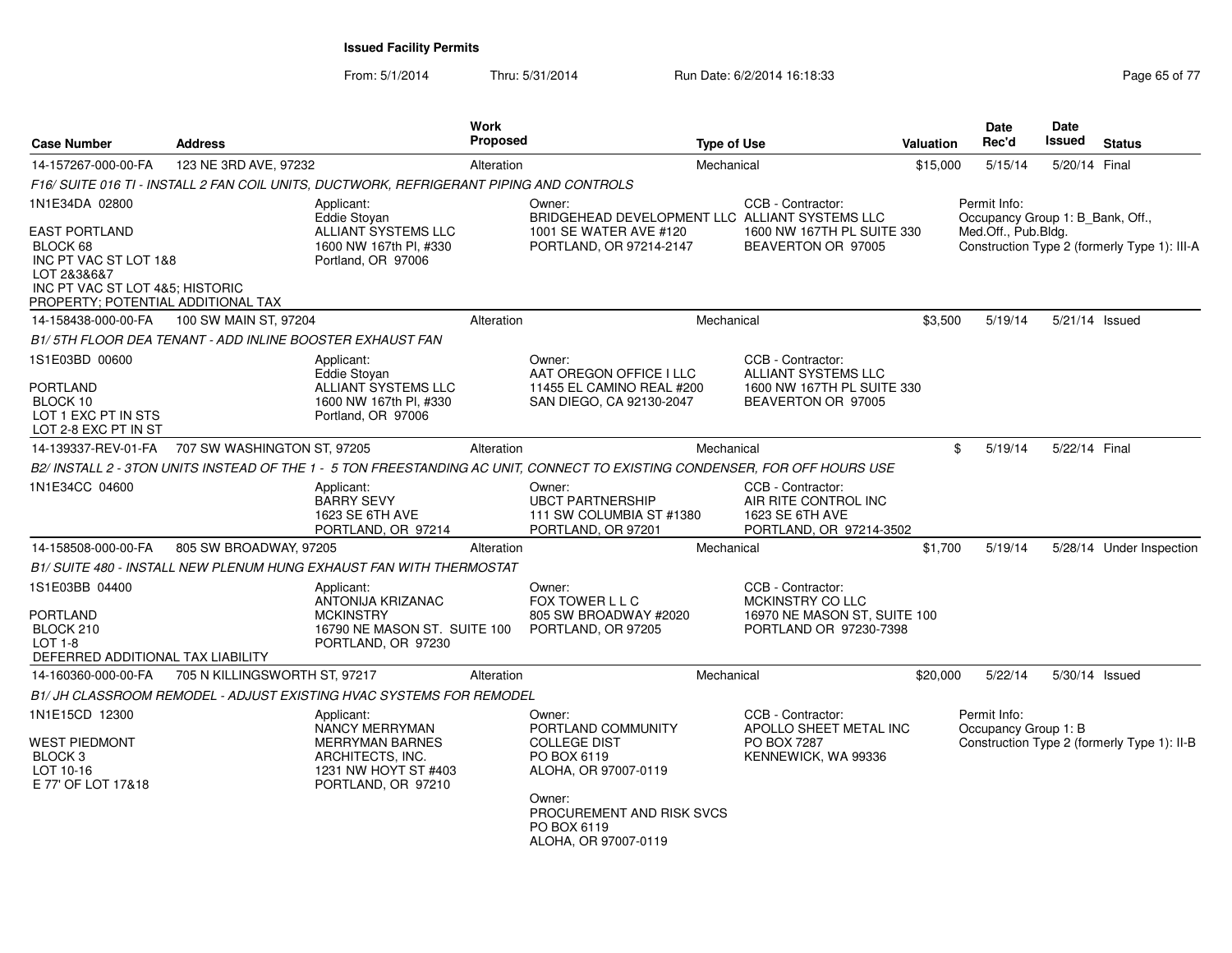| <b>Address</b><br><b>Case Number</b>                                                                               |                                                 | <b>Work</b><br><b>Proposed</b>                                                                                           |            | <b>Type of Use</b>                                                                                                                                                                  | Valuation                                                                                                                 | <b>Date</b><br>Rec'd | Date<br>Issued                                    | <b>Status</b>  |                                            |
|--------------------------------------------------------------------------------------------------------------------|-------------------------------------------------|--------------------------------------------------------------------------------------------------------------------------|------------|-------------------------------------------------------------------------------------------------------------------------------------------------------------------------------------|---------------------------------------------------------------------------------------------------------------------------|----------------------|---------------------------------------------------|----------------|--------------------------------------------|
| 13-229137-000-00-FA                                                                                                | 500 NE MULTNOMAH ST, 97232                      |                                                                                                                          | Alteration |                                                                                                                                                                                     | Mechanical                                                                                                                | \$200,000            | 11/18/13                                          | 5/15/14 Issued |                                            |
|                                                                                                                    |                                                 |                                                                                                                          |            | F10/ UPGRADE EXHAUST FANS & ADD 3 NEW VRF AIR COOLED CONDENSER UNITS 1 IN BASEMENT AND 2 ON THE ROOF                                                                                |                                                                                                                           |                      |                                                   |                |                                            |
| 1N1E35BB 02400<br>HOLLADAYS ADD<br>BLOCK 73&80 TL 2400                                                             |                                                 | Applicant:<br><b>MARGARET WILSON</b><br>Anderson Dabrowski Architects<br>1430 SE 3RD AVE SUITE 200<br>PORTLAND, OR 97214 |            | Owner:<br>KAISER FOUNDATION HEALTH<br>500 NE MULTNOMAH ST #100<br>PORTLAND, OR 97232-2099<br>Owner:<br>PLAN OF THE NORTHWEST<br>500 NE MULTNOMAH ST #100<br>PORTLAND, OR 97232-2099 | CCB - Contractor:<br><b>RON HANSON</b><br><b>SCHOMMER &amp; SON</b><br>6421 NE COLWOOD WY.<br>PORTLAND OR 97218           |                      |                                                   |                |                                            |
| 14-116583-000-00-FA                                                                                                | 308 SW 2ND AVE, 97204                           |                                                                                                                          | Alteration |                                                                                                                                                                                     | Mechanical                                                                                                                | \$5,000              | 2/13/14                                           | 5/20/14 Issued |                                            |
| F9/ EXHAUST GRILLE, DIFFUSER, ETC                                                                                  |                                                 |                                                                                                                          |            |                                                                                                                                                                                     |                                                                                                                           |                      |                                                   |                |                                            |
| 1N1E34CD 04600                                                                                                     |                                                 | Applicant:<br><b>JASON CHUPP</b><br>SWINERTON BUILDERS, INC.<br>2300 SW 1ST AVE. SUITE #103<br>PORTLAND, OR 97201        |            | Owner:<br><b>NGP DUNCAN PLAZA</b><br>PO BOX 4900 DEPT #360<br>SCOTTSDALE, AZ 85261-4900<br>Owner:<br>PORTLAND LLC<br>PO BOX 4900 DEPT #360<br>SCOTTSDALE, AZ 85261-4900             | CCB - Contractor:<br><b>SWINERTON BUILDERS INC</b><br>260 TOWNSEND ST<br>SAN FRANCISCO, CA 94107                          |                      | Permit Info:<br>Occupancy Group 1: A-2_Restaurant |                | Construction Type 2 (formerly Type 1): I-A |
| 14-134214-000-00-FA                                                                                                | 4701 SE BUSH ST, 97206                          |                                                                                                                          | Alteration |                                                                                                                                                                                     | Mechanical                                                                                                                | \$12,000             | 4/2/14                                            | 5/28/14 Issued |                                            |
|                                                                                                                    |                                                 | F18/ CRESTON ANNEX/ REMOVE AND INSTALL MECHANICAL ROOFTOP VENTS                                                          |            |                                                                                                                                                                                     |                                                                                                                           |                      |                                                   |                |                                            |
| 1S2E07CA 09600<br>SECTION 07 1S 2E<br>TL 9600 8.09 ACRES<br>SEE R645272 (R992070461) FOR LEASED<br><b>SUB ACCT</b> |                                                 | Applicant:<br><b>KRISTIN WELLS</b><br>PORTLAND PUBLIC SCHOOLS<br>501 N DIXON ST<br>PORTLAND, OR 97277                    |            | Owner:<br>SCHOOL DISTRICT NO 1<br>PO BOX 3107<br>PORTLAND, OR 97208-3107                                                                                                            | CCB - Contractor:<br>PAYNE CONSTRUCTION INC<br>1835 NE 137TH AVE<br>PORTLAND, OR 972304007                                |                      |                                                   |                |                                            |
| 14-133944-000-00-FA                                                                                                | 500 NE MULTNOMAH ST, 97232                      |                                                                                                                          | Alteration |                                                                                                                                                                                     | Mechanical                                                                                                                | \$216,300            | 4/2/14                                            | 5/21/14 Issued |                                            |
|                                                                                                                    | F16/ REMODEL OF EXISTING DUAL DUCT HVAC, ZONING |                                                                                                                          |            |                                                                                                                                                                                     |                                                                                                                           |                      |                                                   |                |                                            |
| 1N1E35BB 02400<br>HOLLADAYS ADD<br>BLOCK 73&80 TL 2400                                                             |                                                 | Applicant:<br><b>WARREN TYLER</b><br><b>PKA ARCHITECTS</b><br>6969 SW HAMPTON ST<br>PORTLAND, OR 97210                   |            | Owner:<br>KAISER FOUNDATION HEALTH<br>500 NE MULTNOMAH ST #100<br>PORTLAND, OR 97232-2099<br>Owner:<br>PLAN OF THE NORTHWEST<br>500 NE MULTNOMAH ST #100<br>PORTLAND, OR 97232-2099 | CCB - Contractor:<br><b>HOWARD S WRIGHT</b><br><b>CONSTRUCTORS LP</b><br>P. O. BOX 3764<br>SEATTLE, WA 98124              |                      |                                                   |                |                                            |
| 14-134340-000-00-FA                                                                                                | 5105 SE 66TH AVE, 97206                         |                                                                                                                          | Alteration |                                                                                                                                                                                     | Mechanical                                                                                                                | \$88,000             | 4/2/14                                            |                |                                            |
|                                                                                                                    |                                                 |                                                                                                                          |            |                                                                                                                                                                                     | F18/ ARIETA/ INSTALL PRE-MANUFACTURED LOUVER PENTHOUSE. NEW ROOFTOP FANS & VENTS AND HVAC UPGRADES FOR SCIENCE CLASSROOMS |                      |                                                   |                |                                            |
| 1S2E17BC 02500<br>THIRD ELECTRIC ADD<br>BLOCK 6 EXC PT IN ST                                                       |                                                 | Applicant:<br><b>KRISTIN WELLS</b><br>PORTLAND PUBLIC SCHOOLS<br>501 N DIXON ST                                          |            | Owner:<br><b>SCHOOL DISTRICT NO 1</b><br>PO BOX 3107<br>PORTLAND, OR 97208-3107                                                                                                     | CCB - Contractor:<br>PAYNE CONSTRUCTION INC<br>1835 NE 137TH AVE<br>PORTLAND, OR 972304007                                |                      |                                                   |                |                                            |
|                                                                                                                    |                                                 | PORTLAND, OR 97277                                                                                                       |            |                                                                                                                                                                                     |                                                                                                                           |                      |                                                   |                | 5/28/14 Issued                             |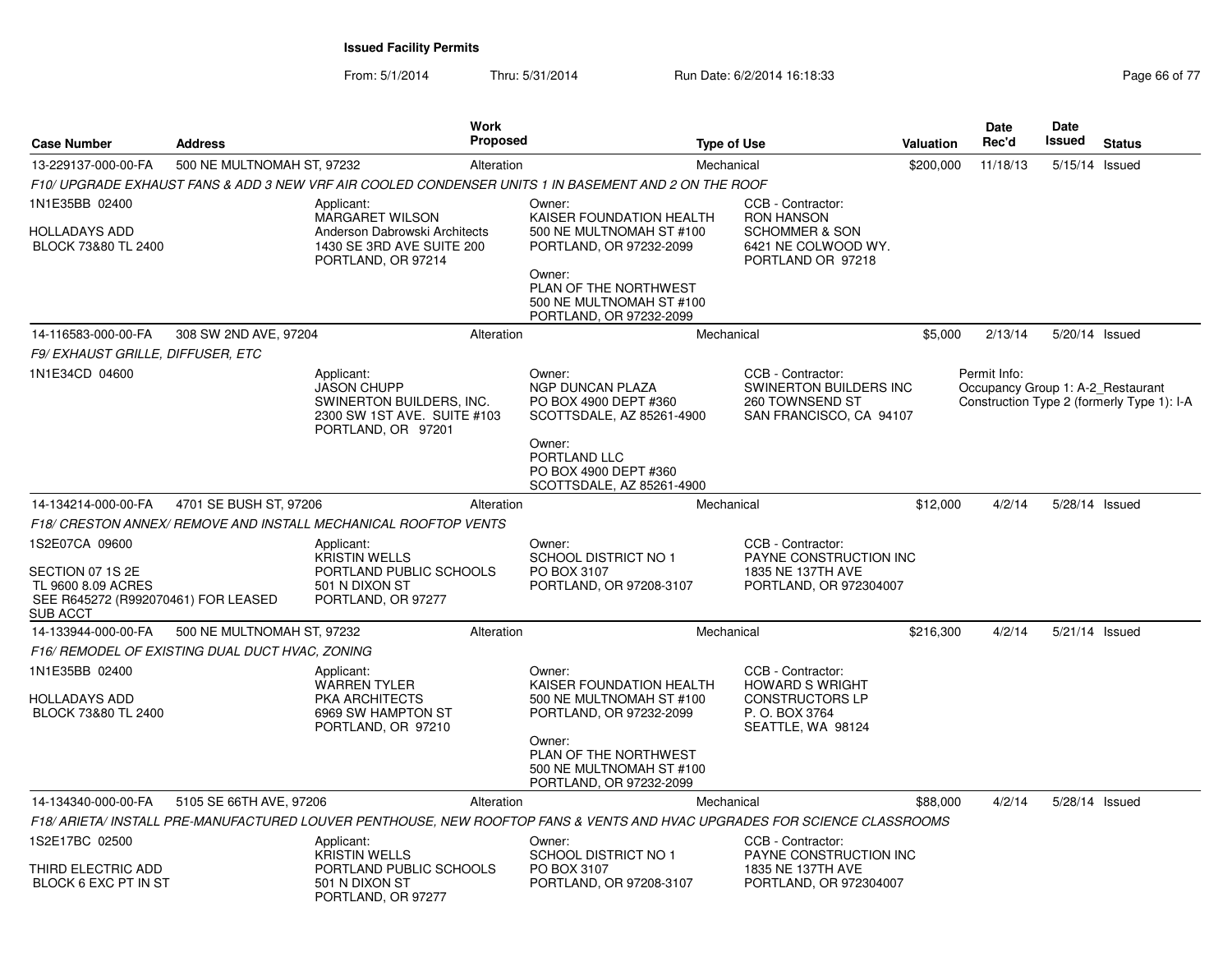From: 5/1/2014

Thru: 5/31/2014 Run Date: 6/2/2014 16:18:33 Research 2010 17 Page 67 of 77

| <b>Case Number</b>                                                           | <b>Address</b>               | Work<br><b>Proposed</b>                                                                                                                                   |                                                                          | Type of Use |                                                                                            | <b>Valuation</b> | Date<br>Rec'd                                           | Date<br>Issued | <b>Status</b>                                |
|------------------------------------------------------------------------------|------------------------------|-----------------------------------------------------------------------------------------------------------------------------------------------------------|--------------------------------------------------------------------------|-------------|--------------------------------------------------------------------------------------------|------------------|---------------------------------------------------------|----------------|----------------------------------------------|
| 14-134154-000-00-FA                                                          | 4701 SE BUSH ST, 97206       | Alteration                                                                                                                                                |                                                                          | Mechanical  |                                                                                            | \$45,000         | 4/2/14                                                  |                | 5/28/14 Issued                               |
|                                                                              |                              | F18/ CRESTON/ INSTALL NEW PRE-MANUFACTURED LOUVER PENTHOUSE, NEW ROOFTOP FANS, VENTS AND HEAT PUMP, REWORK DUCTWORK AT PENTHOUSE, UPGRADE SCIENCE CLASSR( |                                                                          |             |                                                                                            |                  |                                                         |                |                                              |
| 1S2E07CA 09600<br>SECTION 07 1S 2E                                           |                              | Applicant:<br><b>KRISTIN WELLS</b><br>PORTLAND PUBLIC SCHOOLS                                                                                             | Owner:<br><b>SCHOOL DISTRICT NO 1</b><br>PO BOX 3107                     |             | CCB - Contractor:<br>PAYNE CONSTRUCTION INC<br>1835 NE 137TH AVE                           |                  |                                                         |                |                                              |
| TL 9600 8.09 ACRES<br>SEE R645272 (R992070461) FOR LEASED<br>SUB ACCT        |                              | 501 N DIXON ST<br>PORTLAND, OR 97277                                                                                                                      | PORTLAND, OR 97208-3107                                                  |             | PORTLAND, OR 972304007                                                                     |                  |                                                         |                |                                              |
| 14-128255-000-00-FA                                                          | 3050 SE DIVISION ST, 97202   | Alteration                                                                                                                                                |                                                                          | Mechanical  |                                                                                            | \$15,500         | 3/18/14                                                 |                | 5/2/14 Final                                 |
|                                                                              |                              | B1/SUITE 130 NEW PIZZA MARIA RESTAURANT - INSTALL WOOD FIRED PIZZA OVEN VENT AND (2) TYPE 2 HOODS @ dishwasher, and oven                                  |                                                                          |             |                                                                                            |                  |                                                         |                |                                              |
| 1S1E12BA 06000                                                               |                              | Applicant:                                                                                                                                                | Owner:                                                                   |             | CCB - Contractor:                                                                          |                  | Permit Info:                                            |                |                                              |
| <b>EAST PORTLAND HTS</b><br>BLOCK 6<br>LOT 1-4                               |                              | ROLLAND WALTERS<br><b>BULLDOG MECHANICAL</b><br>3307 NE 39TH ST<br>VANCOUVER WA 98661                                                                     | ADG IIIA LLC<br>2314 NW SAVIER ST<br>PORTLAND, OR 97210-2514             |             | ROLLAND WALTERS<br><b>BULLDOG MECHANICAL</b><br>3307 NE 39TH ST<br>VANCOUVER WA 98661      |                  | Occupancy Group 1: B Bank, Off.,<br>Med.Off., Pub.Bldg. |                | Construction Type 2 (formerly Type 1): III-B |
| 14-137909-000-00-FA                                                          | 825 NE MULTNOMAH ST - Unit 1 | Alteration                                                                                                                                                |                                                                          | Mechanical  |                                                                                            | \$100,000        | 4/9/14                                                  |                | 5/29/14 Issued                               |
|                                                                              |                              | F4/ ADD 10 WATER SOURCE HEAT PUMPS FOR AFTER HOUR HVAC. DUCTWORK. DIFFUSER                                                                                |                                                                          |             |                                                                                            |                  |                                                         |                |                                              |
| 1N1E35BB 90002                                                               |                              | Applicant:<br>TY ENGLE                                                                                                                                    | Owner:<br><b>PACIFICORP</b>                                              |             | CCB - Contractor:<br>SD DEACON CORP OF OREGON                                              |                  |                                                         |                |                                              |
| LLOYD CENTER TOWER CONDOMINIUM<br>LOT <sub>1</sub><br><b>DEPT OF REVENUE</b> |                              | <b>PACIFICORP</b><br>825 NE MULTNOMAH<br>PORTLAND, OR 97232                                                                                               | 700 NE MULTNOMAH ST 7TH FLR<br>PORTLAND, OR 97232                        |             | 901 NE GLISAN ST STE 100<br>PORTLAND OR 97232                                              |                  |                                                         |                |                                              |
| 14-134427-000-00-FA                                                          | 5109 SE 66TH AVE, 97206      | Alteration                                                                                                                                                |                                                                          | Mechanical  |                                                                                            | \$25,000         | 4/2/14                                                  |                | 5/28/14 Issued                               |
|                                                                              |                              | F18/ ARIETA ANNEX/ INSTALL NEW ROOFTOP VENTS, REWORK MECH DUCTWORK IN FAN ROOM PENTHOUSE AND HVAC UPGRADES IN SCIENCE CLASSROOMS                          |                                                                          |             |                                                                                            |                  |                                                         |                |                                              |
| 1S2E17BC 02500                                                               |                              | Applicant:<br><b>KRISTIN WELLS</b><br>PORTLAND PUBLIC SCHOOLS<br>501 N DIXON ST<br>PORTLAND, OR 97277                                                     | Owner:<br>SCHOOL DISTRICT NO 1<br>PO BOX 3107<br>PORTLAND, OR 97208-3107 |             | CCB - Contractor:<br>PAYNE CONSTRUCTION INC<br>1835 NE 137TH AVE<br>PORTLAND, OR 972304007 |                  |                                                         |                |                                              |
| 14-138869-000-00-FA                                                          | 7200 NE 11TH AVE, 97211      | Alteration                                                                                                                                                |                                                                          | Mechanical  |                                                                                            | \$33,000         | 4/10/14                                                 |                | 5/21/14 Issued                               |
|                                                                              |                              | F15/WOODLAWN / RELOCATE EXISTING THERMOSTATS AND ADD CHIMNEY LINER                                                                                        |                                                                          |             |                                                                                            |                  |                                                         |                |                                              |
| 1N1E14BA 06100                                                               |                              | Applicant:<br><b>Kristin Wells</b>                                                                                                                        | Owner:<br><b>SCHOOL DISTRICT NO 1</b>                                    |             | CCB - Contractor:<br>2KG CONTRACTORS INC                                                   |                  |                                                         |                |                                              |
| <b>SCOFFINS ADD</b><br>BLOCK 2&5&6 TL 6100                                   |                              | Portland Public Schools Facilities &<br><b>Asset Management</b><br>501 N Dixon St.<br>Portland, OR 97227                                                  | PO BOX 3107<br>PORTLAND, OR 97208-3107                                   |             | 4917 NE 185TH DRIVE<br>PORTLAND, OR 97230                                                  |                  |                                                         |                |                                              |
| 14-138908-000-00-FA                                                          | 620 N FREMONT ST, 97227      | Alteration                                                                                                                                                |                                                                          | Mechanical  |                                                                                            | \$87,000         | 4/10/14                                                 |                | 5/29/14 Issued                               |
|                                                                              |                              | F14/ BOISE-ELIOT MAIN BLDG - NEW ROOFTOP FANS AND REFURBISHED VENTS                                                                                       |                                                                          |             |                                                                                            |                  |                                                         |                |                                              |
| 1N1E27BA 00100                                                               |                              | Applicant:<br><b>Kristin Wells</b>                                                                                                                        | Owner:<br><b>SCHOOL DISTRICT NO 1</b>                                    |             | CCB - Contractor:<br>2KG CONTRACTORS INC                                                   |                  |                                                         |                |                                              |
| SECTION 27 1N 1E<br>TL 100 3.71 ACRES                                        |                              | Portland Public Schools Facilities &<br>Asset Management<br>501 N Dixon St.<br>Portland, OR 97227                                                         | PO BOX 3107<br>PORTLAND, OR 97208-3107                                   |             | 4917 NE 185TH DRIVE<br>PORTLAND, OR 97230                                                  |                  |                                                         |                |                                              |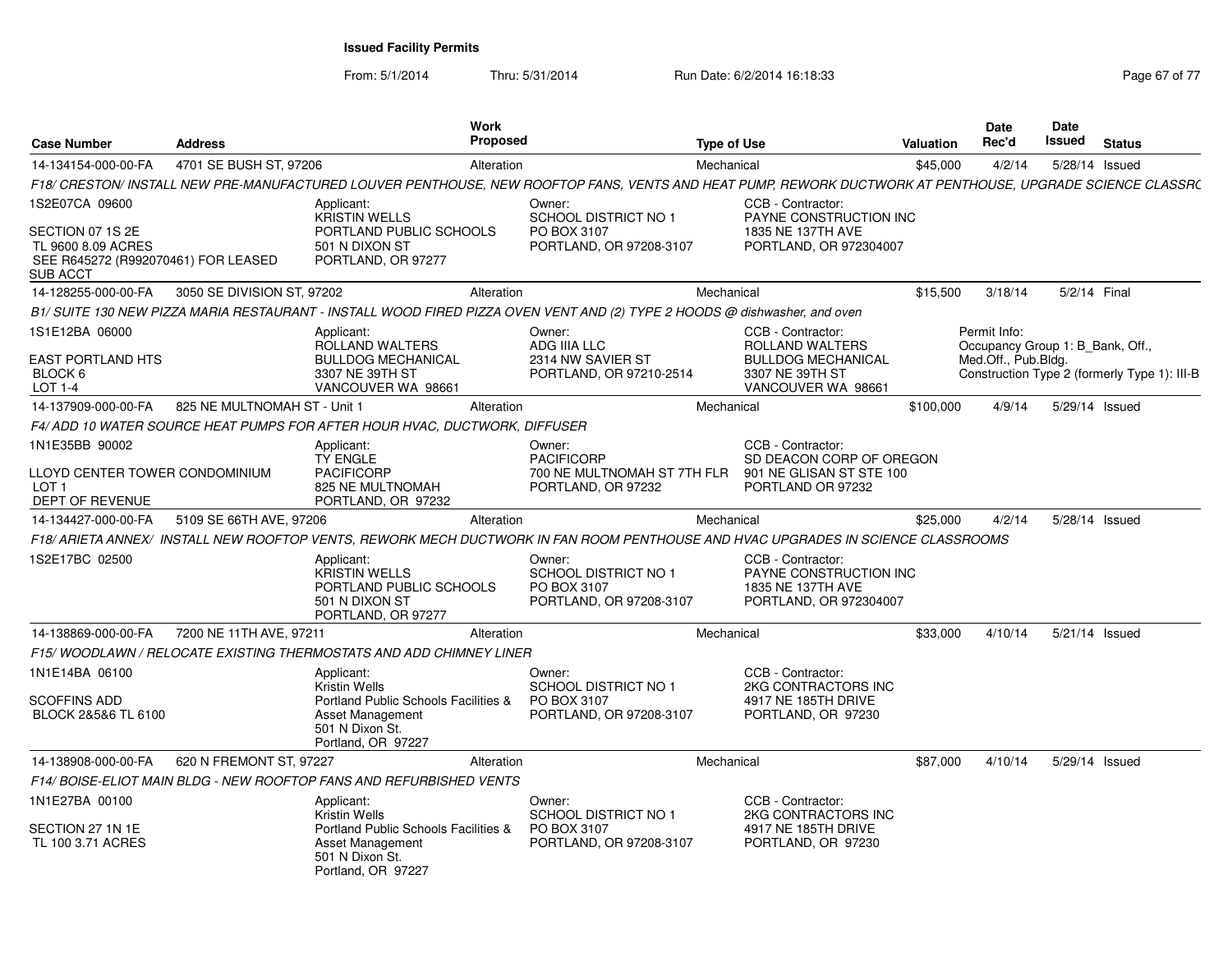From: 5/1/2014

Thru: 5/31/2014 Run Date: 6/2/2014 16:18:33 Research 2010 17 Page 68 of 77

| <b>Case Number</b>                                                                         | <b>Address</b>             |                                                                                                              | Work<br><b>Proposed</b> |                                                                                                                                                                 | <b>Type of Use</b> |                                                                                                                                 | <b>Valuation</b> | <b>Date</b><br>Rec'd                 | Date<br><b>Issued</b> | <b>Status</b>                              |
|--------------------------------------------------------------------------------------------|----------------------------|--------------------------------------------------------------------------------------------------------------|-------------------------|-----------------------------------------------------------------------------------------------------------------------------------------------------------------|--------------------|---------------------------------------------------------------------------------------------------------------------------------|------------------|--------------------------------------|-----------------------|--------------------------------------------|
| 14-142721-000-00-FA                                                                        | 111 SW 5TH AVE, 97204-3626 |                                                                                                              | Alteration              |                                                                                                                                                                 | Mechanical         |                                                                                                                                 | \$222,527        | 4/16/14                              | 5/2/14                | Issued                                     |
|                                                                                            |                            | F13/4TH FLOOR TOWER - RECONFIGURE HVAC TO NEW LAYOUT, VAV BOX UPGRADE TO DDC CONTROLS                        |                         |                                                                                                                                                                 |                    |                                                                                                                                 |                  |                                      |                       |                                            |
| 1N1E34CD 01300                                                                             |                            | Applicant:<br>SABINE O'HALLORAN<br>ANKROM MOISAN ARCHITECTS<br>6720 SW MACADAM, STE 100<br>PORTLAND OR 97219 |                         |                                                                                                                                                                 |                    | CCB - Contractor:<br>FORTIS CONSTRUCTION<br>1705 SW TAYLOR ST SUITE 200<br>PORTLAND, OR 97205                                   |                  | Permit Info:<br>Occupancy Group 1: B |                       | Construction Type 2 (formerly Type 1): I-A |
| 14-143265-000-00-FA                                                                        | 808 SW 3RD AVE, 97204      |                                                                                                              | Alteration              |                                                                                                                                                                 | Mechanical         |                                                                                                                                 | \$8.700          | 4/17/14                              |                       | 5/6/14 Final                               |
|                                                                                            |                            |                                                                                                              |                         | F8/ PERKA SUITE 800 - 8TH FLOOR VENT RESTROOMS, RELOCATE REGISTERS, RELOCATE WSHP TO TI ROOM, MODIFY DUCTS - 9TH FLOOR TRANSFER GRILLES AND REGISTERS AS NEEDED |                    |                                                                                                                                 |                  |                                      |                       |                                            |
| 1S1E03BA 06000<br><b>PORTLAND</b>                                                          |                            | Applicant:<br>MICHAEL MALSTROM<br><b>WILLAMETTE HVAC</b>                                                     |                         | Owner:<br>SN INVESTMENT PROPERTIES LL( MICHAEL MALSTROM<br>1121 SW SALMON ST 5TH FLR                                                                            |                    | CCB - Contractor:<br>WILLAMETTE HVAC LLC                                                                                        |                  | Permit Info:<br>Occupancy Group 1: B |                       | Construction Type 2 (formerly Type 1):     |
| BLOCK 22<br><b>LOT 7&amp;8</b><br>HISTORIC PROPERTY 15 YR 2000<br>POTENTIAL ADDITIONAL TAX |                            | 3075 SW 234TH AV # 206<br>HILLSBORO OR 97123                                                                 |                         | PORTLAND, OR 97205                                                                                                                                              |                    | 3075 SW 234TH AV # 206<br>HLLSBORO OR 97123                                                                                     |                  | $I-FR$                               |                       |                                            |
| 14-146290-000-00-FA                                                                        | 1300 SW 5TH AVE, 97201     |                                                                                                              | Alteration              |                                                                                                                                                                 | Mechanical         |                                                                                                                                 | \$143,262        | 4/22/14                              |                       | 5/1/14 Issued                              |
|                                                                                            |                            |                                                                                                              |                         | F2/13TH FLOOR REMOVE HVAC SYSTEMS AND RE-INSTALL NEW DUAL DUCT VAV BOXES AND NEW DDC CONTROLS, CONNECT TO EXISTING DUCTWORK AND BALANCE AIR SUPPLY              |                    |                                                                                                                                 |                  |                                      |                       |                                            |
| 1S1E03BC 01800                                                                             |                            | Applicant:<br><b>PAUL LUKES</b>                                                                              |                         | Owner:<br>FIRST INTERSTATE BANK OF OR                                                                                                                           |                    | CCB - Contractor:<br><b>PAUL LUKES</b>                                                                                          |                  | Permit Info:<br>Occupancy Group 1: B |                       |                                            |
| <b>PORTLAND</b><br><b>BLOCK 148 TL 1800</b>                                                |                            | 740 N KNOTT ST<br>PORTLAND, OR 97206                                                                         |                         | PO BOX 2609<br>CARLSBAD, CA 92018-2609                                                                                                                          |                    | STREIMER SHEET METAL WORKS Construction Type 2 (formerly Type 1): I-A<br><b>INC</b><br>740 N KNOTT ST<br>PORTLAND, OR 972272099 |                  |                                      |                       |                                            |
| 14-144270-000-00-FA                                                                        |                            | 3181 SW SAM JACKSON PARK RD - Bldg MBS, 9 Alteration                                                         |                         |                                                                                                                                                                 | Mechanical         |                                                                                                                                 | \$700            | 4/18/14                              |                       | 5/1/14 Final                               |
| F2/HVAC REBALANCE                                                                          |                            |                                                                                                              |                         |                                                                                                                                                                 |                    |                                                                                                                                 |                  |                                      |                       |                                            |
| 1S1E09 00200                                                                               |                            | Applicant:<br>JEROME KEYES<br>OHSU<br>3181 SW SAM JACKSON PARK<br>RD.<br>PORTLAND, OR 97239                  |                         | Owner:<br>OREGON STATE OF<br>3181 SW SAM JACKSON PARK RD<br>PORTLAND, OR 97239                                                                                  |                    | CCB - Contractor:<br>SCHAFFRAN CONSTRUCTION INC Occupancy Group 1: B<br>16916 SE FRANKLIN<br>PORTLAND, OR 97236                 |                  | Permit Info:                         |                       | Construction Type 2 (formerly Type 1): V-N |
| 14-146382-000-00-FA                                                                        | 333 SW 5TH AVE, 97204      |                                                                                                              | Alteration              |                                                                                                                                                                 | Mechanical         |                                                                                                                                 | \$15,500         | 4/22/14                              |                       | $5/1/14$ Issued                            |
|                                                                                            |                            | F12/BASEMENT LOCKER ROOM REMODEL - VAV BOXES AND DUCTWORK                                                    |                         |                                                                                                                                                                 |                    |                                                                                                                                 |                  |                                      |                       |                                            |
| 1N1E34CD 06800                                                                             |                            | Applicant:<br><b>Brian Wheeler</b>                                                                           |                         | Owner:<br>OTB LLC                                                                                                                                               |                    | CCB - Contractor:<br><b>BRIAN WHEELER</b>                                                                                       |                  |                                      |                       |                                            |
| <b>PORTLAND</b><br>BLOCK 82                                                                |                            | Heinz Mechanical<br>2615 NW St. Helens Rd.                                                                   |                         | 2712 SE 20TH AVE<br>PORTLAND, OR 97202-2231                                                                                                                     |                    | HEINZ MECHANICAL INC<br>2615 NW SAINT HELENS RD                                                                                 |                  |                                      |                       |                                            |
| S 0.56' OF LOT 2<br>LOT 3&4<br>HISTORIC PROPERTY; POTENTIAL<br><b>ADDITIONAL TAX</b>       |                            | Portland, OR 97210                                                                                           |                         |                                                                                                                                                                 |                    | PORTLAND, OR 97210                                                                                                              |                  |                                      |                       |                                            |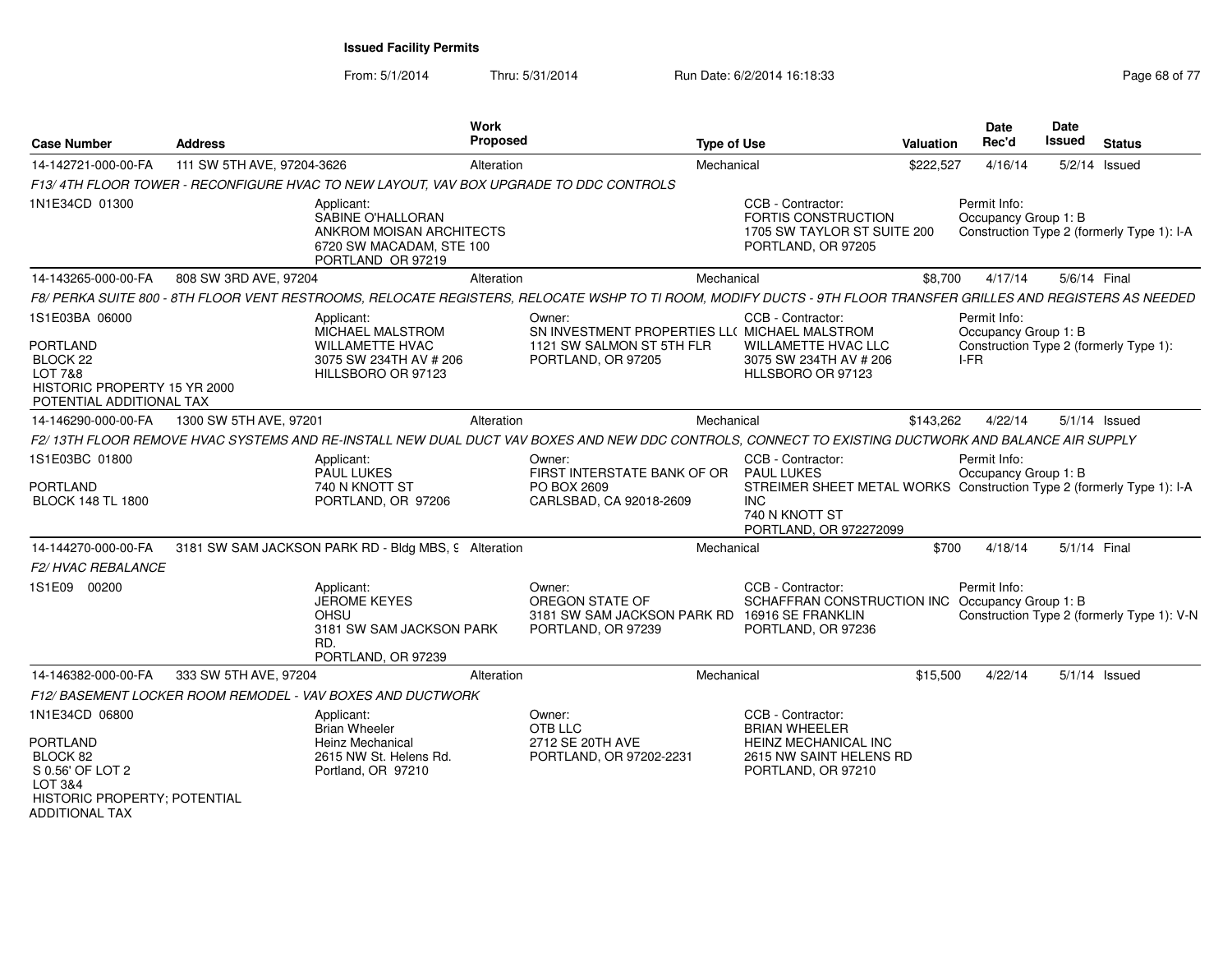| <b>Case Number</b>                 | <b>Address</b>                                                                                         | <b>Work</b><br>Proposed |                                                                                     | <b>Type of Use</b>                                                                                            | <b>Valuation</b> | Date<br>Rec'd                                  | Date<br><b>Issued</b> | <b>Status</b>                               |
|------------------------------------|--------------------------------------------------------------------------------------------------------|-------------------------|-------------------------------------------------------------------------------------|---------------------------------------------------------------------------------------------------------------|------------------|------------------------------------------------|-----------------------|---------------------------------------------|
| 14-133737-REV-01-FA                | 1650 NW NAITO PKY - Unit 304, 97209                                                                    | Alteration              | Mechanical                                                                          |                                                                                                               | \$5,000          | 4/23/14                                        |                       | 5/5/14 Issued                               |
|                                    | F1/ADD ONE NEW SPLIT SYSTEM HEAT PUMP TO THE 3RD FLOOR EHR ROOM. RTU                                   |                         |                                                                                     |                                                                                                               |                  |                                                |                       |                                             |
| 1N1E28DD 00400                     | Applicant:<br>ANTONIJA KRIZANAC                                                                        |                         | Owner:<br>THE REALTY ASSOCIATES                                                     | CCB - Contractor:<br>MCKINSTRY CO LLC                                                                         |                  | Permit Info:<br>Occupancy Group 1: B           |                       |                                             |
| WATSONS ADD<br>LOT 1-10 TL 400     | <b>MCKINSTRY</b><br>16790 NE MASON ST. SUITE 100<br>PORTLAND, OR 97230                                 |                         | 1301 DOVE ST #860<br>NEWPORT BEACH, CA 92660                                        | 16970 NE MASON ST, SUITE 100<br>PORTLAND OR 97230-7398                                                        |                  | Construction Type 2 (formerly Type 1):<br>I-FR |                       |                                             |
|                                    |                                                                                                        |                         | Owner:<br><b>FUND IX LP</b><br>1301 DOVE ST #860<br>NEWPORT BEACH, CA 92660         |                                                                                                               |                  |                                                |                       |                                             |
| 14-154741-000-00-FA                | 514 SW 6TH AVE, 97204                                                                                  | Alteration              | Mechanical                                                                          |                                                                                                               | \$7,000          | 5/9/14                                         | 5/16/14 Final         |                                             |
|                                    | B1/2ND FLOOR AZUMANO CORP DUCTWORK AND EXHAUST FAN IN SERVER ROOM                                      |                         |                                                                                     |                                                                                                               |                  |                                                |                       |                                             |
| 1N1E34CC 07800                     | Applicant:<br><b>CLINT LATIMER</b>                                                                     |                         | Owner:<br><b>BANK OF CALIFORNIA</b>                                                 | CCB - Contractor:<br>OHAC INC                                                                                 |                  | Permit Info:<br>Occupancy Group 1: B           |                       |                                             |
| <b>PORTLAND</b><br>LOT 7 BLOCK 174 | <b>OHAC</b><br>19300 SW 118TH AVE<br>TUALATIN, OR 97062                                                |                         | 121 SW MORRISON ST #200<br>PORTLAND, OR 97204                                       | PO BOX 241<br>DUNDEE OR 97115                                                                                 |                  |                                                |                       | Construction Type 2 (formerly Type 1): II-B |
|                                    |                                                                                                        |                         | Owner:<br><b>EXCHANGE BUILDING</b><br>121 SW MORRISON ST #200<br>PORTLAND, OR 97204 |                                                                                                               |                  |                                                |                       |                                             |
| 14-154743-000-00-FA                | 538 SW 6TH AVE, 97204                                                                                  | Alteration              | Mechanical                                                                          |                                                                                                               | \$790            | 5/9/14                                         |                       | 5/16/14 Issued                              |
|                                    | B1/10TH FLOOR AZUMANO INTERNATIONAL, DUCTWORK MODIFICATIONS                                            |                         |                                                                                     |                                                                                                               |                  |                                                |                       |                                             |
| 1N1E34CC 07900                     | Applicant:<br><b>CLINT LATIMER</b>                                                                     |                         | Owner:<br>PORTLAND CASCADE BUILDING                                                 | CCB - Contractor:<br>OHAC INC                                                                                 |                  |                                                |                       |                                             |
| <b>PORTLAND</b>                    | <b>OHAC</b>                                                                                            |                         | <b>LLC</b>                                                                          | PO BOX 241                                                                                                    |                  |                                                |                       |                                             |
| BLOCK 174<br>LOT 5&6               | 19300 SW 118TH AVE<br>TUALATIN, OR 97062                                                               |                         | 166 KINGS HIGHWAY N<br>WESTPORT, CT 06880-2423                                      | DUNDEE OR 97115                                                                                               |                  |                                                |                       |                                             |
| 14-150810-000-00-FA                | 111 SW 5TH AVE, 97204-3626                                                                             | Alteration              | Mechanical                                                                          |                                                                                                               | \$1,000          | 4/30/14                                        | 5/12/14 Issued        |                                             |
|                                    | B2/ DUCTWORK MODIFICATIONS FOR SUITE 975, RELOCATE THERMOSTATS, LIGHT TROFFERS AND ADD 2 DIFFUSERS     |                         |                                                                                     |                                                                                                               |                  |                                                |                       |                                             |
| 1N1E34CD 01300                     | Applicant:<br><b>JODY DEPEW</b><br><b>HVAC INC</b><br>5188 SE INTERNATIONAL WAY<br>MILWAUKIE, OR 97222 |                         |                                                                                     | CCB - Contractor:<br>JODY DEPEW<br><b>HVAC INC</b><br>5188 SE INTERNATIONAL WAY<br>MILWAUKIE, OR 97222        |                  | Permit Info:<br>Occupancy Group 1: B           |                       | Construction Type 2 (formerly Type 1): I-A  |
| 14-150831-000-00-FA                | 111 SW 5TH AVE, 97204-3626                                                                             | Alteration              | Mechanical                                                                          |                                                                                                               | \$4,400          | 4/30/14                                        |                       | 5/7/14 Issued                               |
|                                    | B1/ NEW EXHAUST FAN IN CONFERENCE ROOM, MODIFY DUCTWORK AND THERMOSTATS                                |                         |                                                                                     |                                                                                                               |                  |                                                |                       |                                             |
| 1N1E34CD 01300                     | Applicant:<br><b>JODY DEPEW</b><br><b>HVAC INC</b><br>5188 SE INTERNATIONAL WAY<br>MILWAUKIE, OR 97222 |                         |                                                                                     | CCB - Contractor:<br><b>JODY DEPEW</b><br><b>HVAC INC</b><br>5188 SE INTERNATIONAL WAY<br>MILWAUKIE, OR 97222 |                  | Permit Info:<br>Occupancy Group 1: B           |                       | Construction Type 2 (formerly Type 1): I-A  |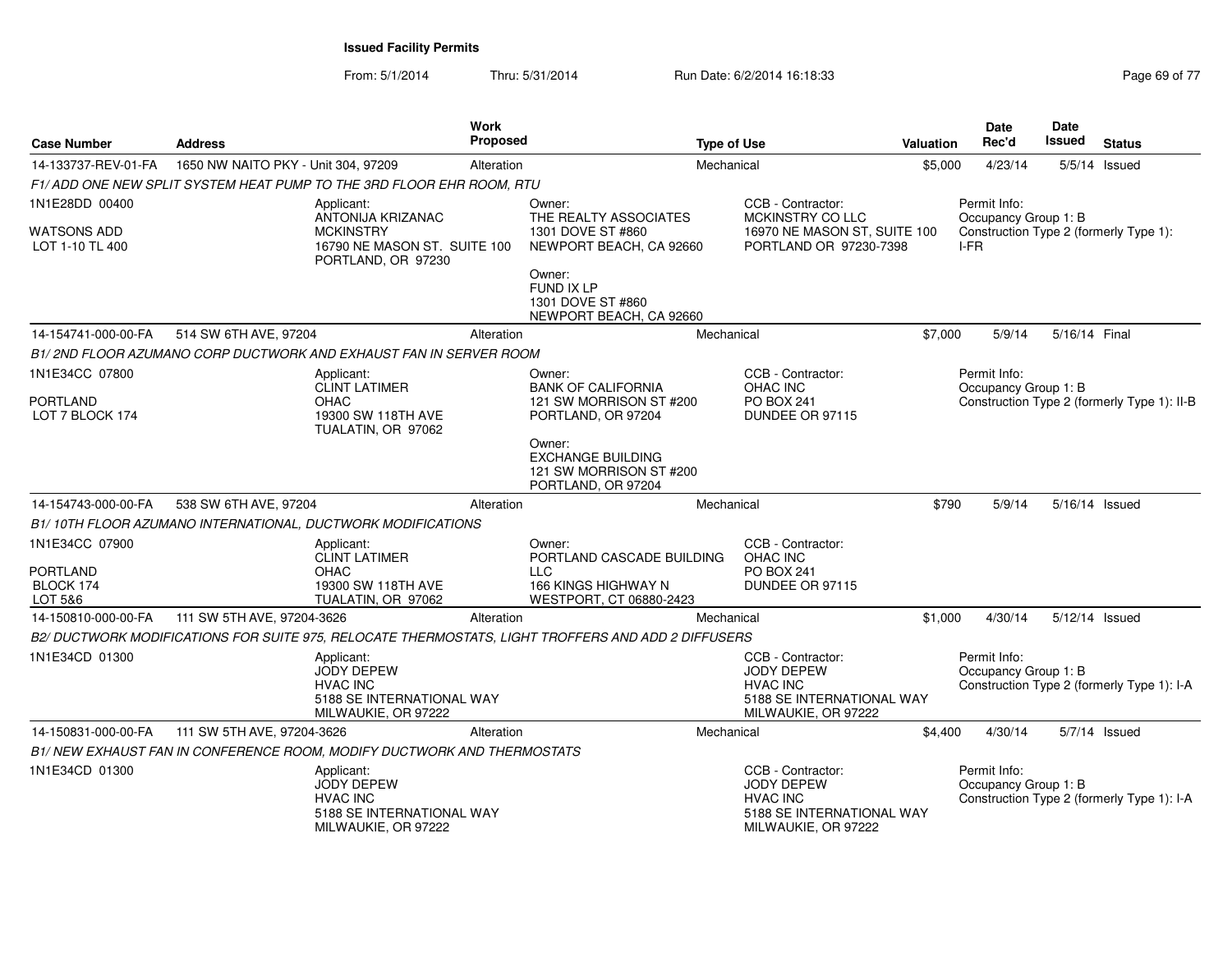| <b>Case Number</b>                                                                       | <b>Address</b>                                |                                                                                                                                      | Work<br>Proposed |                                                                                                                     | <b>Type of Use</b> |                                                                                                                     | Valuation | Date<br>Rec'd | <b>Date</b><br>Issued | <b>Status</b>           |
|------------------------------------------------------------------------------------------|-----------------------------------------------|--------------------------------------------------------------------------------------------------------------------------------------|------------------|---------------------------------------------------------------------------------------------------------------------|--------------------|---------------------------------------------------------------------------------------------------------------------|-----------|---------------|-----------------------|-------------------------|
| 14-149249-000-00-FA                                                                      | 1300 SW WASHINGTON ST, 97205                  |                                                                                                                                      | Alteration       |                                                                                                                     | Mechanical         |                                                                                                                     | \$2,150   | 4/28/14       | 5/7/14 Final          |                         |
|                                                                                          |                                               | B1/INSTALL NEW EXHAUST GRILLES AND DUCTWORK TO THE EXISTING EXHAUST SYSTEM. **NO PLANS**                                             |                  |                                                                                                                     |                    |                                                                                                                     |           |               |                       |                         |
| 1N1E33DD 03500<br><b>PORTLAND</b><br>LOT 1&2 BLOCK S1/2J<br>E 15' OF LOT 7&8 BLOCK S1/2J |                                               | Applicant:<br>JERRY L BERTELSON<br>MILLENNIUM HVAC INC<br>2723 NE 159TH CIRCLE<br>RIDGEFIELD WA 98642                                |                  | Owner:<br>DE PAUL TREATMENT<br>P O BOX 3007<br>PORTLAND, OR 97208-3007                                              |                    | CCB - Contractor:<br><b>JERRY L BERTELSON</b><br>MILLENNIUM HVAC INC<br>2723 NE 159TH CIRCLE<br>RIDGEFIELD WA 98642 |           |               |                       |                         |
|                                                                                          |                                               |                                                                                                                                      |                  | Owner:<br><b>CENTERS INC</b><br>P O BOX 3007<br>PORTLAND, OR 97208-3007                                             |                    |                                                                                                                     |           |               |                       |                         |
| 14-151225-000-00-FA                                                                      | 0615 SW PALATINE HILL RD, 97219               |                                                                                                                                      | Alteration       |                                                                                                                     | Mechanical         |                                                                                                                     | \$64,500  | 5/1/14        | 5/12/14 Issued        |                         |
|                                                                                          |                                               | F15/HVAC UPGRADES TO INCLUDE HEAT RECOVERY VENITLATOR, DUCTWORK AND LOUVERS                                                          |                  |                                                                                                                     |                    |                                                                                                                     |           |               |                       |                         |
| 1S1E27D 00100                                                                            |                                               | Applicant:                                                                                                                           |                  | Owner:                                                                                                              |                    | CCB - Contractor:                                                                                                   |           |               |                       |                         |
| SECTION 27 1S 1E                                                                         |                                               | <b>Eddie Stovan</b><br>ALLIANT SYSTEMS LLC<br>TL 100 85.50 ACRES SPLIT LEVY (R709301280 1600 NW 167th PI, #330<br>Portland, OR 97006 |                  | LEWIS & CLARK COLLEGE<br>0615 SW PALATINE HILL RD MSC<br>31<br>PORTLAND, OR 97219                                   |                    | <b>ALLIANT SYSTEMS LLC</b><br>1600 NW 167TH PL SUITE 330<br>BEAVERTON OR 97005                                      |           |               |                       |                         |
|                                                                                          |                                               |                                                                                                                                      |                  | Owner:<br><b>BUSINESS OFFICE</b><br>0615 SW PALATINE HILL RD MSC<br>31<br>PORTLAND, OR 97219                        |                    |                                                                                                                     |           |               |                       |                         |
| 14-152142-000-00-FA                                                                      | 14015 NE GLISAN ST, 97230                     |                                                                                                                                      | Alteration       |                                                                                                                     | Mechanical         |                                                                                                                     | \$19,532  | 5/2/14        |                       | 5/7/14 Under Inspection |
|                                                                                          |                                               |                                                                                                                                      |                  | B1/ DRIVING RANGE OFFICE/ WATER DAMAGE REPAIR - INSTALL A 2 TON HEAT PUMP AND 2 INDOOR 15K BTU UNITS IN OFFICE AREA |                    |                                                                                                                     |           |               |                       |                         |
| 1N2E35A 00200                                                                            |                                               | Applicant:<br>Lydia Neill                                                                                                            |                  | Owner:<br>METRO(LEASED COURSE CO                                                                                    |                    | CCB - Contractor:<br>RELIANT PLUMBING AND MECH.                                                                     |           |               |                       |                         |
| SECTION 35 1N 2E<br>TL 200 4.50 ACRES                                                    |                                               | <b>METRO (MERC)</b><br>600 NE Grand Avenue<br>Portland, OR 97232-2736                                                                |                  | 600 NE GRAND AVE<br>PORTLAND, OR 97232-2736                                                                         |                    | 11575 SW PACIFIC HWY H219<br>TIGARD OR 97223                                                                        |           |               |                       |                         |
| 14-154273-000-00-FA                                                                      | 500 NE MULTNOMAH ST, 97232                    |                                                                                                                                      | Alteration       |                                                                                                                     | Mechanical         |                                                                                                                     | \$20,000  | 5/8/14        | 5/15/14 Issued        |                         |
|                                                                                          | F4/ REMODEL OF EXISTING DUAL DUCT HVAC ZONING |                                                                                                                                      |                  |                                                                                                                     |                    |                                                                                                                     |           |               |                       |                         |
| 1N1E35BB 02400                                                                           |                                               | Applicant:<br><b>WARREN TYLER</b>                                                                                                    |                  | Owner:<br>KAISER FOUNDATION HEALTH                                                                                  |                    | CCB - Contractor:<br>TOTAL MECHANICAL INC                                                                           |           |               |                       |                         |
| <b>HOLLADAYS ADD</b><br>BLOCK 73&80 TL 2400                                              |                                               | <b>PKA ARCHITECTS</b><br>6969 SW HAMPTON ST<br>PORTLAND, OR 97210                                                                    |                  | 500 NE MULTNOMAH ST #100<br>PORTLAND, OR 97232-2099                                                                 |                    | 1498 SE TECH CENTER PLACE<br><b>STE 180</b><br>VANCOUVER WA 98683                                                   |           |               |                       |                         |
|                                                                                          |                                               |                                                                                                                                      |                  | Owner:<br>PLAN OF THE NORTHWEST<br>500 NE MULTNOMAH ST #100<br>PORTLAND, OR 97232-2099                              |                    |                                                                                                                     |           |               |                       |                         |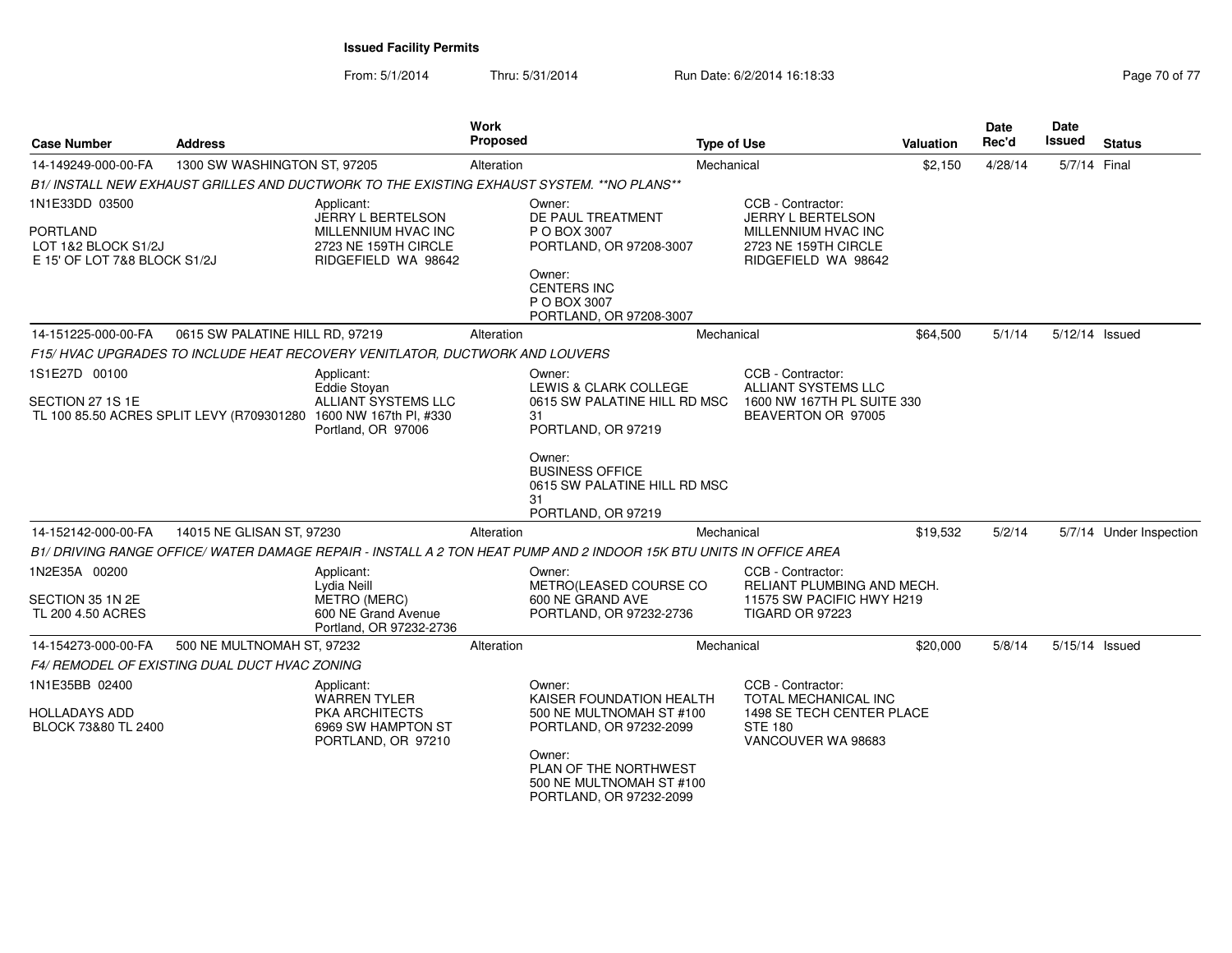| <b>Case Number</b>  | <b>Address</b>                                                                                                                   | Work<br><b>Proposed</b> | <b>Type of Use</b>                                                                                                                                                                  |                                                                                                                                                           | Valuation | <b>Date</b><br>Rec'd                              | Date<br><b>Issued</b> | <b>Status</b>                              |
|---------------------|----------------------------------------------------------------------------------------------------------------------------------|-------------------------|-------------------------------------------------------------------------------------------------------------------------------------------------------------------------------------|-----------------------------------------------------------------------------------------------------------------------------------------------------------|-----------|---------------------------------------------------|-----------------------|--------------------------------------------|
| 14-153090-000-00-FA | 3181 SW SAM JACKSON PARK RD - Bldg DCH, 9 Alteration                                                                             |                         | Mechanical                                                                                                                                                                          |                                                                                                                                                           | \$115,700 | 5/6/14                                            | 5/15/14 Issued        |                                            |
|                     | F11/8TH FLOOR. OR #2 COMPLETE REMODEL - NEW HVAC CEILING SYSTEM                                                                  |                         |                                                                                                                                                                                     |                                                                                                                                                           |           |                                                   |                       |                                            |
| 1S1E09 00200        | Applicant:<br><b>MARCUS MORGAN</b><br>PKA ARCHITECTS<br>6969 SW HAMPTON ST.<br>PORTLAND, OR 97239                                |                         | Owner:<br>OREGON STATE OF<br>3181 SW SAM JACKSON PARK RD HOFFMAN CONSTRUCTION CO<br>PORTLAND, OR 97239                                                                              | CCB - Contractor:<br><b>THOMAS SMITH</b><br>OF OREGON<br>805 SW BROADWAY SUITE 2100<br>PORTLAND, OR 97205                                                 |           |                                                   |                       |                                            |
| 14-148739-000-00-FA | 308 SW 2ND AVE, 97204                                                                                                            | Alteration              | Mechanical                                                                                                                                                                          |                                                                                                                                                           | \$23,900  | 4/28/14                                           |                       | $5/6/14$ Issued                            |
|                     | B2/ 1ST FLOOR MAIL ROOM BUILD OUT WITH NEW WATER SOURCE HEAT PUMP                                                                |                         |                                                                                                                                                                                     |                                                                                                                                                           |           |                                                   |                       |                                            |
| 1N1E34CD 04600      | Applicant:<br><b>MEGAN GILLORY</b><br>MACDONALD MILLER FACILITY<br><b>SOLUTIONS</b><br>12911 NE AIRPORT WAY<br>PORTLAND OR 97230 |                         | Owner:<br><b>NGP DUNCAN PLAZA</b><br>PO BOX 4900 DEPT #360<br>SCOTTSDALE, AZ 85261-4900<br>Owner:<br>PORTLAND LLC<br>PO BOX 4900 DEPT #360<br>SCOTTSDALE, AZ 85261-4900             | CCB - Contractor:<br><b>KEVIN SIMMONS</b><br>MACDONALD MILLER FACILITY<br><b>SOLUTIONS</b><br>12801 NE AIRPORT WAY<br>PORTLAND OR 97230                   |           | Permit Info:<br>Occupancy Group 1: A-2 Restaurant |                       | Construction Type 2 (formerly Type 1): I-A |
| 14-151183-000-00-FA | 5025 SE 28TH AVE, 97202                                                                                                          | Alteration              | Mechanical                                                                                                                                                                          |                                                                                                                                                           | \$17,300  | 5/1/14                                            | 5/19/14 Issued        |                                            |
|                     | F11/ RELOCATION OF GRILLES FOR NEW LAYOUT                                                                                        |                         |                                                                                                                                                                                     |                                                                                                                                                           |           |                                                   |                       |                                            |
| 1S1E13BC 04800      | Applicant:<br><b>CAROL GOSS</b><br>SODERSTROM ARCHITECTS<br>1200 NW NAITO PKW SUITE 410<br>PORTLAND OR 97209                     |                         | Owner:<br>KAISER FOUNDATION HEALTH<br>500 NE MULTNOMAH ST #100<br>PORTLAND, OR 97232-2099<br>Owner:<br>PLAN OF THE NORTHWEST<br>500 NE MULTNOMAH ST #100<br>PORTLAND, OR 97232-2099 | CCB - Contractor:<br><b>TOTAL MECHANICAL INC</b><br>1498 SE TECH CENTER PLACE<br><b>STE 180</b><br>VANCOUVER WA 98683                                     |           |                                                   |                       |                                            |
| 14-149456-000-00-FA | 3181 SW SAM JACKSON PARK RD - Bldg MRB, 9 Alteration                                                                             |                         | Mechanical                                                                                                                                                                          |                                                                                                                                                           | \$11,200  | 4/29/14                                           |                       | 5/7/14 Issued                              |
|                     | F4/ MODIFICATIONS TO DUCT WORK TO BALANCE SUPPLY AND RETURN                                                                      |                         |                                                                                                                                                                                     |                                                                                                                                                           |           |                                                   |                       |                                            |
| 1S1E09 00200        | Applicant:<br><b>Gary Hartill</b><br>ORANGEWALL STUDIOS<br>240 N BROADWAY ST SUITE 202<br>PORTLAND, OR 97227                     |                         | Owner:<br>OREGON STATE OF<br>3181 SW SAM JACKSON PARK RD 2310 NE COLUMBIA BLVD<br>PORTLAND, OR 97239                                                                                | CCB - Contractor:<br>ARCTIC SHEET METAL INC<br>PORTLAND, OR 97211-1965<br>CCB - Contractor:<br>IN LINE COMMERCIAL CONST<br>PO BOX 5837<br>ALOHA, OR 97006 |           |                                                   |                       |                                            |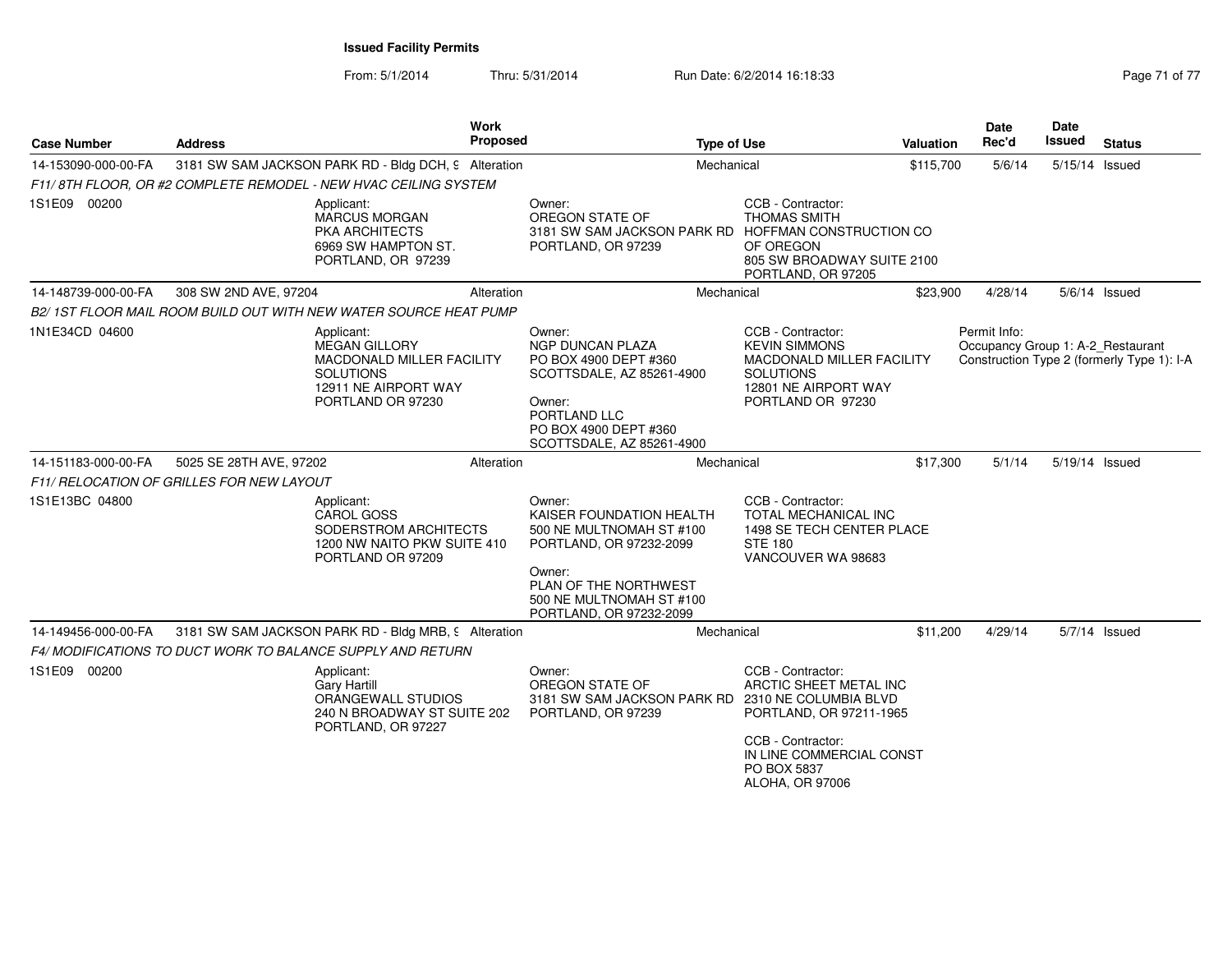| 501 N DIXON ST, 97227<br>14-153527-000-00-FA<br>Mechanical<br>\$115,307<br>5/7/14<br>5/12/14 Issued<br>Alteration<br>B1/ COOLING TOWER UPGRADE, REPLACE 2 COOLING TOWERS WITH SAME SIZE AND PERFORMANCE<br>1N1E27DC 06600<br>CCB - Contractor:<br>Applicant:<br>Owner:<br>EUGENE BREED<br>SCHOOL DISTRICT NO 1(LEASED<br>ARCTIC SHEET METAL INC<br>ELIZABETH IRVINGS ADD<br><b>ARCTIC SHEET METAL</b><br>PO BOX 3107<br>2310 NE COLUMBIA BLVD<br>PORTLAND, OR 97211-1965<br><b>BLOCK 18 TL 6600</b><br>2310 NE COLUMBIA BLVD<br>PORTLAND, OR 97208-3107<br>PORTLAND, OR 97221<br>Owner:<br>MULTNOMAH COUNTY<br>PO BOX 3107<br>PORTLAND, OR 97208-3107<br>14-153569-000-00-FA<br>530 SW 5TH AVE, 97204<br>\$16,050<br>5/7/14<br>5/16/14 Issued<br>Alteration<br>Mechanical<br>B1/ SUITE 900 RALLY MARKETING - RELOCATE 2 WSHP, THERMOSTATS & DUCTWORK<br>1N1E34CD 09600<br>CCB - Contractor:<br>Permit Info:<br>Applicant:<br>Owner:<br><b>ZAK TUTTLE</b><br>RGOF YEON BUILDING LLC<br><b>HUNTER DAVISSON INC</b><br>Occupancy Group 1: B_Bank, Off.,<br><b>PORTLAND</b><br>1800 SE PERSHING ST<br>HUNTER DAVISSON, INC.<br>551 FIFTH AVE 23RD FLOOR<br>Med.Off., Pub.Bldg.<br>BLOCK 63<br>1800 SE PERSHING ST.<br>NEW YORK, NY 10176<br>PORTLAND, OR 97202-2338<br>LOT 5&6<br>PORTLAND, OR 97202<br><b>HISTORIC PROPERTY</b><br>POTENTIAL ADDITIONAL TAX<br>888 SW 5TH AVE<br>\$15,000<br>5/7/14<br>14-153577-000-00-FA<br>Alteration<br>Mechanical<br>B1/SUITE 1170 PROPEL INSURANCE - ADD 1 NEW VAV BOX TO CONFERENCE ROOM, EXHAUST FAN AND RELOCATE AND ADD DIFFUSERS<br>1S1E03BB 90003<br>CCB - Contractor:<br>Permit Info:<br>Applicant:<br>Owner:<br>ANTONIJA KRIZANAC<br>PIONEER PLACE LIMITED<br>MCKINSTRY CO LLC<br>Occupancy Group 1: B<br>PIONEER PLACE CONDOMINIUM<br><b>MCKINSTRY</b><br><b>PARTNERSHIP</b><br>16970 NE MASON ST, SUITE 100<br>I-FR<br>LOT <sub>3</sub><br>16790 NE MASON ST. SUITE 100<br>PO BOX 617905<br>PORTLAND OR 97230-7398<br>CHICAGO, IL 60661-7905<br>PORTLAND, OR 97230<br>14-155578-000-00-FA<br>720 SW WASHINGTON ST, 97205<br>\$7,200<br>5/12/14<br>Alteration<br>Mechanical<br>B1/ SUITE 750 - RELOCATE FAN COIL, 2 CONSOLE HEATERS AND DUCTWORK<br>1N1E34CC 06600<br>CCB - Contractor:<br>Applicant:<br>Owner:<br><b>ZAK TUTTLE</b><br><b>GPO MORGAN LLC</b><br><b>HUNTER DAVISSON INC</b><br><b>PORTLAND</b><br>1800 SE PERSHING ST<br>HUNTER DAVISSON, INC.<br>522 SW 5TH AVE #1105<br>BLOCK 213<br>1800 SE PERSHING ST.<br>PORTLAND, OR 97204<br>PORTLAND, OR 97202-2338<br>PORTLAND, OR 97202<br>LOT 1&2&7&8<br>2545 SW TERWILLIGER BLVD, 97201<br>5/13/14<br>14-156036-000-00-FA<br>Plumbing<br>\$<br>Alteration<br>Plumbing REnovation at Terwilliger Plaza #521Demo WC, Lav, T/S; R/R WC, Lav, Shower, KS<br>1S1E09AA 00200<br>Permit Info:<br>Applicant:<br>Owner:<br>ADVANCED PLUMBING<br>TERWILLIGER PLAZA INC<br>Occupancy Group 1: R1 | <b>Case Number</b> | <b>Address</b> |  | Work<br><b>Proposed</b> |  | <b>Type of Use</b> |  | <b>Valuation</b> |                                        | Date<br>Rec'd | <b>Date</b><br>Issued | <b>Status</b>            |
|------------------------------------------------------------------------------------------------------------------------------------------------------------------------------------------------------------------------------------------------------------------------------------------------------------------------------------------------------------------------------------------------------------------------------------------------------------------------------------------------------------------------------------------------------------------------------------------------------------------------------------------------------------------------------------------------------------------------------------------------------------------------------------------------------------------------------------------------------------------------------------------------------------------------------------------------------------------------------------------------------------------------------------------------------------------------------------------------------------------------------------------------------------------------------------------------------------------------------------------------------------------------------------------------------------------------------------------------------------------------------------------------------------------------------------------------------------------------------------------------------------------------------------------------------------------------------------------------------------------------------------------------------------------------------------------------------------------------------------------------------------------------------------------------------------------------------------------------------------------------------------------------------------------------------------------------------------------------------------------------------------------------------------------------------------------------------------------------------------------------------------------------------------------------------------------------------------------------------------------------------------------------------------------------------------------------------------------------------------------------------------------------------------------------------------------------------------------------------------------------------------------------------------------------------------------------------------------------------------------------------------------------------------------------------------------------------------------------------------------------------------------------------------------------------------------------------------------------------------------------------------------------|--------------------|----------------|--|-------------------------|--|--------------------|--|------------------|----------------------------------------|---------------|-----------------------|--------------------------|
|                                                                                                                                                                                                                                                                                                                                                                                                                                                                                                                                                                                                                                                                                                                                                                                                                                                                                                                                                                                                                                                                                                                                                                                                                                                                                                                                                                                                                                                                                                                                                                                                                                                                                                                                                                                                                                                                                                                                                                                                                                                                                                                                                                                                                                                                                                                                                                                                                                                                                                                                                                                                                                                                                                                                                                                                                                                                                                |                    |                |  |                         |  |                    |  |                  |                                        |               |                       |                          |
|                                                                                                                                                                                                                                                                                                                                                                                                                                                                                                                                                                                                                                                                                                                                                                                                                                                                                                                                                                                                                                                                                                                                                                                                                                                                                                                                                                                                                                                                                                                                                                                                                                                                                                                                                                                                                                                                                                                                                                                                                                                                                                                                                                                                                                                                                                                                                                                                                                                                                                                                                                                                                                                                                                                                                                                                                                                                                                |                    |                |  |                         |  |                    |  |                  |                                        |               |                       |                          |
|                                                                                                                                                                                                                                                                                                                                                                                                                                                                                                                                                                                                                                                                                                                                                                                                                                                                                                                                                                                                                                                                                                                                                                                                                                                                                                                                                                                                                                                                                                                                                                                                                                                                                                                                                                                                                                                                                                                                                                                                                                                                                                                                                                                                                                                                                                                                                                                                                                                                                                                                                                                                                                                                                                                                                                                                                                                                                                |                    |                |  |                         |  |                    |  |                  |                                        |               |                       |                          |
|                                                                                                                                                                                                                                                                                                                                                                                                                                                                                                                                                                                                                                                                                                                                                                                                                                                                                                                                                                                                                                                                                                                                                                                                                                                                                                                                                                                                                                                                                                                                                                                                                                                                                                                                                                                                                                                                                                                                                                                                                                                                                                                                                                                                                                                                                                                                                                                                                                                                                                                                                                                                                                                                                                                                                                                                                                                                                                |                    |                |  |                         |  |                    |  |                  |                                        |               |                       |                          |
|                                                                                                                                                                                                                                                                                                                                                                                                                                                                                                                                                                                                                                                                                                                                                                                                                                                                                                                                                                                                                                                                                                                                                                                                                                                                                                                                                                                                                                                                                                                                                                                                                                                                                                                                                                                                                                                                                                                                                                                                                                                                                                                                                                                                                                                                                                                                                                                                                                                                                                                                                                                                                                                                                                                                                                                                                                                                                                |                    |                |  |                         |  |                    |  |                  |                                        |               |                       |                          |
|                                                                                                                                                                                                                                                                                                                                                                                                                                                                                                                                                                                                                                                                                                                                                                                                                                                                                                                                                                                                                                                                                                                                                                                                                                                                                                                                                                                                                                                                                                                                                                                                                                                                                                                                                                                                                                                                                                                                                                                                                                                                                                                                                                                                                                                                                                                                                                                                                                                                                                                                                                                                                                                                                                                                                                                                                                                                                                |                    |                |  |                         |  |                    |  |                  |                                        |               |                       |                          |
|                                                                                                                                                                                                                                                                                                                                                                                                                                                                                                                                                                                                                                                                                                                                                                                                                                                                                                                                                                                                                                                                                                                                                                                                                                                                                                                                                                                                                                                                                                                                                                                                                                                                                                                                                                                                                                                                                                                                                                                                                                                                                                                                                                                                                                                                                                                                                                                                                                                                                                                                                                                                                                                                                                                                                                                                                                                                                                |                    |                |  |                         |  |                    |  |                  |                                        |               |                       |                          |
|                                                                                                                                                                                                                                                                                                                                                                                                                                                                                                                                                                                                                                                                                                                                                                                                                                                                                                                                                                                                                                                                                                                                                                                                                                                                                                                                                                                                                                                                                                                                                                                                                                                                                                                                                                                                                                                                                                                                                                                                                                                                                                                                                                                                                                                                                                                                                                                                                                                                                                                                                                                                                                                                                                                                                                                                                                                                                                |                    |                |  |                         |  |                    |  |                  |                                        |               |                       |                          |
|                                                                                                                                                                                                                                                                                                                                                                                                                                                                                                                                                                                                                                                                                                                                                                                                                                                                                                                                                                                                                                                                                                                                                                                                                                                                                                                                                                                                                                                                                                                                                                                                                                                                                                                                                                                                                                                                                                                                                                                                                                                                                                                                                                                                                                                                                                                                                                                                                                                                                                                                                                                                                                                                                                                                                                                                                                                                                                |                    |                |  |                         |  |                    |  |                  |                                        |               |                       |                          |
|                                                                                                                                                                                                                                                                                                                                                                                                                                                                                                                                                                                                                                                                                                                                                                                                                                                                                                                                                                                                                                                                                                                                                                                                                                                                                                                                                                                                                                                                                                                                                                                                                                                                                                                                                                                                                                                                                                                                                                                                                                                                                                                                                                                                                                                                                                                                                                                                                                                                                                                                                                                                                                                                                                                                                                                                                                                                                                |                    |                |  |                         |  |                    |  |                  |                                        |               |                       |                          |
|                                                                                                                                                                                                                                                                                                                                                                                                                                                                                                                                                                                                                                                                                                                                                                                                                                                                                                                                                                                                                                                                                                                                                                                                                                                                                                                                                                                                                                                                                                                                                                                                                                                                                                                                                                                                                                                                                                                                                                                                                                                                                                                                                                                                                                                                                                                                                                                                                                                                                                                                                                                                                                                                                                                                                                                                                                                                                                |                    |                |  |                         |  |                    |  |                  |                                        |               |                       |                          |
|                                                                                                                                                                                                                                                                                                                                                                                                                                                                                                                                                                                                                                                                                                                                                                                                                                                                                                                                                                                                                                                                                                                                                                                                                                                                                                                                                                                                                                                                                                                                                                                                                                                                                                                                                                                                                                                                                                                                                                                                                                                                                                                                                                                                                                                                                                                                                                                                                                                                                                                                                                                                                                                                                                                                                                                                                                                                                                |                    |                |  |                         |  |                    |  |                  |                                        |               |                       | 5/12/14 Under Inspection |
|                                                                                                                                                                                                                                                                                                                                                                                                                                                                                                                                                                                                                                                                                                                                                                                                                                                                                                                                                                                                                                                                                                                                                                                                                                                                                                                                                                                                                                                                                                                                                                                                                                                                                                                                                                                                                                                                                                                                                                                                                                                                                                                                                                                                                                                                                                                                                                                                                                                                                                                                                                                                                                                                                                                                                                                                                                                                                                |                    |                |  |                         |  |                    |  |                  |                                        |               |                       |                          |
|                                                                                                                                                                                                                                                                                                                                                                                                                                                                                                                                                                                                                                                                                                                                                                                                                                                                                                                                                                                                                                                                                                                                                                                                                                                                                                                                                                                                                                                                                                                                                                                                                                                                                                                                                                                                                                                                                                                                                                                                                                                                                                                                                                                                                                                                                                                                                                                                                                                                                                                                                                                                                                                                                                                                                                                                                                                                                                |                    |                |  |                         |  |                    |  |                  |                                        |               |                       |                          |
|                                                                                                                                                                                                                                                                                                                                                                                                                                                                                                                                                                                                                                                                                                                                                                                                                                                                                                                                                                                                                                                                                                                                                                                                                                                                                                                                                                                                                                                                                                                                                                                                                                                                                                                                                                                                                                                                                                                                                                                                                                                                                                                                                                                                                                                                                                                                                                                                                                                                                                                                                                                                                                                                                                                                                                                                                                                                                                |                    |                |  |                         |  |                    |  |                  | Construction Type 2 (formerly Type 1): |               |                       |                          |
|                                                                                                                                                                                                                                                                                                                                                                                                                                                                                                                                                                                                                                                                                                                                                                                                                                                                                                                                                                                                                                                                                                                                                                                                                                                                                                                                                                                                                                                                                                                                                                                                                                                                                                                                                                                                                                                                                                                                                                                                                                                                                                                                                                                                                                                                                                                                                                                                                                                                                                                                                                                                                                                                                                                                                                                                                                                                                                |                    |                |  |                         |  |                    |  |                  |                                        |               |                       | 5/16/14 Under Inspection |
|                                                                                                                                                                                                                                                                                                                                                                                                                                                                                                                                                                                                                                                                                                                                                                                                                                                                                                                                                                                                                                                                                                                                                                                                                                                                                                                                                                                                                                                                                                                                                                                                                                                                                                                                                                                                                                                                                                                                                                                                                                                                                                                                                                                                                                                                                                                                                                                                                                                                                                                                                                                                                                                                                                                                                                                                                                                                                                |                    |                |  |                         |  |                    |  |                  |                                        |               |                       |                          |
|                                                                                                                                                                                                                                                                                                                                                                                                                                                                                                                                                                                                                                                                                                                                                                                                                                                                                                                                                                                                                                                                                                                                                                                                                                                                                                                                                                                                                                                                                                                                                                                                                                                                                                                                                                                                                                                                                                                                                                                                                                                                                                                                                                                                                                                                                                                                                                                                                                                                                                                                                                                                                                                                                                                                                                                                                                                                                                |                    |                |  |                         |  |                    |  |                  |                                        |               |                       |                          |
|                                                                                                                                                                                                                                                                                                                                                                                                                                                                                                                                                                                                                                                                                                                                                                                                                                                                                                                                                                                                                                                                                                                                                                                                                                                                                                                                                                                                                                                                                                                                                                                                                                                                                                                                                                                                                                                                                                                                                                                                                                                                                                                                                                                                                                                                                                                                                                                                                                                                                                                                                                                                                                                                                                                                                                                                                                                                                                |                    |                |  |                         |  |                    |  |                  |                                        |               |                       |                          |
|                                                                                                                                                                                                                                                                                                                                                                                                                                                                                                                                                                                                                                                                                                                                                                                                                                                                                                                                                                                                                                                                                                                                                                                                                                                                                                                                                                                                                                                                                                                                                                                                                                                                                                                                                                                                                                                                                                                                                                                                                                                                                                                                                                                                                                                                                                                                                                                                                                                                                                                                                                                                                                                                                                                                                                                                                                                                                                |                    |                |  |                         |  |                    |  |                  |                                        |               |                       |                          |
|                                                                                                                                                                                                                                                                                                                                                                                                                                                                                                                                                                                                                                                                                                                                                                                                                                                                                                                                                                                                                                                                                                                                                                                                                                                                                                                                                                                                                                                                                                                                                                                                                                                                                                                                                                                                                                                                                                                                                                                                                                                                                                                                                                                                                                                                                                                                                                                                                                                                                                                                                                                                                                                                                                                                                                                                                                                                                                |                    |                |  |                         |  |                    |  |                  |                                        |               |                       | 5/13/14 Under Inspection |
|                                                                                                                                                                                                                                                                                                                                                                                                                                                                                                                                                                                                                                                                                                                                                                                                                                                                                                                                                                                                                                                                                                                                                                                                                                                                                                                                                                                                                                                                                                                                                                                                                                                                                                                                                                                                                                                                                                                                                                                                                                                                                                                                                                                                                                                                                                                                                                                                                                                                                                                                                                                                                                                                                                                                                                                                                                                                                                |                    |                |  |                         |  |                    |  |                  |                                        |               |                       |                          |
|                                                                                                                                                                                                                                                                                                                                                                                                                                                                                                                                                                                                                                                                                                                                                                                                                                                                                                                                                                                                                                                                                                                                                                                                                                                                                                                                                                                                                                                                                                                                                                                                                                                                                                                                                                                                                                                                                                                                                                                                                                                                                                                                                                                                                                                                                                                                                                                                                                                                                                                                                                                                                                                                                                                                                                                                                                                                                                |                    |                |  |                         |  |                    |  |                  |                                        |               |                       |                          |
| SECTION 09 1S 1E<br>2545 SW TERWILLIGER BLVD<br>Construction Type 2 (formerly Type 1): I-A<br>P0 BX 593<br>TL 200 3.09 ACRES<br>PORTLAND OR 97207<br>PORTLAND, OR 97201-6302                                                                                                                                                                                                                                                                                                                                                                                                                                                                                                                                                                                                                                                                                                                                                                                                                                                                                                                                                                                                                                                                                                                                                                                                                                                                                                                                                                                                                                                                                                                                                                                                                                                                                                                                                                                                                                                                                                                                                                                                                                                                                                                                                                                                                                                                                                                                                                                                                                                                                                                                                                                                                                                                                                                   |                    |                |  |                         |  |                    |  |                  |                                        |               |                       |                          |
| 14-151925-000-00-FA<br>805 SW BROADWAY, 97205<br>\$<br>5/2/14<br>Alteration<br>Plumbing                                                                                                                                                                                                                                                                                                                                                                                                                                                                                                                                                                                                                                                                                                                                                                                                                                                                                                                                                                                                                                                                                                                                                                                                                                                                                                                                                                                                                                                                                                                                                                                                                                                                                                                                                                                                                                                                                                                                                                                                                                                                                                                                                                                                                                                                                                                                                                                                                                                                                                                                                                                                                                                                                                                                                                                                        |                    |                |  |                         |  |                    |  |                  |                                        |               |                       | 5/16/14 Under Inspection |
| Plumbing Renovation at Fox Tower Suite 480 for Crystal & Co. TIDemo Sink and DW; Install Sink, DW                                                                                                                                                                                                                                                                                                                                                                                                                                                                                                                                                                                                                                                                                                                                                                                                                                                                                                                                                                                                                                                                                                                                                                                                                                                                                                                                                                                                                                                                                                                                                                                                                                                                                                                                                                                                                                                                                                                                                                                                                                                                                                                                                                                                                                                                                                                                                                                                                                                                                                                                                                                                                                                                                                                                                                                              |                    |                |  |                         |  |                    |  |                  |                                        |               |                       |                          |
| 1S1E03BB 04400<br>Applicant:<br>Owner:<br>ALLIANT SYSTEMS LLC<br>FOX TOWER L L C                                                                                                                                                                                                                                                                                                                                                                                                                                                                                                                                                                                                                                                                                                                                                                                                                                                                                                                                                                                                                                                                                                                                                                                                                                                                                                                                                                                                                                                                                                                                                                                                                                                                                                                                                                                                                                                                                                                                                                                                                                                                                                                                                                                                                                                                                                                                                                                                                                                                                                                                                                                                                                                                                                                                                                                                               |                    |                |  |                         |  |                    |  |                  |                                        |               |                       |                          |
| <b>PORTLAND</b><br>1600 NW 167TH PL STE 330<br>805 SW BROADWAY #2020<br>BLOCK 210<br>BEAVERTON, OR 97006<br>PORTLAND, OR 97205<br>LOT 1-8<br>DEFERRED ADDITIONAL TAX LIABILITY                                                                                                                                                                                                                                                                                                                                                                                                                                                                                                                                                                                                                                                                                                                                                                                                                                                                                                                                                                                                                                                                                                                                                                                                                                                                                                                                                                                                                                                                                                                                                                                                                                                                                                                                                                                                                                                                                                                                                                                                                                                                                                                                                                                                                                                                                                                                                                                                                                                                                                                                                                                                                                                                                                                 |                    |                |  |                         |  |                    |  |                  |                                        |               |                       |                          |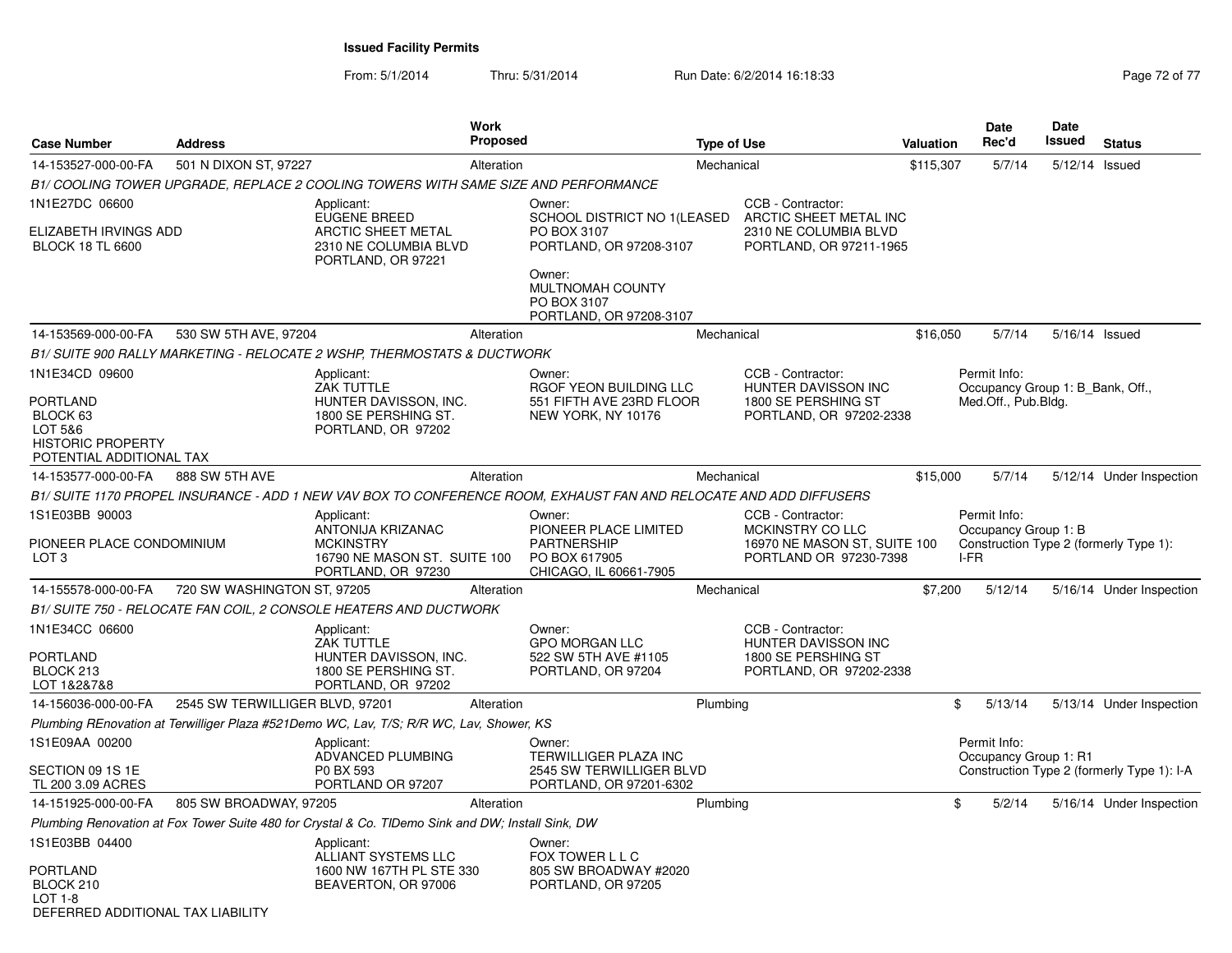From: 5/1/2014Thru: 5/31/2014 Run Date: 6/2/2014 16:18:33 Research 2010 17 Page 73 of 77

| <b>Case Number</b>                               | <b>Address</b>                                                                                 |                                                                                                                          | <b>Work</b><br>Proposed | <b>Type of Use</b>                                                                                                                                    | <b>Valuation</b> | Date<br>Rec'd                        | Date<br>Issued<br><b>Status</b>              |
|--------------------------------------------------|------------------------------------------------------------------------------------------------|--------------------------------------------------------------------------------------------------------------------------|-------------------------|-------------------------------------------------------------------------------------------------------------------------------------------------------|------------------|--------------------------------------|----------------------------------------------|
| 14-156150-000-00-FA                              | 500 NE MULTNOMAH ST, 97232                                                                     |                                                                                                                          | Alteration              | Plumbing                                                                                                                                              | \$               | 5/13/14                              | 5/13/14 Issued                               |
|                                                  | Plumbing Renovation at Kaiser Building 17th FloorR/R Expansion Tank, change 2" feed to 4" feed |                                                                                                                          |                         |                                                                                                                                                       |                  |                                      |                                              |
| 1N1E35BB 02400                                   |                                                                                                | Applicant:<br>TOTAL MECHANICAL INC                                                                                       |                         | Owner:<br>KAISER FOUNDATION HEALTH                                                                                                                    |                  |                                      |                                              |
| <b>HOLLADAYS ADD</b><br>BLOCK 73&80 TL 2400      |                                                                                                | 1498 SE TECH CENTER PLACE<br><b>STE 180</b><br>VANCOUVER WA 98683                                                        |                         | 500 NE MULTNOMAH ST #100<br>PORTLAND, OR 97232-2099                                                                                                   |                  |                                      |                                              |
|                                                  |                                                                                                |                                                                                                                          |                         | Owner:<br>PLAN OF THE NORTHWEST<br>500 NE MULTNOMAH ST #100<br>PORTLAND, OR 97232-2099                                                                |                  |                                      |                                              |
| 14-156244-000-00-FA                              | 3203 SE WOODSTOCK BLVD, 97202                                                                  |                                                                                                                          | Alteration              | Plumbing                                                                                                                                              | \$               | 5/13/14                              | 5/19/14 Under Inspection                     |
|                                                  |                                                                                                |                                                                                                                          |                         | Plumbing Renovation at Reed College Prexy HouseFrench Drains on East and West Side, KS, 2 Mop, 3 WC3 Lav, Elevator Sump                               |                  |                                      |                                              |
|                                                  |                                                                                                | Applicant:<br>EVOLUTION PLUMBING LLC<br>7715 NE 33RD DR SUITE D<br>PORTLAND OR 97211-1942                                |                         | Owner:<br>THE REED INSTITUTE<br>3203 SE WOODSTOCK BLVD<br>PORTLAND, OR 97202-8138                                                                     |                  | Permit Info:<br>Med.Off., Pub.Bldg.  | Occupancy Group 1: B Bank, Off.,             |
| 14-156502-000-00-FA                              | 3653 SE 34TH AVE, 97202                                                                        |                                                                                                                          | Alteration              | Plumbing                                                                                                                                              | \$               | 5/14/14                              | 5/14/14 Issued                               |
|                                                  | Plumbing Renovation at Multnomah County SE Health Center Bldg 420Install new Sink              |                                                                                                                          |                         |                                                                                                                                                       |                  |                                      |                                              |
| 1S1E12DB 03900                                   |                                                                                                | Applicant:<br>PORTLAND MECHANICAL<br><b>CONTRACTORS</b><br>2000 SE HANNA HARVESTER<br><b>DRIVE</b><br>MILWAUKIE OR 97222 |                         | Owner:<br><b>FACILITIES</b><br>2505 SE 11TH AVE<br>PORTLAND, OR 97202-1006<br>Owner:<br>PROPERTY MGMNT<br>2505 SE 11TH AVE<br>PORTLAND, OR 97202-1006 |                  | Permit Info:<br>Occupancy Group 1: B | Construction Type 2 (formerly Type 1): III-N |
|                                                  |                                                                                                |                                                                                                                          |                         | Owner:<br>MULTNOMAH COUNTY<br>2505 SE 11TH AVE<br>PORTLAND, OR 97202-1006                                                                             |                  |                                      |                                              |
| 14-156575-000-00-FA                              | 2801 N GANTENBEIN AVE, 97227                                                                   |                                                                                                                          | Alteration              | Plumbing                                                                                                                                              | \$               | 5/14/14                              | 5/14/14 Issued                               |
|                                                  | Plumbing Renovation at Legacy Emanual Hospital Mammography Dept. R/R 2 sinks                   |                                                                                                                          |                         |                                                                                                                                                       |                  |                                      |                                              |
| 1N1E27AC 01100                                   |                                                                                                | Applicant:                                                                                                               |                         | Owner:                                                                                                                                                |                  | Permit Info:                         |                                              |
| ABENDS ADD<br><b>BLOCK 4</b><br>LOT 1-18 TL 1100 |                                                                                                | TOTAL MECHANICAL INC<br>1498 SE TECH CENTER PLACE<br><b>STE 180</b><br>VANCOUVER WA 98683                                |                         | <b>EMANUEL HOSPITAL</b><br>1919 NW LOVEJOY ST<br>PORTLAND, OR 97209-1503                                                                              |                  | Occupancy Group 1: I-2               | Construction Type 2 (formerly Type 1): I-A   |
| 14-157988-000-00-FA                              | 1 SW COLUMBIA ST, 97201                                                                        |                                                                                                                          | Alteration              | Plumbing                                                                                                                                              | \$               | 5/16/14                              | 5/21/14 Issued                               |
|                                                  | Plumbing Renovation at Umpqua Bank Plaza Suite 430 for Spooner and MuchR/R Sink and DW         |                                                                                                                          |                         |                                                                                                                                                       |                  |                                      |                                              |
| 1S1E03BD 01800                                   |                                                                                                | Applicant:<br>POWER PLUMBING                                                                                             |                         | Owner:<br>UMPQUA PLAZA LLC                                                                                                                            |                  | Permit Info:<br>Occupancy Group 1: B |                                              |
| PORTLAND<br>BLOCK 114<br>LOT 1-8                 |                                                                                                | PO BOX 19418<br>PORTLAND, OR 97280                                                                                       |                         | 555 CALIFORNIA ST 49TH FL<br>SAN FRANCISCO, CA 94104                                                                                                  |                  |                                      | Construction Type 2 (formerly Type 1): I-B   |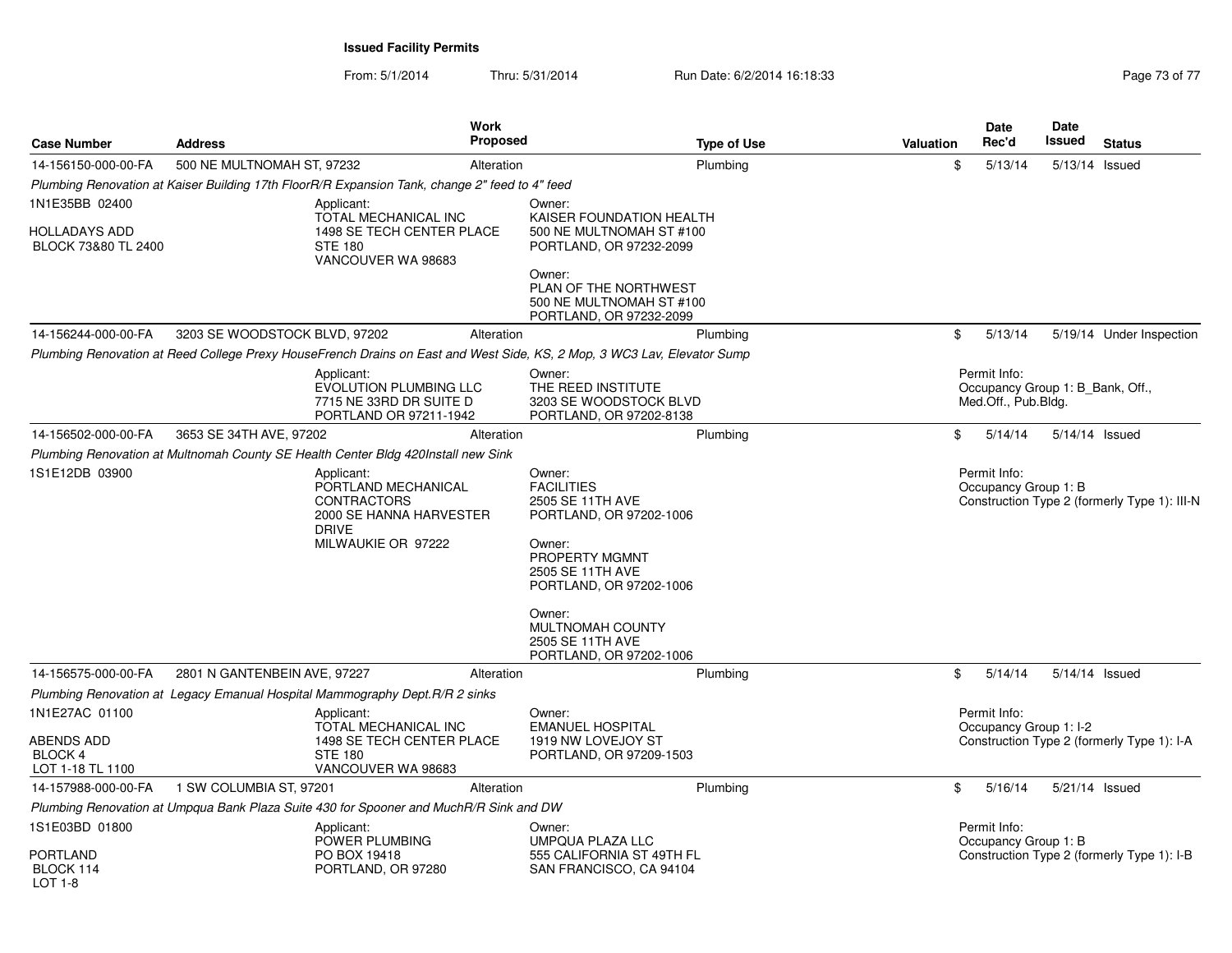From: 5/1/2014Thru: 5/31/2014 Run Date: 6/2/2014 16:18:33 Research 2010 17 Page 74 of 77

| <b>Case Number</b>                                                          | <b>Address</b>                                                     |                                                                                                                          | <b>Work</b><br><b>Proposed</b> |                                                                                                                                                                                     | <b>Type of Use</b> | <b>Valuation</b> |      | Date<br>Rec'd                         | Date<br><b>Issued</b> | <b>Status</b>                              |
|-----------------------------------------------------------------------------|--------------------------------------------------------------------|--------------------------------------------------------------------------------------------------------------------------|--------------------------------|-------------------------------------------------------------------------------------------------------------------------------------------------------------------------------------|--------------------|------------------|------|---------------------------------------|-----------------------|--------------------------------------------|
| 14-159472-000-00-FA                                                         | 501 SE HAWTHORNE BLVD, 97214                                       |                                                                                                                          | Alteration                     |                                                                                                                                                                                     | Plumbing           |                  | \$   | 5/21/14                               | 5/21/14 Issued        |                                            |
|                                                                             |                                                                    | Plumbing Renovation at Multnomah Building 4th Floor Breakroom2-Sinks, GD, Instahot                                       |                                |                                                                                                                                                                                     |                    |                  |      |                                       |                       |                                            |
| 1S1E02BC 07200<br>HAWTHORNE PK<br>BLOCK 131<br>LOT 1-5 EXC W 10'<br>LOT 6-8 |                                                                    | Applicant:<br>PORTLAND MECHANICAL<br><b>CONTRACTORS</b><br>2000 SE HANNA HARVESTER<br><b>DRIVE</b><br>MILWAUKIE OR 97222 |                                | Owner:<br>MULTNOMAH COUNTY(LEASED<br>401 N DIXON ST<br>PORTLAND, OR 97227-1865<br>Owner:<br><b>MULTIPLE TENANTS</b><br>401 N DIXON ST<br>PORTLAND, OR 97227-1865                    |                    |                  | I-FR | Permit Info:<br>Occupancy Group 1: B  |                       | Construction Type 2 (formerly Type 1):     |
| 14-159502-000-00-FA                                                         | 500 NE MULTNOMAH ST, 97232                                         |                                                                                                                          | Alteration                     |                                                                                                                                                                                     | Plumbing           |                  | \$   | 5/21/14                               | 5/21/14 Issued        |                                            |
|                                                                             |                                                                    | Plumbing Renovation at Kaiser Building (KPB) 1st FloorDemo WC, Lav, WH install 5WC, 8 Lav, 2 Uri, 2 DF                   |                                |                                                                                                                                                                                     |                    |                  |      |                                       |                       |                                            |
| 1N1E35BB 02400<br>HOLLADAYS ADD<br>BLOCK 73&80 TL 2400                      |                                                                    | Applicant:<br>TOTAL MECHANICAL INC<br>1498 SE TECH CENTER PLACE<br><b>STE 180</b><br>VANCOUVER WA 98683                  |                                | Owner:<br>KAISER FOUNDATION HEALTH<br>500 NE MULTNOMAH ST #100<br>PORTLAND, OR 97232-2099<br>Owner:<br>PLAN OF THE NORTHWEST<br>500 NE MULTNOMAH ST #100<br>PORTLAND, OR 97232-2099 |                    |                  |      |                                       |                       |                                            |
| 14-160158-000-00-FA                                                         | 1100 SE DIVISION ST, 97202                                         |                                                                                                                          | Alteration                     |                                                                                                                                                                                     | Plumbing           |                  | \$   | 5/22/14                               |                       | 5/22/14 Under Inspection                   |
|                                                                             | Plumbing Renovation at Jimmy's Tire Space 108 and 1112 Break sinks |                                                                                                                          |                                |                                                                                                                                                                                     |                    |                  |      |                                       |                       |                                            |
| 1S1E11BA 06400<br><b>TIBBETTS ADD</b><br>N 100' OF W 100' OF BLOCK 62       |                                                                    | Applicant:<br><b>CRAIG DEFFENBAUGH</b><br>LD PLUMBING CO<br>3472 MATHENY RD NE<br>GERVAIS, OR 97026                      |                                | Owner:<br>1100 SE DIVISION LLC<br>530 OAK GROVE AVE #201<br>MENLO PARK, CA 94025-3255                                                                                               |                    |                  |      |                                       |                       |                                            |
| 14-163310-000-00-FA                                                         | 501 N DIXON ST, 97227                                              |                                                                                                                          | Alteration                     |                                                                                                                                                                                     | Plumbing           |                  | \$   | 5/30/14                               | 5/30/14 Issued        |                                            |
|                                                                             | Plumbing Renovation at 501 N Dixon StRepair Drain Line in Freezer  |                                                                                                                          |                                |                                                                                                                                                                                     |                    |                  |      |                                       |                       |                                            |
| 1N1E27DC 06600<br>ELIZABETH IRVINGS ADD<br><b>BLOCK 18 TL 6600</b>          |                                                                    | Applicant:<br>A-ABSOLUTE COMFORT H/C<br>15886 PARK PL CT<br>OREGON CITY OR 97045                                         |                                | Owner:<br>SCHOOL DISTRICT NO 1(LEASED<br>PO BOX 3107<br>PORTLAND, OR 97208-3107<br>Owner:                                                                                           |                    |                  |      |                                       |                       |                                            |
|                                                                             |                                                                    |                                                                                                                          |                                | MULTNOMAH COUNTY<br>PO BOX 3107<br>PORTLAND, OR 97208-3107                                                                                                                          |                    |                  |      |                                       |                       |                                            |
| 14-163325-000-00-FA                                                         | 2545 SW TERWILLIGER BLVD, 97201                                    |                                                                                                                          | Alteration                     |                                                                                                                                                                                     | Plumbing           |                  | \$   | 5/30/14                               | 5/30/14 Issued        |                                            |
|                                                                             |                                                                    | Plumbing Renovation at Terwilliger Plaza # 1114Remodel Kitchen and Bathroom                                              |                                |                                                                                                                                                                                     |                    |                  |      |                                       |                       |                                            |
| 1S1E09AA 00200<br>SECTION 09 1S 1E<br><b>TL 200 3.09 ACRES</b>              |                                                                    | Applicant:<br>ADVANCED PLUMBING<br>P0 BX 593<br>PORTLAND OR 97207                                                        |                                | Owner:<br>TERWILLIGER PLAZA INC<br>2545 SW TERWILLIGER BLVD<br>PORTLAND, OR 97201-6302                                                                                              |                    |                  |      | Permit Info:<br>Occupancy Group 1: R1 |                       | Construction Type 2 (formerly Type 1): I-A |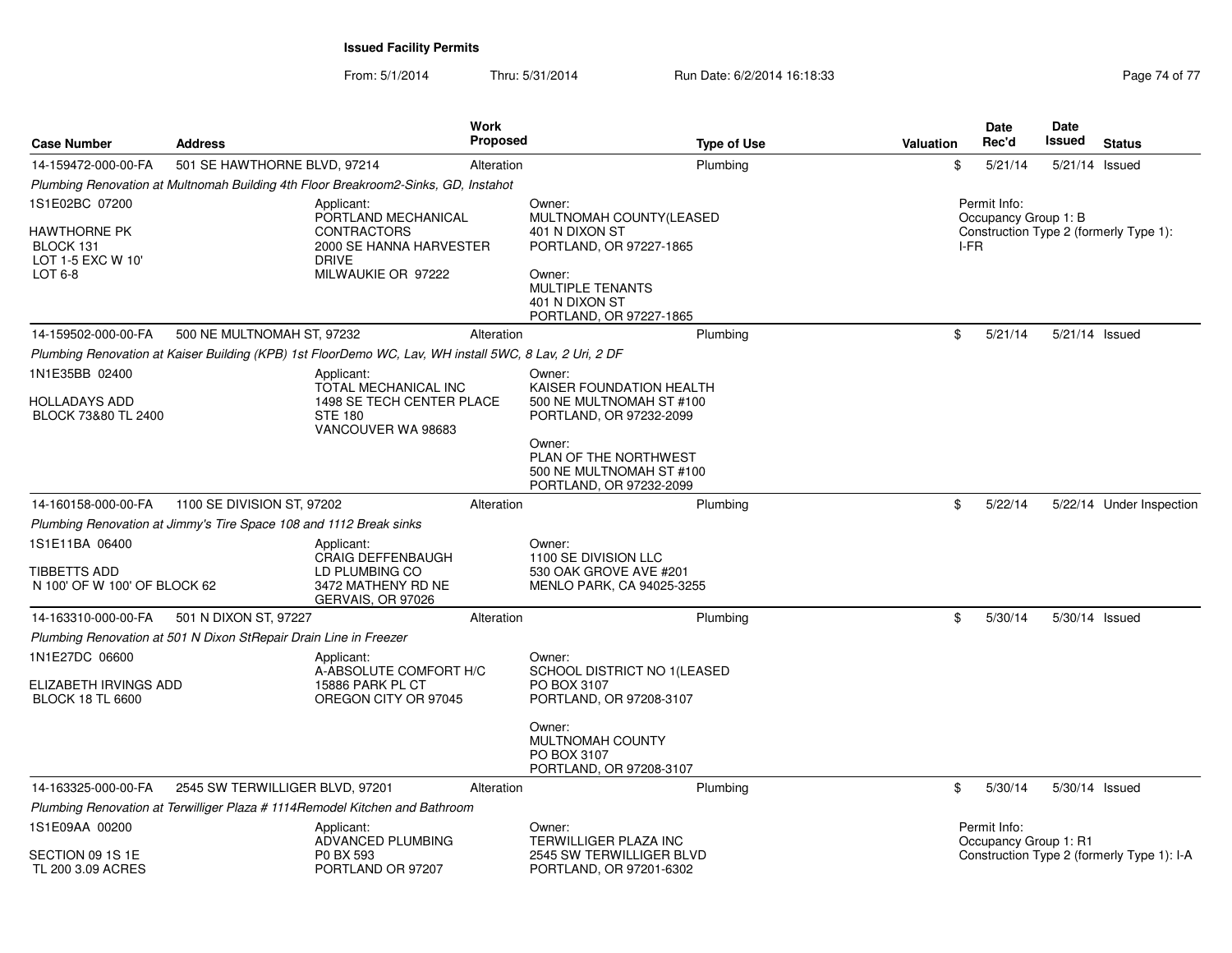From: 5/1/2014Thru: 5/31/2014 Run Date: 6/2/2014 16:18:33 Research 2010 17 Page 75 of 77

| <b>Case Number</b>                                             | <b>Address</b>                                                       | Work                                                                                 | <b>Proposed</b> | <b>Type of Use</b>                                                                                     | <b>Valuation</b> | <b>Date</b><br>Rec'd                 | <b>Date</b><br>Issued | <b>Status</b>                              |
|----------------------------------------------------------------|----------------------------------------------------------------------|--------------------------------------------------------------------------------------|-----------------|--------------------------------------------------------------------------------------------------------|------------------|--------------------------------------|-----------------------|--------------------------------------------|
| 14-163430-000-00-FA                                            | 2728 NW NELA ST, 97210                                               | Alteration                                                                           |                 | Plumbing                                                                                               | \$               | 5/30/14                              | 5/30/14 Final         |                                            |
|                                                                | Plumbing Renovation at Davis Industrial Park Bldg EInstall Mop Sink  |                                                                                      |                 |                                                                                                        |                  |                                      |                       |                                            |
| 1N1E29AD 01100                                                 |                                                                      | Applicant:                                                                           |                 | Owner:                                                                                                 |                  |                                      |                       |                                            |
| SECTION 29 1N 1E<br>TL 1100 0.78 ACRES                         |                                                                      | DEAN WARREN PLUMBING AND<br><b>REMODEL INC</b><br>PO BOX 14701<br>PORTLAND, OR 97293 |                 | <b>PACIFIC REALTY ASSOCIATES</b><br>15350 SW SEQUOIA PKWY #300<br>TIGARD, OR 97224-7175                |                  |                                      |                       |                                            |
|                                                                |                                                                      |                                                                                      |                 | Owner:<br><b>LTD PARTNERSHIP</b><br>15350 SW SEQUOIA PKWY #300<br>TIGARD, OR 97224-7175                |                  |                                      |                       |                                            |
| 14-161601-000-00-FA                                            | 808 SW CAMPUS DR, 97201                                              | Alteration                                                                           |                 | Plumbing                                                                                               | \$               | 5/27/14                              |                       | 5/27/14 Under Inspection                   |
|                                                                | Plumbing Renovations To KPV 6th Floor Floor Sink In Room             |                                                                                      |                 |                                                                                                        |                  |                                      |                       |                                            |
| 1S1E09 00600                                                   |                                                                      | Applicant:<br>DETEMPLE COMPANY INC<br>1951 NW OVERTON<br>PORTLAND, OR 97209          |                 | Owner:<br>OREGON STATE OF (MEDICAL<br><b>DEPT</b><br>3181 SW SAM JACKSON PARK RD<br>PORTLAND, OR 97239 |                  |                                      |                       |                                            |
| 14-161693-000-00-FA                                            | 1825 SW BROADWAY, 97201                                              | Alteration                                                                           |                 | Plumbing                                                                                               | \$               | 5/27/14                              |                       | 5/27/14 Under Inspection                   |
|                                                                | Plumbing Renovations to Smith Center 2nd Floor Mezzanine at PSU      |                                                                                      |                 |                                                                                                        |                  |                                      |                       |                                            |
| 1S1E04DA 06300                                                 |                                                                      |                                                                                      |                 | Owner:<br>OREGON STATE OF(BRD HIGHER                                                                   |                  |                                      |                       |                                            |
| PORTLAND<br>BLOCK 200<br>99.88% NONTAXABLE                     |                                                                      |                                                                                      |                 | ED)<br><b>PO BOX 751</b><br>PORTLAND, OR 97207-0751                                                    |                  |                                      |                       |                                            |
| 13-214876-000-00-FA                                            | 555 SW OAK ST                                                        | Alteration                                                                           |                 | Plumbing                                                                                               | \$               | 10/10/13                             |                       | 5/21/14 Under Inspection                   |
|                                                                | Plumbing Renovation at US Bancorp Plaza Irrigation and Roof Drainage |                                                                                      |                 |                                                                                                        |                  |                                      |                       |                                            |
| 1N1E34CD 80000                                                 |                                                                      | Applicant:<br><b>MCKINSTRY CO</b>                                                    |                 | Owner:<br>ASSOCIATION OF UNIT OWNERS                                                                   |                  |                                      |                       |                                            |
| ONE ELEVEN TOWER CONDOMINIUM<br><b>GENERAL COMMON ELEMENTS</b> |                                                                      | 16790 NE MASON ST. STE 100<br>PORTLAND, OR 97230                                     |                 | <b>OF</b><br>ONE ELEVEN TOWER<br>CONDOMINIUM 111 SW 5TH<br>PORTLAND, OR 97204                          |                  |                                      |                       |                                            |
| 13-231752-000-00-FA                                            | 3303 SW BOND AVE, 97201                                              | Alteration                                                                           |                 | Plumbing                                                                                               | \$               | 11/23/13                             | 5/9/14 Final          |                                            |
|                                                                | Plumbing Renovation at OHSU Center for Health and Healing 11th Floor |                                                                                      |                 |                                                                                                        |                  |                                      |                       |                                            |
| 1S1E10AC 00500                                                 |                                                                      | Applicant:<br>HEINZ MECHANICAL CO INC<br>2615 NW ST HELENS RD<br>PORTLAND, OR 97210  |                 |                                                                                                        |                  |                                      |                       |                                            |
| 14-118182-000-00-FA                                            | 700 SW 5TH AVE                                                       | Alteration                                                                           |                 | Plumbing                                                                                               | \$               | 2/19/14                              | 5/29/14 Issued        |                                            |
|                                                                | Plumbing Renovation at Pioneer Plaza for Space 2065 Luis Vuitton TI  |                                                                                      |                 |                                                                                                        |                  |                                      |                       |                                            |
| 1S1E03BB1 90001                                                |                                                                      | Applicant:<br>MODERN PLUMBING CO<br>11120 SW INDUSTRIAL WAY<br>TUALATIN, OR 97062    |                 | Owner:<br>PIONEER PLACE LIMITED<br><b>PARTNERSHIP</b><br>PO BOX 617905<br>CHICAGO, IL 60661-7905       |                  | Permit Info:<br>Occupancy Group 1: M |                       | Construction Type 2 (formerly Type 1): I-A |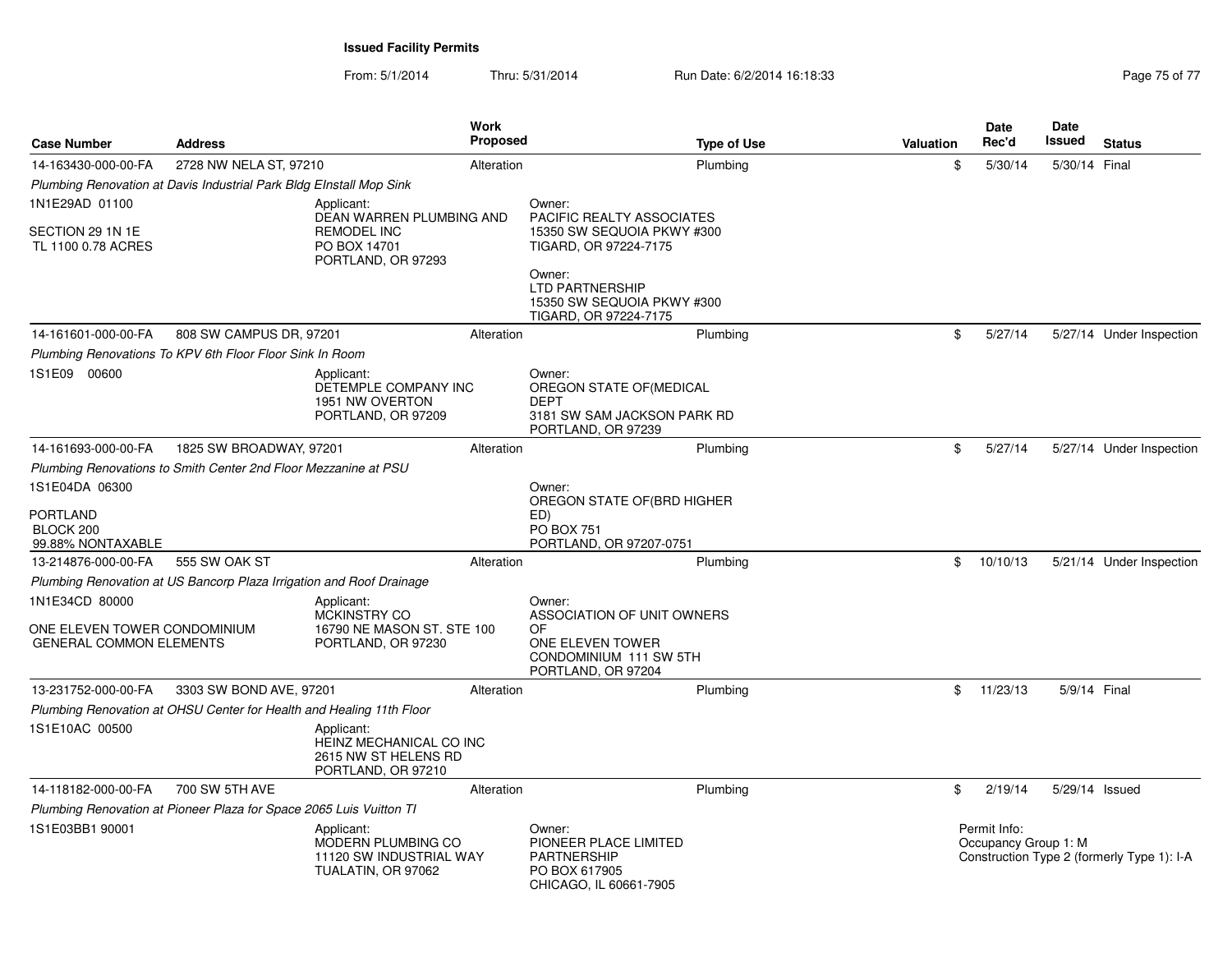From: 5/1/2014Thru: 5/31/2014 Run Date: 6/2/2014 16:18:33 Research 2010 17 Page 76 of 77

| <b>Case Number</b>                           | <b>Address</b>                                    | <b>Work</b><br><b>Proposed</b>                                                                                            |                                                                                | <b>Type of Use</b> | <b>Valuation</b> | Date<br>Rec'd                        | Date<br>Issued | <b>Status</b>                              |
|----------------------------------------------|---------------------------------------------------|---------------------------------------------------------------------------------------------------------------------------|--------------------------------------------------------------------------------|--------------------|------------------|--------------------------------------|----------------|--------------------------------------------|
| 14-143102-000-00-FA                          | 26 SW SALMON ST, 97204                            | Alteration                                                                                                                |                                                                                | Plumbing           | \$               | 4/17/14                              |                | 5/27/14 Under Inspection                   |
|                                              | Plumbing Renovation at #WTC 4th floorDemo 2 sinks |                                                                                                                           |                                                                                |                    |                  |                                      |                |                                            |
| 1S1E03BD 00200                               |                                                   | Applicant:<br>DETEMPLE COMPANY INC                                                                                        | Owner:<br><b>IEH PORTLAND LLC</b>                                              |                    |                  |                                      |                |                                            |
| <b>PORTLAND</b><br>BLOCK 6<br><b>LOT 1-8</b> |                                                   | 1951 NW OVERTON<br>PORTLAND, OR 97209                                                                                     | 121 SW SALMON ST<br>PORTLAND, OR 97204-2901                                    |                    |                  |                                      |                |                                            |
| 14-143140-000-00-FA                          | 720 SW WASHINGTON ST, 97205                       | Alteration                                                                                                                |                                                                                | Plumbing           | \$               | 4/17/14                              | 5/8/14 Final   |                                            |
|                                              |                                                   | Plumbing Renovation at Morgan Building Suite 750 for HR Answer Link TIRelocate Sink and DW                                |                                                                                |                    |                  |                                      |                |                                            |
| 1N1E34CC 06600                               |                                                   | Applicant:<br>GILLESPIE PLUMBING LLC                                                                                      | Owner:<br><b>GPO MORGAN LLC</b>                                                |                    |                  |                                      |                |                                            |
| <b>PORTLAND</b><br>BLOCK 213<br>LOT 1&2&7&8  |                                                   | PO Box 3175<br>Oregon City Oregon 97045                                                                                   | 522 SW 5TH AVE #1105<br>PORTLAND, OR 97204                                     |                    |                  |                                      |                |                                            |
| 14-154475-000-00-FA                          |                                                   | 3181 SW SAM JACKSON PARK RD - Bldg MAC, 9 Alteration                                                                      |                                                                                | Plumbing           | \$               | 5/8/14                               | 5/8/14 Final   |                                            |
|                                              |                                                   | Plumbing Renovation at OHSU Mac HallInstall new handwash sink in kitchen area Room 1181Work Preformed by on-site Plumbers |                                                                                |                    |                  |                                      |                |                                            |
| 1S1E09 00200                                 |                                                   |                                                                                                                           | Owner:<br>OREGON STATE OF<br>3181 SW SAM JACKSON PARK RD<br>PORTLAND, OR 97239 |                    |                  |                                      |                |                                            |
| 14-151134-000-00-FA                          | 111 SW 5TH AVE, 97204-3626                        | Alteration                                                                                                                |                                                                                | Plumbing           | \$               | 5/1/14                               | 5/1/14 Final   |                                            |
|                                              | Plumbing Renovation at US Bank Tower 26th Floor   |                                                                                                                           |                                                                                |                    |                  |                                      |                |                                            |
| 1N1E34CD 01300                               |                                                   | Applicant:<br>West Coast Central Plmbing, LLC<br>12714 SE Majestic Ln.<br>Clackamas, OR 97086                             |                                                                                |                    |                  | Permit Info:<br>Occupancy Group 1: B |                | Construction Type 2 (formerly Type 1): I-A |
| 14-152720-000-00-FA                          | 1037 SW BROADWAY, 97205                           | Alteration                                                                                                                |                                                                                | Plumbing           | \$               | 5/5/14                               | 5/5/14 Final   |                                            |
|                                              |                                                   | Plumbing Renovation at Arlene Schnitzer Concert Hall to Replace Roof Drain and Overflow                                   |                                                                                |                    |                  |                                      |                |                                            |
| 1S1E03BB 03500                               |                                                   | Applicant:<br>PORTLAND MECHANICAL                                                                                         | Owner:<br>PORTLAND CITY OF                                                     |                    |                  |                                      |                |                                            |
| PORTLAND<br>BLOCK 208<br>LOT 1-8 TL 3500     | <b>DRIVE</b>                                      | CONTRACTORS<br>2000 SE HANNA HARVESTER<br>MILWAUKIE OR 97222                                                              | 777 NE M L KING BLVD<br>PORTLAND, OR 97232-2742                                |                    |                  |                                      |                |                                            |
| 14-151519-000-00-FA                          | 409 SW 11TH AVE, 97205                            | Alteration                                                                                                                |                                                                                | Plumbing           | \$               | 5/1/14                               | 5/22/14 Issued |                                            |
|                                              |                                                   | Plumbing Renovation at Mark Spencer HotelRms 116, 117, 216-616, 217-617, 218-618                                          |                                                                                |                    |                  |                                      |                |                                            |
| 1N1E33DD 02000                               |                                                   | Applicant:<br>MILWAUKIE PLUMBING CO dba                                                                                   | Owner:<br>PETER A NATHAN                                                       |                    |                  |                                      |                |                                            |
| PORTLAND<br>BLOCK 255<br>LOT 1&2             |                                                   | MP PLUMBING CO<br>PO BOX 393<br>CLACKAMAS, OR 97015                                                                       | 2455 NW MARSHALL ST #1<br>PORTLAND, OR 97210                                   |                    |                  |                                      |                |                                            |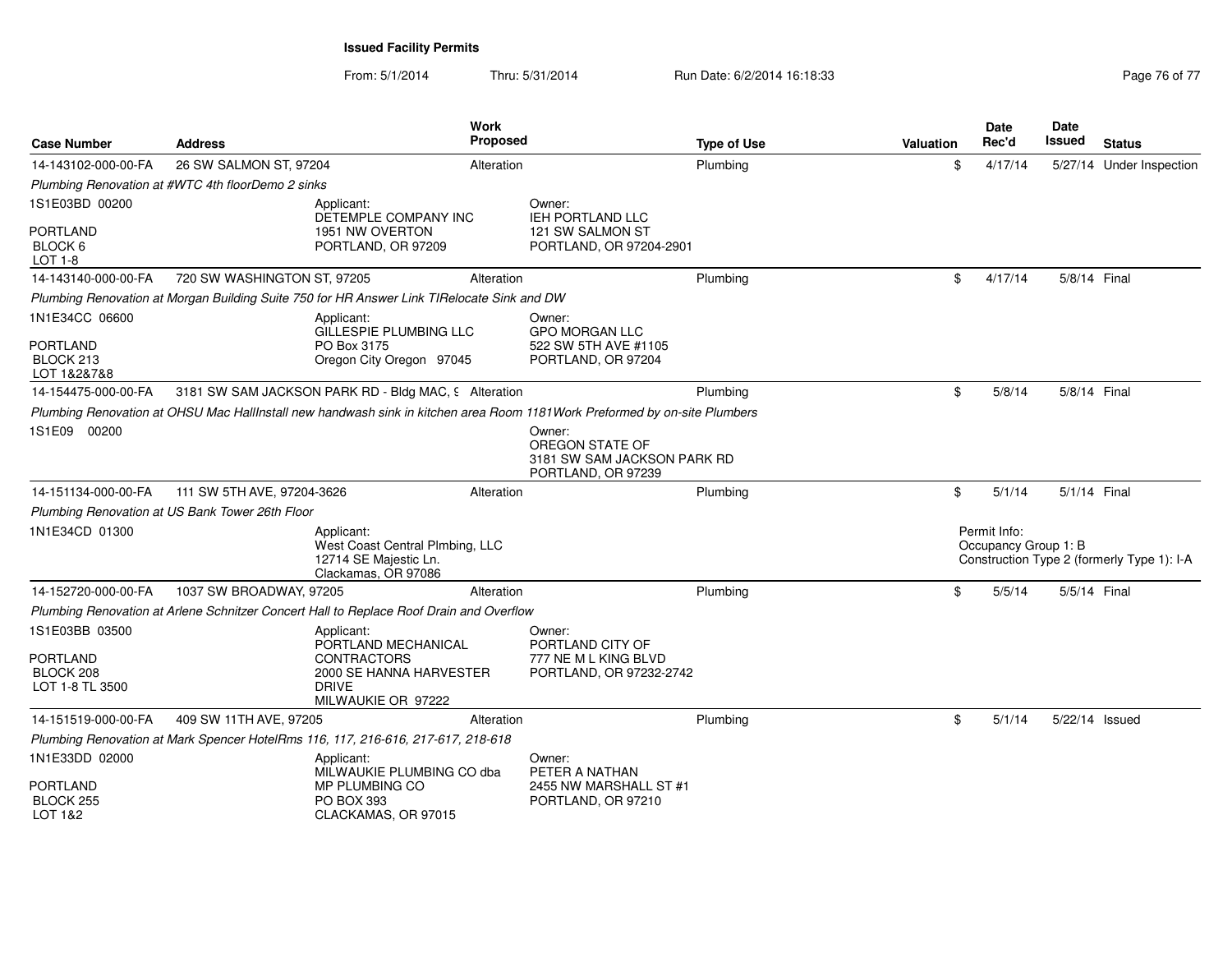From: 5/1/2014Thru: 5/31/2014 Run Date: 6/2/2014 16:18:33 Research 2010 Rage 77 of 77

| <b>Case Number</b>                             | <b>Address</b>                                                  |                                                                                                                                                     | Work<br><b>Proposed</b> |                                                                                           | <b>Type of Use</b> | Valuation | Date<br>Rec'd                        | <b>Date</b><br>Issued | <b>Status</b>                                                 |
|------------------------------------------------|-----------------------------------------------------------------|-----------------------------------------------------------------------------------------------------------------------------------------------------|-------------------------|-------------------------------------------------------------------------------------------|--------------------|-----------|--------------------------------------|-----------------------|---------------------------------------------------------------|
| 14-151871-000-00-FA                            | 514 SW 6TH AVE, 97204                                           |                                                                                                                                                     | Alteration              |                                                                                           | Plumbing           |           | \$<br>5/2/14                         | 5/13/14 Final         |                                                               |
|                                                |                                                                 | Plumbing Renovation at Exchange Building 2nd Floor for Azumano TravelDemo WC, Uri; Install WC, Uri, Sink (Change Mens and Womens RR, Add Breakroom) |                         |                                                                                           |                    |           |                                      |                       |                                                               |
| 1N1E34CC 07800                                 |                                                                 | Applicant:<br>JAMES ROOD PLUMBING INC                                                                                                               |                         | Owner:<br><b>BANK OF CALIFORNIA</b>                                                       |                    |           | Permit Info:<br>Occupancy Group 1: B |                       |                                                               |
| <b>PORTLAND</b><br>LOT 7 BLOCK 174             |                                                                 | 125 S 1ST AVE #542<br>Hillsboro, OR 97123                                                                                                           |                         | 121 SW MORRISON ST #200<br>PORTLAND, OR 97204                                             |                    |           |                                      |                       | Construction Type 2 (formerly Type 1): II-B                   |
|                                                |                                                                 |                                                                                                                                                     |                         | Owner:<br><b>EXCHANGE BUILDING</b><br>121 SW MORRISON ST #200<br>PORTLAND, OR 97204       |                    |           |                                      |                       |                                                               |
| 14-152772-000-00-FA                            | 321 SW SALMON ST, 97204                                         |                                                                                                                                                     | Alteration              |                                                                                           | Plumbing           |           | \$<br>5/5/14                         |                       | 5/7/14 Under Inspection                                       |
|                                                |                                                                 | Plumbing Renovation at Standard Insurance Garage for Golfclubs.comDemo W/H and 2 Sinks; R/R 2 WC, 1 WH                                              |                         |                                                                                           |                    |           |                                      |                       |                                                               |
| 1S1E03BA 06700                                 |                                                                 | Applicant:<br>PENINSULA PLUMBING CO<br>PO BOX 16307<br>PORTLAND, OR 97292                                                                           |                         | Owner:<br>STANDARD INS CO<br><b>PO BOX 711</b><br>PORTLAND, OR 97204                      |                    |           |                                      |                       |                                                               |
| 14-151889-000-00-FA                            | 538 SW 6TH AVE, 97204                                           |                                                                                                                                                     | Alteration              |                                                                                           | Plumbing           |           | \$<br>5/2/14                         |                       | 5/29/14 Under Inspection                                      |
|                                                |                                                                 | Plumbing Renovation at Cascade Building 10th Floor For Azumano Travel Break room Sink                                                               |                         |                                                                                           |                    |           |                                      |                       |                                                               |
| 1N1E34CC 07900<br><b>PORTLAND</b><br>BLOCK 174 |                                                                 | Applicant:<br>JAMES ROOD PLUMBING INC<br>125 S 1ST AVE #542<br>Hillsboro, OR 97123                                                                  |                         | Owner:<br>PORTLAND CASCADE BUILDING<br><b>LLC</b><br>166 KINGS HIGHWAY N                  |                    |           |                                      |                       |                                                               |
| LOT 5&6                                        |                                                                 |                                                                                                                                                     |                         | WESTPORT, CT 06880-2423                                                                   |                    |           |                                      |                       |                                                               |
| 14-151908-000-00-FA                            | 919 NE 19TH AVE, 97232                                          |                                                                                                                                                     | Alteration              |                                                                                           | Plumbing           |           | \$<br>5/2/14                         |                       | 5/27/14 Under Inspection                                      |
|                                                | Plumbing Renovation at Lloyd Corp Plaza Suite 275Breakroom Sink |                                                                                                                                                     |                         |                                                                                           |                    |           |                                      |                       |                                                               |
| 1N1E35AC 00100                                 |                                                                 | Applicant:                                                                                                                                          |                         | Owner:<br>WESTON INVESTMENT CO LLC                                                        |                    |           | Permit Info:                         |                       |                                                               |
| <b>SULLIVANS ADD</b><br><b>BLOCK 36 TL 100</b> |                                                                 | BEAVERTON PLUMBING INC<br>13980 SW TV HWY<br>BEAVERTON, OR 97005                                                                                    |                         | 2154 NE BROADWAY RM 200<br>PORTLAND, OR 97232-1590                                        |                    |           | Occupancy Group 1: B                 |                       | Construction Type 2 (formerly Type 1): II-A                   |
| 14-156112-000-00-FA                            | 5025 SE 28TH AVE, 97202                                         |                                                                                                                                                     | Alteration              |                                                                                           | Plumbing           |           | \$<br>5/13/14                        | 5/13/14 Issued        |                                                               |
|                                                |                                                                 | Plumbing Renovation at Kaiser Eastmoreland Dental ClinicDemo sink, install 2 sink                                                                   |                         |                                                                                           |                    |           |                                      |                       |                                                               |
| 1S1E13BC 04800                                 |                                                                 | Applicant:<br>TOTAL MECHANICAL INC<br>1498 SE TECH CENTER PLACE<br><b>STE 180</b><br>VANCOUVER WA 98683                                             |                         | Owner:<br>KAISER FOUNDATION HEALTH<br>500 NE MULTNOMAH ST #100<br>PORTLAND, OR 97232-2099 |                    |           |                                      |                       |                                                               |
|                                                |                                                                 |                                                                                                                                                     |                         | Owner:<br>PLAN OF THE NORTHWEST<br>500 NE MULTNOMAH ST #100<br>PORTLAND, OR 97232-2099    |                    |           |                                      |                       |                                                               |
| Total # of FA Alteration permits issued: 405   |                                                                 |                                                                                                                                                     |                         |                                                                                           |                    |           |                                      |                       | Total valuation of FA Alteration permits issued: \$20,389,879 |

**Total # of Facility Permits issued: 405**

**Total valuation of Facility Permits issued: \$20,389,879**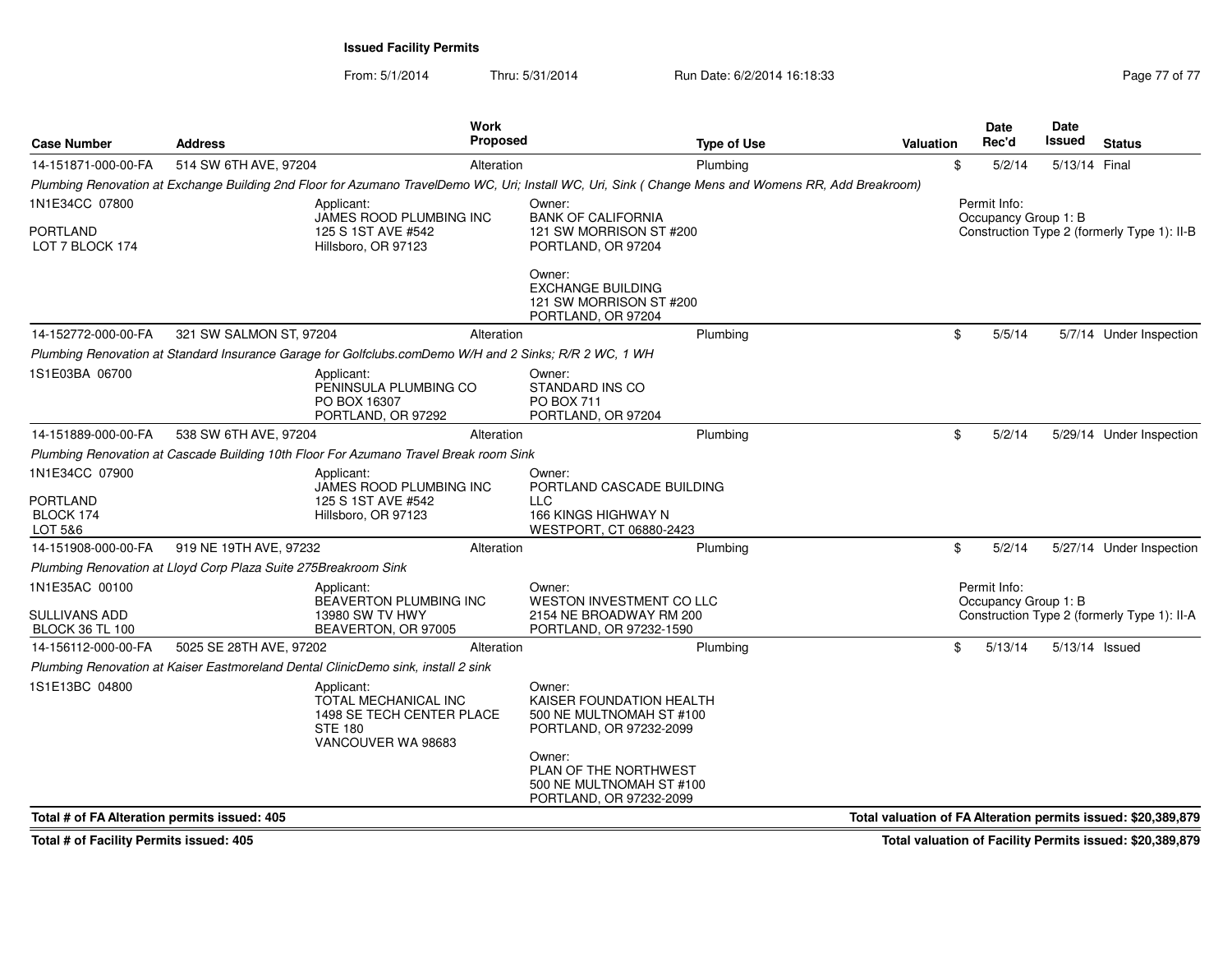### From: 5/1/2014Thru: 5/31/2014 Run Date: 6/2/2014 16:18:33

| Page 1 of 4 |  |  |  |
|-------------|--|--|--|
|-------------|--|--|--|

| <b>Case Number</b>                                      | <b>Address</b>  | <b>Work</b><br>Proposed                                                                                                                     |                                                                                           | <b>Type of Use</b>                                                                                                                           | Valuation    | <b>Date</b><br>Rec'd                                                                                                                             | Date<br>Issued | <b>Status</b>                              |
|---------------------------------------------------------|-----------------|---------------------------------------------------------------------------------------------------------------------------------------------|-------------------------------------------------------------------------------------------|----------------------------------------------------------------------------------------------------------------------------------------------|--------------|--------------------------------------------------------------------------------------------------------------------------------------------------|----------------|--------------------------------------------|
| 12-153459-000-00-MG                                     | 1107 NE 9TH AVE |                                                                                                                                             | New Construction                                                                          | Apartments/Condos (3 or more i                                                                                                               | \$15,625,055 | 4/11/14                                                                                                                                          |                | 5/28/14 Issued                             |
| 4/1 story, 143 apartment unit project. 1st floor retail |                 |                                                                                                                                             |                                                                                           |                                                                                                                                              |              |                                                                                                                                                  |                |                                            |
| 1N1E35BB 02602                                          |                 | Applicant:<br><b>RON HULD</b><br><b>GBD ARCHITECTS</b><br>1120 NW COUCH STREET, SUITE SAN DIEGO, CA 92130-2047<br>300<br>PORTLAND, OR 97204 | Owner:<br>AAT LLOYD DISTRICT LLC<br>11455 EL CAMINO REAL #200                             | CCB - Contractor:<br>TURNER CONSTRUCTION CO<br>1200 NW NAITO PARKWAY #300<br>PORTLAND, OR 972209                                             |              | Permit Info:<br>Occupancy Group 1: R-2_Residential<br>Multi-family<br>Construction Type 1: V-A<br>Total Square Footage - Display Only:<br>150224 |                | Construction Type 2 (formerly Type 1): I-A |
| 12-153462-DFS-02-MG 1088 NE 7th AVE                     |                 |                                                                                                                                             | <b>New Construction</b>                                                                   | Apartments/Condos (3 or more i                                                                                                               | \$36,000     | 4/22/14                                                                                                                                          |                | 5/16/14 Issued                             |
|                                                         |                 |                                                                                                                                             |                                                                                           | DFS 2 : COMMINS AUTO TIGHT HOLDOWN SYSTEMProposed 6 story tower (5/1) mixed use residential (177 units) and 11,251 GSF, ground floor retail. |              |                                                                                                                                                  |                |                                            |
| 1N1E35BB 02604                                          |                 | Applicant:<br>Dana Hunt<br><b>Timber Technologies LLC</b><br>38686 SE RUDE RD<br><b>SANDY OR 97055</b>                                      |                                                                                           | CCB - Contractor:<br>TURNER CONSTRUCTION CO<br>1200 NW NAITO PARKWAY #300<br>PORTLAND, OR 972209                                             |              | Permit Info:<br>Occupancy Group 1: R-2 Residential<br>Multi-family<br>Construction Type 1: III-B                                                 |                | Construction Type 2 (formerly Type 1): I-A |
| 12-153462-DFS-03-MG 1088 NE 7th AVE                     |                 |                                                                                                                                             | New Construction                                                                          | Apartments/Condos (3 or more i                                                                                                               | \$359,260    | 5/22/14                                                                                                                                          |                | 5/29/14 Issued                             |
|                                                         |                 | DFS 3: WOOD JOISTS, BEAMS & RIM MATERIALProposed 6 story tower (5/1) mixed use residential (177 units) and 11,251 GSF, ground floor retail. |                                                                                           |                                                                                                                                              |              |                                                                                                                                                  |                |                                            |
| 1N1E35BB 02604                                          |                 | Applicant:<br>Dana Hunt<br>Timber Technologies LLC<br>38686 SE RUDE RD<br><b>SANDY OR 97055</b>                                             | Owner:<br>AAT LLOYD DISTRICT LLC<br>11455 EL CAMINO REAL #200<br>SAN DIEGO, CA 92130-2047 | CCB - Contractor:<br>TURNER CONSTRUCTION CO<br>1200 NW NAITO PARKWAY #300<br>PORTLAND, OR 972209                                             |              | Permit Info:<br>Occupancy Group 1: R-2 Residential<br>Multi-family<br>Construction Type 1: III-B                                                 |                | Construction Type 2 (formerly Type 1): I-A |
| 12-153461-DFS-13-MG 1061 NE 9TH AVE                     |                 |                                                                                                                                             | <b>New Construction</b>                                                                   | Apartments/Condos (3 or more i                                                                                                               | \$100,000    | 5/16/14                                                                                                                                          |                | 5/16/14 Issued                             |
| DFS 13 - 3rd floor PT Cables                            |                 |                                                                                                                                             |                                                                                           |                                                                                                                                              |              |                                                                                                                                                  |                |                                            |
| 1N1E35BB 02603                                          |                 | Applicant:<br>Gina Coplon<br><b>Turner Construction</b><br>700 NE MULTNOMAH ST STE 116( SAN DIEGO, CA 92130-2047<br>PORTLAND OR 97232       | Owner:<br>AAT LLOYD DISTRICT LLC<br>11455 EL CAMINO REAL #200                             | CCB - Contractor:<br><b>TURNER CONSTRUCTION CO</b><br>1200 NW NAITO PARKWAY #300<br>PORTLAND, OR 972209                                      |              | Permit Info:<br>Occupancy Group 1: R-2 Residential<br>Multi-family<br>Construction Type 1: I-A                                                   |                | Construction Type 2 (formerly Type 1): I-A |
| 12-153461-REV-05-MG 1061 NE 9TH AVE                     |                 |                                                                                                                                             | <b>New Construction</b>                                                                   | Apartments/Condos (3 or more i                                                                                                               |              | 5/9/14<br>\$                                                                                                                                     |                | $5/9/14$ Issued                            |
| ***REV-5 for 3rd and 4th floor changes***               |                 |                                                                                                                                             |                                                                                           |                                                                                                                                              |              |                                                                                                                                                  |                |                                            |
| 1N1E35BB 02603                                          |                 | Applicant:<br><b>RON HULD</b><br><b>GBD ARCHITECTS</b><br>1120 NW COUCH STREET, SUITE SAN DIEGO, CA 92130-2047<br>300<br>PORTLAND, OR 97204 | Owner:<br>AAT LLOYD DISTRICT LLC<br>11455 EL CAMINO REAL #200                             | CCB - Contractor:<br>TURNER CONSTRUCTION CO<br>1200 NW NAITO PARKWAY #300<br>PORTLAND, OR 972209                                             |              | Permit Info:<br>Occupancy Group 1: R-2_Residential<br>Multi-family<br>Construction Type 1: I-A                                                   |                | Construction Type 2 (formerly Type 1): I-A |
| 12-153461-REV-04-MG 1061 NE 9TH AVE                     |                 |                                                                                                                                             | <b>New Construction</b>                                                                   | Apartments/Condos (3 or more i                                                                                                               |              | 5/9/14<br>\$                                                                                                                                     |                | $5/9/14$ Issued                            |
|                                                         |                 | REV-4 for 2ND FLOOR CHANGES, and 21st floor changes (see comments for detail descirptions for each sheet.)                                  |                                                                                           |                                                                                                                                              |              |                                                                                                                                                  |                |                                            |
| 1N1E35BB 02603                                          |                 | Applicant:<br><b>RON HULD</b><br><b>GBD ARCHITECTS</b><br>1120 NW COUCH STREET, SUITE SAN DIEGO, CA 92130-2047<br>300<br>PORTLAND, OR 97204 | Owner:<br>AAT LLOYD DISTRICT LLC<br>11455 EL CAMINO REAL #200                             | CCB - Contractor:<br>TURNER CONSTRUCTION CO<br>1200 NW NAITO PARKWAY #300<br>PORTLAND, OR 972209                                             |              | Permit Info:<br>Occupancy Group 1: R-2_Residential<br>Multi-family<br>Construction Type 1: I-A                                                   |                | Construction Type 2 (formerly Type 1): I-A |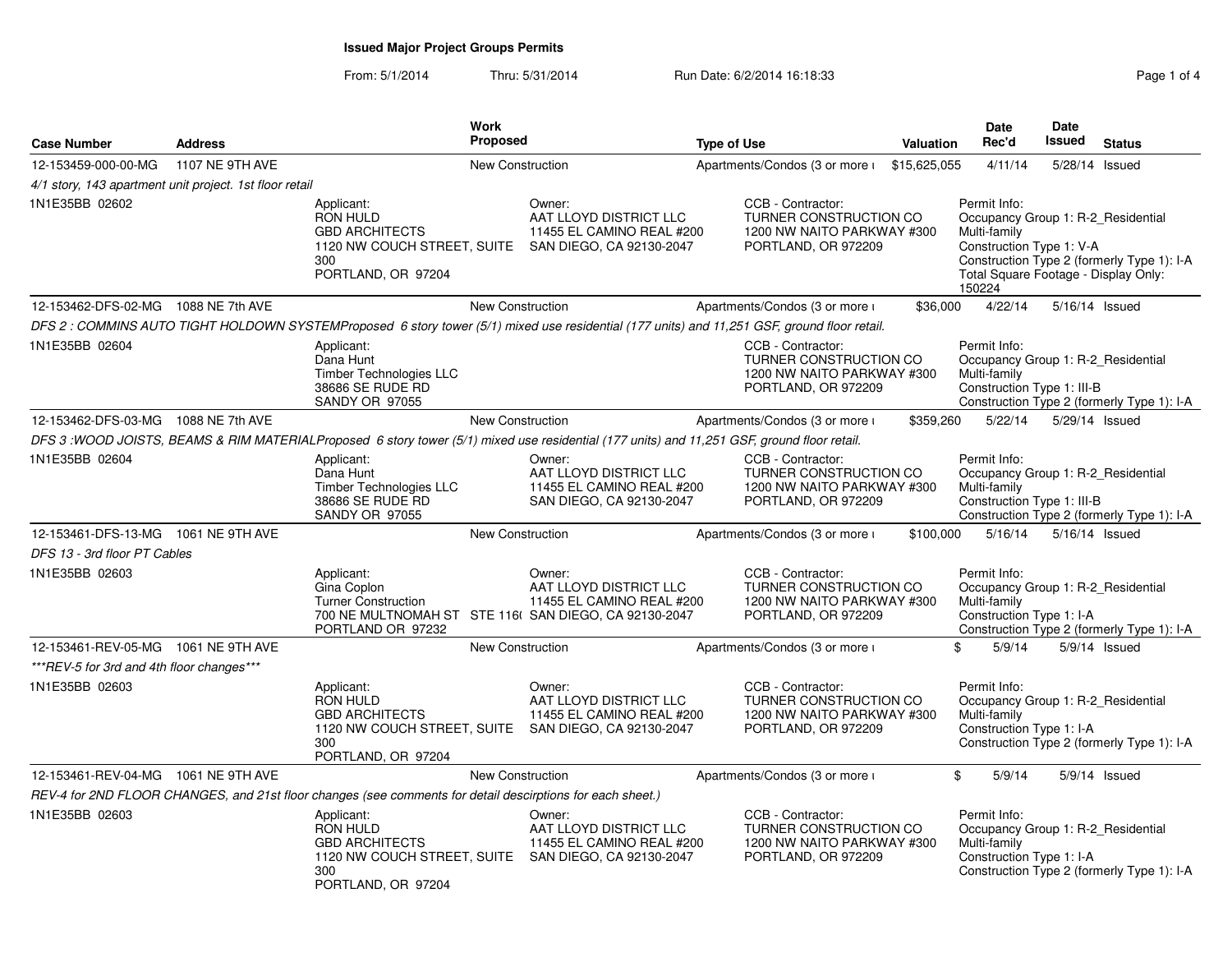From: 5/1/2014Thru: 5/31/2014 Run Date: 6/2/2014 16:18:33 Rage 2 of 4

| aae |  |
|-----|--|

| <b>Case Number</b>                            | <b>Address</b>          |                                                                                                     | <b>Work</b><br>Proposed |                                                                                                                                                                                                                                                                                             | <b>Type of Use</b> |                                                                                                  | Valuation    | <b>Date</b><br>Rec'd                                                                                                                       | <b>Date</b><br><b>Issued</b> | <b>Status</b>                              |
|-----------------------------------------------|-------------------------|-----------------------------------------------------------------------------------------------------|-------------------------|---------------------------------------------------------------------------------------------------------------------------------------------------------------------------------------------------------------------------------------------------------------------------------------------|--------------------|--------------------------------------------------------------------------------------------------|--------------|--------------------------------------------------------------------------------------------------------------------------------------------|------------------------------|--------------------------------------------|
| 12-153459-DFS-02-MG                           | 1107 NE 9TH AVE         |                                                                                                     | <b>New Construction</b> |                                                                                                                                                                                                                                                                                             |                    | Apartments/Condos (3 or more i                                                                   | \$300,000    | 4/23/14                                                                                                                                    |                              | 5/28/14 Issued                             |
|                                               |                         | DFS 2: PTs 2nd floor4/1 story, 143 apartment unit project. 1st floor retail                         |                         |                                                                                                                                                                                                                                                                                             |                    |                                                                                                  |              |                                                                                                                                            |                              |                                            |
| 1N1E35BB 02602                                |                         | Applicant:<br>Gina Coplon<br><b>Turner Construction</b><br>PORTLAND OR 97232                        |                         | Owner:<br>AAT LLOYD DISTRICT LLC<br>11455 EL CAMINO REAL #200<br>700 NE MULTNOMAH ST STE 116( SAN DIEGO, CA 92130-2047                                                                                                                                                                      |                    | CCB - Contractor:<br>TURNER CONSTRUCTION CO<br>1200 NW NAITO PARKWAY #300<br>PORTLAND, OR 972209 |              |                                                                                                                                            |                              |                                            |
| 12-153461-DFS-14-MG  1061 NE 9TH AVE          |                         |                                                                                                     | New Construction        |                                                                                                                                                                                                                                                                                             |                    | Apartments/Condos (3 or more i                                                                   | \$65,000     | 5/28/14                                                                                                                                    |                              | 5/28/14 Issued                             |
| DFS 14 - 4th floor PT Cables                  |                         |                                                                                                     |                         |                                                                                                                                                                                                                                                                                             |                    |                                                                                                  |              |                                                                                                                                            |                              |                                            |
| 1N1E35BB 02603                                |                         | Applicant:<br>Gina Coplon<br><b>Turner Construction</b><br>PORTLAND OR 97232                        |                         | Owner:<br>AAT LLOYD DISTRICT LLC<br>11455 EL CAMINO REAL #200<br>700 NE MULTNOMAH ST STE 116( SAN DIEGO, CA 92130-2047                                                                                                                                                                      |                    | CCB - Contractor:<br>TURNER CONSTRUCTION CO<br>1200 NW NAITO PARKWAY #300<br>PORTLAND, OR 972209 |              | Permit Info:<br>Occupancy Group 1: R-2 Residential<br>Multi-family<br>Construction Type 1: I-A                                             |                              | Construction Type 2 (formerly Type 1): I-A |
| 12-153461-DFS-12-MG  1061 NE 9TH AVE          |                         |                                                                                                     | <b>New Construction</b> |                                                                                                                                                                                                                                                                                             |                    | Apartments/Condos (3 or more i                                                                   | \$300,000    | 4/16/14                                                                                                                                    |                              | $5/1/14$ Issued                            |
| DFS 12 - 2nd floor PT Cables                  |                         |                                                                                                     |                         |                                                                                                                                                                                                                                                                                             |                    |                                                                                                  |              |                                                                                                                                            |                              |                                            |
| 1N1E35BB 02603                                |                         | Applicant:<br>Gina Coplon<br><b>Turner Construction</b><br>PORTLAND OR 97232                        |                         | Owner:<br>AAT LLOYD DISTRICT LLC<br>11455 EL CAMINO REAL #200<br>700 NE MULTNOMAH ST STE 116( SAN DIEGO, CA 92130-2047                                                                                                                                                                      |                    | CCB - Contractor:<br>TURNER CONSTRUCTION CO<br>1200 NW NAITO PARKWAY #300<br>PORTLAND, OR 972209 |              | Permit Info:<br>Occupancy Group 1: R-2_Residential<br>Multi-family<br>Construction Type 1: I-A                                             |                              | Construction Type 2 (formerly Type 1): I-A |
| 11-140071-DFS-38-MG                           | 0650 SW MEADE ST, 97201 |                                                                                                     | New Construction        |                                                                                                                                                                                                                                                                                             | <b>Business</b>    |                                                                                                  | \$87,141,784 | 4/17/14                                                                                                                                    |                              | $5/6/14$ Issued                            |
| DFS 38 - SEISMIC BRACING - BIOSAFETY CABINETS |                         |                                                                                                     |                         |                                                                                                                                                                                                                                                                                             |                    |                                                                                                  |              |                                                                                                                                            |                              |                                            |
| 1S1E10 00200                                  |                         | Applicant:<br><b>ANN YOUNG</b><br>JE DUNN CONSTRUCTION<br>437 N COLUMBIA BLVD<br>PORTLAND, OR 97213 |                         | Owner:<br><b>OREGON HEALTH</b><br>3181 SW SAM JACKSON PARK RD 437 N COLUMBIA BLVD<br>PORTLAND, OR 97239-3011<br>Owner:<br><b>SCIENCE</b><br>3181 SW SAM JACKSON PARK RD<br>PORTLAND, OR 97239-3011<br>Owner:<br><b>UNIVERSITY</b><br>3181 SW SAM JACKSON PARK RD<br>PORTLAND, OR 97239-3011 |                    | CCB - Contractor:<br>JE DUNN CONSTRUCTION CO<br>PORTLAND, OR 97209                               |              | Permit Info:<br>Occupancy Group 1: A-3_Assembly -<br>General<br>Construction Type 1: I-A<br>Total Square Footage - Display Only:<br>612011 |                              | Construction Type 2 (formerly Type 1): I-A |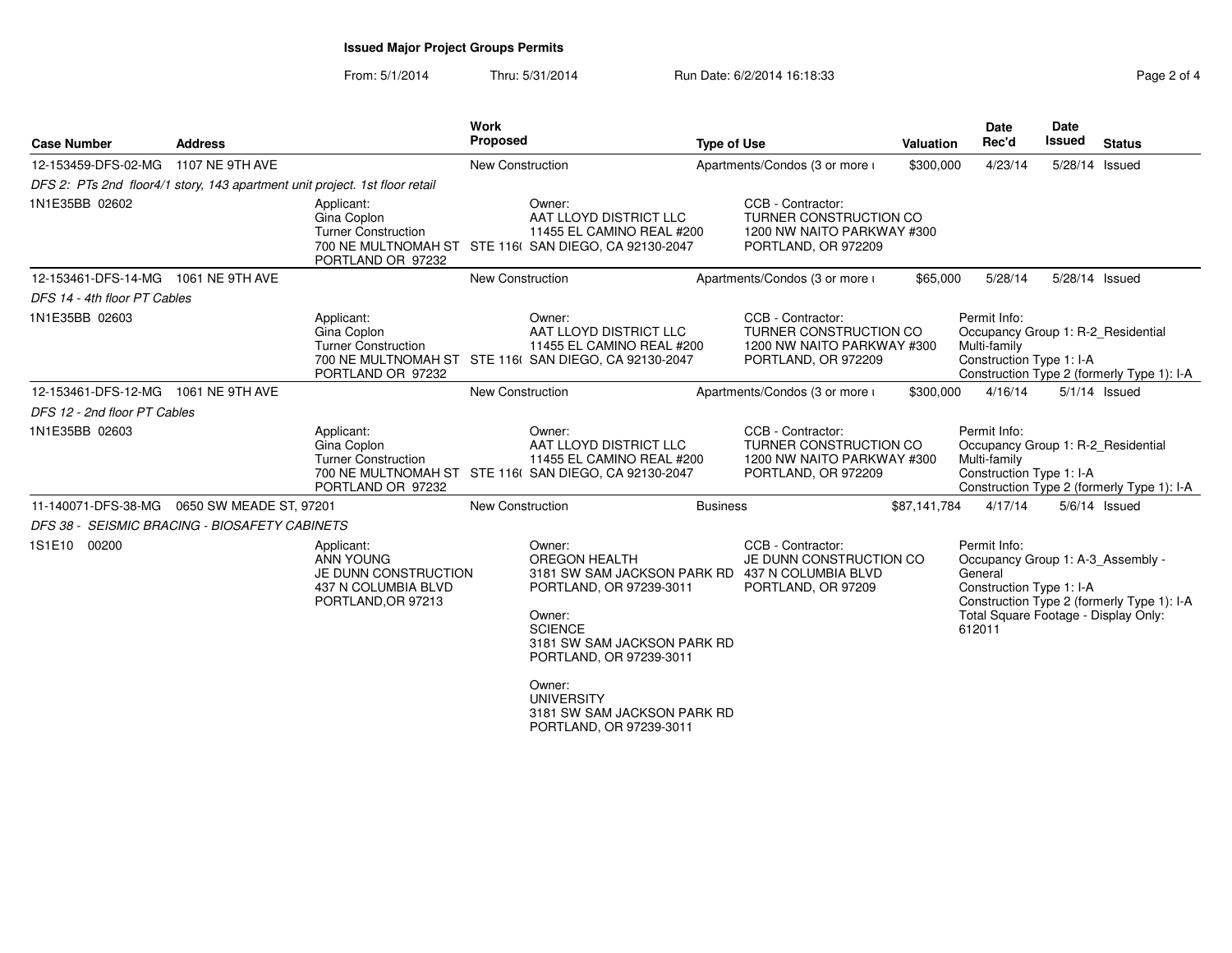From: 5/1/2014Thru: 5/31/2014 Run Date: 6/2/2014 16:18:33 Rage 3 of 4

| <b>Case Number</b>                    | <b>Address</b>                                                                                      | <b>Work</b><br><b>Proposed</b>                                                            | <b>Type of Use</b>                                                                                                                                                         |                                                                                                                       | Valuation | <b>Date</b><br>Rec'd | Date<br>Issued | <b>Status</b> |
|---------------------------------------|-----------------------------------------------------------------------------------------------------|-------------------------------------------------------------------------------------------|----------------------------------------------------------------------------------------------------------------------------------------------------------------------------|-----------------------------------------------------------------------------------------------------------------------|-----------|----------------------|----------------|---------------|
| 11-140071-REV-13-MG                   | 0650 SW MEADE ST, 97201                                                                             | New Construction                                                                          | <b>Business</b>                                                                                                                                                            |                                                                                                                       | \$250,000 | 5/28/14              | 5/28/14 Issued |               |
| Demising walls for two retail tenants |                                                                                                     |                                                                                           |                                                                                                                                                                            |                                                                                                                       |           |                      |                |               |
| 1S1E10 00200                          | Applicant:<br><b>GEORGE HAGER</b><br><b>SERA ARCHITECTS</b><br>338 NW 5TH AVE<br>PORTLAND, OR 97209 | Owner:<br>OREGON HEALTH<br>Owner:<br><b>SCIENCE</b>                                       | PORTLAND, OR 97239-3011<br>3181 SW SAM JACKSON PARK RD<br>PORTLAND, OR 97239-3011                                                                                          | CCB - Contractor:<br>JE DUNN CONSTRUCTION CO<br>3181 SW SAM JACKSON PARK RD 437 N COLUMBIA BLVD<br>PORTLAND, OR 97209 |           |                      |                |               |
|                                       |                                                                                                     | Owner:<br><b>UNIVERSITY</b>                                                               | 3181 SW SAM JACKSON PARK RD<br>PORTLAND, OR 97239-3011                                                                                                                     |                                                                                                                       |           |                      |                |               |
|                                       | 11-140071-DFS-31-MG   0650 SW MEADE ST, 97201                                                       | New Construction                                                                          | <b>Business</b>                                                                                                                                                            |                                                                                                                       | \$500,000 | 5/21/14              | 5/21/14 Issued |               |
|                                       | DFS 31, interior metal panels, Atrium Lecture Halls                                                 |                                                                                           |                                                                                                                                                                            |                                                                                                                       |           |                      |                |               |
| 1S1E10 00200                          | Applicant:<br><b>JACOB EREKSON</b><br>JE DUNN<br>437 N COLUMBIA BLVD<br>PORTLAND, OR 97217          | Owner:<br><b>OREGON HEALTH</b><br>Owner:<br><b>SCIENCE</b><br>Owner:<br><b>UNIVERSITY</b> | 3181 SW SAM JACKSON PARK RD<br>PORTLAND, OR 97239-3011<br>3181 SW SAM JACKSON PARK RD<br>PORTLAND, OR 97239-3011<br>3181 SW SAM JACKSON PARK RD<br>PORTLAND, OR 97239-3011 |                                                                                                                       |           |                      |                |               |
|                                       | 11-140071-REV-11-MG   0650 SW MEADE ST, 97201                                                       | New Construction                                                                          | <b>Business</b>                                                                                                                                                            |                                                                                                                       | \$        | 5/6/14               |                | 5/6/14 Issued |
|                                       | ***REVISION TO DFS 15 seismic bracing - island brace frame                                          |                                                                                           |                                                                                                                                                                            |                                                                                                                       |           |                      |                |               |
| 1S1E10 00200                          | Applicant:<br>ANN YOUNG<br>JE DUNN CONSTRUCTION<br>437 N COLUMBIA BLVD<br>PORTLAND, OR 97213        | Owner:<br><b>OREGON HEALTH</b><br>Owner:<br><b>SCIENCE</b><br>Owner:<br><b>UNIVERSITY</b> | PORTLAND, OR 97239-3011<br>3181 SW SAM JACKSON PARK RD<br>PORTLAND, OR 97239-3011<br>3181 SW SAM JACKSON PARK RD<br>PORTLAND, OR 97239-3011                                | CCB - Contractor:<br>JE DUNN CONSTRUCTION CO<br>3181 SW SAM JACKSON PARK RD 437 N COLUMBIA BLVD<br>PORTLAND, OR 97209 |           |                      |                |               |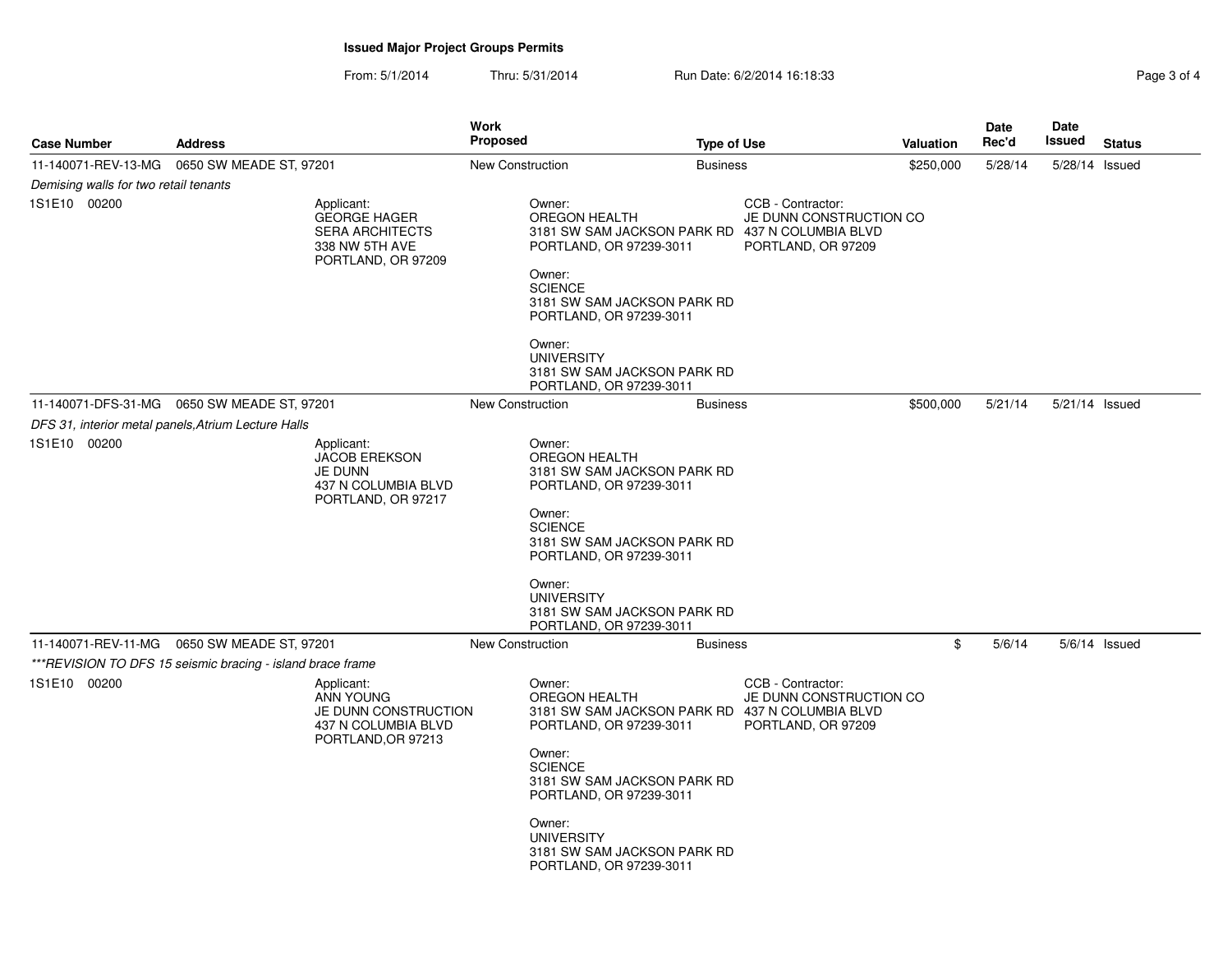From: 5/1/2014Thru: 5/31/2014 Run Date: 6/2/2014 16:18:33 Rage 4 of 4

| <b>Case Number</b>  | <b>Address</b>                                                                                      | <b>Work</b><br>Proposed                           | <b>Type of Use</b>                                                                                                                                  | Valuation                                                            | <b>Date</b><br>Rec'd | <b>Date</b><br><b>Issued</b> | <b>Status</b> |
|---------------------|-----------------------------------------------------------------------------------------------------|---------------------------------------------------|-----------------------------------------------------------------------------------------------------------------------------------------------------|----------------------------------------------------------------------|----------------------|------------------------------|---------------|
| 11-140071-REV-09-MG | 0650 SW MEADE ST, 97201                                                                             | New Construction                                  | <b>Business</b>                                                                                                                                     | \$                                                                   | 9/7/12               | 5/28/14 Issued               |               |
|                     | ***REVISION TO STR-03*** SEE DOCUMENT FOR MEMO LISTING CHANGES***                                   |                                                   |                                                                                                                                                     |                                                                      |                      |                              |               |
| 1S1E10 00200        | Applicant:<br><b>GEORGE HAGER</b><br><b>SERA ARCHITECTS</b><br>338 NW 5TH AVE<br>PORTLAND, OR 97209 | Owner:<br><b>UNIVERSITY</b><br>PORTLAND, OR 97239 | CCB - Contractor:<br>OREGON HEALTH & SCIENCE<br>JE DUNN CONSTRUCTION CO<br>437 N COLUMBIA BLVD<br>3181 SW SAM JACKSON PARK RD PORTLAND, OR 97209    |                                                                      |                      |                              |               |
| 11-140071-REV-08-MG | 0650 SW MEADE ST, 97201                                                                             | <b>New Construction</b>                           | <b>Business</b>                                                                                                                                     | \$                                                                   | 9/7/12               | 5/28/14 Issued               |               |
|                     | ***REVISION TO STR-02*** SEE DOCUMENT FOR MEMO LISTING CHANGES***                                   |                                                   |                                                                                                                                                     |                                                                      |                      |                              |               |
| 1S1E10 00200        | Applicant:<br><b>GEORGE HAGER</b><br><b>SERA ARCHITECTS</b><br>338 NW 5TH AVE<br>PORTLAND, OR 97209 | Owner:<br><b>UNIVERSITY</b><br>PORTLAND, OR 97239 | CCB - Contractor:<br>OREGON HEALTH & SCIENCE<br>JE DUNN CONSTRUCTION CO<br>437 N COLUMBIA BLVD<br>3181 SW SAM JACKSON PARK RD PORTLAND, OR 97209    |                                                                      |                      |                              |               |
| 11-140071-REV-07-MG | 0650 SW MEADE ST, 97201                                                                             | <b>New Construction</b>                           | <b>Business</b>                                                                                                                                     | \$                                                                   | 9/7/12               | 5/28/14 Issued               |               |
|                     | ***REVISION TO STR-01*** SEE DOCUMENT FOR MEMO LISTING CHANGES***                                   |                                                   |                                                                                                                                                     |                                                                      |                      |                              |               |
| 1S1E10 00200        | Applicant:<br><b>GEORGE HAGER</b><br><b>SERA ARCHITECTS</b><br>338 NW 5TH AVE<br>PORTLAND, OR 97209 | Owner:<br><b>UNIVERSITY</b><br>PORTLAND, OR 97239 | CCB - Contractor:<br>OREGON HEALTH & SCIENCE<br>JE DUNN CONSTRUCTION CO<br>437 N COLUMBIA BLVD<br>3181 SW SAM JACKSON PARK RD<br>PORTLAND, OR 97209 |                                                                      |                      |                              |               |
| 11-140071-REV-06-MG | 0650 SW MEADE ST, 97201                                                                             | <b>New Construction</b>                           | <b>Business</b>                                                                                                                                     | \$                                                                   | 5/28/14              | 5/28/14 Issued               |               |
|                     | ***REVISION TO FND-01*** SEE DOCUMENT FOR MEMO LISTING CHANGES***                                   |                                                   |                                                                                                                                                     |                                                                      |                      |                              |               |
| 1S1E10 00200        | Applicant:<br><b>GEORGE HAGER</b><br><b>SERA ARCHITECTS</b><br>338 NW 5TH AVE<br>PORTLAND, OR 97209 | Owner:<br><b>UNIVERSITY</b><br>PORTLAND, OR 97239 | CCB - Contractor:<br>OREGON HEALTH & SCIENCE<br>JE DUNN CONSTRUCTION CO<br>437 N COLUMBIA BLVD<br>3181 SW SAM JACKSON PARK RD<br>PORTLAND, OR 97209 |                                                                      |                      |                              |               |
|                     | Total # of MG New Construction permits issued: 17                                                   |                                                   |                                                                                                                                                     | Total valuation of MG New Construction permits issued: \$104,677,099 |                      |                              |               |

**Total # of Major Project Groups Permits issued: 17**

**Total valuation of Major Project Groups Permits issued: \$104,677,099**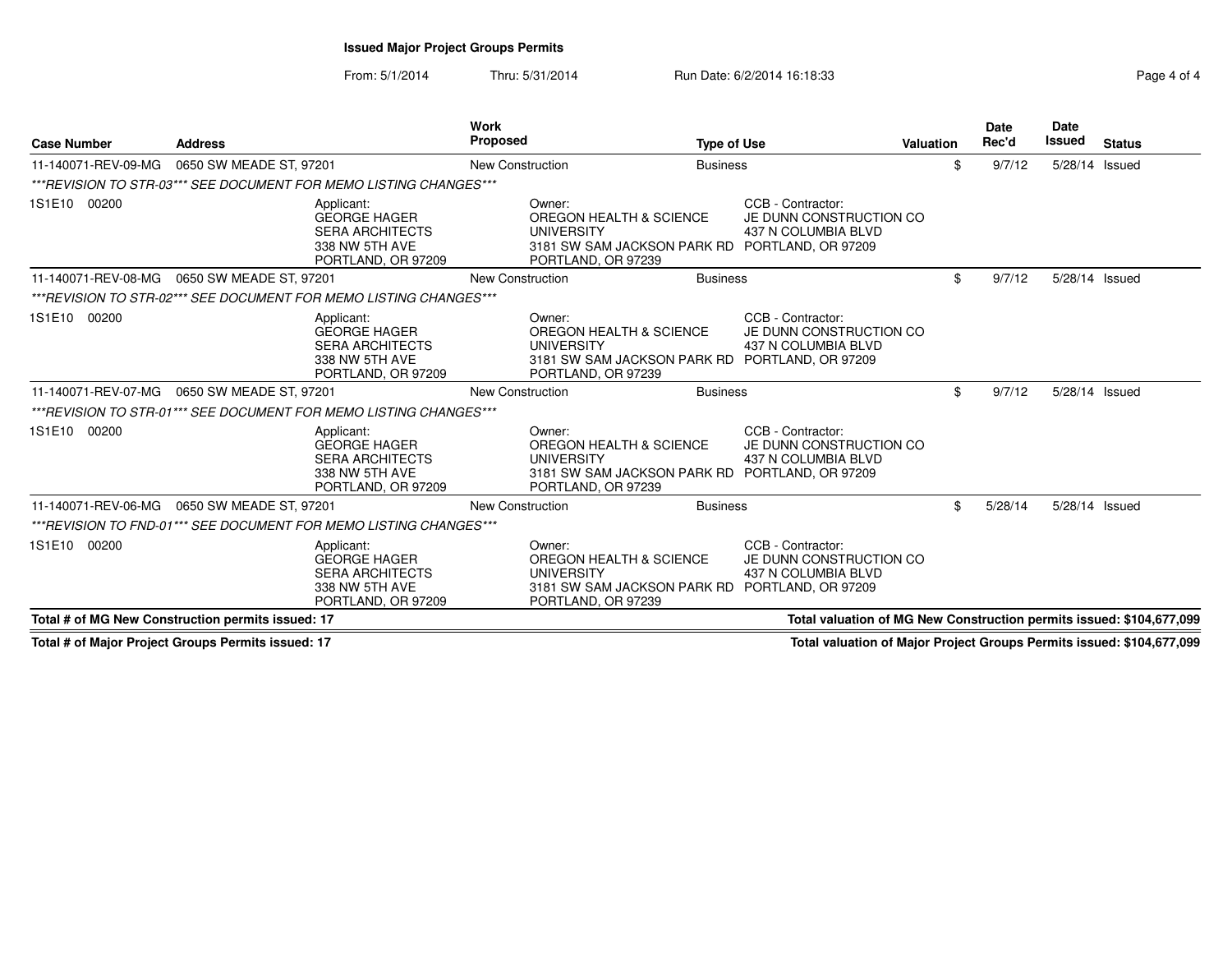### **Issued Site Development Permits**

From: 5/1/2014Thru: 5/31/2014 Run Date: 6/2/2014 16:18:33 Research 2010 1

| <b>Case Number</b>                      | <b>Address</b>                                                                                                           | Work<br><b>Proposed</b> |                                                                                                | <b>Type of Use</b>                                     | <b>Valuation</b> | Date<br>Rec'd | Date<br>Issued | <b>Status</b>                                         |
|-----------------------------------------|--------------------------------------------------------------------------------------------------------------------------|-------------------------|------------------------------------------------------------------------------------------------|--------------------------------------------------------|------------------|---------------|----------------|-------------------------------------------------------|
| 14-160699-000-00-SD                     | 11900 SW 49TH AVE, 97219                                                                                                 | Grading                 |                                                                                                | <b>Existing Commercial Site</b>                        | \$6,250          | 5/29/14       | 5/29/14 Issued |                                                       |
|                                         | CONSTRUCT ASPHALT CONCRETE PEDESTRIAN PATHS IN EXISTING LEARNING GARDEN; GRADING FOR NEW GRAVEL DRIVEWAY AND WORM GARDEN |                         |                                                                                                |                                                        |                  |               |                |                                                       |
| 1S1E31D 00200                           | Applicant:<br><b>TOBY BOLDEN</b>                                                                                         |                         | Owner:<br>PORTLAND COMMUNITY                                                                   | CCB - Contractor:<br><b>HOWARD S WRIGHT</b>            |                  |               |                |                                                       |
| SECTION 31 1S 1E<br>TL 200 54.77 ACRES  | <b>WESTLAKE CONSULTANTS</b><br>15115 SW SEQUOIA PKWY #150<br><b>TIGARD OR 972224</b>                                     |                         | <b>COLLEGE DIST</b><br>PO BOX 6119<br>ALOHA, OR 97007-0119                                     | CONSTRUCTORS LP<br>P. O. BOX 3764<br>SEATTLE, WA 98124 |                  |               |                |                                                       |
| 14-146929-000-00-SD                     | 6130 NE 80TH AVE, 97218                                                                                                  | Grading                 |                                                                                                | <b>Existing Commercial Site</b>                        | \$500            | 4/23/14       | 5/30/14 Issued |                                                       |
|                                         | GRADING SITE DIRT FOR EQUIPMENT DEMONSTRATION, SILT FENCE WILL BE INSTALLED AROUND PROPERTYAREA 85YARDS X 63YARDS        |                         |                                                                                                |                                                        |                  |               |                |                                                       |
| 1N2E17DA 01300                          | Applicant:<br><b>JEFF PETERSON</b><br>PPI DEVELOPMENT GROUP LLC                                                          |                         | Owner:<br>NORTHWEST REGIONAL<br><b>RE-ENTRY</b><br>6000 NE 80TH AVE<br>PORTLAND, OR 97218-2898 |                                                        |                  |               |                |                                                       |
|                                         |                                                                                                                          |                         | Owner:<br><b>CENTER</b><br>6000 NE 80TH AVE<br>PORTLAND, OR 97218-2898                         |                                                        |                  |               |                |                                                       |
| Total # of SD Grading permits issued: 2 |                                                                                                                          |                         |                                                                                                |                                                        |                  |               |                | Total valuation of SD Grading permits issued: \$6,750 |

**Total # of Site Development Permits issued: 2**

**Total valuation of Site Development Permits issued: \$6,750**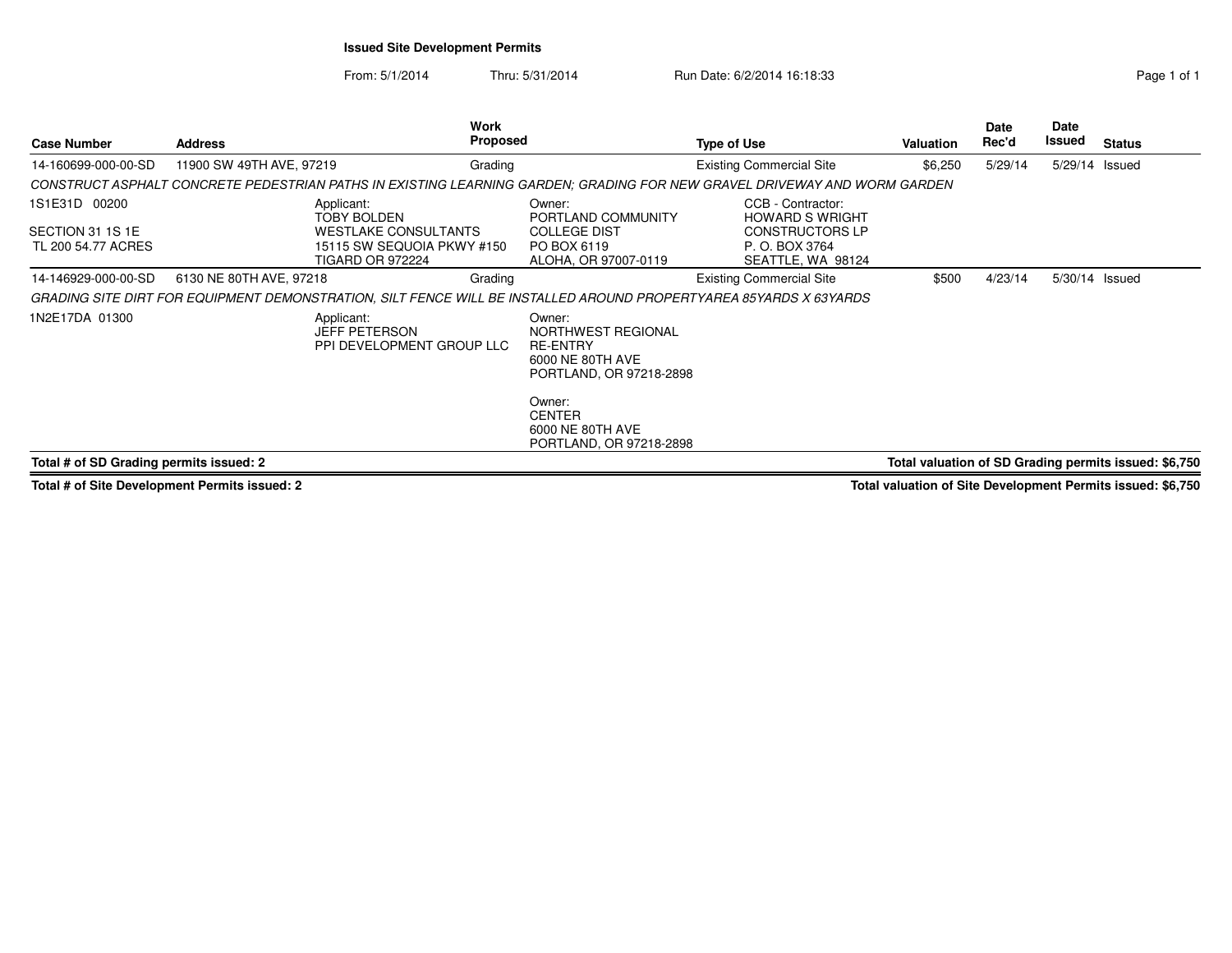From: 5/1/2014Thru: 5/31/2014 Run Date: 6/2/2014 16:18:33 Rage 1 of 5

| <b>Case Number</b>                            | <b>Address</b>                                       |                                                                                                      | Work<br><b>Proposed</b> |                                                                                                                                                                                                              | <b>Type of Use</b> |                                                                                      | <b>Valuation</b> | Date<br>Rec'd | Date<br><b>Issued</b> | <b>Status</b>                                             |
|-----------------------------------------------|------------------------------------------------------|------------------------------------------------------------------------------------------------------|-------------------------|--------------------------------------------------------------------------------------------------------------------------------------------------------------------------------------------------------------|--------------------|--------------------------------------------------------------------------------------|------------------|---------------|-----------------------|-----------------------------------------------------------|
| 14-144129-REV-01-ZP                           | 3181 SW SAM JACKSON PARK RD, 97201                   |                                                                                                      | Commercial              |                                                                                                                                                                                                              | Landscaping        |                                                                                      | \$               | 5/15/14       | 5/16/14 Issued        |                                                           |
| REV 1 - Revision to landscaping               |                                                      |                                                                                                      |                         |                                                                                                                                                                                                              |                    |                                                                                      |                  |               |                       |                                                           |
| 1S1E09 00600                                  |                                                      | Applicant:<br><b>BRYAN HIGGINS</b>                                                                   |                         | Owner:<br>OREGON STATE OF (MEDICAL                                                                                                                                                                           |                    |                                                                                      |                  |               |                       |                                                           |
| SECTION 09 1S 1E<br>TL 600 14.19 ACRES        |                                                      | <b>SRG PARTNERSHIP</b><br>621 SW MORRISON ST SUITE 200<br>PORTLAND OR 97205                          |                         | <b>DEPT</b><br>3181 SW SAM JACKSON PARK RD<br>PORTLAND, OR 97239                                                                                                                                             |                    |                                                                                      |                  |               |                       |                                                           |
| 14-158491-000-00-ZP                           | 809 N ROSA PARKS WAY, 97217                          |                                                                                                      | Commercial              |                                                                                                                                                                                                              | Landscaping        |                                                                                      | \$13,375         | 5/19/14       |                       | 5/19/14 Under Inspection                                  |
|                                               |                                                      |                                                                                                      |                         | RECONFIGURE PARKING LOT, ADD LANDSCAPING, CREATE NEW APPROACH, SHORTEN UP EXISTING APPROACH                                                                                                                  |                    |                                                                                      |                  |               |                       |                                                           |
| 1N1E15BD 09100                                |                                                      | Applicant:<br><b>WAKEFIELD GREGG</b>                                                                 |                         | Owner:<br><b>GROUND HOG DAY LLC</b>                                                                                                                                                                          |                    | CCB - Contractor:<br>COAST SWEEPING SERVICE INC                                      |                  |               |                       |                                                           |
| LAHOMA ADD<br>BLOCK <sub>2</sub><br>LOT 13&14 |                                                      | THE eBIKE STORE<br>201 N ALBERTA ST<br>PORTLAND OR 97217                                             |                         | 6533 N BORTHWICK AVE<br>PORTLAND, OR 97217-1609                                                                                                                                                              |                    | 10505 SW TIGARD ST<br>TIGARD, OR 972234130                                           |                  |               |                       |                                                           |
| 14-152917-000-00-ZP                           | 8401 SE POWELL BLVD, 97266                           |                                                                                                      | Commercial              |                                                                                                                                                                                                              | Landscaping        |                                                                                      | \$3,400          | 5/6/14        |                       | 5/6/14 Under Inspection                                   |
|                                               |                                                      | REMOVE ASPHALT STRIPS AND ADD RAISED BEDS TO CREATE COMMUNITY GARDEN                                 |                         |                                                                                                                                                                                                              |                    |                                                                                      |                  |               |                       |                                                           |
| 1S2E09BC 10200                                |                                                      | Applicant:<br><b>ALLISON ROSE</b>                                                                    |                         | Owner:<br>HONEYBEE & DAISY LLC                                                                                                                                                                               |                    |                                                                                      |                  |               |                       |                                                           |
| SECTION 09 1S 2E<br>TL 10200 0.27 ACRES       |                                                      | 4945 SE 60TH AVE<br>PORTLAND, OR 97206                                                               |                         | 7411 SE POWELL BLVD<br>PORTLAND, OR 97206-2451                                                                                                                                                               |                    |                                                                                      |                  |               |                       |                                                           |
| 14-144129-000-00-ZP                           | 3181 SW SAM JACKSON PARK RD, 97201                   |                                                                                                      | Commercial              |                                                                                                                                                                                                              | Landscaping        |                                                                                      | \$37,125         | 5/5/14        |                       | 5/5/14 Under Inspection                                   |
|                                               |                                                      |                                                                                                      |                         | Tree Removal, Erosion Control, Tree Preservation & Installation of Orange Construction Fencing to denote approved Limits of Disturbance as per LU 14-104035 EN (Environmental Review Decision) and relocatic |                    |                                                                                      |                  |               |                       |                                                           |
| 1S1E09 00600                                  |                                                      | Applicant:<br><b>BRYAN HIGGINS</b>                                                                   |                         | Owner:<br>OREGON STATE OF (MEDICAL                                                                                                                                                                           |                    |                                                                                      |                  |               |                       |                                                           |
| SECTION 09 1S 1E<br>TL 600 14.19 ACRES        |                                                      | <b>SRG PARTNERSHIP</b><br>621 SW MORRISON ST SUITE 200<br>PORTLAND OR 97205                          |                         | <b>DEPT</b><br>3181 SW SAM JACKSON PARK RD<br>PORTLAND, OR 97239                                                                                                                                             |                    |                                                                                      |                  |               |                       |                                                           |
| 14-162627-000-00-ZP                           | 5739 SE DIVISION ST, 97215                           |                                                                                                      | Commercial              |                                                                                                                                                                                                              |                    | <b>Residential Driveway</b>                                                          | \$1              | 5/29/14       | 5/29/14 Issued        |                                                           |
|                                               | WIDEN AND EXTEND EXISTING DRIVEWAY AT SE 58th A VE   |                                                                                                      |                         |                                                                                                                                                                                                              |                    |                                                                                      |                  |               |                       |                                                           |
| 1S2E06DD 03100                                |                                                      | Applicant:<br>SPENCER TATAFU                                                                         |                         | Owner:<br>SHELLEY M ALLAN-COLE                                                                                                                                                                               |                    | CCB - Contractor:<br><b>SPENCER TATAFU</b>                                           |                  |               |                       |                                                           |
| HUTCHINSONS ADD<br>BLOCK 6<br>E 1/2 OF LOT 10 |                                                      | CRETEC CONCRETE, LLC<br>11947 NE BRAZEE ST<br>PORTLAND, OR 97220                                     |                         | 5739 SE DIVISION ST<br>PORTLAND, OR 97206                                                                                                                                                                    |                    | CRETEC CONCRETE, LLC<br>11947 NE BRAZEE ST<br>PORTLAND, OR 97220                     |                  |               |                       |                                                           |
| LOT 11                                        |                                                      |                                                                                                      |                         | Owner:<br><b>GEORGE H III COLE</b><br>5739 SE DIVISION ST<br>PORTLAND, OR 97206                                                                                                                              |                    |                                                                                      |                  |               |                       |                                                           |
| Total # of ZP Commercial permits issued: 5    |                                                      |                                                                                                      |                         |                                                                                                                                                                                                              |                    |                                                                                      |                  |               |                       | Total valuation of ZP Commercial permits issued: \$53,901 |
| 14-147965-000-00-ZP                           | 613 NE 79TH AVE, 97213                               |                                                                                                      | Residential             |                                                                                                                                                                                                              |                    | <b>Exempt Structures</b>                                                             | \$8,000          | 5/2/14        | 5/28/14 Issued        |                                                           |
|                                               | ONE CAR ONE STORY GARAGE***WITH NSFR 14-129820-RS*** |                                                                                                      |                         |                                                                                                                                                                                                              |                    |                                                                                      |                  |               |                       |                                                           |
| 1N2E32AD 13100                                |                                                      | Applicant:<br><b>JEFF OVINGTON</b><br>METRO HOMES NW, LLC<br>211 NE WEIDLER ST<br>PORTLAND, OR 97232 |                         | Owner:<br>ROBERT K CAHOON<br>PO BOX 33556<br>PORTLAND, OR 97292-3556                                                                                                                                         |                    | CCB - Contractor:<br>AFFORDABLE NEW HOMES LLC<br>211 NE WEIDER<br>PORTLAND, OR 97232 |                  |               |                       |                                                           |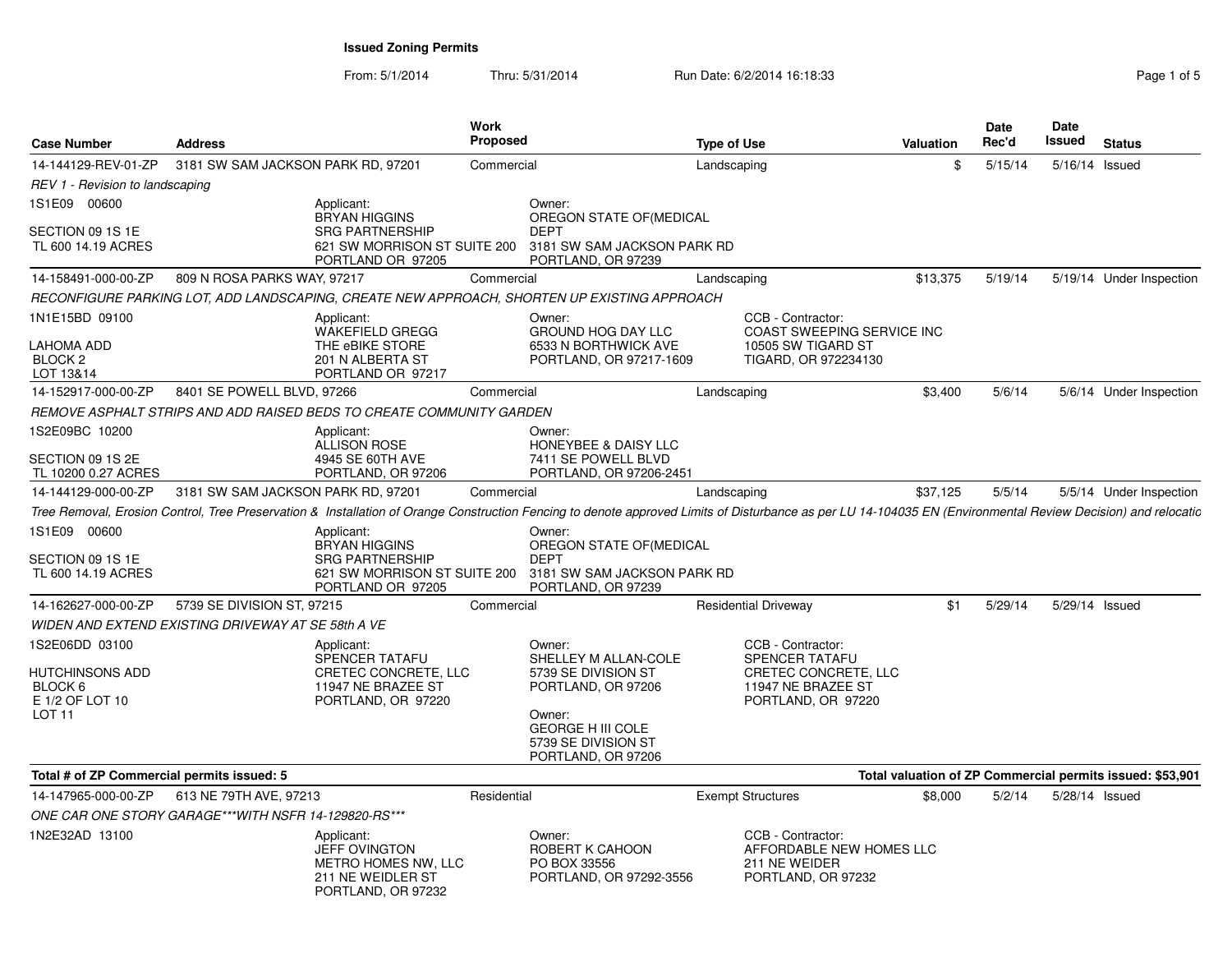From: 5/1/2014Thru: 5/31/2014 **Run Date: 6/2/2014 16:18:33** Pag

| Page 2 of 5 |  |  |
|-------------|--|--|

| <b>Case Number</b>                                         | <b>Address</b>                                           |                                                                                                             | <b>Work</b><br><b>Proposed</b> |                                                                                                              | <b>Type of Use</b> |                                                                                      | Valuation | <b>Date</b><br>Rec'd | Date<br>Issued | <b>Status</b>   |
|------------------------------------------------------------|----------------------------------------------------------|-------------------------------------------------------------------------------------------------------------|--------------------------------|--------------------------------------------------------------------------------------------------------------|--------------------|--------------------------------------------------------------------------------------|-----------|----------------------|----------------|-----------------|
| 14-147950-000-00-ZP                                        | 9043 N OSWEGO AVE, 97203                                 |                                                                                                             | Residential                    |                                                                                                              |                    | <b>Exempt Structures</b>                                                             | \$8,000   | 5/2/14               |                | $5/6/14$ Issued |
|                                                            | NEW 1-CAR GARAGE/FLAT LOT/***WITH NSFR 14-114648-RS***   |                                                                                                             |                                |                                                                                                              |                    |                                                                                      |           |                      |                |                 |
| 1N1W01DD 17300                                             |                                                          | Applicant:<br><b>JEFF OVINGTON</b><br>METRO HOMES NW, LLC<br>211 NE WEIDLER ST<br>PORTLAND, OR 97232        |                                | Owner:<br>METRO HOMES NORTHWEST LLC AFFORDABLE NEW HOMES LLC<br>211 NE WEIDLER ST<br>PORTLAND, OR 97232-1155 |                    | CCB - Contractor:<br>211 NE WEIDER<br>PORTLAND, OR 97232                             |           |                      |                |                 |
| 14-147973-000-00-ZP                                        | 623 NE 79TH AVE, 97213                                   |                                                                                                             | Residential                    |                                                                                                              |                    | <b>Exempt Structures</b>                                                             | \$8,000   | 5/2/14               | 5/28/14 Issued |                 |
|                                                            | NEW ONE STORY ONE CAR GARAGE***WITH NSFR 14-129796-RS*** |                                                                                                             |                                |                                                                                                              |                    |                                                                                      |           |                      |                |                 |
| 1N2E32AD 13100                                             |                                                          | Applicant:<br><b>JEFF OVINGTON</b><br>METRO HOMES NW, LLC<br>211 NE WEIDLER ST<br>PORTLAND, OR 97232        |                                | Owner:<br>METRO DEVELOPMENT LLC                                                                              |                    | CCB - Contractor:<br>AFFORDABLE NEW HOMES LLC<br>211 NE WEIDER<br>PORTLAND, OR 97232 |           |                      |                |                 |
| 14-156060-000-00-ZP                                        | 2177 SE 105TH AVE, 97216                                 |                                                                                                             | Residential                    |                                                                                                              |                    | <b>Exempt Structures</b>                                                             | \$1,000   | 5/13/14              | 5/13/14 Issued |                 |
|                                                            |                                                          | ZONING PERMIT TO REDUCE SHED HEIGHT IN SETBACK TO LESS THAN 6' PER ZP VIOLATION 14-134861CC                 |                                |                                                                                                              |                    |                                                                                      |           |                      |                |                 |
| 1S2E03CC 03700<br>SECTION 03 1S 2E<br>TL 3700 0.21 ACRES   |                                                          | Applicant:<br><b>LUIS MIRAMONTES</b><br>12515 SE IMPERIAL CREST ST<br>HAPPY VALLEY, OR 97086                |                                | Owner:<br>PEDRO CHAVEZ<br>2177 SE 105TH AVE<br>PORTLAND, OR 97216                                            |                    |                                                                                      |           |                      |                |                 |
|                                                            |                                                          |                                                                                                             |                                | Owner:<br><b>JUAN CHAVEZ</b><br>2177 SE 105TH AVE<br>PORTLAND, OR 97216                                      |                    |                                                                                      |           |                      |                |                 |
| 14-147170-000-00-ZP                                        | 9101 N OSWEGO AVE, 97203                                 |                                                                                                             | Residential                    |                                                                                                              |                    | <b>Exempt Structures</b>                                                             | \$8,000   | 4/30/14              |                | $5/6/14$ Issued |
|                                                            |                                                          | NEW 1-CAR GARAGE/FLAT LOT/COMPLEX***WITH NSFR 14-114554-RS***                                               |                                |                                                                                                              |                    |                                                                                      |           |                      |                |                 |
| 1N1W01DD 17300                                             |                                                          | Applicant:<br><b>JEFF OVINGTON</b><br><b>METRO HOMES NW. LLC</b><br>211 NE WEIDLER ST<br>PORTLAND, OR 97232 |                                | Owner:<br>METRO HOMES NORTHWEST LLC AFFORDABLE NEW HOMES LLC<br>211 NE WEIDLER ST<br>PORTLAND, OR 97232-1155 |                    | CCB - Contractor:<br>211 NE WEIDER<br>PORTLAND, OR 97232                             |           |                      |                |                 |
| 14-134070-000-00-ZP                                        | 7307 N NEWELL AVE, 97203                                 |                                                                                                             | Residential                    |                                                                                                              |                    | <b>Exempt Structures</b>                                                             | \$5,000   | 4/2/14               | 5/29/14 Issued |                 |
|                                                            |                                                          | 200 SF DETACHED ONE CAR ONE STORY GARAGE***WITH NSFR 14-133989-RS***                                        |                                |                                                                                                              |                    |                                                                                      |           |                      |                |                 |
| 1N1E07CA 02000<br>NORTHERN HILL ADD<br>BLOCK 14<br>LOT 7-9 |                                                          | Applicant:<br><b>JEFF OVINGTON</b><br>METRO HOMES NW, LLC<br>211 NE WEIDLER ST<br>PORTLAND, OR 97232        |                                | Owner:<br>METRO HOMES NORTHWEST LLC AFFORDABLE NEW HOMES LLC<br>211 NE WEIDLER ST<br>PORTLAND, OR 97232-1155 |                    | CCB - Contractor:<br>211 NE WEIDER<br>PORTLAND, OR 97232                             |           |                      |                |                 |
| 14-134113-000-00-ZP                                        | 7307 N NEWELL AVE, 97203                                 |                                                                                                             | Residential                    |                                                                                                              |                    | <b>Exempt Structures</b>                                                             | \$5,000   | 4/2/14               | 5/29/14 Issued |                 |
|                                                            |                                                          | NEW 200SF ONE STORY ONE CAR DETACHED GARAGE***WITH NSFR 14-134100-RS***                                     |                                |                                                                                                              |                    |                                                                                      |           |                      |                |                 |
| 1N1E07CA 02000<br>NORTHERN HILL ADD<br>BLOCK 14<br>LOT 7-9 |                                                          | Applicant:<br><b>JEFF OVINGTON</b><br>METRO HOMES NW, LLC<br>211 NE WEIDLER ST<br>PORTLAND, OR 97232        |                                | Owner:<br>METRO HOMES NORTHWEST LLC AFFORDABLE NEW HOMES LLC<br>211 NE WEIDLER ST<br>PORTLAND, OR 97232-1155 |                    | CCB - Contractor:<br>211 NE WEIDER<br>PORTLAND, OR 97232                             |           |                      |                |                 |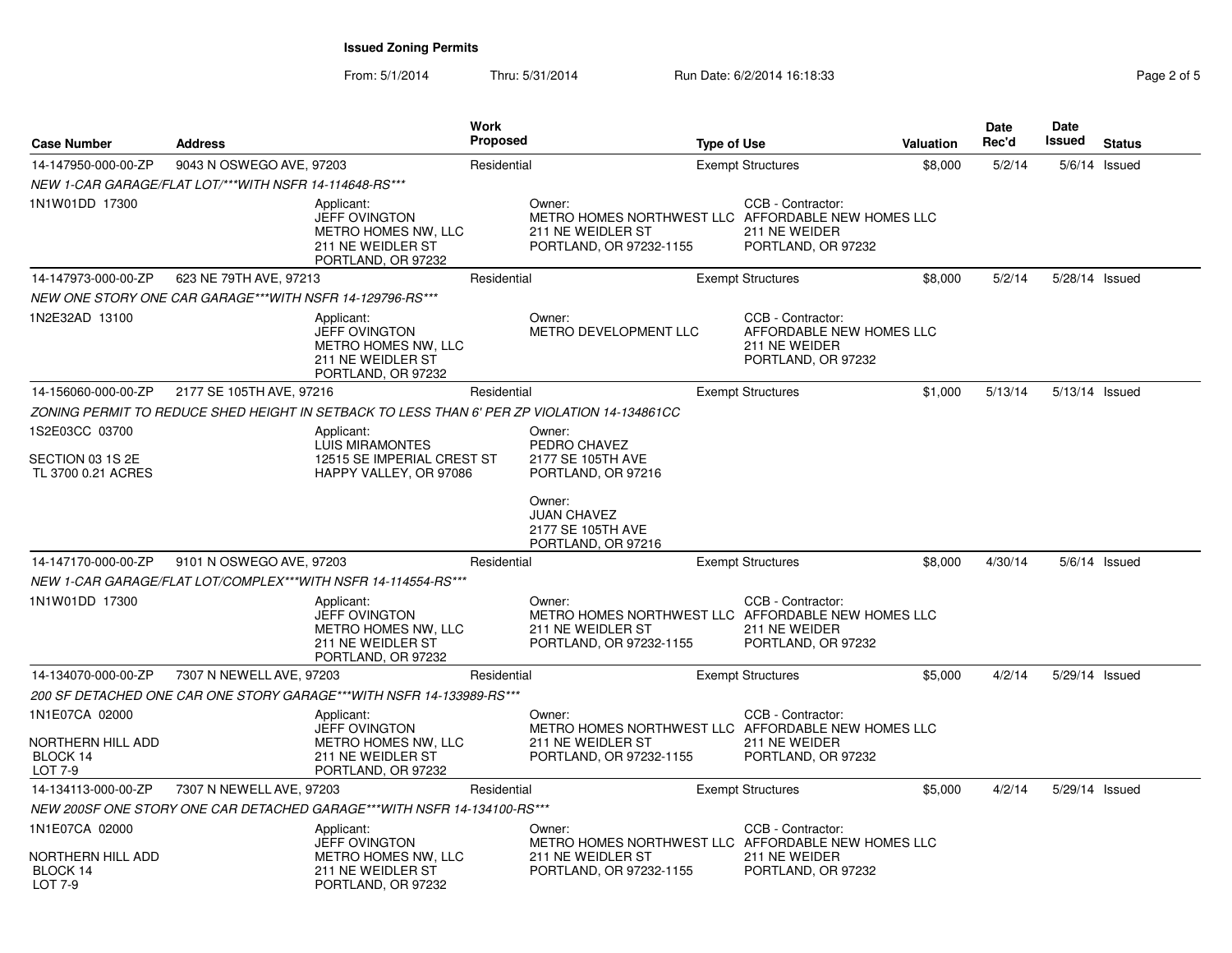PORTLAND, OR 97229

From: 5/1/2014Thru: 5/31/2014 Run Date: 6/2/2014 16:18:33 Rage 3 of 5

| <b>Case Number</b>                                                 | <b>Address</b>                                         |                                                                                                                               | Work<br><b>Proposed</b> |                                                                                                                                      |                          | <b>Type of Use</b>                                                  |         | Date<br>Rec'd | Date<br><b>Issued</b> | <b>Status</b> |
|--------------------------------------------------------------------|--------------------------------------------------------|-------------------------------------------------------------------------------------------------------------------------------|-------------------------|--------------------------------------------------------------------------------------------------------------------------------------|--------------------------|---------------------------------------------------------------------|---------|---------------|-----------------------|---------------|
| 14-147170-REV-01-ZP                                                | 9101 N OSWEGO AVE, 97203                               |                                                                                                                               | Residential             |                                                                                                                                      | <b>Exempt Structures</b> |                                                                     | \$8,000 | 5/9/14        |                       | 5/9/14 Issued |
|                                                                    | REVISION TO MOVE GARAGE 6" AWAY FROM THE PROPERTY LINE |                                                                                                                               |                         |                                                                                                                                      |                          |                                                                     |         |               |                       |               |
| 1N1W01DD 17300                                                     |                                                        | Applicant:<br>JEFF OVINGTON<br>METRO HOMES NW, LLC<br>211 NE WEIDLER ST<br>PORTLAND, OR 97232                                 |                         | Owner:<br>METRO HOMES NORTHWEST LLC AFFORDABLE NEW HOMES LLC<br>211 NE WEIDLER ST<br>PORTLAND, OR 97232-1155                         |                          | CCB - Contractor:<br>211 NE WEIDER<br>PORTLAND, OR 97232            |         |               |                       |               |
| 14-163034-000-00-ZP                                                | 6105 SE 45TH AVE, 97206                                |                                                                                                                               | Residential             |                                                                                                                                      |                          | <b>Residential Driveway</b>                                         | \$3,000 | 5/30/14       | 5/30/14 Issued        |               |
|                                                                    |                                                        | CREATE NEW DRIVEWAY/PARKING SPACE (9 FT X 28 FT) WITH 3 FTCONCRETE STRIPS, NEW CURB CUT AND APPROACH                          |                         |                                                                                                                                      |                          |                                                                     |         |               |                       |               |
| 1S2E18CC 14300<br>WOODSTOCK<br>BLOCK 131<br>N 1/2 OF LOT 1         |                                                        | Applicant:<br><b>JENNIFER F PARTRIDGE</b><br>6105 SE 45TH AVE<br>PORTLAND, OR 97206-7026                                      |                         | Owner:<br><b>JENNIFER F PARTRIDGE</b><br>6105 SE 45TH AVE<br>PORTLAND, OR 97206-7026                                                 |                          |                                                                     |         |               |                       |               |
| 14-160713-000-00-ZP                                                | 1532 SE TOLMAN ST, 97202                               |                                                                                                                               | Residential             |                                                                                                                                      |                          | <b>Residential Driveway</b>                                         | \$9,000 | 5/23/14       | 5/23/14 Issued        |               |
|                                                                    |                                                        | REPLACE EXISTING ASPHALT DRIVEWAY WITH PERVIOUS PAVERS AND WIDEN CURB CUT                                                     |                         |                                                                                                                                      |                          |                                                                     |         |               |                       |               |
| 1S1E14DC 15200<br><b>TOLMAN TR</b><br>BLOCK 21<br>LOT <sub>7</sub> |                                                        | Applicant:<br><b>CHRIS PETERSON</b><br>C&J LANDSCAPE<br>3544 NE CESEAR E CHAVEZ BVLD PORTLAND, OR 97202<br>PORTLAND, OR 97212 |                         | Owner:<br><b>KRISTEN G ANDERSON</b><br>1532 SE TOLMAN ST<br>Owner:<br><b>SHANE BELDEN</b><br>1532 SE TOLMAN ST<br>PORTLAND, OR 97202 |                          |                                                                     |         |               |                       |               |
| 14-160952-000-00-ZP                                                |                                                        |                                                                                                                               | Residential             |                                                                                                                                      |                          | <b>Residential Driveway</b>                                         | \$3,200 | 5/23/14       | 5/23/14 Issued        |               |
|                                                                    | <b>BLOCK OFF EXISTING PORTION OF DRIVEWAY</b>          |                                                                                                                               |                         |                                                                                                                                      |                          |                                                                     |         |               |                       |               |
|                                                                    |                                                        | Applicant:<br><b>LORNA M BOWDEN</b><br>4066 NE 13TH AVE<br>PORTLAND, OR 97212-1307                                            |                         | Owner:<br><b>LORNA M BOWDEN</b><br>4066 NE 13TH AVE<br>PORTLAND, OR 97212-1307                                                       |                          |                                                                     |         |               |                       |               |
| 14-162642-000-00-ZP                                                | 6031 NE 27TH AVE, 97211                                |                                                                                                                               | Residential             |                                                                                                                                      |                          | <b>Residential Driveway</b>                                         | \$500   | 5/29/14       | 5/29/14 Issued        |               |
| PROPOSED 19'.6"X 15' PARKING PAD                                   |                                                        |                                                                                                                               |                         |                                                                                                                                      |                          |                                                                     |         |               |                       |               |
| 1N1E13CB 11200<br>Irvington PK                                     |                                                        | Applicant:<br><b>MIKE COYLE</b><br><b>FASTER PERMITS</b>                                                                      |                         | Owner:<br>EDEN ENTERPRISES LLC<br>5505 SW DELKER RD                                                                                  |                          | CCB - Contractor:<br><b>VIC REMMERS</b><br>EVERETT CUSTOM HOMES INC |         |               |                       |               |
| BLOCK 25<br>LOT 10&12&14                                           |                                                        | 14334 NW EAGLERIDGE LANE<br>PORTLAND, OR 97229                                                                                |                         | TUALATIN, OR 97062-9710                                                                                                              |                          | 735 SW 158TH AVE STE 180<br>BEAVERTON OR 97008                      |         |               |                       |               |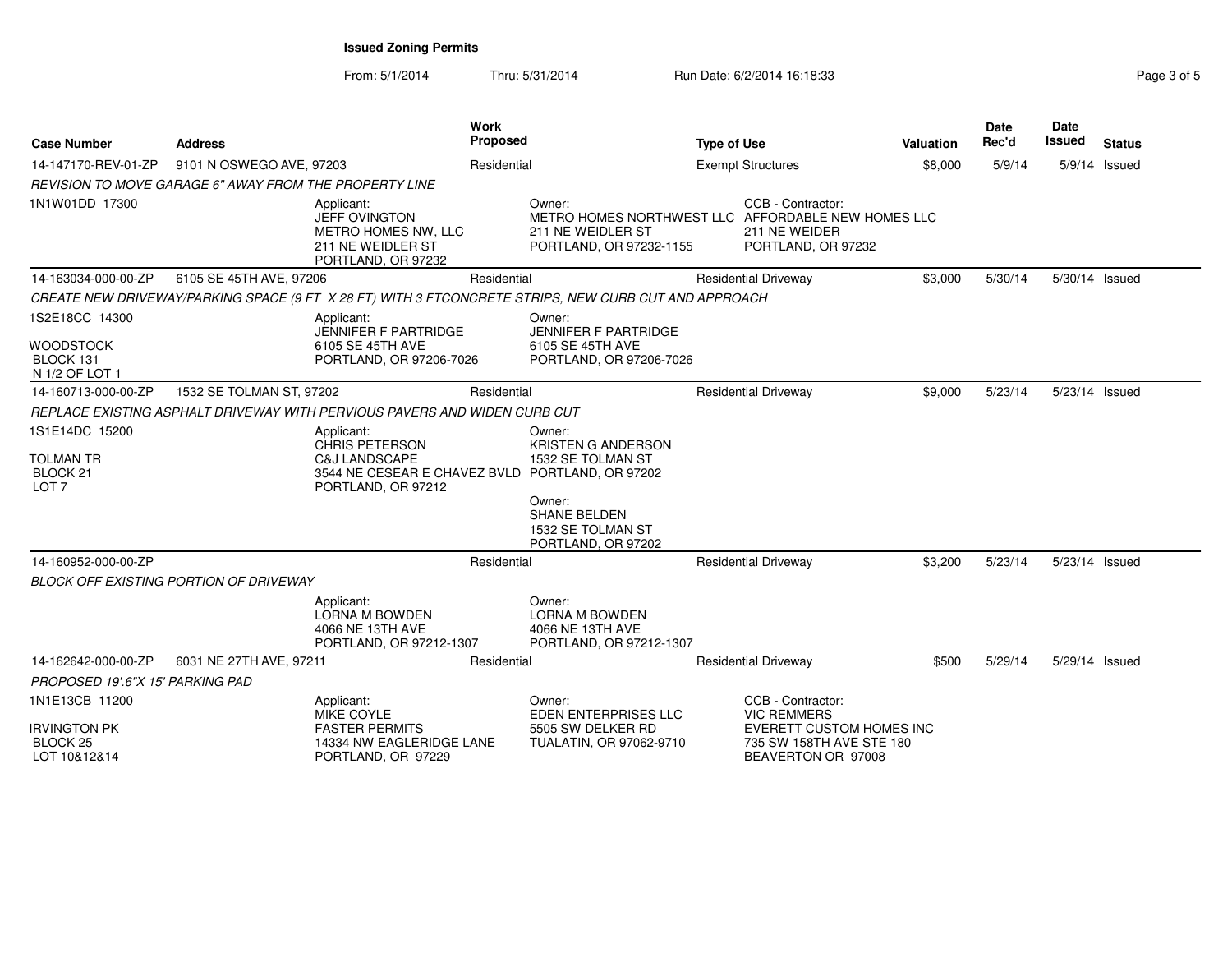From: 5/1/2014Thru: 5/31/2014 Run Date: 6/2/2014 16:18:33 Rage 4 of 5

| <b>Case Number</b>                                   | <b>Address</b>                                        | Work<br><b>Proposed</b>                                                           |             |                                                                                               | <b>Type of Use</b>          |                                               | <b>Valuation</b> | Date<br>Rec'd  | Date<br>Issued | <b>Status</b>   |
|------------------------------------------------------|-------------------------------------------------------|-----------------------------------------------------------------------------------|-------------|-----------------------------------------------------------------------------------------------|-----------------------------|-----------------------------------------------|------------------|----------------|----------------|-----------------|
| 14-160639-000-00-ZP<br>5104 SW VIEW POINT TER, 97201 |                                                       |                                                                                   | Residential |                                                                                               | <b>Residential Driveway</b> | \$500                                         | 5/23/14          | 5/23/14 Issued |                |                 |
|                                                      | WIDEN EXISTING DRIVEWAY AND CURB CUT                  |                                                                                   |             |                                                                                               |                             |                                               |                  |                |                |                 |
| 1S1E15BC 00700                                       |                                                       | Applicant:                                                                        |             | Owner:                                                                                        |                             |                                               |                  |                |                |                 |
| TERWILLIGER HMSTD<br>BLOCK 9<br>LOT <sub>13</sub>    |                                                       | MICHELLE M MONTAGUE<br>5331 SW MACADAM AVE #258<br>PORTLAND, OR 97239-3871        |             | MICHELLE M MONTAGUE<br>5331 SW MACADAM AVE #258<br>PORTLAND, OR 97239-3871                    |                             |                                               |                  |                |                |                 |
|                                                      |                                                       |                                                                                   |             | Owner:<br>WILLEM J VAN DER VEN<br>5331 SW MACADAM AVE #258<br>PORTLAND, OR 97239-3871         |                             |                                               |                  |                |                |                 |
| 14-155248-000-00-ZP                                  | 2614 NE 25TH AVE, 97212                               |                                                                                   | Residential |                                                                                               |                             | <b>Residential Driveway</b>                   | \$3,400          | 5/12/14        | 5/12/14 Issued |                 |
|                                                      |                                                       |                                                                                   |             | REMOVE AND REPLACE DRIVEWAY, WIDEN DRIVEWAY TO 10.5' AND APPROACH BY 3 FEET, PATHWAY TO HOUSE |                             |                                               |                  |                |                |                 |
| 1N1E25BC 21600                                       |                                                       | Applicant:<br><b>KELLY A BOHLS</b>                                                |             | Owner:<br><b>JOHN R BOHLS</b>                                                                 |                             | CCB - Contractor:<br><b>CURB ACCENTS INC</b>  |                  |                |                |                 |
| KNOTT ST ADD<br>BLOCK 2<br>LOT <sub>11</sub>         |                                                       | 2614 NE 25TH AVE<br>PORTLAND, OR 97212-4840                                       |             | 2614 NE 25TH AVE<br>PORTLAND, OR 97212-4840                                                   |                             | 3001 NE 133RD COURT<br>VANCOUVER, WA 98682    |                  |                |                |                 |
|                                                      |                                                       |                                                                                   |             | Owner:<br><b>KELLY A BOHLS</b><br>2614 NE 25TH AVE<br>PORTLAND, OR 97212-4840                 |                             |                                               |                  |                |                |                 |
| 14-146204-REV-01-ZP                                  | 8737 SE 91ST AVE, 97266                               |                                                                                   | Residential |                                                                                               |                             | <b>Residential Driveway</b>                   | \$3,500          | 5/9/14         |                | $5/9/14$ Issued |
| REVISION TO ADD 7' X 50' PAVED SECTION               |                                                       |                                                                                   |             |                                                                                               |                             |                                               |                  |                |                |                 |
| 12E28BA03300                                         |                                                       | Applicant:<br><b>LAWRENCE BURKE</b><br>8737 SE 91ST AVE<br>HAPPY VALLEY, OR 97086 |             | Owner:<br><b>WRS PROPERTIES I LLC</b><br>PO BOX 2679<br>OREGON CITY OR 97045                  |                             |                                               |                  |                |                |                 |
| 14-156309-000-00-ZP                                  | 5630 SE GLADSTONE ST, 97206                           |                                                                                   | Residential |                                                                                               |                             | <b>Residential Driveway</b>                   | \$3,000          | 5/13/14        | 5/13/14 Issued |                 |
|                                                      | NEW RESIDENTIAL DRIVEWAY 9'5" x 32' ON WEST ELEVATION |                                                                                   |             |                                                                                               |                             |                                               |                  |                |                |                 |
| 1S2E07DD 16100                                       |                                                       | Applicant:<br><b>JOSHUA D KAHL</b>                                                |             | Owner:<br><b>JOSHUA D KAHL</b>                                                                |                             |                                               |                  |                |                |                 |
| myrtle PK<br>BLOCK 1<br>LOT <sub>22</sub>            |                                                       | 5630 SE GLADSTONE ST<br>PORTLAND, OR 97206-3815                                   |             | 5630 SE GLADSTONE ST<br>PORTLAND, OR 97206-3815                                               |                             |                                               |                  |                |                |                 |
| 14-155431-000-00-ZP                                  | 2216 NE 21ST AVE, 97212                               |                                                                                   | Residential |                                                                                               |                             | <b>Residential Driveway</b>                   | \$10,000         | 5/12/14        | 5/12/14 Issued |                 |
|                                                      | NEW NINE FOOT WIDE CONCRETE DRIVEWAY AND APPROACH     |                                                                                   |             |                                                                                               |                             |                                               |                  |                |                |                 |
| 1N1E26DA 13200                                       |                                                       | Applicant:<br>DILUSSO RENOVATIONS LLC                                             |             | Owner:<br>RED SQUARE DEVELOPMENT LLC DILUSSO RENOVATIONS LLC                                  |                             | CCB - Contractor:                             |                  |                |                |                 |
| <b>IRVINGTON</b><br>BLOCK 21<br><b>LOT 17</b>        |                                                       | 4415 NE SANDY BLVD #201<br>PORTLAND, OR 97213                                     |             | PO BOX 3036<br>CLACKAMAS, OR 97015-3036                                                       |                             | 4415 NE SANDY BLVD #201<br>PORTLAND, OR 97213 |                  |                |                |                 |

S 5' OF LOT 18